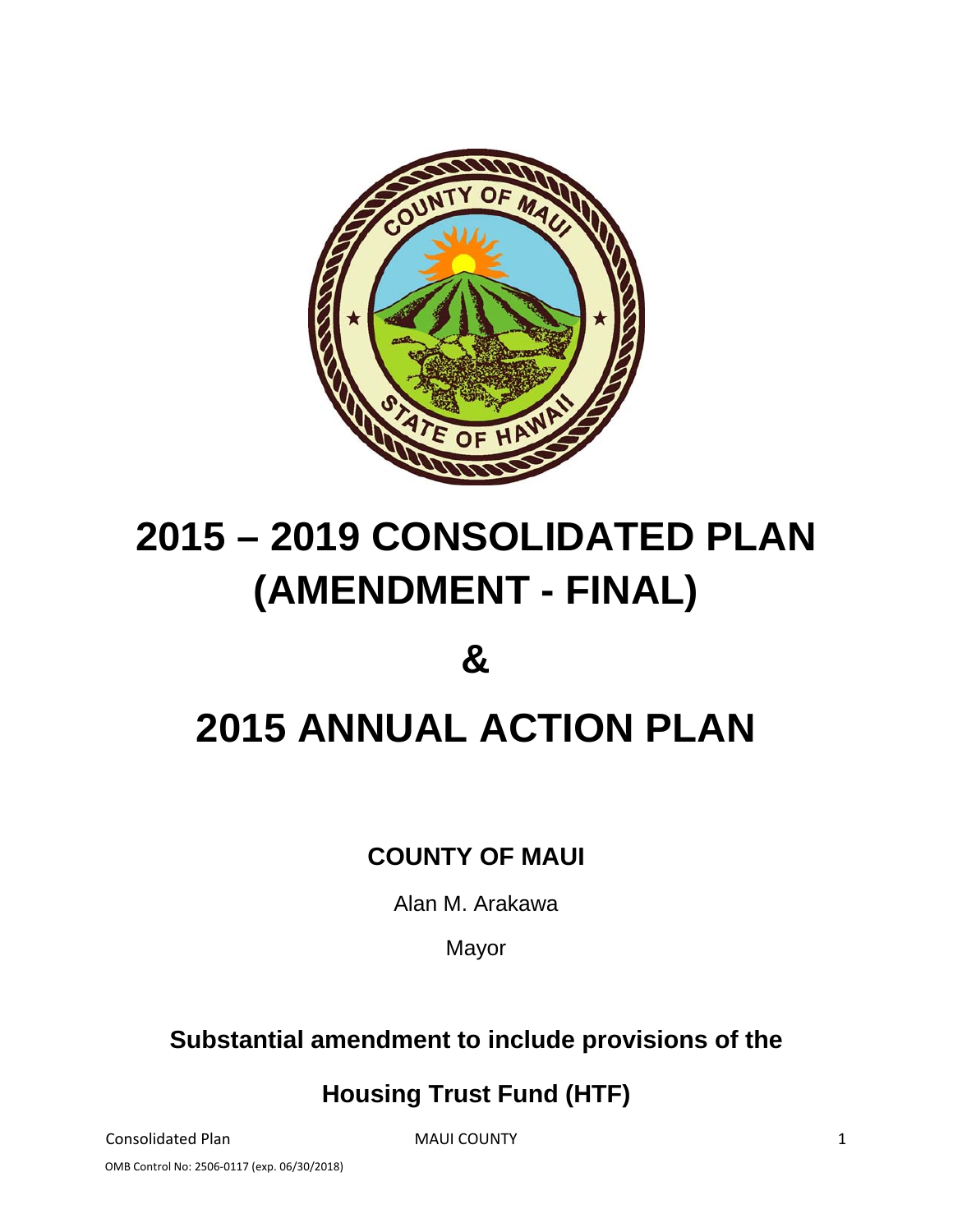# **Executive Summary**

# **ES‐05 Executive Summary ‐ 24 CFR 91.200(c), 91.220(b)**

#### **1. Introduction**

The Consolidated Plan (ConPlan) for the period July 1, 2015 through June 30, 2020 (County Fiscal Years 2016 to 2020) represents a blueprint for the planning and administration by the County of Maui (County) of four formula grant programs of the U.S. Department of Housing and Urban Development (HUD). The four formula grant programs are: Community Development Block Grant (CDBG), Emergency Solutions Grant (ESG), Home Investment Partnerships (HOME), Housing Opportunities for Persons with AIDS (HOPWA) and the Housing Trust Fund (HTF).

The purpose of the ConPlan is to ensure that federal funds are part of an integrated, community-based plan to improve the availability and affordability of decent, safe and sanitary housing; provide a suitable living environment; and expand economic opportunities for low‐ and moderate‐income individuals and families.

# **2. Summary of the objectives and outcomes identified in the Plan Needs Assessment Overview**

The County of Maui CDBG program will fund those areas where the Con Plan Priorities (Needs Addressed) and Goals are of a high priority. These areas include public facilities, public services, economic development, infrastructure and affordable housing. Public facilities include homeless facilities, health care facilities, fire safety equipment/apparatus, public safety facilities, senior centers, persons with a disability, youth centers, neighborhood facilities, child care centers, domestic violence facilities, food distribution facilities, solid waste disposal improvements, and parks and recreation facilities. Public services include senior services, services for the disabled, youth services, child care services, transportation services, substance abuse services, employment training, health services, homeless services, public safety, domestic violence, homeownership assistance, and public safety. Economic development includes micro enterprise assistance, commercial/industrial infrastructure development, commercial/industrial acquisition/construction/rehabilitation, economic development assistance to for profits, and economic development technical assistance. Infrastructure includes water/sewer improvements, street improvements, sidewalks, sold waste disposal improvements, flood drain improvements and removal of architectural barriers. Affordable housing portion that is CDBG funded includes downpayment/closing cost, homeownership assistance, site acquisition for the construction of affordable rental housing, site acquisition for the construction of affordable rental housing for special needs population, and rehabilitate affordable rental housing.

The County of Maui will focus its HTF activities on the production and preservation of affordable rental housing and use these funds to increase and reserve the supply of decent, safe and sanitary affordable rental housing for primarily extremely low‐income (30%AMI) households.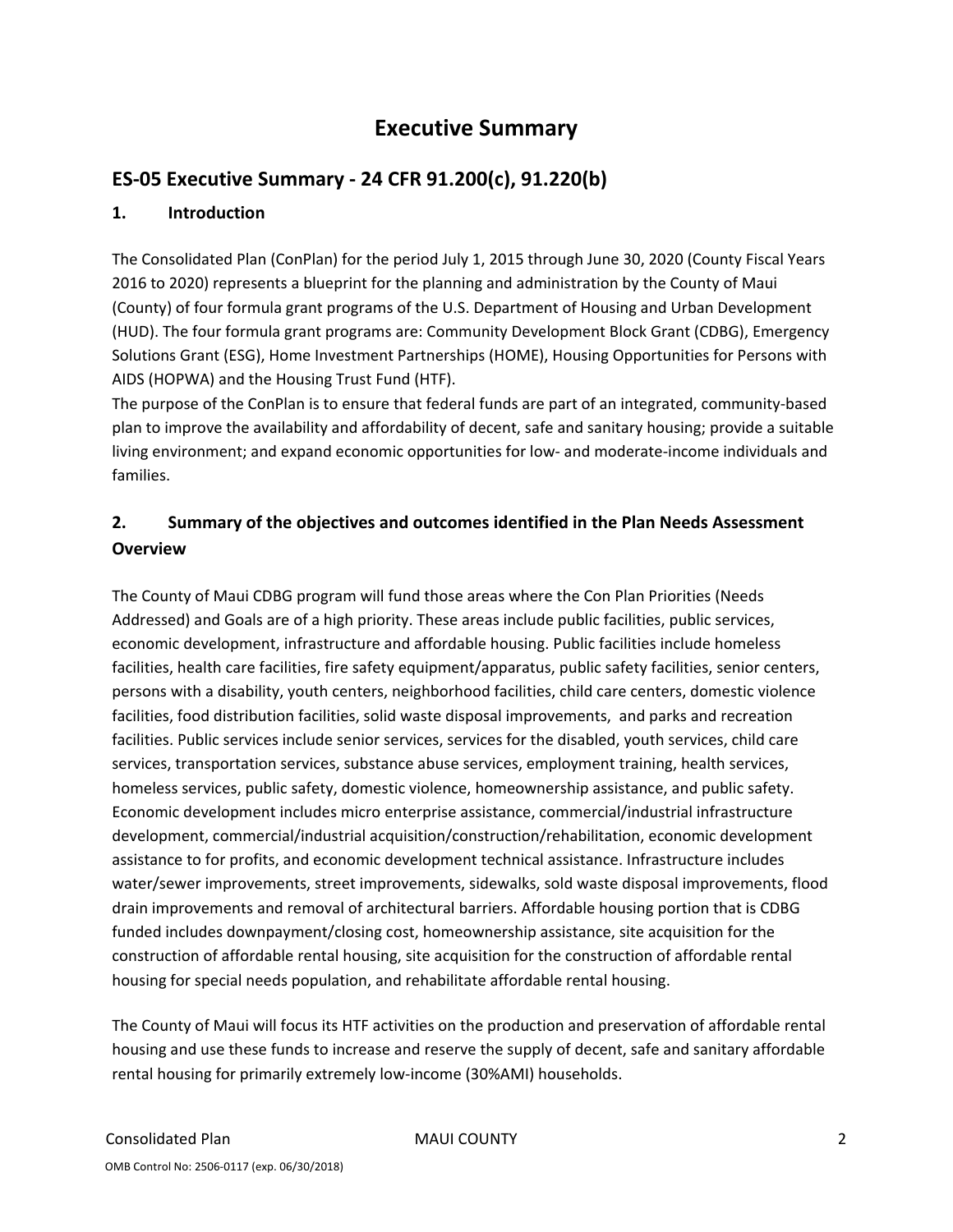#### **3. Evaluation of past performance**

The County of Maui identified two HUD strategic goals for its CDBG Program in its proposed 2015 ‐ 2019 ConPlan ("Community Development" section of the Consolidated Plan). These goals include (1) strengthen communities and (2) embrace high standards of ethics, management and accountability. Both of these priority goals are established to meet the objective of creating suitable living environments in the County during the ConPlan period.

#### **4. Summary of citizen participation process and consultation process**

The Priority Needs is the County's assessment of listed categories that are potentially eligible activities for CDBG assistance. An online survey was conducted in the months of September and October 2014 to define the 2015 ‐ 2019 consolidated plan priorities. The designation of priority needs will be used in the annual planning of the CDBG program, as applicable and appropriate, within the framework of the competitive application process (Request for Proposals) that govern the review, evaluation and selection of projects proposed for funding in the County's AAP filed with HUD.

Prior to preparing the Draft 2015 ‐ 2019 Consolidated Plan, a series of public hearings were held to involve private citizens and to solicit input on housing, homeless and community development needs. In its efforts to encourage comments and views from low and moderate‐income persons, the County held public hearings in low‐income communities including Hana and Moloka'i. A public hearing was also held on Lana'i. The County of Maui CDBG and HOME Programs held public hearings on the following dates, times and places: April 7, 2015, 10:00 AM, Hale Mahaolu, Kaunakakai, Moloka'i; April 9, 2015, 10:00 AM, Lanai Police Station, Lana'i City, Lanai; April 13, 2015, 10:00 AM, Hana Community Center Cafeteria, Building A, Room 2, Hana, Maui; and April 14, 2015, 10:00 AM, County of Maui Transportation Conference Room, Wailuku, Maui. Public notices for the CDBG public hearings were published in The Maui News on March 22, 2015. At the public hearings the development of the 2015 – 2019 Consolidated Plan, the CDBG program and the HOME program were briefly discussed. The CDBG Fact Sheet, which further details the CDBG Program, was available as a handout to all interested attendees. Approximately 16 people were in attendance.

#### **5. Summary of public comments**

The Priority Needs is the County's assessment of listed categories that are potentially eligible activities for CDBG assistance. An online survey was conducted in the months of Sept, Oct 2014 and additionally in May 2015 to define the 2015 ‐ 2019 ConPlan priorities. The designation of priority needs will be used in the annual planning of the CDBG program, as applicable and appropriate, within the framework of the competitive application process (Request for Proposals) that govern the review, evaluation and selection of projects proposed for funding in the County's AAP filed with HUD.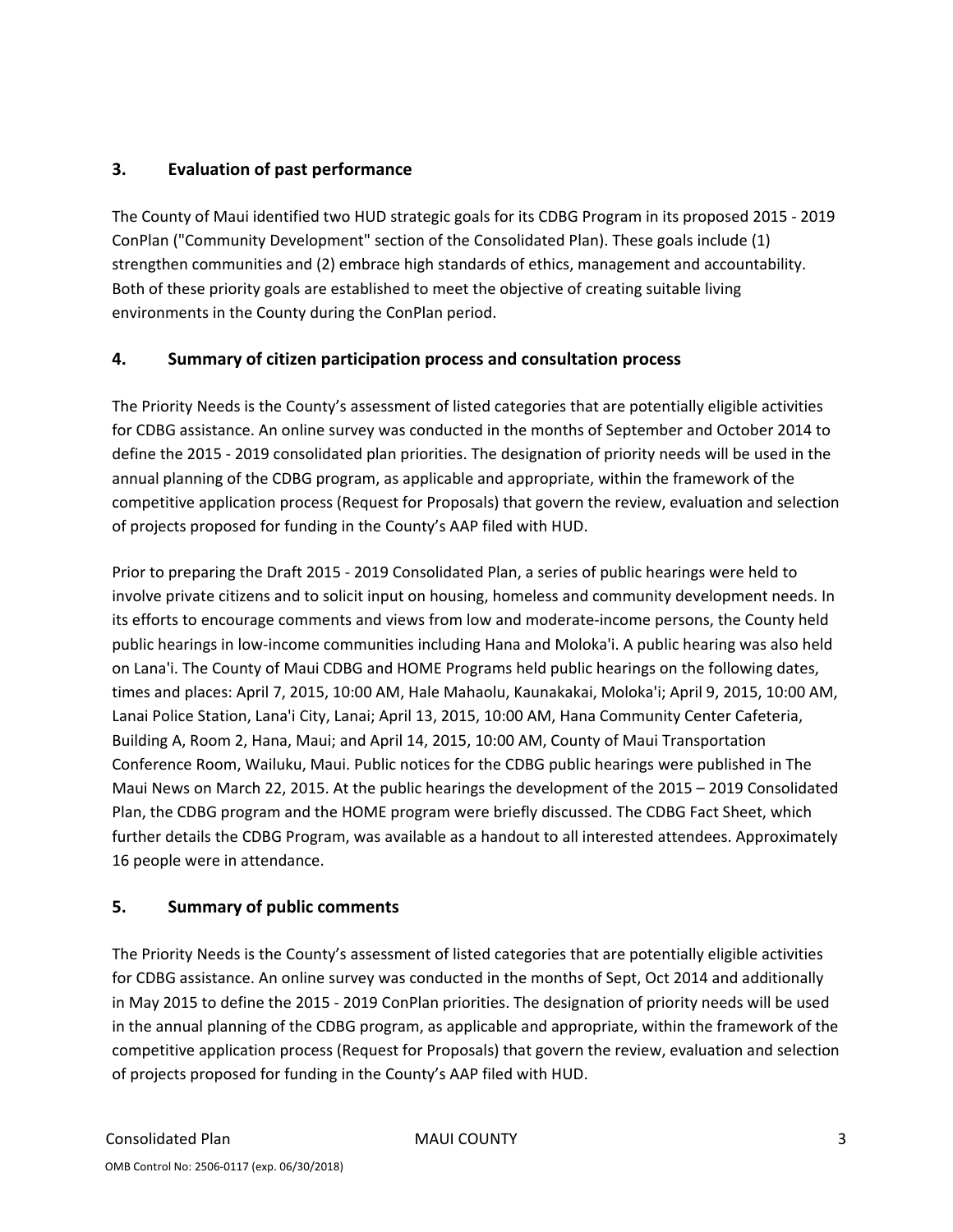Prior to preparing the Draft 2015 AAP, a series of public hearings were held to involve private citizens and to solicit input on housing, homeless and community development needs. In its efforts to encourage comments and views from low and moderate‐income persons, the County held public hearings in low‐ income communities, including Hana, Moloka'i and Lana'i. For community development needs, the CDBG Program Office held public hearings on the following dates, times and places: Sept 25, 2014, 2:45 PM, Hale Mahaolu, Kaunakakai, Moloka'i; Sept 30, 2014, 4:45 PM, Helene Hall, Hana, Maui; Oct 9, 2014, 4:45 PM, Velma McWayne Santos Community Center, Wailuku, Maui; Oct 23, 2014, 2:45 PM, Lanai Senior Center, Lana'i;. Public notices for the CDBG public hearings were published in The Maui News on Sept 11, 2014 and Sept 28, 2014. Approximately 32 people were in attendance at the CDBG public hearings prior to the County of Maui Community Budget Meetings with no oral or written testimonies submitted. Additionally, the CDBG Program office held five public workshops during Sept and Oct 2014; one in Lana'i, Moloka'i, two in Wailuku, as well as one for the County of Maui Departments prior to the open application period. Notifications of the application workshops were published in The Maui News on Sept 1 and Sept 22, 2014. In addition, individual technical assistance appointments were held with various organizations during the month of Oct 2014 prior to the open application period. To announce the CDBG open application period, which was held from Nov 7, 2014 through Dec 8, 2014, Requests for Proposal (RFP) public notices were published in The Maui News on Oct 24, 2014 and Nov 4, 2014. The RFP was rejected by the Maui County Council and therefore a 2nd RFP was issued which was held from Apr 8, 2015 through May 8, 2015, Requests for Proposal (RFP) public notices were published in The Maui News on Apr 5, 2015 and Apr 12, 2015.

Prior to preparing the Draft 2015 ‐ 2019 ConPlan, a series of public hearings were held to involve private citizens and to solicit input on housing, homeless and community development needs. In its efforts to encourage comments and views from low and moderate‐income persons, the County held public hearings in low‐income communities including Hana and Moloka'i. A public hearing was also held on Lana'i. The County of Maui CDBG and HOME Programs held public hearings on the following dates, times and places: Apr 7, 2015, 10:00 AM, Hale Mahaolu, Kaunakakai, Moloka'i; Apr 9, 2015, 10:00 AM, Lanai Police Station, Lana'i City, Lanai; Apr 13, 2015, 10:00 AM, Hana Community Center Cafeteria, Building A, Room 2, Hana, Maui; and Apr 14, 2015, 10:00 AM, County of Maui Transportation Conference Room, Wailuku, Maui. Public notices for the CDBG public hearings were published in The Maui News on Mar 22, 2015.

Prior to submitting the Final ConPlan and AAP to HUD a public hearing and a 30 day public commenting period was held. The CDBG Program Office held a public hearing on Jun 17, 2015 at 2:00 p.m. in the Mayor's Conference Room, 200 S. High Street, 9th Floor, Wailuku, Maui. The 30 day commenting period began on May 28 to June 26, 2015. Public notices for the public hearing and the commenting period were published in the Maui News on May 27, 2015.

#### **6. Summary of comments or views not accepted and the reasons for not accepting them**

None were rejected.

Consolidated Plan MAUI COUNTY 4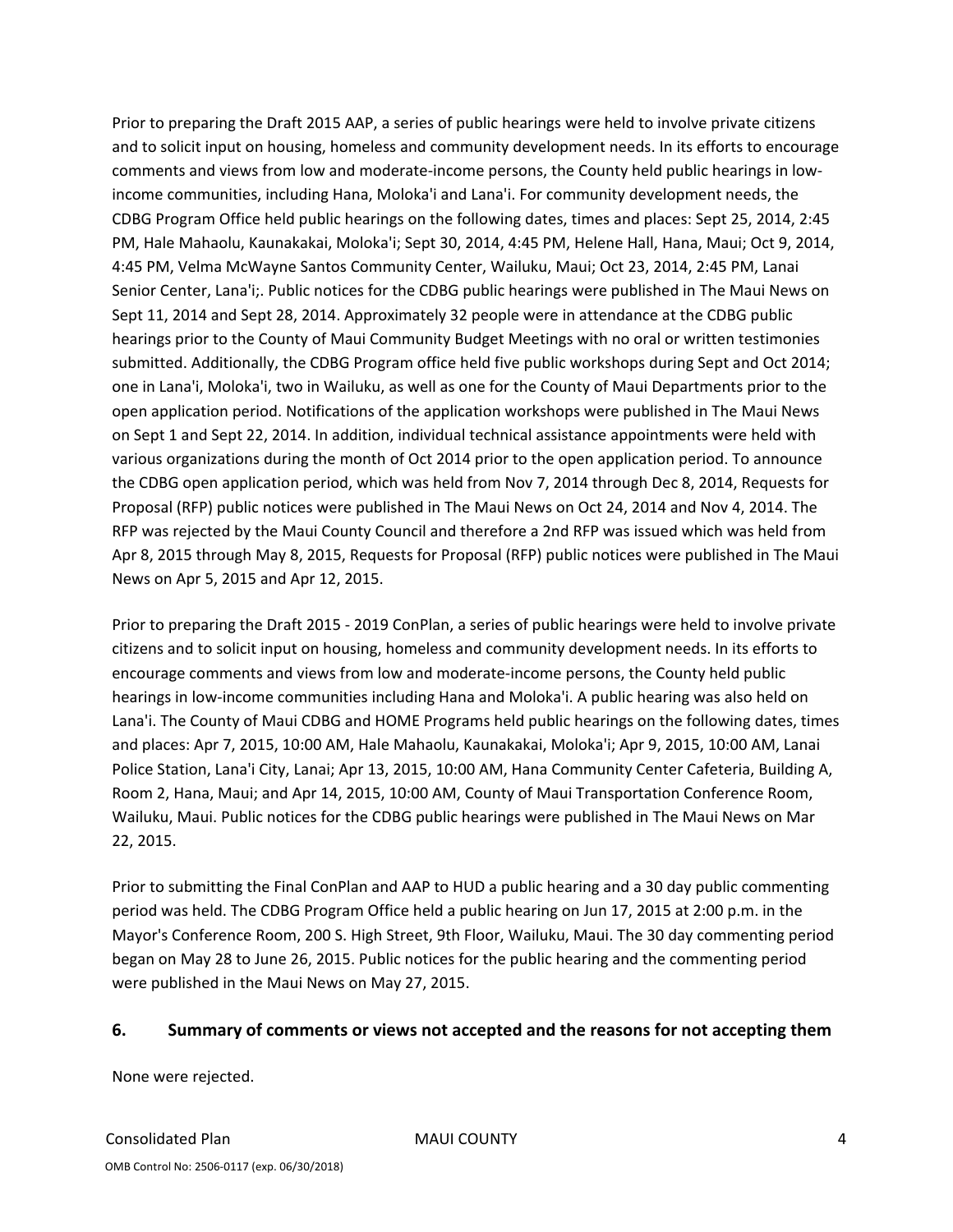#### **7. Summary**

Due to space constraints on IDIS the County of Maui could not fit summary in the AP‐12 Participation section thus it is presented here as follows:

Amended ConPlan: Prior to submitting the Final ConPlan to HUD a public hearing and a minimum 30 day public commenting period was held from April 1, 2018 to April 30, 2018 whereas the public hearing was held on April 20, 2018 at 9:00 a.m. in the Mayor's Conference Room, 9th Floor, 200 S. High Street, Wailuku, Hawaii to receive comments concerning the Draft ConPlan.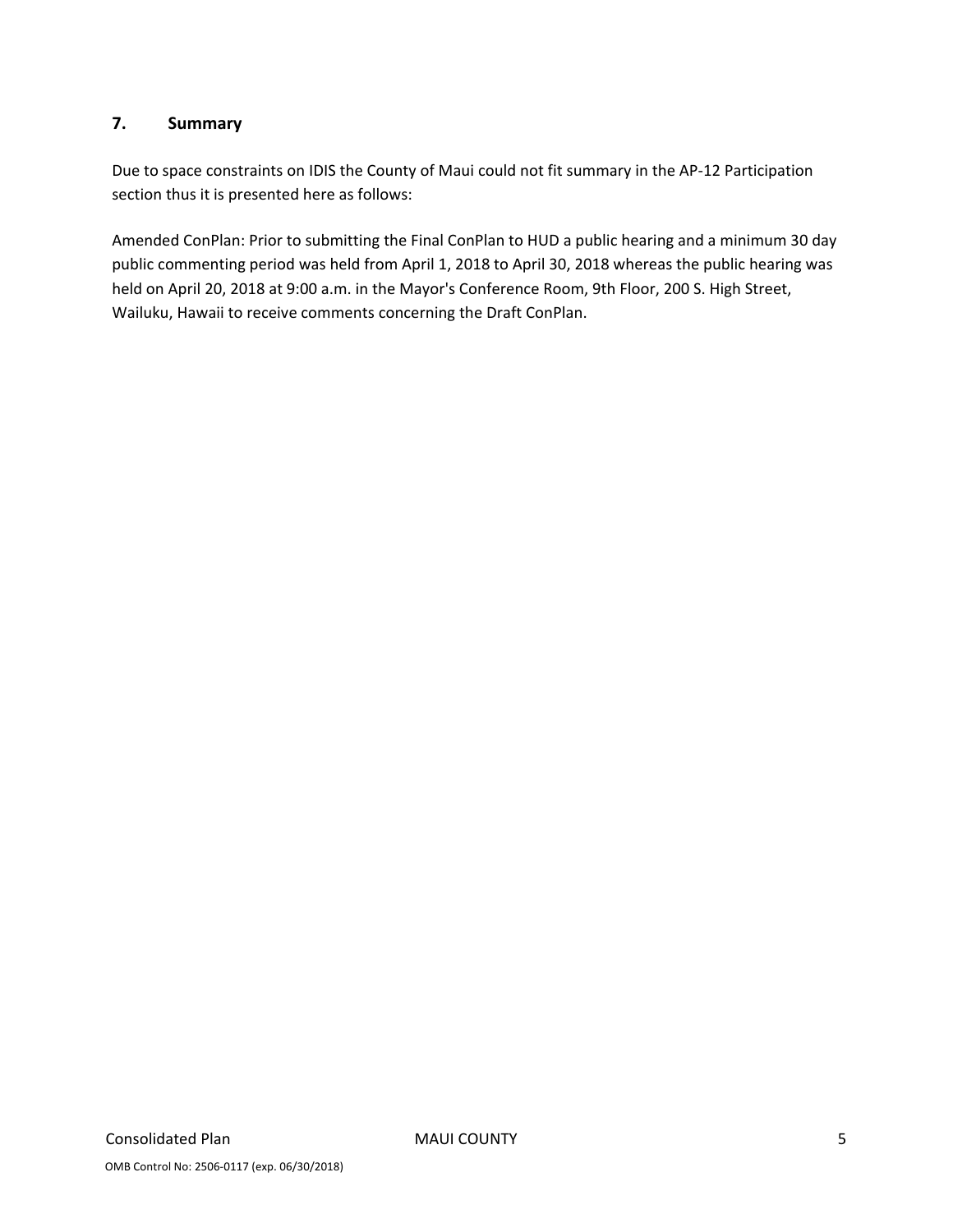# **The Process**

# **PR‐05 Lead & Responsible Agencies 24 CFR 91.200(b)**

# **1. Describe agency/entity responsible for preparing the Consolidated Plan and those responsible for administration of each grant program and funding source**

The following are the agencies/entities responsible for preparing the Consolidated Plan and those responsible for administration of each grant program and funding source.

| <b>Agency Role</b>           | <b>Name</b>        |  | <b>Department/Agency</b>       |  |
|------------------------------|--------------------|--|--------------------------------|--|
| Lead Agency                  | <b>MAUI COUNTY</b> |  |                                |  |
| <b>CDBG Administrator</b>    | <b>MAUI COUNTY</b> |  | County of Maui, Mayor's Office |  |
| <b>HOPWA Administrator</b>   |                    |  |                                |  |
| <b>HOME Administrator</b>    |                    |  |                                |  |
| <b>HOPWA-C Administrator</b> |                    |  |                                |  |
|                              | <b>MAUI COUNTY</b> |  | County of Maui, DHHC, Housing  |  |
|                              |                    |  | <b>Division</b>                |  |

**Table 1 – Responsible Agencies**

#### **Narrative**

The lead agency is the County of Maui, Office of the Mayor, CDBG Program, 200 South High Street, Wailuku, Hawaii 96793 with assistance from the County of Maui Department of Housing and Human Concerns, One Main Plaza, 2200 Main Street, Suite 546, Wailuku, Hawaii 96793.

The County of Maui is a State Recipient for the HOME Program and receives HOME allocations as a passthrough from the State of Hawaii. ESG and HOPWA programs are administered by the State of Hawai'i through the Hawai'i Public Housing Authority (HPHA). Starting in PY 2017, the County of Maui will be a designated State HTF Subgrantee, to develop and preserve affordable rental housing serving extremely low‐income (30% AMI) households.

#### **Consolidated Plan Public Contact Information**

The contact person is Anthony T. Arakaki, Executive Assistant to the Mayor; email address is cdbg@co.maui.hi.us; phone number is (808) 270‐7213; fax number is (808) 270‐7159.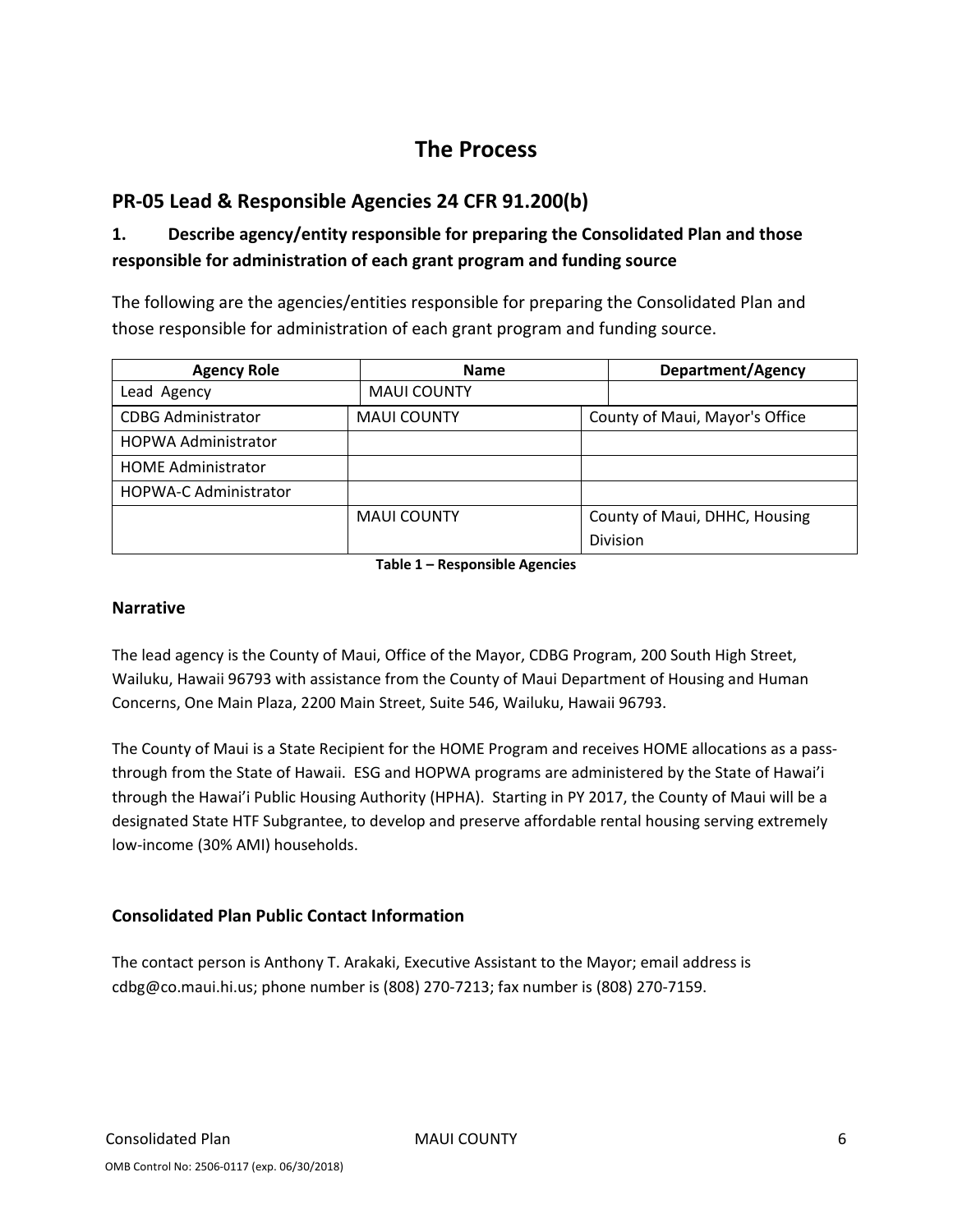# **PR‐10 Consultation ‐ 91.100, 91.200(b), 91.215(l)**

#### **1. Introduction**

Bridging the Gap is the union of all three rural county Continuum of Cares (COC) and has been designated as the primary planning and decision-making body. Group members often volunteer, however, members are also assigned or appointed in an effort to represent community and provider interests. County government representatives in the CoC are assigned by members of the county government. The selection of group leaders is either voluntary, appointed or established through election. CoC Chairs are very knowledgeable regarding the service needs of their Continuum and are elected by their group members to facilitate meetings and lead in the decision‐making process. Group leaders may volunteer for key positions within committees in their respective CoC. The State, through the Department of Human Services Benefits, Employment and Support Services, reports on the Continuum of Care, the allocation of ESG and HOPWA funds, and the operation and administration of HMIS in the Consolidated Plan and Annual Action Plan. Please refer to the States Annual Consolidated Plan and Annual Action Plan for additional information regarding the Continuum of Care, the allocation of ESG and HOPWA funds, and the operation and administration of HMIS.

# **Provide a concise summary of the jurisdiction's activities to enhance coordination between public and assisted housing providers and private and governmental health, mental health and service agencies (91.215(I)).**

The Maui Homeless Alliance (MHA) is a local chapter of the Hawaii Balance of State, known as Bridging the Gap (BTG). MHA's membership is comprised of homeless service providers, other professionals, units of local and state government, service utilizers, and other community representatives located in Maui County. MHA is a coordinating body that develops recommendations for programs and services to fill gaps in the Continuum of Care (CoC) in the County. MHA also provides direction implementing new or expanded programs while preserving effective existing programs. Their mission is to bring together organizations and individuals dedicated to creating opportunities for compassionate community responses to homelessness through community based planning for the County. MHAs goals are: 1. To create and maintain a CoC that responds to the complex needs of homeless individuals and families.

2. To ensure that homeless persons are treated with dignity and care.

3. To strengthen collaborative work and enable it to leverage increased funding and service delivery.

4. To strengthen collaborative work, while continuing to gain knowledge of the community resources that will serve homeless individuals and families.

The Hawaii Balance of State ‐ Continuum of Care (CoC), is known as Bridging the Gap (BTG). BTG is a geographically based group of relevant stakeholder representatives that carries out the operating and planning responsibilities of the CoC program, as defined in 24 DFR Part 578, Homeless Emergency Assistance and Rapid Transition to Housing: Continuum of Care Program.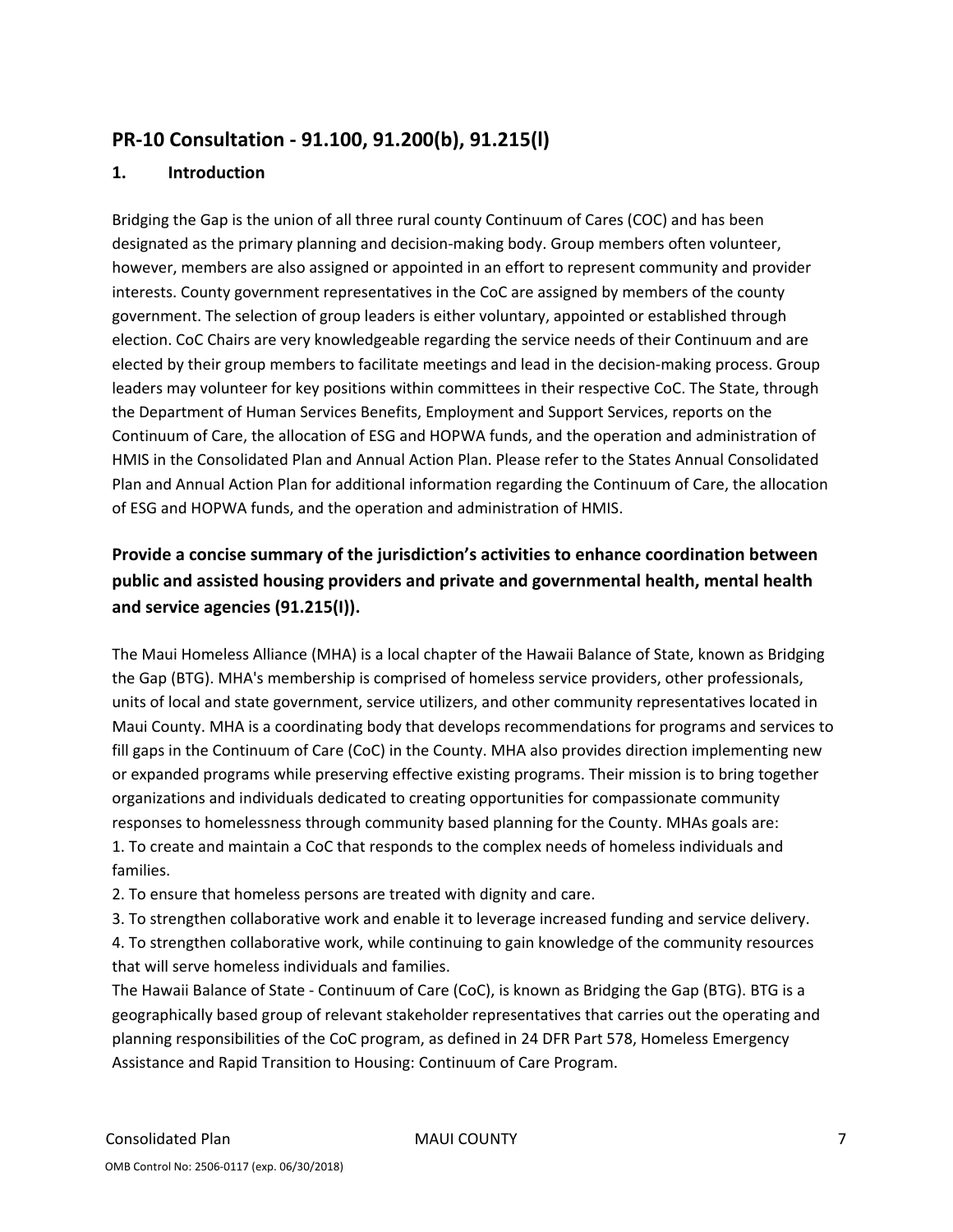As the neighbor island CoC, BTG represents the counties of Hawaii Island, Kauai Island and Maui Island, with one chapter in each of these counties. The local chapters are Maui Homeless Alliance (Maui), Kauai Islands Kauai Community Alliance (KCA) and Hawaii Islands Community Alliance Partners (CAP). BTG responsibility extends beyond the HUD‐funded CoC Homeless Assistance Programs (formerly known as Supportive Housing and Shelte Plus Care), Housing Opportunities for Persons with AIDS (HOPWA), and Emergency Solutions Grant programs. Our combined participation as BTG is to assist in long term planning and resource development in an effort to end homelessness statewide.

# **Describe coordination with the Continuum of Care and efforts to address the needs of homeless persons (particularly chronically homeless individuals and families, families with children, veterans, and unaccompanied youth) and persons at risk of homelessness**

The Maui Homeless Alliance (MHA) is a chapter of the Bridging the Gap (BTG) Continuum of Care. It serves as a membership organization for homeless service utilizers and community representatives. This coordinating body develops recommendations for programs and services to fill gaps in the Continuum of Care within Maui County and assist in implementing new or expanded programs while preserving effective existing programs. MHA also provides direction in response to HUDs Continuum of Care annual competition for homeless assistance funds.

All agencies, business, faith‐based groups, public offices, and individuals are welcome to participate in MHA. All members must have a commitment to ending homelessness and to creating sustainable housing options. MHA recognizes four membership categories:

1. Continuum of Care Members ‐ Any agency who is, has been, or plans to apply for US housing and Urban Development funds.

2. Community Partner Members ‐ A business, church groups, non‐profit, civic group, or other business entity.

3. Individual Members

4. Associate Members (do not pay dues and may not vote)

To retain active membership in good standing, all categories of members must attend at least 75% of the general meetings as well as participate in at least two special events.

Members commit to do the following:

Support the mission, goals, processes, and leadership of MHA as agreed by the members

Send an authorized representative(s) to attend all MHA meeting

Prepare for each meeting by reading all pre‐distributed material

Actively participate in all MHA meetings from beginning to adjournment

#### Consolidated Plan MAUI COUNTY 8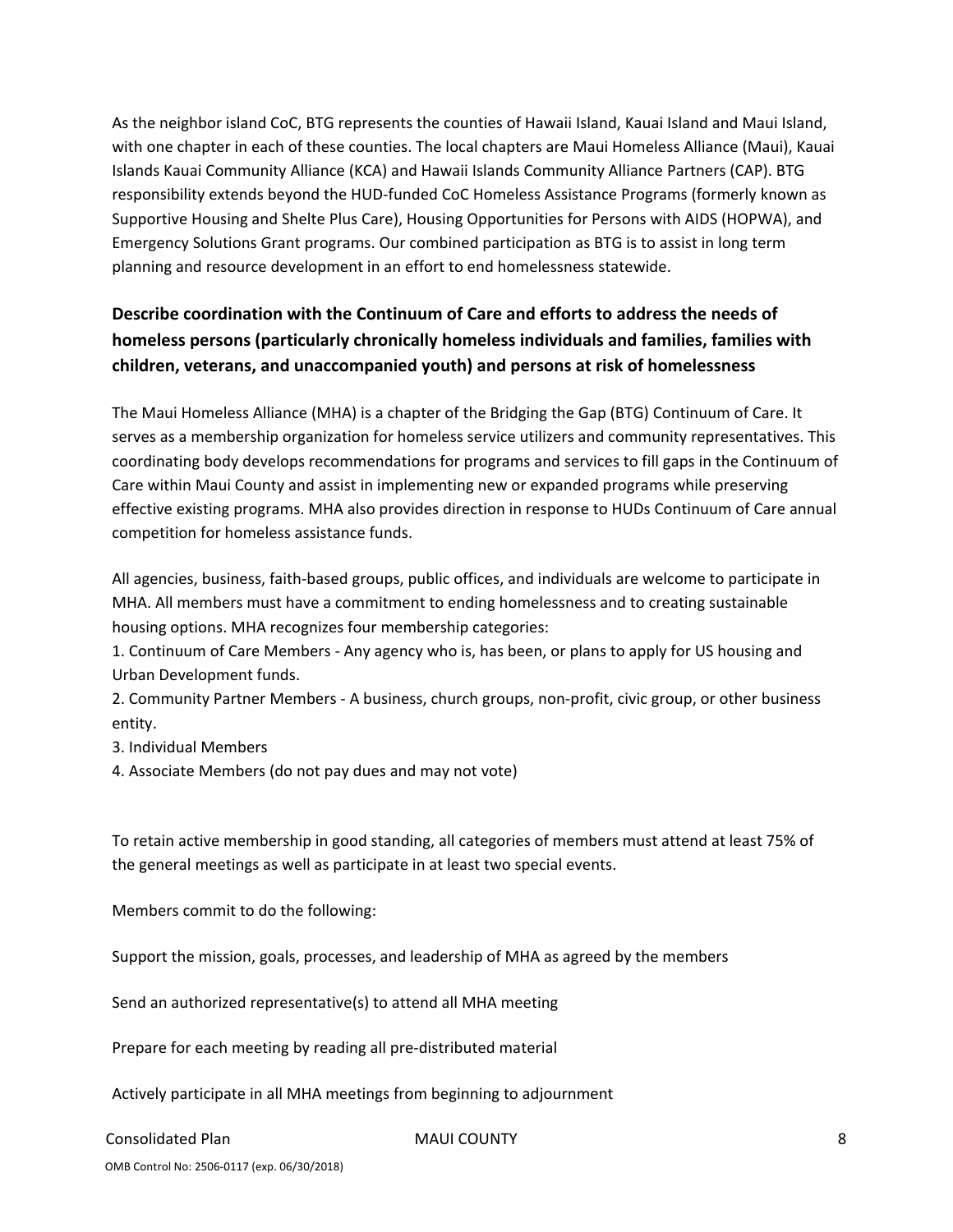Join a Committee and actively participate in all committee work

Pay Membership Dues if intending to vote or seek waiver

Share information from MHA with the group or organization represented and obtain feedback for the MHA

Represent MHA at community meetings as needed

Advocate for all those who are homeless, at-risk of becoming homeless, or were formerly homeless

Provide written notification to the MHA Chairperson and/or MHA Organizational Development Chairperson to end agency's membership.

Maui Homeless Alliance Members & Partners:

Aloha House

A cup of Cold Water (member)‐ A partnership of churches offering donated material goods, food, water to homeless and needy people in some of the more remote areas on Maui.

Behavioral Health Services of Maui/Robert Lancer (member)

Lucas Bruno ‐ Hawaii Paroling Authority (Maui Parole Services, non‐voting member)

Social work, Case management, counseling services

Catholic Charities Hawaii (member)

County of Maui Rep: Dept of Human Concerns (member)

County of Maui Parks and Recreation/Rangers

Dept. of Health, Dr. Lorrin Pang (Director, DOH)

Family Life Center (member)

Feed My Sheep (member) ‐ Food Pantry Program

Hoomoana Foundation (member)

Ka Hale A Ka Ola (member)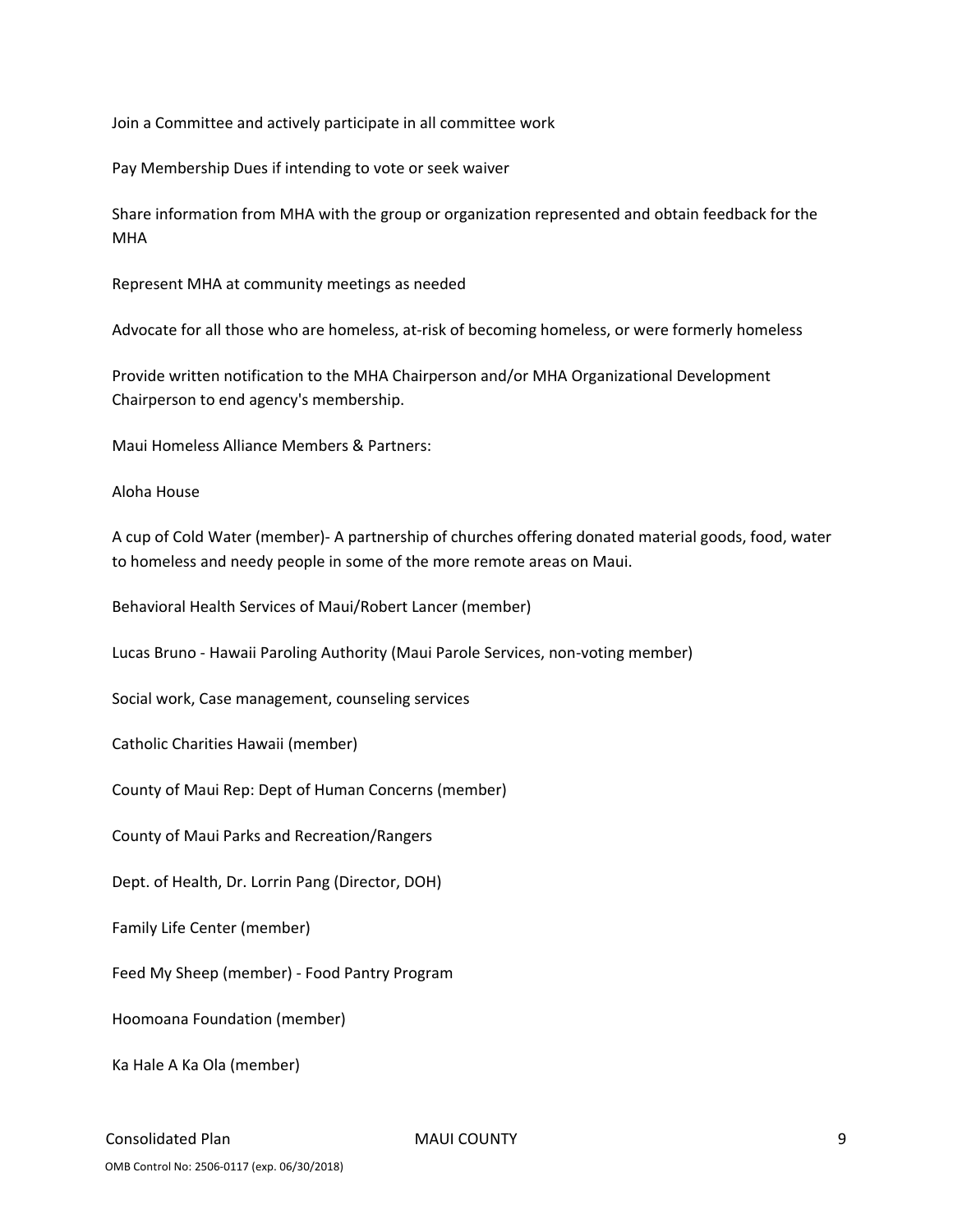Kihei Library Legal Aid Society (member) Jason Shwartz Maui Aids Foundation (member) Maui County Community Police Officers The Maui Farm ‐ Family supportive service, affordable rental for families in need of supportive services Maui Food Bank Maui Job Corp Maui Memorial Hospital Mental Health of America (member) Mental Health Kokua (member) Maui Economic Opportunity (member) Maui Public Health Nurse ‐ State/Nan Salvation Army (member) St Theresa ‐ Hale Kau Kau (member) Steadfast Housing (member) UH Maui College (member) Veteran Services and SSVF ‐ State Victoria Cheromcka ‐ RAM Department of Health / WIC ‐ State Women Helping Women (member)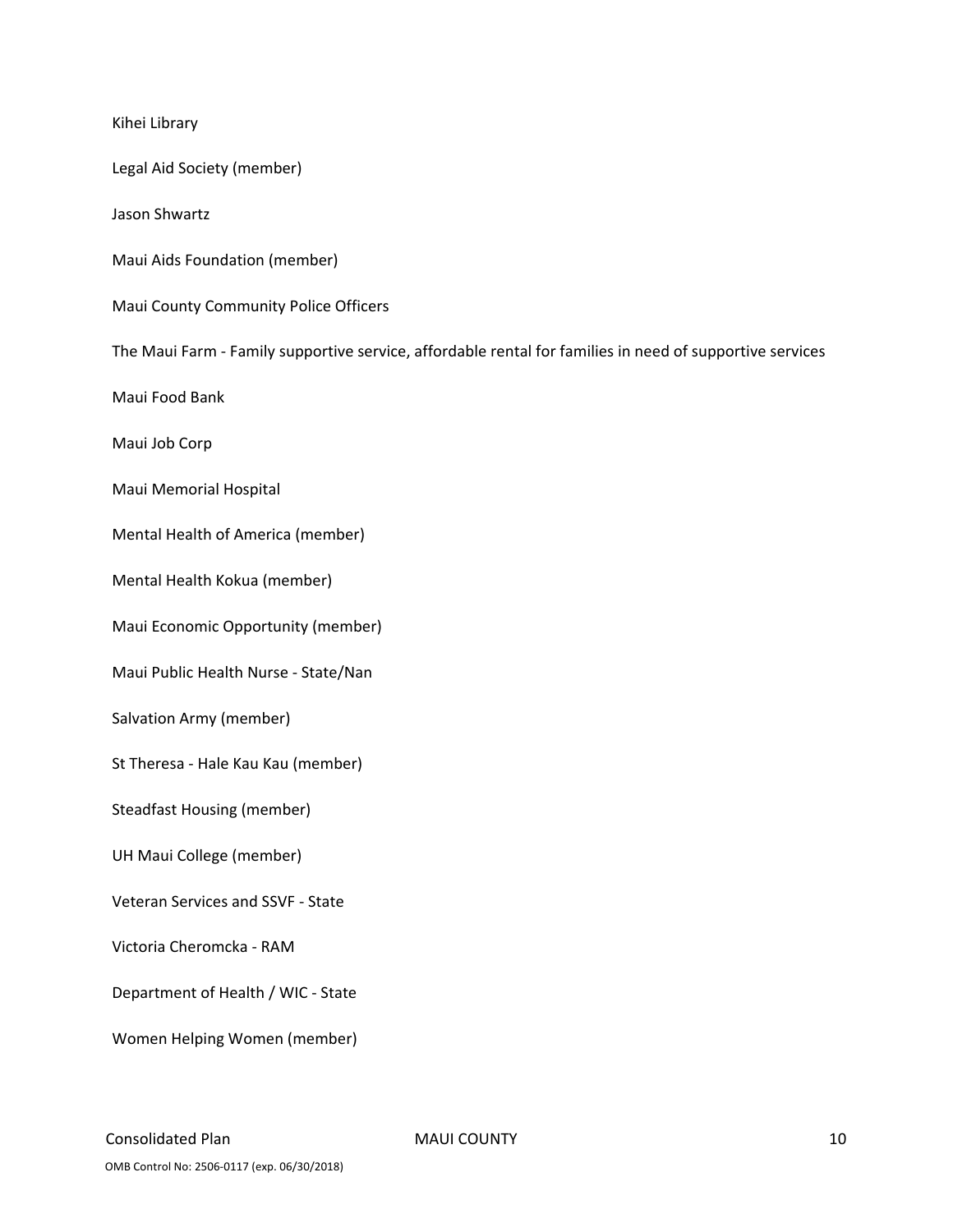# **Describe consultation with the Continuum(s) of Care that serves the jurisdiction's area in determining how to allocate ESG funds, develop performance standards and evaluate outcomes, and develop funding, policies and procedures for the administration of HMIS**

The Maui Chapter of the Balance of State CoC participates in bi-monthly planning meetings along with the Kaua'i and Hawaii island chapter representatives to develop plans for all CoC programs. The Maui Chapter is represented by the chapter Co‐chairs along with the county of Maui government representative. This executive group together with the State Homeless Program develops ESG allocation formulas, performance standards and evaluation outcomes. Policy and procedures for the administration of HMIS are also developed collaboratively by this group.

The Maui Chapter Balance of State C0C holds regular monthly meetings to gather and share information across a wide range of housing, social service agencies, government concerns and private individuals. During these meetings, input is welcomed and solicited in order to ensure full community participation.

# **2. Describe Agencies, groups, organizations and others who participated in the process and describe the jurisdictions consultations with housing, social service agencies and other entities**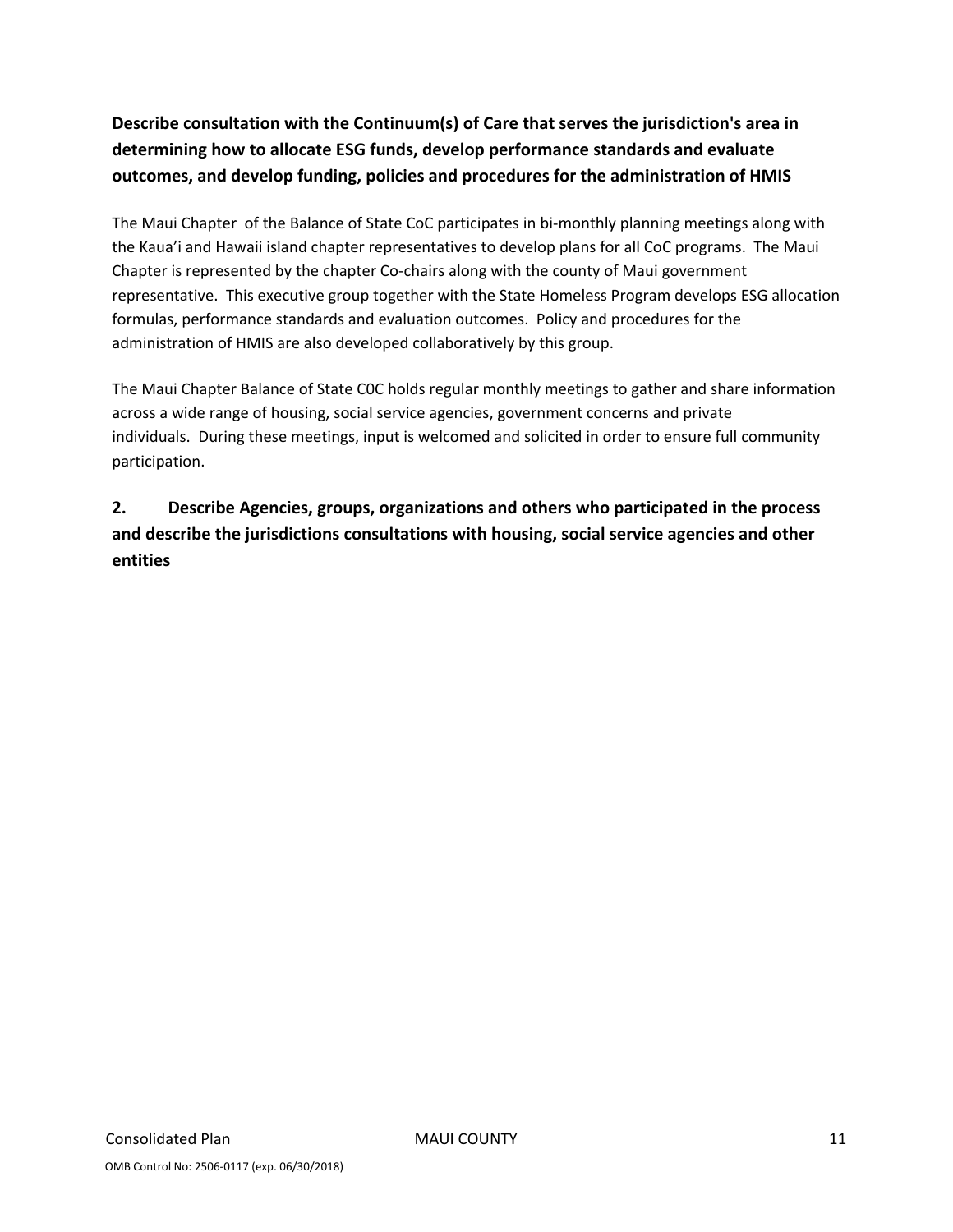| $\mathbf{1}$   | $\frac{1}{2}$ . There is the compact of the compact of the compact of the compact of the compact of the compact of the compact of the compact of the compact of the compact of the compact of the compact of the compact of the co<br>Agency/Group/Organization | <b>MAUI COUNTY</b>                                                                                                                                                                                                                                                                                                                                                                                                            |  |
|----------------|-----------------------------------------------------------------------------------------------------------------------------------------------------------------------------------------------------------------------------------------------------------------|-------------------------------------------------------------------------------------------------------------------------------------------------------------------------------------------------------------------------------------------------------------------------------------------------------------------------------------------------------------------------------------------------------------------------------|--|
|                |                                                                                                                                                                                                                                                                 |                                                                                                                                                                                                                                                                                                                                                                                                                               |  |
|                | <b>Agency/Group/Organization Type</b>                                                                                                                                                                                                                           | Other government - County                                                                                                                                                                                                                                                                                                                                                                                                     |  |
|                | What section of the Plan was addressed by<br><b>Consultation?</b>                                                                                                                                                                                               | <b>Housing Need Assessment</b><br>Lead-based Paint Strategy<br><b>Public Housing Needs</b><br>Homelessness Strategy<br>Homeless Needs - Chronically homeless<br>Homeless Needs - Families with children<br>Homelessness Needs - Veterans<br>Homelessness Needs - Unaccompanied youth<br>Non-Homeless Special Needs<br><b>HOPWA Strategy</b><br><b>Economic Development</b><br><b>Market Analysis</b><br>Anti-poverty Strategy |  |
|                | How was the Agency/Group/Organization<br>consulted and what are the anticipated<br>outcomes of the consultation or areas for<br>improved coordination?                                                                                                          | Direct communication with the organization.                                                                                                                                                                                                                                                                                                                                                                                   |  |
| $\overline{2}$ | Agency/Group/Organization                                                                                                                                                                                                                                       | HAWAII HOUSING FINANCE AND<br>DEVELOPMENT CORPORATION                                                                                                                                                                                                                                                                                                                                                                         |  |
|                | <b>Agency/Group/Organization Type</b>                                                                                                                                                                                                                           | Other government - State                                                                                                                                                                                                                                                                                                                                                                                                      |  |
|                | What section of the Plan was addressed by<br><b>Consultation?</b>                                                                                                                                                                                               | <b>Housing Need Assessment</b><br>Lead-based Paint Strategy<br><b>Public Housing Needs</b><br>Homelessness Strategy<br>Homeless Needs - Chronically homeless<br>Homeless Needs - Families with children<br>Homelessness Needs - Veterans<br>Homelessness Needs - Unaccompanied youth<br>Non-Homeless Special Needs<br><b>HOPWA Strategy</b><br><b>Economic Development</b><br><b>Market Analysis</b><br>Anti-poverty Strategy |  |

#### **Table 2 – Agencies, groups, organizations who participated**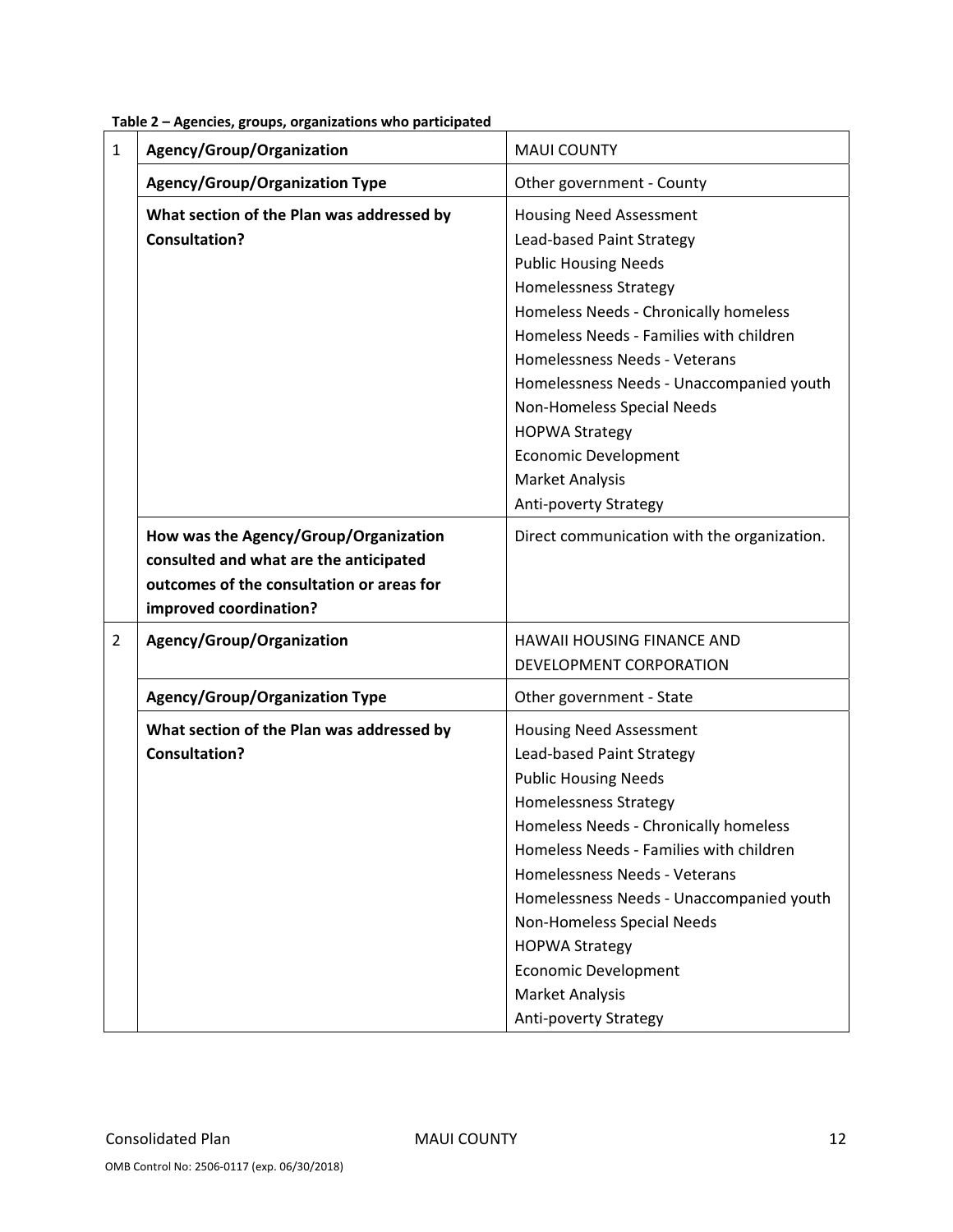|   | How was the Agency/Group/Organization<br>consulted and what are the anticipated<br>outcomes of the consultation or areas for<br>improved coordination? | Direct communication with the organization.                                                                                                                                                   |  |
|---|--------------------------------------------------------------------------------------------------------------------------------------------------------|-----------------------------------------------------------------------------------------------------------------------------------------------------------------------------------------------|--|
| 3 | Agency/Group/Organization                                                                                                                              | Hawaii Public Housing Authority                                                                                                                                                               |  |
|   | <b>Agency/Group/Organization Type</b>                                                                                                                  | Other government - State                                                                                                                                                                      |  |
|   | What section of the Plan was addressed by<br><b>Consultation?</b>                                                                                      | <b>Housing Need Assessment</b><br><b>Public Housing Needs</b>                                                                                                                                 |  |
|   | How was the Agency/Group/Organization<br>consulted and what are the anticipated<br>outcomes of the consultation or areas for<br>improved coordination? | Direct communication with the organization.                                                                                                                                                   |  |
| 4 | Agency/Group/Organization                                                                                                                              | St. Theresa Church                                                                                                                                                                            |  |
|   | <b>Agency/Group/Organization Type</b>                                                                                                                  | Services-homeless                                                                                                                                                                             |  |
|   | What section of the Plan was addressed by<br><b>Consultation?</b>                                                                                      | <b>Homelessness Strategy</b><br>Homeless Needs - Chronically homeless<br>Homeless Needs - Families with children<br>Homelessness Needs - Veterans<br>Homelessness Needs - Unaccompanied youth |  |
|   | How was the Agency/Group/Organization<br>consulted and what are the anticipated<br>outcomes of the consultation or areas for<br>improved coordination? | Direct communication with the organization.                                                                                                                                                   |  |
| 5 | Agency/Group/Organization                                                                                                                              | <b>FAMILY LIFE CENTER</b>                                                                                                                                                                     |  |
|   | <b>Agency/Group/Organization Type</b>                                                                                                                  | Services-homeless                                                                                                                                                                             |  |
|   | What section of the Plan was addressed by<br><b>Consultation?</b>                                                                                      | Homelessness Strategy<br>Homeless Needs - Chronically homeless<br>Homeless Needs - Families with children<br>Homelessness Needs - Veterans<br>Homelessness Needs - Unaccompanied youth        |  |
|   | How was the Agency/Group/Organization<br>consulted and what are the anticipated<br>outcomes of the consultation or areas for<br>improved coordination? | Direct communication with the organization.                                                                                                                                                   |  |
| 6 | Agency/Group/Organization                                                                                                                              | Feed My Sheep, Inc.                                                                                                                                                                           |  |
|   | <b>Agency/Group/Organization Type</b>                                                                                                                  | Services-homeless                                                                                                                                                                             |  |

OMB Control No: 2506‐0117 (exp. 06/30/2018)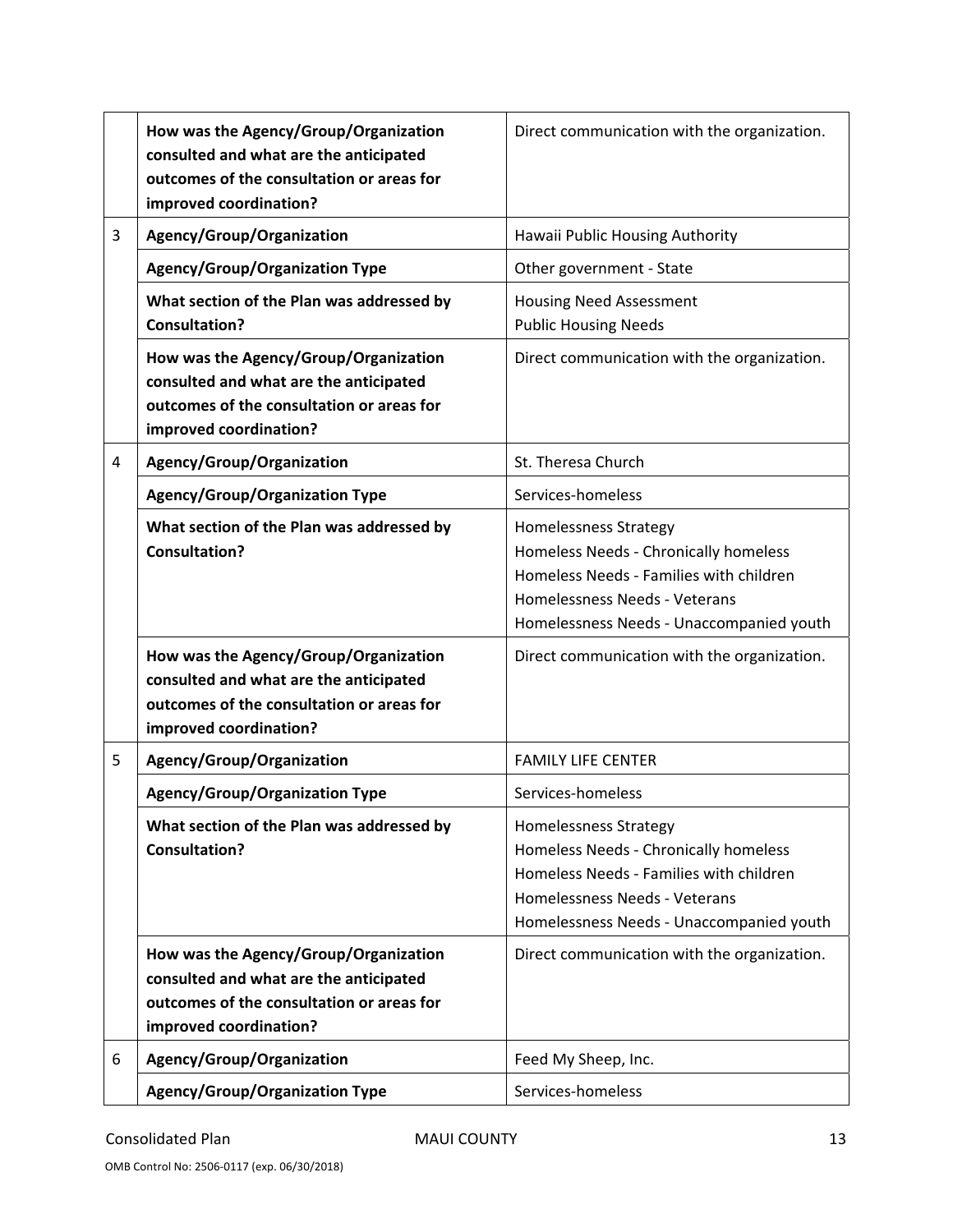|                | What section of the Plan was addressed by<br><b>Consultation?</b>                                                                                      | <b>Homelessness Strategy</b><br>Homeless Needs - Chronically homeless<br>Homeless Needs - Families with children<br>Homelessness Needs - Veterans<br>Homelessness Needs - Unaccompanied youth       |  |
|----------------|--------------------------------------------------------------------------------------------------------------------------------------------------------|-----------------------------------------------------------------------------------------------------------------------------------------------------------------------------------------------------|--|
|                | How was the Agency/Group/Organization<br>consulted and what are the anticipated<br>outcomes of the consultation or areas for<br>improved coordination? | Direct communication with the organization.                                                                                                                                                         |  |
| $\overline{7}$ | Agency/Group/Organization                                                                                                                              | <b>Maui AIDS Foundation</b>                                                                                                                                                                         |  |
|                | <b>Agency/Group/Organization Type</b>                                                                                                                  | Services-Persons with HIV/AIDS                                                                                                                                                                      |  |
|                | What section of the Plan was addressed by<br><b>Consultation?</b>                                                                                      | <b>HOPWA Strategy</b>                                                                                                                                                                               |  |
|                | How was the Agency/Group/Organization<br>consulted and what are the anticipated<br>outcomes of the consultation or areas for<br>improved coordination? | Direct communication with the organization.                                                                                                                                                         |  |
| 8              | Agency/Group/Organization                                                                                                                              | Ka Hale A Ke Ola Homeless Resource Center                                                                                                                                                           |  |
|                | <b>Agency/Group/Organization Type</b>                                                                                                                  | Services-homeless                                                                                                                                                                                   |  |
|                | What section of the Plan was addressed by<br><b>Consultation?</b>                                                                                      | Homelessness Strategy<br>Homeless Needs - Chronically homeless<br>Homeless Needs - Families with children<br>Homelessness Needs - Veterans<br>Homelessness Needs - Unaccompanied youth              |  |
|                | How was the Agency/Group/Organization<br>consulted and what are the anticipated<br>outcomes of the consultation or areas for<br>improved coordination? | Direct communication with the organization.<br>Maui Economic Opportunity conducted a<br>Community Needs Assessment and prepared a<br>Community Action Plan for their fiscal years<br>$2016 - 2017.$ |  |
| 9              | Agency/Group/Organization                                                                                                                              | Maui Economic Opportunity                                                                                                                                                                           |  |
|                | <b>Agency/Group/Organization Type</b>                                                                                                                  | Services-homeless<br>Regional organization<br><b>Community Development Financial Institution</b>                                                                                                    |  |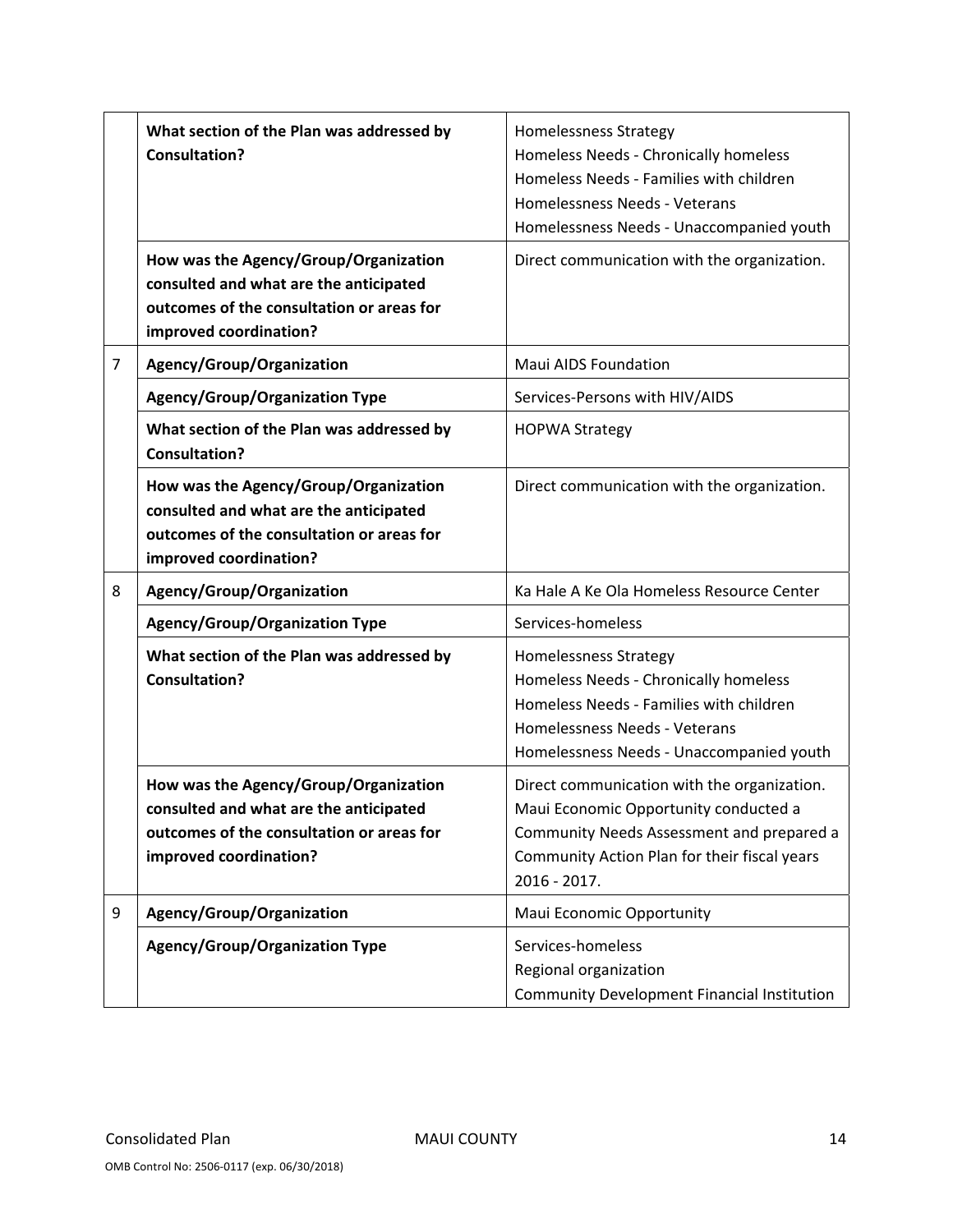|    | What section of the Plan was addressed by<br><b>Consultation?</b>                                                                                      | Homelessness Strategy<br>Homeless Needs - Chronically homeless<br>Homeless Needs - Families with children<br>Homelessness Needs - Veterans<br>Homelessness Needs - Unaccompanied youth |  |
|----|--------------------------------------------------------------------------------------------------------------------------------------------------------|----------------------------------------------------------------------------------------------------------------------------------------------------------------------------------------|--|
|    | How was the Agency/Group/Organization<br>consulted and what are the anticipated<br>outcomes of the consultation or areas for<br>improved coordination? | Direct communication with the organization.                                                                                                                                            |  |
| 10 | Agency/Group/Organization                                                                                                                              | STEADFAST HOUSING DEVELOPMENT CORP                                                                                                                                                     |  |
|    | <b>Agency/Group/Organization Type</b>                                                                                                                  | Services - Housing                                                                                                                                                                     |  |
|    | What section of the Plan was addressed by<br><b>Consultation?</b>                                                                                      | <b>Housing Needs Assistance</b>                                                                                                                                                        |  |
|    | How was the Agency/Group/Organization<br>consulted and what are the anticipated<br>outcomes of the consultation or areas for<br>improved coordination? | Direct communication with the organization.                                                                                                                                            |  |
| 11 | Agency/Group/Organization                                                                                                                              | Women Helping Women                                                                                                                                                                    |  |
|    | <b>Agency/Group/Organization Type</b>                                                                                                                  | Services-Victims of Domestic Violence                                                                                                                                                  |  |
|    | What section of the Plan was addressed by<br><b>Consultation?</b>                                                                                      | <b>Victims of Domestic Violence</b>                                                                                                                                                    |  |
|    | How was the Agency/Group/Organization<br>consulted and what are the anticipated<br>outcomes of the consultation or areas for<br>improved coordination? | Direct communication with the organization.                                                                                                                                            |  |
| 12 | Agency/Group/Organization                                                                                                                              | <b>Catholic Charities Hawaii</b>                                                                                                                                                       |  |
|    | <b>Agency/Group/Organization Type</b>                                                                                                                  | Services-homeless                                                                                                                                                                      |  |
|    | What section of the Plan was addressed by<br><b>Consultation?</b>                                                                                      | Homelessness Strategy<br>Homeless Needs - Chronically homeless<br>Homeless Needs - Families with children<br>Homelessness Needs - Veterans<br>Homelessness Needs - Unaccompanied youth |  |
|    | How was the Agency/Group/Organization<br>consulted and what are the anticipated<br>outcomes of the consultation or areas for<br>improved coordination? | Direct communication with the organization.                                                                                                                                            |  |

OMB Control No: 2506‐0117 (exp. 06/30/2018)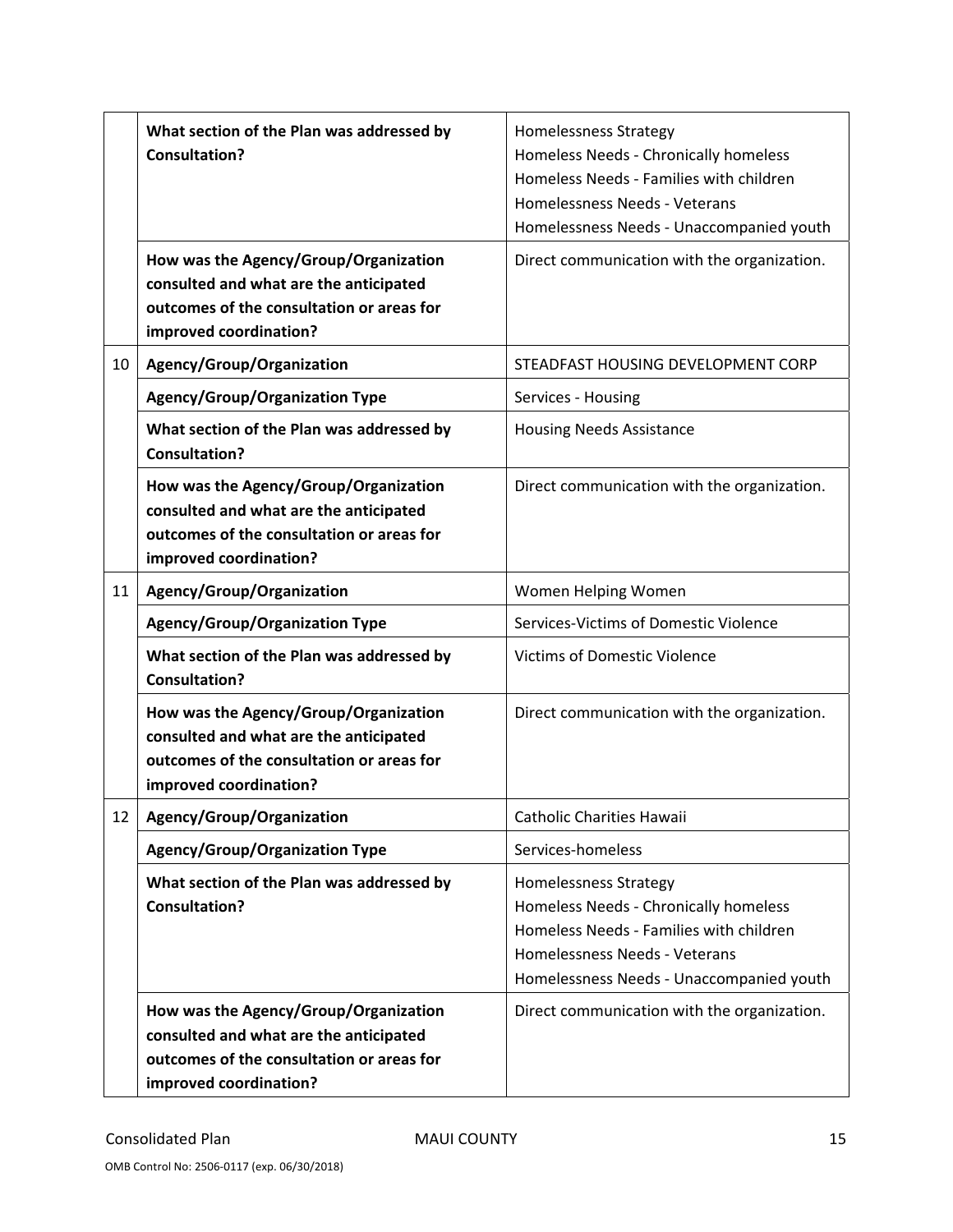| 13 | Agency/Group/Organization                                                                                                                              | <b>MENTAL HEALTH KOKUA</b>                                                                                                                                                                    |  |
|----|--------------------------------------------------------------------------------------------------------------------------------------------------------|-----------------------------------------------------------------------------------------------------------------------------------------------------------------------------------------------|--|
|    | <b>Agency/Group/Organization Type</b>                                                                                                                  | Services-Children                                                                                                                                                                             |  |
|    | What section of the Plan was addressed by<br><b>Consultation?</b>                                                                                      | <b>Homelessness Strategy</b><br>Homeless Needs - Chronically homeless<br>Homeless Needs - Families with children<br>Homelessness Needs - Veterans<br>Homelessness Needs - Unaccompanied youth |  |
|    | How was the Agency/Group/Organization<br>consulted and what are the anticipated<br>outcomes of the consultation or areas for<br>improved coordination? | Direct communication with the organization.                                                                                                                                                   |  |
| 14 | Agency/Group/Organization                                                                                                                              | Mental Health America of Hawaii                                                                                                                                                               |  |
|    | <b>Agency/Group/Organization Type</b>                                                                                                                  | Services-Education                                                                                                                                                                            |  |
|    | What section of the Plan was addressed by<br><b>Consultation?</b>                                                                                      | Education                                                                                                                                                                                     |  |
|    | How was the Agency/Group/Organization<br>consulted and what are the anticipated<br>outcomes of the consultation or areas for<br>improved coordination? | Direct communication with the organization.                                                                                                                                                   |  |
| 15 | Agency/Group/Organization                                                                                                                              | LEGAL AID SOCIETY OF HAWAII                                                                                                                                                                   |  |
|    | <b>Agency/Group/Organization Type</b>                                                                                                                  | Services-homeless                                                                                                                                                                             |  |
|    | What section of the Plan was addressed by<br><b>Consultation?</b>                                                                                      | Homelessness Strategy<br>Homeless Needs - Chronically homeless<br>Homeless Needs - Families with children<br>Homelessness Needs - Veterans<br>Homelessness Needs - Unaccompanied youth        |  |
|    | How was the Agency/Group/Organization<br>consulted and what are the anticipated<br>outcomes of the consultation or areas for<br>improved coordination? | Direct communication with the organization.                                                                                                                                                   |  |
| 16 | Agency/Group/Organization                                                                                                                              | Hoomoana Foundation                                                                                                                                                                           |  |
|    | <b>Agency/Group/Organization Type</b>                                                                                                                  | <b>Business and Civic Leaders</b>                                                                                                                                                             |  |
|    | What section of the Plan was addressed by<br><b>Consultation?</b>                                                                                      | <b>Business and Civic Leaders</b>                                                                                                                                                             |  |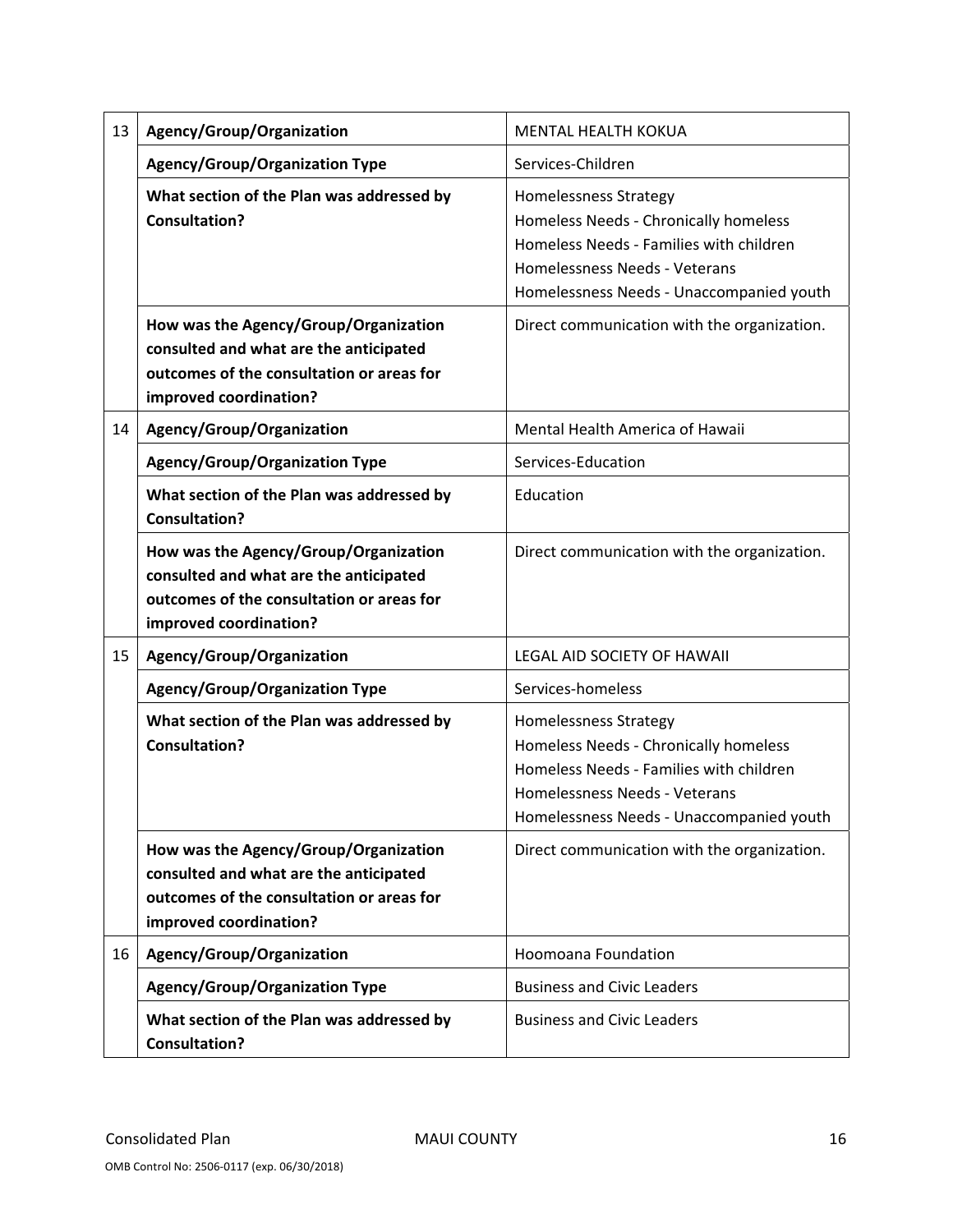|    | How was the Agency/Group/Organization<br>consulted and what are the anticipated<br>outcomes of the consultation or areas for<br>improved coordination? | Direct communication with the organization.                                                                                                                                                   |  |
|----|--------------------------------------------------------------------------------------------------------------------------------------------------------|-----------------------------------------------------------------------------------------------------------------------------------------------------------------------------------------------|--|
| 17 | Agency/Group/Organization                                                                                                                              | A Cup of Cold Water                                                                                                                                                                           |  |
|    | <b>Agency/Group/Organization Type</b>                                                                                                                  | Services-homeless                                                                                                                                                                             |  |
|    | What section of the Plan was addressed by<br><b>Consultation?</b>                                                                                      | <b>Homelessness Strategy</b><br>Homeless Needs - Chronically homeless<br>Homeless Needs - Families with children<br>Homelessness Needs - Veterans<br>Homelessness Needs - Unaccompanied youth |  |
|    | How was the Agency/Group/Organization<br>consulted and what are the anticipated<br>outcomes of the consultation or areas for<br>improved coordination? | Direct communication with the organization.                                                                                                                                                   |  |
| 18 | Agency/Group/Organization                                                                                                                              | Maui Professional Psychology                                                                                                                                                                  |  |
|    | <b>Agency/Group/Organization Type</b>                                                                                                                  | <b>Business and Civic Leaders</b>                                                                                                                                                             |  |
|    | What section of the Plan was addressed by<br><b>Consultation?</b>                                                                                      | <b>Business and Civic Leaders</b>                                                                                                                                                             |  |
|    | How was the Agency/Group/Organization<br>consulted and what are the anticipated<br>outcomes of the consultation or areas for<br>improved coordination? | Direct communication with the organization.                                                                                                                                                   |  |
| 19 | Agency/Group/Organization                                                                                                                              | Realtors Association of Maui                                                                                                                                                                  |  |
|    | <b>Agency/Group/Organization Type</b>                                                                                                                  | <b>Business and Civic Leaders</b>                                                                                                                                                             |  |
|    | What section of the Plan was addressed by<br><b>Consultation?</b>                                                                                      | <b>Business and Civic Leaders</b>                                                                                                                                                             |  |
|    | How was the Agency/Group/Organization<br>consulted and what are the anticipated<br>outcomes of the consultation or areas for<br>improved coordination? | Direct communication with the organization.                                                                                                                                                   |  |
| 20 | Agency/Group/Organization                                                                                                                              | Maui Behavioral Health Services, Inc.                                                                                                                                                         |  |
|    | <b>Agency/Group/Organization Type</b>                                                                                                                  | Services-Health                                                                                                                                                                               |  |
|    | What section of the Plan was addressed by<br><b>Consultation?</b>                                                                                      | Health                                                                                                                                                                                        |  |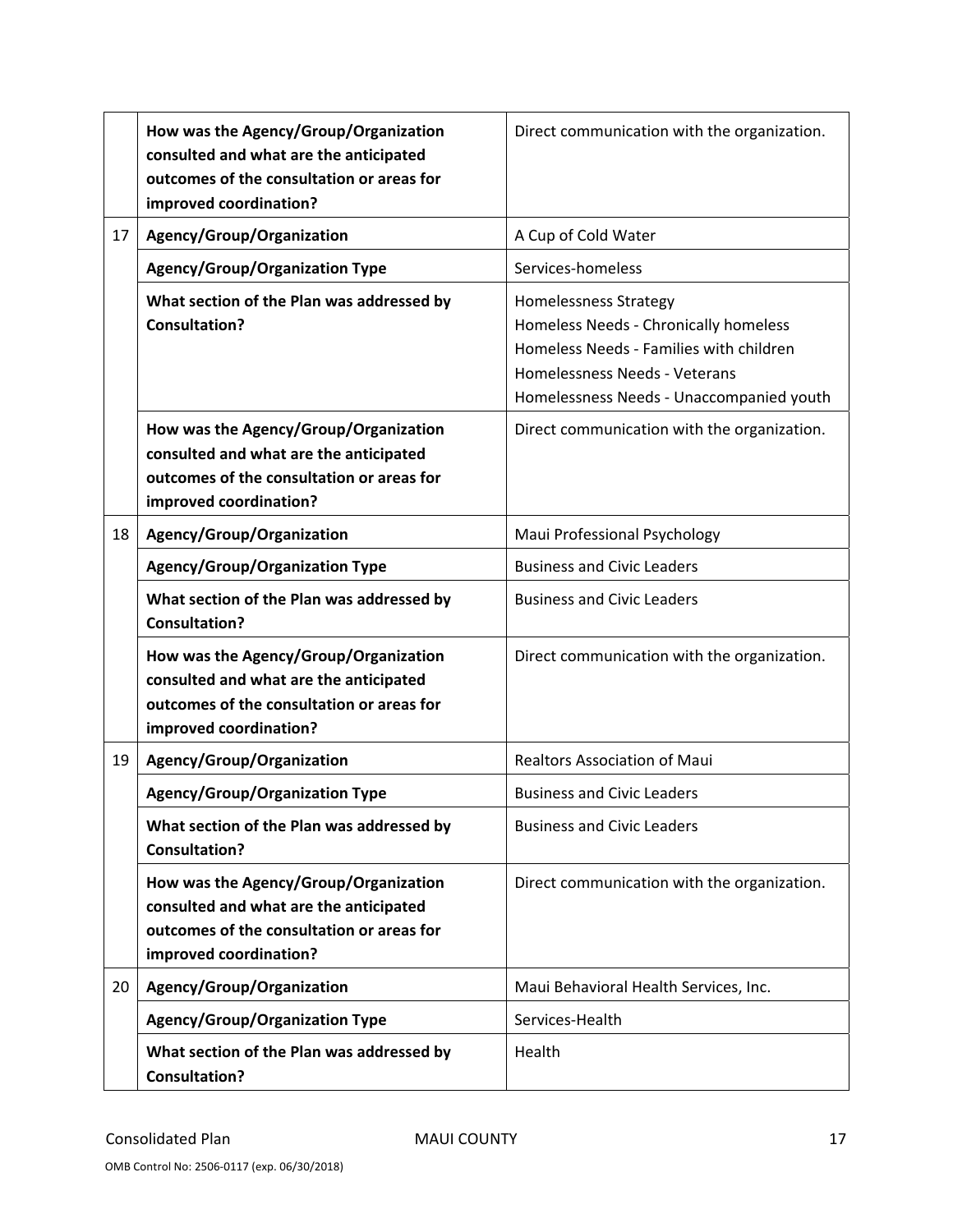|    | How was the Agency/Group/Organization<br>consulted and what are the anticipated<br>outcomes of the consultation or areas for<br>improved coordination? | Direct communication with the organization.                                                                                                                                            |  |
|----|--------------------------------------------------------------------------------------------------------------------------------------------------------|----------------------------------------------------------------------------------------------------------------------------------------------------------------------------------------|--|
| 21 | Agency/Group/Organization                                                                                                                              | Hawaii Salvation Army                                                                                                                                                                  |  |
|    | <b>Agency/Group/Organization Type</b>                                                                                                                  | Services-homeless                                                                                                                                                                      |  |
|    | What section of the Plan was addressed by<br><b>Consultation?</b>                                                                                      | Homelessness Strategy<br>Homeless Needs - Chronically homeless<br>Homeless Needs - Families with children<br>Homelessness Needs - Veterans<br>Homelessness Needs - Unaccompanied youth |  |
|    | How was the Agency/Group/Organization<br>consulted and what are the anticipated<br>outcomes of the consultation or areas for<br>improved coordination? | Direct communication with the organization.                                                                                                                                            |  |
| 22 | Agency/Group/Organization                                                                                                                              | State of Hawaii - Department of Health                                                                                                                                                 |  |
|    | <b>Agency/Group/Organization Type</b>                                                                                                                  | Other government - State                                                                                                                                                               |  |
|    | What section of the Plan was addressed by<br><b>Consultation?</b>                                                                                      | Developmental Disability/Case Management                                                                                                                                               |  |
|    | How was the Agency/Group/Organization<br>consulted and what are the anticipated<br>outcomes of the consultation or areas for<br>improved coordination? | Direct communication with the organization.                                                                                                                                            |  |
| 23 | Agency/Group/Organization                                                                                                                              | HAWAIIAN COMMUNITY DEVELOPMENT<br><b>BOARD</b>                                                                                                                                         |  |
|    | <b>Agency/Group/Organization Type</b>                                                                                                                  | Housing                                                                                                                                                                                |  |
|    | What section of the Plan was addressed by<br><b>Consultation?</b>                                                                                      | <b>Housing Need Assessment</b>                                                                                                                                                         |  |
|    | How was the Agency/Group/Organization<br>consulted and what are the anticipated<br>outcomes of the consultation or areas for<br>improved coordination? | Direct communication with the organization.                                                                                                                                            |  |
| 24 | Agency/Group/Organization                                                                                                                              | ARC OF MAUI COUNTY                                                                                                                                                                     |  |
|    | <b>Agency/Group/Organization Type</b>                                                                                                                  | Housing                                                                                                                                                                                |  |
|    | What section of the Plan was addressed by<br><b>Consultation?</b>                                                                                      | <b>Housing Need Assessment</b>                                                                                                                                                         |  |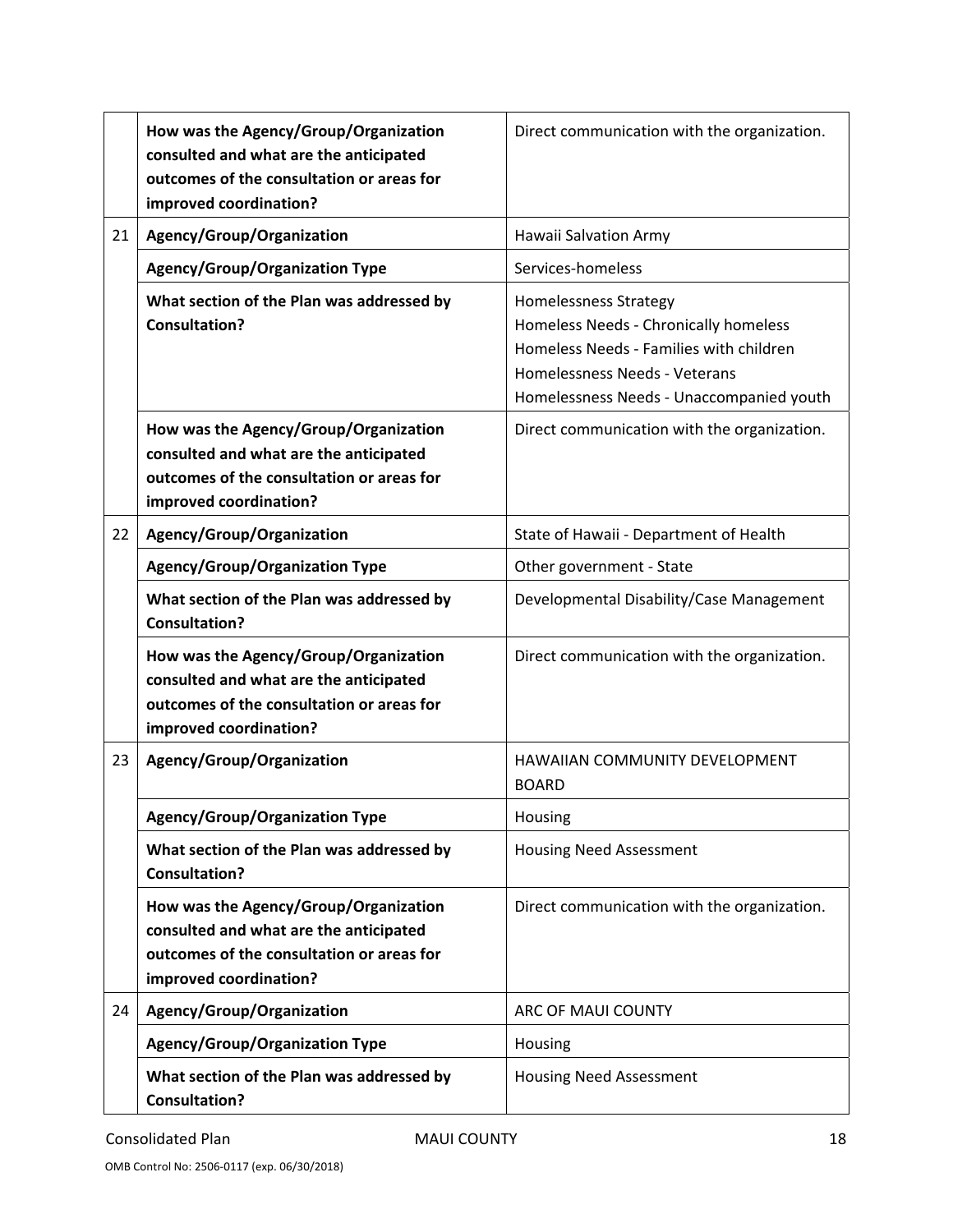|    | How was the Agency/Group/Organization<br>consulted and what are the anticipated<br>outcomes of the consultation or areas for<br>improved coordination? | Direct communication with the organization. |  |
|----|--------------------------------------------------------------------------------------------------------------------------------------------------------|---------------------------------------------|--|
| 25 | Agency/Group/Organization                                                                                                                              | <b>LOKAHI PACIFIC</b>                       |  |
|    | <b>Agency/Group/Organization Type</b>                                                                                                                  | Housing                                     |  |
|    | What section of the Plan was addressed by<br><b>Consultation?</b>                                                                                      | <b>Housing Need Assessment</b>              |  |
|    | How was the Agency/Group/Organization<br>consulted and what are the anticipated<br>outcomes of the consultation or areas for<br>improved coordination? | Direct communication with the organization. |  |
| 26 | Agency/Group/Organization                                                                                                                              | The Maui Farm, Inc.                         |  |
|    | <b>Agency/Group/Organization Type</b>                                                                                                                  | Housing                                     |  |
|    | What section of the Plan was addressed by<br><b>Consultation?</b>                                                                                      | <b>Housing Need Assessment</b>              |  |
|    | How was the Agency/Group/Organization<br>consulted and what are the anticipated<br>outcomes of the consultation or areas for<br>improved coordination? | Direct communication with the organization. |  |
| 27 | Agency/Group/Organization                                                                                                                              | HALE MAHAOLU EHIKU, INC.                    |  |
|    | <b>Agency/Group/Organization Type</b>                                                                                                                  | Housing                                     |  |
|    | What section of the Plan was addressed by<br><b>Consultation?</b>                                                                                      | <b>Housing Need Assessment</b>              |  |
|    | How was the Agency/Group/Organization<br>consulted and what are the anticipated<br>outcomes of the consultation or areas for<br>improved coordination? | Direct communication with the organization. |  |
| 28 | Agency/Group/Organization                                                                                                                              | ALOHA HOUSE, INC.                           |  |
|    | <b>Agency/Group/Organization Type</b>                                                                                                                  | Housing                                     |  |
|    | What section of the Plan was addressed by<br><b>Consultation?</b>                                                                                      | <b>Housing Need Assessment</b>              |  |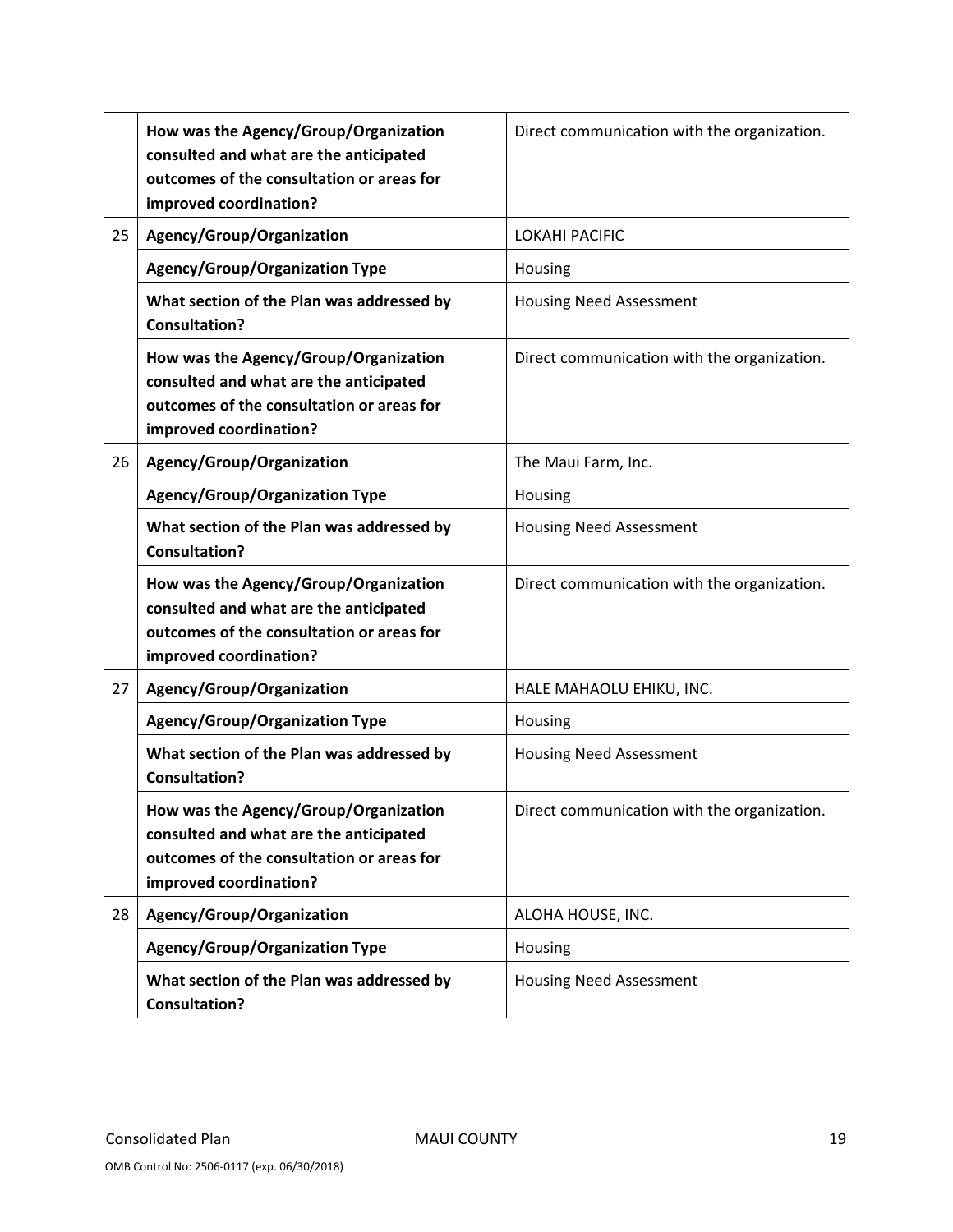| How was the Agency/Group/Organization     | Direct communication with the organization. |
|-------------------------------------------|---------------------------------------------|
| consulted and what are the anticipated    |                                             |
| outcomes of the consultation or areas for |                                             |
| improved coordination?                    |                                             |

#### **Identify any Agency Types not consulted and provide rationale for not consulting**

None

### **Other local/regional/state/federal planning efforts considered when preparing the Plan**

| Name of Plan         | Lead<br>Organization | How do the goals of your Strategic Plan overlap with the goals<br>of each plan?                                                                                                                |
|----------------------|----------------------|------------------------------------------------------------------------------------------------------------------------------------------------------------------------------------------------|
| Continuum of<br>Care | Bridging the Gap     | Bridging the Gap is a union of all three rural county Continuum<br>of Cares (COC) including the Maui Homeless Alliance (MHA), the<br>Kauai Community Alliance (KCA) and the Community Alliance |
|                      |                      | Partners (CAP) for the County of Hawaii.                                                                                                                                                       |

**Table 3 – Other local / regional / federal planning efforts**

# **Describe cooperation and coordination with other public entities, including the State and any adjacent units of general local government, in the implementation of the Consolidated Plan (91.215(l))**

The Maui Homeless Alliance (MHA) is a chapter of the Bridging the Gap (BTG) Continuum of Care. It serves as a membership organization for homeless service utilizers and community representatives. This coordinating body develops recommendations for programs and services to fill gaps in the Continuum of Care within Maui County and assist in implementing new or expanded programs while preserving effective existing programs. MHA also provides direction in response to HUDs Continuum of Care annual competition for homeless assistance funds.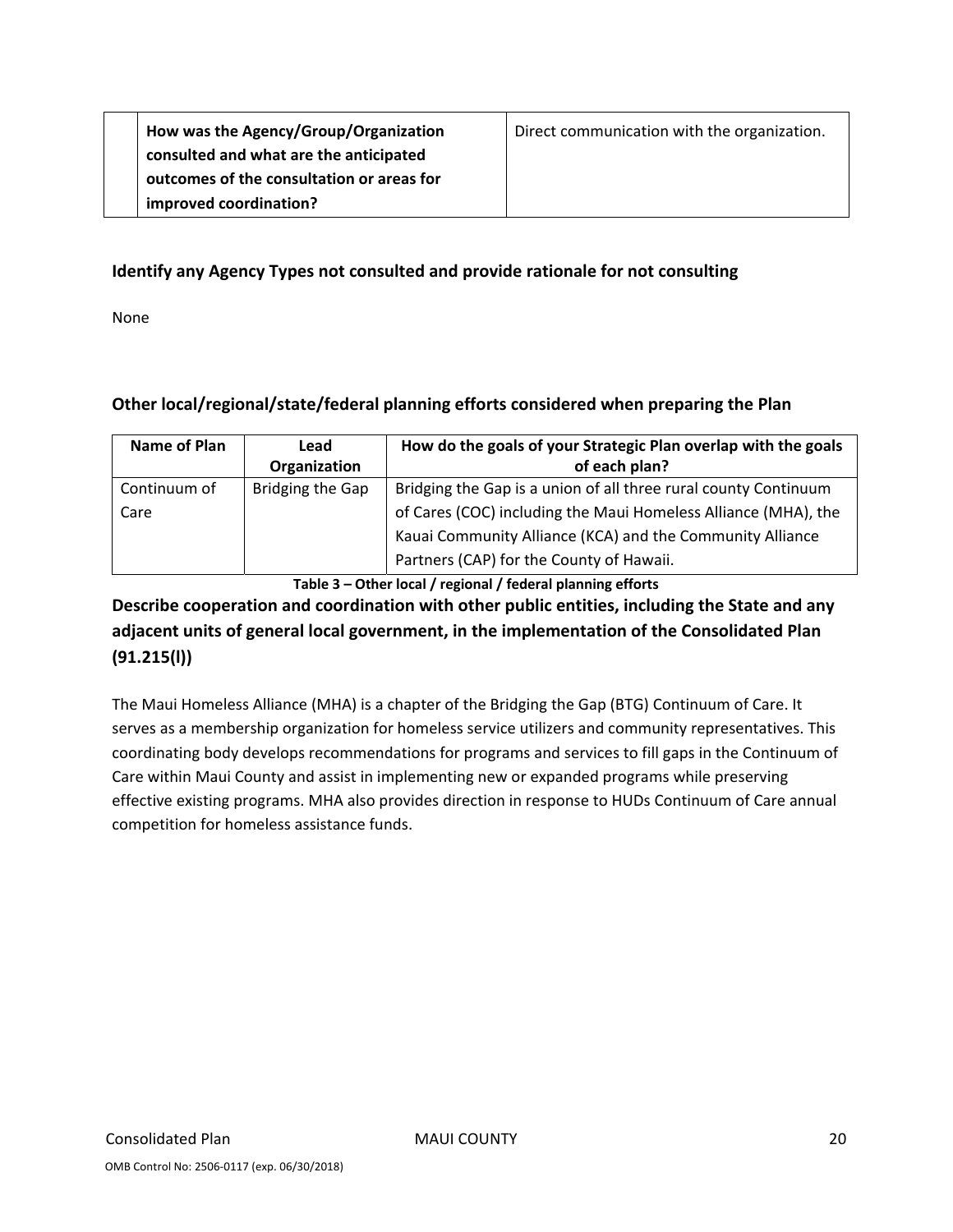### **PR‐15 Citizen Participation**

#### **1. Summary of citizen participation process/Efforts made to broaden citizen participation Summarize citizen participation process and how it impacted goal‐setting**

The Priority Needs is the County's assessment of listed categories that are potentially eligible activities for CDBG assistance. An online survey was conducted in the months of Sept, Oct 2014 and additionally in May 2015 to define the 2015 ‐ 2019 ConPlan priorities. The designation of priority needs will be used in the annual planning of the CDBG program, as applicable and appropriate, within the framework of the competitive application process (Request for Proposals) that govern the review, evaluation and selection of projects proposed for funding in the County's AAP filed with HUD.

Prior to preparing the Draft 2015 AAP, <sup>a</sup> series of public hearings were held to involve private citizens and to solicit input on housing, homeless and community development needs. In its efforts to encourage comments and views from low and moderate‐income persons, the County held public hearings in low‐income communities, including Hana, Moloka'i and Lana'i. For community development needs, the CDBG Program Office held public hearings on the following dates, times and places: Sept 25, 2014, 2:45 PM, Hale Mahaolu, Kaunakakai, Moloka'i; Sept 30, 2014, 4:45 PM, Helene Hall, Hana, Maui; Oct 9, 2014, 4:45 PM, Velma McWayne Santos Community Center, Wailuku, Maui; Oct 23, 2014, 2:45 PM, Lanai Senior Center, Lana'i;. Public notices for the CDBG public hearings were published in The Maui News on Sept 11, 2014 and Sept 28, 2014. Approximately 32 people were in attendance at the CDBG public hearings prior to the County of Maui Community Budget Meetings with no oral or written testimonies submitted. Additionally, the CDBG Program office held five public workshops during Sept and Oct 2014; one in Lana'i, Moloka'i, two in Wailuku, as well as one for the County of Maui Departments prior to the open application period. Notifications of the application workshops were published in The Maui News on Sept 1 and Sept 22, 2014. In addition, individual technical assistance appointments were held with various organizations during the month of Oct 2014 prior to the open application period. To announce the CDBG open application period, which was held from Nov 7, 2014 through Dec 8, 2014, Requests for Proposal (RFP) public notices were published in The Maui News on Oct 24, 2014 and Nov 4, 2014. The RFP was rejected by the Maui County Council and therefore <sup>a</sup> 2nd RFP was issued which was held from Apr 8, 2015 through May 8, 2015, Requests for Proposal (RFP) public notices were published in The Maui News on Apr 5, 2015 and Apr 12, 2015.

Prior to preparing the Draft 2015 ‐ 2019 ConPlan, <sup>a</sup> series of public hearings were held to involve private citizens and to solicit input on housing, homeless and community development needs. In its efforts to encourage comments and views from low and moderate‐income persons, the County held public hearings in low‐income communities including Hana and Moloka'i. A public hearing was also held on Lana'i. The County of

Consolidated

Plan MAUI COUNTY 21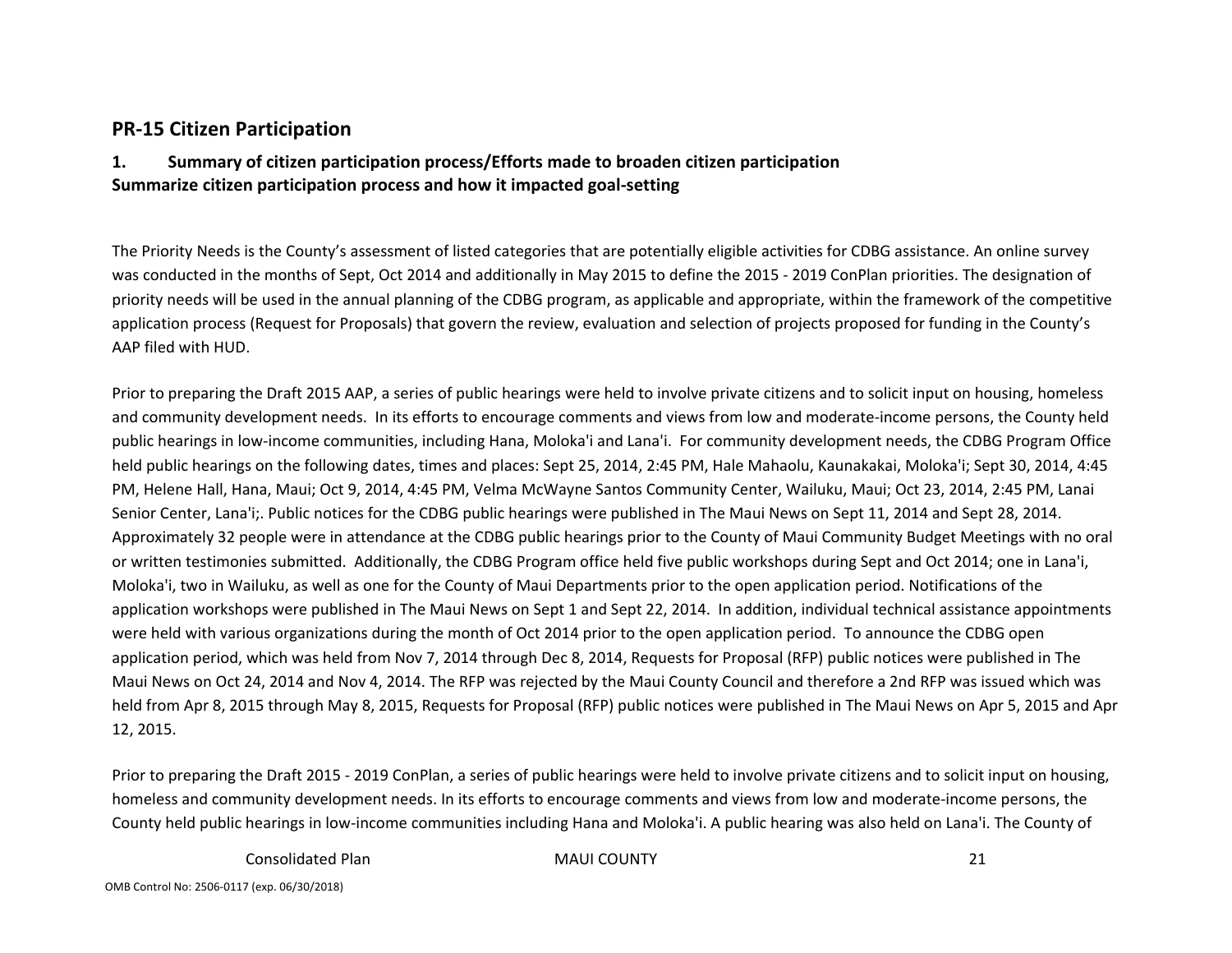Maui CDBG and HOME Programs held public hearings on the following dates, times and places: Apr 7, 2015, 10:00 AM, Hale Mahaolu, Kaunakakai, Moloka'i; Apr 9, 2015, 10:00 AM, Lanai Police Station, Lana'i City, Lanai; Apr 13, 2015, 10:00 AM, Hana Community Center Cafeteria, Building A, Room 2, Hana, Maui; and Apr 14, 2015, 10:00 AM, County of Maui Transportation Conference Room, Wailuku, Maui. Public notices for the CDBG public hearings were published in The Maui News on Mar 22, 2015.

Prior to submitting the Final ConPlan and AAP to HUD <sup>a</sup> public hearing and <sup>a</sup> 30 day public commenting period was held. The CDBG Program Office held <sup>a</sup> public hearing on Jun 17, 2015 at 2:00 p.m. in the Mayor's Conference Room, 200 S. High Street, 9th Floor, Wailuku, Maui. The 30 day commenting period began on May 28 to June 26, 2015. Public notices for the public hearing and the commenting period were published in the Maui News on May 27, 2015.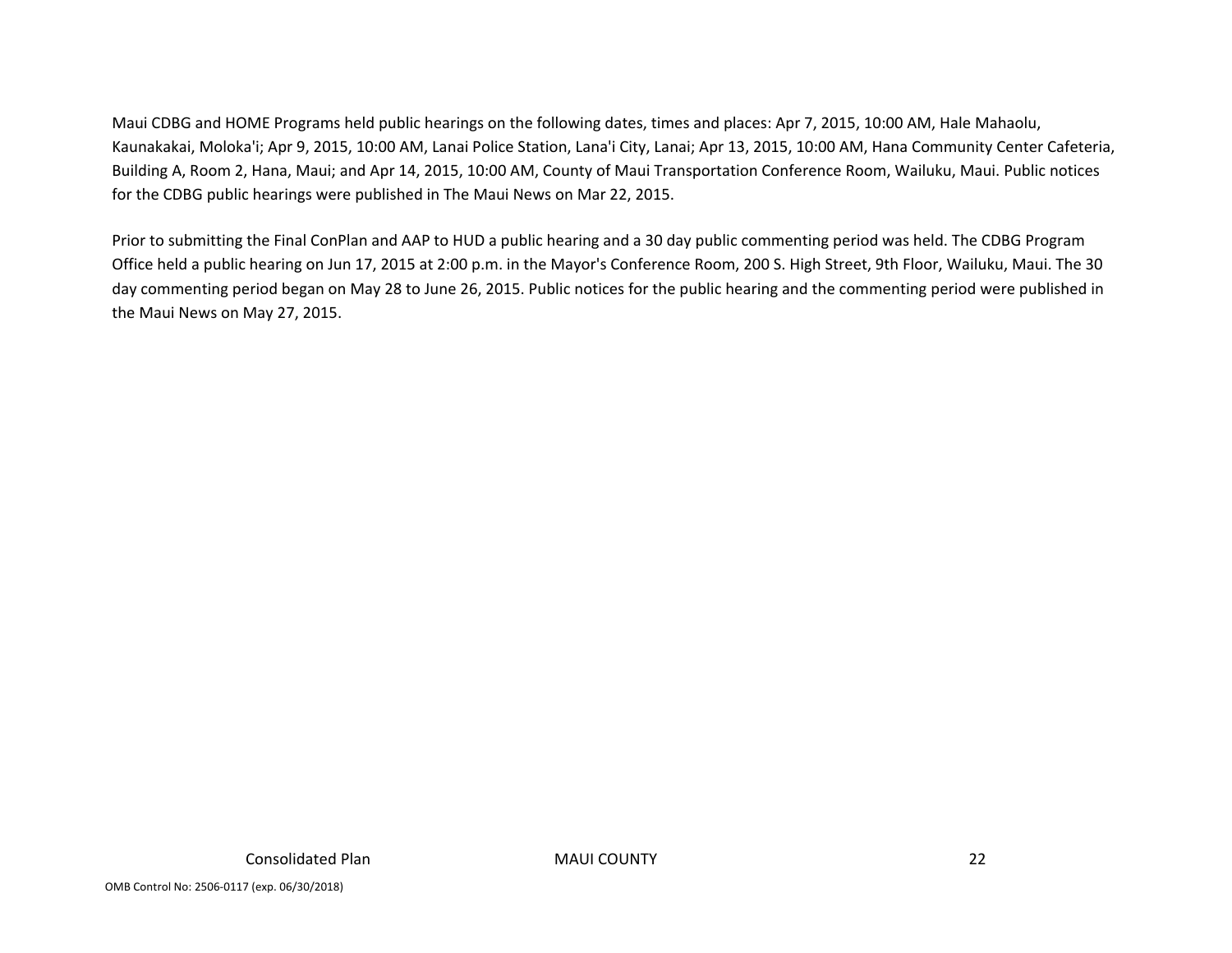#### **Citizen Participation Outreach**

| <b>Sort Ord</b> | <b>Mode of Outre</b> | <b>Target of Outre</b> | Summary of       | Summary of       | <b>Summary of comm</b> | URL (If applicable) |
|-----------------|----------------------|------------------------|------------------|------------------|------------------------|---------------------|
| oκ              | ach                  | ach                    | response/attenda | comments receive | ents not accepted      |                     |
|                 |                      |                        | nce              |                  | and reasons            |                     |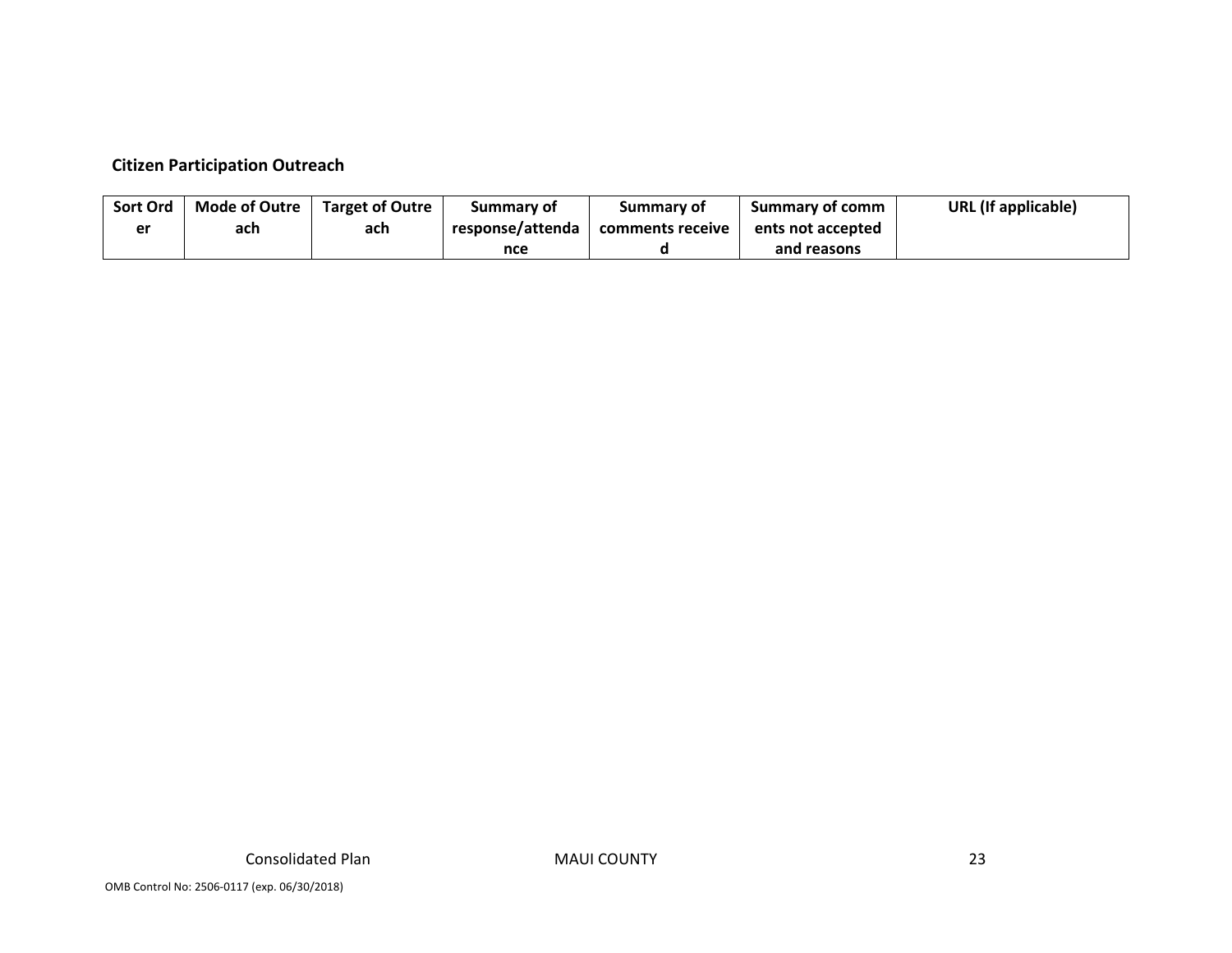| Sort Ord     | <b>Mode of Outre</b>                        | <b>Target of Outre</b> | Summary of               | Summary of           | <b>Summary of comm</b> | <b>URL</b> (If applicable)   |
|--------------|---------------------------------------------|------------------------|--------------------------|----------------------|------------------------|------------------------------|
| er           | ach                                         | ach                    | response/attenda         | comments receive     | ents not accepted      |                              |
|              |                                             |                        | nce                      | d                    | and reasons            |                              |
| $\mathbf{1}$ | Internet                                    | Non-                   | The Priority Needs       | Summary of           | No comments were       | https://docs.google.com/form |
|              | Outreach                                    | targeted/broad         | is the Countys           | comments             | rejected.              | $s/d/1$ -                    |
|              |                                             | community              | assessment of            | received from the    |                        | qH9hfkPSNQSIefcYLEe29x-      |
|              |                                             |                        | listed categories        | public in the        |                        | _xYlzsnyYDfVgvD64gk/viewfor  |
|              |                                             |                        | that are                 | months of            |                        | m                            |
|              |                                             |                        | potentially eligible     | September and        |                        |                              |
|              |                                             |                        | activities for           | October              |                        |                              |
|              |                                             |                        | CDBG assistance.         | 2014:Support of      |                        |                              |
|              |                                             |                        | An online survey         | revitalization of    |                        |                              |
|              |                                             |                        | was conducted in         | Wailuku town;        |                        |                              |
|              |                                             |                        | the months of            | theater and          |                        |                              |
|              |                                             |                        | September,               | classrooms for a     |                        |                              |
|              |                                             |                        | October 2014 and         | theatrical group;    |                        |                              |
|              |                                             |                        | additionally in          | transitional         |                        |                              |
|              |                                             |                        | May to define the        | housing for victims  |                        |                              |
|              |                                             |                        | 2015 - 2019              | of domestic          |                        |                              |
|              |                                             |                        | <b>Consolidated Plan</b> | violence; search     |                        |                              |
|              |                                             |                        | priorities prior to      | and rescue           |                        |                              |
|              |                                             |                        | going to request         | facilities; landfill |                        |                              |
|              |                                             |                        | for proposals            | equipment;           |                        |                              |
|              |                                             |                        | (RPF). We                | restrooms at Hana    |                        |                              |
|              |                                             |                        | received 97              | beach & ball park;   |                        |                              |
|              |                                             |                        | responses via an         | mental health        |                        |                              |
|              |                                             |                        | online survey            | facilities; senior   |                        |                              |
|              |                                             |                        | from a broad             | centers;             |                        |                              |
|              |                                             |                        | range of                 | crosswalks;          |                        |                              |
|              |                                             |                        | individuals and          | theater and the      |                        |                              |
|              |                                             |                        | organizations.           | arts; community      |                        |                              |
|              | Consolidated Plan                           |                        |                          | MAUI garderTs, and   |                        | 24                           |
|              | OMB Control No: 2506-0117 (exp. 06/30/2018) |                        |                          | public safety        |                        |                              |
|              |                                             |                        |                          | equipment.Suppor     |                        |                              |
|              |                                             |                        |                          | t of domestic        |                        |                              |
|              |                                             |                        |                          |                      |                        |                              |

i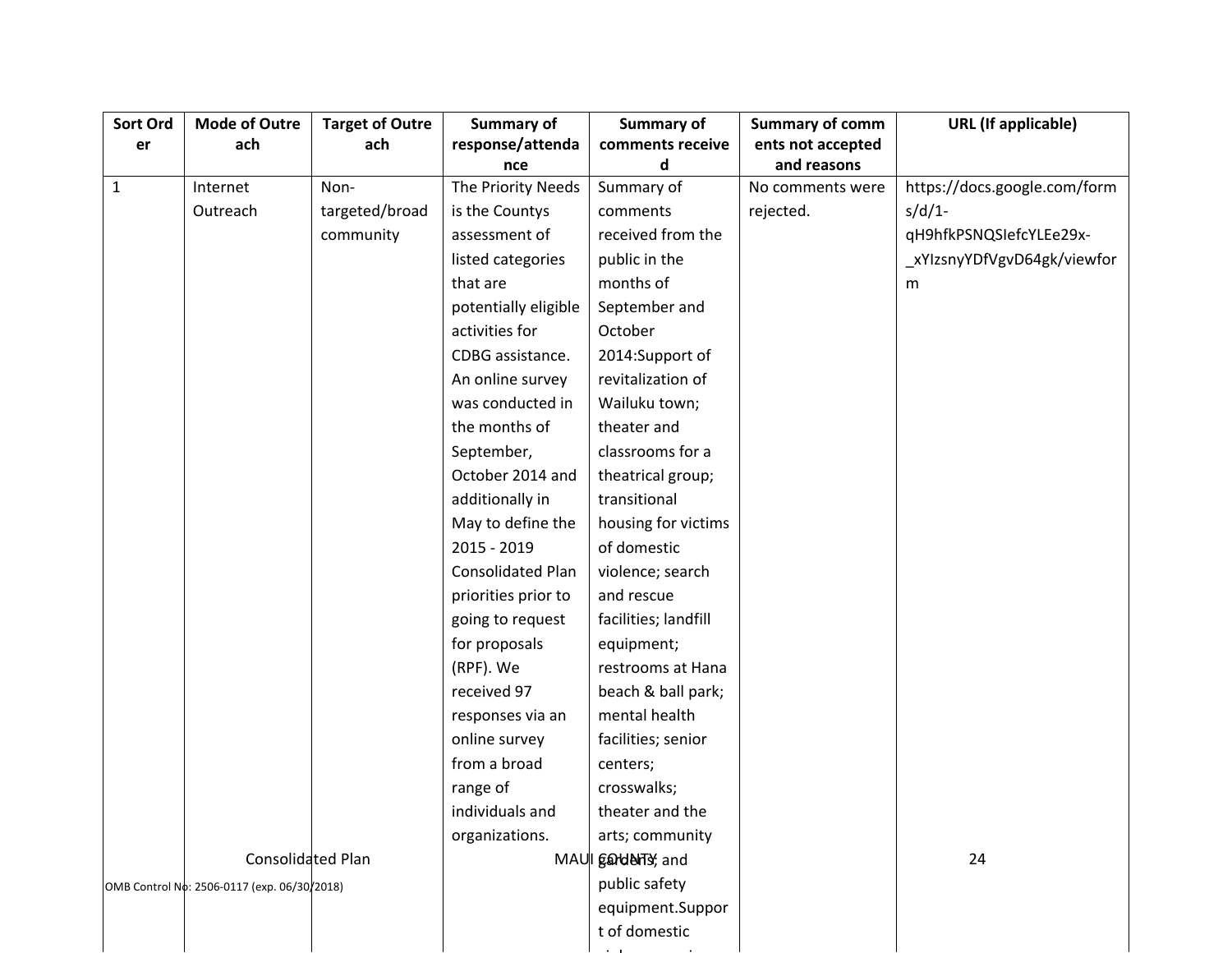| Sort Ord       | <b>Mode of Outre</b>     | <b>Target of Outre</b> | Summary of          | Summary of           | Summary of comm   | <b>URL</b> (If applicable) |
|----------------|--------------------------|------------------------|---------------------|----------------------|-------------------|----------------------------|
| er             | ach                      | ach                    | response/attenda    | comments receive     | ents not accepted |                            |
|                |                          |                        | nce                 | d                    | and reasons       |                            |
| $\overline{2}$ | Newspaper Ad             | Non-                   | A public notice     | Support of priority  | No comments were  |                            |
|                |                          | targeted/broad         | was published in    | needs housing -      | rejected.         |                            |
|                |                          | community              | the Maui News on    | renter and           |                   |                            |
|                |                          |                        | March 22, 2015 to   | homeowner for all    |                   |                            |
|                |                          |                        | receive comments    | categories; priority |                   |                            |
|                |                          |                        | from the general    | needs housing -      |                   |                            |
|                |                          |                        | public on housing   | non homeless         |                   |                            |
|                |                          |                        | and community       | needs for            |                   |                            |
|                |                          |                        | development         | alcohol/drug         |                   |                            |
|                |                          |                        | needs of the        | abuse, elderly,      |                   |                            |
|                |                          |                        | community for       | mental illness;      |                   |                            |
|                |                          |                        | the 2015 - 2019     | priority             |                   |                            |
|                |                          |                        | Consolidated Plan   | community            |                   |                            |
|                |                          |                        | via public          | development          |                   |                            |
|                |                          |                        | hearings held on    | needs - public       |                   |                            |
|                |                          |                        | April 7, 2015 on    | facility needs for   |                   |                            |
|                |                          |                        | Molokai; April 9,   | youth centers,       |                   |                            |
|                |                          |                        | 2015 on Lanai;      | health and mental    |                   |                            |
|                |                          |                        | April 13, 2015 at   | illness facilities;  |                   |                            |
|                |                          |                        | Hana, Maui; and     | priority             |                   |                            |
|                |                          |                        | April 14, 2015 in   | community            |                   |                            |
|                |                          |                        | Wailuku, Maui or    | development          |                   |                            |
|                |                          |                        | via written         | needs - public       |                   |                            |
|                |                          |                        | testimony to the    | service needs for    |                   |                            |
|                |                          |                        | <b>CDBG Program</b> | senior, youth,       |                   |                            |
|                |                          |                        | Office by April 15, | employment/traini    |                   |                            |
|                |                          |                        | 2015.               | ng and health        |                   |                            |
|                |                          |                        |                     | services.            |                   |                            |
|                | <b>Consolidated Plan</b> |                        |                     | <b>MAUI COUNTY</b>   |                   | 25                         |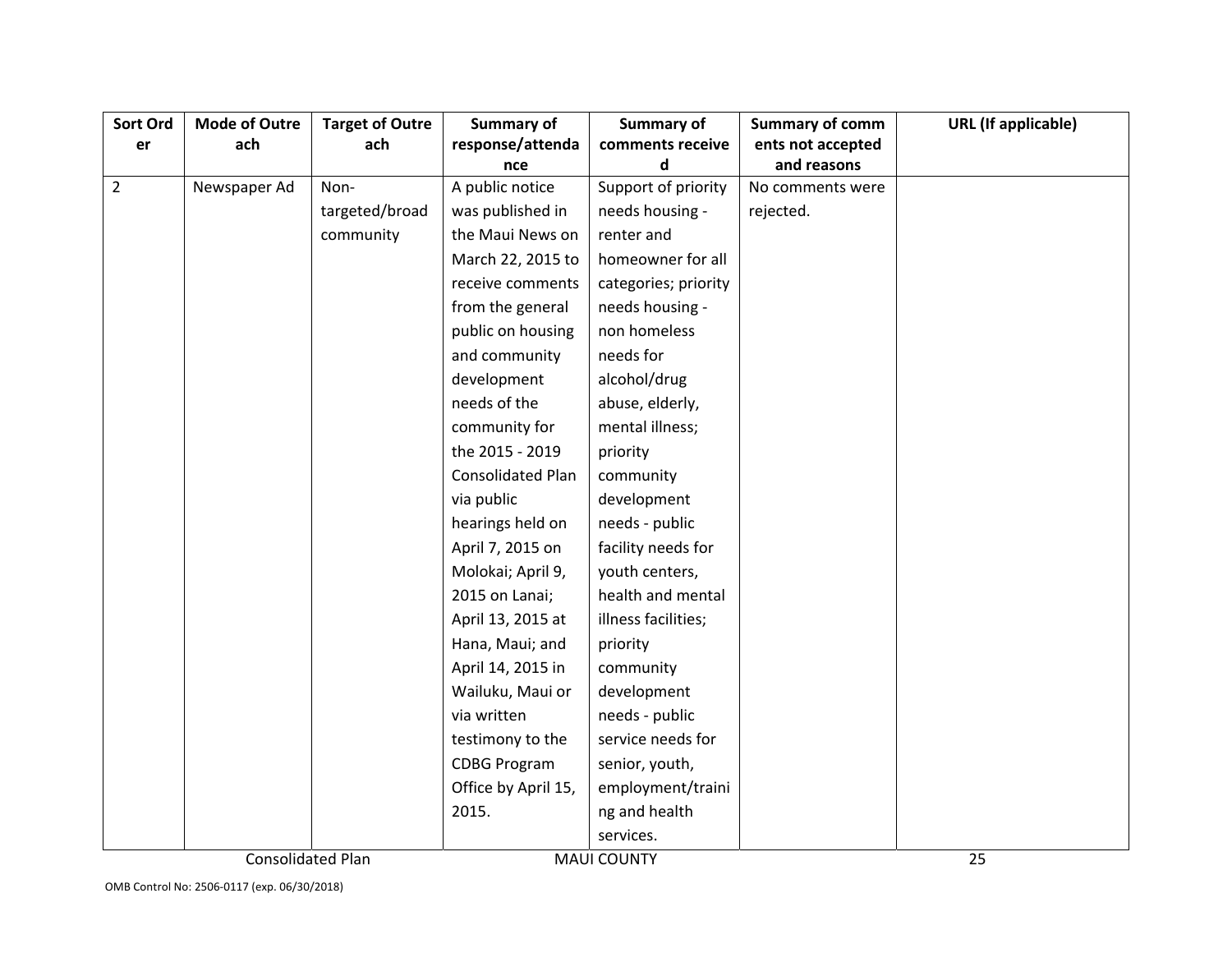| Sort Ord | <b>Mode of Outre</b>  | <b>Target of Outre</b> | Summary of         | Summary of          | <b>Summary of comm</b> | <b>URL</b> (If applicable) |
|----------|-----------------------|------------------------|--------------------|---------------------|------------------------|----------------------------|
| er       | ach                   | ach                    | response/attenda   | comments receive    | ents not accepted      |                            |
|          |                       |                        | nce                | d                   | and reasons            |                            |
| 3        | <b>Public Meeting</b> | Non-                   | ConPlan            | Support of a        | No comments were       |                            |
|          |                       | targeted/broad         | Development: A     | homeless shelter    | rejected.              |                            |
|          |                       | community              | public hearing     | for Molokai;        |                        |                            |
|          |                       |                        | was held on April  | transportation for  |                        |                            |
|          |                       | Residents of the       | 7, 2015; 10:00     | seniors; senior     |                        |                            |
|          |                       | island of              | a.m. at the Hale   | centers; planning   |                        |                            |
|          |                       | Molokai.               | Mahaolu Home       | for urban areas;    |                        |                            |
|          |                       |                        | Pumehana on the    | alternative energy; |                        |                            |
|          |                       |                        | island of Molokai. | infrastructure for  |                        |                            |
|          |                       |                        | There were 5       | water; financial    |                        |                            |
|          |                       |                        | people from the    | literacy; homeless  |                        |                            |
|          |                       |                        | general public in  | services;           |                        |                            |
|          |                       |                        | attendance, one    | infrastructure with |                        |                            |
|          |                       |                        | <b>CDBG</b> staff  | sidewalk and        |                        |                            |
|          |                       |                        | member and one     | curbside            |                        |                            |
|          |                       |                        | <b>HOME</b> staff  | improvements;       |                        |                            |
|          |                       |                        | member present.    | improvement of      |                        |                            |
|          |                       |                        |                    | the Pukoo fire      |                        |                            |
|          |                       |                        |                    | station; and        |                        |                            |
|          |                       |                        |                    | infrastructure for  |                        |                            |
|          |                       |                        |                    | ADA                 |                        |                            |
|          |                       |                        |                    | improvements        |                        |                            |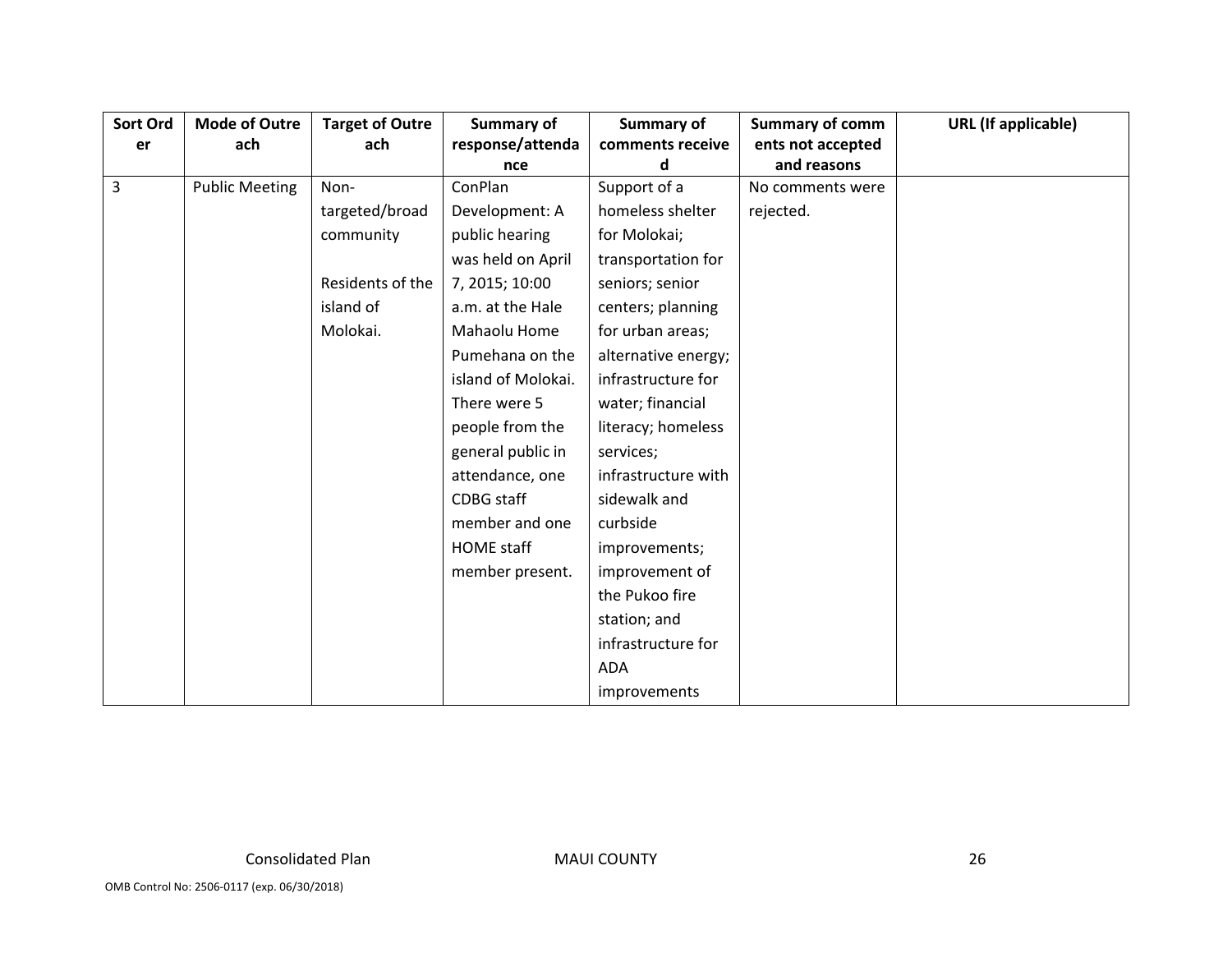| Sort Ord | <b>Mode of Outre</b>  | <b>Target of Outre</b> | Summary of            | Summary of          | <b>Summary of comm</b> | <b>URL</b> (If applicable) |
|----------|-----------------------|------------------------|-----------------------|---------------------|------------------------|----------------------------|
| er       | ach                   | ach                    | response/attenda      | comments receive    | ents not accepted      |                            |
|          |                       |                        | nce                   | d                   | and reasons            |                            |
| 4        | <b>Public Meeting</b> | Non-                   | ConPlan               | Support for health  | No comments were       |                            |
|          |                       | targeted/broad         | Development: A        | care facilities;    | rejected.              |                            |
|          |                       | community              | public hearing        | priority housing    |                        |                            |
|          |                       |                        | was held on April     | needs for rental    |                        |                            |
|          |                       | Residents of the       | 9, 2015; 10:00        | and                 |                        |                            |
|          |                       | island of Lanai.       | a.m. at the Lanai     | homeownership;      |                        |                            |
|          |                       |                        | <b>Police Station</b> | facilities for      |                        |                            |
|          |                       |                        | Conference Room       | alcohol, drug       |                        |                            |
|          |                       |                        | on the island of      | abuse, elderly,     |                        |                            |
|          |                       |                        | Lanai. There were     | mental illness and  |                        |                            |
|          |                       |                        | 1 person from the     | youth centers;      |                        |                            |
|          |                       |                        | general public in     | public services for |                        |                            |
|          |                       |                        | attendance, two       | senior, youth and   |                        |                            |
|          |                       |                        | CDBG staff            | employment/traini   |                        |                            |
|          |                       |                        | members and one       | ng and health.      |                        |                            |
|          |                       |                        | HOME staff            |                     |                        |                            |
|          |                       |                        | member present.       |                     |                        |                            |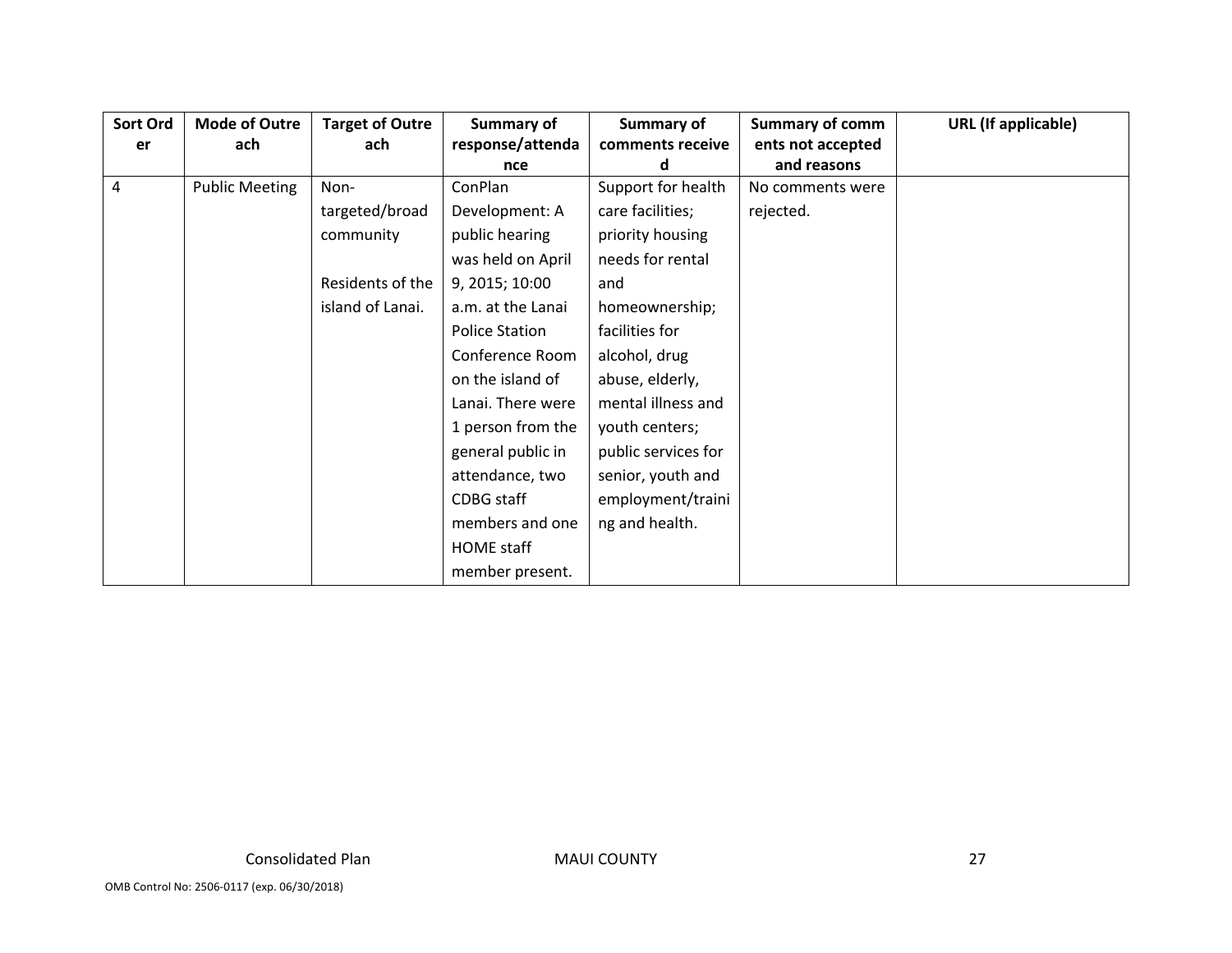| Sort Ord | <b>Mode of Outre</b>  | <b>Target of Outre</b> | Summary of        | <b>Summary of</b>    | <b>Summary of comm</b> | <b>URL</b> (If applicable) |
|----------|-----------------------|------------------------|-------------------|----------------------|------------------------|----------------------------|
| er       | ach                   | ach                    | response/attenda  | comments receive     | ents not accepted      |                            |
|          |                       |                        | nce               | d                    | and reasons            |                            |
| 5        | <b>Public Meeting</b> | Non-                   | ConPlan           | Support for          | No comments were       |                            |
|          |                       | targeted/broad         | Development: A    | affordable           | rejected.              |                            |
|          |                       | community              | public hearing    | housing; senior      |                        |                            |
|          |                       |                        | was held on April | housing; teacher     |                        |                            |
|          |                       | Residents of           | 13, 2015; 10:00   | housing; park and    |                        |                            |
|          |                       | Hana district on       | a.m. at the Hana  | recreation           |                        |                            |
|          |                       | the island of          | Community         | facilities; green    |                        |                            |
|          |                       | Maui                   | Center Cafeteria, | waste recycling at   |                        |                            |
|          |                       |                        | Building A, Room  | the Hana landfill;   |                        |                            |
|          |                       |                        | 2, Hana on the    | economic             |                        |                            |
|          |                       |                        | island of Maui.   | development for      |                        |                            |
|          |                       |                        | There were 4      | the Hana             |                        |                            |
|          |                       |                        | people from the   | marketplace;         |                        |                            |
|          |                       |                        | general public in | public service -     |                        |                            |
|          |                       |                        | attendance, two   | social worker for    |                        |                            |
|          |                       |                        | <b>CDBG</b> staff | East Maui;           |                        |                            |
|          |                       |                        | members and one   | facilities for       |                        |                            |
|          |                       |                        | <b>HOME</b> staff | mental health and    |                        |                            |
|          |                       |                        | member present.   | substance abuse;     |                        |                            |
|          |                       |                        |                   | facilities and       |                        |                            |
|          |                       |                        |                   | services for victims |                        |                            |
|          |                       |                        |                   | of domestic          |                        |                            |
|          |                       |                        |                   | violence; and        |                        |                            |
|          |                       |                        |                   | facility for public  |                        |                            |
|          |                       |                        |                   | services.            |                        |                            |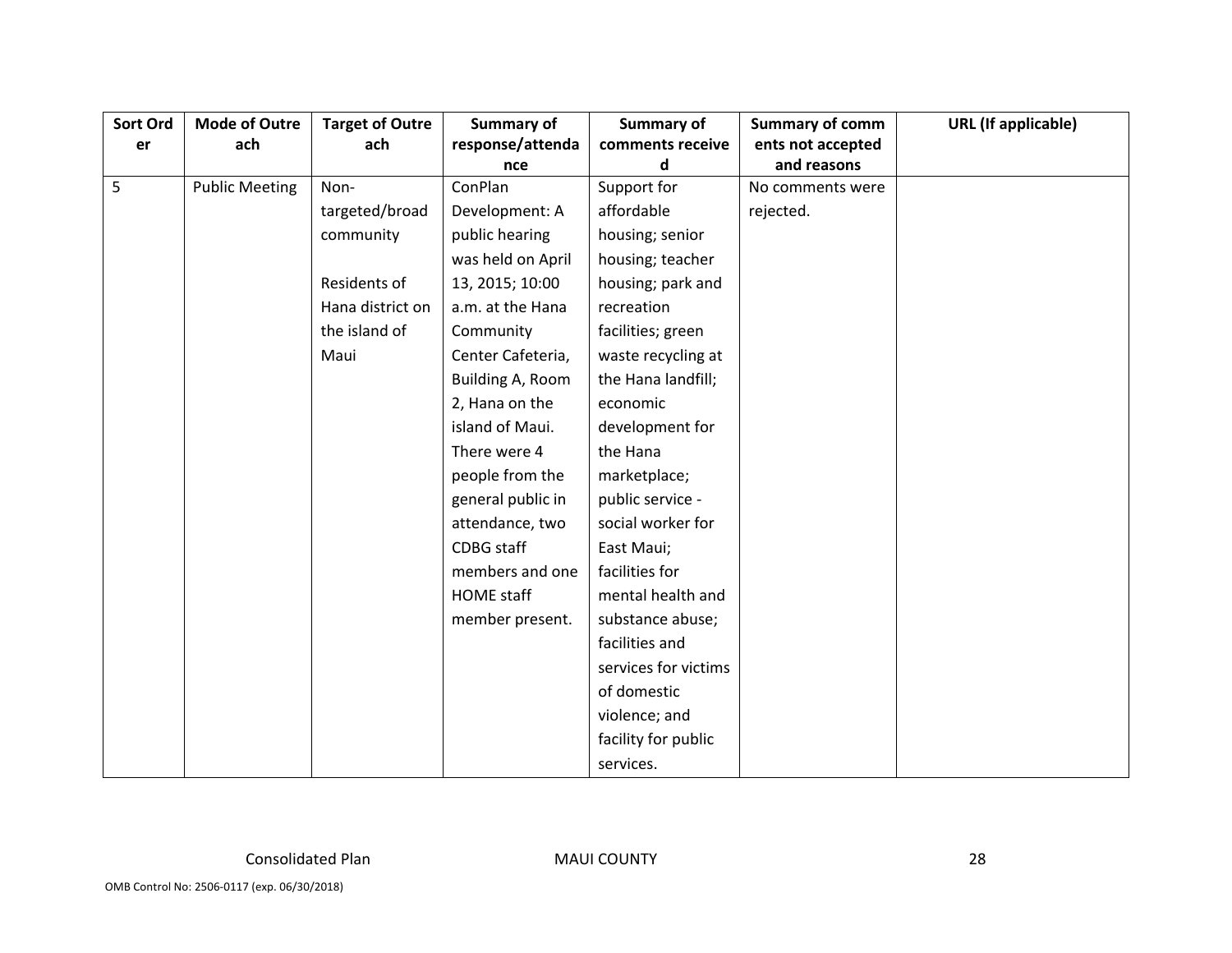| Sort Ord | <b>Mode of Outre</b>  | <b>Target of Outre</b> | <b>Summary of</b> | <b>Summary of</b>   | <b>Summary of comm</b> | <b>URL</b> (If applicable) |
|----------|-----------------------|------------------------|-------------------|---------------------|------------------------|----------------------------|
| er       | ach                   | ach                    | response/attenda  | comments receive    | ents not accepted      |                            |
|          |                       |                        | nce               | d                   | and reasons            |                            |
| 6        | <b>Public Meeting</b> | Non-                   | ConPlan           | Support of water    | No comments were       |                            |
|          |                       | targeted/broad         | Development: A    | infrastructure,     | rejected.              |                            |
|          |                       | community              | public hearing    | parking facilities; |                        |                            |
|          |                       |                        | was held on April | historic            |                        |                            |
|          |                       |                        | 14, 2015; 10:00   | preservation;       |                        |                            |
|          |                       |                        | a.m. at the       | affordable housing  |                        |                            |
|          |                       |                        | County of Maui    | for people with     |                        |                            |
|          |                       |                        | Transportation    | developmental       |                        |                            |
|          |                       |                        | Conference        | disabilities; and   |                        |                            |
|          |                       |                        | Room, Wailuku on  | transportation.     |                        |                            |
|          |                       |                        | the island of     |                     |                        |                            |
|          |                       |                        | Maui. There were  |                     |                        |                            |
|          |                       |                        | 3 people from the |                     |                        |                            |
|          |                       |                        | general public in |                     |                        |                            |
|          |                       |                        | attendance and    |                     |                        |                            |
|          |                       |                        | two CDBG staff    |                     |                        |                            |
|          |                       |                        | members. A CDBG   |                     |                        |                            |
|          |                       |                        | staff member      |                     |                        |                            |
|          |                       |                        | covered the       |                     |                        |                            |
|          |                       |                        | HOME program      |                     |                        |                            |
|          |                       |                        | portion of the    |                     |                        |                            |
|          |                       |                        | agenda.           |                     |                        |                            |

**Table 4 – Citizen Participation Outreach**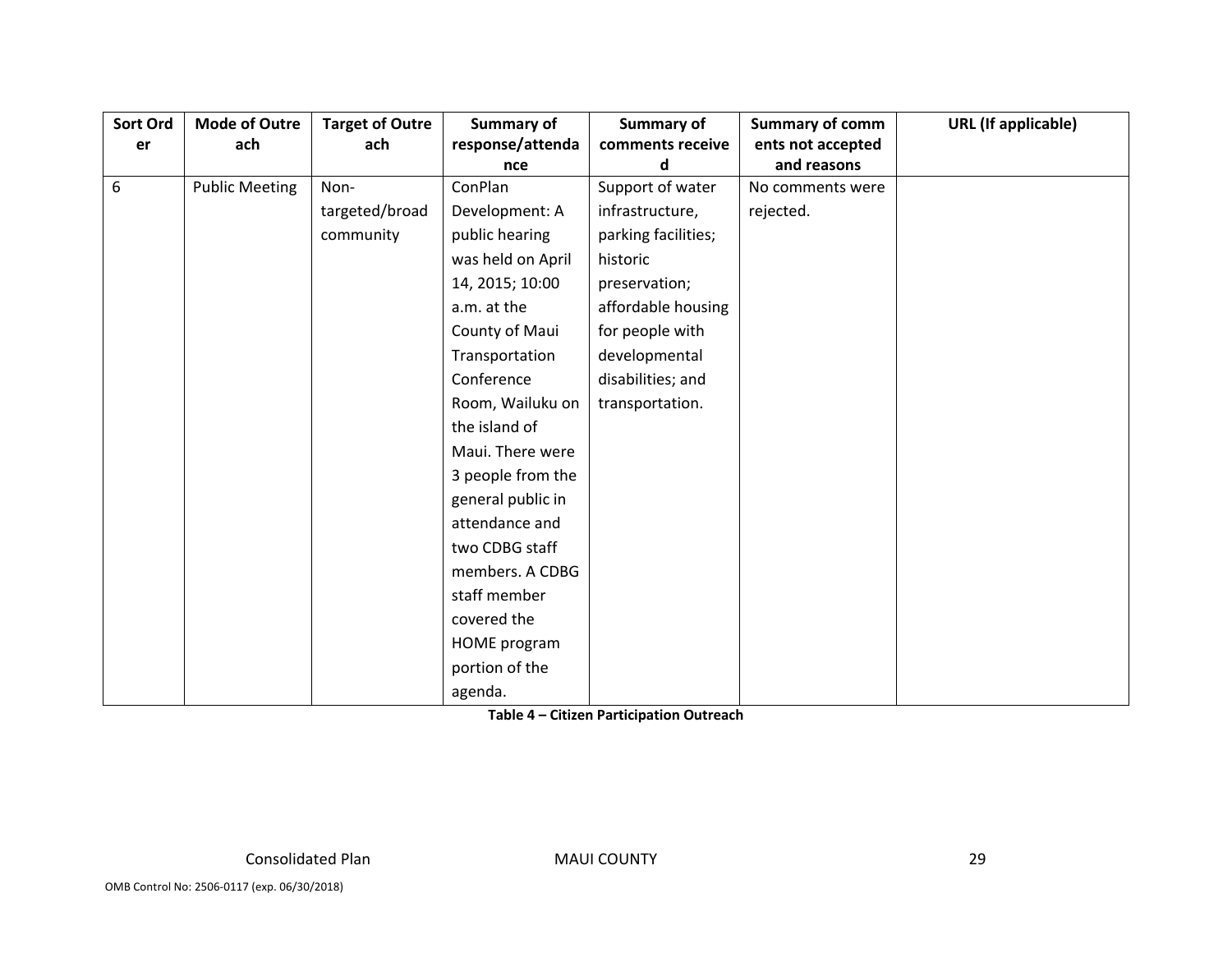# **Needs Assessment**

#### **NA‐05 Overview**

#### **Needs Assessment Overview**

The needs assessment were based on information provided in pre‐populated tables from various sources. One of the sources is the 2010 Census. Another source is the American Community Survey (ACS). The third source is the Comprehensive Housing Affordability Strategy (CHAS) data. The needs assessment were also based from consultation with various non‐profit organizations, developers, state and county agencies. Information were also provided from the Hawaii Housing Planning Study, 2011 that was prepared by SMS Marketing and Research, Inc.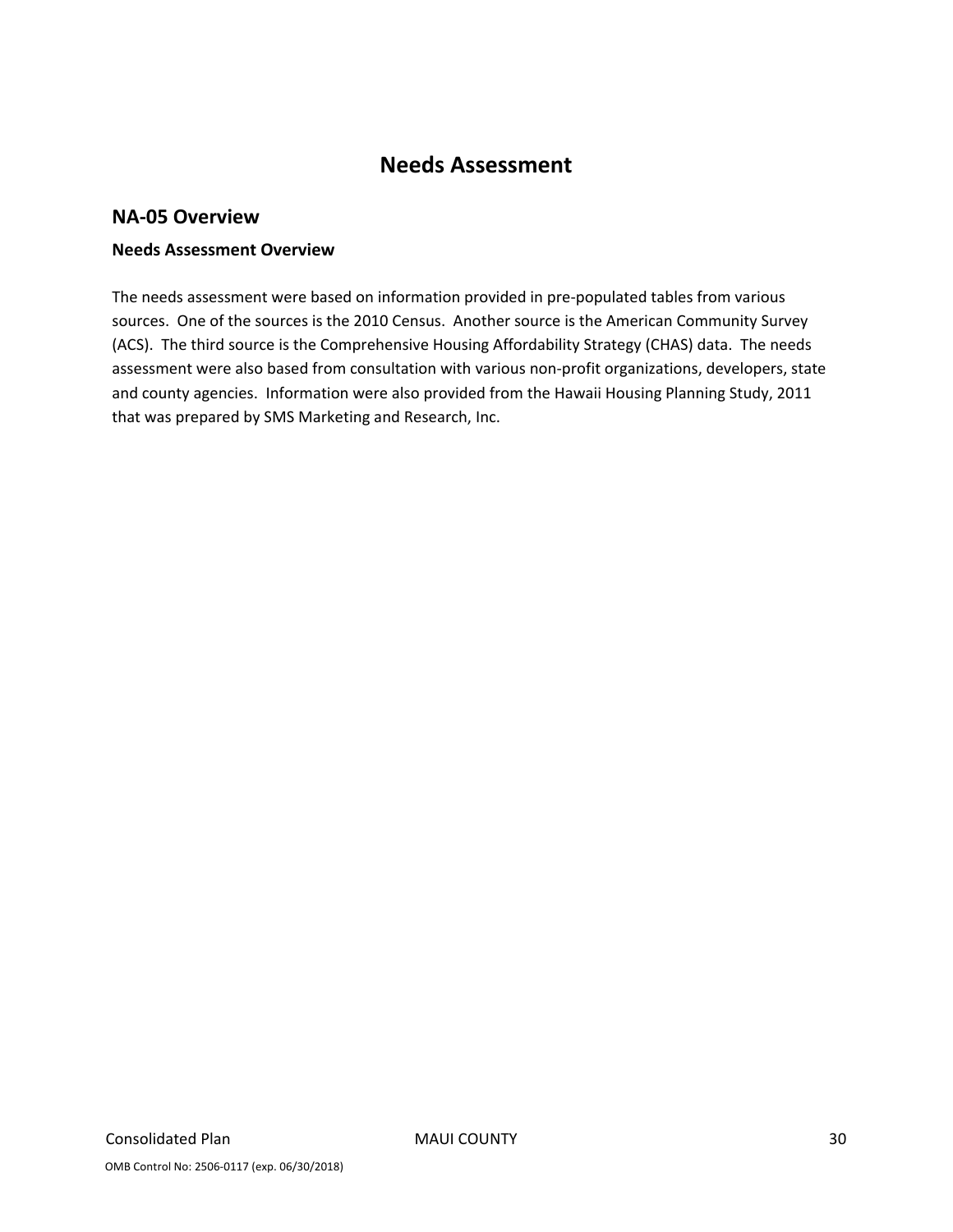# **NA‐10 Housing Needs Assessment ‐ 24 CFR 91.205 (a,b,c)**

#### **Summary of Housing Needs**

The following table (Table 5) reflects data from the 2000 Census and the 2007‐2011 American Community Survey (ACS) on population, household and median income for the County of Maui. According to the 2007‐2011 ACS data, the County of Maui had a population of 152,964 people and a household of 52,111. The data reflects that the County had an increase of 19% in population and households from the 2000 Census. According to the 2007-2011 ACS data, the median income was \$64,583.

Tables 7 through 12 reflects the Housing Problems for Maui County. The housing problems are defined as households with one of the following four needs:

1. Substandard Housing – lacking complete plumbing or kitchen facilities.

2. Overcrowding – more than one person per room (and none of the above problem).

3. Housing cost burden greater than 30% of income (and none of the above problems).

4. Housing cost burden greater than 50% of income (and none of the above problems).

The most common housing problem in the County of Maui is severe cost burden, where households pay more than 50% their gross income on housing costs. The second most common housing problem in Maui County is cost burden, where households pay more than 30% of their gross income on housing costs.

| Demographics  | Base Year: 2000 | <b>Most Recent Year: 2011</b> | % Change |
|---------------|-----------------|-------------------------------|----------|
| Population    | 128,241         | 152,964                       | 19%      |
| Households    | 43.695          | 52.111                        | 19%      |
| Median Income | \$49,489.00     | \$64,583.00                   | 30%      |

**Table 5 ‐ Housing Needs Assessment Demographics**

**Data Source:** 2000 Census (Base Year), 2007‐2011 ACS (Most Recent Year)

#### **Number of Households Table**

|                                 | $0 - 30%$    | $>30-50%$    | $>50-80%$    | $>80-100%$   | >100%        |
|---------------------------------|--------------|--------------|--------------|--------------|--------------|
|                                 | <b>HAMFI</b> | <b>HAMFI</b> | <b>HAMFI</b> | <b>HAMFI</b> | <b>HAMFI</b> |
| <b>Total Households</b>         | 6,649        | 6,603        | 10,498       | 6,308        | 22,054       |
| <b>Small Family Households</b>  | 2,184        | 2,490        | 4,453        | 2,801        | 11,464       |
| Large Family Households         | 347          | 688          | 1,103        | 802          | 2,858        |
| Household contains at least one |              |              |              |              |              |
| person 62-74 years of age       | 1,211        | 1,185        | 1,907        | 1,253        | 5,644        |
| Household contains at least one |              |              |              |              |              |
| person age 75 or older          | 1,257        | 1,081        | 1,185        | 460          | 1,699        |
| Households with one or more     |              |              |              |              |              |
| children 6 years old or younger | 1,206        | 1,250        | 1,885        | 1,249        | 2,936        |

Consolidated Plan 81 and 81 and 81 MAUI COUNTY 31 and 81 and 81 and 81 and 81 and 81 and 81 and 81 and 81 and 81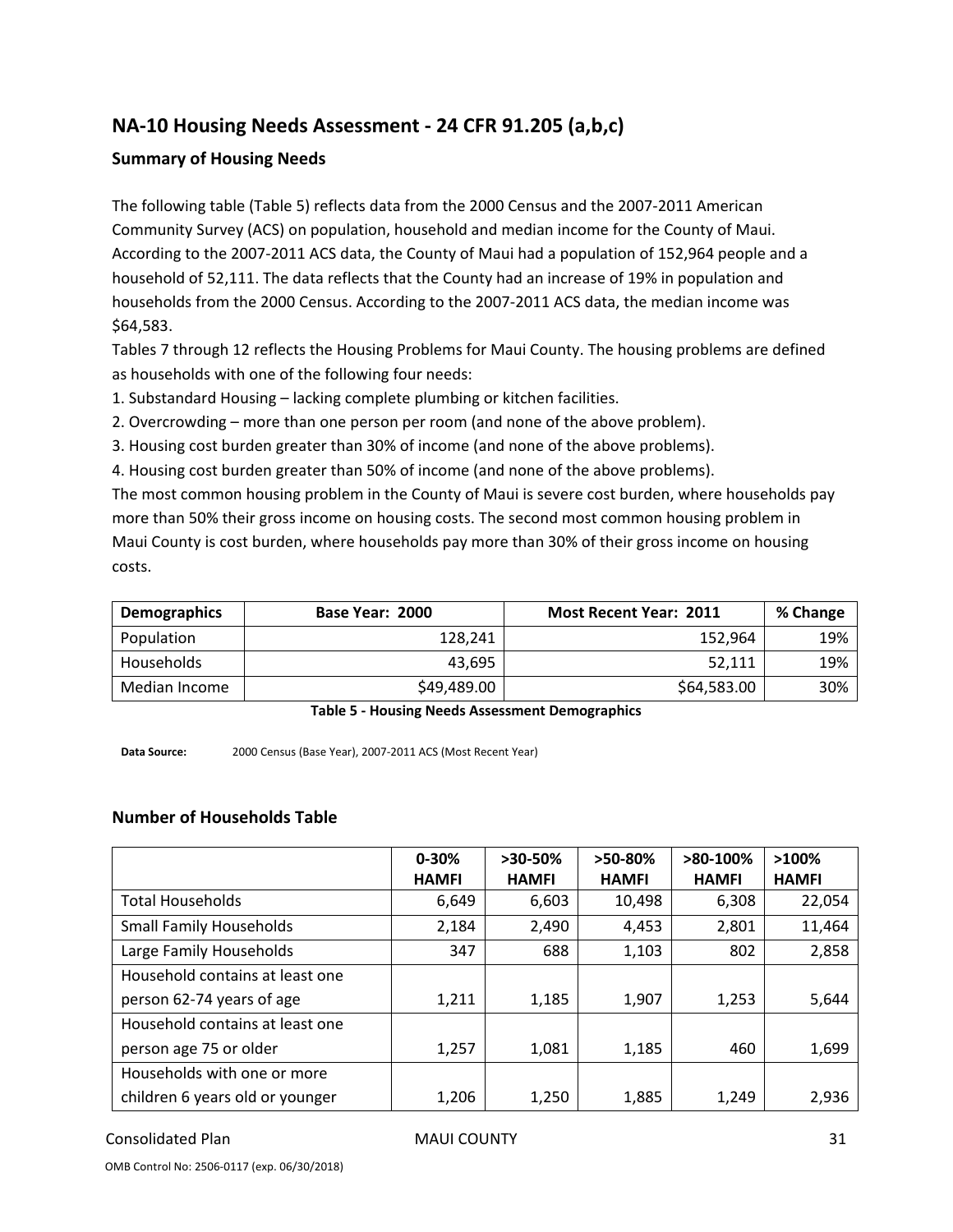**Table 6 ‐ Total Households Table**

**Data Source:** 2007‐2011 CHAS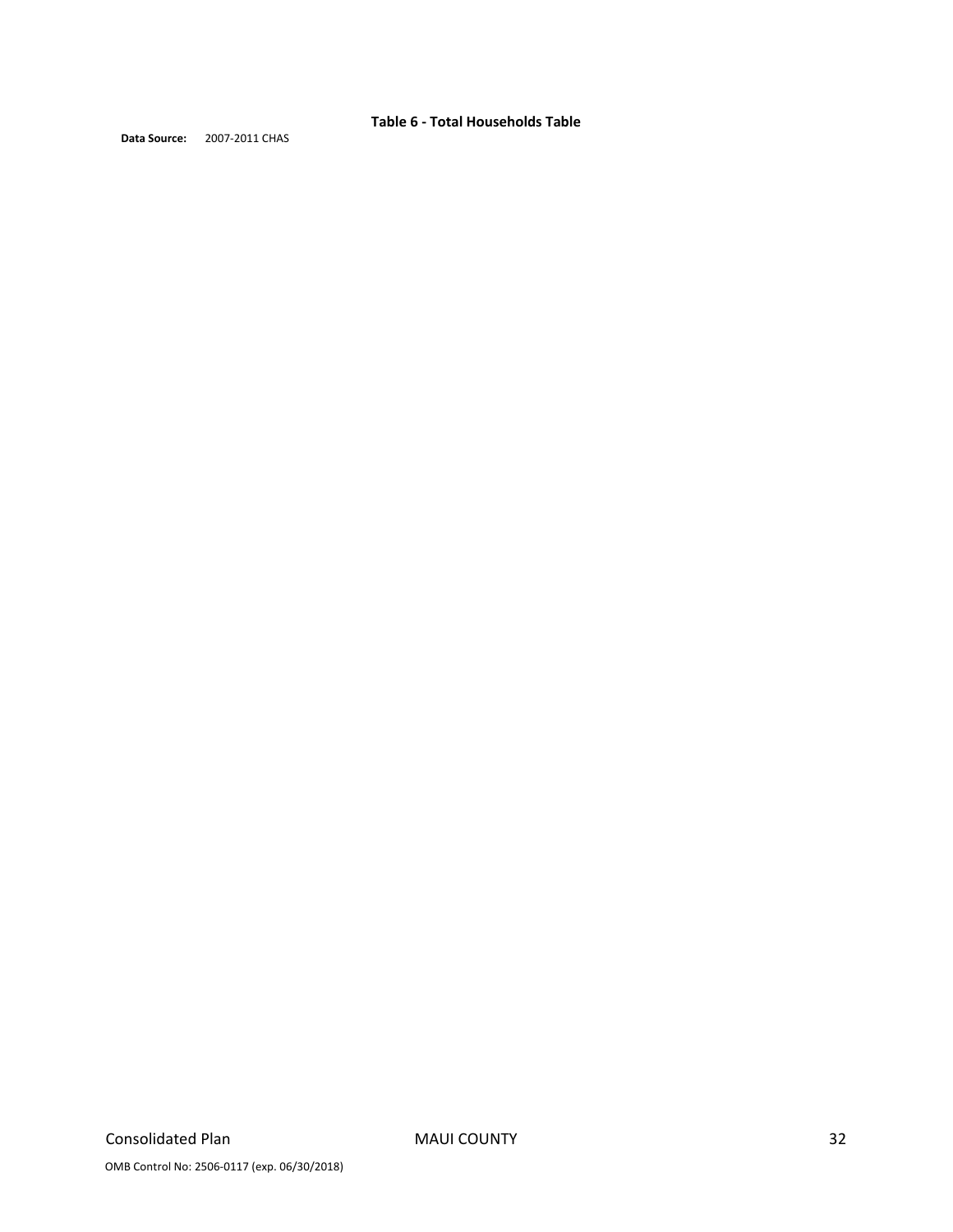# **Housing Needs Summary Tables**

# 1. Housing Problems (Households with one of the listed needs)

|                      |           |        | Renter |        |              | Owner |        |        |        |              |
|----------------------|-----------|--------|--------|--------|--------------|-------|--------|--------|--------|--------------|
|                      | $0 - 30%$ | $>30-$ | $>50-$ | $>80-$ | <b>Total</b> | 0-30% | $>30-$ | $>50-$ | $>80-$ | <b>Total</b> |
|                      | AMI       | 50%    | 80%    | 100%   |              | AMI   | 50%    | 80%    | 100%   |              |
| NUMBER OF HOUSEHOLDS |           | AMI    | AMI    | AMI    |              |       | AMI    | AMI    | AMI    |              |
| Substandard          |           |        |        |        |              |       |        |        |        |              |
| Housing -            |           |        |        |        |              |       |        |        |        |              |
| Lacking              |           |        |        |        |              |       |        |        |        |              |
| complete             |           |        |        |        |              |       |        |        |        |              |
| plumbing or          |           |        |        |        |              |       |        |        |        |              |
| kitchen facilities   | 218       | 214    | 311    | 45     | 788          | 97    | 59     | 173    | 24     | 353          |
| Severely             |           |        |        |        |              |       |        |        |        |              |
| Overcrowded -        |           |        |        |        |              |       |        |        |        |              |
| With >1.51           |           |        |        |        |              |       |        |        |        |              |
| people per           |           |        |        |        |              |       |        |        |        |              |
| room (and            |           |        |        |        |              |       |        |        |        |              |
| complete             |           |        |        |        |              |       |        |        |        |              |
| kitchen and          |           |        |        |        |              |       |        |        |        |              |
| plumbing)            | 179       | 162    | 214    | 169    | 724          | 18    | 4      | 66     | 88     | 176          |
| Overcrowded -        |           |        |        |        |              |       |        |        |        |              |
| With 1.01-1.5        |           |        |        |        |              |       |        |        |        |              |
| people per           |           |        |        |        |              |       |        |        |        |              |
| room (and none       |           |        |        |        |              |       |        |        |        |              |
| of the above         |           |        |        |        |              |       |        |        |        |              |
| problems)            | 409       | 355    | 673    | 210    | 1,647        | 70    | 105    | 358    | 352    | 885          |
| Housing cost         |           |        |        |        |              |       |        |        |        |              |
| burden greater       |           |        |        |        |              |       |        |        |        |              |
| than 50% of          |           |        |        |        |              |       |        |        |        |              |
| income (and          |           |        |        |        |              |       |        |        |        |              |
| none of the          |           |        |        |        |              |       |        |        |        |              |
| above                |           |        |        |        |              |       |        |        |        |              |
| problems)            | 2,281     | 1,402  | 601    | 45     | 4,329        | 1,153 | 1,213  | 1,674  | 786    | 4,826        |
| Housing cost         |           |        |        |        |              |       |        |        |        |              |
| burden greater       |           |        |        |        |              |       |        |        |        |              |
| than 30% of          |           |        |        |        |              |       |        |        |        |              |
| income (and          |           |        |        |        |              |       |        |        |        |              |
| none of the          |           |        |        |        |              |       |        |        |        |              |
| above                |           |        |        |        |              |       |        |        |        |              |
| problems)            | 544       | 1,044  | 1,832  | 493    | 3,913        | 386   | 394    | 828    | 857    | 2,465        |

Consolidated Plan **MAUI COUNTY** 33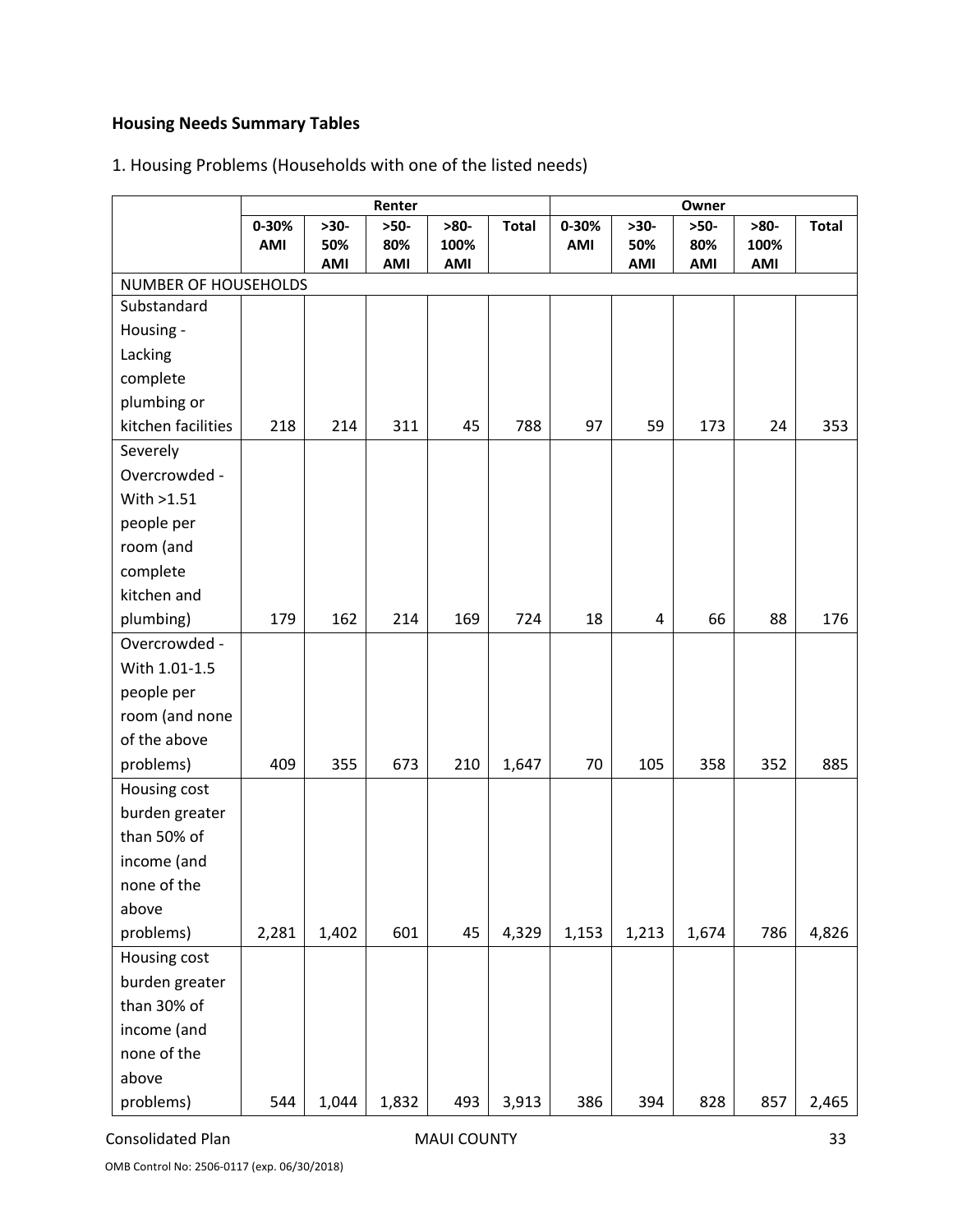|                                                                      |            |            | Renter     |                                  |     | Owner      |            |            |            |              |  |  |
|----------------------------------------------------------------------|------------|------------|------------|----------------------------------|-----|------------|------------|------------|------------|--------------|--|--|
| $0 - 30%$<br>$0 - 30%$<br>$>30-$<br>$>50-$<br>$>80-$<br><b>Total</b> |            |            |            |                                  |     |            | $>30-$     | $>50-$     | $>80-$     | <b>Total</b> |  |  |
|                                                                      | <b>AMI</b> | 50%        | 80%        | 100%                             |     | <b>AMI</b> | 50%        | 80%        | 100%       |              |  |  |
|                                                                      |            | <b>AMI</b> | <b>AMI</b> | <b>AMI</b>                       |     |            | <b>AMI</b> | <b>AMI</b> | <b>AMI</b> |              |  |  |
| Zero/negative                                                        |            |            |            |                                  |     |            |            |            |            |              |  |  |
| Income (and                                                          |            |            |            |                                  |     |            |            |            |            |              |  |  |
| none of the                                                          |            |            |            |                                  |     |            |            |            |            |              |  |  |
| above                                                                |            |            |            |                                  |     |            |            |            |            |              |  |  |
| problems)                                                            | 173        | 0          | 0          | 0                                | 173 | 250        | 0          | 0          | 0          | 250          |  |  |
|                                                                      |            |            |            | Table 7 - Housing Problems Table |     |            |            |            |            |              |  |  |

**Data Source:** 2007‐2011 CHAS

2. Housing Problems 2 (Households with one or more Severe Housing Problems: Lacks kitchen

or complete plumbing, severe overcrowding, severe cost burden)

|                  |                             |        | Renter   |                              |              |            |            | Owner      |        |              |  |
|------------------|-----------------------------|--------|----------|------------------------------|--------------|------------|------------|------------|--------|--------------|--|
|                  | $0 - 30%$                   | $>30-$ | $>50-$   | $>80-$                       | <b>Total</b> | $0 - 30%$  | $>30-$     | $>50-$     | $>80-$ | <b>Total</b> |  |
|                  | <b>AMI</b>                  | 50%    | 80%      | 100%                         |              | <b>AMI</b> | 50%        | 80%        | 100%   |              |  |
|                  |                             | AMI    | AMI      | <b>AMI</b>                   |              |            | <b>AMI</b> | <b>AMI</b> | AMI    |              |  |
|                  | <b>NUMBER OF HOUSEHOLDS</b> |        |          |                              |              |            |            |            |        |              |  |
| Having 1 or more |                             |        |          |                              |              |            |            |            |        |              |  |
| of four housing  |                             |        |          |                              |              |            |            |            |        |              |  |
| problems         | 3,079                       | 2,141  | 1,795    | 469                          | 7,484        | 1,334      | 1,385      | 2,260      | 1,226  | 6,205        |  |
| Having none of   |                             |        |          |                              |              |            |            |            |        |              |  |
| four housing     |                             |        |          |                              |              |            |            |            |        |              |  |
| problems         | 1,100                       | 1,773  | 3,422    | 2,194                        | 8,489        | 692        | 1,318      | 2,994      | 2,411  | 7,415        |  |
| Household has    |                             |        |          |                              |              |            |            |            |        |              |  |
| negative income, |                             |        |          |                              |              |            |            |            |        |              |  |
| but none of the  |                             |        |          |                              |              |            |            |            |        |              |  |
| other housing    |                             |        |          |                              |              |            |            |            |        |              |  |
| problems         | 173                         | 0      | $\Omega$ | 0                            | 173          | 250        | 0          | 0          | 0      | 250          |  |
|                  |                             |        |          | Table 8 – Housing Problems 2 |              |            |            |            |        |              |  |

**Data Source:** 2007‐2011 CHAS

#### 3. Cost Burden > 30%

|                      |            |           | Renter     |              | Owner      |            |            |              |  |  |  |
|----------------------|------------|-----------|------------|--------------|------------|------------|------------|--------------|--|--|--|
|                      | $0 - 30%$  | $>30-50%$ | $>50-80%$  | <b>Total</b> | $0 - 30%$  | $>30-50%$  | >50-80%    | <b>Total</b> |  |  |  |
|                      | <b>AMI</b> | AMI       | <b>AMI</b> |              | <b>AMI</b> | <b>AMI</b> | <b>AMI</b> |              |  |  |  |
| NUMBER OF HOUSEHOLDS |            |           |            |              |            |            |            |              |  |  |  |
| <b>Small Related</b> | 1,400      | 1,302     | 1,442      | 4,144        | 489        | 729        | 964        | 2,182        |  |  |  |
| Large Related        | 185        | 188       | 129        | 502          | 68         | 176        | 406        | 650          |  |  |  |
| Elderly              | 932        | 352       | 259        | 1,543        | 648        | 564        | 678        | 1,890        |  |  |  |

Consolidated Plan MAUI COUNTY 34

OMB Control No: 2506‐0117 (exp. 06/30/2018)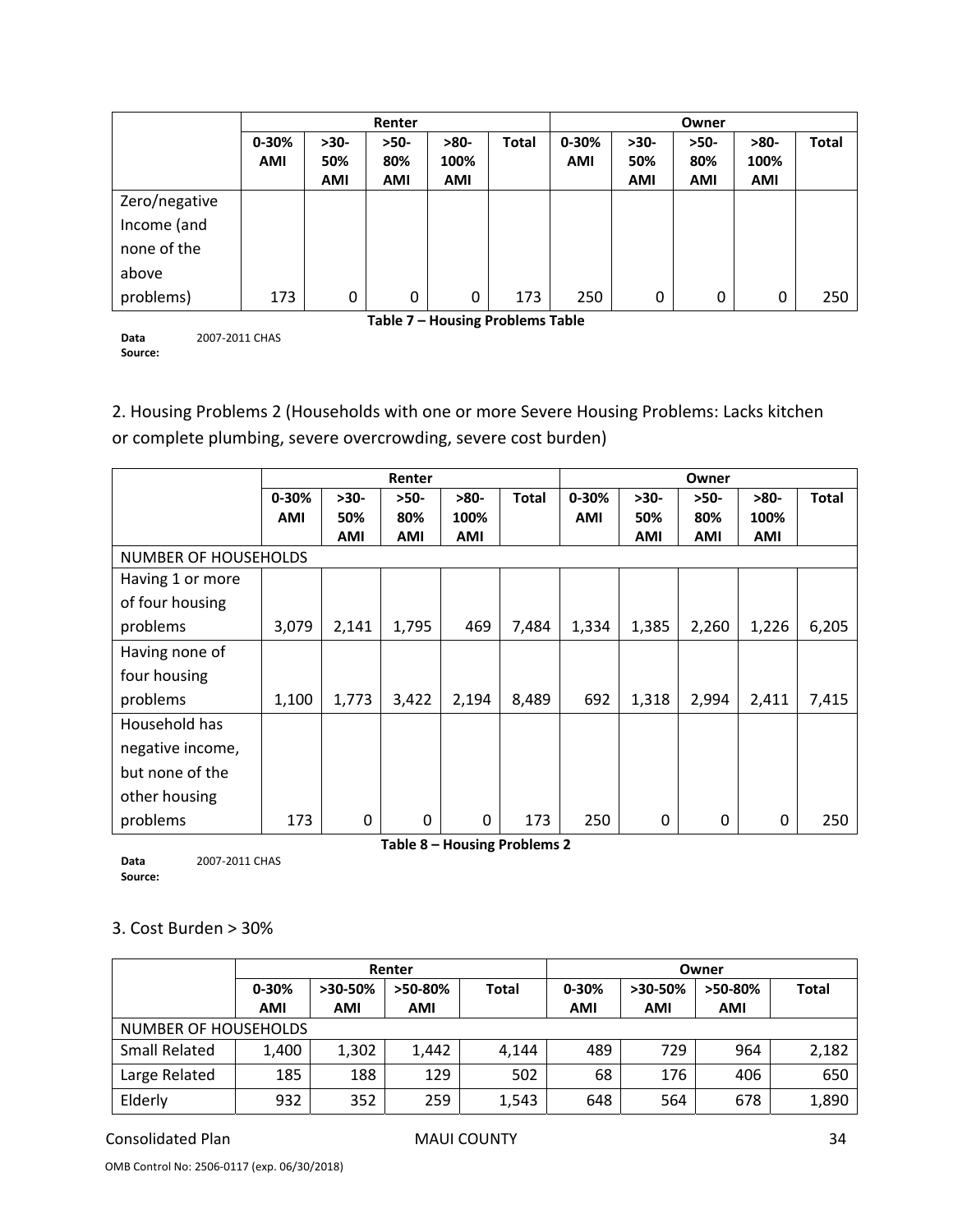|               |            |           | Renter  |              | Owner      |            |            |              |  |  |
|---------------|------------|-----------|---------|--------------|------------|------------|------------|--------------|--|--|
|               | $0 - 30%$  | $>30-50%$ | >50-80% | <b>Total</b> |            | $>30-50\%$ | >50-80%    | <b>Total</b> |  |  |
|               | <b>AMI</b> | AMI       | AMI     |              | <b>AMI</b> | <b>AMI</b> | <b>AMI</b> |              |  |  |
| Other         | 902        | 1,084     | 1,079   | 3,065        | 459        | 218        | 765        | 1,442        |  |  |
| Total need by | 3,419      | 2,926     | 2,909   | 9,254        | 1,664      | 1,687      | 2,813      | 6,164        |  |  |
| income        |            |           |         |              |            |            |            |              |  |  |

**Table 9 – Cost Burden > 30%**

**Data Source:** 2007‐2011 CHAS

# 4. Cost Burden > 50%

|                      |            |            | Renter     |              | Owner      |            |            |              |  |  |
|----------------------|------------|------------|------------|--------------|------------|------------|------------|--------------|--|--|
|                      | $0 - 30%$  | >30-50%    |            | <b>Total</b> | $0 - 30%$  | $>30-50%$  | >50-80%    | <b>Total</b> |  |  |
|                      | <b>AMI</b> | <b>AMI</b> | 80%        |              | <b>AMI</b> | <b>AMI</b> | <b>AMI</b> |              |  |  |
|                      |            |            | <b>AMI</b> |              |            |            |            |              |  |  |
| NUMBER OF HOUSEHOLDS |            |            |            |              |            |            |            |              |  |  |
| <b>Small Related</b> | 1,167      | 568        | 189        | 1,924        | 412        | 581        | 627        | 1,620        |  |  |
| Large Related        | 185        | 95         | 40         | 320          | 64         | 168        | 248        | 480          |  |  |
| Elderly              | 663        | 187        | 130        | 980          | 393        | 318        | 384        | 1,095        |  |  |
| Other                | 773        | 745        | 282        | 1,800        | 405        | 200        | 552        | 1,157        |  |  |
| Total need by        | 2,788      | 1,595      | 641        | 5,024        | 1,274      | 1,267      | 1,811      | 4,352        |  |  |
| income               |            |            |            |              |            |            |            |              |  |  |

**Data Source:** 2007‐2011 CHAS

#### **Table 10 – Cost Burden > 50%**

### 5. Crowding (More than one person per room)

|                                         | Renter     |            |            |          | Owner        |            |            |          |          |              |
|-----------------------------------------|------------|------------|------------|----------|--------------|------------|------------|----------|----------|--------------|
|                                         | $0 -$      | $>30-$     | $>50-$     | $>80-$   | <b>Total</b> | 0-         | $>30-$     | $>50-$   | $>80-$   | <b>Total</b> |
|                                         | 30%        | 50%        | 80%        | 100%     |              | 30%        | 50%        | 80%      | 100%     |              |
|                                         | <b>AMI</b> | <b>AMI</b> | <b>AMI</b> | AMI      |              | <b>AMI</b> | <b>AMI</b> | AMI      | AMI      |              |
| NUMBER OF HOUSEHOLDS                    |            |            |            |          |              |            |            |          |          |              |
| Single family                           |            |            |            |          |              |            |            |          |          |              |
| households                              | 513        | 527        | 686        | 280      | 2,006        | 84         | 80         | 287      | 276      | 727          |
| Multiple, unrelated                     |            |            |            |          |              |            |            |          |          |              |
| family households                       | 55         | 20         | 150        | 104      | 329          | 4          | 74         | 154      | 182      | 414          |
| Other, non-family                       |            |            |            |          |              |            |            |          |          |              |
| households                              | 60         | 50         | 130        | $\Omega$ | 240          | $\Omega$   | $\Omega$   | $\Omega$ | $\Omega$ | 0            |
| Total need by                           | 628        | 597        | 966        | 384      | 2,575        | 88         | 154        | 441      | 458      | 1,141        |
| income                                  |            |            |            |          |              |            |            |          |          |              |
| Table 11 - Crowding Information - $1/2$ |            |            |            |          |              |            |            |          |          |              |

**Data Source:** 2007‐2011 CHAS

#### Consolidated Plan **MAUI COUNTY** 35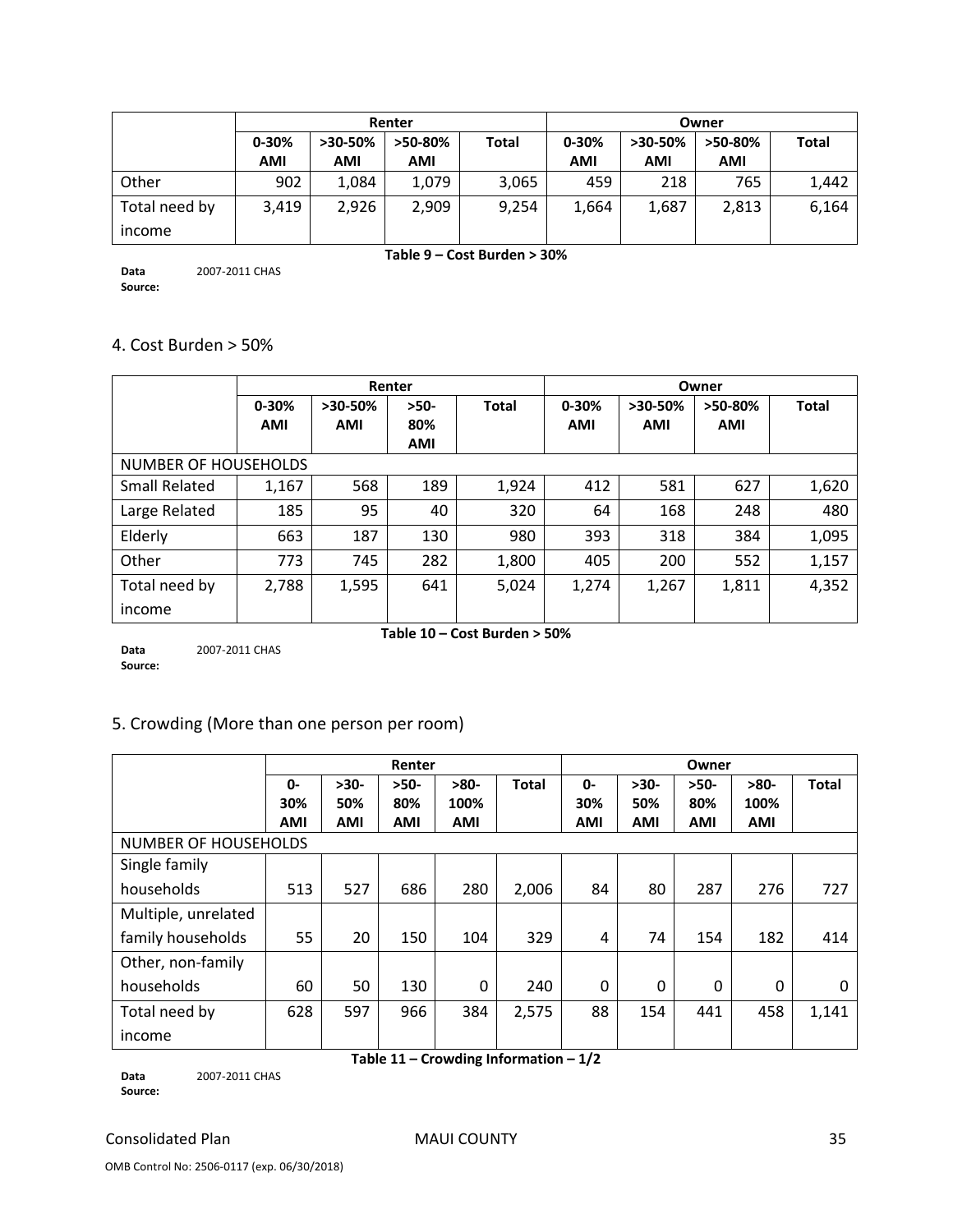|                  |           |      | Renter |       | Owner     |        |            |       |  |
|------------------|-----------|------|--------|-------|-----------|--------|------------|-------|--|
|                  | $0 - 30%$ | >30- | $>50-$ | Total | $0 - 30%$ | $>30-$ | $>50-$     | Total |  |
|                  | AMI       | 50%  | 80%    |       | AMI       | 50%    | 80%        |       |  |
|                  |           | AMI  | AMI    |       |           | AMI    | <b>AMI</b> |       |  |
| Households with  |           |      |        |       |           |        |            |       |  |
| Children Present | 0         |      |        | 0     | 0         |        | 0          | 0     |  |

**Table 12 – Crowding Information – 2/2**

**Data Source Comments:**

#### **Describe the number and type of single person households in need of housing assistance.**

A source of data for estimating the number and type of single person households needing housing assistance was not available for the County of Maui.

# **Estimate the number and type of families in need of housing assistance who are disabled or victims of domestic violence, dating violence, sexual assault and stalking.**

According to Women Helping Women, a non‐profit organization that assist victims of domestic violence in Maui County indicated that 25 women with no children and 25 women with children are in need of housing assistance.

The County of Maui does not have data available to estimate the number and type of families in need of housing assistance who are disabled or victims of dating violence, sexual assault and stalking.

#### **What are the most common housing problems?**

The most common housing problem in the County of Maui is severe cost burden, where households pay more than 50% of their gross income on housing costs. Extremely low-income (households earning 0-30% of the Area Median Income (AMI) renters have the highest rate (55%) of this housing problem in Maui County. Approximately 4,300 renter households and approximately 4,800 homeowner households experience this housing problems.

The second most common housing problem is cost burden, where households pay more than 30% of their gross income on housing costs. Approximately 3,900 renter households and 2,500 homeowner households experience this housing problem.

#### **Are any populations/household types more affected than others by these problems?**

Extremely low‐income (households earning 0‐30% of the Area Median Income (AMI) renters have the highest rate (55%) with the housing problem of severe cost burden, where households pay more than 50% of their gross income for housing costs.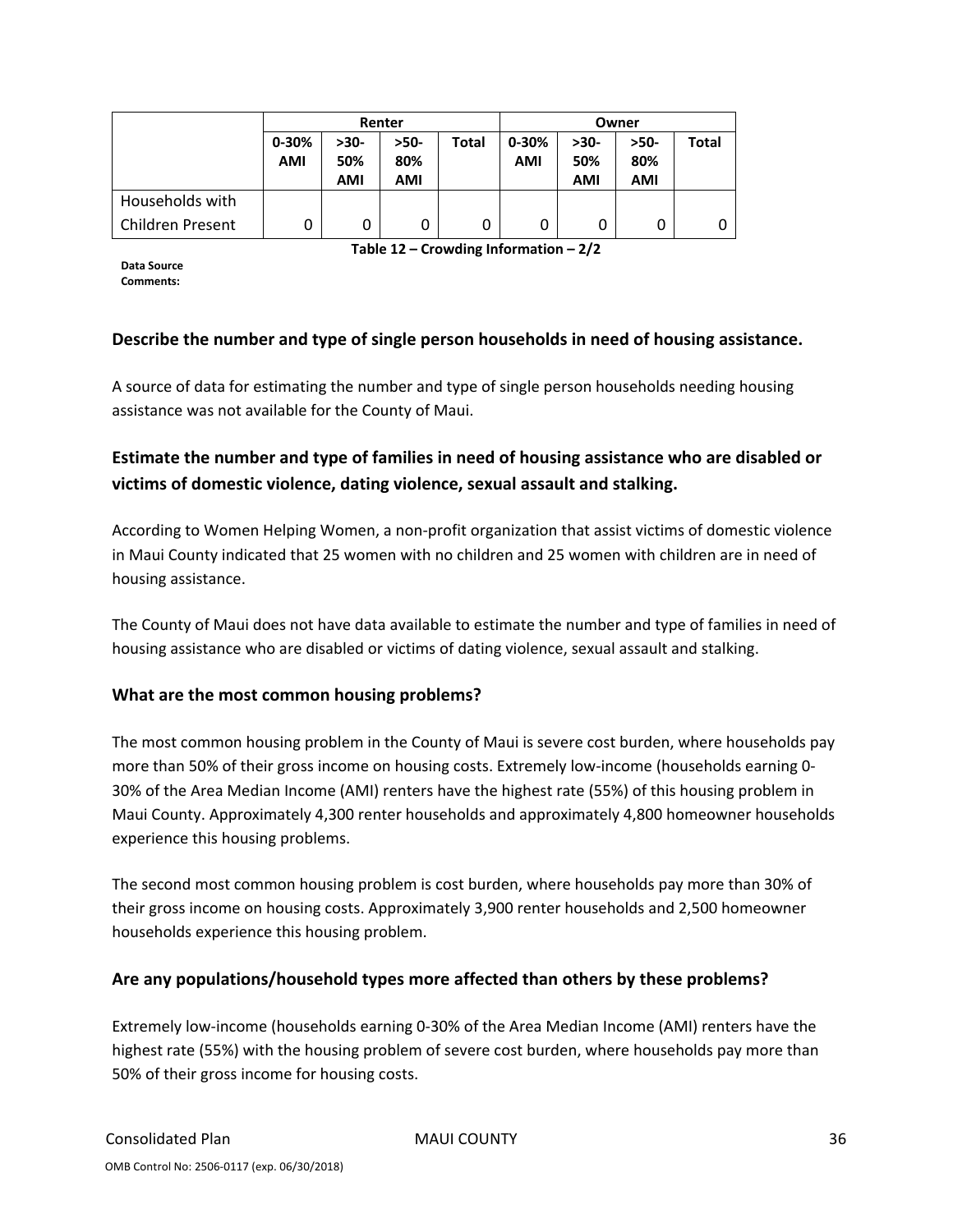**Describe the characteristics and needs of Low‐income individuals and families with children (especially extremely low‐income) who are currently housed but are at imminent risk of either residing in shelters or becoming unsheltered 91.205(c)/91.305(c)). Also discuss the needs of formerly homeless families and individuals who are receiving rapid re‐housing assistance and are nearing the termination of that assistance**

An Individual or family who at risk is characterized as having an annual income below 30% or median family income for the area; and does not have sufficient resources or support networks immediately available to prevent them from moving to an emergency shelter. Individuals and families may have moved because of economic reasons and is living in the home of another because of economic hardship; lives in hotel or motel an the cost is not paid for by charitable organizations or by Federal, State, or local government programs for low‐income individuals.

# **If a jurisdiction provides estimates of the at‐risk population(s), it should also include a description of the operational definition of the at‐risk group and the methodology used to generate the estimates:**

An Individual or family who at risk is characterized as having an annual income below 30% or median family income for the area; and does not have sufficient resources or support networks immediately available to prevent them from moving to an emergency shelter. Individuals and families may have moved because of economic reasons and is living in the home of another because of economic hardship; lives in hotel or motel an the cost is not paid for by charitable organizations or by Federal, State, or local government programs for low‐income individuals.

# **Specify particular housing characteristics that have been linked with instability and an increased risk of homelessness**

Moved in with friends or family; been behind on rent / mortgage payments; moved in with someone to share household expenses; moved because could no longer afford residence; couch surfed; had home foreclosed upon; lived in motel/hotel for an extended period of time and been evicted from rental property.

### **Discussion**

Housing cost burden (paying more than 30% of their gross income) and severe housing cost burden are two risk factors for homelessness. When a households pay more than 30% or even more than 50% of its gross monthly income towards housing costs, the amount of income left to pay for other items such as food and transportation costs decreases. Sudden changes in needs, such as car repairs, medical costs and other emergency needs can cause a missed rent payment or mortgage payment. Extremely lowincome households experience the housing cost burden at a higher rate that the households in other income brackets. Creating affordable housing, particular rental housing that is affordable to these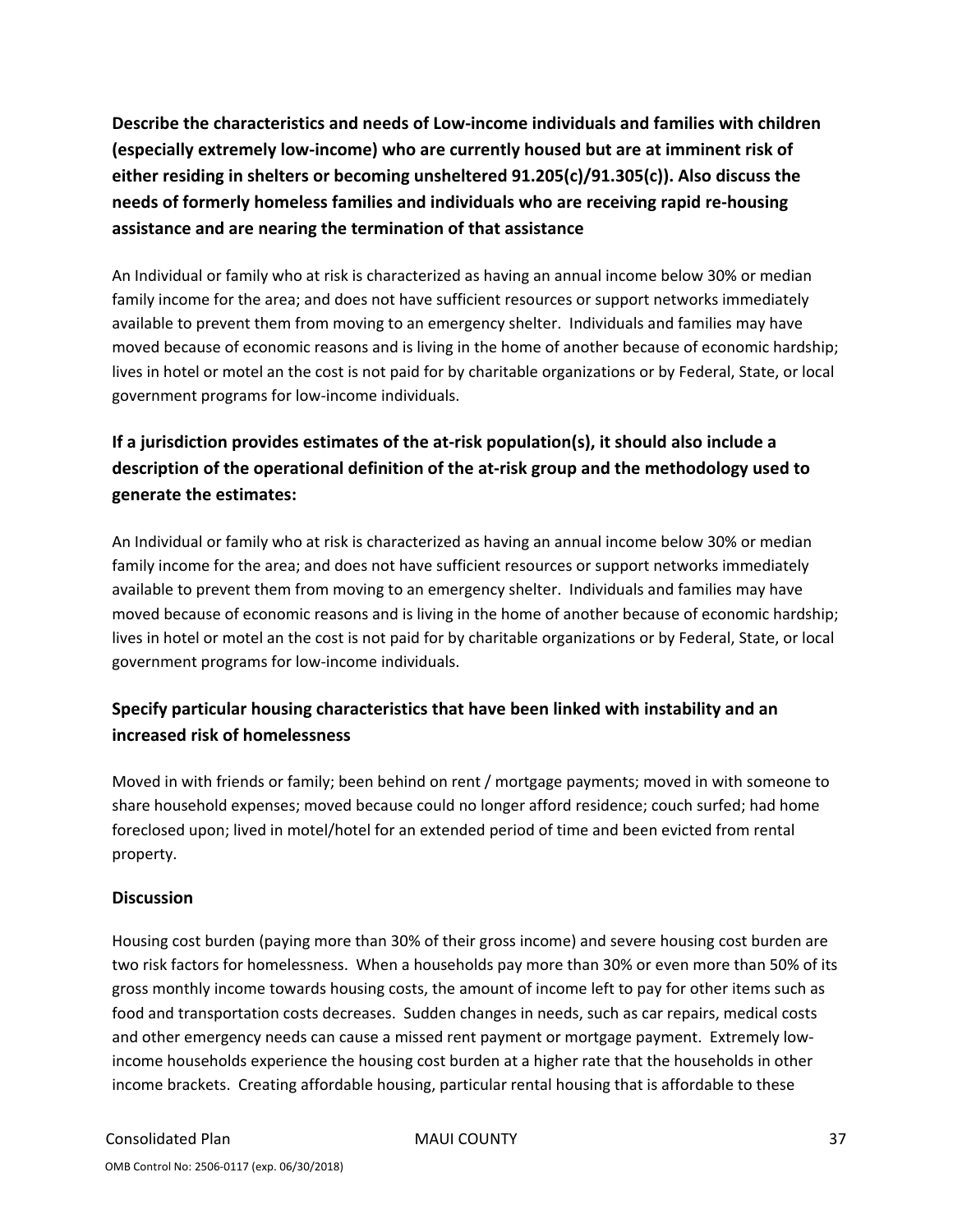extremely low-income individuals will be important in the coming years to prevent homelessness and loss of housing for these households.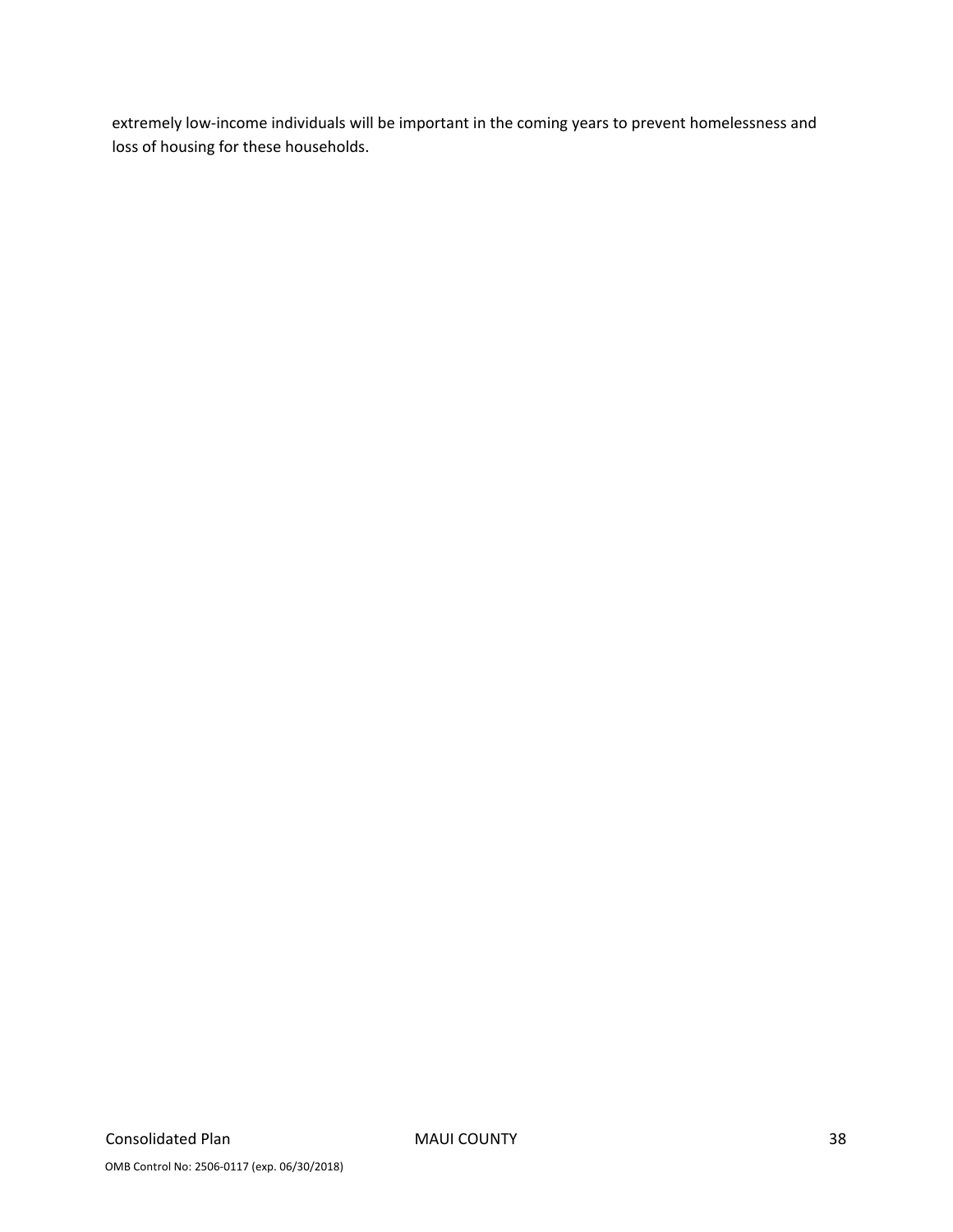# **NA‐15 Disproportionately Greater Need: Housing Problems – 91.205 (b)(2)**

Assess the need of any racial or ethnic group that has disproportionately greater need in comparison to the needs of that category of need as a whole.

#### **Introduction**

HUD defines a disproportionately greater number of housing problem by a racial or ethnic group as when a group experiences housing problem at a rate more than 10% greater than the income group as a whole. The following tables (Tables 13-16) provides data from the 2007-2011 Comprehensive Housing Affordability Strategy (CHAS) data of the following racial or ethnic group:

- 1. White
- 2. Black/African American
- 3. Asian
- 4. American Indian, Alaska Native
- 5. Pacific Islander
- 6. Hispanic

experiencing any of the following four housing problems:

- 1. Cost burden (paying more than 30% of their gross income for housing costs.
- 2. Overcrowding (more than one person per room).
- 3. Lacking complete kitchen facilities (substandard housing).
- 4. Lacking complete plumbing facilities (substandard housing).

based on the following income classification:

- 1. Extremely low‐income (0‐30% of AMI)
- 2. Very low‐income (between 30% and 50% AMI)
- 3. Low‐income (between 50% and 80% AMI)
- 4. Moderate income (between 80% and 100%)

#### **0%‐30% of Area Median Income**

| <b>Housing Problems</b>        | Has one or more of<br>four housing<br>problems | Has none of the<br>four housing<br>problems | <b>Household has</b><br>no/negative<br>income, but none<br>of the other<br>housing problems |
|--------------------------------|------------------------------------------------|---------------------------------------------|---------------------------------------------------------------------------------------------|
| Jurisdiction as a whole        | 3,835                                          | 785                                         | 420                                                                                         |
| White                          | 1,785                                          | 285                                         | 315                                                                                         |
| Black / African American       | 40                                             | 0                                           | 0                                                                                           |
| Asian                          | 750                                            | 265                                         | 100                                                                                         |
| American Indian, Alaska Native | 20                                             | 0                                           | 0                                                                                           |
| Pacific Islander               | 400                                            | 105                                         | 0                                                                                           |
| Hispanic                       | 385                                            | 55                                          | 4                                                                                           |

**Table 13 ‐ Disproportionally Greater Need 0 ‐ 30% AMI**

**Data Source:** 2007‐2011 CHAS

#### Consolidated Plan MAUI COUNTY 39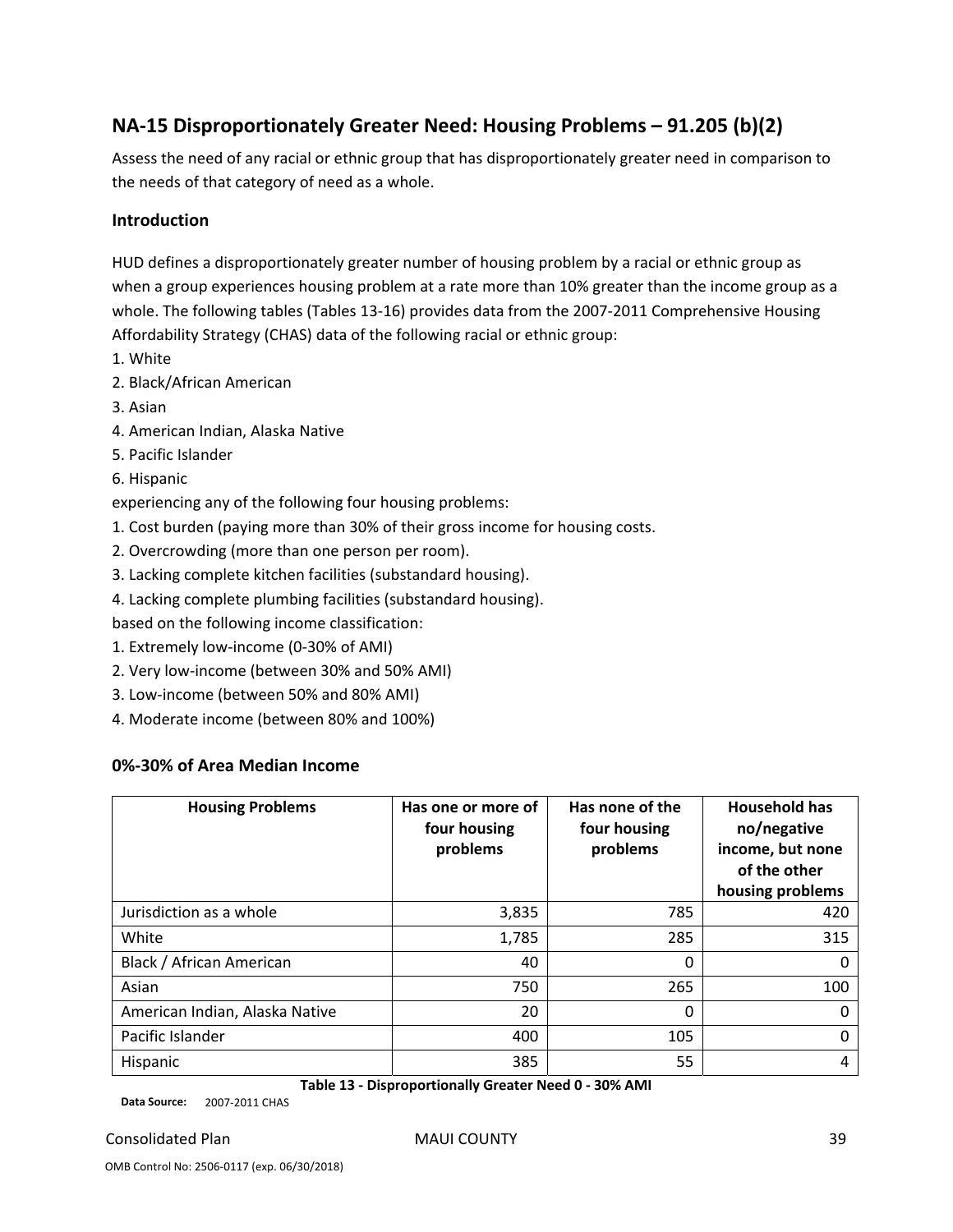\*The four housing problems are:

1. Lacks complete kitchen facilities, 2. Lacks complete plumbing facilities, 3. More than one person per room, 4.Cost Burden greater than 30%

#### **30%‐50% of Area Median Income**

| <b>Housing Problems</b>        | Has one or more of<br>four housing<br>problems | Has none of the<br>four housing<br>problems | <b>Household has</b><br>no/negative<br>income, but none<br>of the other<br>housing problems |
|--------------------------------|------------------------------------------------|---------------------------------------------|---------------------------------------------------------------------------------------------|
| Jurisdiction as a whole        | 4,000                                          | 1,590                                       |                                                                                             |
| White                          | 1,815                                          | 460                                         | 0                                                                                           |
| Black / African American       | 50                                             | 20                                          | O                                                                                           |
| Asian                          | 440                                            | 755                                         | 0                                                                                           |
| American Indian, Alaska Native | 30                                             | 0                                           | U                                                                                           |
| Pacific Islander               | 450                                            | 120                                         | 0                                                                                           |
| Hispanic                       | 400                                            | 34                                          |                                                                                             |

**Table 14 ‐ Disproportionally Greater Need 30 ‐ 50% AMI**

**Data Source:** 2007‐2011 CHAS

\*The four housing problems are:

1. Lacks complete kitchen facilities, 2. Lacks complete plumbing facilities, 3. More than one person per room, 4.Cost Burden greater than 30%

#### **50%‐80% of Area Median Income**

| <b>Housing Problems</b>        | Has one or more of<br>four housing<br>problems | Has none of the<br>four housing<br>problems | <b>Household has</b><br>no/negative<br>income, but none<br>of the other<br>housing problems |
|--------------------------------|------------------------------------------------|---------------------------------------------|---------------------------------------------------------------------------------------------|
| Jurisdiction as a whole        | 5,750                                          | 3,175                                       |                                                                                             |
| White                          | 2,390                                          | 995                                         |                                                                                             |
| Black / African American       | 85                                             | 80                                          |                                                                                             |
| Asian                          | 1,265                                          | 1,000                                       |                                                                                             |
| American Indian, Alaska Native | 0                                              | $\mathbf{0}$                                |                                                                                             |
| Pacific Islander               | 605                                            | 470                                         |                                                                                             |
| Hispanic                       | 505                                            | 180                                         |                                                                                             |

**Table 15 ‐ Disproportionally Greater Need 50 ‐ 80% AMI**

**Data Source:** 2007‐2011 CHAS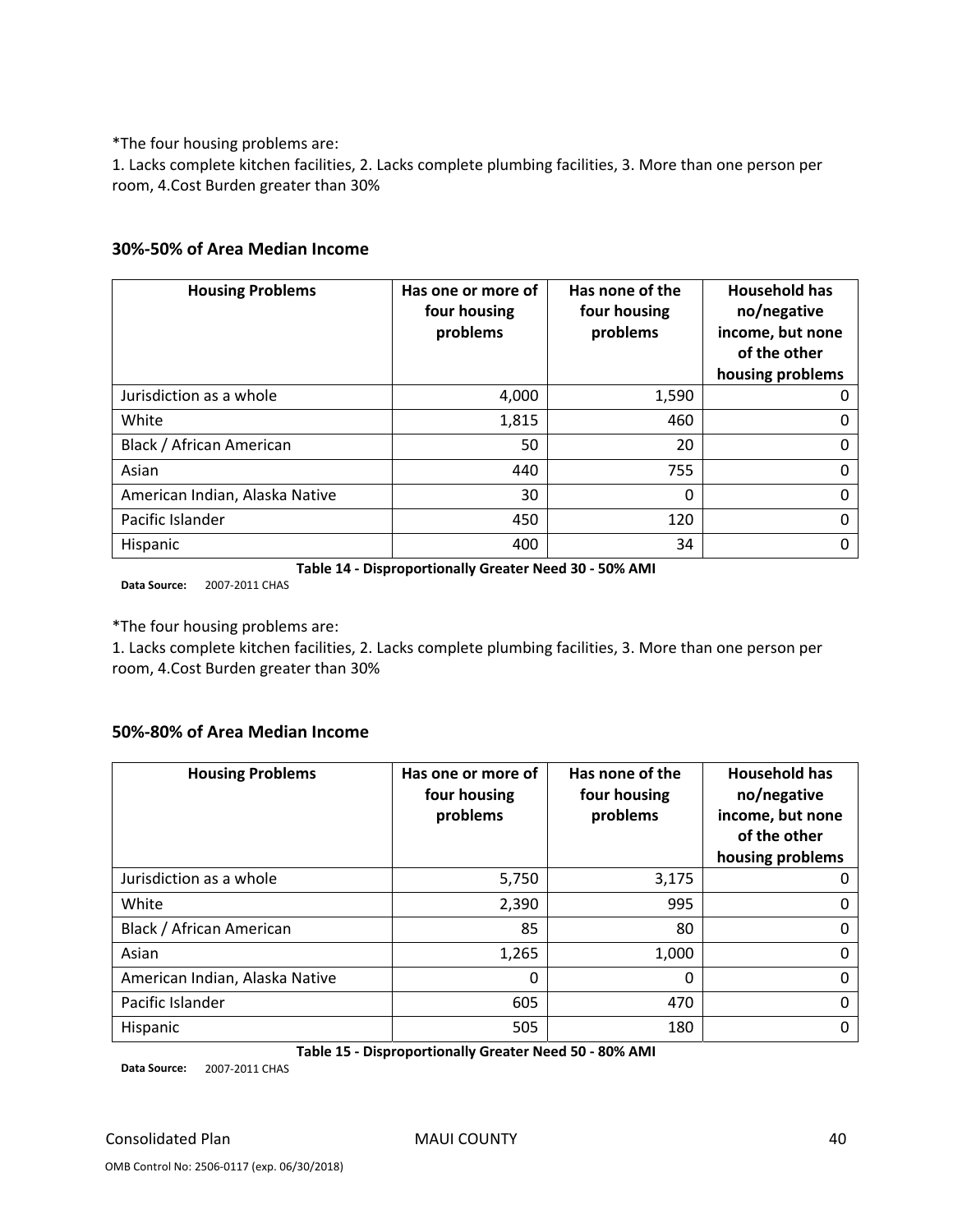\*The four housing problems are:

1. Lacks complete kitchen facilities, 2. Lacks complete plumbing facilities, 3. More than one person per room, 4.Cost Burden greater than 30%

#### **80%‐100% of Area Median Income**

| <b>Housing Problems</b>        | Has one or more of<br>four housing<br>problems | Has none of the<br>four housing<br>problems | <b>Household has</b><br>no/negative<br>income, but none<br>of the other<br>housing problems |
|--------------------------------|------------------------------------------------|---------------------------------------------|---------------------------------------------------------------------------------------------|
| Jurisdiction as a whole        | 2,980                                          | 2,505                                       |                                                                                             |
| White                          | 1,315                                          | 1,070                                       |                                                                                             |
| Black / African American       | 0                                              | 15                                          |                                                                                             |
| Asian                          | 620                                            | 815                                         |                                                                                             |
| American Indian, Alaska Native | 0                                              | $\mathbf{0}$                                |                                                                                             |
| Pacific Islander               | 275                                            | 150                                         |                                                                                             |
| Hispanic                       | 365                                            | 110                                         |                                                                                             |

**Table 16 ‐ Disproportionally Greater Need 80 ‐ 100% AMI**

**Data Source:** 2007‐2011 CHAS

\*The four housing problems are:

1. Lacks complete kitchen facilities, 2. Lacks complete plumbing facilities, 3. More than one person per room, 4.Cost Burden greater than 30%

#### **Discussion**

Black/African American (23.9%); American Indian, Alaska Native (23.9%); and Hispanic (10.6%) households experienced disproportionately greater need in comparison to that needs as a whole at the extremely low-income (0-30% AMI) level. For the very low-income (30%-50% AMI) group, American Indian/Alaska Native (28.5%) and Hispanic (20.7%) experienced disproportionately greater need in comparison to the needs as a whole. Hispanic is the only racial or ethnic group to experience disproportionately greater need in comparison to needs as whole at the low‐income (50%‐80% AMI) level. At the moderate income (80%‐100% AMI level, Pacific Islander (10.7%) and Hispanic (22.5%) experienced disproportionately greater need in comparison to the needs as a whole.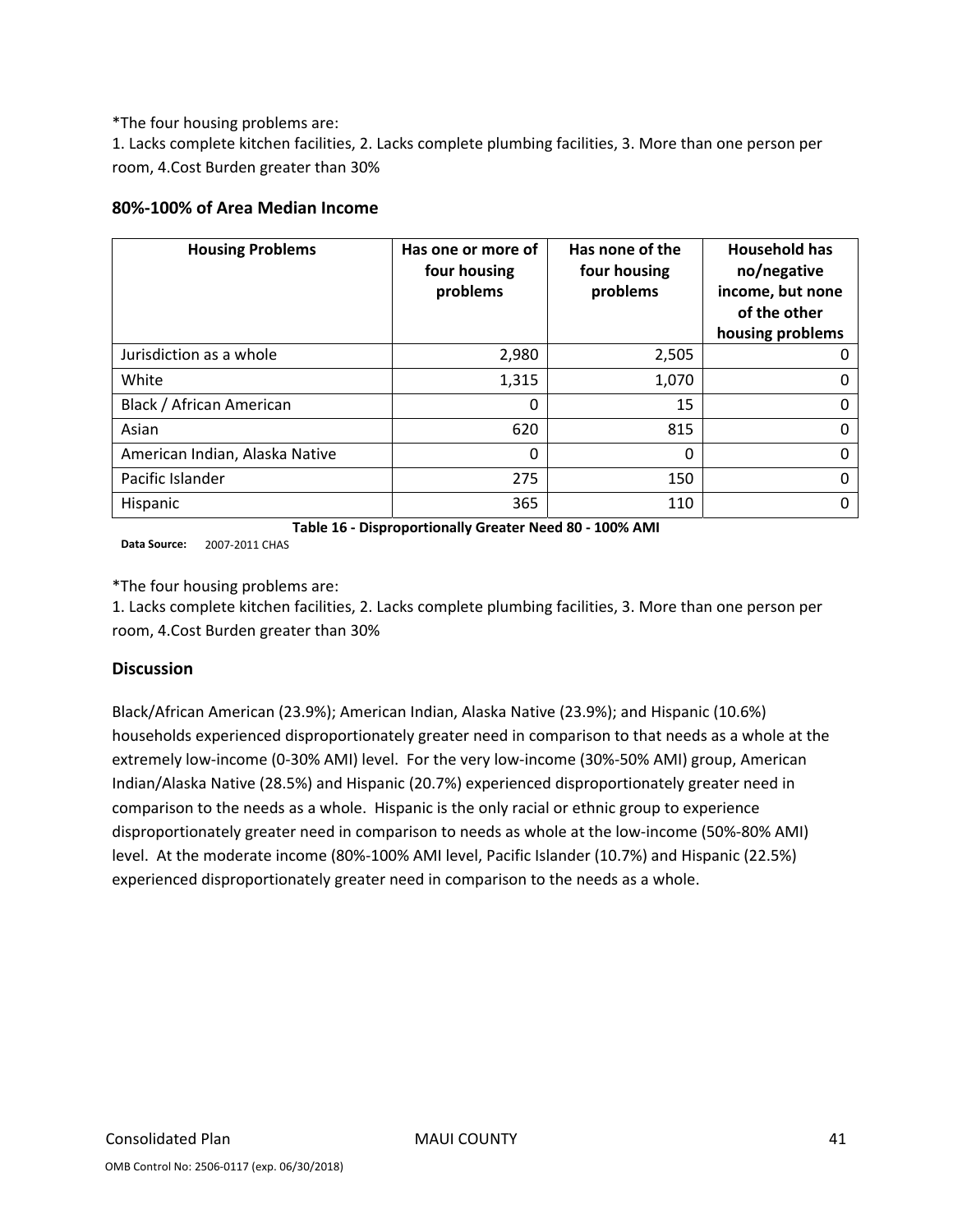# **NA‐20 Disproportionately Greater Need: Severe Housing Problems – 91.205 (b)(2)**

Assess the need of any racial or ethnic group that has disproportionately greater need in comparison to the needs of that category of need as a whole.

#### **Introduction**

The following tables (Tables 17‐20) provides data of the following racial or ethnic group: 1) White; 2) Black/African American; 3) Asian; 4) American Indian, Alaska Native; 5) Pacific Islander; 6) Hispanic experiencing one of the following severe housing problems: 1) lacks complete kitchen facilities; 2) lacks complete plumbing facilities; 3) severe overcrowding (more than 1.5 persons per room); and 4) severe cost burden (paying more than 50% of their gross income on housing costs) based on the income classifications: 1) extremely low‐income (0‐30% AMI); very low‐income (30%‐50% AMI); low‐income (50%‐80%); and 4) moderate income (80%‐100% AMI).

#### **0%‐30% of Area Median Income**

| <b>Severe Housing Problems*</b> | Has one or more of<br>four housing<br>problems | Has none of the<br>four housing<br>problems | <b>Household has</b><br>no/negative<br>income, but none<br>of the other<br>housing problems |
|---------------------------------|------------------------------------------------|---------------------------------------------|---------------------------------------------------------------------------------------------|
| Jurisdiction as a whole         | 3,190                                          | 1,430                                       | 420                                                                                         |
| White                           | 1,645                                          | 430                                         | 315                                                                                         |
| Black / African American        | 0                                              | 40                                          | 0                                                                                           |
| Asian                           | 525                                            | 495                                         | 100                                                                                         |
| American Indian, Alaska Native  | 20                                             | 0                                           | 0                                                                                           |
| Pacific Islander                | 330                                            | 170                                         | 0                                                                                           |
| Hispanic                        | 280                                            | 155                                         | 4                                                                                           |

**Table 17 – Severe Housing Problems 0 ‐ 30% AMI**

**Data Source:** 2007‐2011 CHAS

\*The four severe housing problems are:

1. Lacks complete kitchen facilities, 2. Lacks complete plumbing facilities, 3. More than 1.5 persons per room, 4.Cost Burden over 50%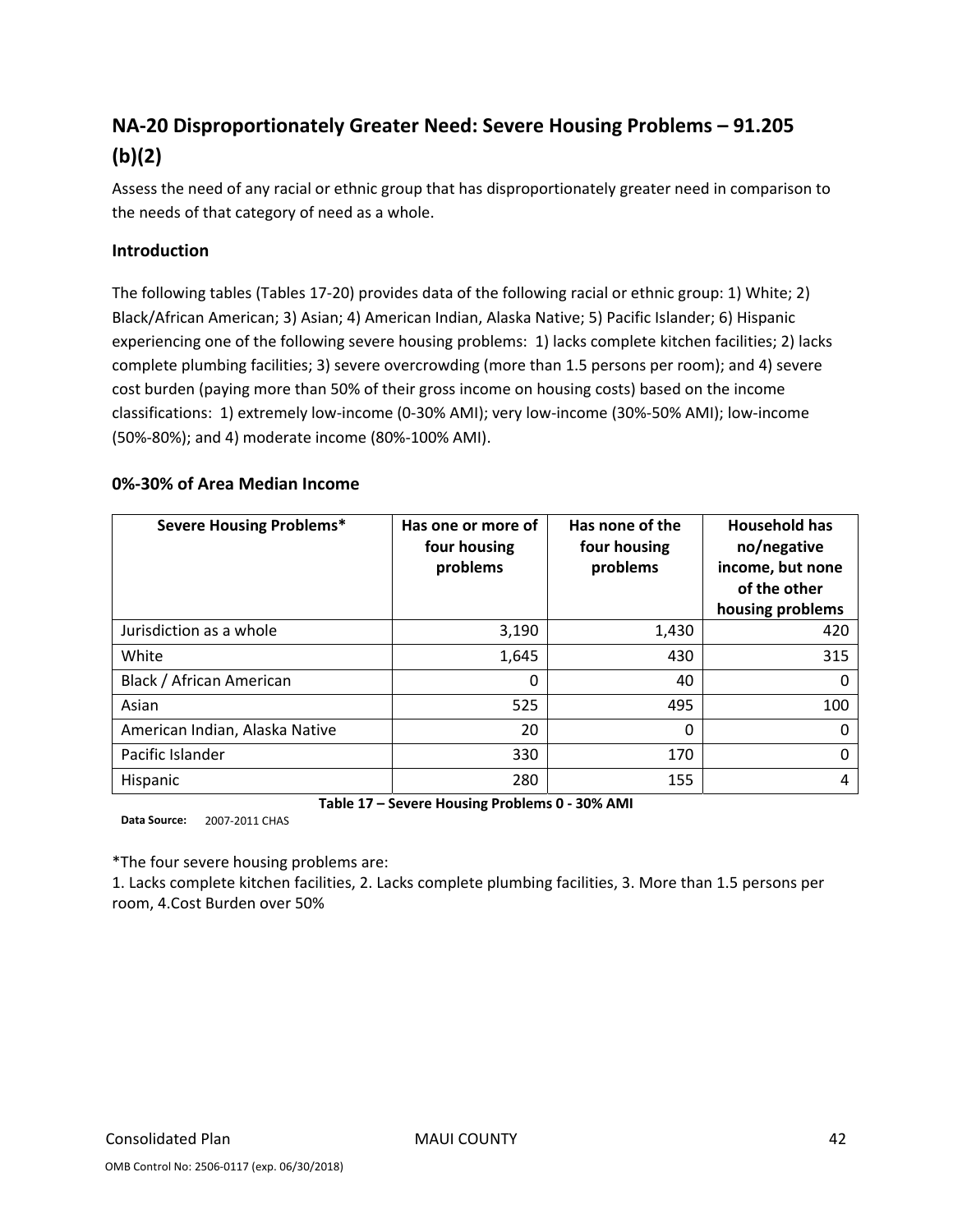#### **30%‐50% of Area Median Income**

| <b>Severe Housing Problems*</b> | Has one or more of<br>four housing<br>problems | Has none of the<br>four housing<br>problems | <b>Household has</b><br>no/negative<br>income, but none<br>of the other<br>housing problems |
|---------------------------------|------------------------------------------------|---------------------------------------------|---------------------------------------------------------------------------------------------|
| Jurisdiction as a whole         | 2,915                                          | 2,670                                       | O                                                                                           |
| White                           | 1,295                                          | 980                                         | 0                                                                                           |
| Black / African American        | 45                                             | 25                                          | 0                                                                                           |
| Asian                           | 315                                            | 875                                         | 0                                                                                           |
| American Indian, Alaska Native  | 30                                             | 0                                           | 0                                                                                           |
| Pacific Islander                | 320                                            | 250                                         | 0                                                                                           |
| Hispanic                        | 290                                            | 145                                         | 0                                                                                           |

**Table 18 – Severe Housing Problems 30 ‐ 50% AMI**

**Data Source:** 2007‐2011 CHAS

\*The four severe housing problems are:

1. Lacks complete kitchen facilities, 2. Lacks complete plumbing facilities, 3. More than 1.5 persons per room, 4.Cost Burden over 50%

#### **50%‐80% of Area Median Income**

| <b>Severe Housing Problems*</b> | Has one or more of<br>four housing<br>problems | Has none of the<br>four housing<br>problems | <b>Household has</b><br>no/negative<br>income, but none<br>of the other<br>housing problems |  |
|---------------------------------|------------------------------------------------|---------------------------------------------|---------------------------------------------------------------------------------------------|--|
| Jurisdiction as a whole         | 3,545                                          | 5,380                                       |                                                                                             |  |
| White                           | 1,250                                          | 2,135                                       |                                                                                             |  |
| Black / African American        | 65                                             | 100                                         |                                                                                             |  |
| Asian                           | 870                                            | 1,395                                       |                                                                                             |  |
| American Indian, Alaska Native  | 0                                              | 0                                           |                                                                                             |  |
| Pacific Islander                | 450                                            | 620                                         | O                                                                                           |  |
| Hispanic                        | 315                                            | 370                                         |                                                                                             |  |

**Table 19 – Severe Housing Problems 50 ‐ 80% AMI**

**Data Source:** 2007‐2011 CHAS

\*The four severe housing problems are:

1. Lacks complete kitchen facilities, 2. Lacks complete plumbing facilities, 3. More than 1.5 persons per room, 4.Cost Burden over 50%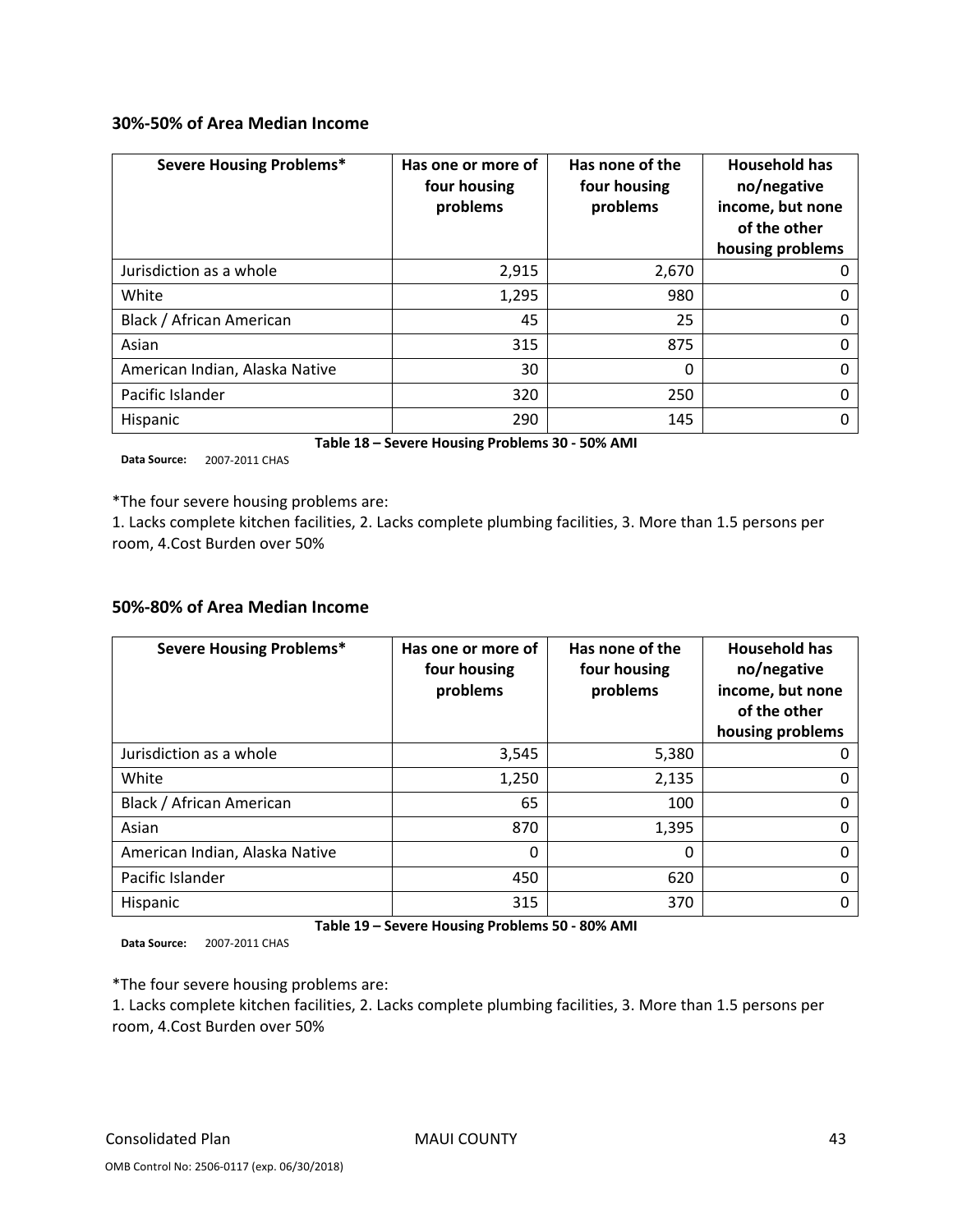#### **80%‐100% of Area Median Income**

| <b>Severe Housing Problems*</b> | Has one or more of<br>four housing<br>problems | Has none of the<br>four housing<br>problems | <b>Household has</b><br>no/negative<br>income, but none<br>of the other<br>housing problems |
|---------------------------------|------------------------------------------------|---------------------------------------------|---------------------------------------------------------------------------------------------|
| Jurisdiction as a whole         | 1,585                                          | 3,905                                       |                                                                                             |
| White                           | 535                                            | 1,855                                       | O                                                                                           |
| Black / African American        | 0                                              | 15                                          | 0                                                                                           |
| Asian                           | 410                                            | 1,030                                       | 0                                                                                           |
| American Indian, Alaska Native  | 0                                              | 0                                           | 0                                                                                           |
| Pacific Islander                | 200                                            | 225                                         | 0                                                                                           |
| Hispanic                        | 160                                            | 310                                         |                                                                                             |

**Table 20 – Severe Housing Problems 80 ‐ 100% AMI**

**Data Source:** 2007‐2011 CHAS

\*The four severe housing problems are:

1. Lacks complete kitchen facilities, 2. Lacks complete plumbing facilities, 3. More than 1.5 persons per room, 4.Cost Burden over 50%

#### **Discussion**

At the extremely low‐income level, American Indian, Alaska Native (36.7%) is the only racial or ethnic group to experience disproportionately greater need in comparison to the needs as a whole. For the very low‐income level, Black/African American (12.1%); American Indian, Alaska Native (47.8%); and Hispanic (14.5%) experienced disproportionately greater need in comparison to the needs as a whole. There is no racial or ethnic group that experienced disproportionately greater need in comparison to the needs as a whole at the low‐income level. Pacific Islander (18.1%) is the only racial or ethnic group to experience disproportionately greater need in comparison to the needs as a whole at the moderate income level.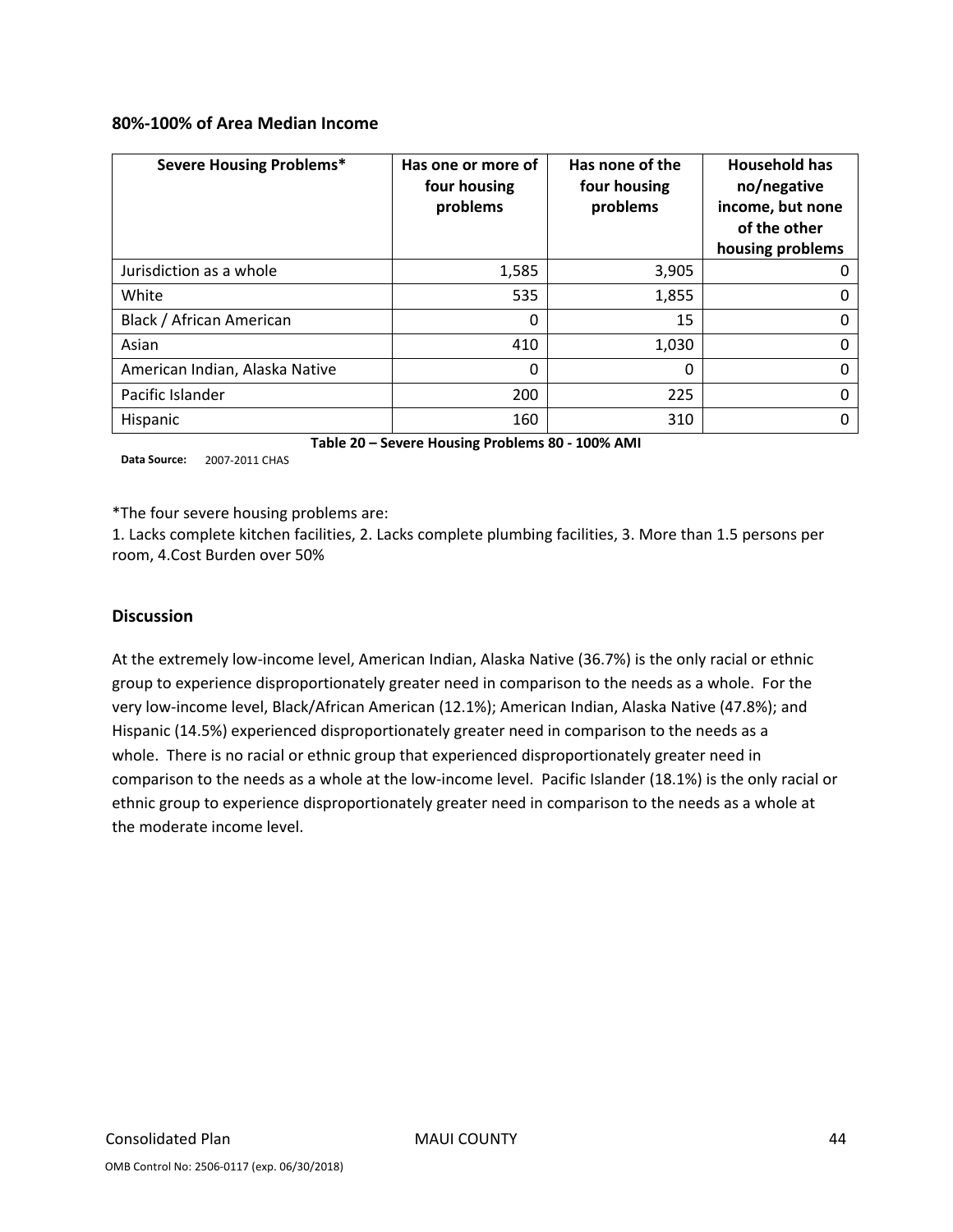# **NA‐25 Disproportionately Greater Need: Housing Cost Burdens – 91.205 (b)(2)**

Assess the need of any racial or ethnic group that has disproportionately greater need in comparison to the needs of that category of need as a whole.

#### **Introduction:**

The following table (Table 21) provides data of the following racial or ethnic group: 1) White; 2) Black/African American; 3) Asian; 4) American Indian, Alaska Native; 5) Pacific Islander; 6) Hispanic experiencing the housing problem of cost burden (paying more than 30% of their gross income for housing costs) based on the following income classifications: 1) <= 30% AMI); 2) 30%‐50% AMI; >50% AMI; and 4) no/negative income (not computed).

#### **Housing Cost Burden**

| <b>Housing Cost Burden</b> | $\leq 30\%$ | 30-50% | >50%  | No / negative<br>income (not<br>computed) |
|----------------------------|-------------|--------|-------|-------------------------------------------|
| Jurisdiction as a whole    | 28,695      | 10,425 | 9,385 | 430                                       |
| White                      | 12,205      | 5,005  | 4,865 | 315                                       |
| Black / African American   | 155         | 175    | 45    | 0                                         |
| Asian                      | 8,340       | 2,350  | 1,605 | 100                                       |
| American Indian, Alaska    |             |        |       |                                           |
| <b>Native</b>              | 25          | 0      | 50    | 0                                         |
| Pacific Islander           | 2,550       | 680    | 740   | 4                                         |
| Hispanic                   | 1,625       | 865    | 720   | 4                                         |

**Table 21 – Greater Need: Housing Cost Burdens AMI**

**Data Source:** 2007‐2011 CHAS

#### **Discussion:**

There is no racial or ethnic group that experienced disproportionately greater need in comparison to the needs as a whole at the <= 30% AMI income level. Black/African American (25.4%)is the only racial or ethnic group to experience disproportionately greater need in comparison to the needs as a whole at the 30%‐50% AMI income level. For the >50% AMI income level, American Indian, Alaska Native (47.5) is the only racial or ethnic group to experience disproportionately greater need in comparison to needs as a whole. There is no racial or ethnic group that experienced disproportionately greater need in comparison to the needs as a whole at the no/negative income (not computed) level.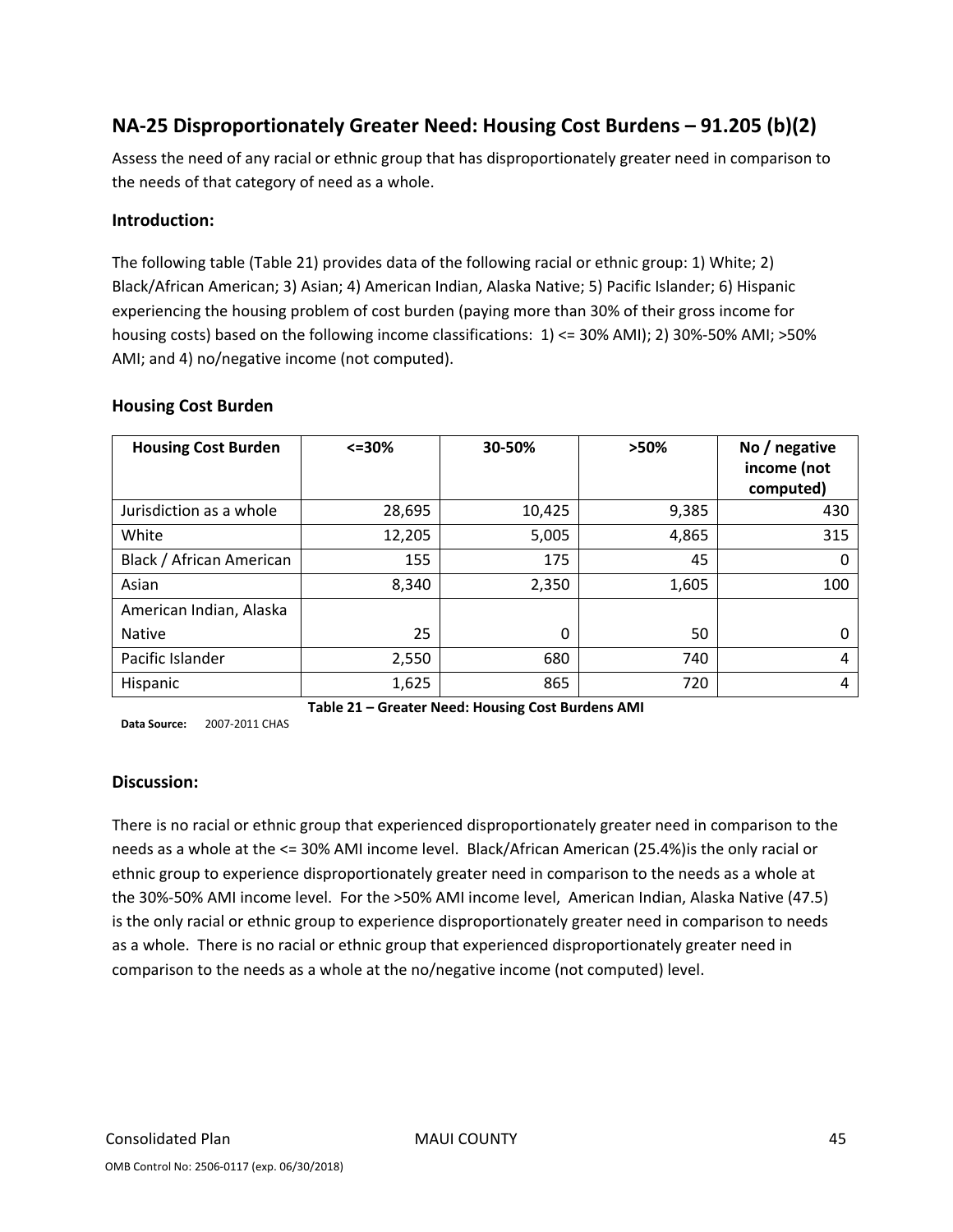# **NA‐30 Disproportionately Greater Need: Discussion – 91.205(b)(2)**

# **Are there any Income categories in which a racial or ethnic group has disproportionately greater need than the needs of that income category as a whole?**

Please see the discussions in Sections NA‐15, NA‐20 and NA 25 for an explanation on which racial or ethnic group has disproportionately greater need than the needs of that income category as a whole.

#### **If they have needs not identified above, what are those needs?**

They do not have needs that are not identified in the discussions in Sections NA‐15, NA‐20 and NA‐25.

# **Are any of those racial or ethnic groups located in specific areas or neighborhoods in your community?**

None of those racial or ethnic groups are located in specific areas or neighborhoods in our community.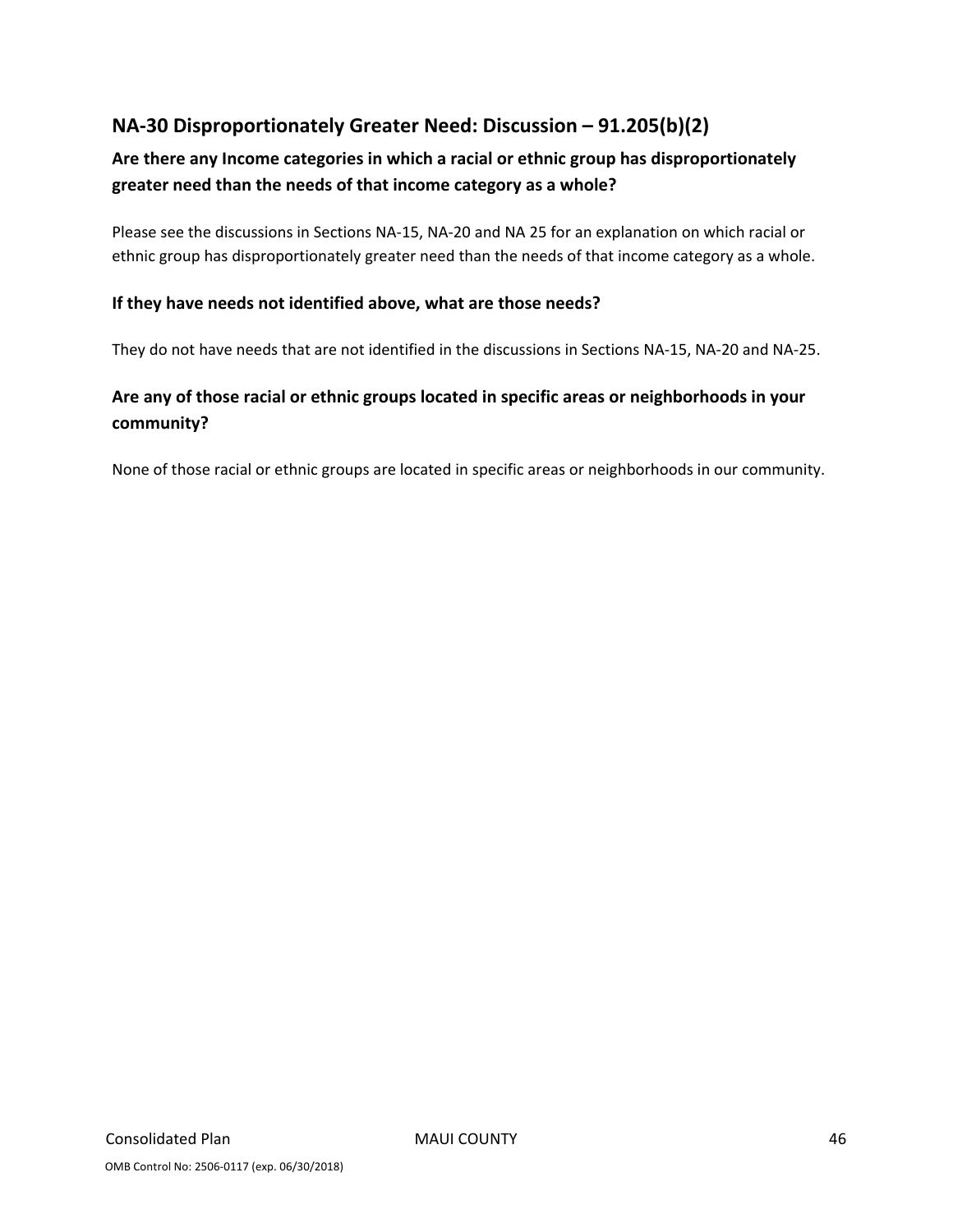# **NA‐35 Public Housing – 91.205(b)**

#### **Introduction**

Table 22 provides data from PIC (PIH Information Center on the number of Section Housing Choice vouchers in use. There are 1,386 vouchers in use. Table 23 provides data on the average annual income per voucher. Table 24 provides data from the PIC (PIH Information Center on the characteristic of the Section 8 Housing Choice Voucher Program residents. Table 25 provides data from the PIC (PIH Information Center) on the race of the voucher resident. Table 26 provides data on the ethnicity of the voucher residents.

#### **Totals in Use**

| <b>Program Type</b>        |                    |      |                |                 |           |                 |                |                                |  |  |
|----------------------------|--------------------|------|----------------|-----------------|-----------|-----------------|----------------|--------------------------------|--|--|
|                            | <b>Certificate</b> | Mod- | <b>Public</b>  | <b>Vouchers</b> |           |                 |                |                                |  |  |
|                            | Rehab              |      | <b>Housing</b> | <b>Total</b>    | Project - | Tenant -        |                | <b>Special Purpose Voucher</b> |  |  |
|                            |                    |      | based          |                 | based     | <b>Veterans</b> | Family         | <b>Disabled</b>                |  |  |
|                            |                    |      |                |                 |           |                 | <b>Affairs</b> | <b>Unification</b>             |  |  |
|                            |                    |      |                |                 |           |                 | Supportive     | Program                        |  |  |
|                            |                    |      |                |                 |           |                 | <b>Housing</b> |                                |  |  |
| # of units vouchers in use | U                  |      |                | 1,386           |           | 1,372           | 11             |                                |  |  |

**Table 22 ‐ Public Housing by Program Type**

**\*includes Non‐Elderly Disabled, Mainstream One‐Year, Mainstream Five‐year, and Nursing Home Transition**

**Data Source:** PIC(PIH Information Center)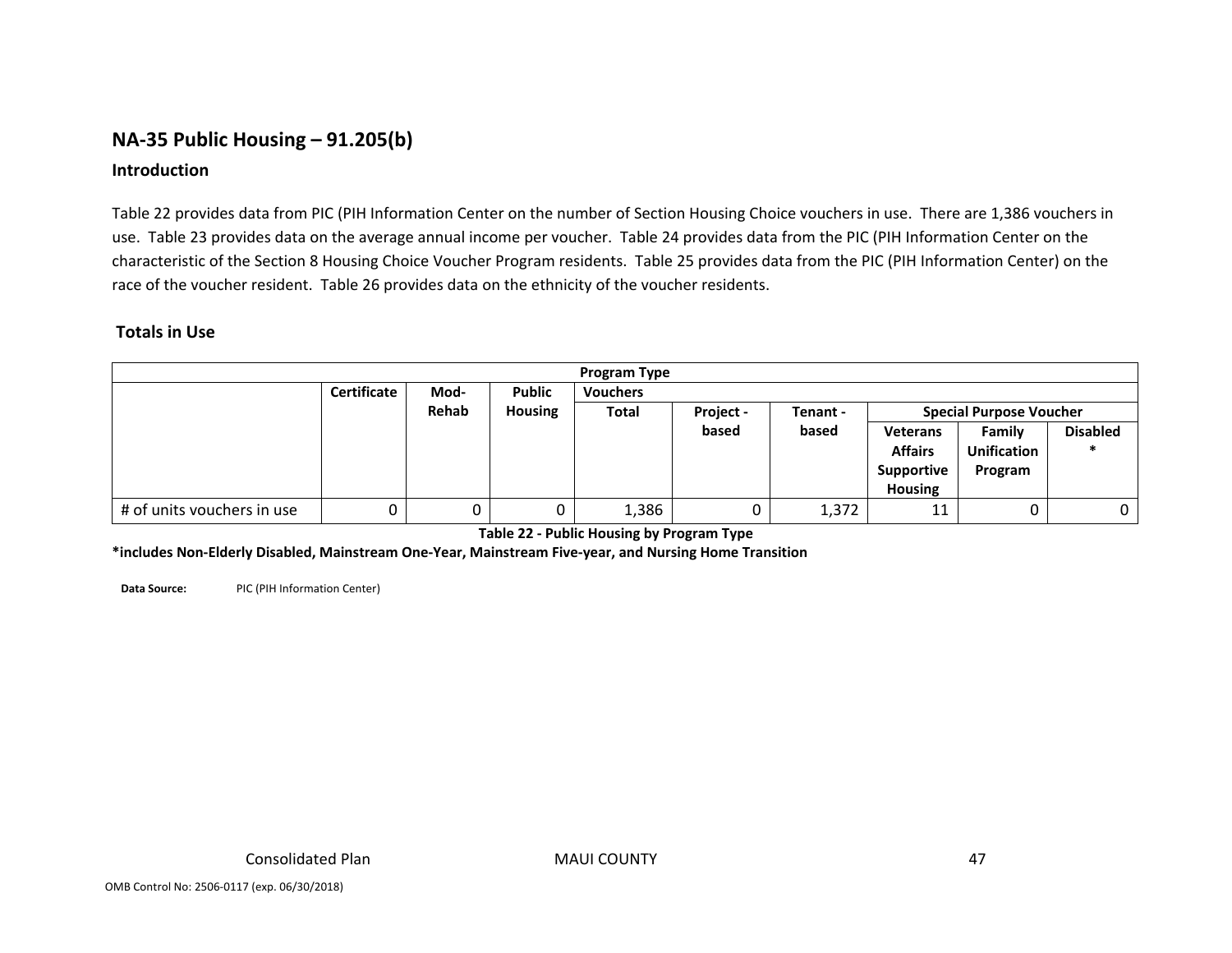#### **Characteristics of Residents**

| <b>Program Type</b>                    |                    |          |                  |                 |           |          |                                                                          |                                         |  |
|----------------------------------------|--------------------|----------|------------------|-----------------|-----------|----------|--------------------------------------------------------------------------|-----------------------------------------|--|
|                                        | <b>Certificate</b> | Mod-     | <b>Public</b>    | <b>Vouchers</b> |           |          |                                                                          |                                         |  |
|                                        |                    | Rehab    | <b>Housing</b>   | Total           | Project - | Tenant - |                                                                          | <b>Special Purpose Voucher</b>          |  |
|                                        |                    |          |                  |                 | based     | based    | <b>Veterans</b><br><b>Affairs</b><br><b>Supportive</b><br><b>Housing</b> | Family<br><b>Unification</b><br>Program |  |
| Average Annual Income                  | 0                  | 0        | $\boldsymbol{0}$ | 15,419          | $\Omega$  | 15,394   | 14,299                                                                   | 0                                       |  |
| Average length of stay                 | 0                  | 0        | 0                | 6               | 0         | 6        | 1                                                                        | 0                                       |  |
| Average Household size                 | 0                  | 0        | 0                | 2               | 0         | 2        | 1                                                                        | 0                                       |  |
| # Homeless at admission                | 0                  | 0        | $\Omega$         | 7               | $\Omega$  | 6        | 1                                                                        | 0                                       |  |
| # of Elderly Program Participants      |                    |          |                  |                 |           |          |                                                                          |                                         |  |
| ( > 62)                                | 0                  | 0        | 0                | 220             | 0         | 213      | 6                                                                        | 0                                       |  |
| # of Disabled Families                 | 0                  | 0        | $\Omega$         | 428             | $\Omega$  | 424      | 3                                                                        | $\Omega$                                |  |
| # of Families requesting accessibility |                    |          |                  |                 |           |          |                                                                          |                                         |  |
| features                               | 0                  | 0        | 0                | 1,386           | $\Omega$  | 1,372    | 11                                                                       | $\mathbf{0}$                            |  |
| # of HIV/AIDS program participants     | 0                  | 0        | 0                | $\mathbf{0}$    | $\Omega$  | 0        | 0                                                                        | 0                                       |  |
| # of DV victims                        | 0                  | $\Omega$ | $\Omega$         | 0               | $\Omega$  | 0        | $\Omega$                                                                 | 0                                       |  |

**Table 23 – Characteristics of Public Housing Residents by Program Type**

**Data Source:** PIC(PIH Information Center)

MAUI COUNTY 48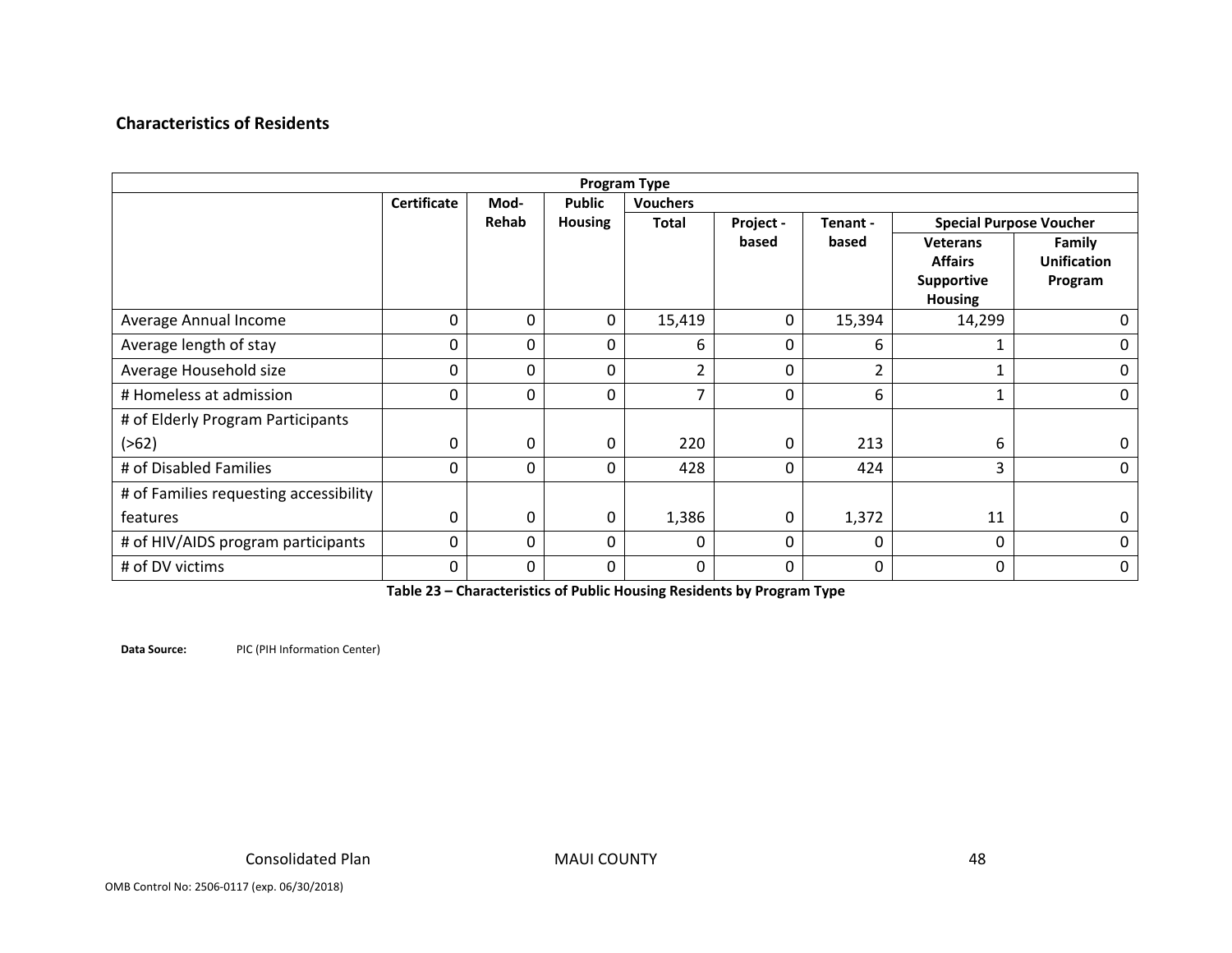#### **Race of Residents**

| <b>Program Type</b>    |                                                                                                        |          |                |                 |           |          |                                                                          |                                         |                                |  |
|------------------------|--------------------------------------------------------------------------------------------------------|----------|----------------|-----------------|-----------|----------|--------------------------------------------------------------------------|-----------------------------------------|--------------------------------|--|
| Race                   | <b>Certificate</b>                                                                                     | Mod-     | <b>Public</b>  | <b>Vouchers</b> |           |          |                                                                          |                                         |                                |  |
|                        |                                                                                                        | Rehab    | <b>Housing</b> | Total           | Project - | Tenant - |                                                                          |                                         | <b>Special Purpose Voucher</b> |  |
|                        |                                                                                                        |          |                |                 | based     | based    | <b>Veterans</b><br><b>Affairs</b><br><b>Supportive</b><br><b>Housing</b> | Family<br><b>Unification</b><br>Program | <b>Disabled</b>                |  |
| White                  | 0                                                                                                      | 0        | 0              | 597             | $\Omega$  | 589      | 8                                                                        | 0                                       | 0                              |  |
| Black/African American | 0                                                                                                      | 0        | 0              | 52              | 0         | 51       |                                                                          | 0                                       | 0                              |  |
| Asian                  | 0                                                                                                      | 0        | 0              | 196             | 0         | 194      |                                                                          | 0                                       | 0                              |  |
| American Indian/Alaska |                                                                                                        |          |                |                 |           |          |                                                                          |                                         |                                |  |
| <b>Native</b>          | $\Omega$                                                                                               | 0        | $\Omega$       | 76              | $\Omega$  | 76       | 0                                                                        | 0                                       | 0                              |  |
| Pacific Islander       | 0                                                                                                      | $\Omega$ | 0              | 465             | 0         | 462      |                                                                          | 0                                       | 0                              |  |
| Other                  | $\Omega$                                                                                               | $\Omega$ | 0              | $\Omega$        | 0         | 0        | 0                                                                        | 0                                       | $\mathbf 0$                    |  |
|                        | *includes Non-Elderly Disabled, Mainstream One-Year, Mainstream Five-year, and Nursing Home Transition |          |                |                 |           |          |                                                                          |                                         |                                |  |

**Table 24 – Race of Public Housing Residents by Program Type**

**Data Source:** PIC(PIH Information Center)

#### **Ethnicity of Residents**

|                                                                                                                                                                                                                                |                    |       |                | <b>Program Type</b> |           |          |                                                |                                |                 |
|--------------------------------------------------------------------------------------------------------------------------------------------------------------------------------------------------------------------------------|--------------------|-------|----------------|---------------------|-----------|----------|------------------------------------------------|--------------------------------|-----------------|
| <b>Ethnicity</b>                                                                                                                                                                                                               | <b>Certificate</b> | Mod-  | <b>Public</b>  | <b>Vouchers</b>     |           |          |                                                |                                |                 |
|                                                                                                                                                                                                                                |                    | Rehab | <b>Housing</b> | <b>Total</b>        | Project - | Tenant - |                                                | <b>Special Purpose Voucher</b> |                 |
|                                                                                                                                                                                                                                |                    |       |                |                     | based     | based    | <b>Veterans</b>                                | Family                         | <b>Disabled</b> |
|                                                                                                                                                                                                                                |                    |       |                |                     |           |          | <b>Affairs</b><br>Supportive<br><b>Housing</b> | <b>Unification</b><br>Program  |                 |
| Hispanic                                                                                                                                                                                                                       | 0                  | 0     |                | 240                 |           | 239      |                                                |                                | 0               |
| Not Hispanic                                                                                                                                                                                                                   |                    | 0     |                | 1,146               |           | 1,133    | 10                                             |                                | U               |
| which are restricted to the contract of the contract of the contract of the contract of the contract of the contract of the contract of the contract of the contract of the contract of the contract of the contract of the co |                    |       |                |                     |           |          |                                                |                                |                 |

**\*includes Non‐Elderly Disabled, Mainstream One‐Year, Mainstream Five‐year, and Nursing Home Transition**

**Table 25 – Ethnicity of Public Housing Residents by Program Type**

Consolidated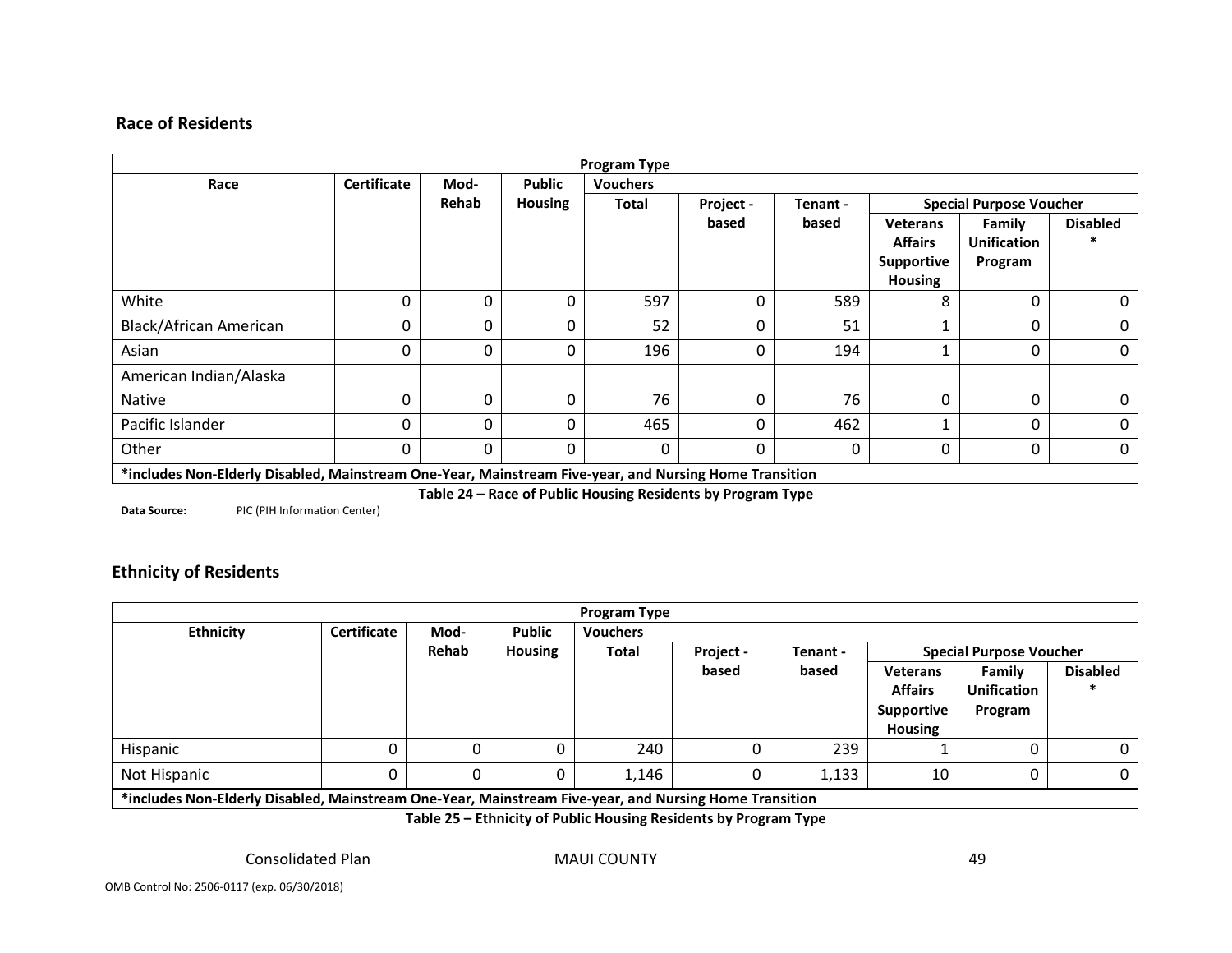**Data Source:** PICPIC (PIH Information Center)

OMB Control No: 2506‐0117 (exp. 06/30/2018)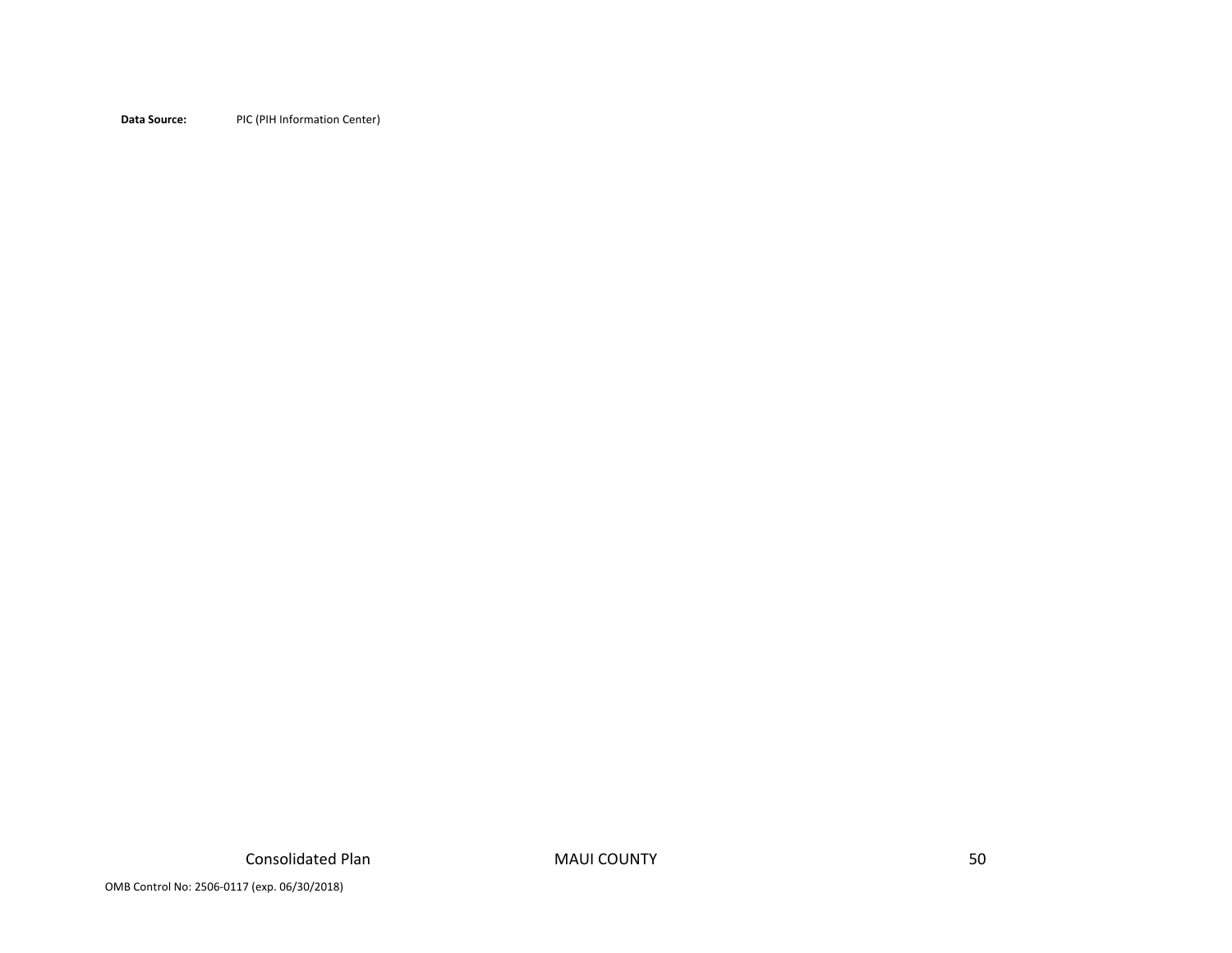# **Section 504 Needs Assessment: Describe the needs of public housing tenants and applicants on the waiting list for accessible units:**

The State of Hawaii's Hawaii Public Housing Authority (HPHA) administers the public housing units in the State of Hawaii. There are three families (existing tenants) who have requested and are currently on the waitlist to transfer to a wheelchair accessible unit in the HPHA within Maui County. Of the approximately 1,327 families on one of the applications waitlists within Maui County, eight families have requested a unit with wheelchair accessibility. Two families have requested a unit with special features for individuals with visual impairments, and three families have requested a unit with special features for individuals with hearing impairments. This amounts to less than 1% of the applicants requesting units with accessible features. The HPHA is currently in the process of retrofitting four additional units within Maui County for accessibility. Therefore, the needs of these residents and applicants should be met at the same pace as our demand for non‐accessible housing units.

#### **Most immediate needs of residents of Public Housing and Housing Choice voucher holders**

The HPHA does not have ample units to accommodate the residents of Public Housing. An applicant may have a wait time of 3 – 5 years before being contacted to be offered a unit. For our public housing residents that need to be in the appropriate bedroom size, it may take years before they are transferred because of the shortage of available units.

The HPHA does not administer HCV in the County of Maui.

The County of Maui administers the Section 8 Housing Choice Vouchers Program in Maui County. There is limited rental housing inventory in Maui County and therefore, an immediate need for the Housing Choice Voucher holders are low cost rentals. Another immediate need is the assistance needed to pay for the initial security deposit since many of the Housing Choice Voucher holders lack a savings account.

#### **How do these needs compare to the housing needs of the population at large**

The HPHA does not have ample units to accommodate the population at large. An applicant may have a wait time of 3 – 5 years before being contacted to be offered a unit. For our public housing residents that need to be in the appropriate bedroom size, it may take years before they are transferred because of the shortage of available units.

#### **Discussion**

Please above on a discussion of this section.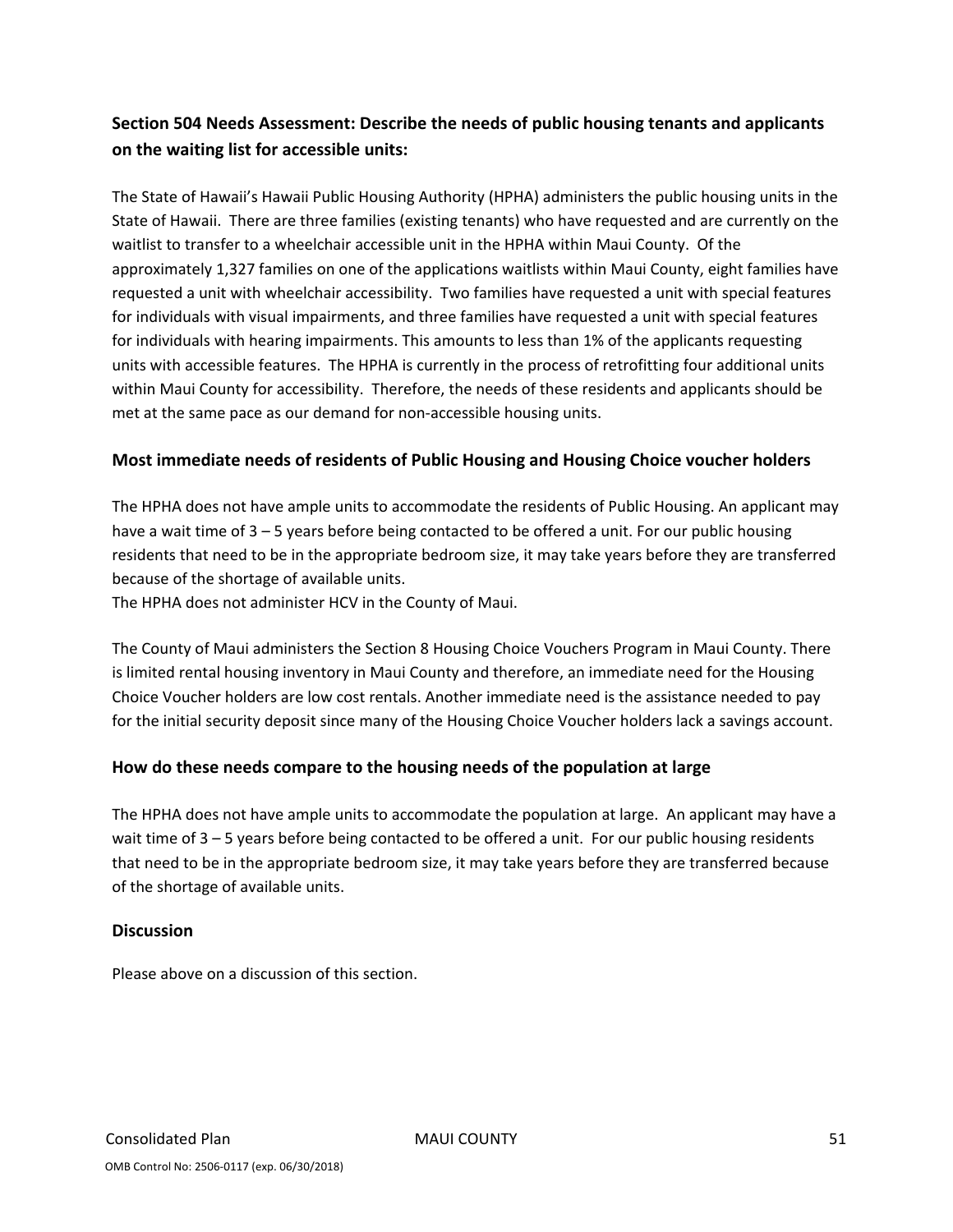# **NA‐40 Homeless Needs Assessment – 91.205(c)**

### **Introduction:**

Number of persons becoming and exiting homelessness each year comprise of <sup>a</sup> little under 40% of the total homeless clients population in the 2014 fiscal year. Maui County had the largest proportion of newer residents at 22%, with 10% of the total number of adult clients having lived in Hawai'I for 12 months or less prior to program enrollment in the 2014 fiscal year.

As part of the regular intake process, clients were asked <sup>a</sup> series of questions about how long they were homeless before seeking services. "Recently homeless" was defined as those who experienced homelessness less than one year previous to their receiving homeless services. In Maui County, recently homeless clients made up between 86% of all new clients who completed the intake process for the first time this year.

If data is not available for the categories "number of persons becoming and exiting homelessness each year," and "number of days that persons experience homelessness," describe these categories for each homeless population type (including chronically **homeless individuals and families, families with children, veterans and their families, and unaccompanied youth):**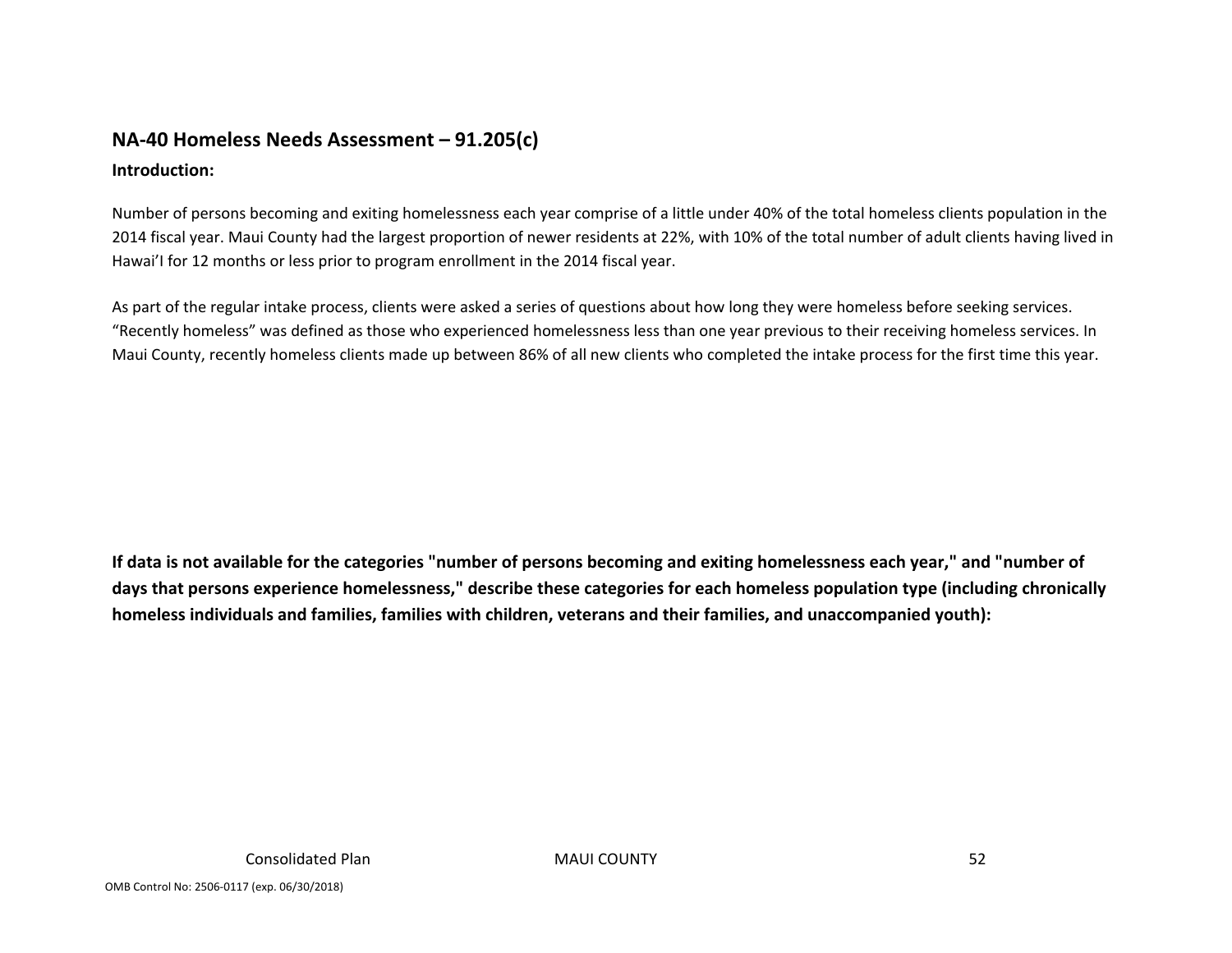#### **Nature and Extent of Homelessness: (Optional)**

| Race:                            | Sheltered: | <b>Unsheltered (optional)</b> |
|----------------------------------|------------|-------------------------------|
|                                  |            |                               |
| White                            | 0          | 0                             |
| <b>Black or African American</b> | 0          | $\Omega$                      |
| Asian                            | 0          | 0                             |
| American Indian or Alaska        |            |                               |
| <b>Native</b>                    | 0          | 0                             |
| Pacific Islander                 | 0          | $\Omega$                      |
| <b>Ethnicity:</b>                | Sheltered: | <b>Unsheltered (optional)</b> |
|                                  |            |                               |
| Hispanic                         | $\Omega$   | <sup>0</sup>                  |
| Not Hispanic                     | 0          |                               |

**Data Source**

**Comments:**

## **Estimate the number and type of families in need of housing assistance for families with children and the families of veterans.**

#### **Describe the Nature and Extent of Homelessness by Racial and Ethnic Group.**

According to the Homeless Service Utilization Report of 2014 – A large proportion of the individuals who benefited from the Homelessness Prevention Program were children under the age of 18 (45%). The majority of clients were part of family households, and were single person households. The three ethnic groups that make up the largest percentage of individuals served were Native / part Hawaiians (39%) , Caucasians (20%) and other Pacific Islanders 16%. Other Asians (4%), Marshallese (2%), Micronesians (1%); and Native Americans (1%). Of the adults served 28% were veterans.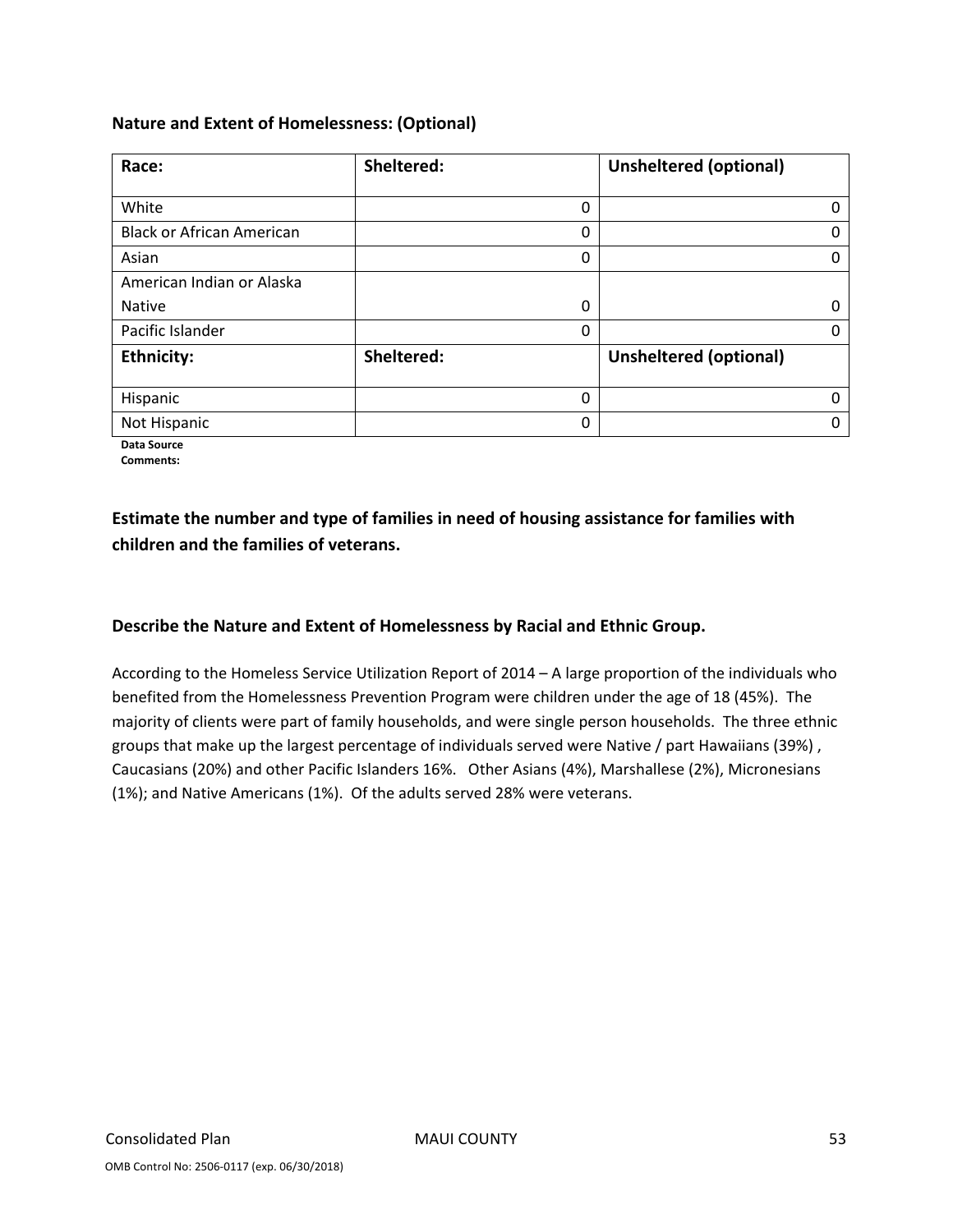# **NA‐45 Non‐Homeless Special Needs Assessment ‐ 91.205 (b,d)**

#### **Describe the characteristics of special needs populations in your community**

The following information is provided by the Hawaii Housing Planning Study, 2011 for the State of Hawaii that was prepared by SMS Research and Marketing Services, Inc.

Included in the special needs populations are

- Elderly;
- Frail Elderly;
- Exiting Offenders;
- Persons with Alcohol and Other Drug Addictions;
- Persons with Disabilities;
- Persons with Developmental Disabilities;
- Persons Diagnosed with HIV or AIDS;
- Persons with Severe Mental Illness
- Victims of Domestic Violence; and
- Emancipated Foster Youth

Elderly and Frail Elderly Persons

Among the 1.36 million residents of the State of Hawaii, approximately 18 percent (241,984 persons) are age 62 or older. An additional 35,376 Hawaii residents will age into the elderly classification within the next two years. As the baby boomers age, elderly person are projected to account for more than one‐ quarter of Hawaii's population by 2030.

The Hawaii Department of Business Economic Development and Tourism (DBEDT) predicts that by 2030, there will be additional 142,000 elderly households across Hawaii.

A subset of the elderly population, frail elderly are identified as those persons with physical or mental disabilities that may interfere with the ability to independently perform activities of daily living (i.e., bathing, dressing, toileting, and meal preparation). In the State of Hawaii, there are 22,752 households that include one or more frail elderly persons.

#### Exiting Offenders

When incarcerated offenders are released from one of Hawaii's correctional facilities, housing often their most immediate concern. Although some exiting offenders will return to their pre‐imprison residence upon their release, most will be in need of affordable rental housing options.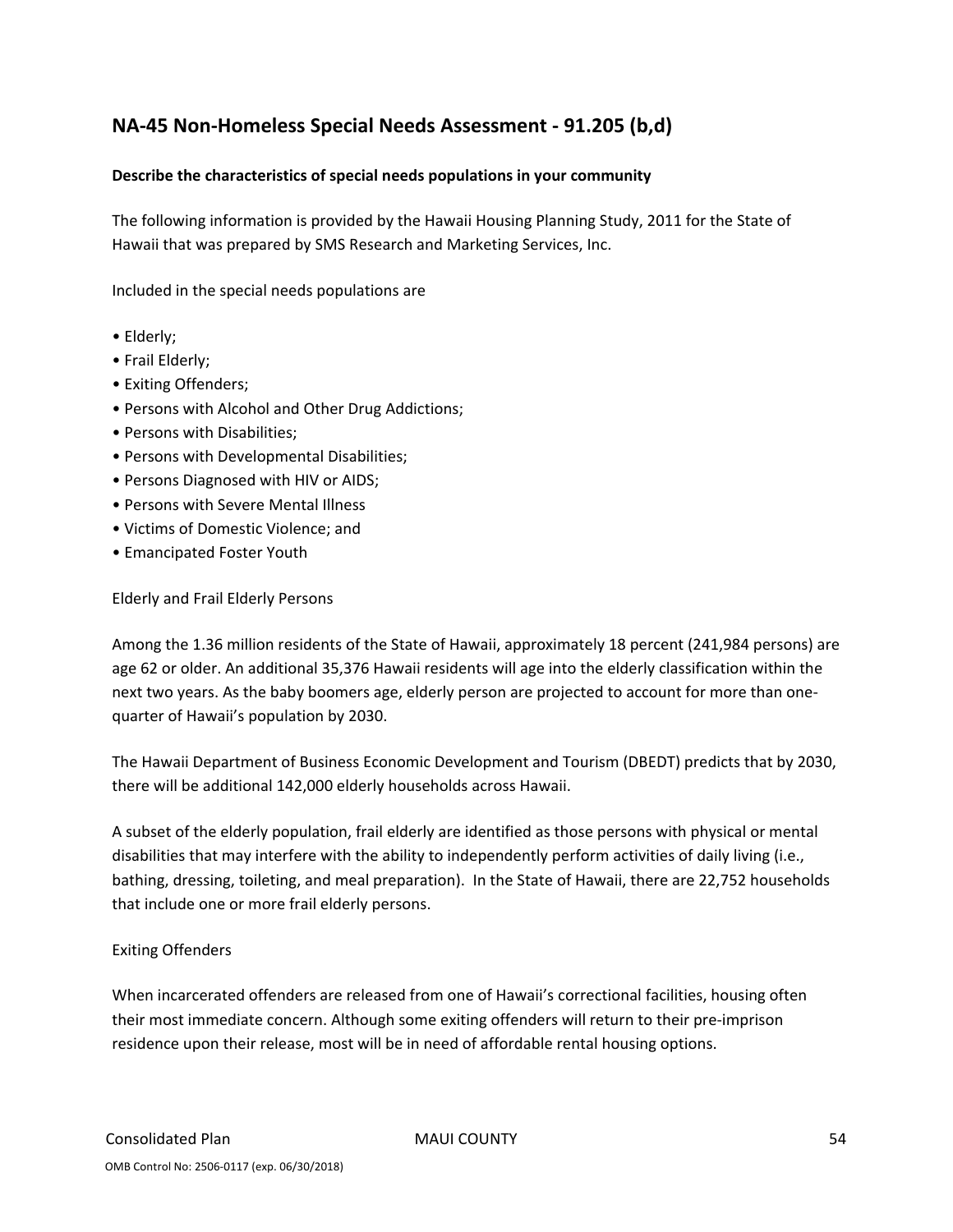In 2009, approximately 1,230 offenders entered probation following incarceration. An additional 733 inmates were paroled back into the community.

According to the State Judiciary System, each year there are about 495 probationers in the state who have special housing needs. Of these, 25 percent are drug court probationers, 10 percent are considered "high‐risk," and the rest are general probationers. In addition, the Hawaii Paroling Authority reports that approximately 375 people released from prison on parole each year have special housing needs.

#### Persons with Disabilities

In 2009, there were approximately 130,500 people in the State of Hawaii with a form of disability. This represent approximately 10.6 percent of the State of Hawaii's non‐institutionalized population.

Persons with disabilities require special housing considerations not only to accommodate physical limitations, but also as a result of their financial challenges. Hawaii residents with disabilities are more likely than residents without disabilities to have incomes below the poverty line.

Among Hawaii residents with disabilities, 45 percent are between the ages 18 and 64 and considered as being of working age. More than half of all persons with disabilities, however, are not in the labor force (53%; 62,300 individuals). Among persons with disabilities in the work force, 14 percent are presently unemployed compared to eight percent of persons without disabilities.

Nearly one‐quarter of Hawaii residents with disabilities (23%) lives below the poverty line, compared to only ten percent of those without disabilities in the population. The median income for households with persons with disabilities households statewide was \$59,100, 22 percent lower than the median for households with no disability. The disparity varied by County.

(CONTINUED BELOW)

#### **Describe the characteristics of special needs populations in your community:**

Persons with Developmental Disabilities

The Department of Health, Developmental Disabilities Division reported that 3,292 Hawaii residents with developmental disabilities were being served.

In 2008, there were 2,428 adults with Developmental Disabilities/Mental Retardation (DD/MR) living in various residential settings. Of that number, 2,230 lived with their family and 196 lived in settings other than with family. There were 14 individuals who wanted to live independently in their own home (with or without supports), but would require rental subsidy to help pay for rent. These individuals lived with

#### Consolidated Plan MAUI COUNTY 55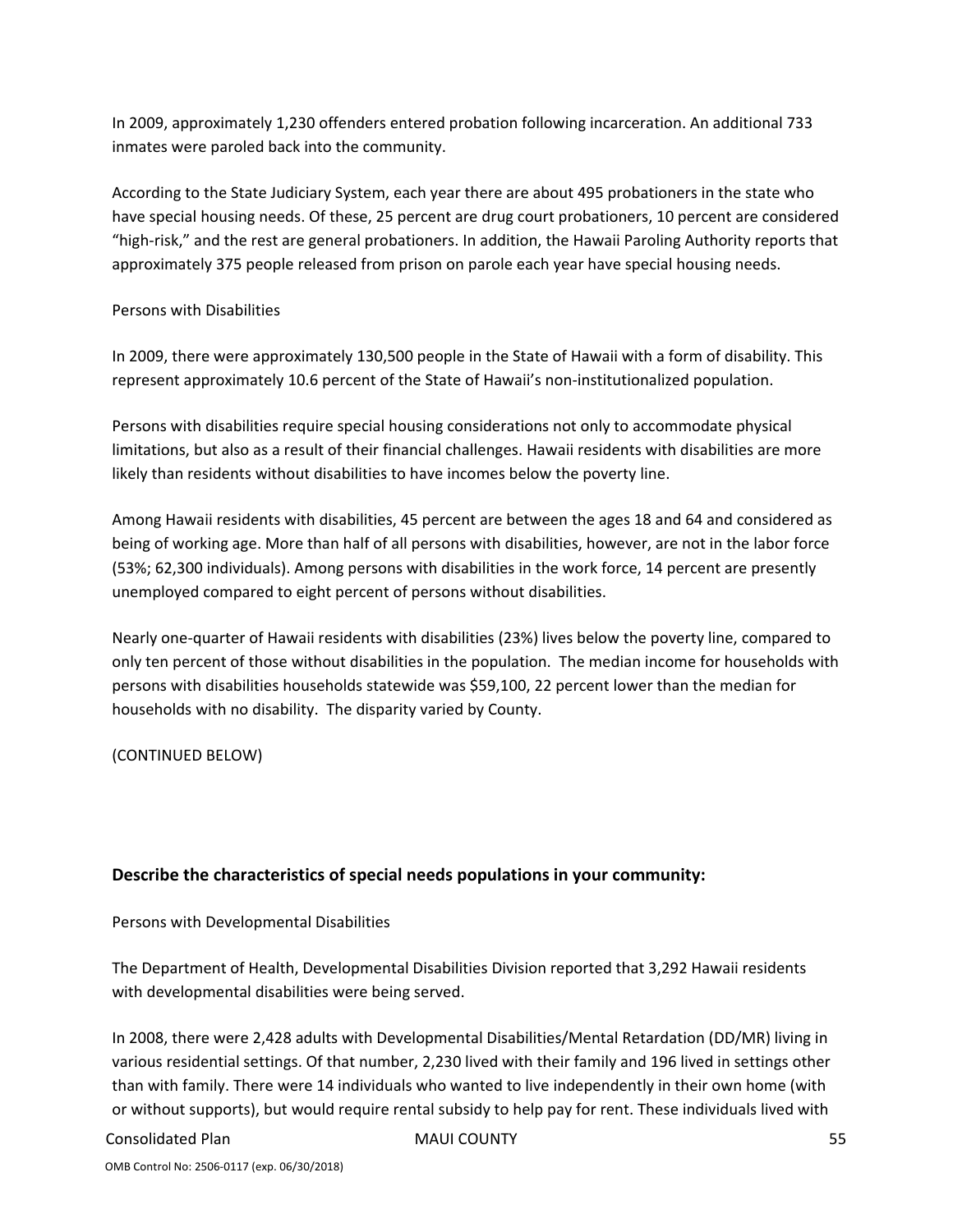their family, relatives in an Adult Residential Care Home (ARCH) or Adult Foster Home (AFH) or were homeless, but remained in their current living situation due to limited resources to assist them to live independently.

#### Persons with HIV/AIDS

Included in this population are persons with acquired immunodeficiency syndrome (AIDS) or related diseases or any condition arising from the syndrome, including infection with human immunodeficiency virus (HIV).

According to the annual HIV/AIDS Surveillance Report issued by the Hawaii State Department of Health at the end of 2010, the cumulative number of individuals diagnosed with HIV/AIDS in Hawaii is 4,209. Of those, 55 percent (2,328 persons) are confirmed living. Due to recent changes in the method for counting HIV and AIDS cases, a notable increase in the number of HIV cases will likely appear in the 2011 report.

The 2008 Hawaii AIDS Clinical Research Program (HACRP) Statewide HIV/AIDS Medical Care Needs Assessment indicates that there are 2,700 confirmed people with HIV living in Hawaii.

#### Persons with Severe Persistent Mental Illness

According to a report issued by the National Alliance on Mental Illness (NAMI) in 2010, close to 32,000 of Hawaii's residents live with severe mental illness. Of those, about 11,000 are receiving services from the State Department of Health's Adult Mental Health Division (ANHD). While many mentally ill individuals receive treatment from private physicians, it is highly likely that a large number of Hawaii residents with severe mental illness are not receiving treatment or support.

#### Victims of Domestic Violence

It is estimated that 1 in 4 women with experience domestic violence at some point during her lifetime. With females accounting for half of Hawaii's population of 1.36 million, that is close to 170,000 women subjected to domestic violence. In Hawaii as in the nation, domestic violence is one of the most under‐ reported crimes so the true number of victims is unknown.

On September 15, 2010, the National Network to End Domestic Violence (NNEDV) conducted a Census of Domestic Violence Services among sixteen agencies in Hawaii that provide services to victims of domestic violence. On that day, 525 Hawaii residents sought assistance. Among them, 253 domestic violence victims (48%) found refuge in emergency shelters or transitional housing provided by domestic violence programs.

The remaining 272 adults and children received non‐residential assistance and services, including individual counseling, legal advocacy, and children's support groups. In addition, there were 95 unmet

# Consolidated Plan MAUI COUNTY 56

OMB Control No: 2506‐0117 (exp. 06/30/2018)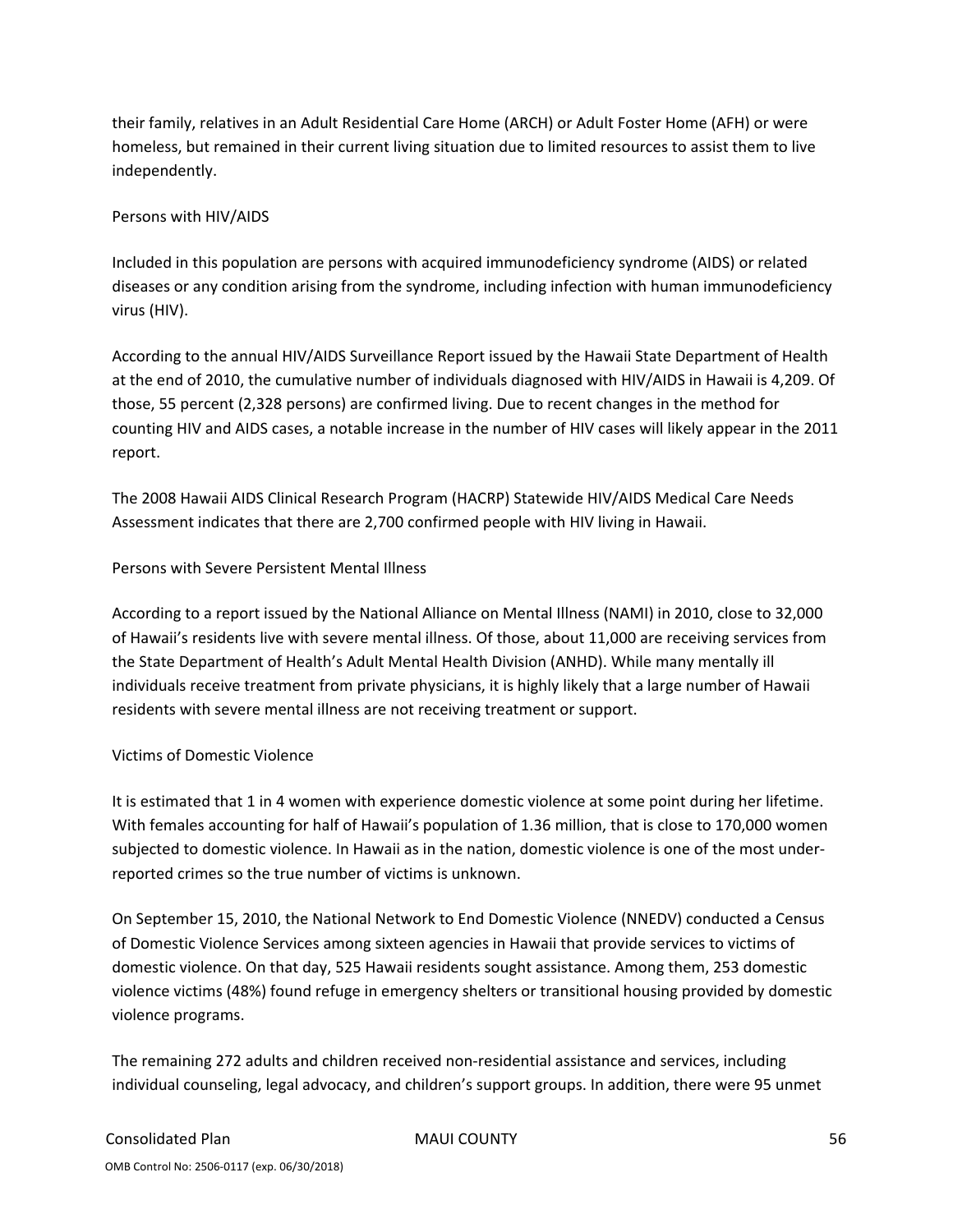requests for service during the study period, five of which were for emergency shelter or transitional housing.

#### (CONTINUED BELOW)

# **What are the housing and supportive service needs of these populations and how are these needs determined?**

#### Emancipated Foster Youth

Estimates by the Hawaii Department of Human Services in 2010 indicate that 150 youth per year leave the foster care system through emancipation at age 18, and an additional 50 youth leave the system at age 16 for other reasons. The vast majority of these youth (85%) live on Oahu.

Upon exiting the foster care system, some youth may be able to remain with their foster parents or return to living with their immediate or extended family. Many of these young adults, however, transition into tenuous living arrangements, often in substandard and/or overcrowded conditions. National studies suggest that approximately 30 percent of former foster youth will experience homelessness shortly after leaving foster care. When applied to Oahu, this would suggest that between 32 and 45 former foster care youths are at risk for homelessness each year.

### **What are the housing and supportive service needs of these populations and how are these needs determined?**

The following information is provided from the Hawaii Housing Planning Study for the State of Hawaii that was prepared by SMS Research and Marketing Services, Inc.

#### Elderly and Frail Elderly Person

In 2011, the Housing Demand Survey evaluated the need for specific housing unit among the elderly and frail elderly and frail elderly. The survey found that approximately 38 percent of elderly residents needed housing unit amenities such as ramps, railings, grab bars and emergency call systems.

Not only do the frail elderly need these kinds of quality of life modifications in their homes, they also need to be in close proximity to retail establishments and medical facilities with convenient access to public transportation.

#### Exiting Offenders

Hawaii currently offers several housing alternatives to exiting offenders. The importance of alternative housing options for exiting offenders is underscored by the results of several recent studies. Offenders participating in halfway house programs were found to commit fewer and less severe offenses during a one‐year outcome analysis (at a statistically significant level) than those who did not participate.

#### Consolidated Plan MAUI COUNTY 57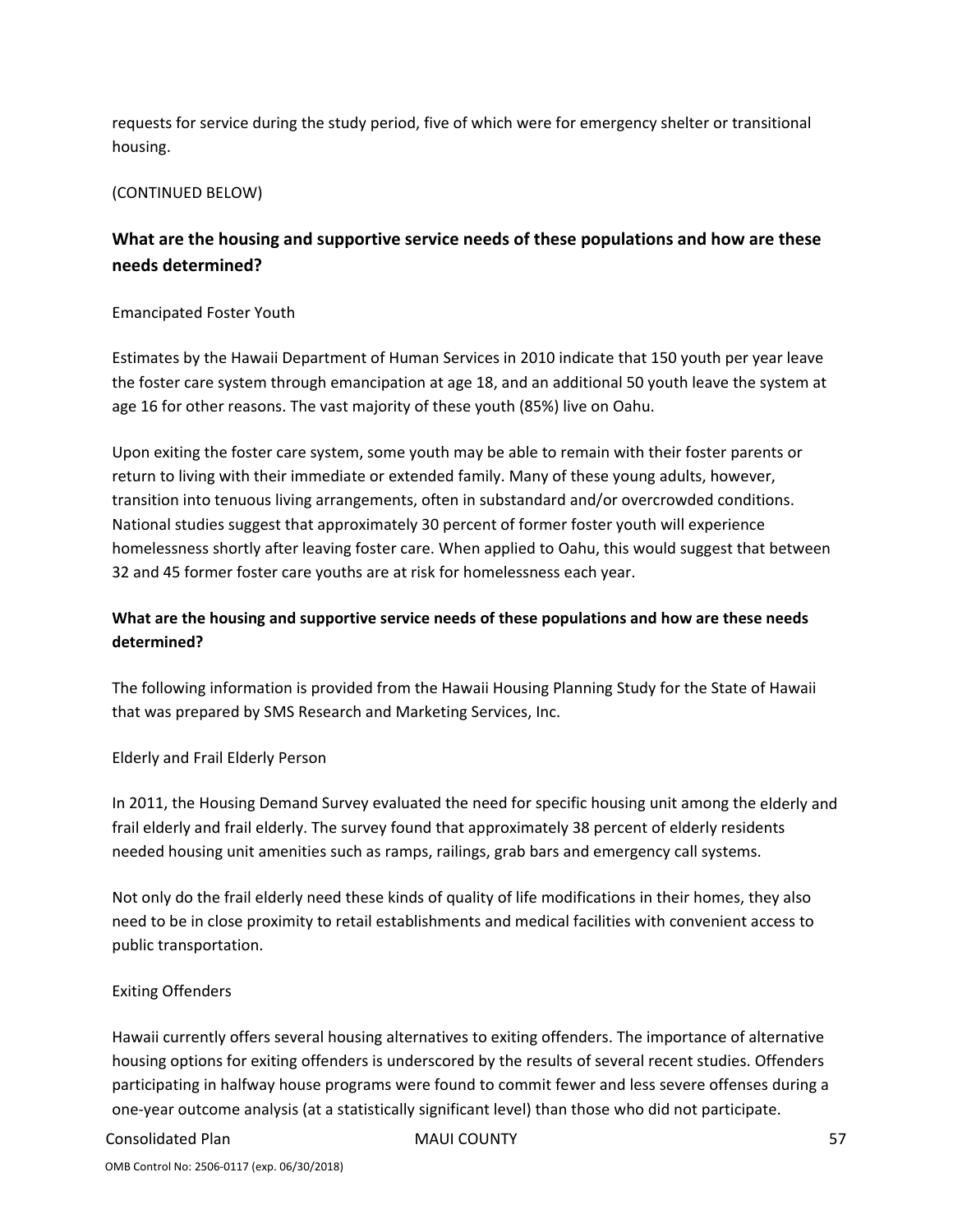Participants also performed better on a range of other outcome measures, such as finding and holding a job, being self‐supporting, and participating in self‐improvement programs.

Persons with Alcohol and Drug Addictions

According to providers, there is a need for more clean and sober housing during the recovery period. The most pressing need is for clean and sober houses for women with children, followed by a similar housing option for single women.

#### Persons with Disabilities

All of these factors contribute to difficulties finding affordable housing for people with disabilities.

Hawaii households that include a member with a disability are almost evenly divided between homeowners and renters, 58 and 42 percent, respectively. Housing units used by persons with disabilities are most often single‐family homes (72%) or apartments (13%).

Statewide, about 19 percent of households with at least one person with disability currently live in public housing. An additional 1,774 households with a member with a disability are on the wait list for public housing units, accounting for 17 percent of the close to 9,000 households on the public housing wait list.

Households with persons with disabilities on public housing wait lists may also be on the wait list for Section 8 housing vouchers. About one‐fourth of Hawaii residents with disabilities (21%) receive Section assistance. Nearly 3,000 of the over 17,000 families waiting for Section 8 rental assistance have members with disabilities.

#### (CONTINUED BELOW)

# **Discuss the size and characteristics of the population with HIV/AIDS and their families within the Eligible Metropolitan Statistical Area:**

#### Persons with Developmental Disabilities

Although the process may be in place to address the individual's choice of residential setting, limited resources are available to support their choices, like initial deposits and monthly rent payments. Limited resources for Section 8 vouchers, low cost rentals, and rent subsidies, and high cost of living in Hawaii make it challenging for individuals with DD/MR to obtain housing and living independently.

Persons with HIV/AIDS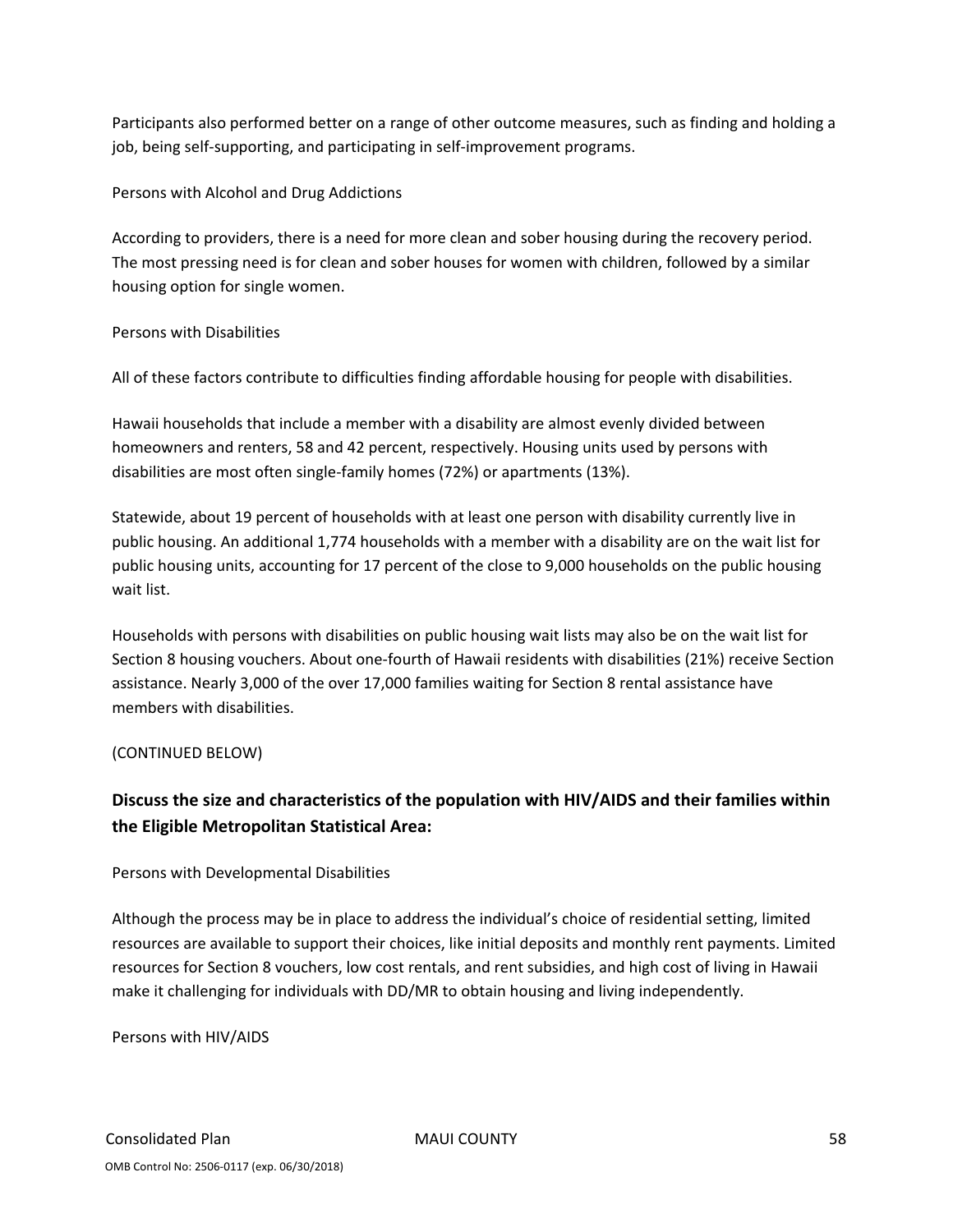The Hawaii AIDS Clinical Research Program (HACRP) survey found that 74 percent of the 2,700 confirmed Hawaii residents with HIV were in need of housing assistance (63% long term and 11% short term). This finding indicates a need for nearly 2,000 housing units.

According to the National Coalition for the Homeless, lack of affordable housing is a critical problem facing a growing number of people living with AIDS and other illnesses caused by HIV/AIDS may lose their jobs due to discrimination or because of the fatigue and periodic hospitalization caused by HIV‐ related illness. They may also find their incomes drained by the costs of health care.

Persons living with HIV/AIDS who do not have stable housing may lack ongoing HIV care and often rely on more costly care from emergency and acute care facilities. The have poorer health outcomes and shorter lives. Stable housing for those people can reduce emergency visits by 35 percent and hospitalization by 57 percent. Housing assistance leads to savings in avoidable health services that more than offset the costs of housing interventions.

Persons with Severe Persistent Mental Illness

Service providers and advocates who work closely with Hawaii mentally ill population note four types of challenges related to finding adequate housing for members of this group.

1. Insufficient funding to provide Section 8 housing vouchers needed is historically a challenge and was exacerbated when the economic crisis led to severe budget cuts.

2. Because there are rules barring persons with a history of drug abuse from public housing, and substance abuse is extremely common among persons with SPMI, finding appropriate housing for persons with SPMI is difficult.

3. Employment opportunities for mentally ill individuals are often very limited so the likelihood of them becoming and remaining gainfully employed is not high.

4. A lack of blended housing that provides both shelter and supportive services makes it difficult to place SPMI patients in suitable housing.

According to the Community Housing Plan 2008‐2012 published by the AMHD, approximately 9,600 of the persons with severe and persistent mental illness have extremely low incomes and are in need of housing assistance. Of these, approximately 30 percent (2,880) are living in stabilized housing. Another 2,094 mentally ill persons currently receive AMHD subsidized housing.

Although the need for affordable housing among the remaining 4,626 will be addressed by AMHD's anticipated production of 1,670 units by 2012, nearly 3,000 Hawaii residents with SPMI will still need housing.

(CONTINUED BELOW)

#### **Discussion:**

 Consolidated Plan MAUI COUNTY 59 OMB Control No: 2506‐0117 (exp. 06/30/2018)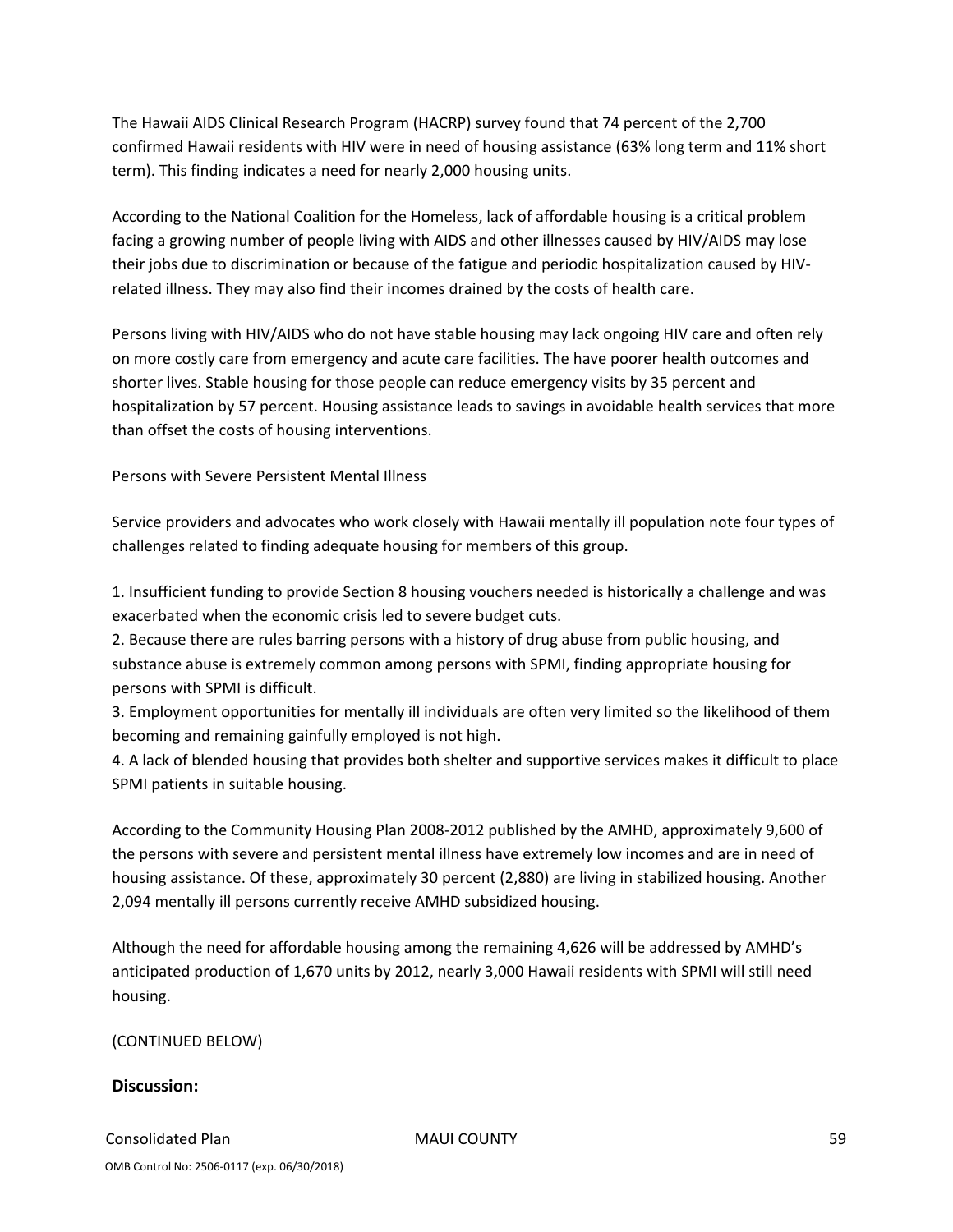#### Victims of domestic violence

Many victims of domestic violence are forced to stay with or return to their abusive partners due to a lack of available shelter or affordable housing. One study found that 46 percent of homeless women reported staying in an abusive relationship because they had nowhere else to go.

As communities continue to experience job losses and lower community resources, 75 percent of programs surveyed in the 2010 National Network to End Domestic Violence (NNEDV) study reported a rise in demand for services. At the same time, 94 percent reported funding decreases.

The number of people in need of federal rent subsidies to afford housing outweighs the number of units available, causing some people to remain on the waiting list for years.

Victims and survivors of domestic violence often encounter difficulties finding housing, as their history of abuse may have caused poor employment, credit or rental histories. These individuals need access of safe, adequate, and affordable housing in order to achieve independence and permanently end the cycle of violence.

#### Emancipated Foster Youth

Most of the 150 youth exiting the foster care system each year need assistance to find or maintain permanent housing. While connections to housing resources have improved, more could be done to support foster youth panning for transition and finding affordable housing.

A number of service providers emphasized the need to create affordable housing for former foster youth and/or improve access to Section 8 housing. The need for more "youth‐friendly" independently living programs and group homes that serve the particular needs of foster youth has also been emphasized. Some potentially viable residential alternatives would need to make simple changes to their policies in order to allow youth to work late hours or attend evening courses, for example.

All of the special needs population needs affordable rental housing and/or rental assistance subsidies. Without those, many are at risk of being homeless.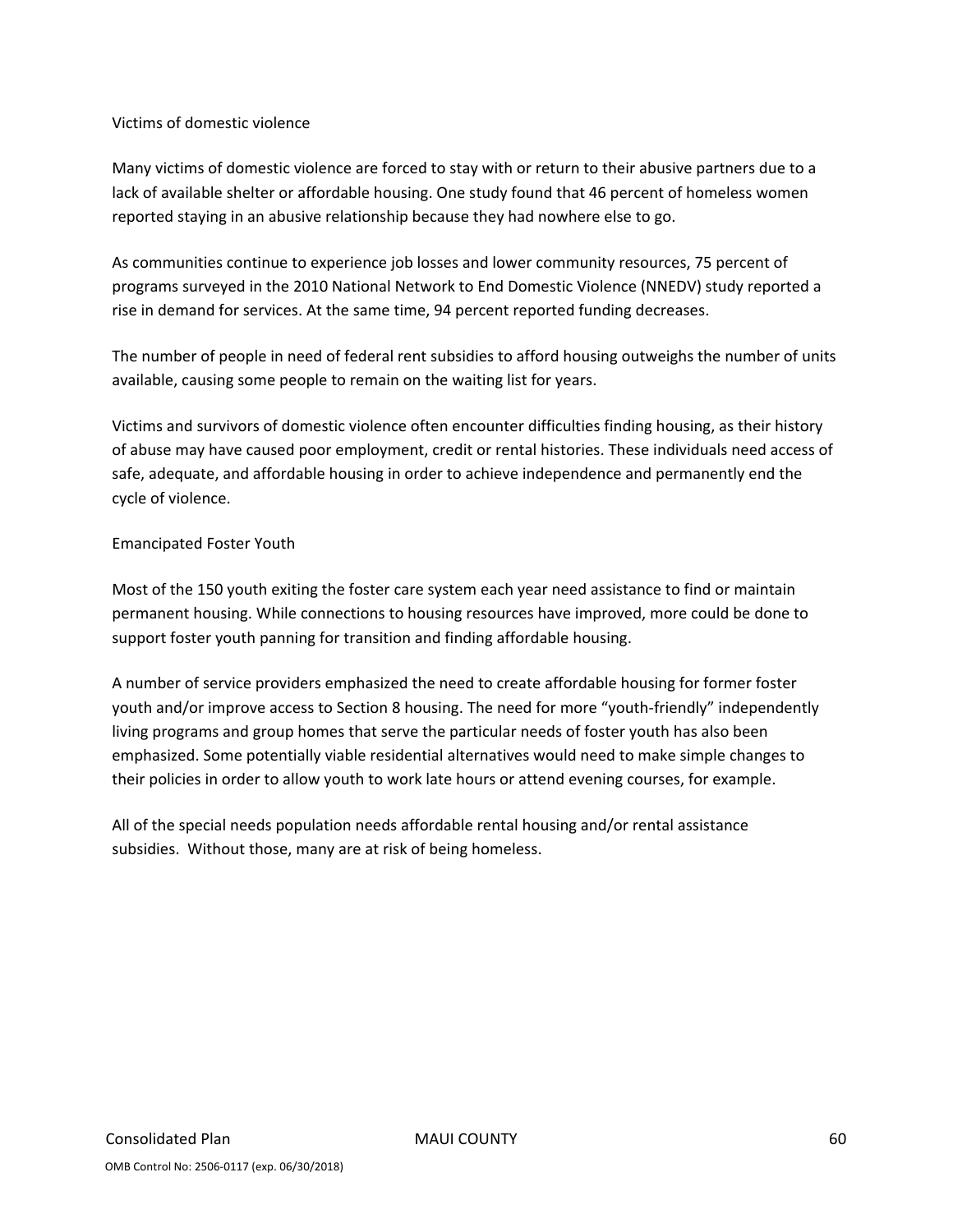# **NA‐50 Non‐Housing Community Development Needs – 91.215 (f) Describe the jurisdiction's need for Public Facilities:**

In the 2015 to 2019 County of Maui Consolidated Plan Survey indicated in the General Priorities that there is a high need for Public Facilities. The specific Public Facilities that are in high need include: Homeless Facilities, Health Care Facilities, Mental Health Facilities, Substance Abuse Facilities, Public Safety Facilities, Senior Centers, Facilities for Persons with a Disability, Youth Centers, Neighborhood Facilities, Child Care Centers, Domestic Violence Facilities, Food Distribution Facillites, Solid Waste Disposal Improvements, and Parks and Recreation Facilities not to include ADA improvements.

#### **How were these needs determined?**

The results of the 2015 to 2019 County of Maui Consolidated Plan Survey which was conducted in the months of September and October 2014 and during the public hearings in April 2015.

#### **Describe the jurisdiction's need for Public Improvements:**

In the 2015 to 2019 County of Maui Consolidated Plan Survey indicated in the General Priorities that there is a high need for Infrastructure Improvements. The specific Infrastructure Improvements that are in high need include: Water/Sewer Improvements, Street Improvements, Sidewalks, Solid Waste Disposal Improvements and Flood Drain Improvements, and removal of architectural barriers from parks and recreational facilities.

#### **How were these needs determined?**

The results of the 2015 to 2019 County of Maui Consolidated Plan Survey which was conducted in the months of September and October 2014 and during the public hearings in April 2015.

#### **Describe the jurisdiction's need for Public Services:**

In the 2015 to 2019 County of Maui Consolidated Plan Survey indicated in the General Priorities that there is a high need for Public Services. The specific Public Services that are in high need include: Senior Services, Services for the Disabled, Youth Services, Child Care Services, Transportation Services, Substance Abuse Services, Employment Training, Health Services, Homeless Services, Public Safety, Domestic Violence and Homeownership Assistance.

#### **How were these needs determined?**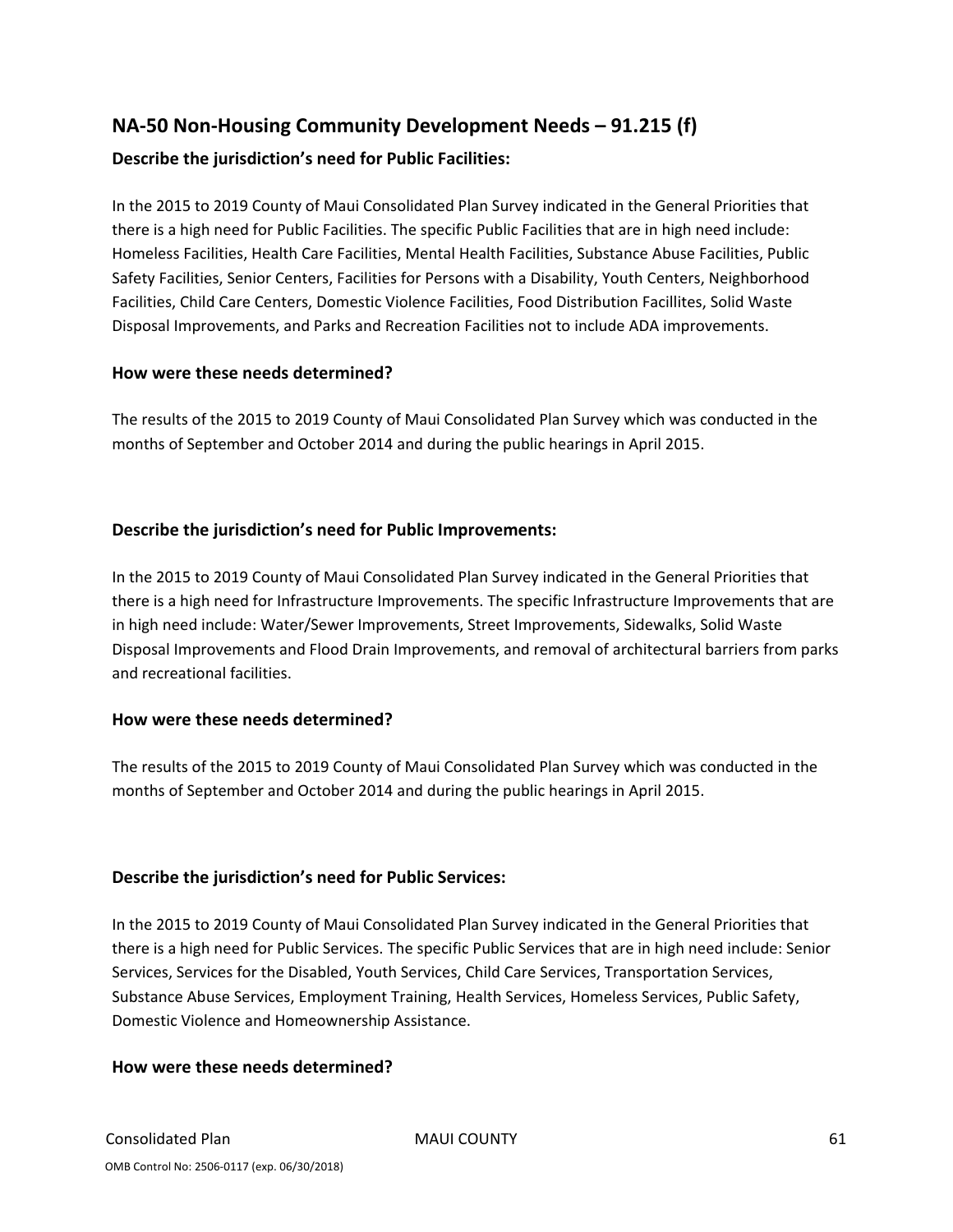The results of the 2015 to 2019 County of Maui Consolidated Plan Survey which was conducted in the months of September and October 2014 and during the public hearings in April 2015.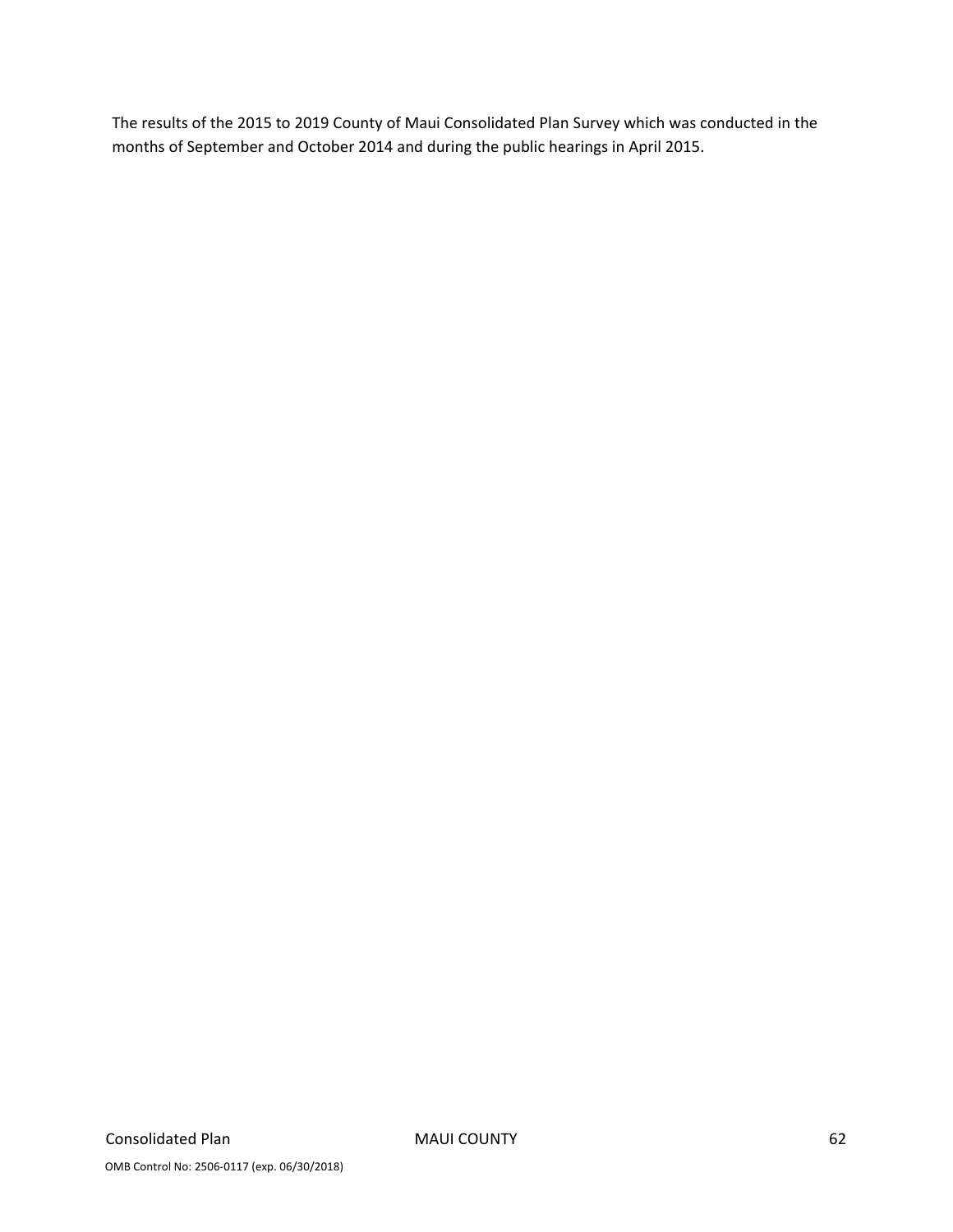# **Housing Market Analysis**

#### **MA‐05 Overview**

#### **Housing Market Analysis Overview:**

The County of Maui have 828 housing units that were developed with federal, state and County of Maui funds for families earning 50% to 80% of AMI. The availability of units does not meet the needs of the population. The County needs a total of 2,791 housing units for families earning less than 30% of AMI and 120% of AMI.

The County of Maui have 23,938 owner‐occupied and renter‐occupied units with at least one condition which is 91.9% of the total number units. A condition is one of the following four housing problems: 1) lacking kitchen facilities; 2) lacking plumbing facilities; 3) overcrowding (more than one person per room); and 4) cost burden of at least 30 percent.

While 42% of owner‐occupied units were built in 1980, 44% of the renter‐occupied units were built before 1980. These units may be at risk of falling into poor condition due to age (built before 1980).

Units built before 1978 contains lead‐based paint. The County of Maui have 12,603 of owner‐occupied households and 9,603 of renter households that may be at risk of lead‐based paint hazard problems.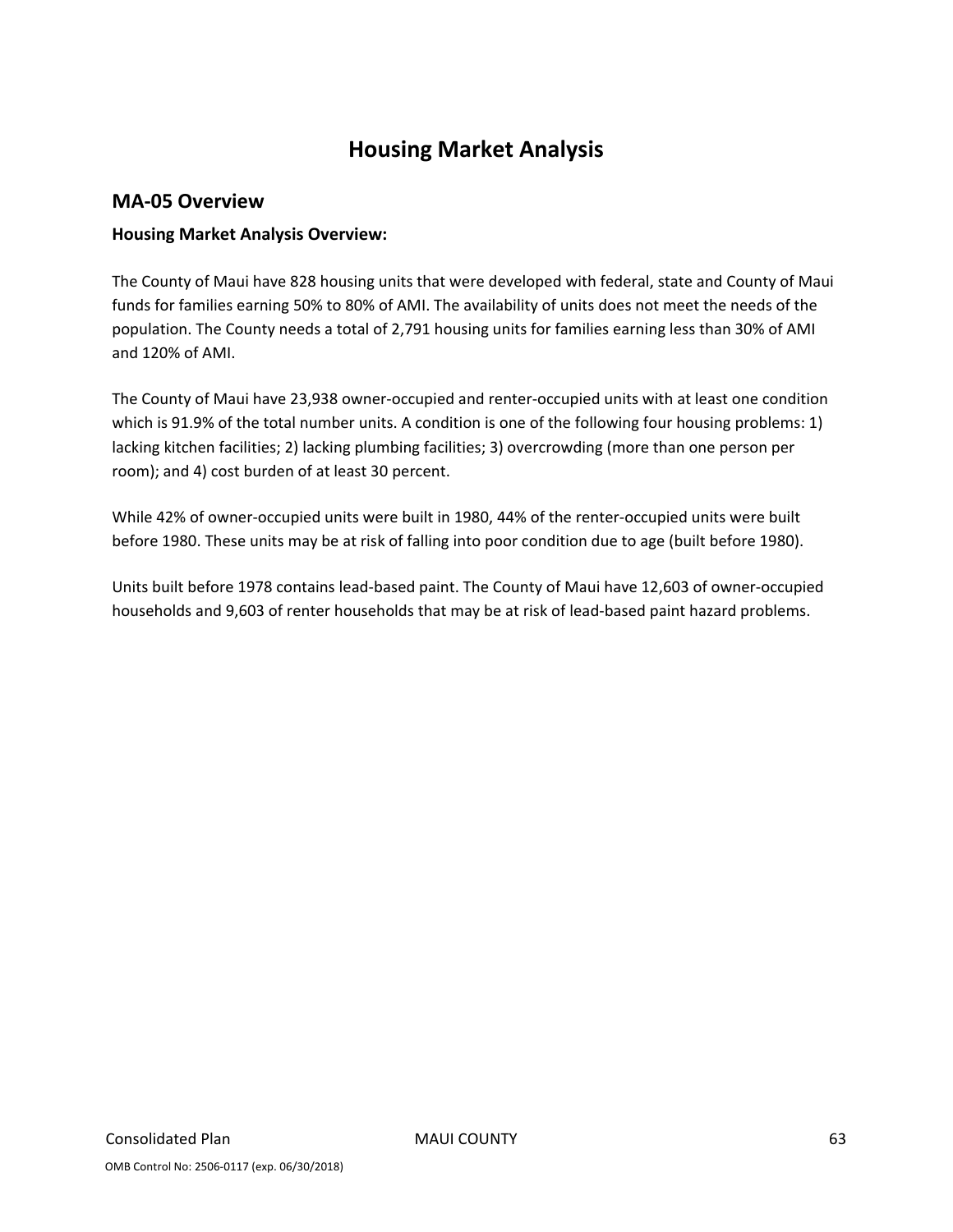# **MA‐10 Number of Housing Units – 91.210(a)&(b)(2)**

#### **Introduction**

Table 26 provides data from the 2007‐2011 ACS on residential properties by unit number.

Table 27 provide data from the 2007‐2011 ACS on unit size by tenure.

#### **All residential properties by number of units**

| <b>Property Type</b>            | <b>Number</b>                                    | %    |
|---------------------------------|--------------------------------------------------|------|
| 1-unit detached structure       | 39,549                                           | 57%  |
| 1-unit, attached structure      | 3,265                                            | 5%   |
| 2-4 units                       | 6,553                                            | 9%   |
| 5-19 units                      | 9,024                                            | 13%  |
| 20 or more units                | 11,193                                           | 16%  |
| Mobile Home, boat, RV, van, etc | 70                                               | 0%   |
| <b>Total</b>                    | 69,654                                           | 100% |
|                                 | Table 26 – Residential Properties by Unit Number |      |

**Data Source:** 2007‐2011 ACS

**Unit Size by Tenure**

|                    | <b>Owners</b> |     | <b>Renters</b> |      |
|--------------------|---------------|-----|----------------|------|
|                    | <b>Number</b> | %   | <b>Number</b>  | %    |
| No bedroom         | 413           | 1%  | 1,689          | 8%   |
| 1 bedroom          | 1,558         | 5%  | 4,692          | 22%  |
| 2 bedrooms         | 5,532         | 18% | 8,203          | 38%  |
| 3 or more bedrooms | 22,862        | 75% | 7,162          | 33%  |
| <b>Total</b>       | 30,365        | 99% | 21,746         | 101% |

**Data Source:** 2007‐2011 ACS

**Table 27 – Unit Size by Tenure**

# **Describe the number and targeting (income level/type of family served) of units assisted with federal, state, and local programs.**

There are 316 units assisted with federal program (HOME Program funds). Of the 316 HOME assisted units, 200 units were assisted with State Program (Rental Housing Trust Fund) and with local funds. It serves small and large families, elderly, disabled and targeted to family earning 50% of AMI. Of the 316 units assisted with federal program, 23 units are for elderly earning 50‐80% of AMI, 10 units are for physically disabled earning 50 to 80% of AMI, 15 units are the mentally challenged earning 50% or less of the AMI, 20 are for small families earning 50‐80% of the AMI, 27 are for families earning 80% of AMI, 16 are for families earning 80% of AMI and 7 are for families earning 80% of AMI and 4 are for small

#### Consolidated Plan 64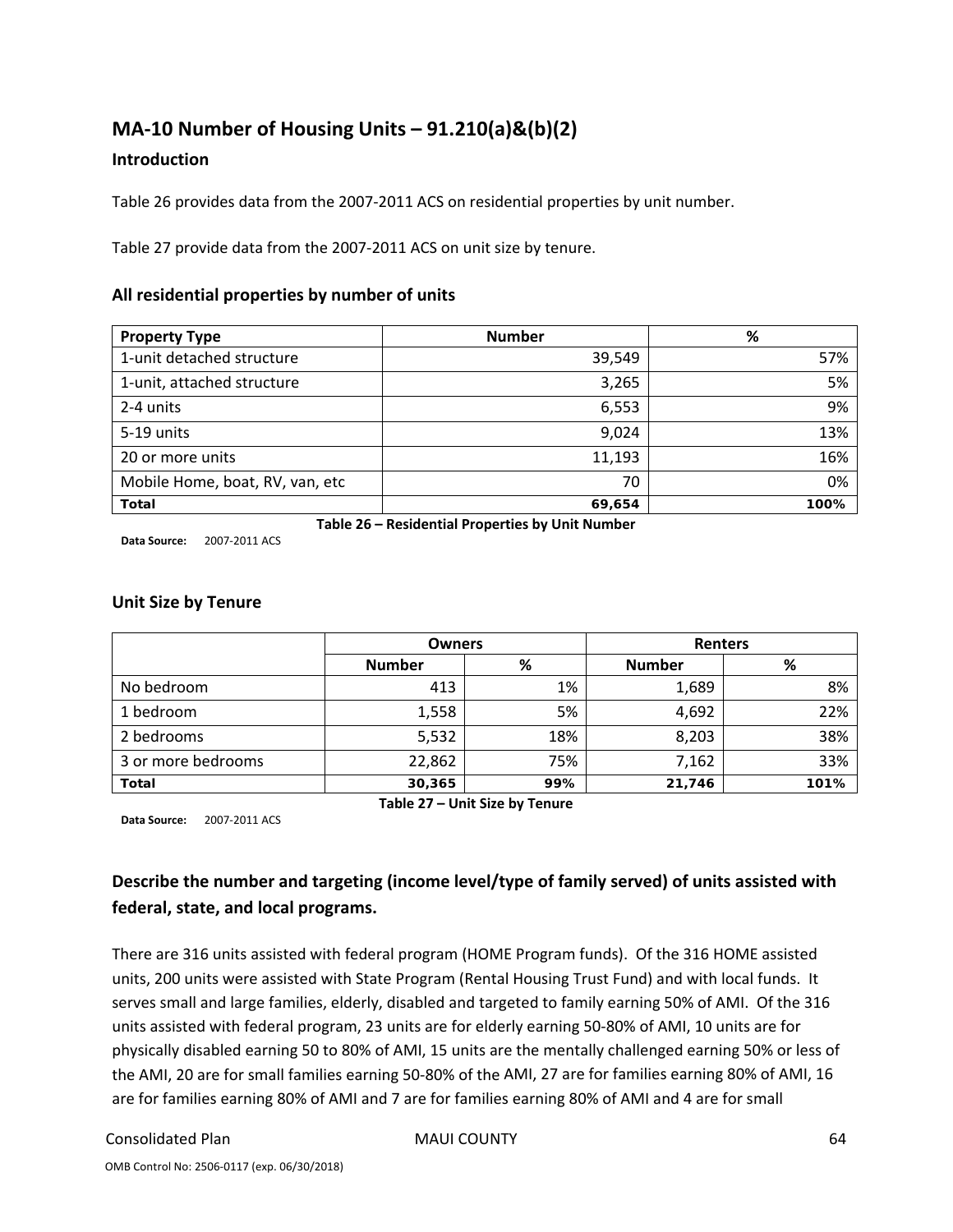families earning 50‐80% of AMI. There are 196 federal public housing units and 32 state public housing units. The State used federal programs to develop a 62 unit project for families earning 60 or less of the AMI, 18 unit project for families earning 60% or less of the AMI. The State also used state funds to develop 184 unit project for families earning 60% of the AMI. The County of Maui developed a 20 unit project using County funds for families earning 60% or less of the AMI.

# **Provide an assessment of units expected to be lost from the affordable housing inventory for any reason, such as expiration of Section 8 contracts.**

The County of Maui does not expect any units to be lost from its affordable housing inventory for any reason, such as expiration of Section 8 contracts.

### **Does the availability of housing units meet the needs of the population?**

No, according to the Hawaii Housing Planning Study, 2011 that was prepared by SMS Marketing and Research, Inc., the availability of housing units does not meet the needs of the population. Please see the tables in section MA‐15 on the number of units and type of units that are needed in the four counties and the State of Hawaii for 2010 to 2016.

### **Describe the need for specific types of housing:**

According to the Hawaii Housing Policy Study, 2011 that was prepared by SMS Marketing and Research, Inc., one conclusion of the 2011 modeling exercise supports major conclusions of every housing study and blue ribbon housing task force conducted in Hawaii for the last twenty years – what we need is more affordable rental housing.

Please see the tables in Section MA‐15 on the number and type of units that are needed in the four counties and the State of Hawaii for 2010 to 2016.

**Discussion**

See above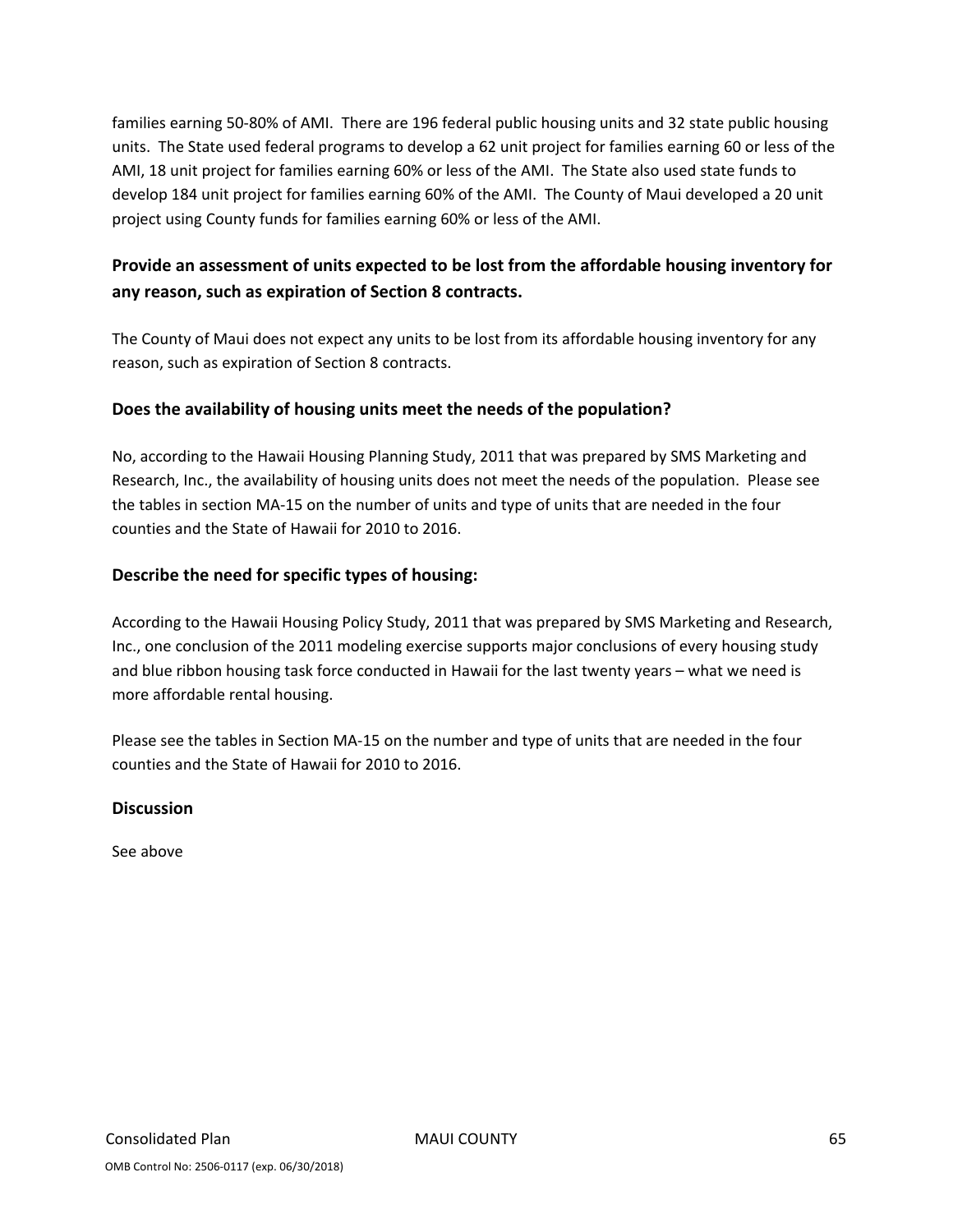# **MA‐15 Housing Market Analysis: Cost of Housing ‐ 91.210(a)**

#### **Introduction**

Table 27 and Table 28 below reflect the cost of both owner and renter-occupied housing in the County of Maui. The data for these tables are provided from the 2000 Census and the 2007‐2011 American Community Survey (ACS).

Table 30 reflects on the number of units that are affordable to the various household income groups. The data for this table is provided from the 2007‐2011 CHAS.

Table 31 reflect the High and Low HOME rents and the Fair Market Rent.

#### **Cost of Housing**

|                             | Base Year: 2000 | <b>Most Recent Year: 2011</b> | % Change |
|-----------------------------|-----------------|-------------------------------|----------|
| Median Home Value           | 241.900         | 594.400                       | 146%     |
| <b>Median Contract Rent</b> | 716             | 1,166                         | 63%      |

**Table 28 – Cost of Housing**

**Data Source:** 2000 Census (Base Year), 2007‐2011 ACS (Most Recent Year)

| <b>Rent Paid</b> | <b>Number</b> | %      |
|------------------|---------------|--------|
| Less than \$500  | 3,307         | 15.2%  |
| \$500-999        | 5,916         | 27.2%  |
| \$1,000-1,499    | 7,342         | 33.8%  |
| \$1,500-1,999    | 3,299         | 15.2%  |
| \$2,000 or more  | 1,882         | 8.7%   |
| <b>Total</b>     | 21,746        | 100.0% |

**Data Source:** 2007‐2011 ACS

**Table 29 ‐ Rent Paid**

#### **Housing Affordability**

| % Units affordable to Households | Renter  | Owner   |
|----------------------------------|---------|---------|
| earning                          |         |         |
| 30% HAMFI                        | 1,833   | No Data |
| 50% HAMFI                        | 4,929   | 350     |
| 80% HAMFI                        | 14,094  | 1,368   |
| <b>100% HAMFI</b>                | No Data | 2,364   |
| <b>Total</b>                     | 20,856  | 4,082   |

**Table 30 – Housing Affordability**

**Data Source:** 2007‐2011 CHAS

Consolidated Plan 66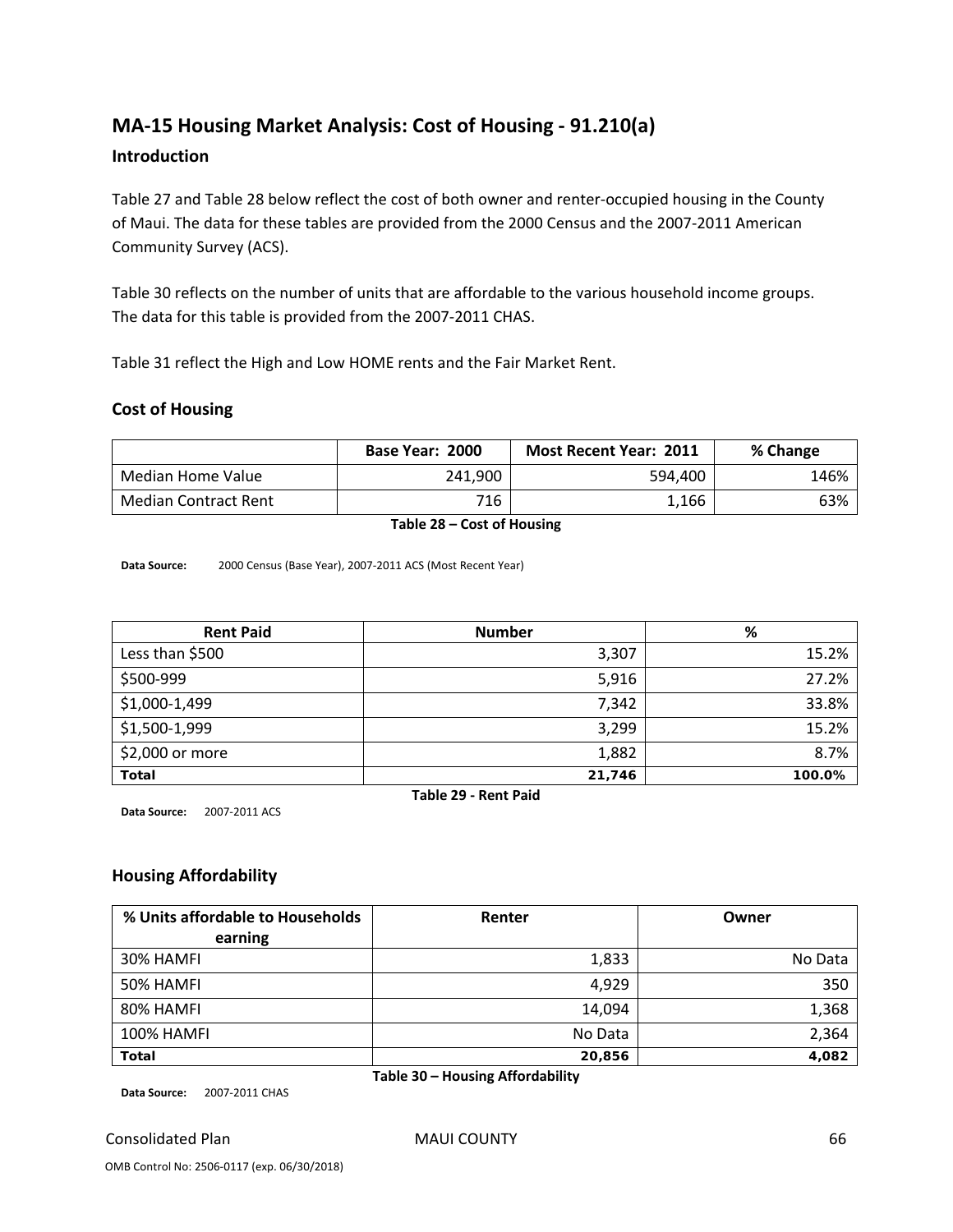#### **Monthly Rent**

| Monthly Rent (\$)       | <b>Efficiency (no</b><br>bedroom) | 1 Bedroom | 2 Bedroom | 3 Bedroom | 4 Bedroom |
|-------------------------|-----------------------------------|-----------|-----------|-----------|-----------|
| <b>Fair Market Rent</b> |                                   |           |           |           |           |
| High HOME Rent          |                                   |           |           |           |           |
| Low HOME Rent           |                                   |           |           |           |           |

**Data Source Comments:**

**Table 31 – Monthly Rent**

#### **Is there sufficient housing for households at all income levels?**

According to the Hawaii Housing Planning Study, 2011 that was prepared by SMS Marketing and Research, Inc., there is not sufficient housing households at all income levels. The following table provide data of needed housing units by HUD Income Classification for the Counties and the State of Hawaii for 2012‐2016.

# **How is affordability of housing likely to change considering changes to home values and/or rents?**

According to the Hawaii Housing Planning Study, 2011 for the State of Hawaii that was prepared by SMS Marketing and Research, Inc.; the median sales price for a single family home for the State of Hawaii was \$513,300. Among the four counties, it was highest in the City and County of Honolulu at \$570,000 and the lowest in the County of Hawaii at \$224, 500. It was \$415,000 for the County of Maui and the County of Kauai. With the high cost of housing in Hawaii, there is a great need for affordable housing units.

# **How do HOME rents / Fair Market Rent compare to Area Median Rent? How might this impact your strategy to produce or preserve affordable housing?**

According to the Hawaii Housing Planning Study, 2011 for the State of Hawaii that was prepared by SMS Marketing and Research, Inc., the median Monthly Rent Amount for the State of Hawaii was \$1,431. Among the four counties, it was highest for the City and County of Honolulu at \$1,582 and lowest for the County of Hawaii at \$871. It was \$1,122 for the County of Maui and \$1, 447 for the County of Kauai.

The Median Monthly Rent Amount for the County of Maui at \$1,122 is higher than the Fair Market, High and Low HOME rent for the efficiency (0 bedroom) and one bedroom units. It is higher than the Low HOME for the two bedroom unit. The Median Monthly Rent Amount is lower than the Fair Market and High HOMERent for the three bedroom and four bedroom units. It is lower for the Low HOME Rent for the three bedroom and four bedroom units.

#### Consolidated Plan 67 (George MAUI COUNTY 67 (George MAUI COUNTY)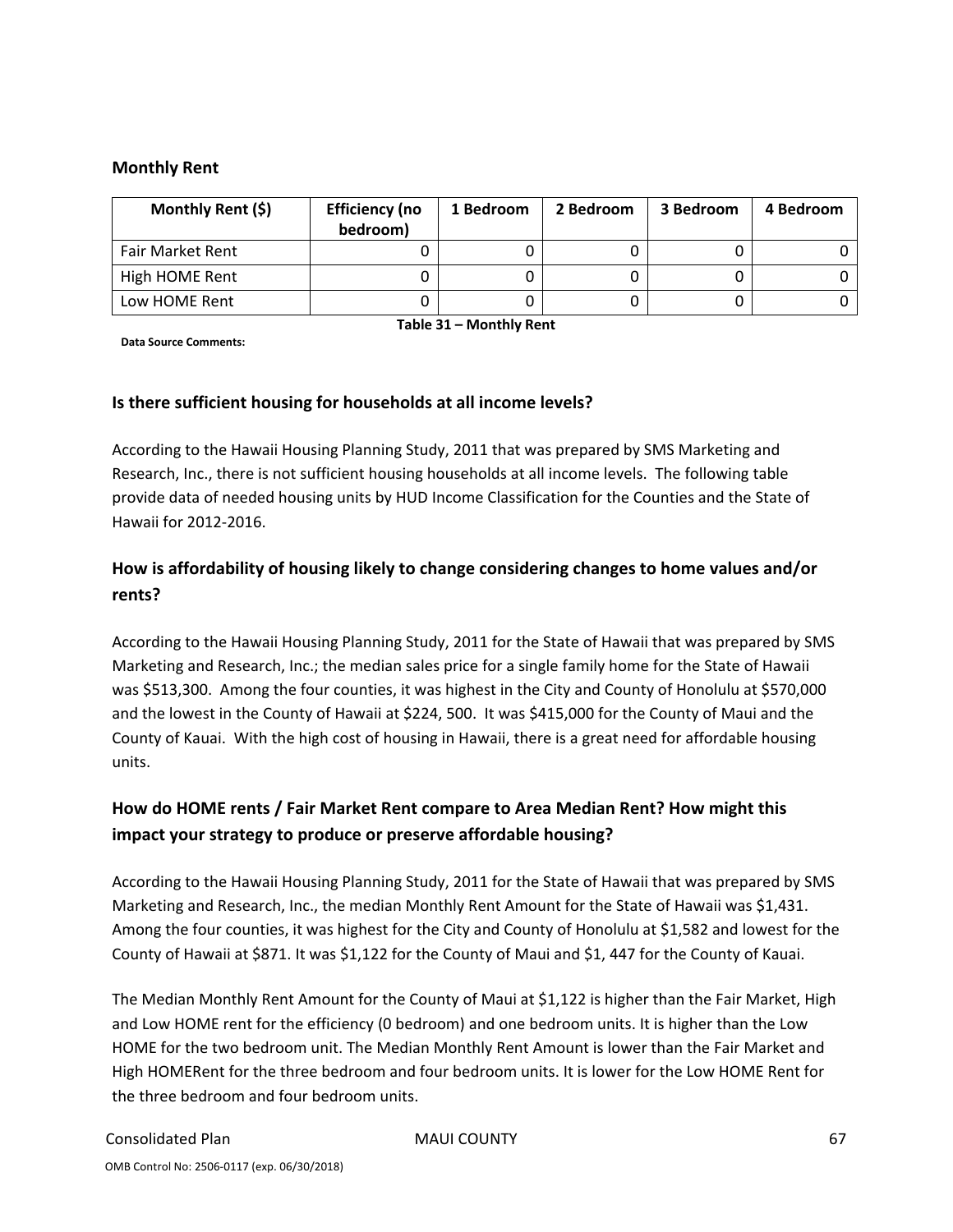The need for more affordable housing rental units makes this a high priority need in the County of Maui. The County of Maui is always looking for ways to purchase land or have donated to develop affordable housing rental housing units. The County also uses HOME Program funds with its Affordable Housing Fund Program to develop or to acquire sites or acquire rental housing projects.

#### **Discussion**

The data in the table on the needed units by HUD Income Classification by Counties and the State of Hawaii for 2012‐1016 shows that the County of Maui needs a total of 2,791 units with most of the units needed in the 50% to 80% category at 924 or 33.1%. The data in the table on the needed units by Housing Demand Survey Income Classification by Counties and the State of Hawaii for 2012 ‐2016 shows the County of Maui needs a total of 2,703 units with most of the units needed in the less than \$30k income category at 1000 units or 37.0%.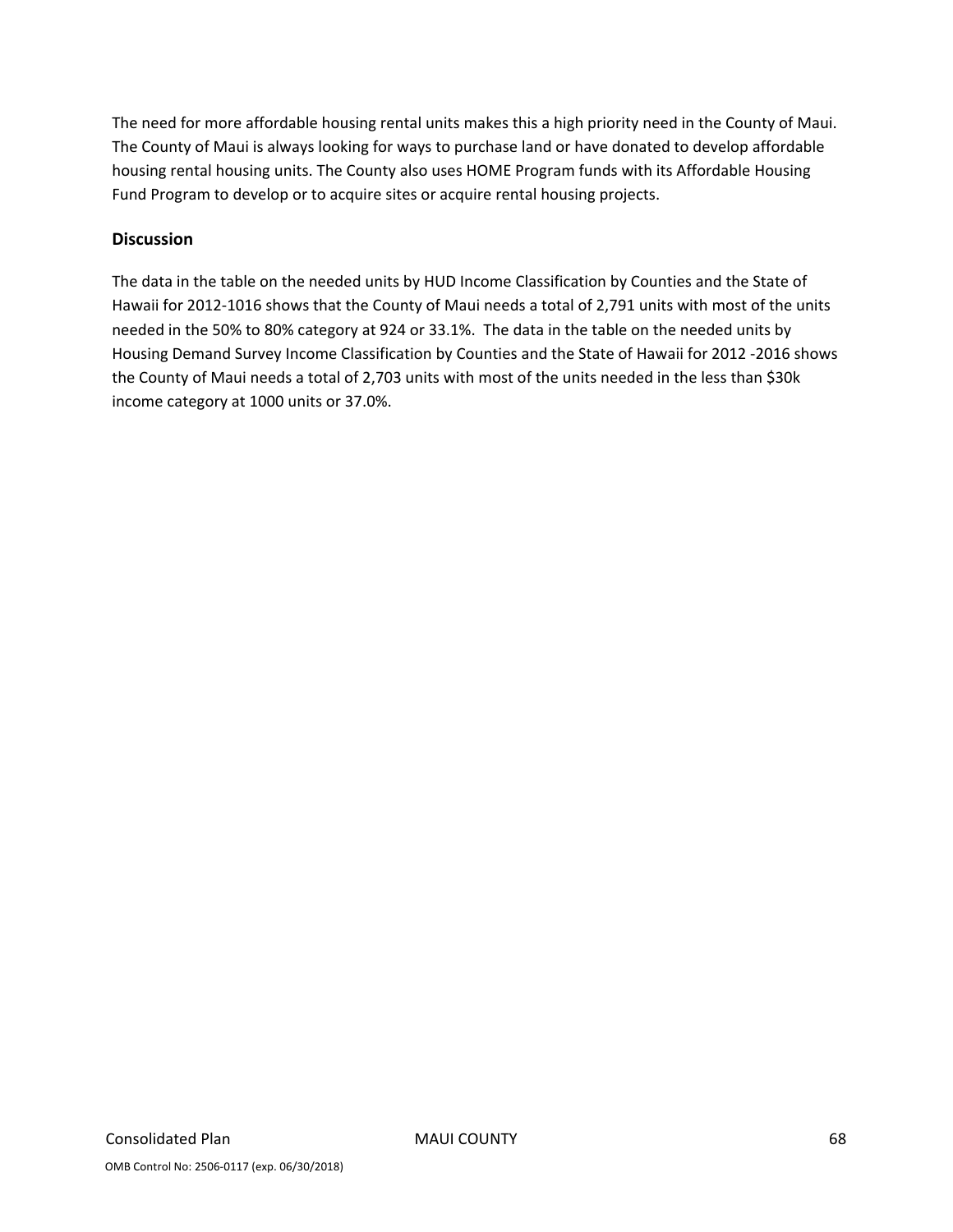# **MA‐20 Housing Market Analysis: Condition of Housing – 91.210(a)**

#### **Introduction**

Table 32 provides data from 2007‐2011 ACS on the number of units with one, two, three or four conditions. It shows that out of 30,365 owner‐occupied households and 21, 746 renter‐occupied households, that at least 13,266 (44%) of owners and 10,672 (49%) of renters had at least one housing condition.

Table 33 provides data from the 2007‐2011 CHAS data on the number of units built during certain time period.

#### **Definitions**

A "condition" of unit means one of the following:

- A housing unit lacking kitchen facilities
- A housing unit lacking plumbing facilities
- A housing unit that is overcrowded (more than one person per room)
- A housing unit with a cost burden of at least 30 percent

#### **Condition of Units**

| <b>Condition of Units</b>      | <b>Owner-Occupied</b>                |      |               | <b>Renter-Occupied</b> |
|--------------------------------|--------------------------------------|------|---------------|------------------------|
|                                | <b>Number</b>                        | %    | <b>Number</b> | %                      |
| With one selected Condition    | 13,266                               | 44%  | 10,672        | 49%                    |
| With two selected Conditions   | 1,120                                | 4%   | 1,592         | 7%                     |
| With three selected Conditions | 74                                   | 0%   | 147           | 1%                     |
| With four selected Conditions  | 0                                    | 0%   | 20            | 0%                     |
| No selected Conditions         | 15,905                               | 52%  | 9,315         | 43%                    |
| <b>Total</b>                   | 30,365                               | 100% | 21,746        | 100%                   |
|                                | <b>Table 32 - Condition of Units</b> |      |               |                        |

**Data Source:** 2007‐2011 ACS

#### **Year Unit Built**

| <b>Year Unit Built</b> |                            | <b>Owner-Occupied</b> |               | <b>Renter-Occupied</b> |
|------------------------|----------------------------|-----------------------|---------------|------------------------|
|                        | <b>Number</b>              | %                     | <b>Number</b> | %                      |
| 2000 or later          | 5,449                      | 18%                   | 3,170         | 15%                    |
| 1980-1999              | 12,313                     | 41%                   | 8,913         | 41%                    |
| 1950-1979              | 10,788                     | 36%                   | 8,303         | 38%                    |
| Before 1950            | 1,815                      | 6%                    | 1,360         | 6%                     |
| <b>Total</b>           | 30,365                     | 101%                  | 21,746        | 100%                   |
|                        | Table 33 – Year Unit Built |                       |               |                        |

**Data Source:** 2007‐2011 CHAS

Consolidated Plan MAUI COUNTY 69

OMB Control No: 2506‐0117 (exp. 06/30/2018)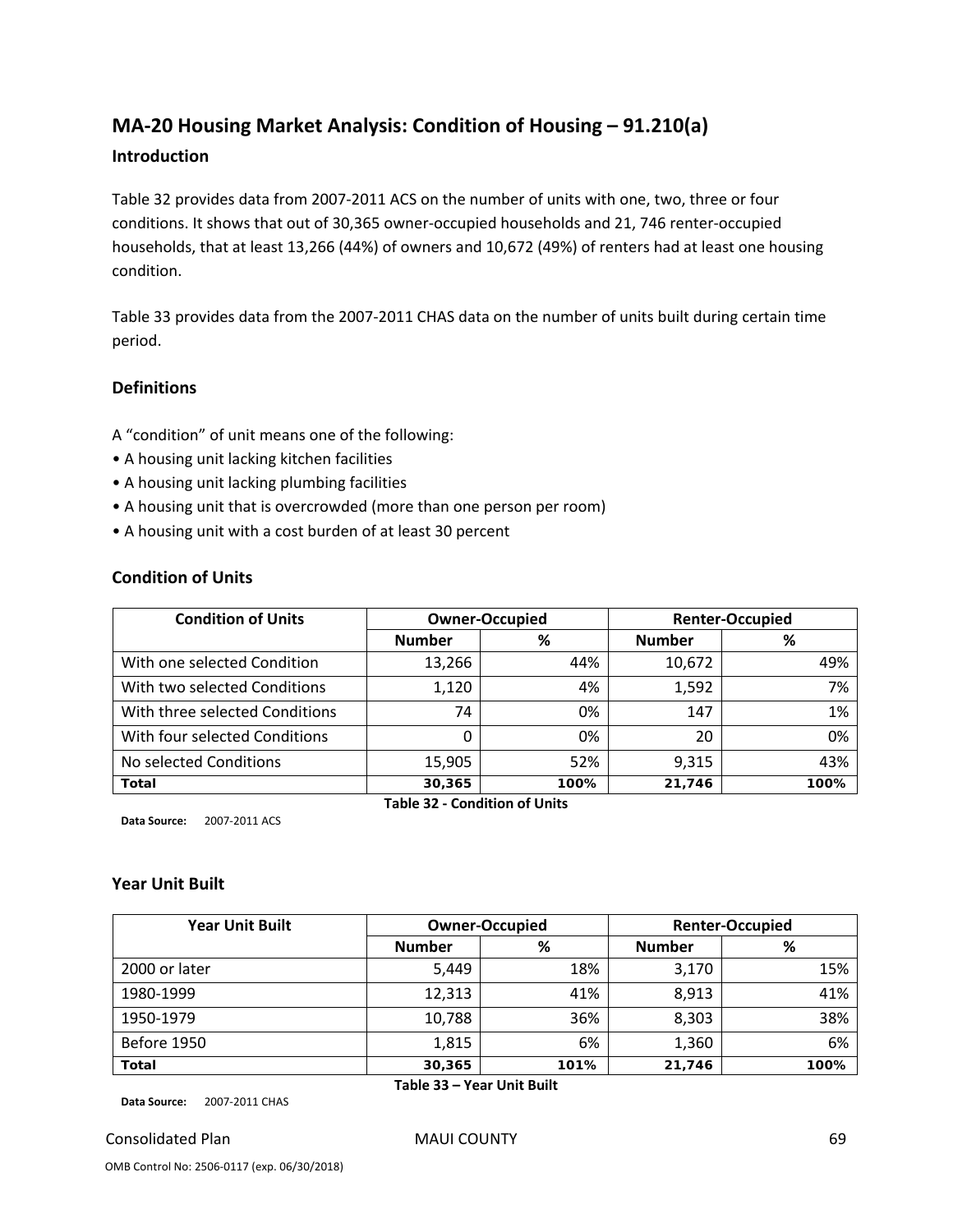#### **Risk of Lead‐Based Paint Hazard**

| <b>Risk of Lead-Based Paint Hazard</b>                | <b>Owner-Occupied</b> |     | <b>Renter-Occupied</b> |     |
|-------------------------------------------------------|-----------------------|-----|------------------------|-----|
|                                                       | <b>Number</b>         | %   | <b>Number</b>          | %   |
| Total Number of Units Built Before 1980               | 12.603                | 42% | 9.663                  | 44% |
| Housing Units build before 1980 with children present | 3,125                 | 10% | 2.644                  | 12% |

**Table 34 – Risk of Lead‐Based Paint**

**Data Source:** 2007‐2011 ACS (Total Units) 2007‐2011 CHAS (Units with Children present)

#### **Vacant Units**

|                               | <b>Suitable for</b><br>Rehabilitation | <b>Not Suitable for</b><br>Rehabilitation | Total |
|-------------------------------|---------------------------------------|-------------------------------------------|-------|
| <b>Vacant Units</b>           |                                       |                                           |       |
| <b>Abandoned Vacant Units</b> |                                       |                                           |       |
| <b>REO Properties</b>         |                                       |                                           |       |
| Abandoned REO Properties      |                                       |                                           |       |

**Data Source:** 2005‐2009 CHAS

**Table 35 ‐ Vacant Units**

#### **Need for Owner and Rental Rehabilitation**

The age of the housing stock in the County of Maui will continue to have a significant impact on general housing conditions in the area. While only 12,603 (42%) owner occupied units were built before 1980, a larger percentage (44%) of renter‐occupied housing units, 9,633 may be at risk of falling into poor condition due to age (built before 1980). As housing ages, maintenance costs rise, which can present significant costs for low and moderate income tenants who are not able to maintain close communications with their landlords or property managers who may be out of state when repairs are needed. Furthermore, greater demand for the CDBG and HOME funded rehabilitation program may call for larger funding allocations to meet these requests.

# **Estimated Number of Housing Units Occupied by Low or Moderate Income Families with LBP Hazards**

Exposure to lead‐based paint represents one of the most significant environmental threats from a housing perspective. Housing conditions can significantly affect public health. HUD regulations regarding lead‐based paint apply to all federally assisted housing. The major source of lead exposure comes from lead-contaminated dust found in deteriorating buildings. Many residential properties built before 1978 contain lead‐based paint. Unfortunately, measuring the exact number of housing units with lead‐based paint hazards is difficult. Lead is a highly toxic metal that may cause a range of health problems for adults and especially children.

#### Consolidated Plan MAUI COUNTY 70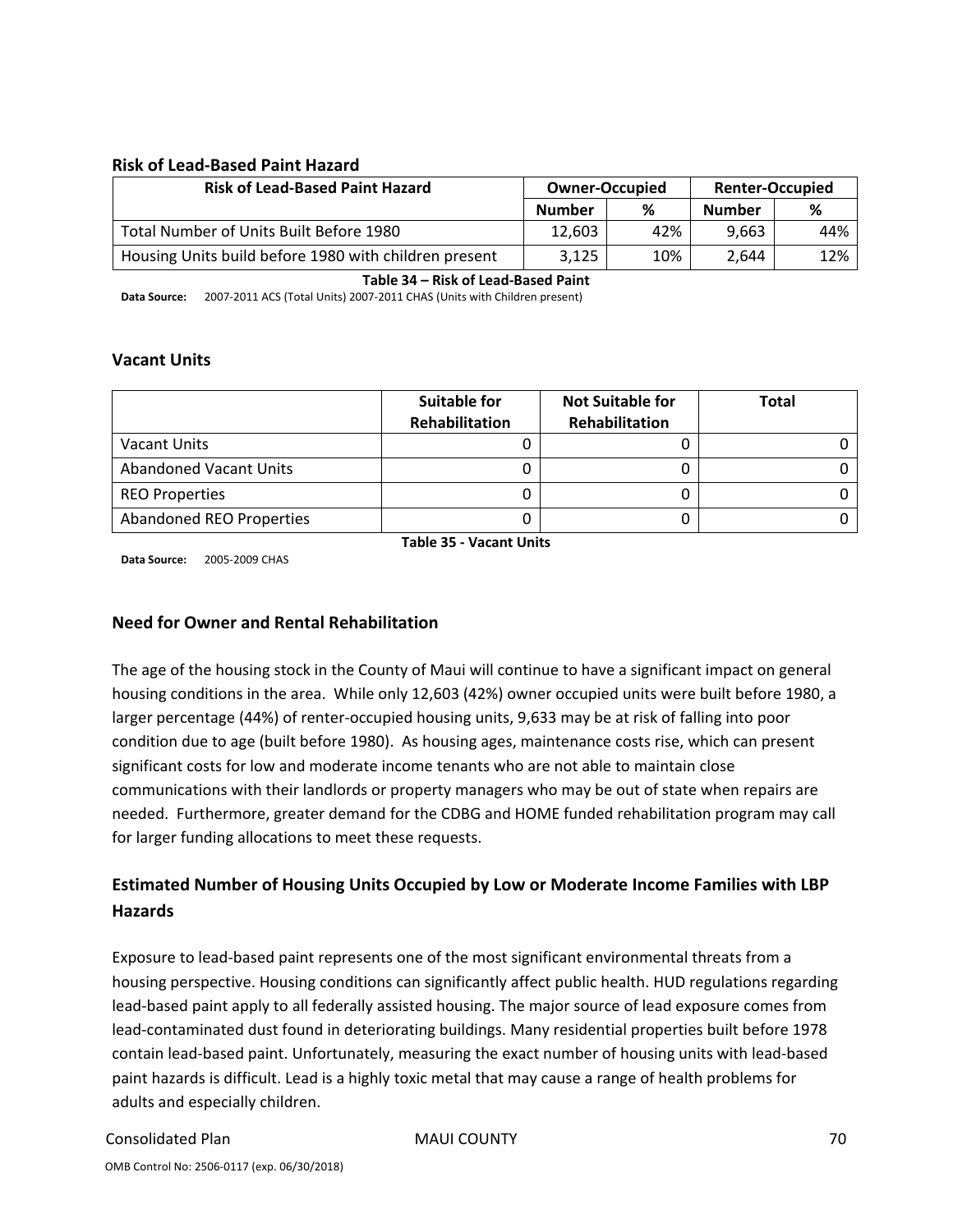Low‐income households that earn between 0‐80% Area Median Income (AMI) are least able to afford well maintained housing and, therefore, are often at greater risk of lead poisoning. Based on the 2007‐ 2011 ACS data for the number of housing units by tenure and year built, for distribution of housing units by age and tenure, the County of Maui has 12,603 (42%) of owner households and 9,663 (44%) of renter households that may be at risk of lead‐based paint hazard problems.

#### **Discussion**

See above for a discussion on this section.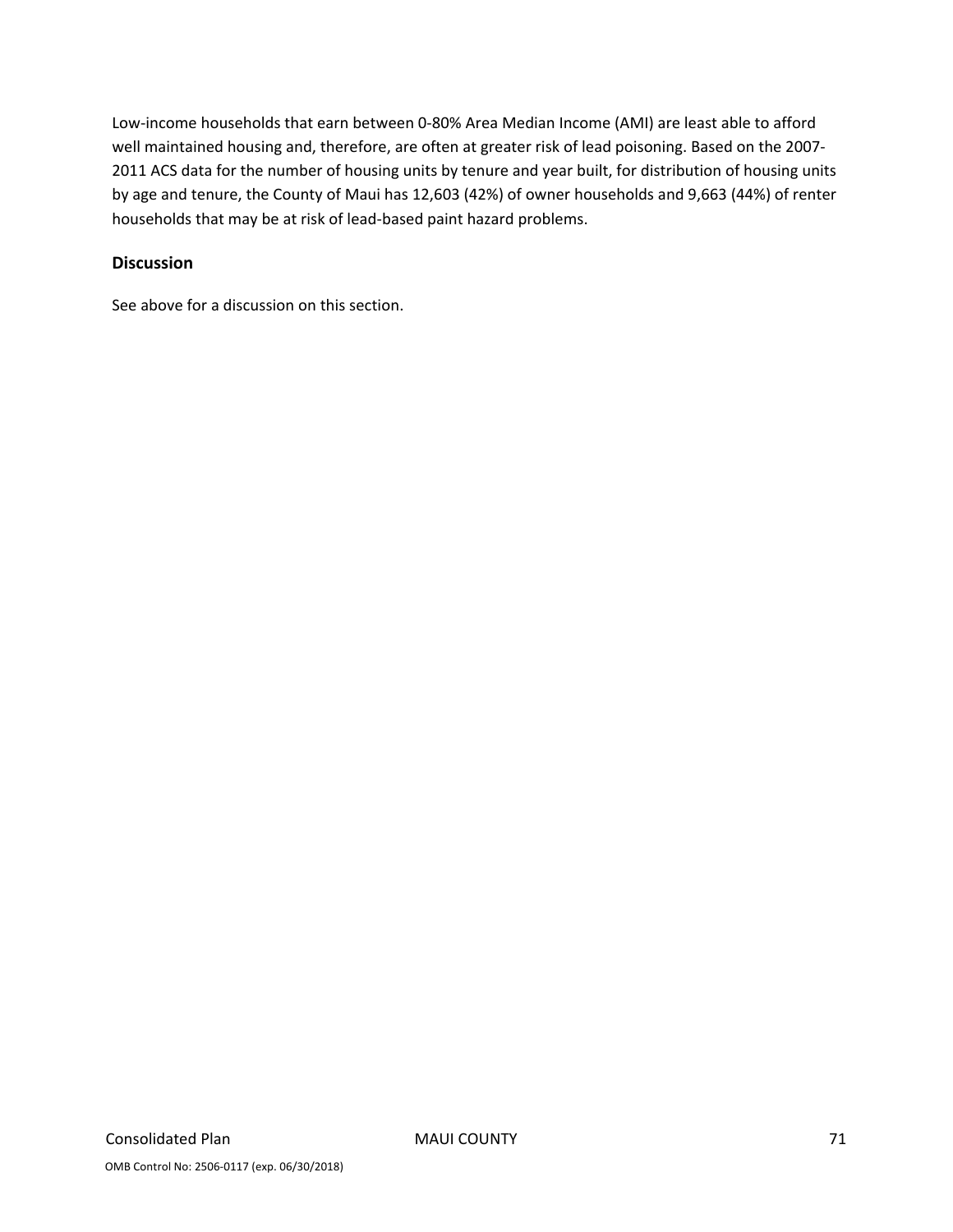# **MA‐25 Public and Assisted Housing – 91.210(b)**

#### **Introduction**

This Section covers the Public and Assisted Housing. There are currently 228 public housing units in Maui County that is administered by the State of Hawaii's Hawaii Public Housing Authority. The County of Maui does not administer any public housing units. It only administers 1,464 Section 8 Housing Choice Vouchers. Currently, the County of Maui has 1,250 families leased up and <sup>a</sup> wait list of 3,007 families.

#### **Totals Number of Units**

| Program Type                                                                                           |             |           |         |                 |                |              |                                |                    |                 |
|--------------------------------------------------------------------------------------------------------|-------------|-----------|---------|-----------------|----------------|--------------|--------------------------------|--------------------|-----------------|
|                                                                                                        | Certificate | Mod-Rehab | Public  | <b>Vouchers</b> |                |              |                                |                    |                 |
|                                                                                                        |             |           | Housing | <b>Total</b>    | Project -based | Tenant based | <b>Special Purpose Voucher</b> |                    |                 |
|                                                                                                        |             |           |         |                 |                |              | <b>Veterans</b>                | Family             | <b>Disabled</b> |
|                                                                                                        |             |           |         |                 |                |              | <b>Affairs</b>                 | <b>Unification</b> |                 |
|                                                                                                        |             |           |         |                 |                |              | Supportive                     | Program            |                 |
|                                                                                                        |             |           |         |                 |                |              | Housing                        |                    |                 |
| # of units vouchers                                                                                    |             |           |         |                 |                |              |                                |                    |                 |
| available                                                                                              |             |           |         | 1,464           |                |              |                                |                    | 0.              |
| # of accessible units                                                                                  |             |           |         |                 |                |              |                                |                    |                 |
| *includes Non-Elderly Disabled, Mainstream One-Year, Mainstream Five-year, and Nursing Home Transition |             |           |         |                 |                |              |                                |                    |                 |

**Table 36 – Total Number of Units by Program Type**

**Data Source:** PIC (PIH Information Center)

#### **Describe the supply of public housing developments:**

Describe the number and physical condition of public housing units in the jurisdiction, including those that are participating in an **approved Public Housing Agency Plan:**

There are currently 228 public housing units in Maui County. There is the Kahekili Terrace A & B with 82 units; David Malo Circle with 18 units; Makani Kai Hale with 29 units; Piilani Homes which is an elderly project with 42 units and Kahale Mua‐Federal and State with 57 units. The number of applicants on the waitlist for these units is approximately 1,327.

Plan MAUI COUNTY 72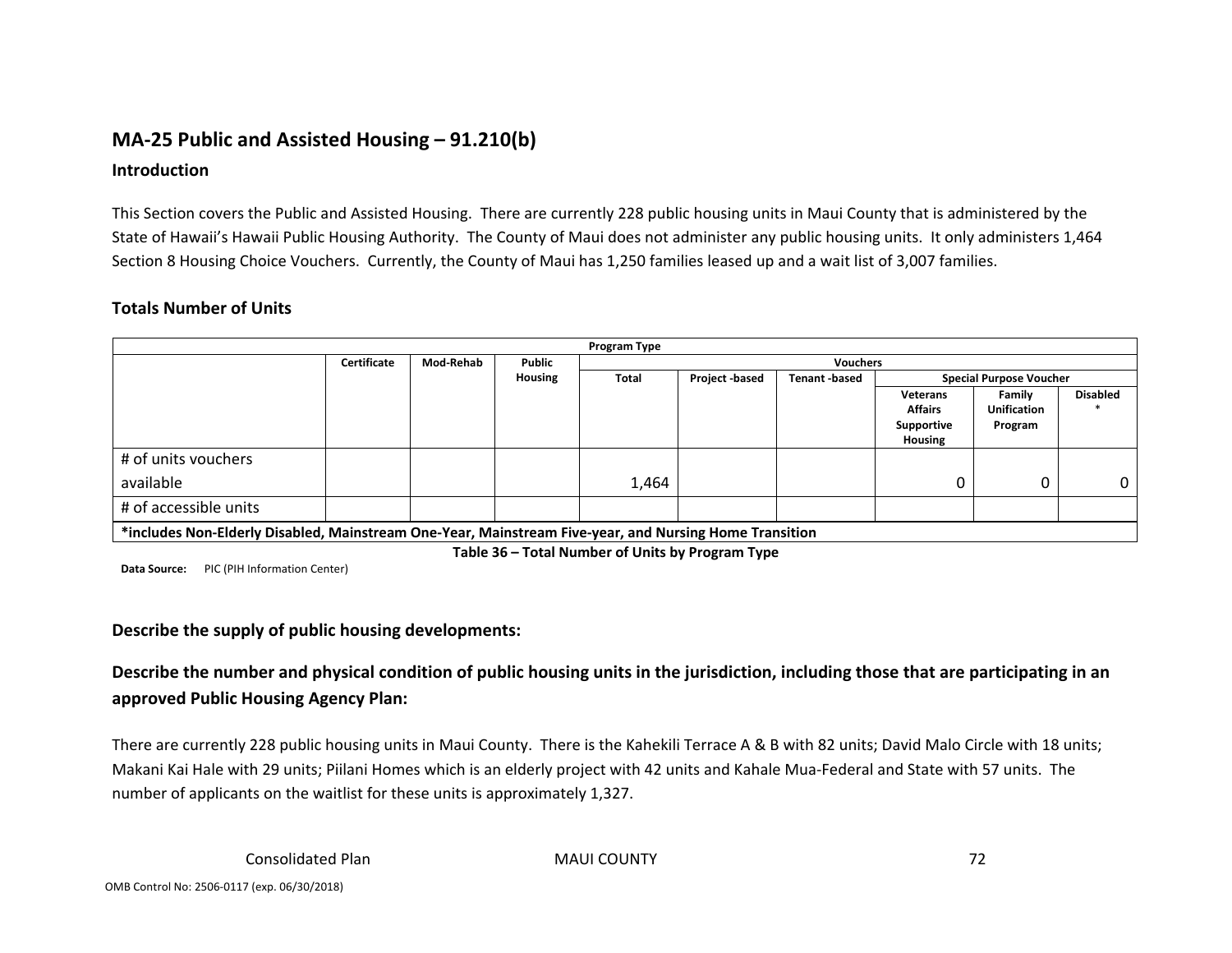### **Public Housing Condition**

| <b>Public Housing Development</b>                             | <b>Average Inspection Score</b> |
|---------------------------------------------------------------|---------------------------------|
| Kahekili Terrace [including David Malo Circle, Piilani Homes, | 62                              |
| Makani Kai and Kahale Mua (Federal)]                          |                                 |

**Table 37 ‐ Public Housing Condition**

### **Describe the restoration and revitalization needs of public housing units in the jurisdiction:**

### **Describe the public housing agency's strategy for improving the living environment of low‐ and moderate‐income families residing in public housing:**

The Hawaii Public Housing Authority (HPHA) serves low‐income families in public housing. The HPHA's strategy for improving the living environment for these residents is to continually provide decent, sanitary and safe housing for all tenants.

The Hawaii State Legislature passed a law prohibiting smoking in public housing, which went into effect on June 16, 2014. Under this law, smoking is prohibited at all federally or state assisted public housing projects inside each individual housing unit, all common areas, community facilities and within the area that is 20 feet away from any building, door, window or entrance.

#### **Discussion:**

See above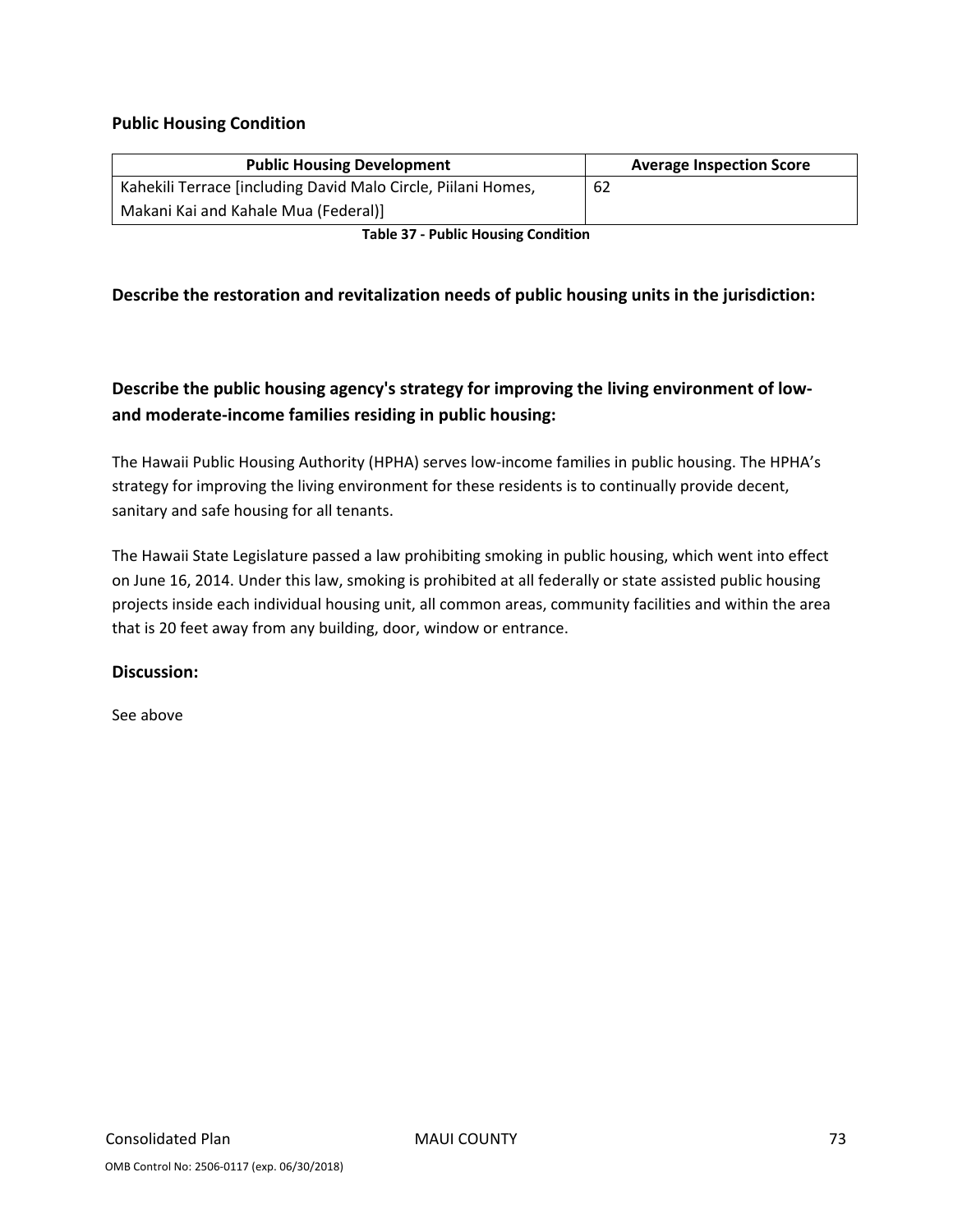### **MA‐30 Homeless Facilities and Services – 91.210(c)**

#### **Introduction**

### **Facilities and Housing Targeted to Homeless Households**

|                                        | <b>Emergency Shelter Beds</b>             |                                                 | <b>Transitional</b><br><b>Housing Beds</b> | <b>Permanent Supportive Housing</b><br><b>Beds</b> |                                    |
|----------------------------------------|-------------------------------------------|-------------------------------------------------|--------------------------------------------|----------------------------------------------------|------------------------------------|
|                                        | <b>Year Round Beds</b><br>(Current & New) | Voucher /<br>Seasonal /<br><b>Overflow Beds</b> | <b>Current &amp; New</b>                   | <b>Current &amp; New</b>                           | <b>Under</b><br><b>Development</b> |
| Households with Adult(s) and           |                                           |                                                 |                                            |                                                    |                                    |
| Child(ren)                             | 25                                        |                                                 | 176                                        |                                                    | 0                                  |
| Households with Only Adults            | 109                                       |                                                 | 176                                        | 39                                                 | $\Omega$                           |
| <b>Chronically Homeless Households</b> |                                           |                                                 |                                            | 28                                                 | $\Omega$                           |
| Veterans                               |                                           |                                                 |                                            |                                                    | $\mathbf{0}$                       |
| Unaccompanied Youth                    |                                           | U                                               |                                            |                                                    | $\Omega$                           |

**Table 38 ‐ Facilities and Housing Targeted to Homeless Households**

**Data Source Comments:**

MAUI COUNTY 74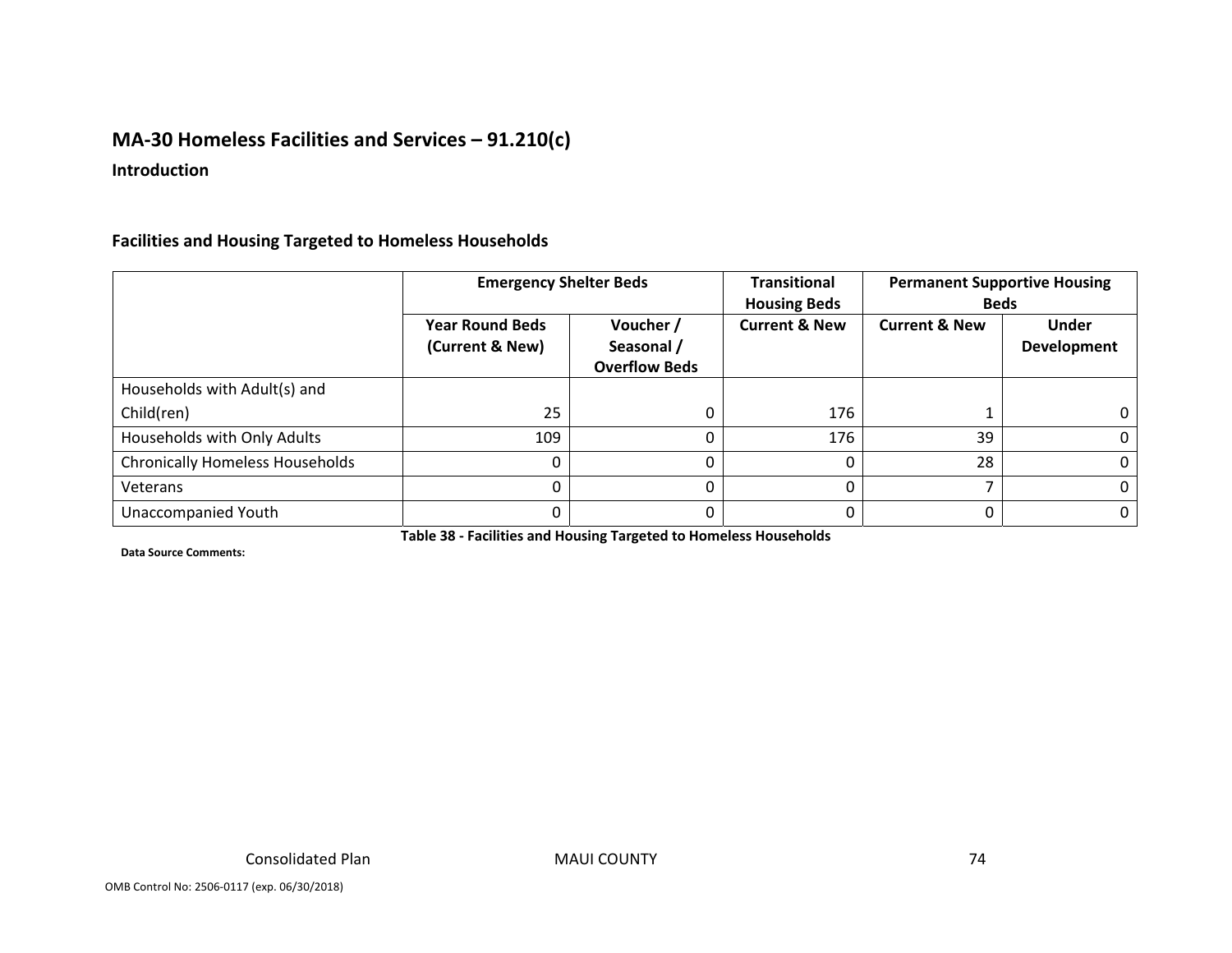### **Describe mainstream services, such as health, mental health, and employment services to the extent those services are use to complement services targeted to homeless persons**

Homeless service programs serves both individuals and families. Persons in families are defined as those who are accompanied by at least one other household member at program entry. Persons in families made up the greatest proportion of both Shelter Program and Rapid Rehousing Program clients. Unaccompanied individuals made up the greatest proportion of Outreach Program users.

**List and describe services and facilities that meet the needs of homeless persons, particularly chronically homeless individuals and families, families with children, veterans and their families, and unaccompanied youth. If the services and facilities are listed on screen SP‐40 Institutional Delivery Structure or screen MA‐35 Special Needs Facilities and Services, describe how these facilities and services specifically address the needs of these populations.**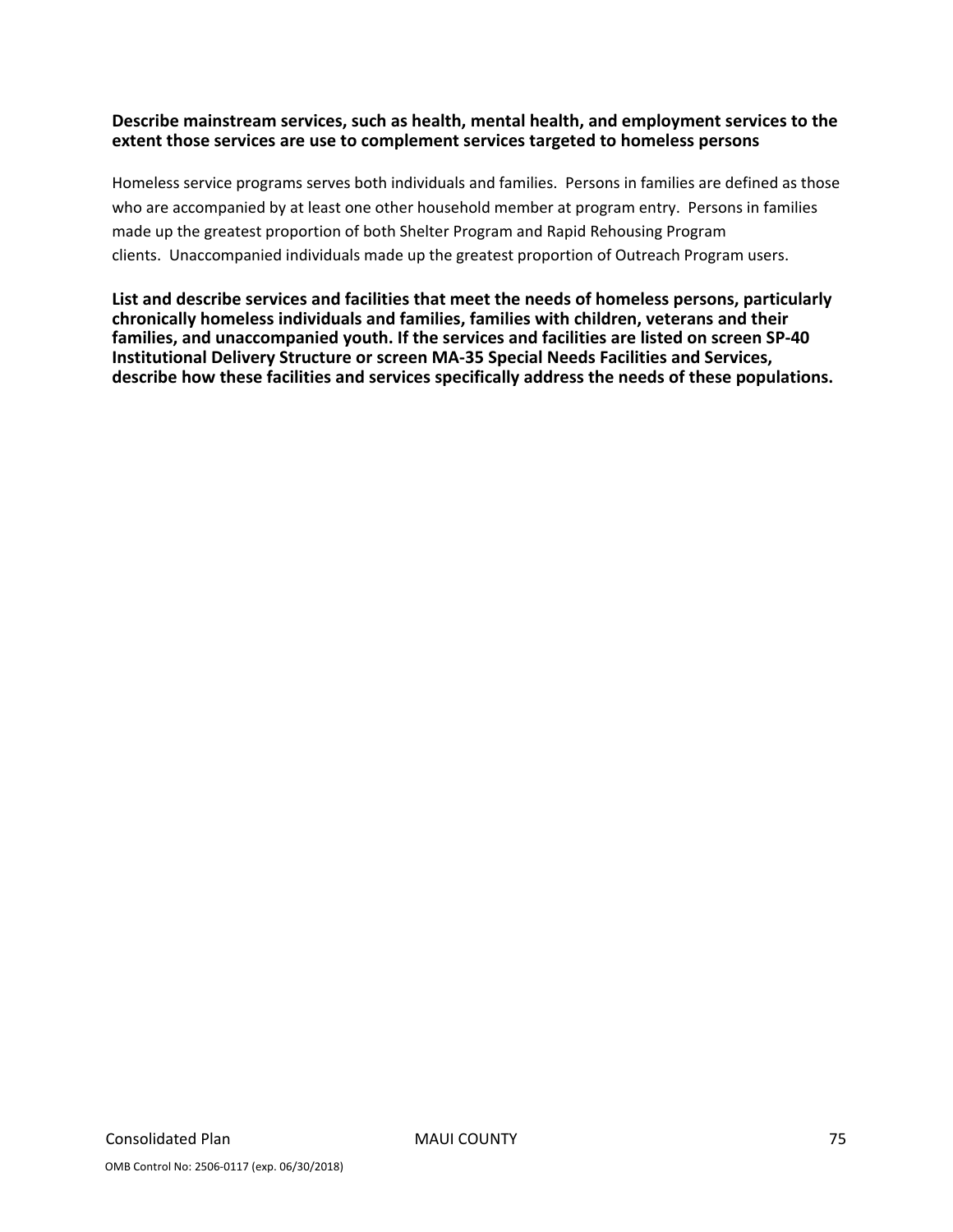# **MA‐35 Special Needs Facilities and Services – 91.210(d)**

#### **Introduction**

This section covers Special Needs Facilities and Services.

**Including the elderly, frail elderly, persons with disabilities (mental, physical, developmental), persons with alcohol or other drug addictions, persons with HIV/AIDS and their families, public housing residents and any other categories the jurisdiction may specify, and describe their supportive housing needs**

See Section NA‐45 Non‐Homeless Special Needs Assessment for the supportive housing needs for the Special Needs population.

If the HPHA could partner with mental health services (supportive services) or provide on‐site case workers that treat/monitor these individuals, the monitoring may enable the individuals to live independently and be in compliance with their rental agreement.

In the future, we need to look into providing housing for the elderly or frail elderly to age in place, but still be independent.

### **Describe programs for ensuring that persons returning from mental and physical health institutions receive appropriate supportive housing**

According the Department of Health, a case worker is required to be assigned to a person returning from mental and physical health institution which will insure they receive appropriate supportive housing.

**Specify the activities that the jurisdiction plans to undertake during the next year to address the housing and supportive services needs identified in accordance with 91.215(e) with respect to persons who are not homeless but have other special needs. Link to one‐year goals. 91.315(e)**

The County of Maui will not be receiving and HOME Program funds and therefore, do not have any plans to undertake during the next year to address housing and supportive services needs with respect to persons who are not homeless but have other special needs. The County will be receiving HOME Program funds in PY 2017 and plans to use those funds for the development of and elderly housing project.

### **For entitlement/consortia grantees: Specify the activities that the jurisdiction plans to undertake during the next year to address the housing and supportive services needs**

Consolidated Plan MAUI COUNTY 76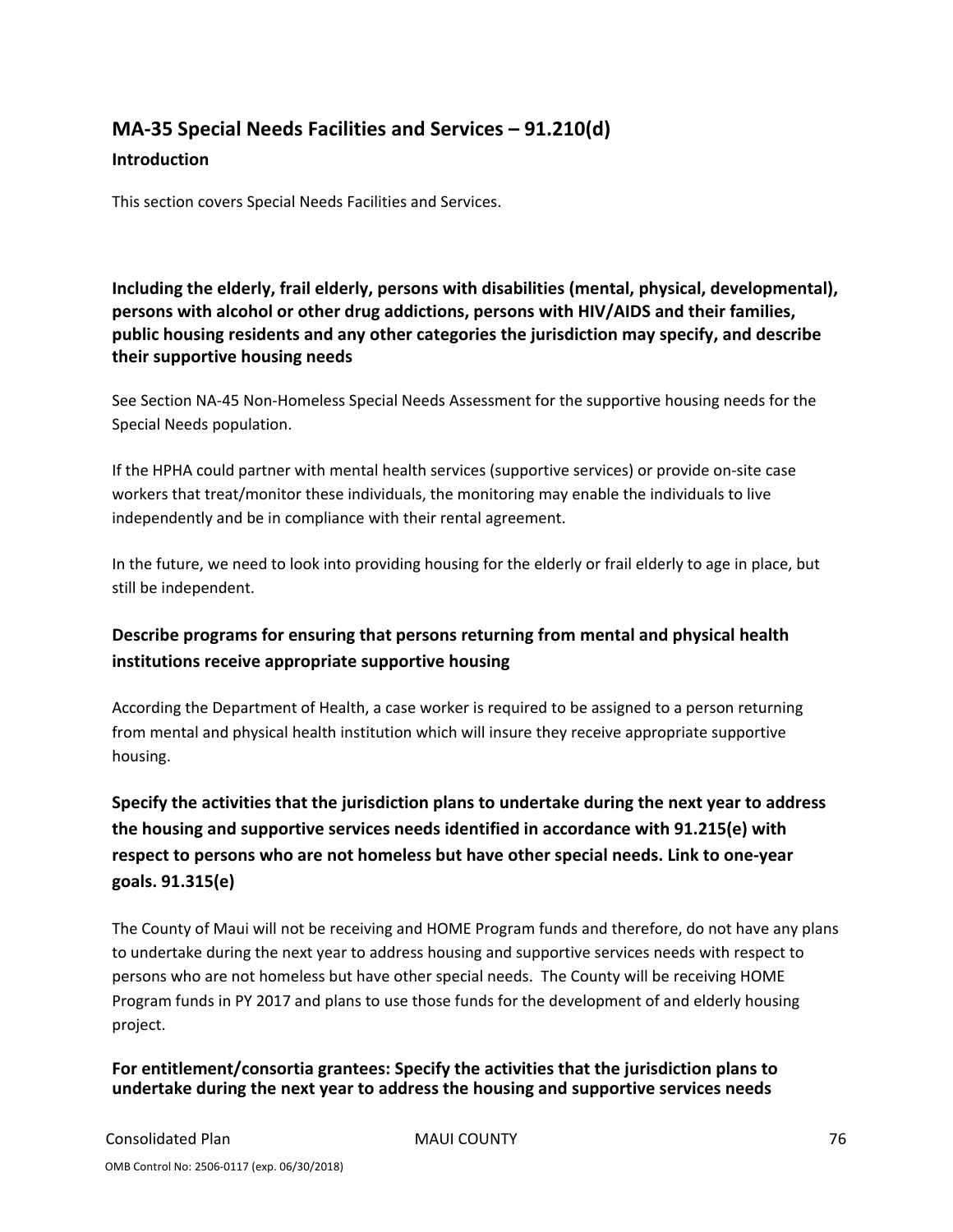### **identified in accordance with 91.215(e) with respect to persons who are not homeless but have other special needs. Link to one‐year goals. (91.220(2))**

The County of Maui is not an entitlement or consortia grantee.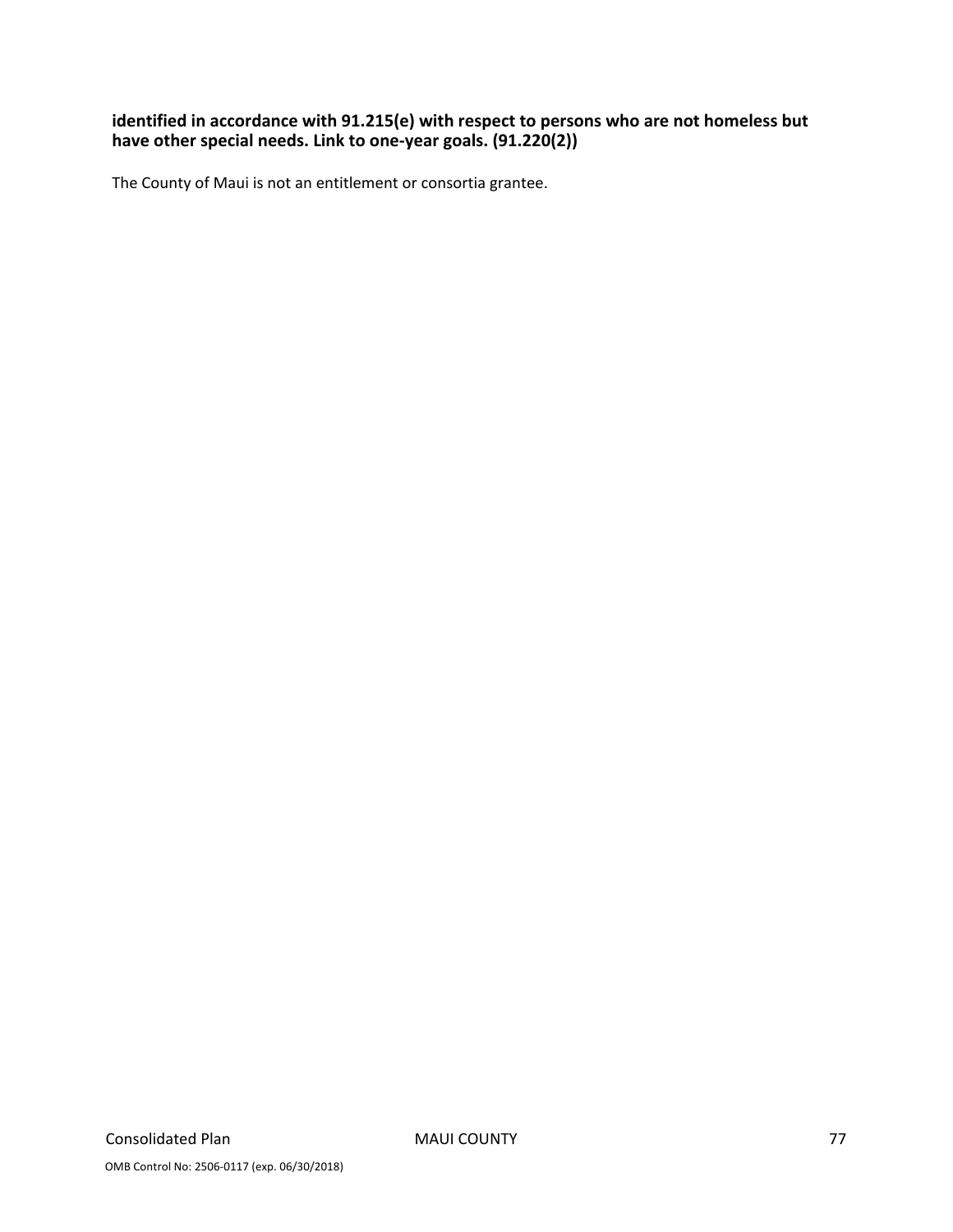### **MA‐40 Barriers to Affordable Housing – 91.210(e)**

### **Negative Effects of Public Policies on Affordable Housing and Residential Investment**

There are many factors which have contributed to the shortage of housing and consequently, the lack of affordability in housing in the State. Included are demographic changes, market forces, changes in federal housing policy, changes in federal tax policy, and development constraints (including lack of "reasonably priced", developable land; lack of infrastructure; high development costs; government regulations; community opposition; and growing environmental requirements).

Tax Policy ‐ Taxes add to the cost of privately‐sponsored housing production. The 4% general excise tax is levied on rental receipts, construction materials, and personal services, such as architectural and engineering fees.

Mini Davis‐Bacon Requirements – Act 294, SLH 1990, requires that HHFDC and the counties comply with the prevailing wage requirements of the State Labor Department for any project receiving tax credits or other assistance under the provisions of Chapter 201H, HRS.

Land Use Controls – Land use in the State is regulated by both the State and the counties. The State Land Use Law (Chapter 205, HRS), passed in 1961, was the nation's first attempt at statewide land use planning and remains and integral part of the State's growth management process. The counties are granted authority to develop comprehensive plans under the County Organization Law (Chapter 46, HRS).

There are four State land use districts – urban, agricultural and conservation. Counties have sole jurisdiction in the urban district; the State and counties jointly manage the rural and agricultural districts; and the State has principal jurisdiction over the conservation district. The State's unique land use control system has a highly significant influence on the housing market because it affects the timing, location and extent of urban land available for housing development.

Zoning Ordinances – Zoning is largely a county function in the State. Each local government adopts zoning ordinances. Recent zoning principles indicate that a compact community lessens the financial burden of providing services to the inhabitants. Currently, planning efforts have concentrated on creating "sustainable communities" which is not reinforced by the current zoning standards.

Building Codes – Development code requirements can increase the cost of housing development in various ways.

Fees and Charges – The County General Plans set the broad policies for the long-range development of the counties. The policies address major areas of concern including population, economic activity, housing, physical development and urban design, government operations, and fiscal management.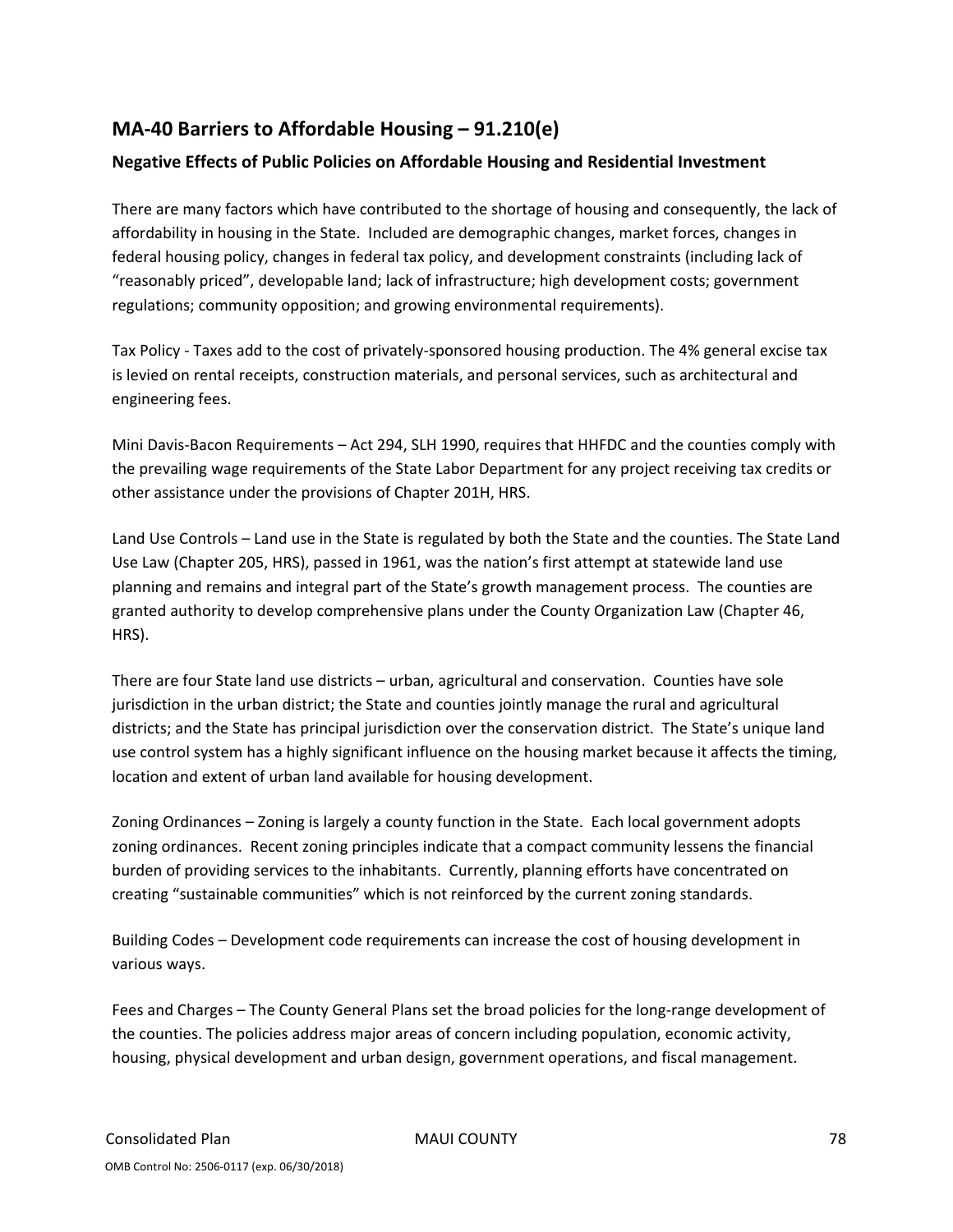Lack of infrastructure – New residential development often occurs in areas that were formerly used for agricultural purposes. These areas lack major off‐site infrastructure such as water, sewer, drainage, roadway, and utility systems.

Lack of Resources to Develop Affordable Housing – Without adequate resources, thousands of needed affordable housing units will not be built. The bottom line is that it is very expensive to build homes affordable to extremely‐low and low‐income families, particularly in the state.

The rental income from low-income housing is insufficient to cover the development costs. Gap financing is critical to develop new, affordable rental units. Generally, low income housing tax credits can cover 50% of the project costs, private financing covers 25% of the project costs, and gap financing is needed for the final 25% of the project costs. The State Rental Housing Trust Fund has been the primary source of gap equity financing. Unfortunately, applications for funding from the trust fund far exceed the balance.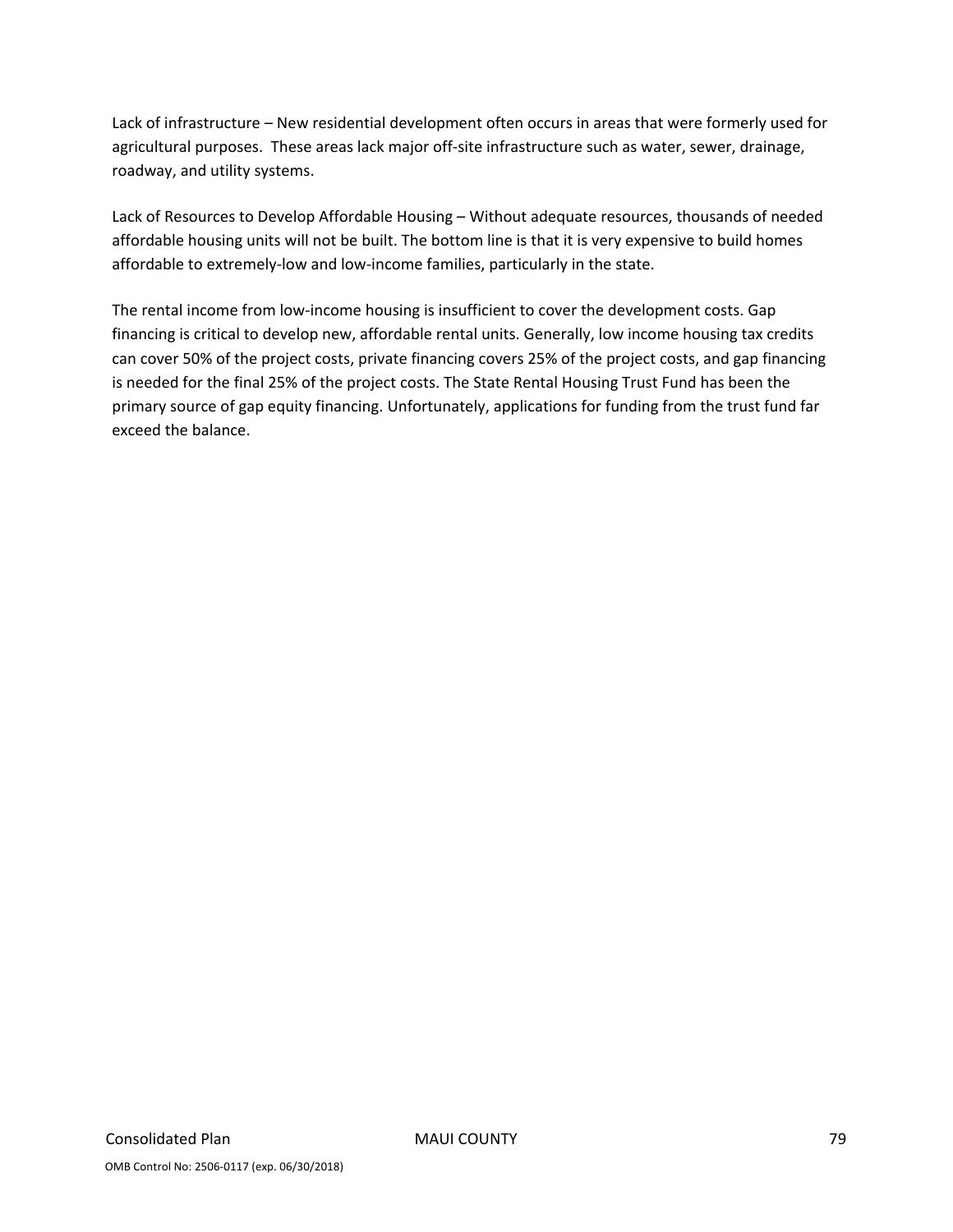### **MA‐45 Non‐Housing Community Development Assets – 91.215 (f)**

### **Introduction**

The County of Maui intends to support economic development activities that create jobs for low and moderate income individuals.

#### **Economic Development Market Analysis**

#### **Business Activity**

| <b>Business by Sector</b>                     | Number of<br><b>Workers</b> | <b>Number of Jobs</b> | <b>Share of Workers</b><br>℅  | <b>Share of Jobs</b><br>℅ | Jobs less workers<br>% |
|-----------------------------------------------|-----------------------------|-----------------------|-------------------------------|---------------------------|------------------------|
| Agriculture, Mining, Oil & Gas Extraction     | 1,699                       | 1,875                 | 3                             | 4                         |                        |
| Arts, Entertainment, Accommodations           | 21,629                      | 21,022                | 36                            | 40                        |                        |
| Construction                                  | 3,350                       | 2,829                 | 6                             | 5                         | $-1$                   |
| <b>Education and Health Care Services</b>     | 7,323                       | 5,818                 | 12                            | 11                        | -1                     |
| Finance, Insurance, and Real Estate           | 2,768                       | 2,325                 | 5                             | 4                         | $-1$                   |
| Information                                   | 914                         | 699                   | $\overline{2}$                |                           | -1                     |
| Manufacturing                                 | 1,305                       | 1,027                 | $\overline{2}$                | 2                         | 0                      |
| <b>Other Services</b>                         | 2,986                       | 2,681                 | 5                             | 5.                        | 0                      |
| Professional, Scientific, Management Services | 2,699                       | 1,802                 | 5                             | 3                         | $-2$                   |
| <b>Public Administration</b>                  |                             | 0                     | 0                             | 0                         | 0                      |
| <b>Retail Trade</b>                           | 9,555                       | 8,664                 | 16                            | 16                        | 0                      |
| <b>Transportation and Warehousing</b>         | 3,239                       | 2,821                 | 5                             | 5                         | 0                      |
| <b>Wholesale Trade</b>                        | 1,807                       | 1,341                 | 3                             | 3                         | 0                      |
| Total                                         | 59,274                      | 52,904                | $\hspace{0.05cm} \textbf{--}$ | --                        |                        |

**Table 39 ‐ Business Activity**

**Data Source:** 2007‐2011 ACS (Workers), 2011 Longitudinal Employer‐Household Dynamics (Jobs)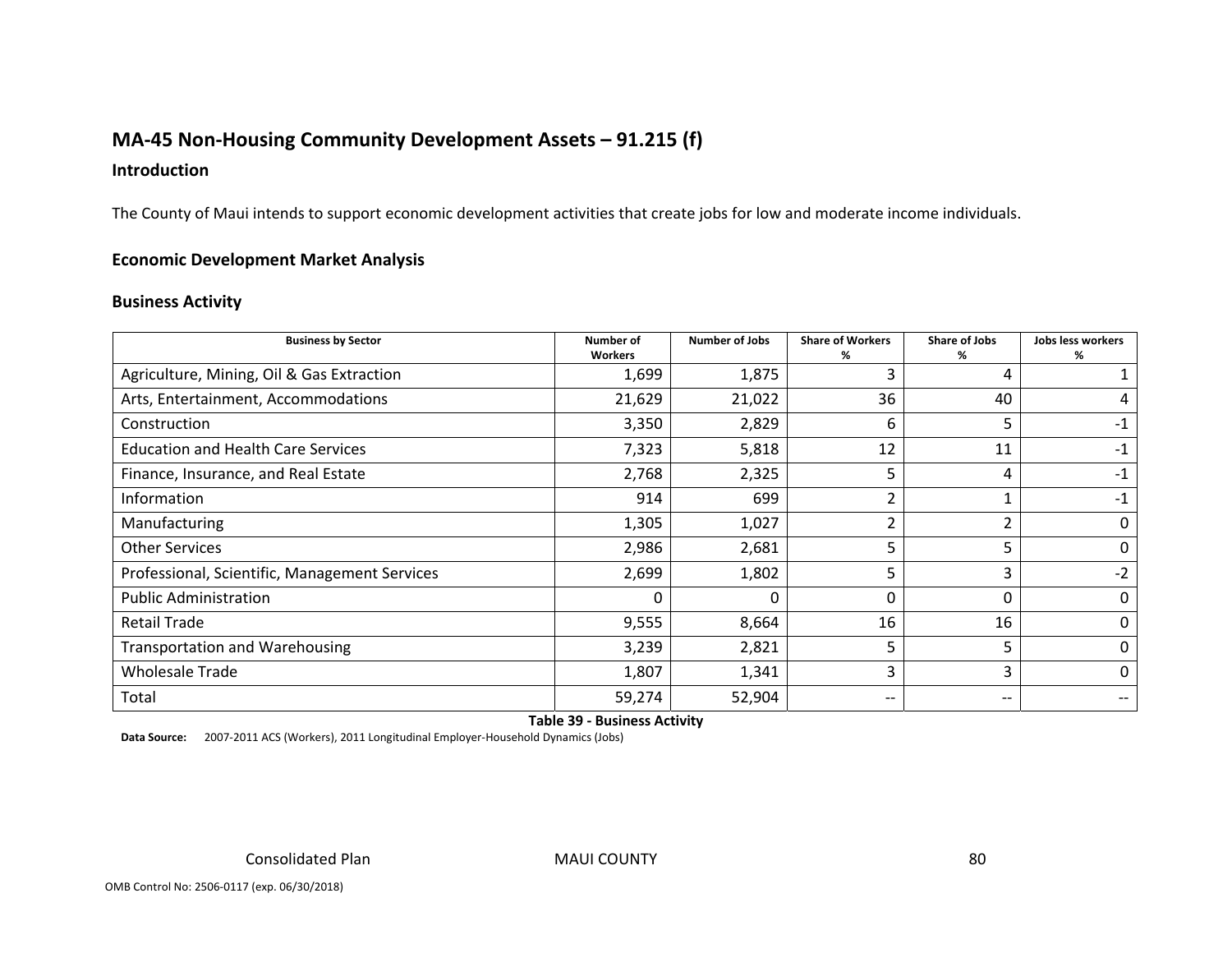#### **Labor Force**

| Total Population in the Civilian Labor Force   | 85.351 |  |
|------------------------------------------------|--------|--|
| Civilian Employed Population 16 years and over | 78,363 |  |
| <b>Unemployment Rate</b>                       | 8.19   |  |
| Unemployment Rate for Ages 16-24               | 27.22  |  |
| Unemployment Rate for Ages 25-65               | 5.64   |  |
| Table 40 - Labor Force                         |        |  |

**Data Source:** 2007‐2011 ACS

| <b>Occupations by Sector</b>                   | <b>Number of People</b> |
|------------------------------------------------|-------------------------|
| Management, business and financial             | 14,675                  |
| Farming, fisheries and forestry occupations    | 2,476                   |
| Service                                        | 9,975                   |
| Sales and office                               | 19,004                  |
| Construction, extraction, maintenance and      |                         |
| repair                                         | 8,730                   |
| Production, transportation and material moving | 3,773                   |

**Table 41 – Occupations by Sector**

**Data Source:** 2007‐2011 ACS

### **Travel Time**

| <b>Travel Time</b> | <b>Number</b> | Percentage |
|--------------------|---------------|------------|
| < 30 Minutes       | 50,504        | 72%        |
| 30-59 Minutes      | 16.574        | 23%        |
| 60 or More Minutes | 3,464         | 5%         |
| <b>Total</b>       | 70,542        | 100%       |

**Table 42 ‐ Travel Time Data Source:** 2007‐2011 ACS

### **Education:**

Educational Attainment by Employment Status (Population 16 and Older)

| <b>Educational Attainment</b>      | In Labor Force           |            |                           |
|------------------------------------|--------------------------|------------|---------------------------|
|                                    | <b>Civilian Employed</b> | Unemployed | <b>Not in Labor Force</b> |
| Less than high school graduate     | 4.274                    | 527        | 2,091                     |
| High school graduate (includes     |                          |            |                           |
| equivalency)                       | 20,076                   | 2,235      | 4,809                     |
| Some college or Associate's degree | 23,359                   | 1,492      | 5,155                     |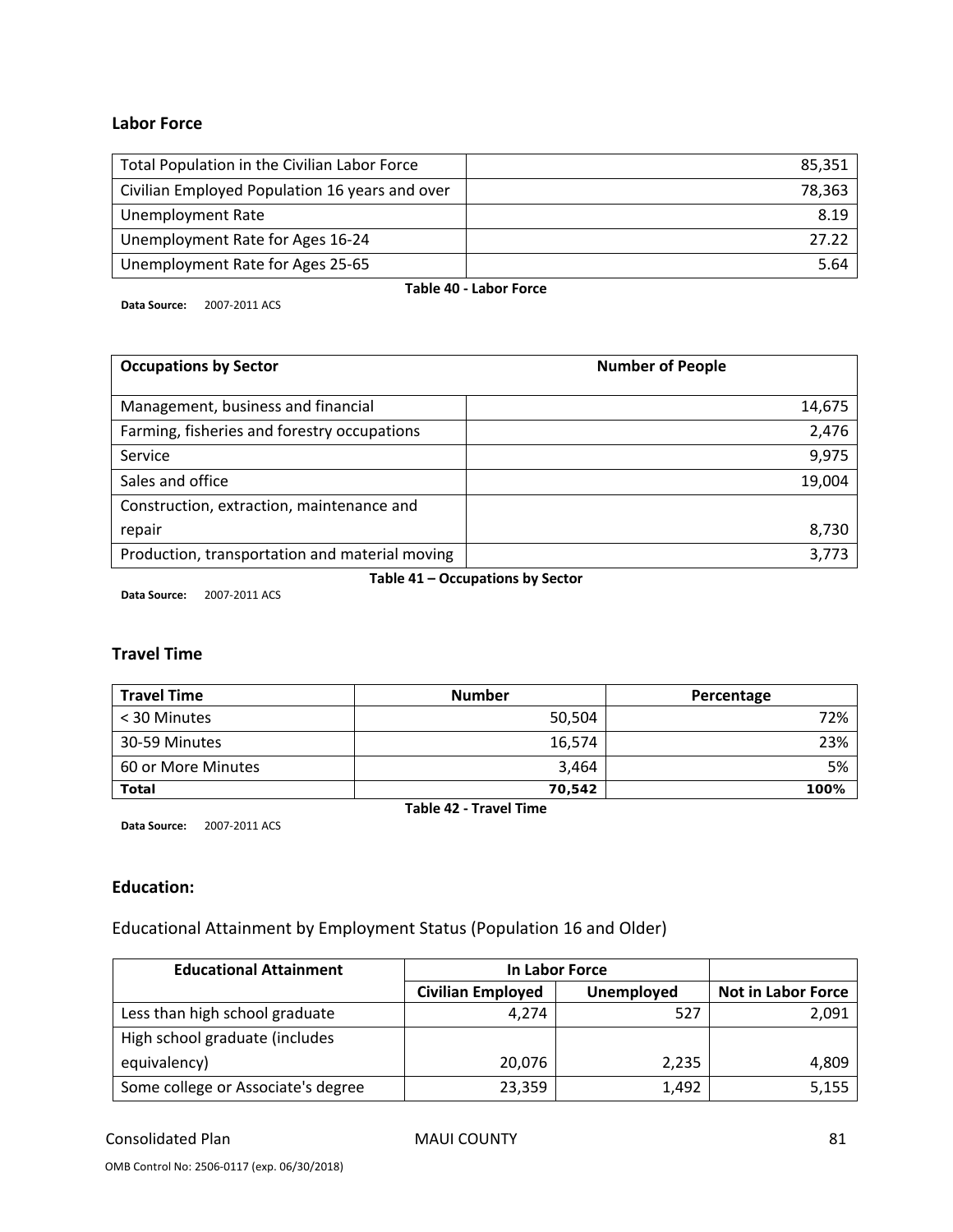| <b>Educational Attainment</b> | In Labor Force    |            |                           |
|-------------------------------|-------------------|------------|---------------------------|
|                               | Civilian Employed | Unemployed | <b>Not in Labor Force</b> |
| Bachelor's degree or higher   | 18.747            | 639        | 3,265                     |

#### **Table 43 ‐ Educational Attainment by Employment Status**

**Data Source:** 2007‐2011 ACS

#### Educational Attainment by Age

|                                 | Age       |           |             |           |          |
|---------------------------------|-----------|-----------|-------------|-----------|----------|
|                                 | 18-24 yrs | 25-34 yrs | $35-44$ yrs | 45-65 yrs | $65+yrs$ |
| Less than 9th grade             | 79        | 285       | 517         | 1,275     | 3,094    |
| 9th to 12th grade, no diploma   | 1,571     | 1,471     | 1,046       | 2,316     | 1,398    |
| High school graduate, GED, or   |           |           |             |           |          |
| alternative                     | 5,058     | 6,799     | 6,852       | 13,475    | 6,025    |
| Some college, no degree         | 3,627     | 4,751     | 5,191       | 11,857    | 3,245    |
| Associate's degree              | 617       | 1,848     | 2,412       | 4,045     | 741      |
| Bachelor's degree               | 716       | 4,096     | 3,809       | 7,644     | 2,739    |
| Graduate or professional degree | 0         | 1,029     | 1,431       | 4,671     | 1,744    |

**Data Source:** 2007‐2011 ACS

**Table 44 ‐ Educational Attainment by Age**

#### Educational Attainment – Median Earnings in the Past 12 Months

| <b>Educational Attainment</b>               | <b>Median Earnings in the Past 12 Months</b> |
|---------------------------------------------|----------------------------------------------|
| Less than high school graduate              | 25,993                                       |
| High school graduate (includes equivalency) | 31,128                                       |
| Some college or Associate's degree          | 32,960                                       |
| Bachelor's degree                           | 42,740                                       |
| Graduate or professional degree             | 51,968                                       |

**Table 45 – Median Earnings in the Past 12 Months**

**Data Source:** 2007‐2011 ACS

### **Based on the Business Activity table above, what are the major employment sectors within your jurisdiction?**

The County of Maui's major sectors of employment are arts, entertainment and accommodations; retail trade; and education and health services.

### **Describe the workforce and infrastructure needs of the business community:**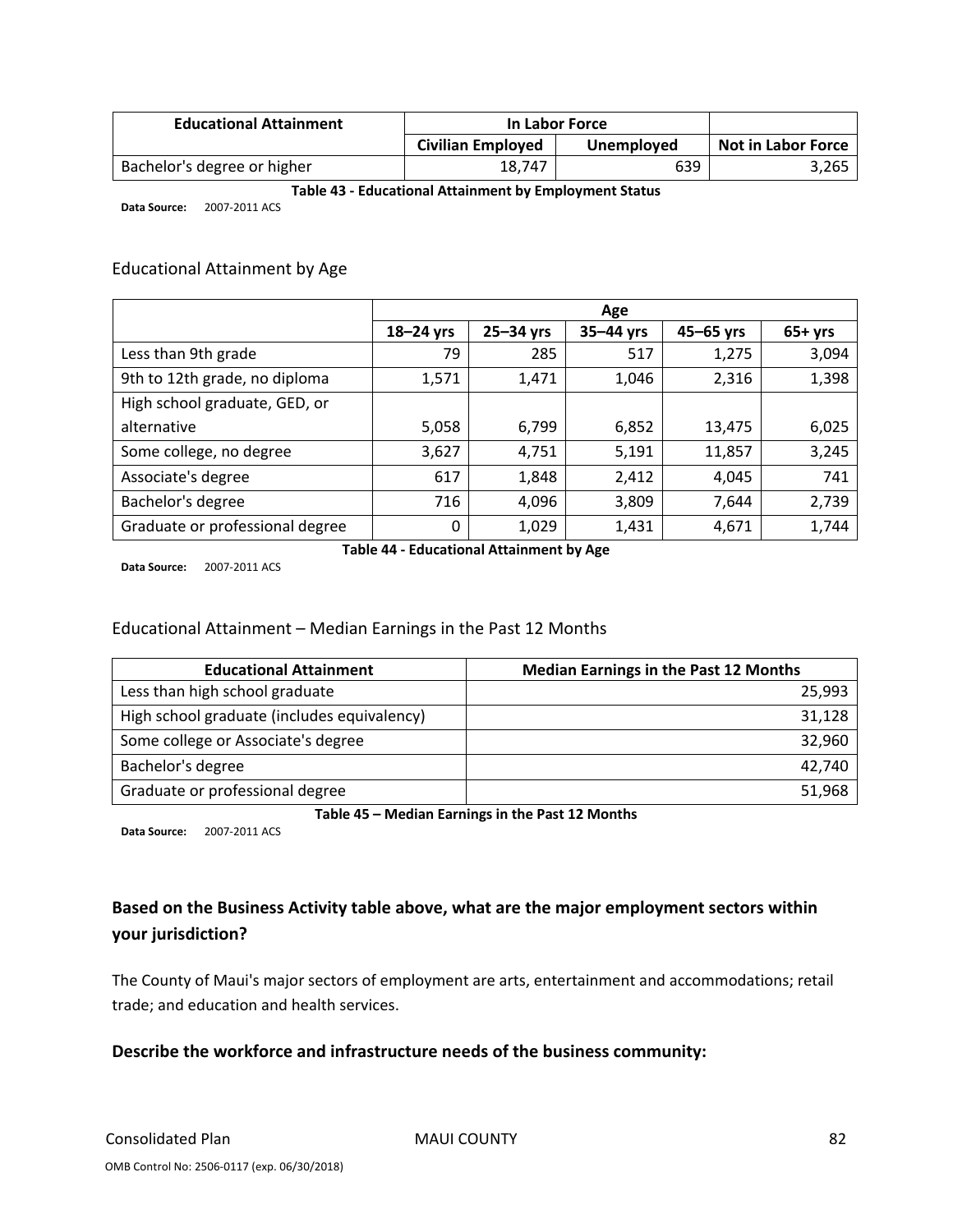In the County of Maui there are 85,351 individuals in the labor force with an unemployment rate is 8.19%. The higest occupations by sectors of employment are in the service industry which includes sales and office and management, business and financial. According to the County of Maui 2015 to 2019 Consolidated Plan Survey that was done in September and October 2014 indicated that there is a high need for commercial/industrial infrastructure and training for small businesses to support the creation of jobs for low and moderate income individuals.

**Describe any major changes that may have an economic impact, such as planned local or regional public or private sector investments or initiatives that have affected or may affect job and business growth opportunities during the planning period. Describe any needs for workforce development, business support or infrastructure these changes may create.**

CDBG will be used to facilitate employment training to expand and train workforce and improve skills and work readiness.

### **How do the skills and education of the current workforce correspond to employment opportunities in the jurisdiction?**

Accordingly the highest group of employed people are those that have some college, associates degree or attained a bachelors degree or higher, thus this correlates that a higher educational attainment increases the chance of finding employment.

### **Describe any current workforce training initiatives, including those supported by Workforce Investment Boards, community colleges and other organizations. Describe how these efforts will support the jurisdiction's Consolidated Plan.**

Hawaii Department of Labor and Industrial Relations (DLIR) has an initiative designed to stimulate job growth in Hawai'i called Volunteer Internship Program (VIP). The program allows job seekers, especially those receiving unemployment insurance (UI) benefits, to gain workforce training. Individuals will gain new skills, experience, and/or references. It also provides UI claimants and other eligible interns with an opportunity to be introduced to potential employers for future job openings.

### **Does your jurisdiction participate in a Comprehensive Economic Development Strategy (CEDS)?**

Yes

**If so, what economic development initiatives are you undertaking that may be coordinated with the Consolidated Plan? If not, describe other local/regional plans or initiatives that impact economic growth.**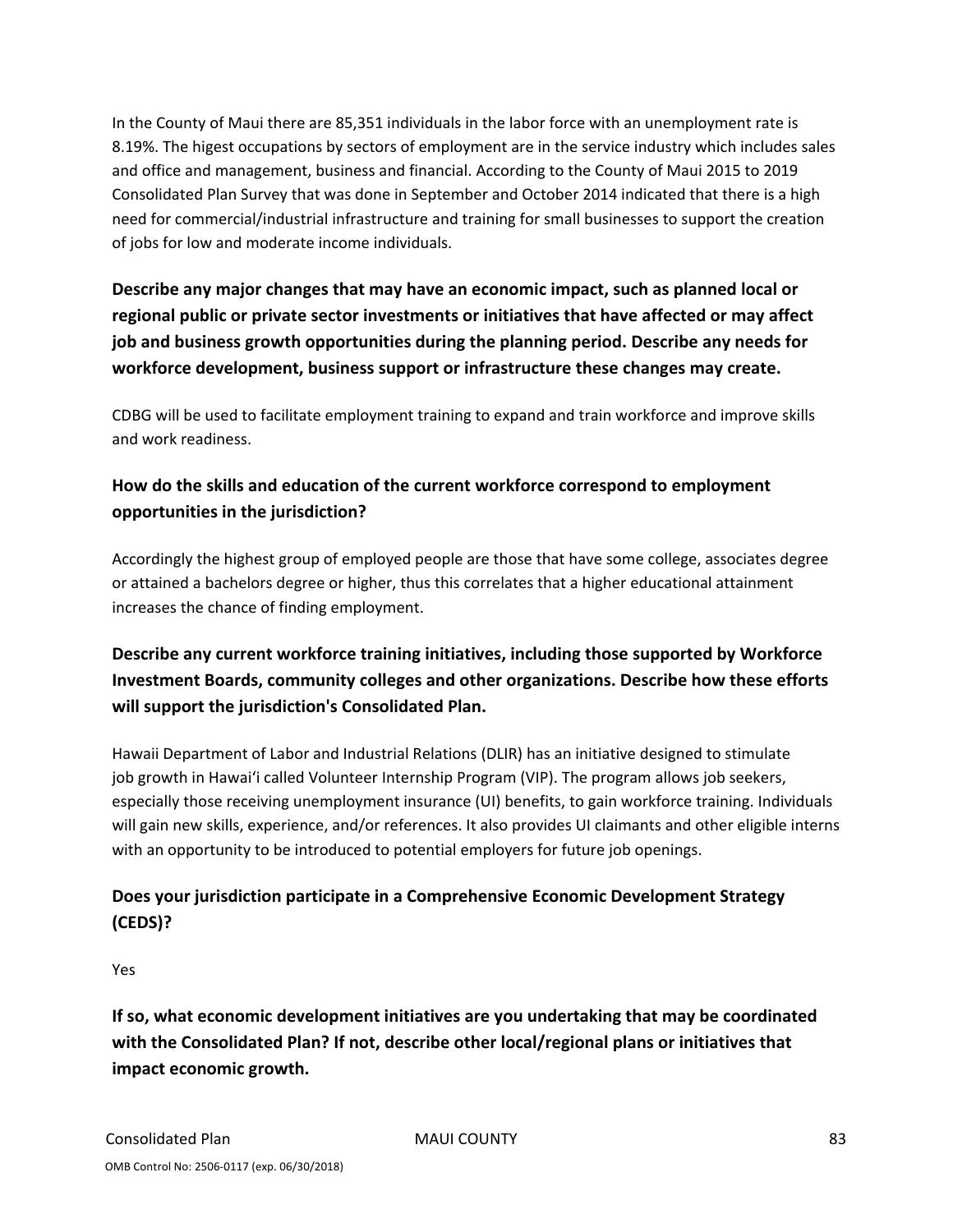Small businesses are the backbone of Maui County's economy. According to the 2004 Maui County Comprehensive Economic Development Strategy (CEDS), 88 percent of Maui firms employ fewer than 20 people. The State Department of Business, Economic Development and Tourism (DBEDT) estimates that the County has an additional 15,000 self‐employed jobs, that are not included in the official labor force data.17 Small businesses with an average of 12 employees each account for about 3,500 business establishments on Maui. CDBG will be used to facilitate employment training for small businesses to expand and train and improve skills and work readiness for those individuals of low to moderate income.

#### **Discussion**

See above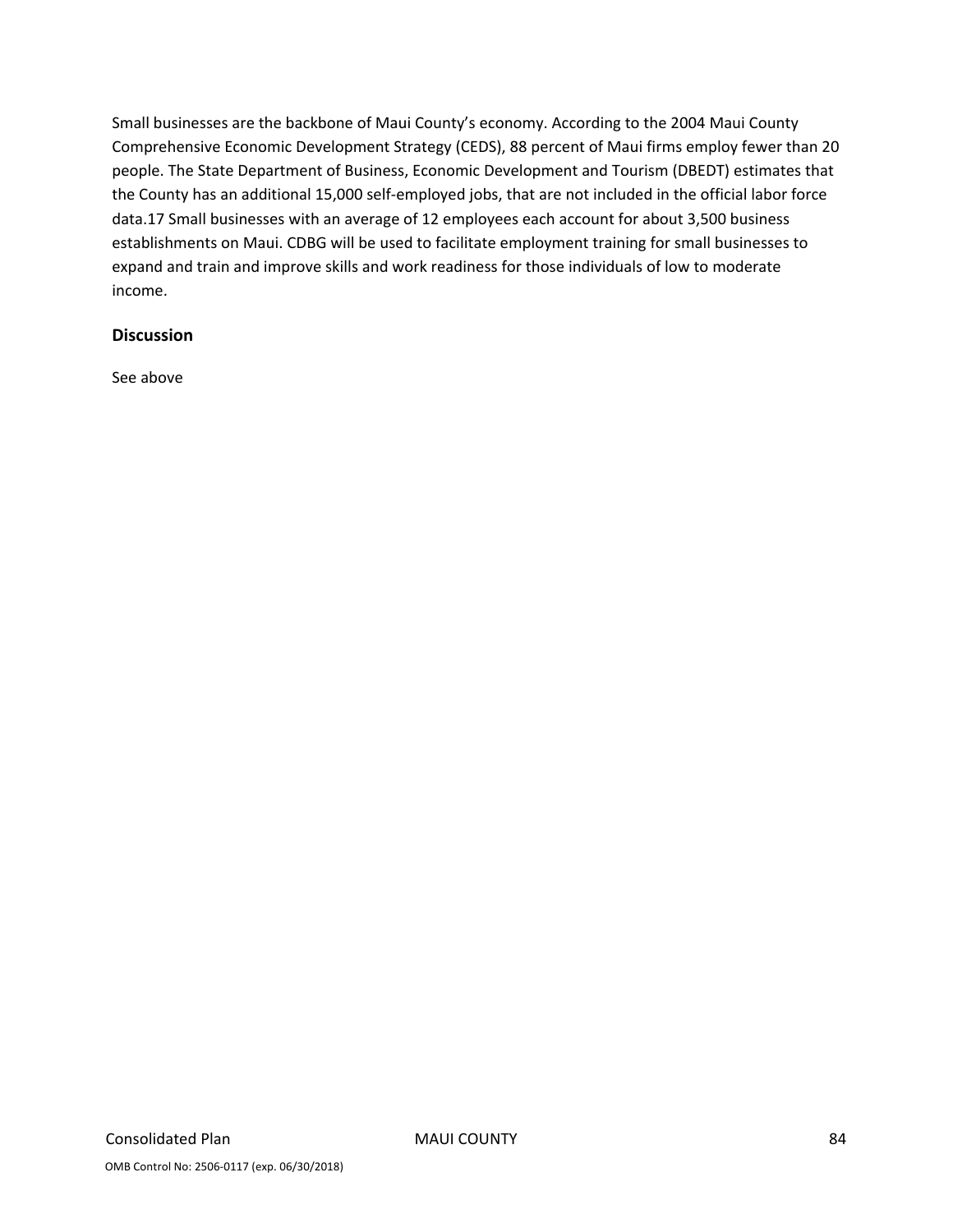### **MA‐50 Needs and Market Analysis Discussion**

### **Are there areas where households with multiple housing problems are concentrated? (include a definition of "concentration")**

There is no areas where households with multiple housing problems are concentrated. The definition of concentration is a large amount of something in one place.

### **Are there any areas in the jurisdiction where racial or ethnic minorities or low‐income families are concentrated? (include a definition of "concentration")**

There are no areas in the jurisdiction where racial or ethnic minoritiesare concentrated. The definition of concentration is a large amount of something in one place. The low-mod areas are where the lowincome families are concentrated and those areas are Molokai, parts of Kahului, parts of Wailuku and Lahaina, Haiku and Hana.

### **What are the characteristics of the market in these areas/neighborhoods?**

Not applicable.

### **Are there any community assets in these areas/neighborhoods?**

Not applicable.

### **Are there other strategic opportunities in any of these areas?**

Not applicable.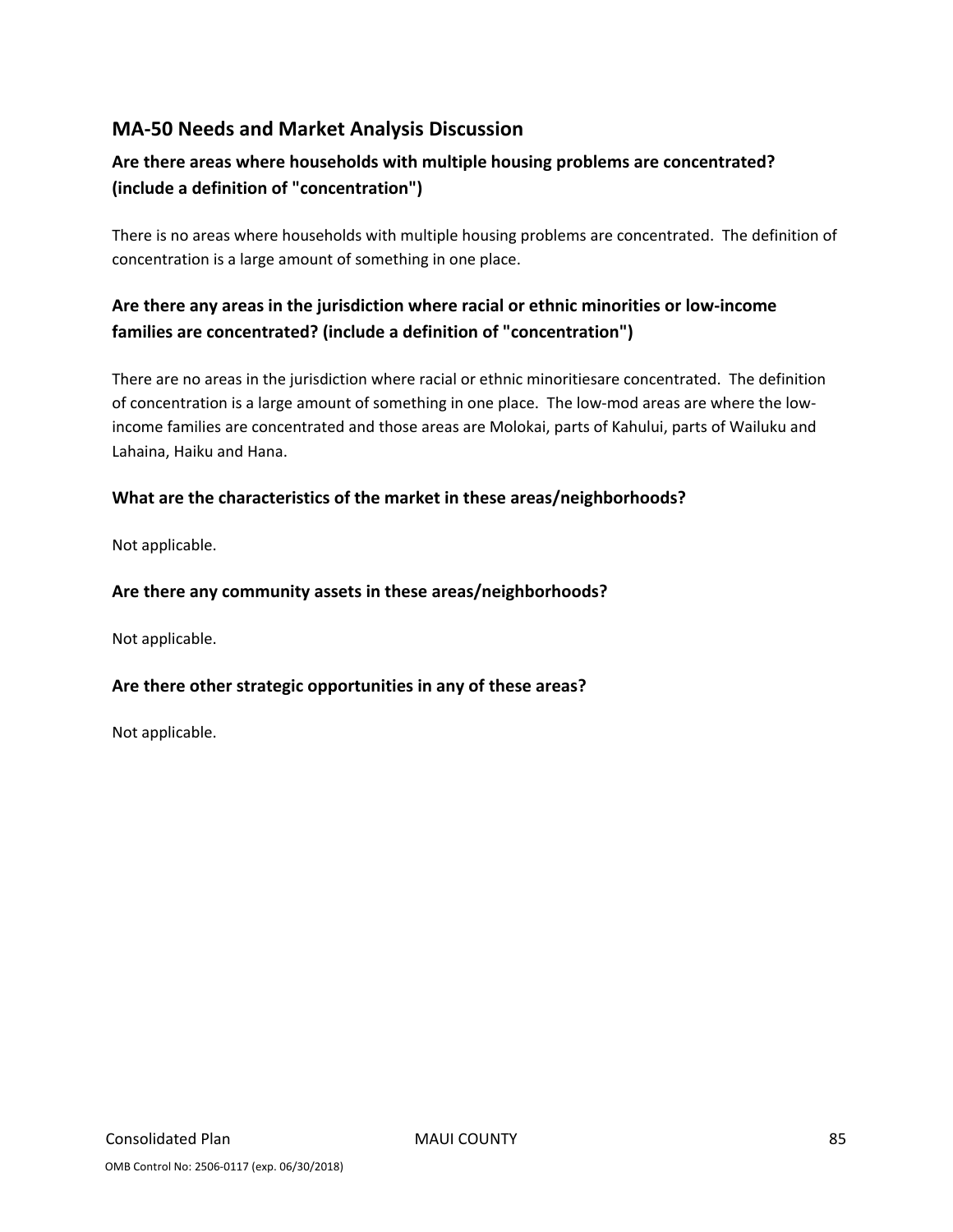## **Strategic Plan**

### **SP‐05 Overview**

### **Strategic Plan Overview**

The Community Development Block Grant (CDBG) was created by Title I of the Housing and Community Development Act of 1974 (Public Law 93‐383), It is the Federal Government's primary program for promoting community revitalization throughout the country.

The CDBG program is a flexible program that provides communities with resources to address a wide range of unique community development needs. Beginning in 1974, it is one of the longest continuously run programs at the U.S. Department of Housing and Urban Development (HUD). The program provides annual grants on a formula basis to 1209 general units of local government and States. The formula, as established by HUD, is based on the County's population, the extent of poverty and the extent of housing overcrowding.

Maui County has participated in the CDBG Program since its inception in 1974. Maui County allocates its CDBG funds utilizing an evaluation and selection methodology that was established in 2003. The projects are selected annually via an open, competitive application process, with a structured rating methodology utilizing pre‐determined evaluation factors and scoring parameters performed by an independent selection panel. This comprehensive process ensures an objective, equitable and credible approach for the selection of projects. Detailed information on our process is available at http://www.mauicounty.gov/mayor/community.

The County's Consolidated Plan (ConPlan) is a five‐year strategic plan that addresses the County's housing and community development needs and funding priorities. Its purpose is to ensure jurisdictions receiving federal assistance adequately direct and plan for housing and community development‐related needs of low‐ and moderate‐income persons in a way that improves the availability and affordability of decent, safe and sanitary housing in a suitable living environment as well as expands economic opportunities. The ConPlan is the key opportunity for the Administration and Council to set the direction of the CDBG project priorities for the next five years. The needs and funding priorities identified in Maui County's ConPlan are based primarily on community input and citizen participation.

In addition to serving as a strategic plan for the County's priorities for the HUD programs, the ConPlan is also used as a decision‐making tool for the County and serves to assist HUD in assessing the County's annual progress in meeting its ConPlan objectives. As such, projects seeking CDBG funding must be consistent with the ConPlan and address a priority housing or community development need as well as fulfill a housing or community development goal as outlined in the ConPlan.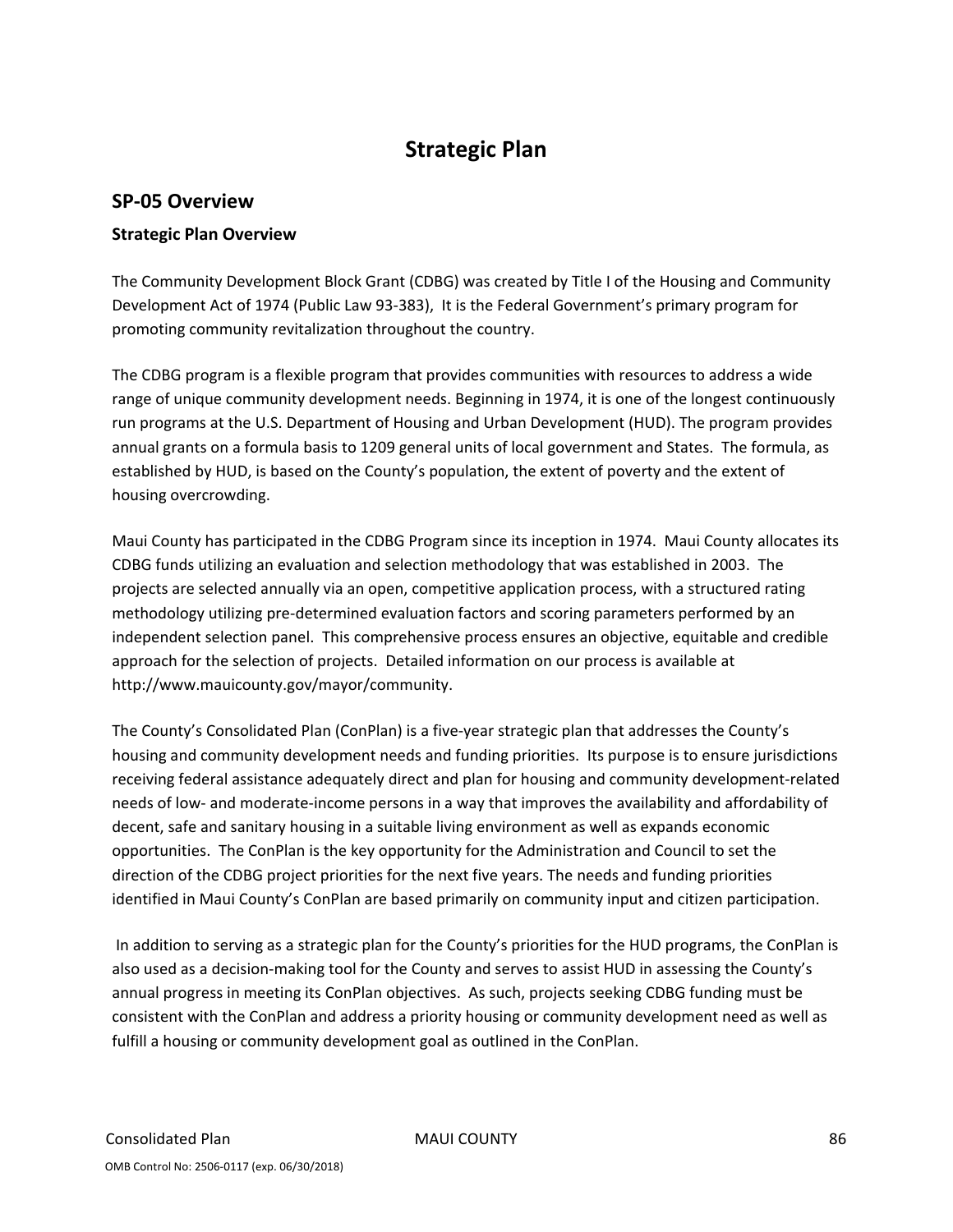## **SP‐10 Geographic Priorities – 91.215 (a)(1)**

### **Geographic Area**

**Table 46 ‐ Geographic Priority Areas**

### **General Allocation Priorities**

Describe the basis for allocating investments geographically within the jurisdiction (or within the EMSA for HOPWA)

The distribution of CDBG funds is based on the priority needs and objectives identified in the County of Maui ConPlan. The CDBG funds are allocated on an annual basis utilizing a competitive, open application process in which proposals are evaluated and rated for program eligibility, fulfillment of County priorities and objectives, need, impact and other considerations pursuant to the County of Maui CDBG Program Project Evaluation & Rating System. This CDBG evaluation and rating process is outlined in the CDBG Program Request for Proposals Application Packet of the current program year, which is available at the CDBG Program Office and on the County of Maui website at http://www.mauicounty.gov/mayor/community

The distribution of HTF will target primary areas of transit and employment and primary areas of substantive population in the judicial districts of Lahaina, Wailuku, Makawao, Hana, Molokai and Lanai.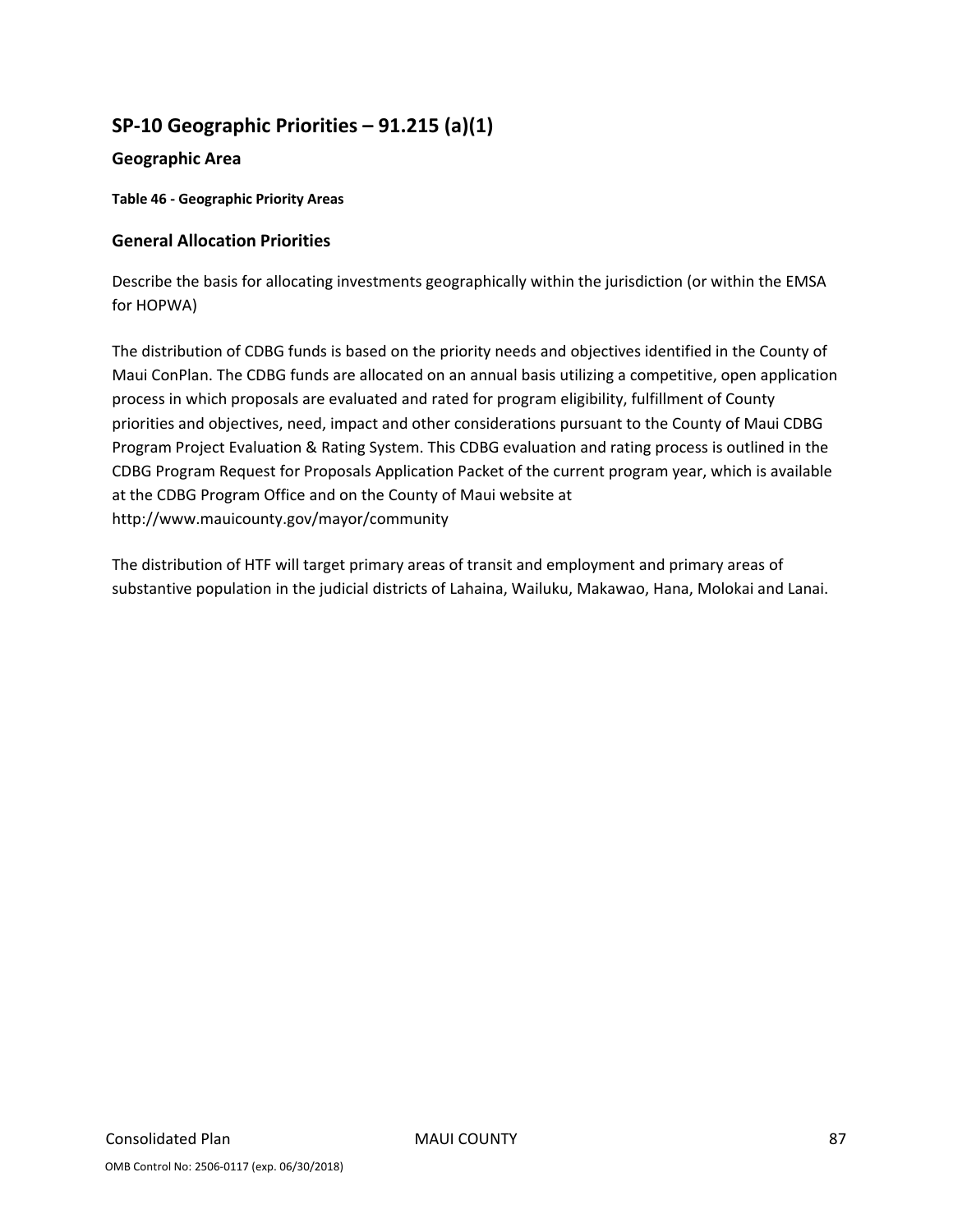# **SP‐25 Priority Needs ‐ 91.215(a)(2)**

### **Priority Needs**

### **Table 47 – Priority Needs Summary**

| $\mathbf{1}$   | <b>Priority Need</b><br><b>Name</b>                    | General Priorities - Housing - Rental Housing                                                                                     |
|----------------|--------------------------------------------------------|-----------------------------------------------------------------------------------------------------------------------------------|
|                | <b>Priority Level</b>                                  | High                                                                                                                              |
|                | <b>Population</b>                                      | <b>Extremely Low</b><br>Low<br>Moderate<br>Large Families<br>Families with Children<br>Elderly<br><b>Public Housing Residents</b> |
|                | Geographic<br><b>Areas</b><br><b>Affected</b>          |                                                                                                                                   |
|                | <b>Associated</b><br><b>Goals</b>                      | Goal HR-1<br>Goal HR-2<br>Goal HR-5<br>Goal HR-6                                                                                  |
|                | <b>Description</b>                                     | General Priorities - Housing - Rental Housing                                                                                     |
|                | <b>Basis for</b><br><b>Relative</b><br><b>Priority</b> | Results of the online 2015 to 2019 County of Maui Consolidated Plan Survey<br>indicating a medium to high priority need.          |
| $\overline{2}$ | <b>Priority Need</b><br><b>Name</b>                    | General Priorities - Housing - Homeowner Housing                                                                                  |
|                | <b>Priority Level</b>                                  | High                                                                                                                              |
|                | Population                                             | <b>Extremely Low</b><br>Low<br>Moderate<br>Large Families<br>Families with Children<br>Elderly<br><b>Public Housing Residents</b> |
|                | Geographic<br><b>Areas</b><br><b>Affected</b>          |                                                                                                                                   |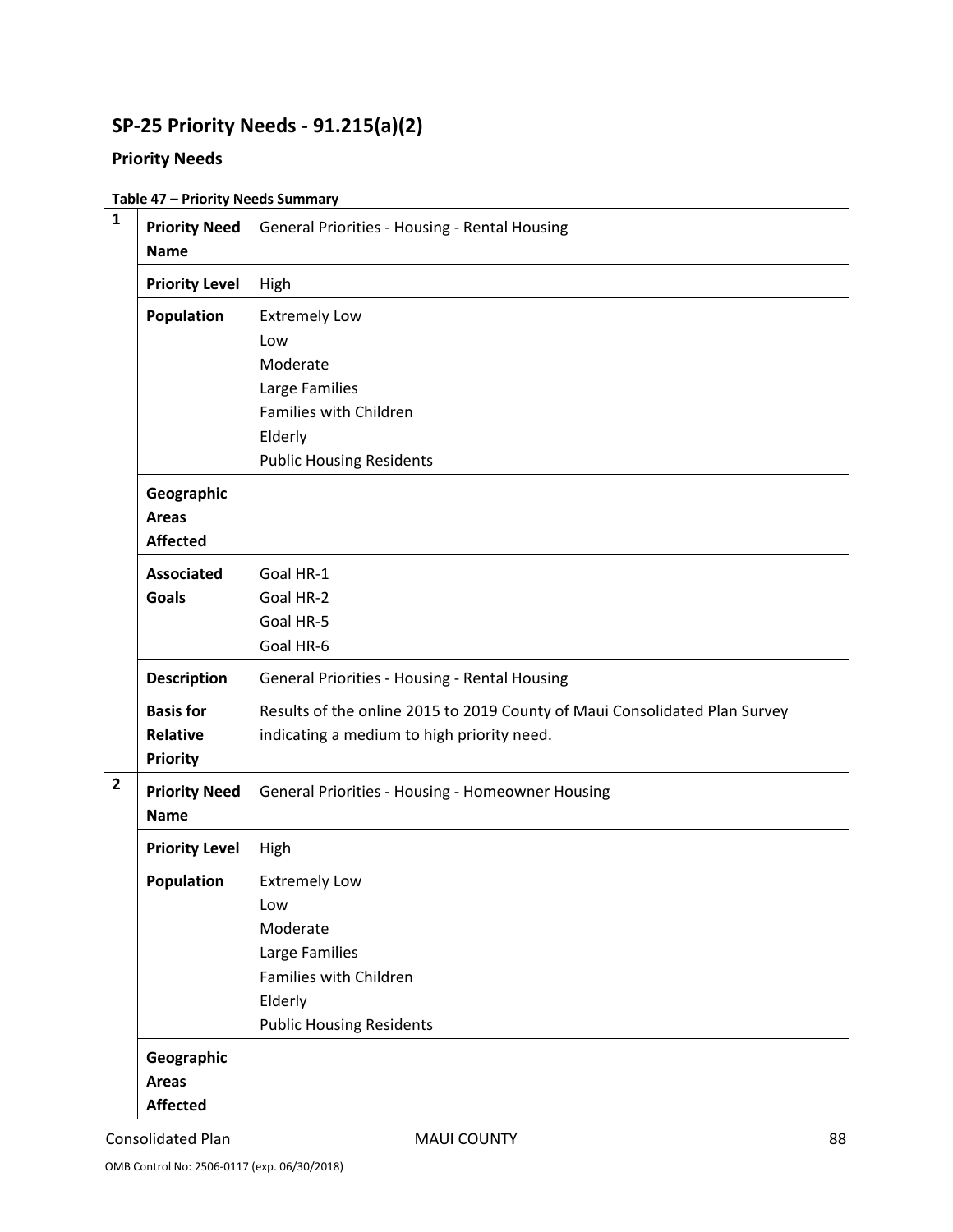|                         | <b>Associated</b><br><b>Goals</b>                      | Goal HO-1<br>Goal HO-2                                                                                                                                     |
|-------------------------|--------------------------------------------------------|------------------------------------------------------------------------------------------------------------------------------------------------------------|
|                         | <b>Description</b>                                     | General Priorities - Housing - Homeowner Housing                                                                                                           |
|                         | <b>Basis for</b><br><b>Relative</b><br><b>Priority</b> | Results of the online 2015 to 2019 County of Maui Consolidated Plan Survey<br>indicating a medium to high priority need.                                   |
| 3                       | <b>Priority Need</b><br><b>Name</b>                    | General Priorities - Spec. Housing - Elderly                                                                                                               |
|                         | <b>Priority Level</b>                                  | High                                                                                                                                                       |
|                         | Population                                             | <b>Extremely Low</b><br>Low<br>Moderate<br>Large Families<br>Families with Children<br>Elderly<br>Elderly<br>Frail Elderly                                 |
|                         | Geographic<br><b>Areas</b><br><b>Affected</b>          |                                                                                                                                                            |
|                         | <b>Associated</b><br><b>Goals</b>                      | Goal HR-3<br>Goal HR-4                                                                                                                                     |
|                         | <b>Description</b>                                     | General Priorities - Special Needs Housing (Non-Homeless) - Elderly                                                                                        |
|                         | <b>Basis for</b><br><b>Relative</b><br><b>Priority</b> | Results of the online 2015 to 2019 County of Maui Consolidated Plan Survey<br>indicating a medium to high priority need.                                   |
| $\overline{\mathbf{4}}$ | <b>Priority Need</b><br><b>Name</b>                    | General Priorities - Spec. Housing - Per with AIDS                                                                                                         |
|                         | <b>Priority Level</b>                                  | Low                                                                                                                                                        |
|                         | Population                                             | <b>Extremely Low</b><br>Low<br>Moderate<br>Large Families<br>Families with Children<br>Elderly<br><b>Public Housing Residents</b><br>Persons with HIV/AIDS |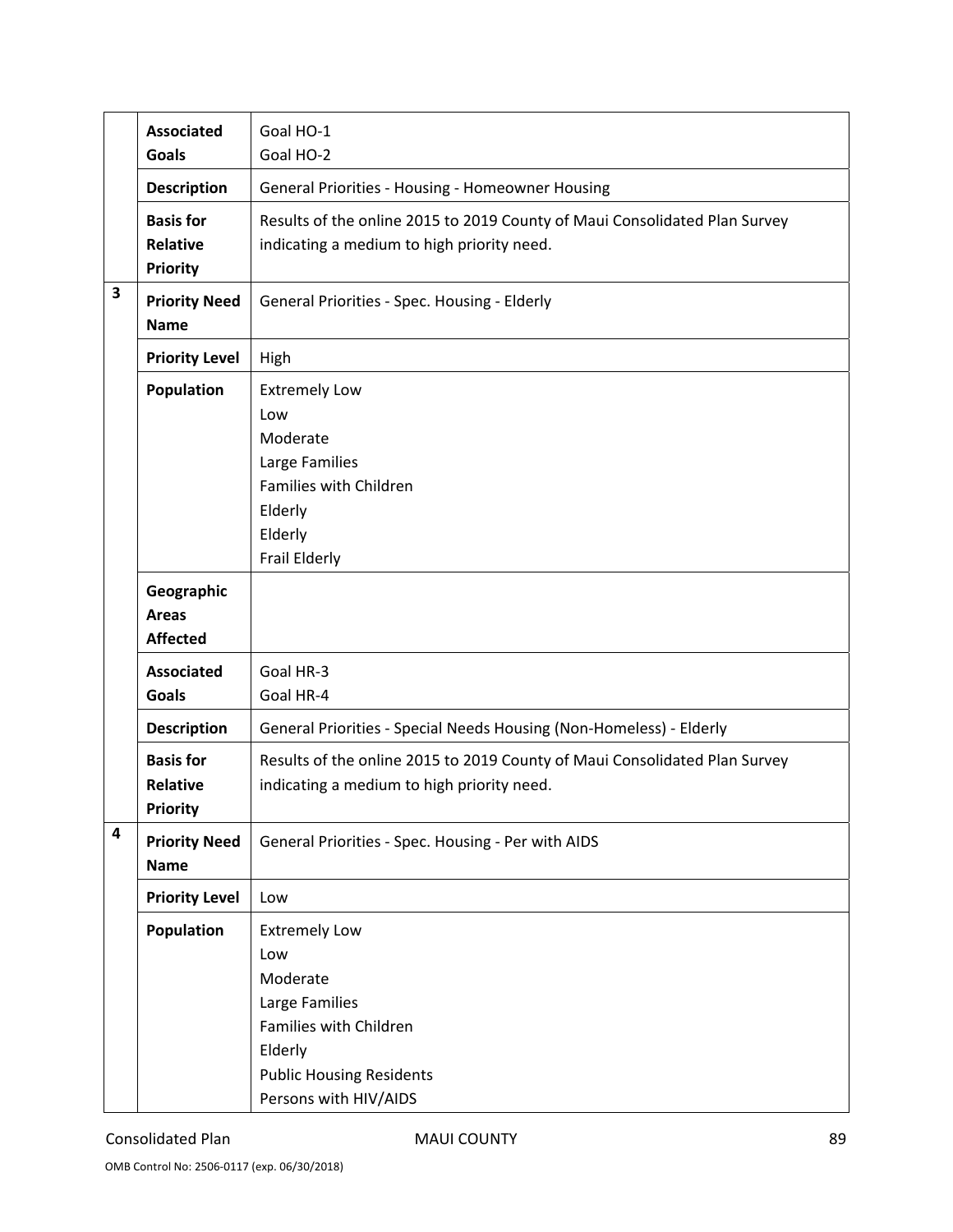|   | Geographic<br><b>Areas</b><br><b>Affected</b>                      |                                                                                                                                                                                                                                            |
|---|--------------------------------------------------------------------|--------------------------------------------------------------------------------------------------------------------------------------------------------------------------------------------------------------------------------------------|
|   | <b>Associated</b><br><b>Goals</b>                                  |                                                                                                                                                                                                                                            |
|   | <b>Description</b>                                                 | General Priorities - Special Needs Housing (Non-Homeless) - Persons with AIDS                                                                                                                                                              |
|   | <b>Basis for</b><br><b>Relative</b><br><b>Priority</b>             | Results of the online 2015 to 2019 County of Maui Consolidated Plan Survey<br>indicating a low priority need.                                                                                                                              |
| 5 | <b>Priority Need</b><br><b>Name</b>                                | General Priorities - Spec. Housing - Disabled Per.                                                                                                                                                                                         |
|   | <b>Priority Level</b>                                              | High                                                                                                                                                                                                                                       |
|   | <b>Population</b><br>Geographic<br><b>Areas</b><br><b>Affected</b> | <b>Extremely Low</b><br>Low<br>Large Families<br>Families with Children<br>Elderly<br><b>Public Housing Residents</b><br>Persons with Mental Disabilities<br>Persons with Physical Disabilities<br>Persons with Developmental Disabilities |
|   | <b>Associated</b><br>Goals                                         | Goal HR-3<br>Goal HR-4                                                                                                                                                                                                                     |
|   | <b>Description</b>                                                 | General Priorities - Special Needs Housing (Non-Homeless) - Persons with<br><b>Disabilities</b>                                                                                                                                            |
|   | <b>Basis for</b><br>Relative<br><b>Priority</b>                    | Results of the online 2015 to 2019 County of Maui Consolidated Plan Survey<br>indicating a medium to high priority need.                                                                                                                   |
| 6 | <b>Priority Need</b><br><b>Name</b>                                | General Priorities - Homelessness - Individuals                                                                                                                                                                                            |
|   | <b>Priority Level</b>                                              | High                                                                                                                                                                                                                                       |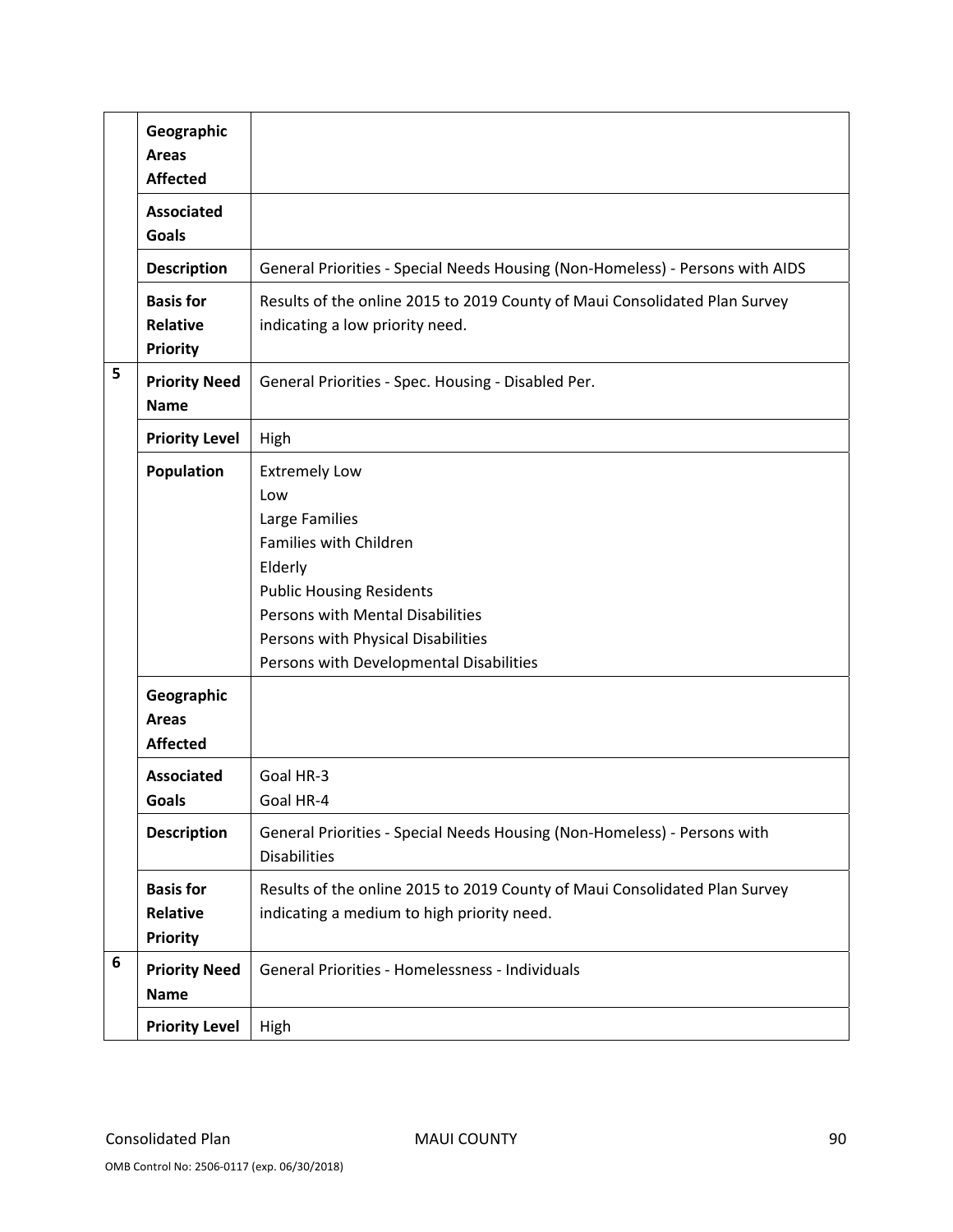|                         | <b>Population</b>     | <b>Extremely Low</b>                                                       |
|-------------------------|-----------------------|----------------------------------------------------------------------------|
|                         |                       | Low                                                                        |
|                         |                       | Moderate                                                                   |
|                         |                       | Large Families                                                             |
|                         |                       | Families with Children                                                     |
|                         |                       |                                                                            |
|                         |                       | Elderly                                                                    |
|                         |                       | <b>Public Housing Residents</b>                                            |
|                         |                       | Rural                                                                      |
|                         |                       | <b>Chronic Homelessness</b>                                                |
|                         |                       | Individuals                                                                |
|                         |                       | Families with Children                                                     |
|                         |                       | Mentally III                                                               |
|                         |                       | <b>Chronic Substance Abuse</b>                                             |
|                         |                       | veterans                                                                   |
|                         |                       | Persons with HIV/AIDS                                                      |
|                         |                       | <b>Victims of Domestic Violence</b>                                        |
|                         |                       | Persons with Mental Disabilities                                           |
|                         |                       | Persons with Physical Disabilities                                         |
|                         |                       | Persons with Developmental Disabilities                                    |
|                         | Geographic            |                                                                            |
|                         | <b>Areas</b>          |                                                                            |
|                         | <b>Affected</b>       |                                                                            |
|                         | <b>Associated</b>     | Goal PF-1                                                                  |
|                         | <b>Goals</b>          |                                                                            |
|                         | <b>Description</b>    | General Priorities - Homelessness - Homeless Individuals                   |
|                         | <b>Basis for</b>      | Results of the online 2015 to 2019 County of Maui Consolidated Plan Survey |
|                         | Relative              | indicating a medium to high priority need.                                 |
|                         | <b>Priority</b>       |                                                                            |
| $\overline{\mathbf{z}}$ |                       | <b>General Priorities - Homelessness - Families</b>                        |
|                         | <b>Priority Need</b>  |                                                                            |
|                         | <b>Name</b>           |                                                                            |
|                         | <b>Priority Level</b> | High                                                                       |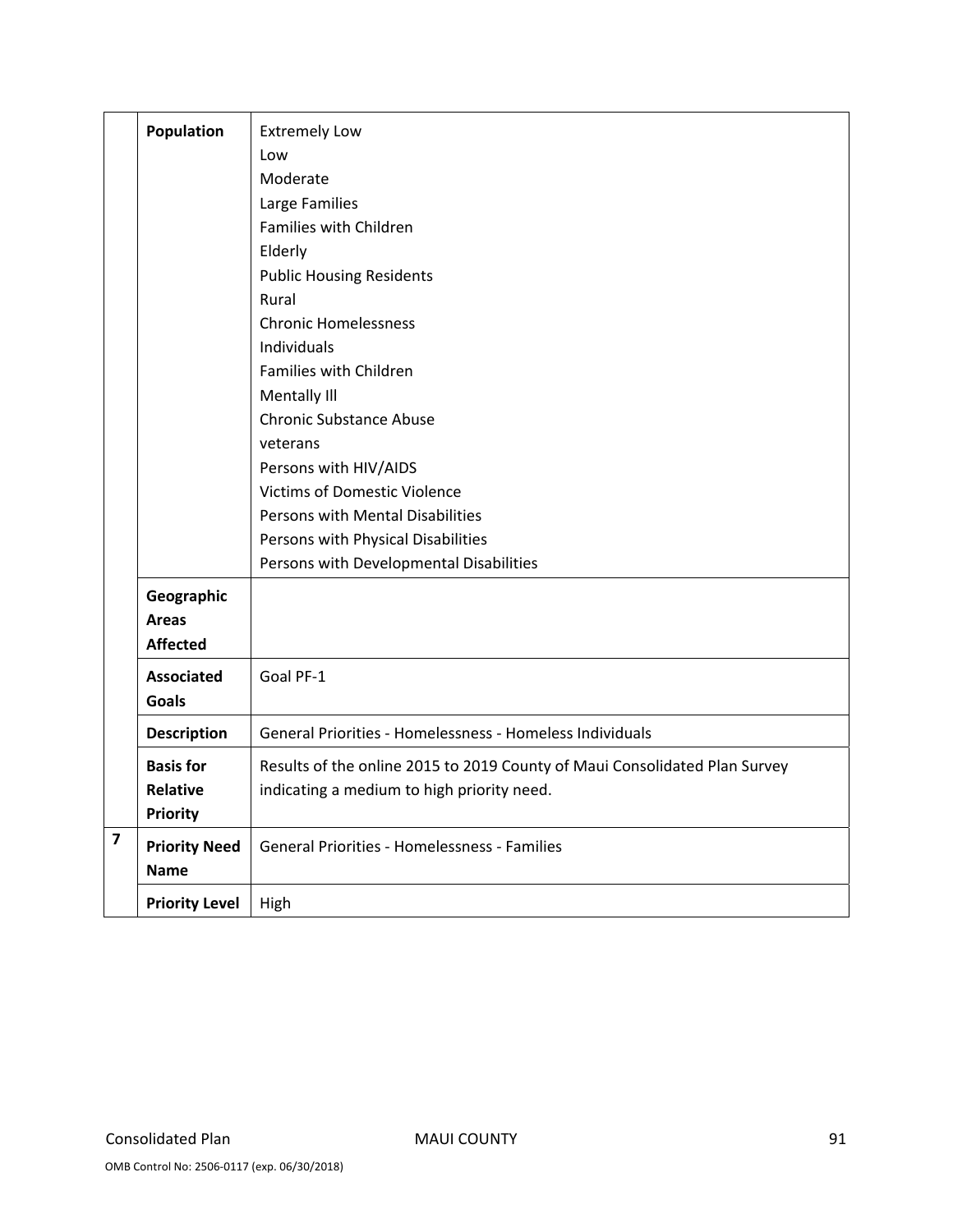|   | Population            | <b>Extremely Low</b>                                                       |
|---|-----------------------|----------------------------------------------------------------------------|
|   |                       | Low                                                                        |
|   |                       | Moderate                                                                   |
|   |                       | Large Families                                                             |
|   |                       | Families with Children                                                     |
|   |                       | Elderly                                                                    |
|   |                       | <b>Public Housing Residents</b>                                            |
|   |                       | Rural                                                                      |
|   |                       | <b>Chronic Homelessness</b>                                                |
|   |                       | Individuals                                                                |
|   |                       | Families with Children                                                     |
|   |                       | Mentally III                                                               |
|   |                       | <b>Chronic Substance Abuse</b>                                             |
|   |                       | veterans                                                                   |
|   |                       | Persons with HIV/AIDS                                                      |
|   |                       | <b>Victims of Domestic Violence</b>                                        |
|   |                       | Unaccompanied Youth                                                        |
|   | Geographic            |                                                                            |
|   | <b>Areas</b>          |                                                                            |
|   | <b>Affected</b>       |                                                                            |
|   | <b>Associated</b>     | Goal PF-1                                                                  |
|   | <b>Goals</b>          |                                                                            |
|   | <b>Description</b>    | General Priorities - Homelessness - Families                               |
|   | <b>Basis for</b>      | Results of the online 2015 to 2019 County of Maui Consolidated Plan Survey |
|   | <b>Relative</b>       | indicating a medium to high priority need.                                 |
|   | <b>Priority</b>       |                                                                            |
| 8 | <b>Priority Need</b>  | General Priorities - Comm. Devel. - Public Faci.                           |
|   | <b>Name</b>           |                                                                            |
|   |                       |                                                                            |
|   | <b>Priority Level</b> | High                                                                       |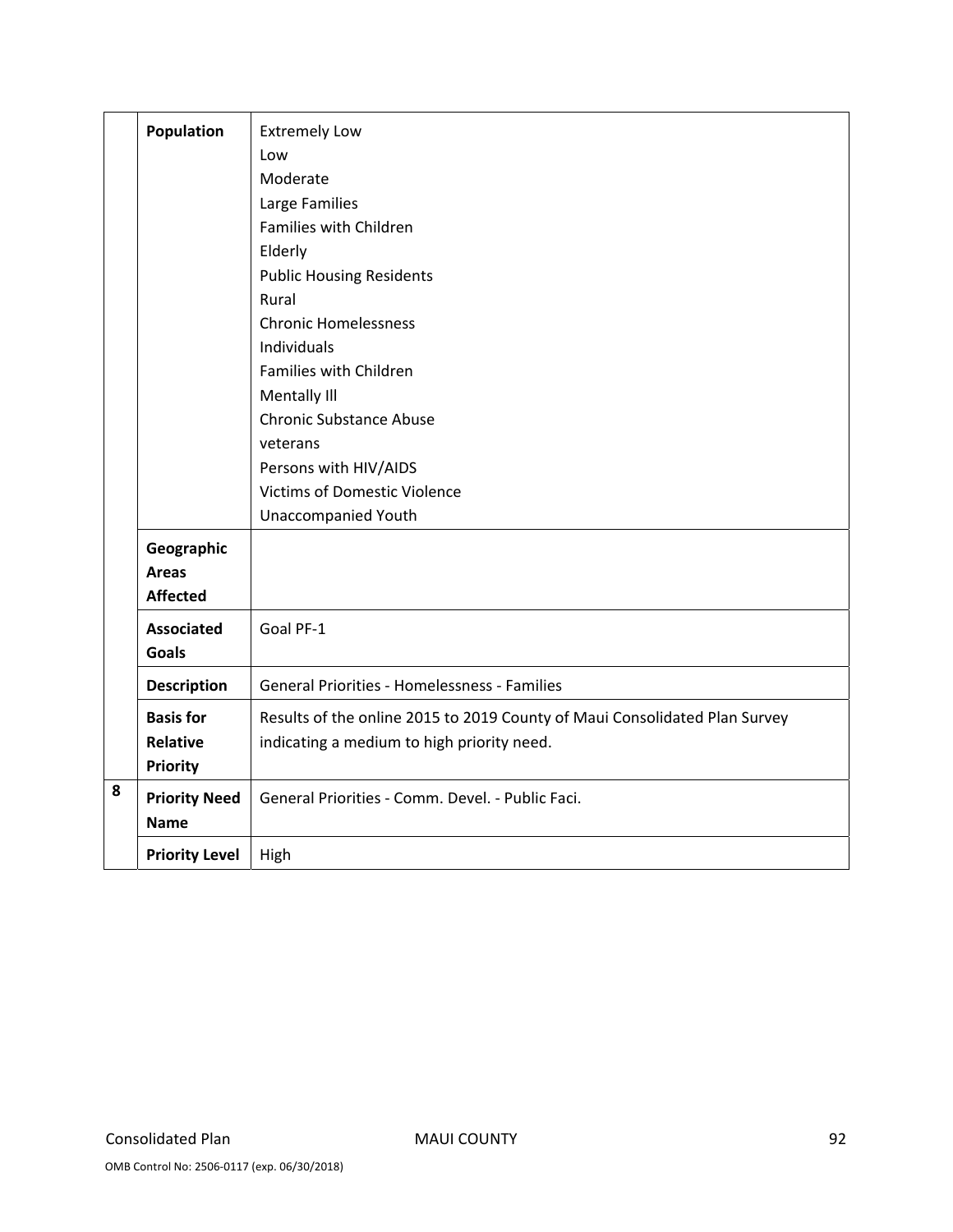| <b>Population</b>  | <b>Extremely Low</b>                                            |
|--------------------|-----------------------------------------------------------------|
|                    | Low                                                             |
|                    | Moderate                                                        |
|                    | Large Families                                                  |
|                    | Families with Children                                          |
|                    | Elderly                                                         |
|                    | <b>Public Housing Residents</b>                                 |
|                    | Rural                                                           |
|                    | <b>Chronic Homelessness</b>                                     |
|                    | Individuals                                                     |
|                    | Families with Children                                          |
|                    | Mentally III                                                    |
|                    | <b>Chronic Substance Abuse</b>                                  |
|                    | veterans                                                        |
|                    | Persons with HIV/AIDS                                           |
|                    | <b>Victims of Domestic Violence</b>                             |
|                    | <b>Unaccompanied Youth</b>                                      |
|                    | Elderly                                                         |
|                    | Frail Elderly                                                   |
|                    | Persons with Mental Disabilities                                |
|                    | Persons with Physical Disabilities                              |
|                    | Persons with Developmental Disabilities                         |
|                    | Persons with Alcohol or Other Addictions                        |
|                    | Persons with HIV/AIDS and their Families                        |
|                    | <b>Victims of Domestic Violence</b>                             |
|                    | Non-housing Community Development                               |
|                    | Other                                                           |
| Geographic         |                                                                 |
| Areas              |                                                                 |
| <b>Affected</b>    |                                                                 |
| <b>Associated</b>  | Goal PF-1                                                       |
| <b>Goals</b>       | Goal PF-2                                                       |
|                    | Goal PF-3                                                       |
|                    | Goal PF-4                                                       |
|                    | Goal PF-5                                                       |
|                    | Goal PF-6                                                       |
|                    | Goal PF-7                                                       |
| <b>Description</b> | Development - General Priorities - Commmunity Public Facilities |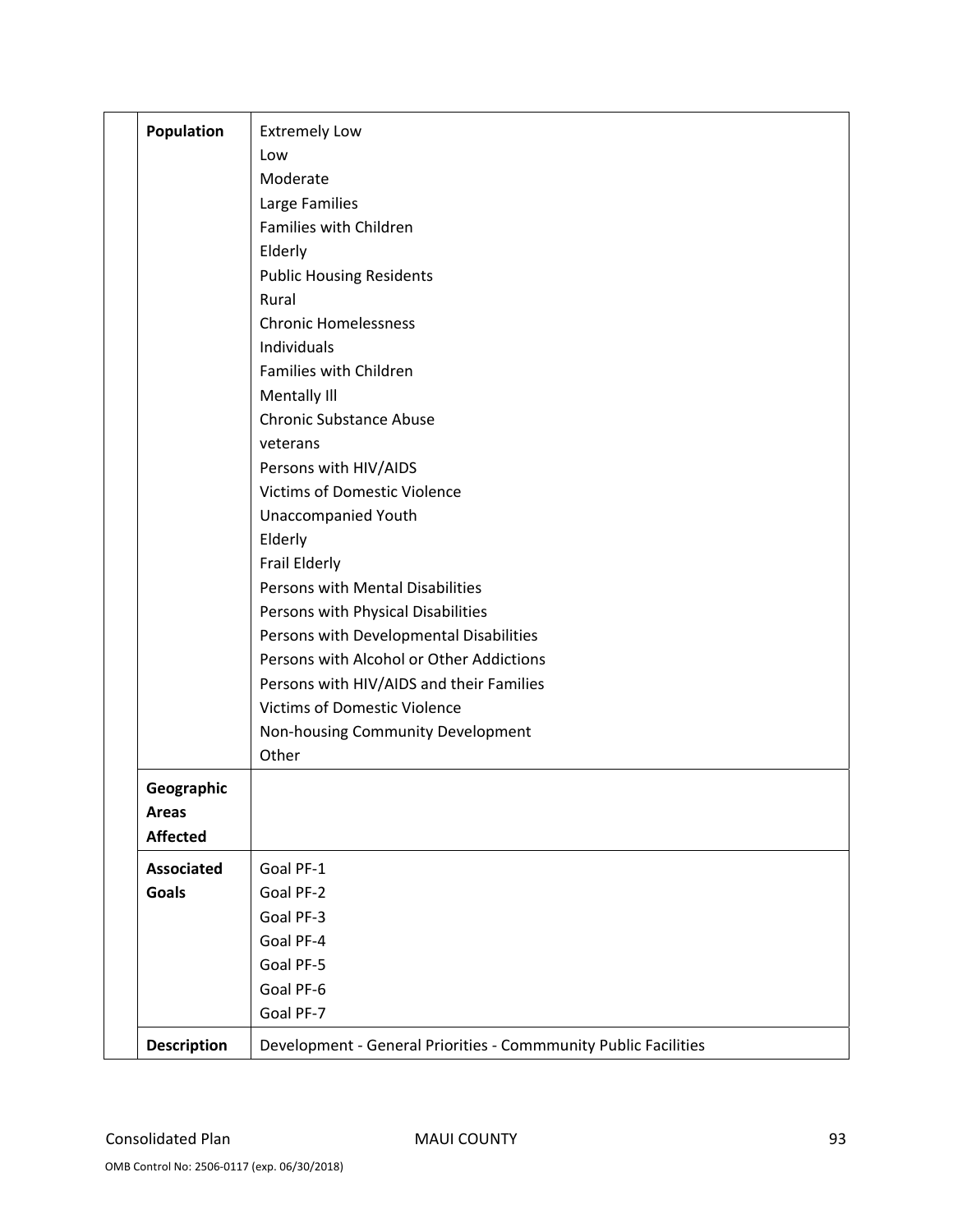|    | <b>Basis for</b><br><b>Relative</b><br><b>Priority</b> | Results of the online 2015 to 2019 County of Maui Consolidated Plan Survey<br>indicating a medium to high priority need.                                                        |
|----|--------------------------------------------------------|---------------------------------------------------------------------------------------------------------------------------------------------------------------------------------|
| 9  | <b>Priority Need</b><br><b>Name</b>                    | General Priorities - Comm. Devel. - Infrastructure                                                                                                                              |
|    | <b>Priority Level</b>                                  | High                                                                                                                                                                            |
|    | Population                                             | <b>Extremely Low</b><br>Low<br>Moderate<br>Large Families<br>Families with Children<br>Elderly<br><b>Public Housing Residents</b><br>Non-housing Community Development<br>Other |
|    | Geographic<br><b>Areas</b><br><b>Affected</b>          |                                                                                                                                                                                 |
|    | <b>Associated</b><br><b>Goals</b>                      | Goal IN-1<br>Goal IN-2                                                                                                                                                          |
|    | <b>Description</b>                                     | General Priorities - Community Development - Infrastructure                                                                                                                     |
|    | <b>Basis for</b><br><b>Relative</b><br>Priority        | Results of the online 2015 to 2019 County of Maui Consolidated Plan Survey<br>indicating a medium to high priority need.                                                        |
| 10 | <b>Priority Need</b><br><b>Name</b>                    | General Priorities - Comm. Devel. - Public Service                                                                                                                              |
|    | <b>Priority Level</b>                                  | High                                                                                                                                                                            |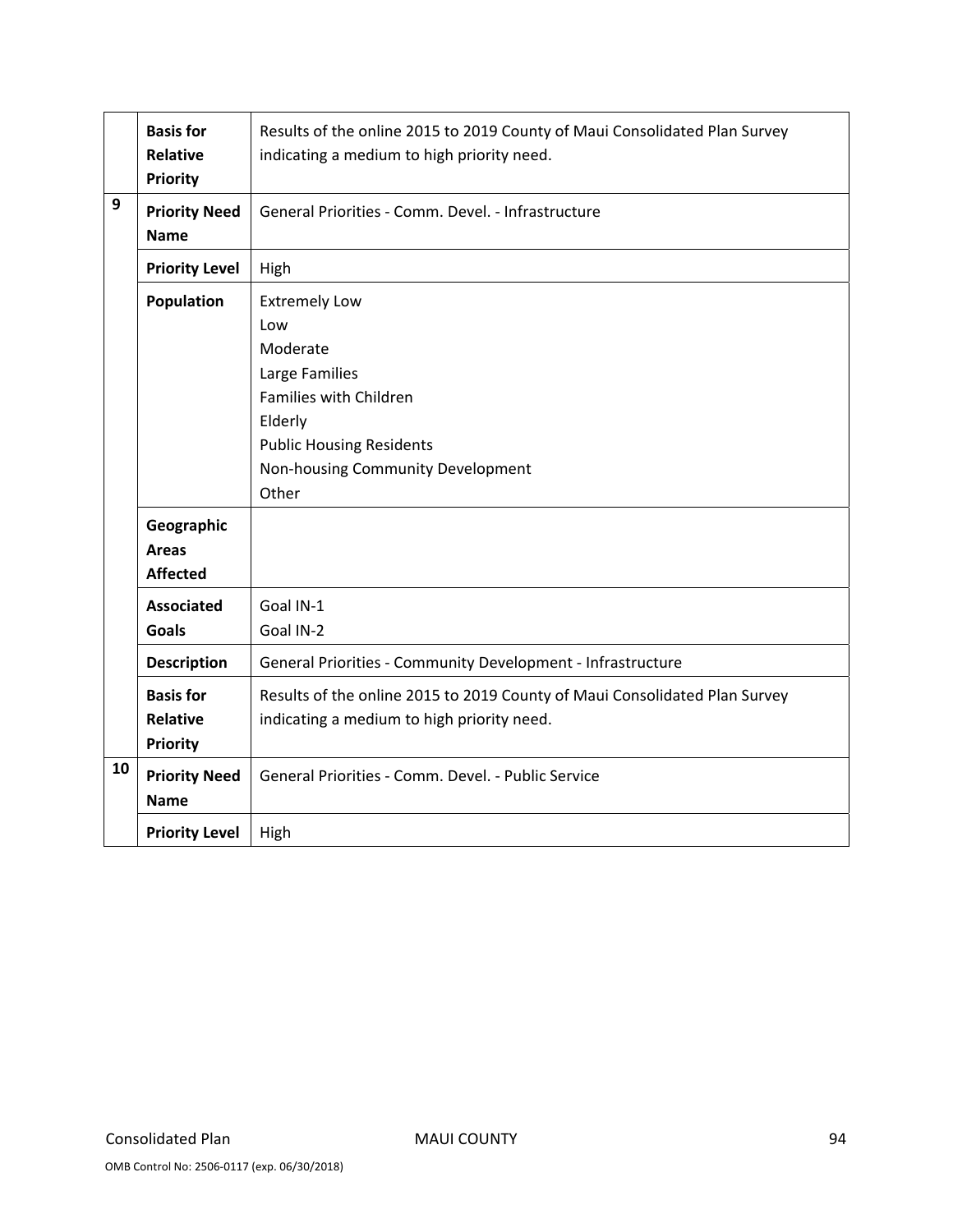|    | <b>Population</b>     | <b>Extremely Low</b>                                                       |
|----|-----------------------|----------------------------------------------------------------------------|
|    |                       | Low                                                                        |
|    |                       | Moderate                                                                   |
|    |                       | Large Families                                                             |
|    |                       | Families with Children                                                     |
|    |                       | Elderly                                                                    |
|    |                       | <b>Public Housing Residents</b>                                            |
|    |                       | Rural                                                                      |
|    |                       | <b>Chronic Homelessness</b>                                                |
|    |                       | Individuals                                                                |
|    |                       | Families with Children                                                     |
|    |                       | Mentally III                                                               |
|    |                       | <b>Chronic Substance Abuse</b>                                             |
|    |                       | veterans                                                                   |
|    |                       | Persons with HIV/AIDS                                                      |
|    |                       | <b>Victims of Domestic Violence</b>                                        |
|    |                       | <b>Unaccompanied Youth</b>                                                 |
|    |                       | Elderly                                                                    |
|    |                       | Frail Elderly                                                              |
|    |                       | Persons with Mental Disabilities                                           |
|    |                       | Persons with Physical Disabilities                                         |
|    |                       | Persons with Developmental Disabilities                                    |
|    |                       | Persons with Alcohol or Other Addictions                                   |
|    |                       | Persons with HIV/AIDS and their Families                                   |
|    |                       | <b>Victims of Domestic Violence</b>                                        |
|    |                       | Non-housing Community Development                                          |
|    |                       | Other                                                                      |
|    | Geographic            |                                                                            |
|    | Areas                 |                                                                            |
|    | <b>Affected</b>       |                                                                            |
|    | <b>Associated</b>     | Goal PS-1                                                                  |
|    | <b>Goals</b>          | Goal PS-2                                                                  |
|    | <b>Description</b>    | General Priorities - Community Development - Public Services               |
|    | <b>Basis for</b>      | Results of the online 2015 to 2019 County of Maui Consolidated Plan Survey |
|    | <b>Relative</b>       | indicating a medium to high priority need.                                 |
|    | <b>Priority</b>       |                                                                            |
| 11 | <b>Priority Need</b>  | General Priorities - Comm. Devel. - Economic Devel                         |
|    | <b>Name</b>           |                                                                            |
|    |                       |                                                                            |
|    | <b>Priority Level</b> | High                                                                       |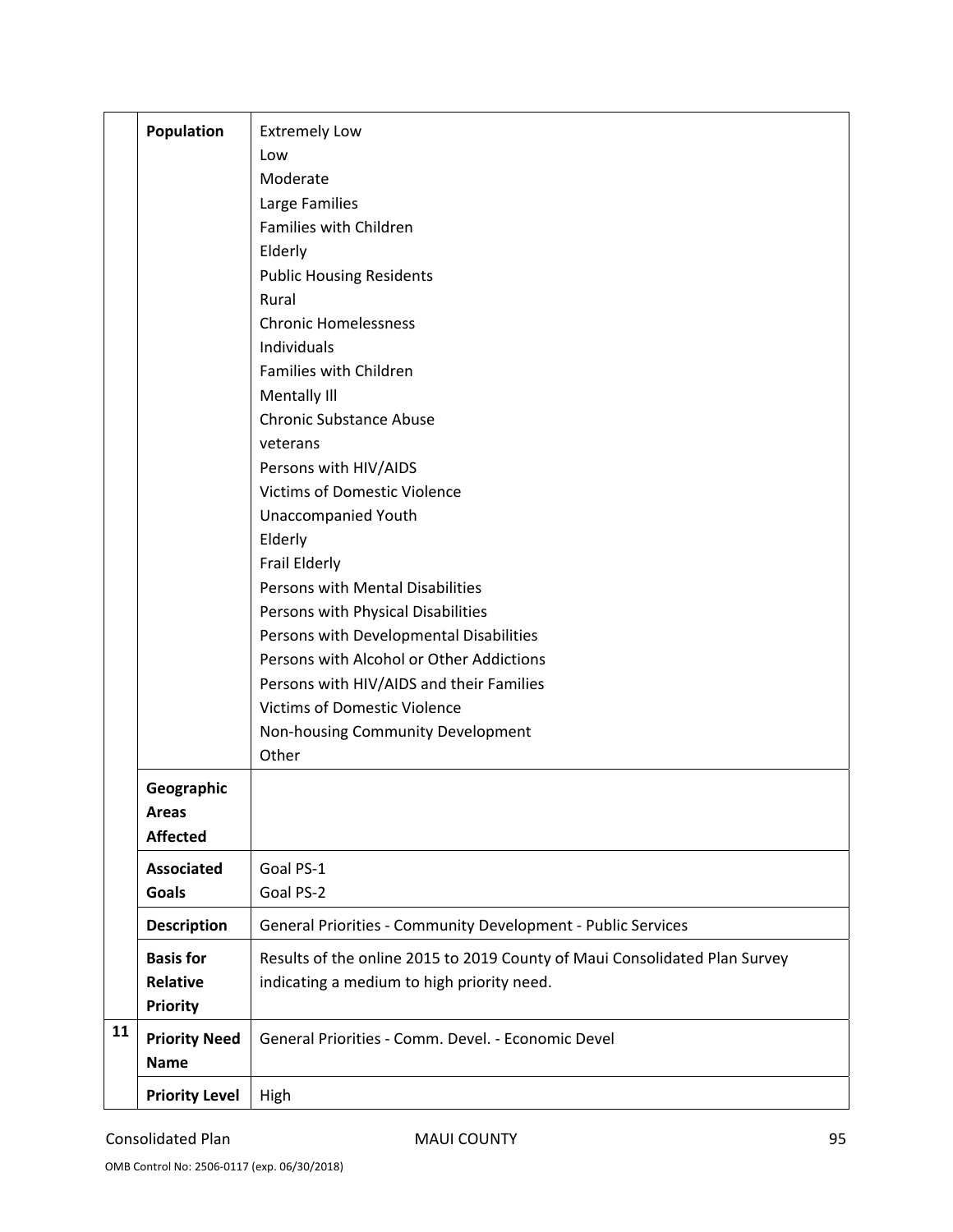|    | <b>Population</b>                               | <b>Extremely Low</b><br>Low<br>Moderate<br>Large Families<br>Families with Children<br>Elderly<br><b>Public Housing Residents</b><br>Elderly<br>Non-housing Community Development         |
|----|-------------------------------------------------|-------------------------------------------------------------------------------------------------------------------------------------------------------------------------------------------|
|    | Geographic<br><b>Areas</b><br><b>Affected</b>   | Other                                                                                                                                                                                     |
|    | <b>Associated</b><br>Goals                      | Goal ED-1<br>Goal ED-2                                                                                                                                                                    |
|    | <b>Description</b>                              | General Priorities - Community Development - Economic Development                                                                                                                         |
|    | <b>Basis for</b><br>Relative<br><b>Priority</b> | Results of the online 2015 to 2019 County of Maui Consolidated Plan Survey<br>indicating a medium to high priority need.                                                                  |
| 12 | <b>Priority Need</b><br><b>Name</b>             | General Priorities - Comm. Devel. - Planning                                                                                                                                              |
|    | <b>Priority Level</b>                           | High                                                                                                                                                                                      |
|    | <b>Population</b>                               | <b>Extremely Low</b><br>Low<br>Moderate<br>Middle<br>Large Families<br>Families with Children<br>Elderly<br><b>Public Housing Residents</b><br>Non-housing Community Development<br>Other |
|    | Geographic<br><b>Areas</b><br><b>Affected</b>   |                                                                                                                                                                                           |
|    | <b>Associated</b><br><b>Goals</b>               | Goal A-1<br>Goal HA-1                                                                                                                                                                     |
|    | <b>Description</b>                              | General Priorities - Community Development - Planning                                                                                                                                     |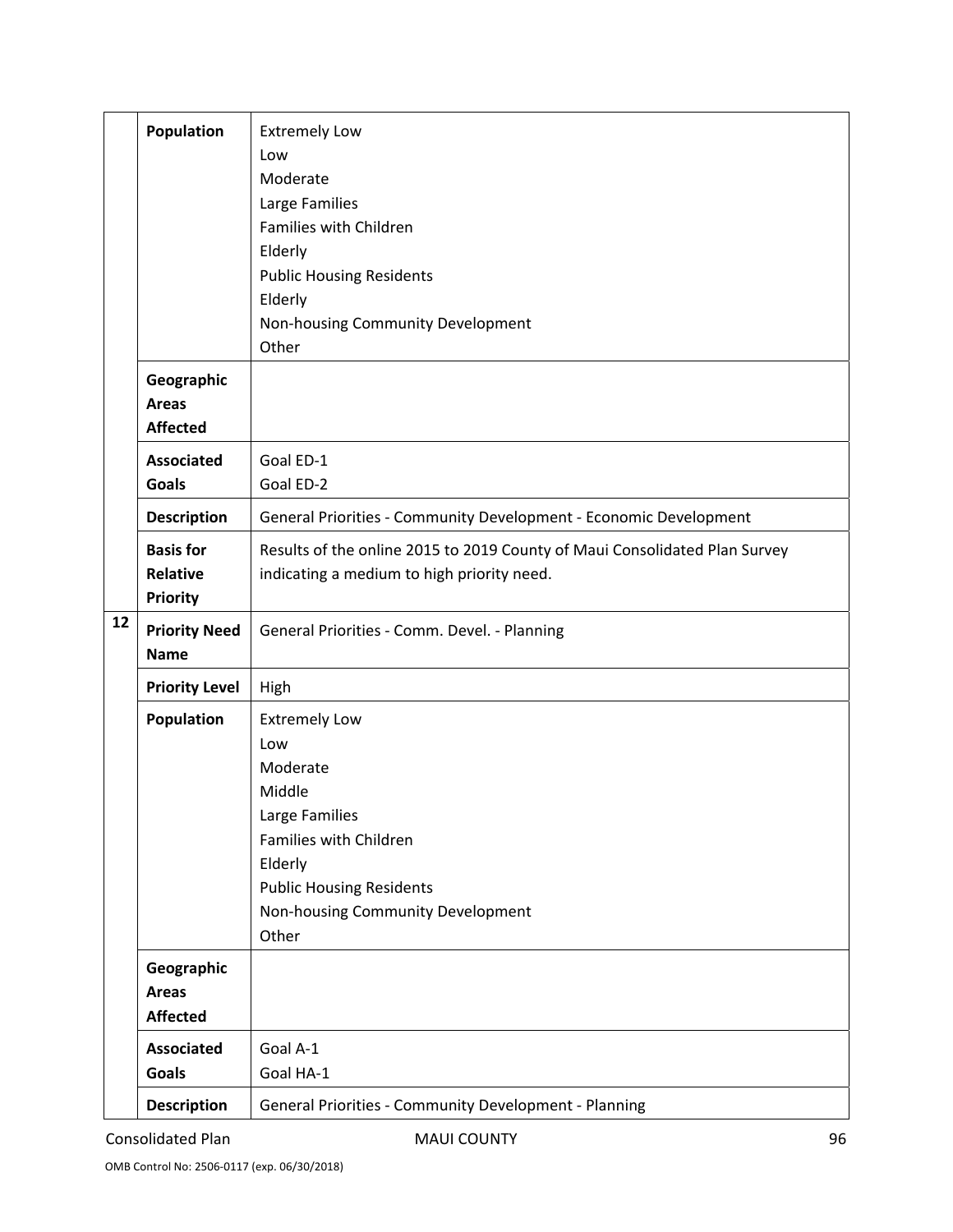|    | <b>Basis for</b><br><b>Relative</b><br><b>Priority</b> | Results of the online 2015 to 2019 County of Maui Consolidated Plan Survey<br>indicating a medium to high priority need.                                                                                                                                                                    |
|----|--------------------------------------------------------|---------------------------------------------------------------------------------------------------------------------------------------------------------------------------------------------------------------------------------------------------------------------------------------------|
| 13 | <b>Priority Need</b><br><b>Name</b>                    | <b>Public Facility - Senior Centers</b>                                                                                                                                                                                                                                                     |
|    | <b>Priority Level</b>                                  | High                                                                                                                                                                                                                                                                                        |
|    | Population                                             | <b>Extremely Low</b><br>Low<br>Moderate<br>Elderly<br>Elderly<br>Frail Elderly<br>Non-housing Community Development                                                                                                                                                                         |
|    | Geographic<br><b>Areas</b><br><b>Affected</b>          |                                                                                                                                                                                                                                                                                             |
|    | <b>Associated</b><br><b>Goals</b>                      | Goal PF-5                                                                                                                                                                                                                                                                                   |
|    | <b>Description</b>                                     | Acquire, construct or rehabilitate facilities for seniors.                                                                                                                                                                                                                                  |
|    | <b>Basis for</b><br><b>Relative</b><br><b>Priority</b> | Results of the online 2015 to 2019 County of Maui Consolidated Plan Survey<br>indicating a medium to high priority need.                                                                                                                                                                    |
| 14 | <b>Priority Need</b><br><b>Name</b>                    | Public Facility - Persons with a Disability                                                                                                                                                                                                                                                 |
|    | <b>Priority Level</b>                                  | High                                                                                                                                                                                                                                                                                        |
|    | Population                                             | <b>Extremely Low</b><br>Low<br>Moderate<br>Large Families<br>Families with Children<br>Elderly<br><b>Public Housing Residents</b><br>Persons with Mental Disabilities<br>Persons with Physical Disabilities<br>Persons with Developmental Disabilities<br>Non-housing Community Development |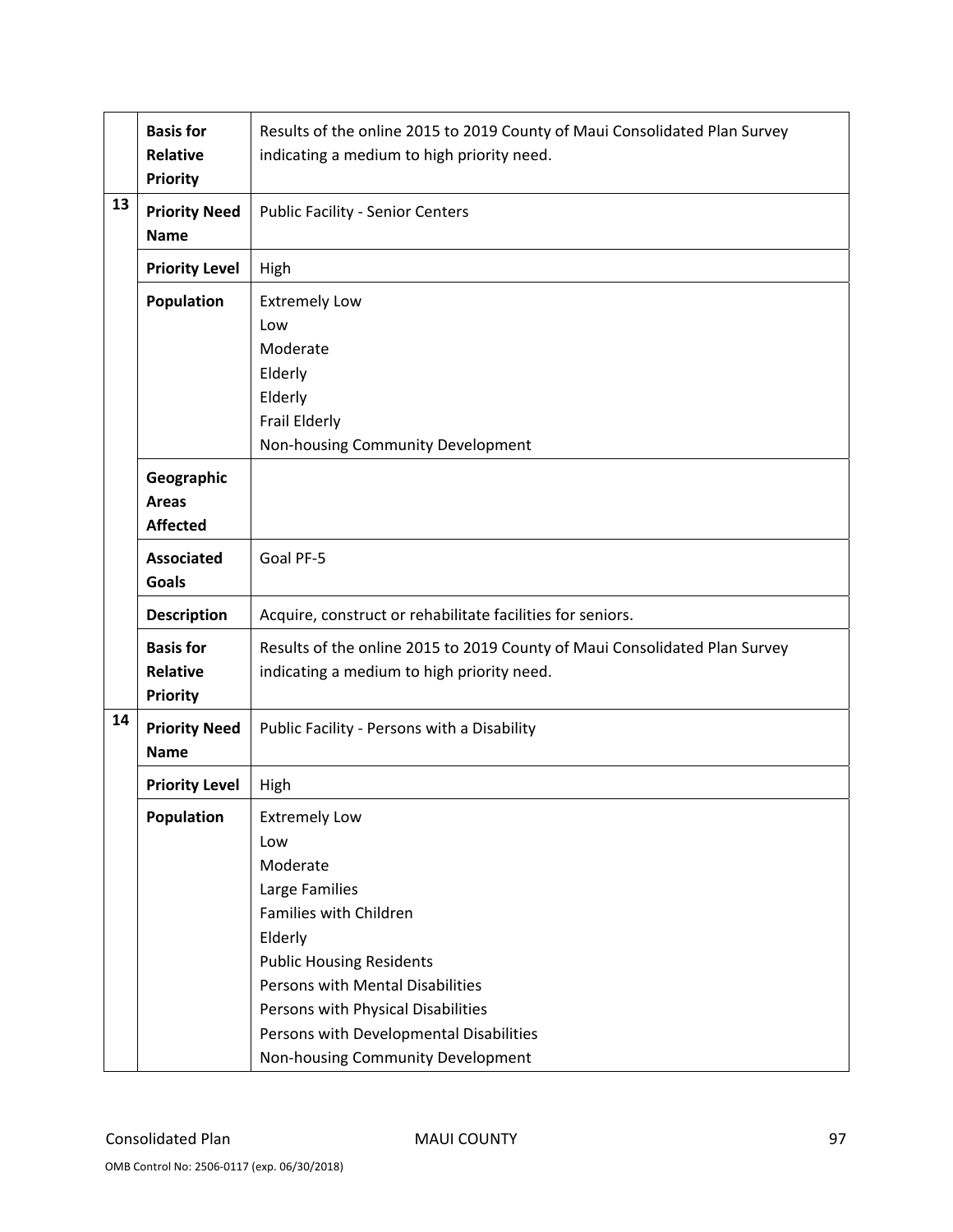|    | Geographic<br><b>Areas</b> |                                                                                 |
|----|----------------------------|---------------------------------------------------------------------------------|
|    | <b>Affected</b>            |                                                                                 |
|    | <b>Associated</b>          | Goal PF-5                                                                       |
|    | <b>Goals</b>               |                                                                                 |
|    | <b>Description</b>         | Acquire, construct or rehabilitate facilities for persons with a disability.    |
|    | <b>Basis for</b>           |                                                                                 |
|    | <b>Relative</b>            |                                                                                 |
|    | <b>Priority</b>            |                                                                                 |
| 15 | <b>Priority Need</b>       | Public Facility - Homeless Facility                                             |
|    | <b>Name</b>                |                                                                                 |
|    | <b>Priority Level</b>      | High                                                                            |
|    | Population                 | <b>Extremely Low</b>                                                            |
|    |                            | Low                                                                             |
|    |                            | Moderate                                                                        |
|    |                            | Large Families                                                                  |
|    |                            | Families with Children                                                          |
|    |                            | Elderly                                                                         |
|    |                            | <b>Public Housing Residents</b>                                                 |
|    |                            | Rural                                                                           |
|    |                            | <b>Chronic Homelessness</b>                                                     |
|    |                            | Individuals                                                                     |
|    |                            | Families with Children                                                          |
|    |                            | Mentally III                                                                    |
|    |                            | <b>Chronic Substance Abuse</b>                                                  |
|    |                            | veterans                                                                        |
|    |                            | Persons with HIV/AIDS                                                           |
|    |                            | <b>Victims of Domestic Violence</b>                                             |
|    |                            | Unaccompanied Youth                                                             |
|    |                            | Non-housing Community Development                                               |
|    | Geographic                 |                                                                                 |
|    | <b>Areas</b>               |                                                                                 |
|    | <b>Affected</b>            |                                                                                 |
|    | <b>Associated</b>          | Goal PF-1                                                                       |
|    | <b>Goals</b>               |                                                                                 |
|    | <b>Description</b>         | Acquire, construct or rehabilitate facilities for homelss persons and families. |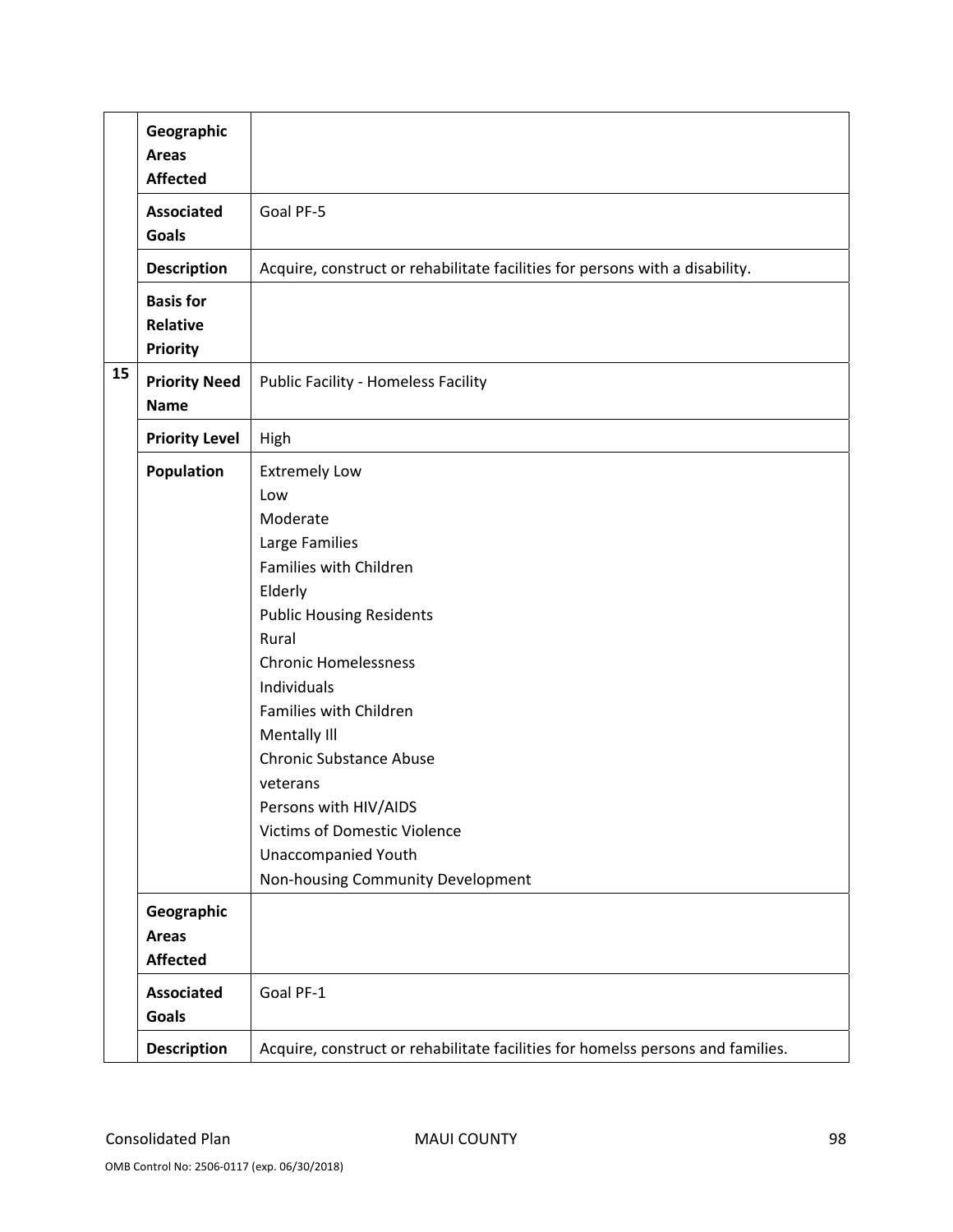|    | <b>Basis for</b><br><b>Relative</b><br><b>Priority</b> | Results of the online 2015 to 2019 County of Maui Consolidated Plan Survey<br>indicating a medium to high priority need.                                             |
|----|--------------------------------------------------------|----------------------------------------------------------------------------------------------------------------------------------------------------------------------|
| 16 | <b>Priority Need</b><br><b>Name</b>                    | Public Facility - Youth Centers                                                                                                                                      |
|    | <b>Priority Level</b>                                  | High                                                                                                                                                                 |
|    | <b>Population</b>                                      | <b>Extremely Low</b><br>Low<br>Moderate<br>Large Families<br>Families with Children<br><b>Public Housing Residents</b><br>Non-housing Community Development<br>Other |
|    | Geographic<br><b>Areas</b><br><b>Affected</b>          |                                                                                                                                                                      |
|    | <b>Associated</b><br><b>Goals</b>                      | Goal PF-5                                                                                                                                                            |
|    | <b>Description</b>                                     | Acquire, construct or rehabilitate facilities for the youth.                                                                                                         |
|    | <b>Basis for</b><br><b>Relative</b><br><b>Priority</b> | Results of the online 2015 to 2019 County of Maui Consolidated Plan Survey<br>indicating a medium to high priority need.                                             |
| 17 | <b>Priority Need</b><br><b>Name</b>                    | <b>Public Facility - Neighborhood Facilities</b>                                                                                                                     |
|    | <b>Priority Level</b>                                  | High                                                                                                                                                                 |
|    | <b>Population</b>                                      | <b>Extremely Low</b><br>Low<br>Moderate<br>Large Families<br>Families with Children<br><b>Public Housing Residents</b><br>Non-housing Community Development<br>Other |
|    | Geographic<br><b>Areas</b><br><b>Affected</b>          |                                                                                                                                                                      |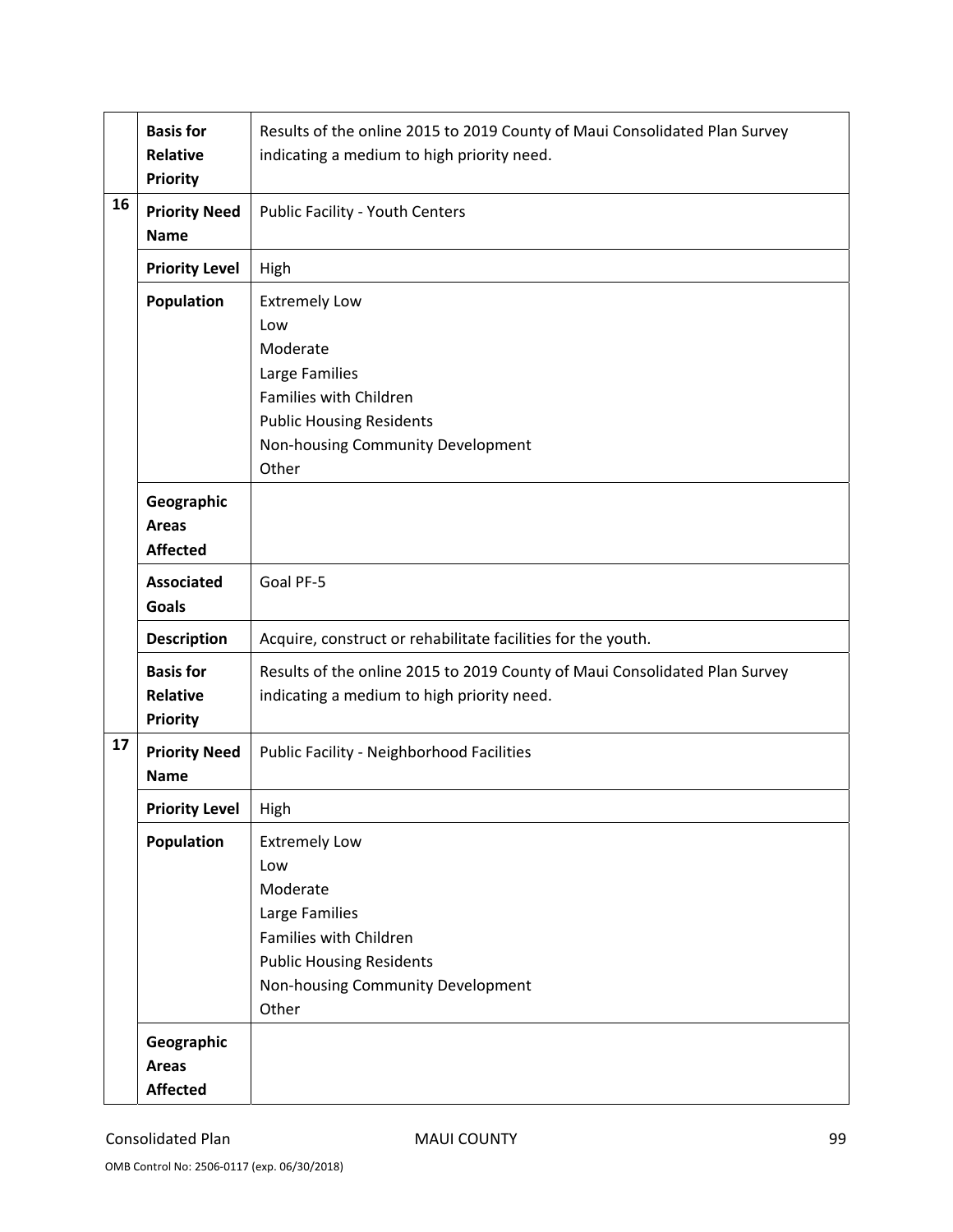|    | <b>Associated</b><br>Goals                             | Goal PF-5                                                                                                                                                            |
|----|--------------------------------------------------------|----------------------------------------------------------------------------------------------------------------------------------------------------------------------|
|    | <b>Description</b>                                     | Acquire. construct or rehabilitate neighborhood facilities.                                                                                                          |
|    | <b>Basis for</b><br><b>Relative</b><br><b>Priority</b> | Results of the online 2015 to 2019 County of Maui Consolidated Plan Survey<br>indicating a medium to high priority need.                                             |
| 18 | <b>Priority Need</b><br><b>Name</b>                    | Public Facility - Child Care Centers                                                                                                                                 |
|    | <b>Priority Level</b>                                  | High                                                                                                                                                                 |
|    | Population                                             | <b>Extremely Low</b><br>Low<br>Moderate<br>Large Families<br>Families with Children<br><b>Public Housing Residents</b><br>Non-housing Community Development<br>Other |
|    | Geographic<br><b>Areas</b><br><b>Affected</b>          |                                                                                                                                                                      |
|    | <b>Associated</b><br><b>Goals</b>                      | Goal PF-5                                                                                                                                                            |
|    | <b>Description</b>                                     | Acquire. construct or rehabilitate child care facilities.                                                                                                            |
|    | <b>Basis for</b><br><b>Relative</b><br><b>Priority</b> | Results of the online 2015 to 2019 County of Maui Consolidated Plan Survey<br>indicating a medium to high priority need.                                             |
| 19 | <b>Priority Need</b><br><b>Name</b>                    | <b>Public Facility - Health Care Facilities</b>                                                                                                                      |
|    | <b>Priority Level</b>                                  | High                                                                                                                                                                 |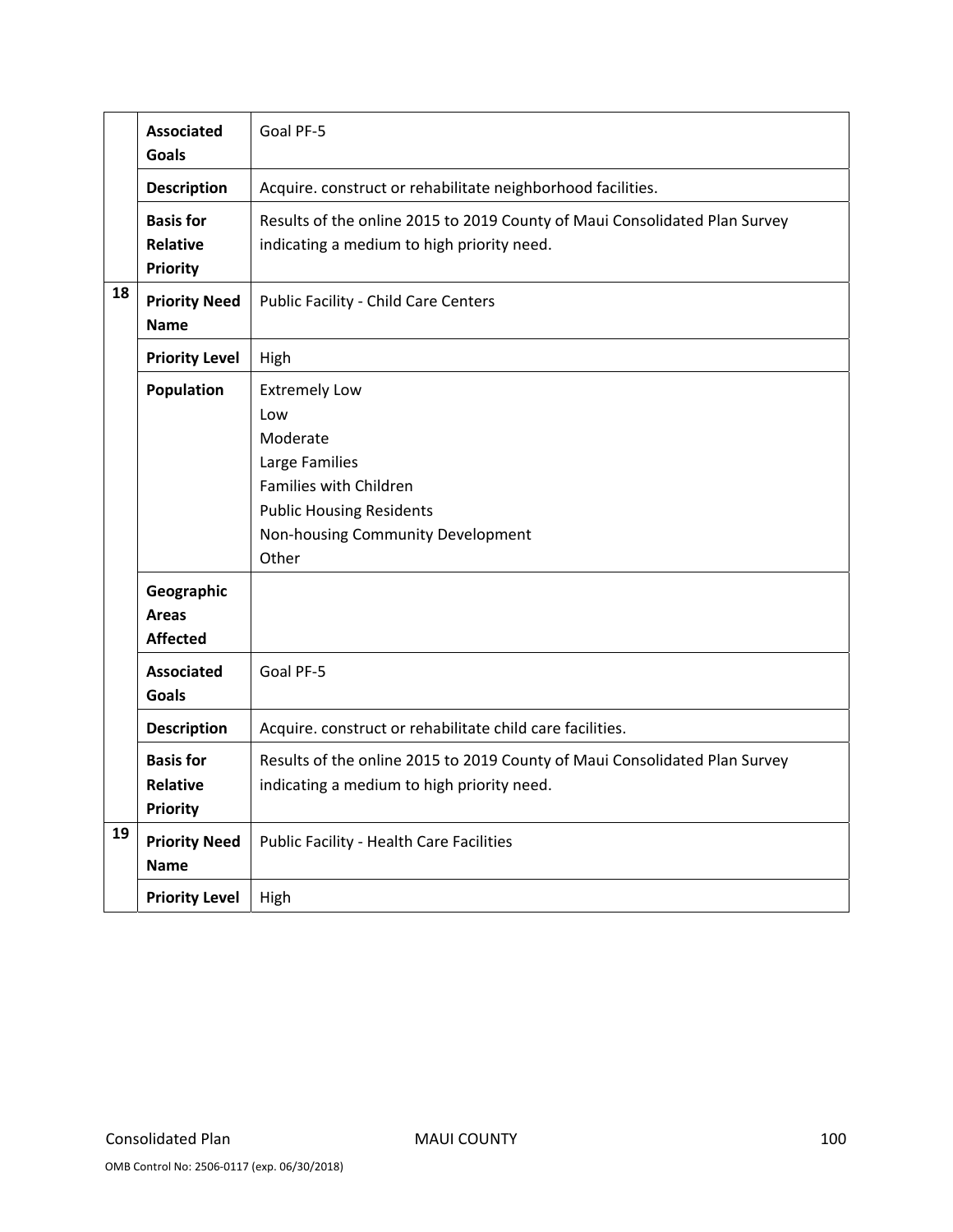|    | Population                                             | <b>Extremely Low</b><br>Low<br>Moderate<br>Large Families<br>Families with Children<br><b>Public Housing Residents</b><br>Persons with Mental Disabilities<br>Persons with Physical Disabilities<br>Persons with Developmental Disabilities                                                          |
|----|--------------------------------------------------------|------------------------------------------------------------------------------------------------------------------------------------------------------------------------------------------------------------------------------------------------------------------------------------------------------|
|    |                                                        | Non-housing Community Development<br>Other                                                                                                                                                                                                                                                           |
|    | Geographic<br><b>Areas</b><br><b>Affected</b>          |                                                                                                                                                                                                                                                                                                      |
|    | <b>Associated</b><br><b>Goals</b>                      | Goal PF-2                                                                                                                                                                                                                                                                                            |
|    | <b>Description</b>                                     | Acquire. construct or rehabilitate health care facilities.                                                                                                                                                                                                                                           |
|    | <b>Basis for</b><br><b>Relative</b><br><b>Priority</b> |                                                                                                                                                                                                                                                                                                      |
| 20 | <b>Priority Need</b><br><b>Name</b>                    | <b>Public Facility - Mental Health Facililties</b>                                                                                                                                                                                                                                                   |
|    | <b>Priority Level</b>                                  | High                                                                                                                                                                                                                                                                                                 |
|    | <b>Population</b><br>Geographic                        | <b>Extremely Low</b><br>Low<br>Moderate<br>Large Families<br>Families with Children<br>Elderly<br><b>Public Housing Residents</b><br>Persons with Mental Disabilities<br>Persons with Physical Disabilities<br>Persons with Developmental Disabilities<br>Non-housing Community Development<br>Other |
|    | <b>Areas</b><br><b>Affected</b>                        |                                                                                                                                                                                                                                                                                                      |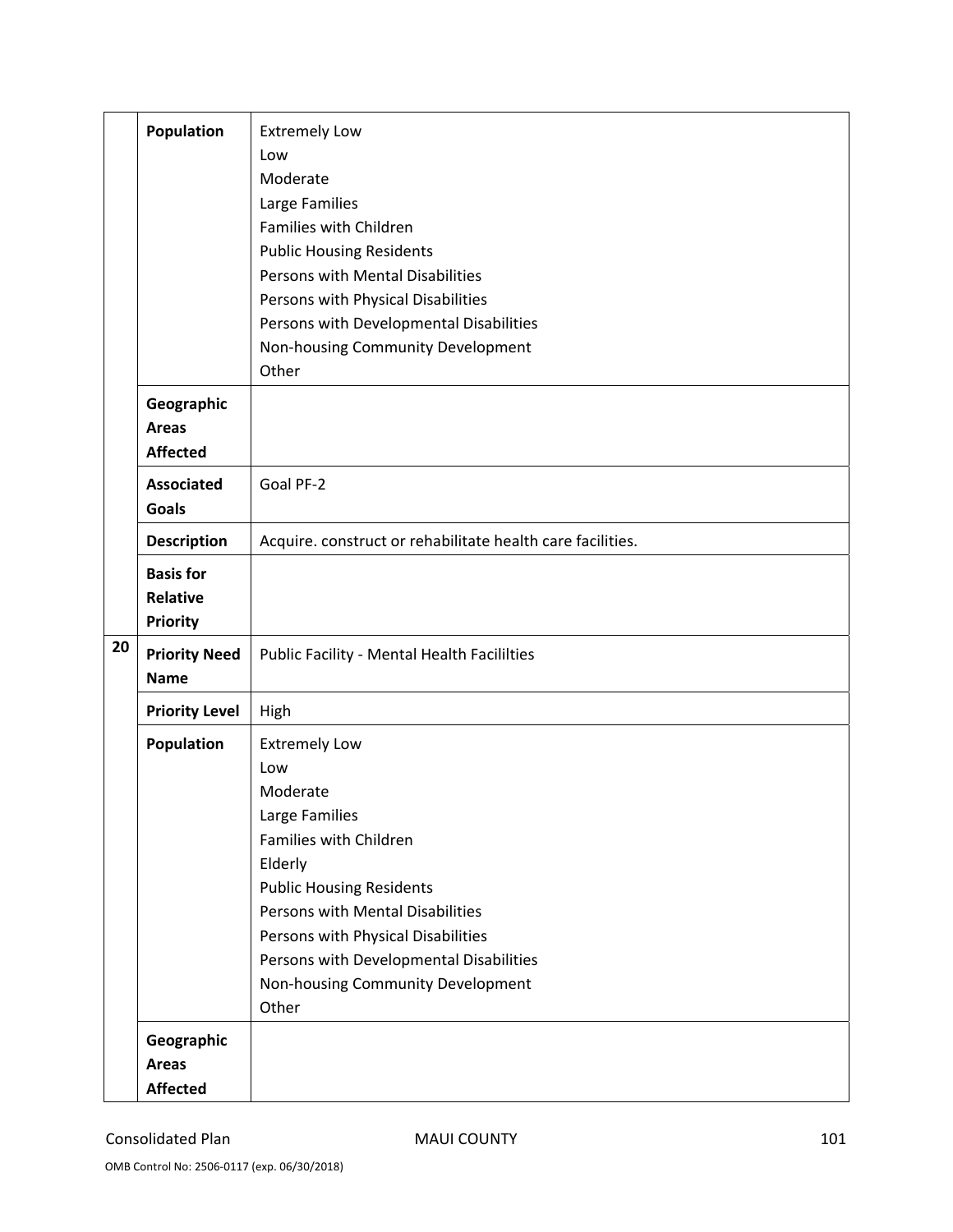|    | <b>Associated</b><br><b>Goals</b>                                  | Goal PF-2                                                                                                                                                                       |
|----|--------------------------------------------------------------------|---------------------------------------------------------------------------------------------------------------------------------------------------------------------------------|
|    | <b>Description</b>                                                 | Acquire. construct or rehabilitate mental health facilities.                                                                                                                    |
|    | <b>Basis for</b><br><b>Relative</b><br><b>Priority</b>             | Results of the online 2015 to 2019 County of Maui Consolidated Plan Survey<br>indicating a medium to high priority need.                                                        |
| 21 | <b>Priority Need</b><br><b>Name</b>                                | <b>Public Facility - Parks and Recreation Facilities</b>                                                                                                                        |
|    | <b>Priority Level</b>                                              | High                                                                                                                                                                            |
|    | <b>Population</b><br>Geographic<br><b>Areas</b><br><b>Affected</b> | <b>Extremely Low</b><br>Low<br>Moderate<br>Large Families<br>Families with Children<br>Elderly<br><b>Public Housing Residents</b><br>Non-housing Community Development<br>Other |
|    | <b>Associated</b><br><b>Goals</b>                                  | Goal PF-7                                                                                                                                                                       |
|    | <b>Description</b>                                                 | Results of the online 2015 to 2019 County of Maui Consolidated Plan Survey<br>indicating a medium to high priority need.                                                        |
|    | <b>Basis for</b><br>Relative<br><b>Priority</b>                    | Results of the online 2015 to 2019 County of Maui Consolidated Plan Survey<br>indicating a medium to high priority need.                                                        |
| 22 | <b>Priority Need</b><br><b>Name</b>                                | <b>Public Facility - Parking Facilities</b>                                                                                                                                     |
|    | <b>Priority Level</b>                                              | Low                                                                                                                                                                             |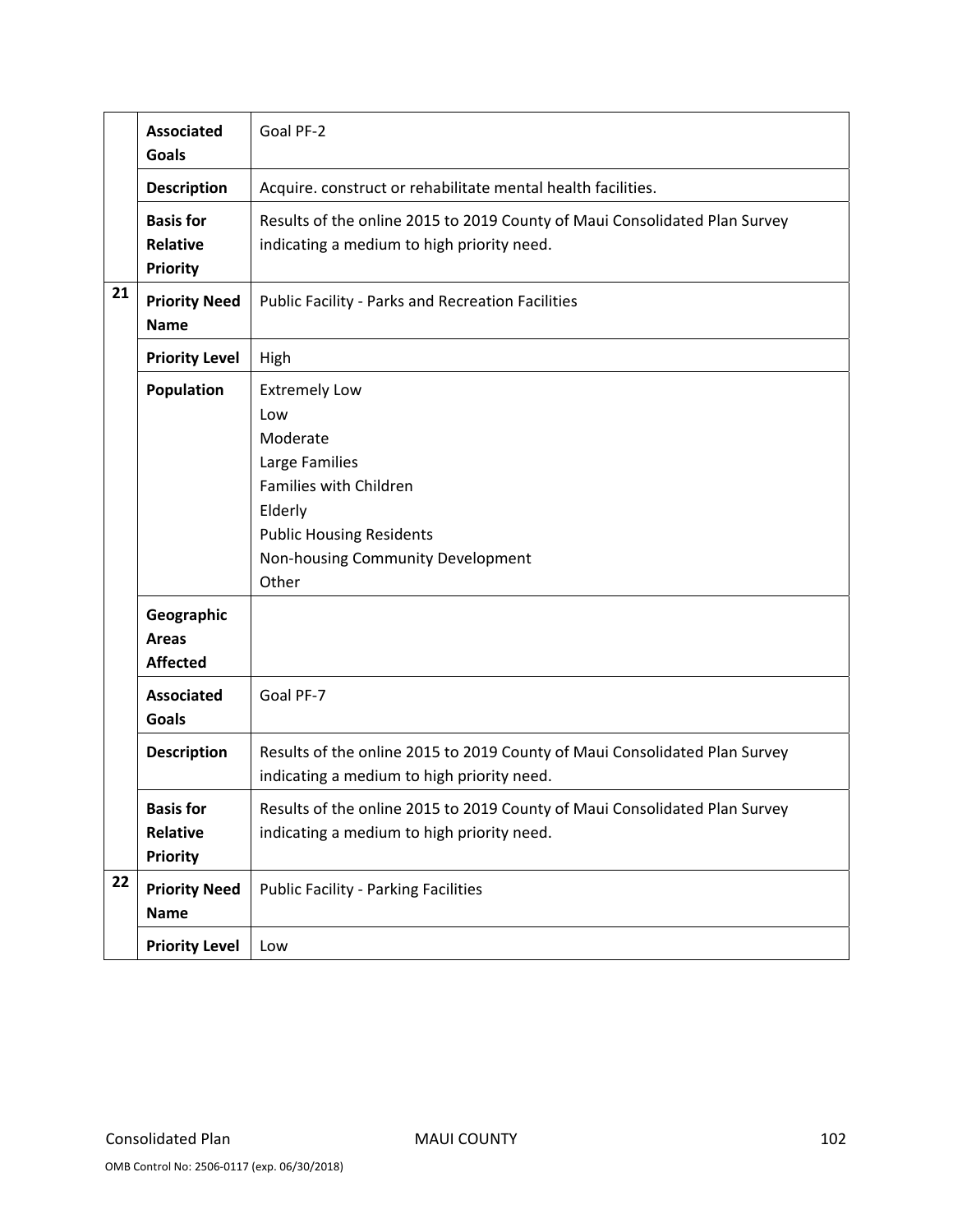|    | <b>Population</b>                                      | <b>Extremely Low</b><br>Low<br>Moderate<br>Large Families<br>Families with Children<br>Elderly<br><b>Public Housing Residents</b><br>Non-housing Community Development<br>Other |
|----|--------------------------------------------------------|---------------------------------------------------------------------------------------------------------------------------------------------------------------------------------|
|    | Geographic<br><b>Areas</b><br><b>Affected</b>          |                                                                                                                                                                                 |
|    | <b>Associated</b><br><b>Goals</b>                      |                                                                                                                                                                                 |
|    | <b>Description</b>                                     | Acquire. construct or rehabilitate vehicular parking facilities.                                                                                                                |
| 23 | <b>Basis for</b><br><b>Relative</b><br><b>Priority</b> | Results of the online 2015 to 2019 County of Maui Consolidated Plan Survey<br>indicating a low priority need.                                                                   |
|    | <b>Priority Need</b><br><b>Name</b>                    | Public Facility - Fire Safety Equipment/Apparatus                                                                                                                               |
|    | <b>Priority Level</b>                                  | High                                                                                                                                                                            |
|    | <b>Population</b>                                      | <b>Extremely Low</b><br>Low<br>Moderate<br>Large Families<br>Families with Children<br>Elderly<br><b>Public Housing Residents</b><br>Non-housing Community Development<br>Other |
|    | Geographic<br><b>Areas</b><br><b>Affected</b>          |                                                                                                                                                                                 |
|    | <b>Associated</b><br>Goals                             | Goal PF-3                                                                                                                                                                       |
|    | <b>Description</b>                                     | Acquire public fire safety equipment/apparatus - MEDIUM priority in designated<br>Program Years 2015 and 2018.                                                                  |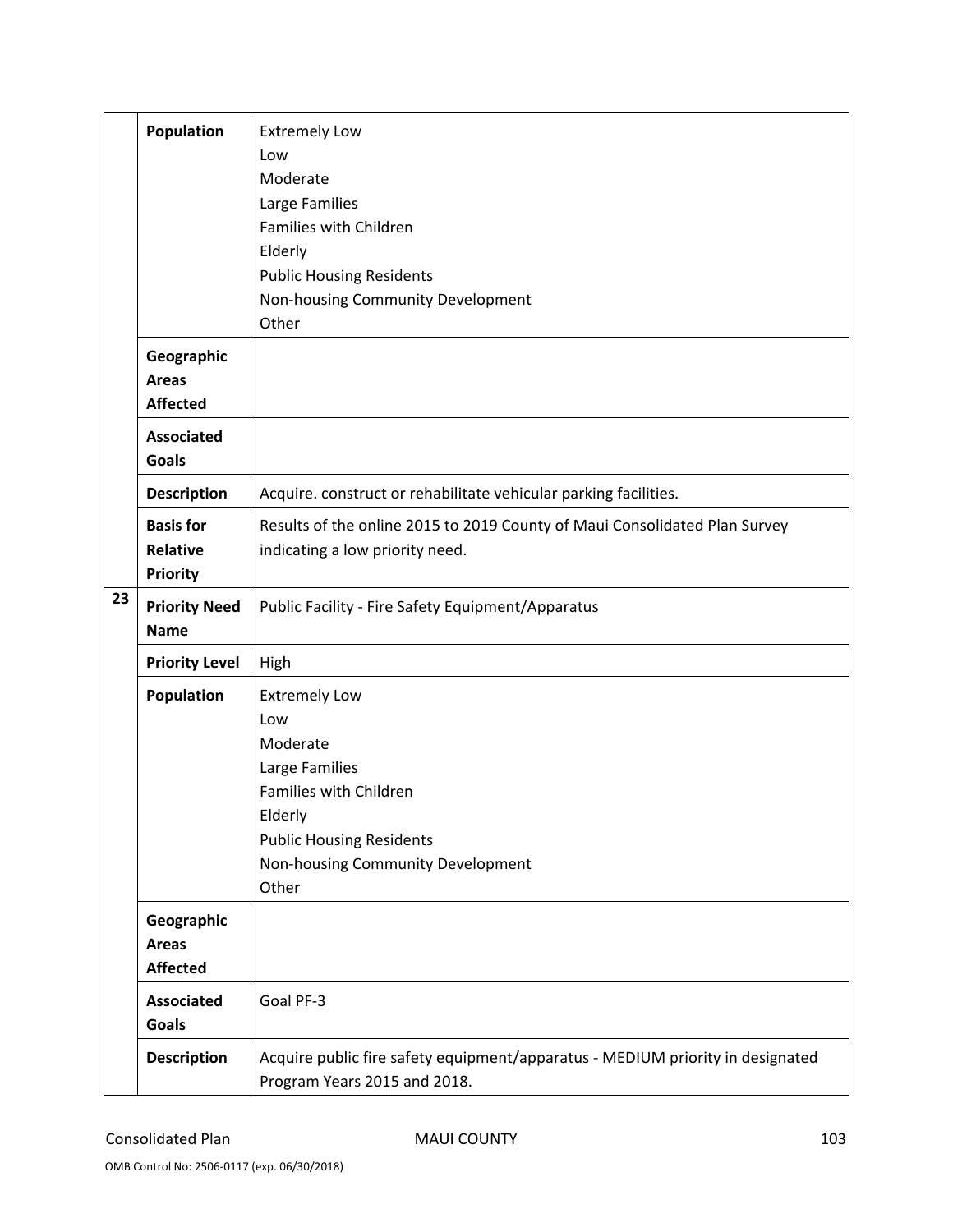|    | <b>Basis for</b><br><b>Relative</b><br>Priority        | Results of the online 2015 to 2019 County of Maui Consolidated Plan Survey<br>indicating a medium to high priority need for the general category of Other Public<br>Facility Need: Public Safety, whereas public comments indicate that public safety<br>infrastructure (acquire. construct or rehabilitate) takes precedence over that of<br>public safety equipment acquisition. Therefore public safety infrastructure<br>(acquire, construct or rehabilitate) will be classfied as a HIGH priority, whereas<br>public safety equipment acquisition will be classified as a MEDIUM priority for the<br>2015 to 2019 County of Maui Consolidated Plan with concentration in Program<br>Years 2015 and 2018. |
|----|--------------------------------------------------------|---------------------------------------------------------------------------------------------------------------------------------------------------------------------------------------------------------------------------------------------------------------------------------------------------------------------------------------------------------------------------------------------------------------------------------------------------------------------------------------------------------------------------------------------------------------------------------------------------------------------------------------------------------------------------------------------------------------|
| 24 | <b>Priority Need</b><br><b>Name</b>                    | Public Facility - Abused/Neglected Children Facil.                                                                                                                                                                                                                                                                                                                                                                                                                                                                                                                                                                                                                                                            |
|    | <b>Priority Level</b>                                  | Low                                                                                                                                                                                                                                                                                                                                                                                                                                                                                                                                                                                                                                                                                                           |
|    | Population                                             | <b>Extremely Low</b><br>Low<br>Moderate<br>Large Families<br>Families with Children<br><b>Public Housing Residents</b><br>Non-housing Community Development<br>Other                                                                                                                                                                                                                                                                                                                                                                                                                                                                                                                                          |
|    | Geographic<br><b>Areas</b><br><b>Affected</b>          |                                                                                                                                                                                                                                                                                                                                                                                                                                                                                                                                                                                                                                                                                                               |
|    | <b>Associated</b><br><b>Goals</b>                      |                                                                                                                                                                                                                                                                                                                                                                                                                                                                                                                                                                                                                                                                                                               |
|    | <b>Description</b>                                     | Acquire, construct or rehabilitate facilities for abused/neglected children.                                                                                                                                                                                                                                                                                                                                                                                                                                                                                                                                                                                                                                  |
|    | <b>Basis for</b><br><b>Relative</b><br><b>Priority</b> | Results of the online 2015 to 2019 County of Maui Consolidated Plan Survey<br>indicating a low priority need.                                                                                                                                                                                                                                                                                                                                                                                                                                                                                                                                                                                                 |
| 25 | <b>Priority Need</b><br><b>Name</b>                    | Public Facility - Non Res. Historic Preservation                                                                                                                                                                                                                                                                                                                                                                                                                                                                                                                                                                                                                                                              |
|    | <b>Priority Level</b>                                  | Low                                                                                                                                                                                                                                                                                                                                                                                                                                                                                                                                                                                                                                                                                                           |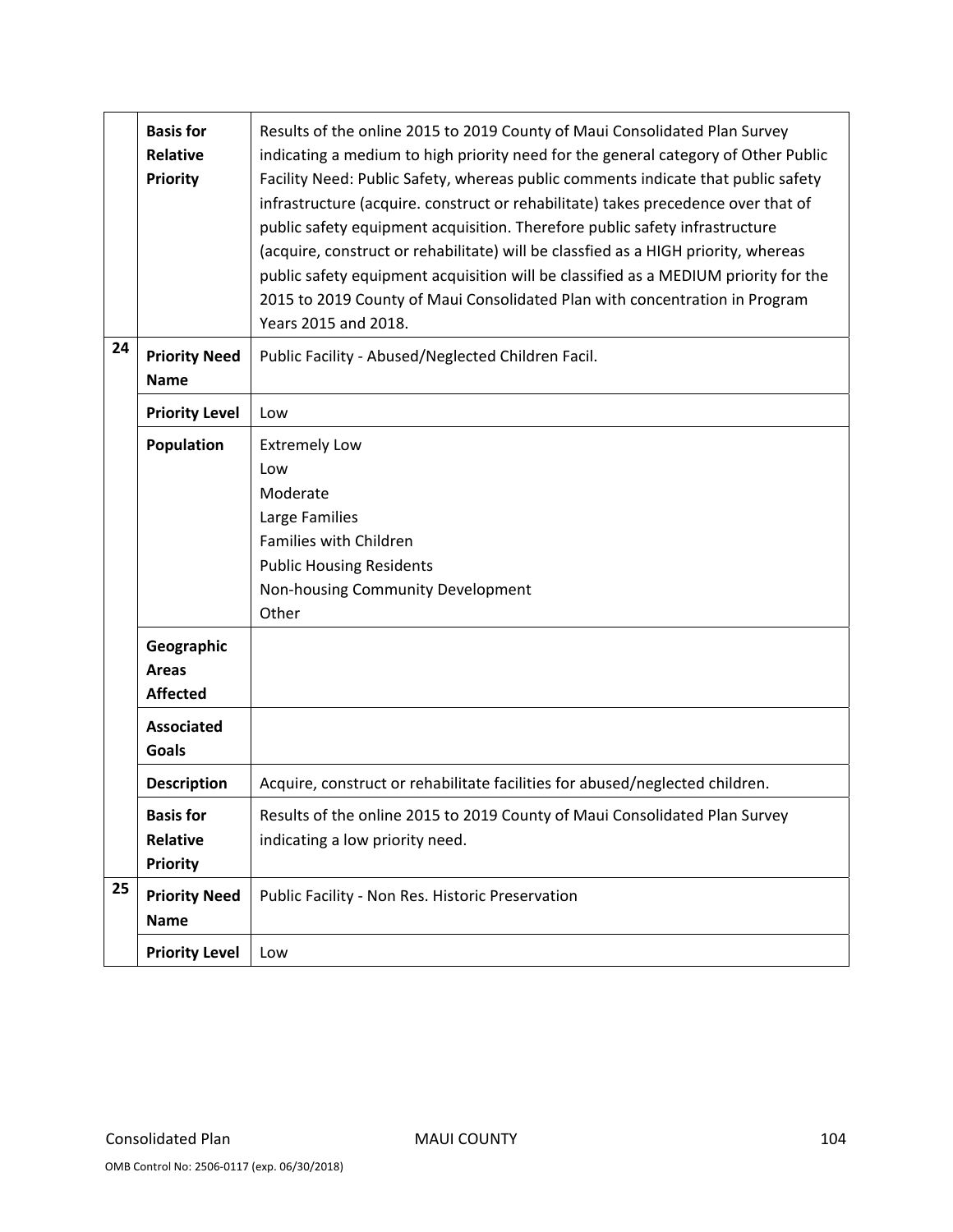|    | <b>Population</b>                                      | <b>Extremely Low</b><br>Low<br>Moderate<br>Large Families<br>Families with Children<br>Elderly<br><b>Public Housing Residents</b><br>Non-housing Community Development<br>Other                                             |
|----|--------------------------------------------------------|-----------------------------------------------------------------------------------------------------------------------------------------------------------------------------------------------------------------------------|
|    | Geographic<br><b>Areas</b><br><b>Affected</b>          |                                                                                                                                                                                                                             |
|    | <b>Associated</b><br><b>Goals</b>                      |                                                                                                                                                                                                                             |
|    | <b>Description</b>                                     | Non residential historic preservation.                                                                                                                                                                                      |
| 26 | <b>Basis for</b><br><b>Relative</b><br><b>Priority</b> | Results of the online 2015 to 2019 County of Maui Consolidated Plan Survey<br>indicating a low priority need.                                                                                                               |
|    | <b>Priority Need</b><br><b>Name</b>                    | <b>Public Facility - Substance Abuse Facilities</b>                                                                                                                                                                         |
|    | <b>Priority Level</b>                                  | High                                                                                                                                                                                                                        |
|    | <b>Population</b>                                      | <b>Extremely Low</b><br>Low<br>Moderate<br>Large Families<br>Families with Children<br>Elderly<br><b>Public Housing Residents</b><br>Persons with Alcohol or Other Addictions<br>Non-housing Community Development<br>Other |
|    | Geographic<br><b>Areas</b><br><b>Affected</b>          |                                                                                                                                                                                                                             |
|    | <b>Associated</b><br><b>Goals</b>                      | Goal PF-2                                                                                                                                                                                                                   |
|    | <b>Description</b>                                     | Acquire. construct or rehabilitate substance abuse facilities.                                                                                                                                                              |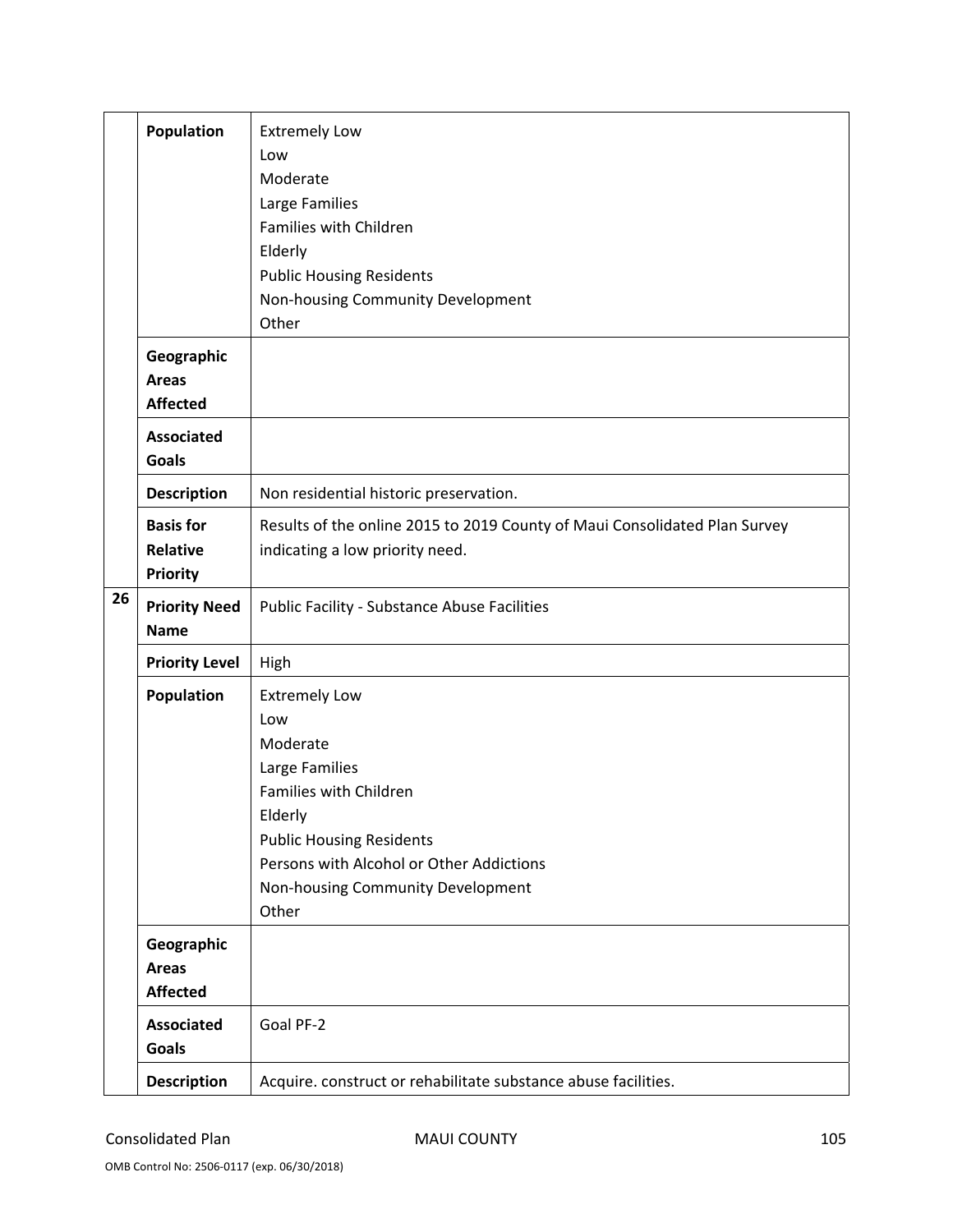|    | <b>Basis for</b><br><b>Relative</b><br><b>Priority</b> | Results of the online 2015 to 2019 County of Maui Consolidated Plan Survey<br>indicating a medium to high priority need.                                                                                                                                                                                                                                                                                                                                                                                                                                                                                                                                  |
|----|--------------------------------------------------------|-----------------------------------------------------------------------------------------------------------------------------------------------------------------------------------------------------------------------------------------------------------------------------------------------------------------------------------------------------------------------------------------------------------------------------------------------------------------------------------------------------------------------------------------------------------------------------------------------------------------------------------------------------------|
| 27 | <b>Priority Need</b><br><b>Name</b>                    | <b>Public Facility - Public Safety Facilities</b>                                                                                                                                                                                                                                                                                                                                                                                                                                                                                                                                                                                                         |
|    | <b>Priority Level</b>                                  | High                                                                                                                                                                                                                                                                                                                                                                                                                                                                                                                                                                                                                                                      |
|    | <b>Population</b>                                      | <b>Extremely Low</b><br>Low<br>Moderate<br>Large Families<br>Families with Children<br>Elderly<br><b>Public Housing Residents</b><br>Non-housing Community Development<br>Other                                                                                                                                                                                                                                                                                                                                                                                                                                                                           |
|    | Geographic<br><b>Areas</b><br><b>Affected</b>          |                                                                                                                                                                                                                                                                                                                                                                                                                                                                                                                                                                                                                                                           |
|    | <b>Associated</b><br><b>Goals</b>                      | Goal PF-4                                                                                                                                                                                                                                                                                                                                                                                                                                                                                                                                                                                                                                                 |
|    | <b>Description</b>                                     | Acquire. construct or rehabilitate public safety (Fire and Police) facilities - HIGH<br>priority.                                                                                                                                                                                                                                                                                                                                                                                                                                                                                                                                                         |
|    | <b>Basis for</b><br><b>Relative</b><br><b>Priority</b> | Results of the online 2015 to 2019 County of Maui Consolidated Plan Survey<br>indicating a medium to high priority need for the general category of Other Public<br>Facility Needs: Public Safety, whereas public comments indicate that public safety<br>infrastructure (acquire. construct or rehabilitate) takes precedence over that of<br>public safety equipment acquisition. Therefore public safety infrastructure<br>(acquire, construct or rehabilitate) will be classfied as a HIGH priority, whereas<br>public safety equipment acquisition will be classified as a MEDIUM priority for the<br>2015 to 2019 County of Maui Consolidated Plan. |
| 28 | <b>Priority Need</b><br><b>Name</b>                    | <b>Public Facility - Domestic Violence Facilities</b>                                                                                                                                                                                                                                                                                                                                                                                                                                                                                                                                                                                                     |
|    | <b>Priority Level</b>                                  | High                                                                                                                                                                                                                                                                                                                                                                                                                                                                                                                                                                                                                                                      |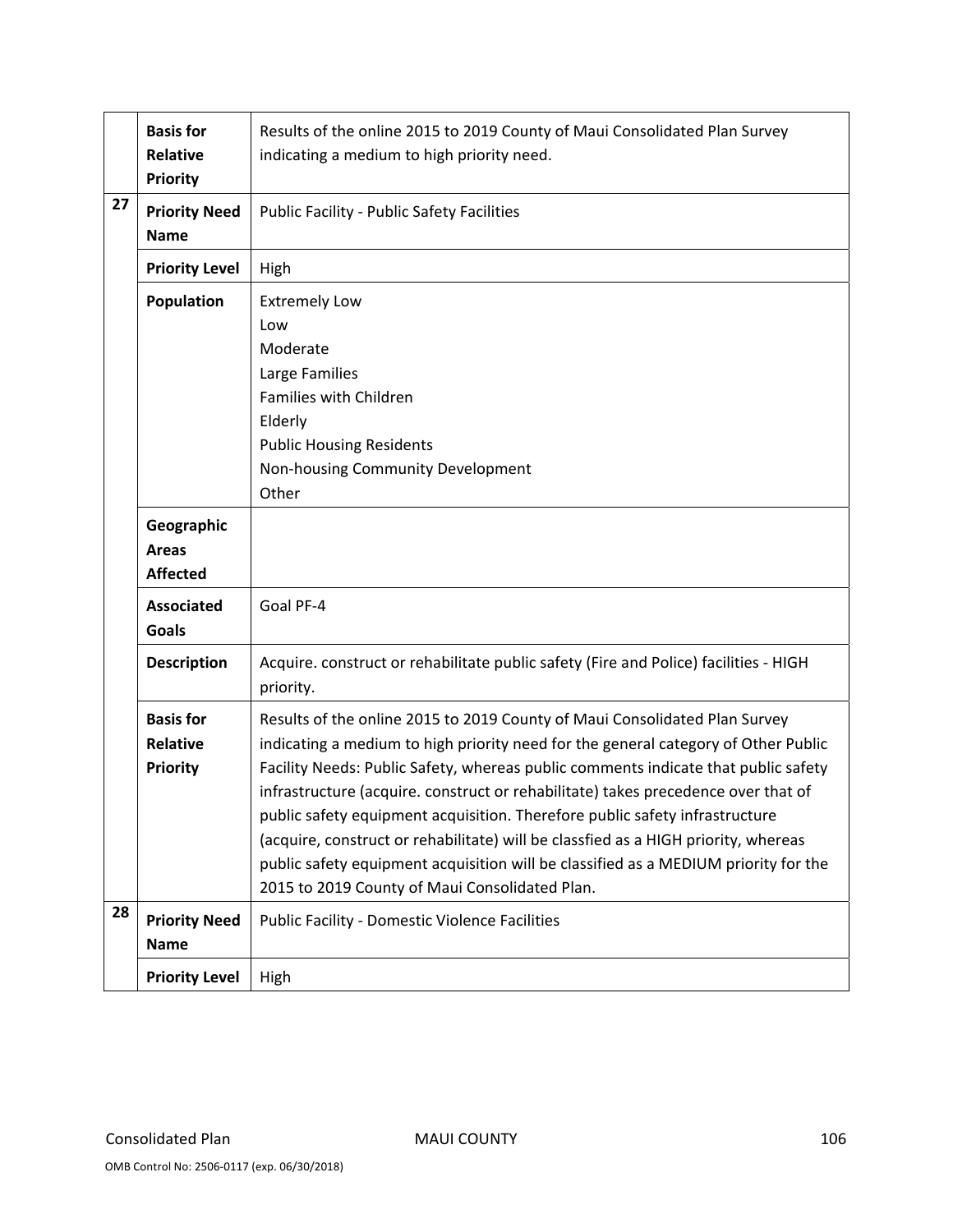|    | <b>Population</b>                                      | <b>Extremely Low</b><br>Low<br>Moderate<br>Large Families<br>Families with Children<br>Elderly                                                                                  |
|----|--------------------------------------------------------|---------------------------------------------------------------------------------------------------------------------------------------------------------------------------------|
|    |                                                        | <b>Public Housing Residents</b><br><b>Victims of Domestic Violence</b><br>Non-housing Community Development<br>Other                                                            |
|    | Geographic<br><b>Areas</b><br><b>Affected</b>          |                                                                                                                                                                                 |
|    | <b>Associated</b><br><b>Goals</b>                      | Goal PF-5                                                                                                                                                                       |
|    | <b>Description</b>                                     | Acquire. construct or rehabilitate domestic violence facilities.                                                                                                                |
|    | <b>Basis for</b><br><b>Relative</b><br><b>Priority</b> | Results of the online 2015 to 2019 County of Maui Consolidated Plan Survey<br>indicating a medium to high priority need.                                                        |
| 29 | <b>Priority Need</b><br><b>Name</b>                    | Public Facility - Food Distribution Facilities                                                                                                                                  |
|    | <b>Priority Level</b>                                  | High                                                                                                                                                                            |
|    | <b>Population</b>                                      | <b>Extremely Low</b><br>Low<br>Moderate<br>Large Families<br>Families with Children<br>Elderly<br><b>Public Housing Residents</b><br>Non-housing Community Development<br>Other |
|    | Geographic<br><b>Areas</b><br><b>Affected</b>          |                                                                                                                                                                                 |
|    | <b>Associated</b><br>Goals                             | Goal PF-5                                                                                                                                                                       |
|    | <b>Description</b>                                     | Acquire. construct or rehabilitate food distribution facilities.                                                                                                                |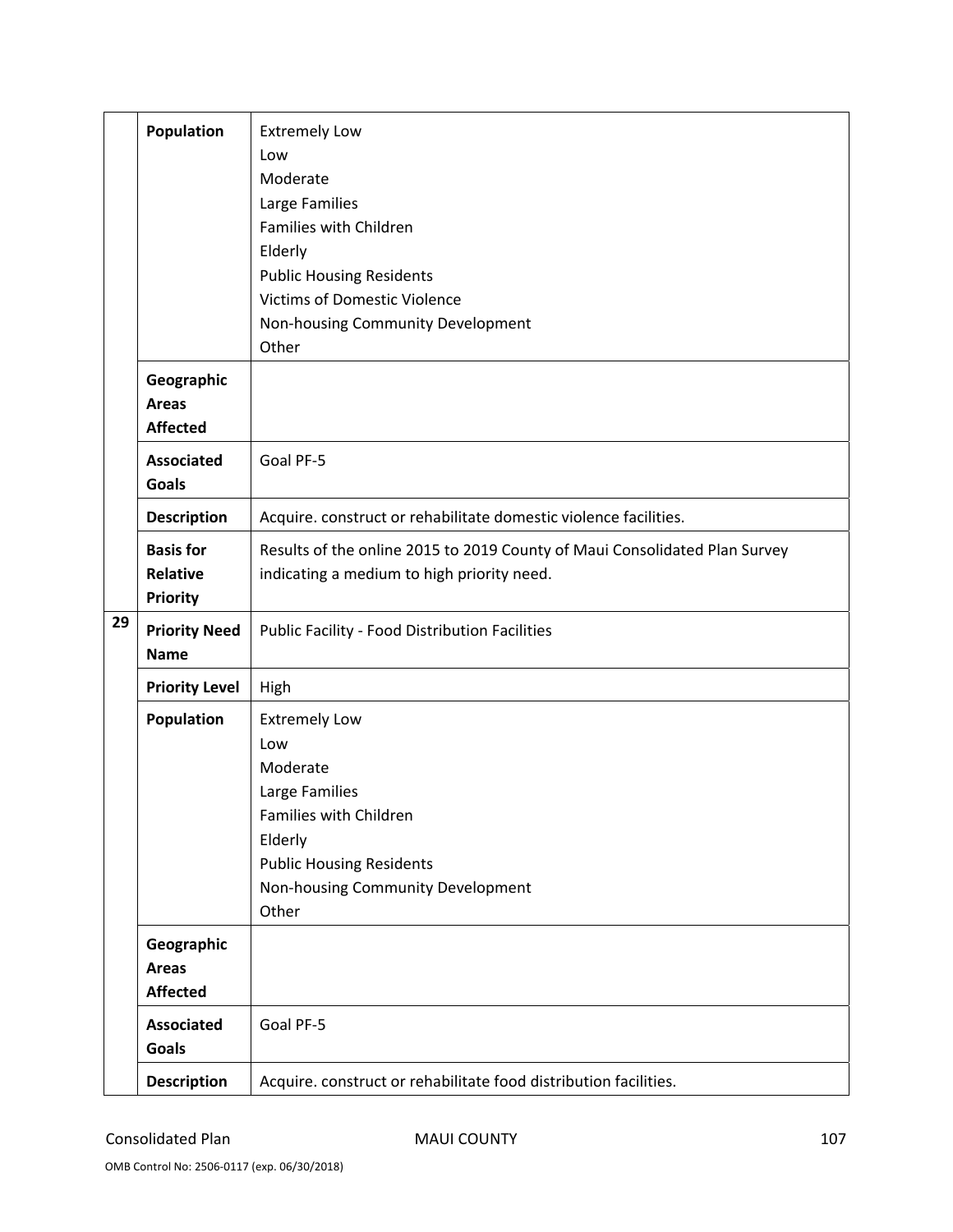|    | <b>Basis for</b><br><b>Relative</b><br><b>Priority</b> | Results of the online 2015 to 2019 County of Maui Consolidated Plan Survey<br>indicating a medium to high priority need.                                                        |
|----|--------------------------------------------------------|---------------------------------------------------------------------------------------------------------------------------------------------------------------------------------|
| 30 | <b>Priority Need</b><br><b>Name</b>                    | Infrastructure - Water/Sewer Improvements                                                                                                                                       |
|    | <b>Priority Level</b>                                  | High                                                                                                                                                                            |
|    | <b>Population</b>                                      | <b>Extremely Low</b><br>Low<br>Moderate<br>Large Families<br>Families with Children<br>Elderly<br><b>Public Housing Residents</b><br>Non-housing Community Development<br>Other |
|    | Geographic<br><b>Areas</b><br><b>Affected</b>          |                                                                                                                                                                                 |
|    | <b>Associated</b><br><b>Goals</b>                      | Goal IN-1                                                                                                                                                                       |
|    | <b>Description</b>                                     | Construct or rehabilitate water/sewer infrastructure.                                                                                                                           |
|    | <b>Basis for</b><br><b>Relative</b><br><b>Priority</b> | Results of the online 2015 to 2019 County of Maui Consolidated Plan Survey<br>indicating a medium to high priority need.                                                        |
| 31 | <b>Priority Need</b><br><b>Name</b>                    | Infrastructure - Street Improvements                                                                                                                                            |
|    | <b>Priority Level</b>                                  | High                                                                                                                                                                            |
|    | Population                                             | <b>Extremely Low</b><br>Low<br>Moderate<br>Large Families<br>Families with Children<br>Elderly<br><b>Public Housing Residents</b><br>Non-housing Community Development<br>Other |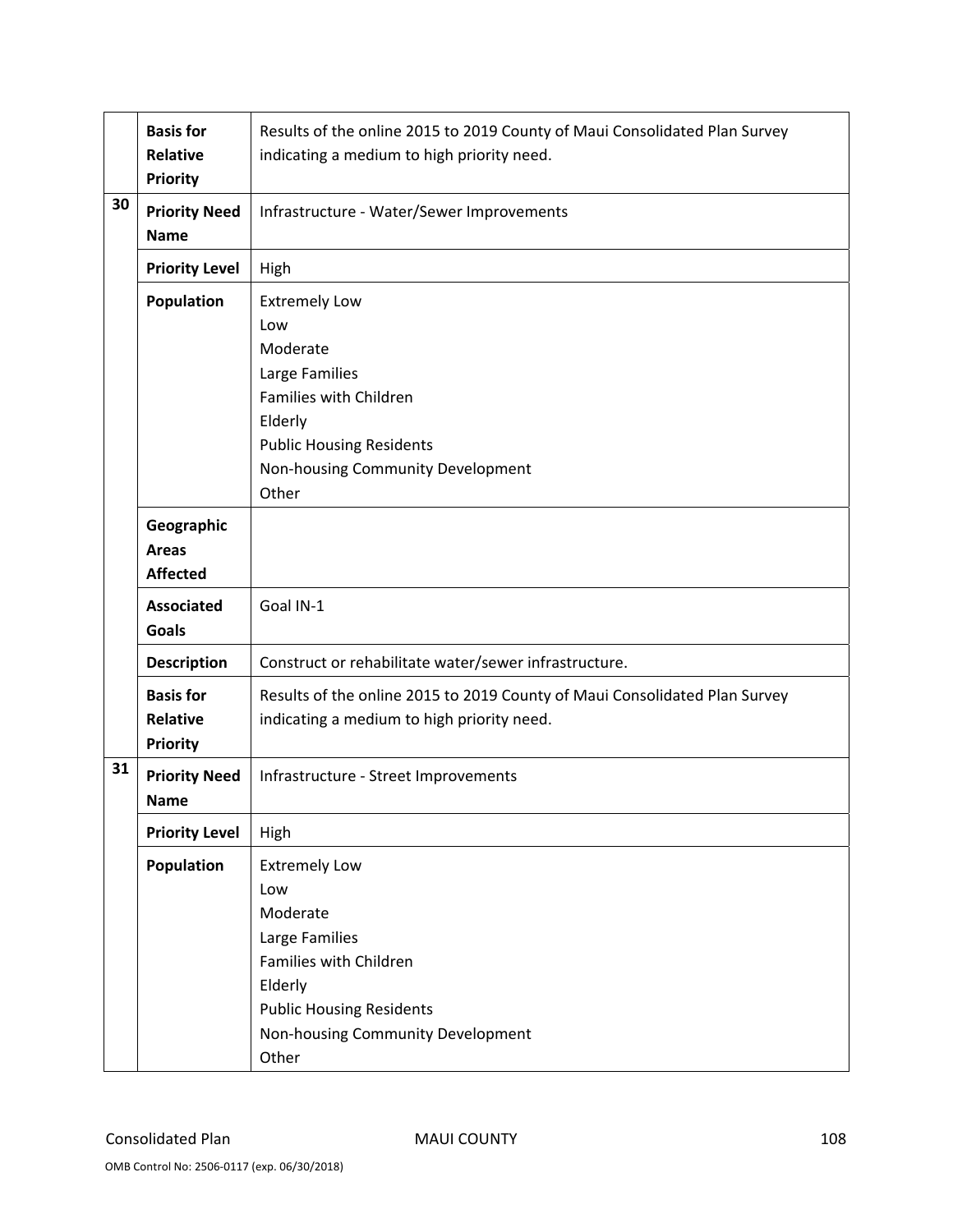|    | Geographic<br><b>Areas</b><br><b>Affected</b>          |                                                                                                                                                                                 |
|----|--------------------------------------------------------|---------------------------------------------------------------------------------------------------------------------------------------------------------------------------------|
|    | <b>Associated</b><br><b>Goals</b>                      | Goal IN-1                                                                                                                                                                       |
|    | <b>Description</b>                                     | Construct or rehabilitate infrastructure related to street improvements.                                                                                                        |
|    | <b>Basis for</b><br><b>Relative</b><br><b>Priority</b> | Results of the online 2015 to 2019 County of Maui Consolidated Plan Survey<br>indicating a medium to high priority need.                                                        |
| 32 | <b>Priority Need</b><br><b>Name</b>                    | Infrastructure - Sidewalks                                                                                                                                                      |
|    | <b>Priority Level</b>                                  | High                                                                                                                                                                            |
|    | <b>Population</b>                                      | <b>Extremely Low</b><br>Low<br>Moderate<br>Large Families<br>Families with Children<br>Elderly<br><b>Public Housing Residents</b><br>Non-housing Community Development<br>Other |
|    | Geographic<br><b>Areas</b><br><b>Affected</b>          |                                                                                                                                                                                 |
|    | <b>Associated</b><br>Goals                             | Goal IN-1                                                                                                                                                                       |
|    | <b>Description</b>                                     | Construct or rehabilitate infrastructure related to sidewalks.                                                                                                                  |
|    | <b>Basis for</b><br>Relative<br><b>Priority</b>        | Results of the online 2015 to 2019 County of Maui Consolidated Plan Survey<br>indicating a medium to high priority need.                                                        |
| 33 | <b>Priority Need</b><br><b>Name</b>                    | Infrastructure - Solid Waste Disposal Improvements                                                                                                                              |
|    | <b>Priority Level</b>                                  | High                                                                                                                                                                            |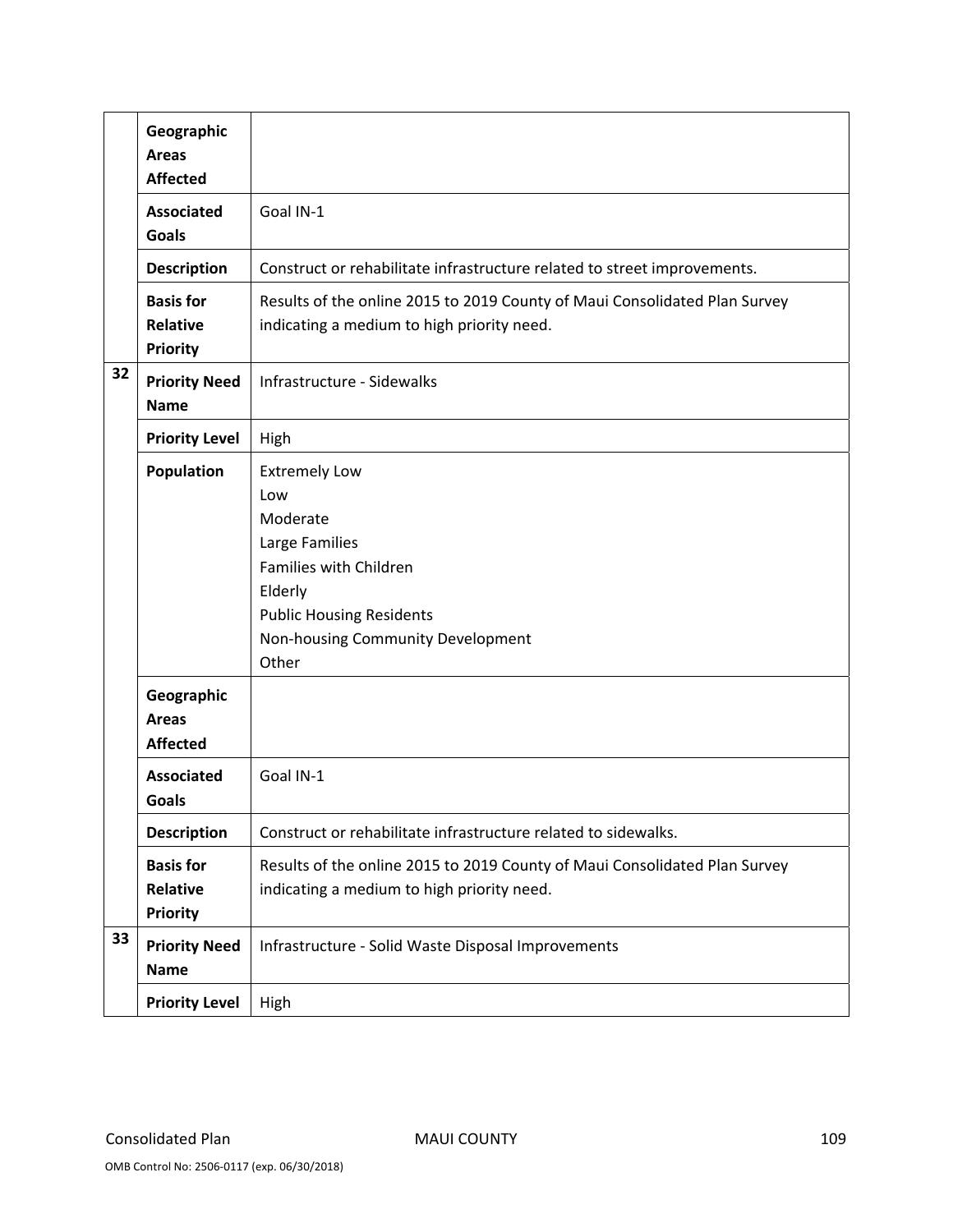|    | <b>Population</b>                                      | <b>Extremely Low</b><br>Low<br>Moderate<br>Large Families<br>Families with Children<br>Elderly<br><b>Public Housing Residents</b><br>Non-housing Community Development<br>Other |
|----|--------------------------------------------------------|---------------------------------------------------------------------------------------------------------------------------------------------------------------------------------|
|    | Geographic<br><b>Areas</b><br><b>Affected</b>          |                                                                                                                                                                                 |
|    | <b>Associated</b><br><b>Goals</b>                      | Goal IN-1<br>Goal PF-6                                                                                                                                                          |
|    | <b>Description</b>                                     | Solid waste disposal improvements.                                                                                                                                              |
|    | <b>Basis for</b><br><b>Relative</b><br><b>Priority</b> | Results of the online 2015 to 2019 County of Maui Consolidated Plan Survey<br>indicating a medium to high priority need.                                                        |
| 34 | <b>Priority Need</b><br><b>Name</b>                    | Infrastructure - Flood Drain Improvements                                                                                                                                       |
|    | <b>Priority Level</b>                                  | High                                                                                                                                                                            |
|    | <b>Population</b>                                      | <b>Extremely Low</b><br>Low<br>Moderate<br>Large Families<br>Families with Children<br>Elderly<br><b>Public Housing Residents</b><br>Non-housing Community Development<br>Other |
|    | Geographic<br><b>Areas</b><br><b>Affected</b>          |                                                                                                                                                                                 |
|    | <b>Associated</b><br>Goals                             | Goal IN-1                                                                                                                                                                       |
|    | <b>Description</b>                                     | Construct or rehabilitate flood drain infrastructure.                                                                                                                           |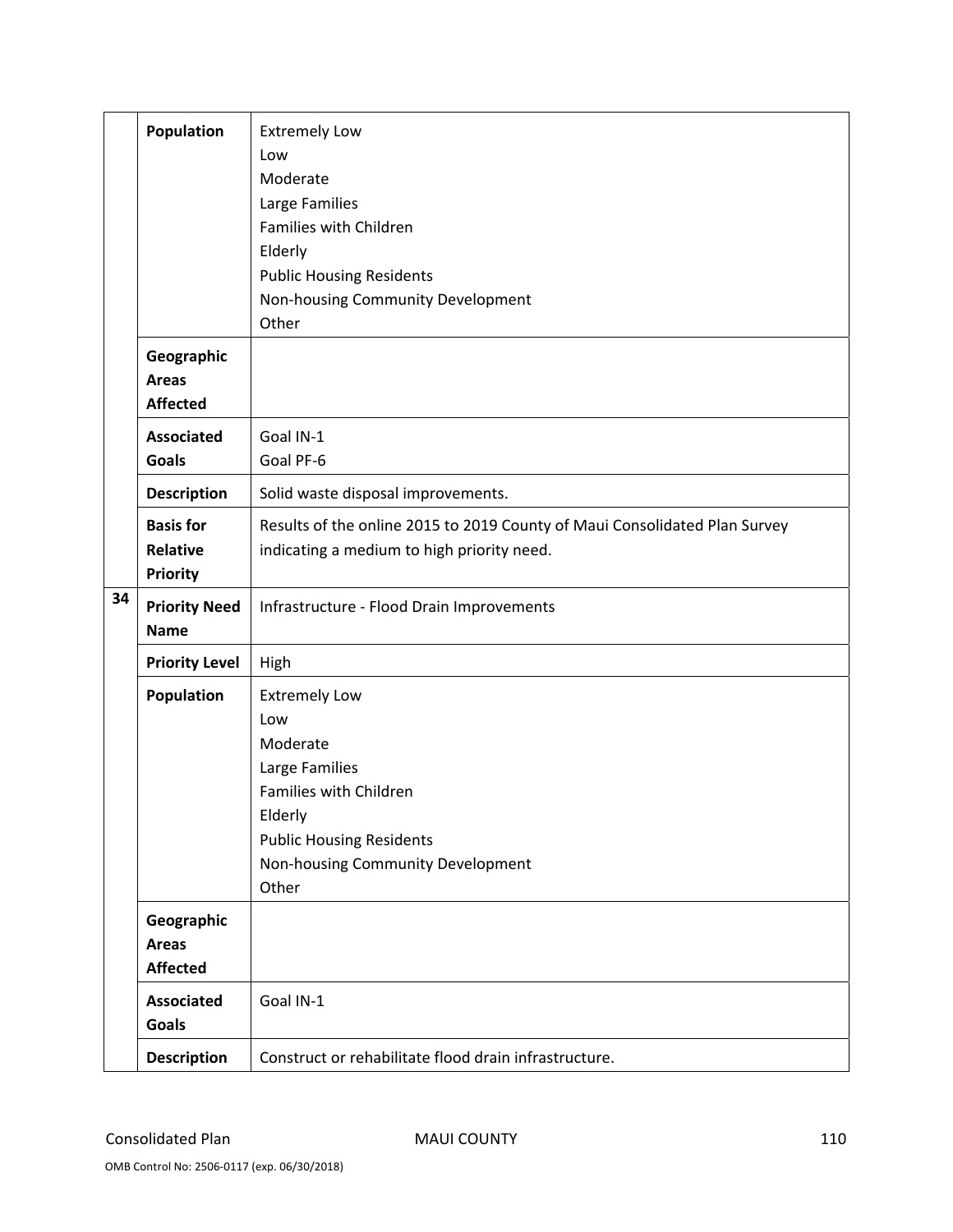|    | <b>Basis for</b><br><b>Relative</b><br><b>Priority</b> | Results of the online 2015 to 2019 County of Maui Consolidated Plan Survey<br>indicating a medium to high priority need.                                                        |
|----|--------------------------------------------------------|---------------------------------------------------------------------------------------------------------------------------------------------------------------------------------|
| 35 | <b>Priority Need</b><br><b>Name</b>                    | Infrastructure - Removal of Architectural Barriers                                                                                                                              |
|    | <b>Priority Level</b>                                  | High                                                                                                                                                                            |
|    | <b>Population</b>                                      | <b>Extremely Low</b><br>Low<br>Moderate<br>Large Families<br>Families with Children<br>Elderly<br><b>Public Housing Residents</b><br>Non-housing Community Development<br>Other |
|    | Geographic<br><b>Areas</b><br><b>Affected</b>          |                                                                                                                                                                                 |
|    | <b>Associated</b><br><b>Goals</b>                      | Goal IN-2                                                                                                                                                                       |
|    | <b>Description</b>                                     | Removal of architectual barriers from parks and recreational facilities.                                                                                                        |
|    | <b>Basis for</b><br><b>Relative</b><br><b>Priority</b> | Results of the online 2015 to 2019 County of Maui Consolidated Plan Survey<br>indicating a high priority need and community and input from the community.                       |
| 36 | <b>Priority Need</b><br><b>Name</b>                    | <b>Public Services - Senior Services</b>                                                                                                                                        |
|    | <b>Priority Level</b>                                  | High                                                                                                                                                                            |
|    | Population                                             | <b>Extremely Low</b><br>Low<br>Moderate<br>Elderly<br>Elderly<br>Frail Elderly<br>Non-housing Community Development<br>Other                                                    |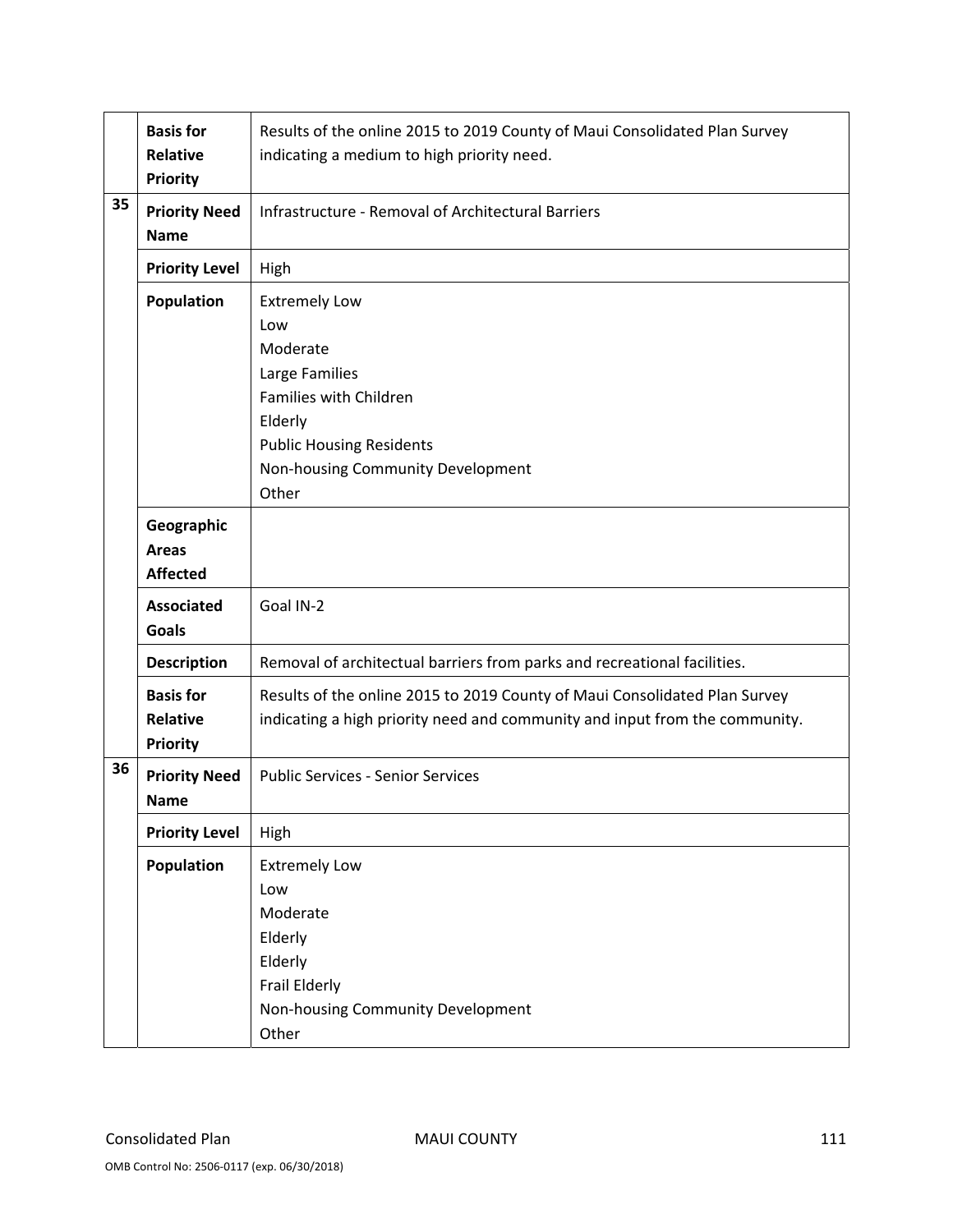|    | Geographic<br><b>Areas</b><br><b>Affected</b>          |                                                                                                                                                                                                                                                                                                      |
|----|--------------------------------------------------------|------------------------------------------------------------------------------------------------------------------------------------------------------------------------------------------------------------------------------------------------------------------------------------------------------|
|    | <b>Associated</b><br><b>Goals</b>                      | Goal PS-1                                                                                                                                                                                                                                                                                            |
|    | <b>Description</b>                                     | Support for senior services.                                                                                                                                                                                                                                                                         |
|    | <b>Basis for</b><br><b>Relative</b><br><b>Priority</b> | Results of the online 2015 to 2019 County of Maui Consolidated Plan Survey<br>indicating a medium to high priority need.                                                                                                                                                                             |
| 37 | <b>Priority Need</b><br><b>Name</b>                    | Public Services - Services for the Disabled                                                                                                                                                                                                                                                          |
|    | <b>Priority Level</b>                                  | High                                                                                                                                                                                                                                                                                                 |
|    | <b>Population</b>                                      | <b>Extremely Low</b><br>Low<br>Moderate<br>Large Families<br>Families with Children<br>Elderly<br><b>Public Housing Residents</b><br>Persons with Mental Disabilities<br>Persons with Physical Disabilities<br>Persons with Developmental Disabilities<br>Non-housing Community Development<br>Other |
|    | Geographic<br><b>Areas</b><br><b>Affected</b>          |                                                                                                                                                                                                                                                                                                      |
|    | <b>Associated</b><br><b>Goals</b>                      | Goal PS-1                                                                                                                                                                                                                                                                                            |
|    | <b>Description</b>                                     | Services for persons with a disability                                                                                                                                                                                                                                                               |
|    | <b>Basis for</b><br><b>Relative</b><br><b>Priority</b> | Results of the online 2015 to 2019 County of Maui Consolidated Plan Survey<br>indicating a medium to high priority need.                                                                                                                                                                             |
| 38 | <b>Priority Need</b><br><b>Name</b>                    | <b>Public Services - Youth Services</b>                                                                                                                                                                                                                                                              |
|    | <b>Priority Level</b>                                  | High                                                                                                                                                                                                                                                                                                 |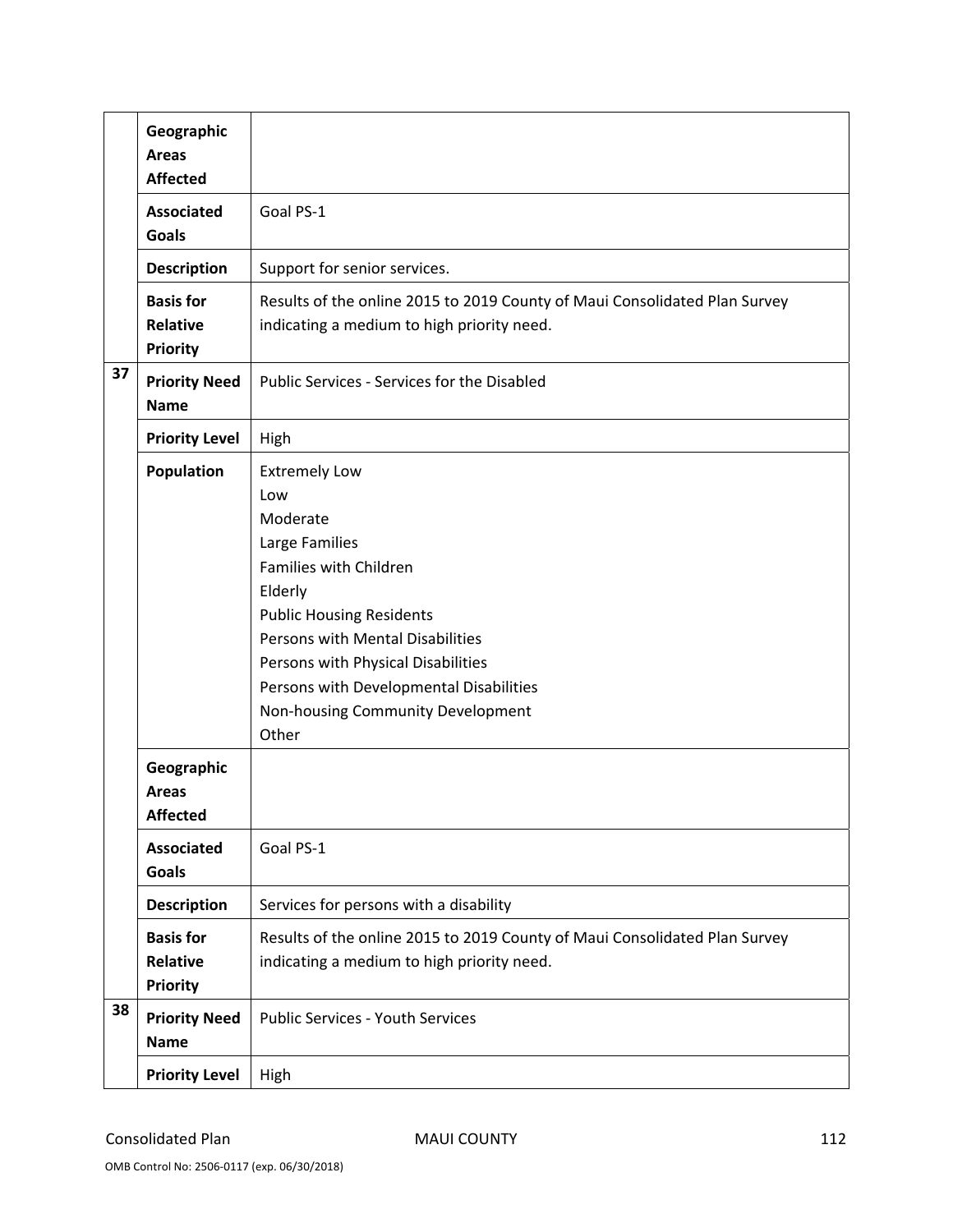|    | Population            | <b>Extremely Low</b>                                                       |
|----|-----------------------|----------------------------------------------------------------------------|
|    |                       | Low                                                                        |
|    |                       | Moderate                                                                   |
|    |                       | Large Families                                                             |
|    |                       | Families with Children                                                     |
|    |                       | <b>Public Housing Residents</b>                                            |
|    |                       | Non-housing Community Development                                          |
|    |                       | Other                                                                      |
|    | Geographic            |                                                                            |
|    | <b>Areas</b>          |                                                                            |
|    | <b>Affected</b>       |                                                                            |
|    | <b>Associated</b>     | Goal PS-1                                                                  |
|    | Goals                 |                                                                            |
|    | <b>Description</b>    | Support for youth services.                                                |
|    | <b>Basis for</b>      | Results of the online 2015 to 2019 County of Maui Consolidated Plan Survey |
|    | <b>Relative</b>       | indicating a medium to high priority need.                                 |
|    | <b>Priority</b>       |                                                                            |
| 39 | <b>Priority Need</b>  | <b>Public Services - Child Care Services</b>                               |
|    | <b>Name</b>           |                                                                            |
|    | <b>Priority Level</b> | High                                                                       |
|    | Population            | <b>Extremely Low</b>                                                       |
|    |                       | Low                                                                        |
|    |                       | Moderate                                                                   |
|    |                       | Large Families                                                             |
|    |                       | Families with Children                                                     |
|    |                       | <b>Public Housing Residents</b>                                            |
|    |                       | Non-housing Community Development                                          |
|    |                       | Other                                                                      |
|    | Geographic            |                                                                            |
|    | Areas                 |                                                                            |
|    | <b>Affected</b>       |                                                                            |
|    | <b>Associated</b>     | Goal PS-1                                                                  |
|    | <b>Goals</b>          |                                                                            |
|    | <b>Description</b>    | Support for child care services.                                           |
|    | <b>Basis for</b>      | Results of the online 2015 to 2019 County of Maui Consolidated Plan Survey |
|    | <b>Relative</b>       | indicating a medium to high priority need.                                 |
|    | <b>Priority</b>       |                                                                            |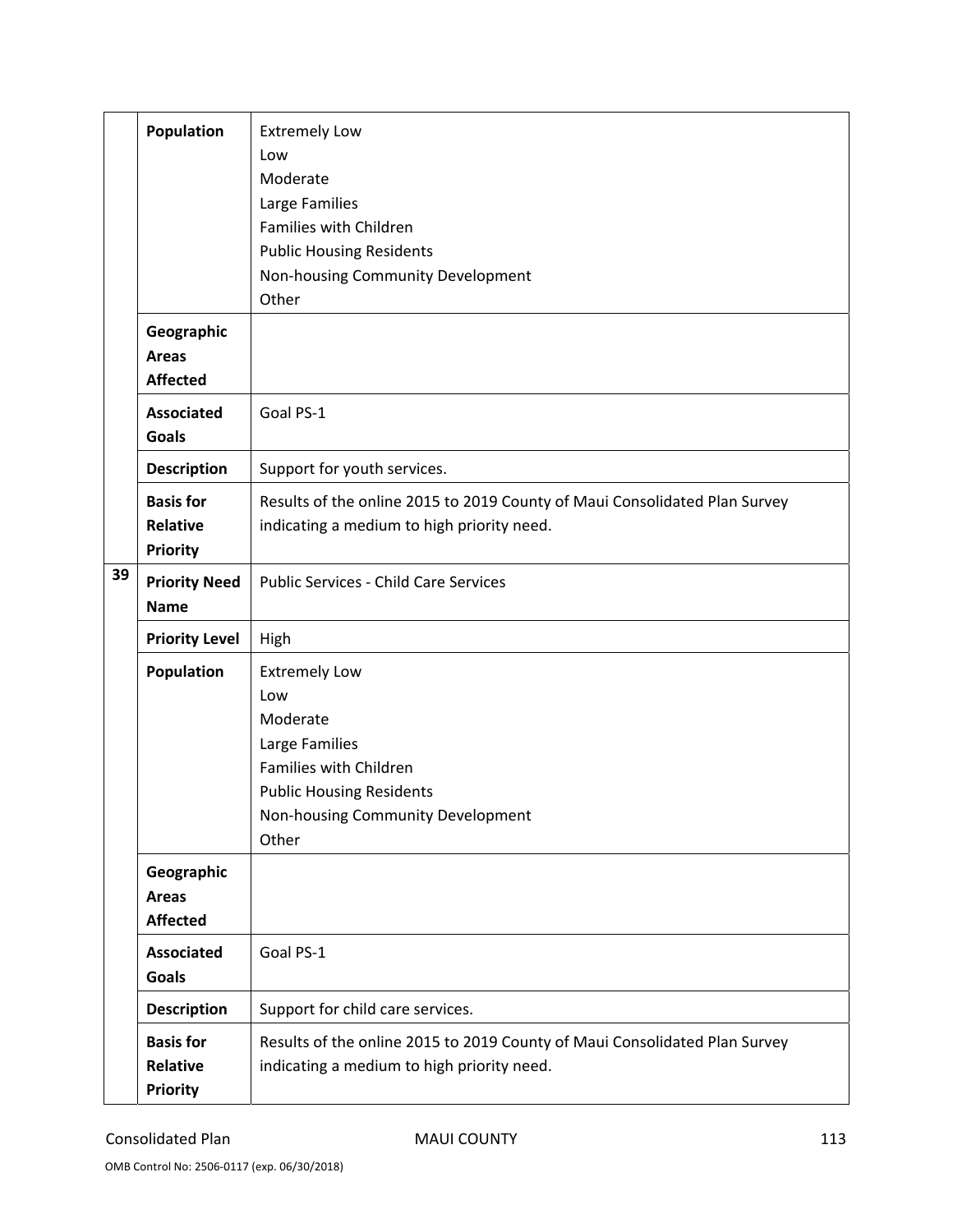| 40 | <b>Priority Need</b><br><b>Name</b>                    | <b>Public Services - Transportation Services</b>                                                                                                                                                                            |
|----|--------------------------------------------------------|-----------------------------------------------------------------------------------------------------------------------------------------------------------------------------------------------------------------------------|
|    | <b>Priority Level</b>                                  | High                                                                                                                                                                                                                        |
|    | <b>Population</b>                                      | <b>Extremely Low</b><br>Low<br>Moderate<br>Large Families<br>Families with Children<br>Elderly<br><b>Public Housing Residents</b><br>Non-housing Community Development<br>Other                                             |
|    | Geographic<br><b>Areas</b><br><b>Affected</b>          |                                                                                                                                                                                                                             |
|    | <b>Associated</b><br><b>Goals</b>                      | Goal PS-1                                                                                                                                                                                                                   |
|    | <b>Description</b>                                     | Support for transportation services.                                                                                                                                                                                        |
|    | <b>Basis for</b><br><b>Relative</b><br><b>Priority</b> | Results of the online 2015 to 2019 County of Maui Consolidated Plan Survey<br>indicating a medium to high priority need.                                                                                                    |
| 41 | <b>Priority Need</b><br><b>Name</b>                    | <b>Public Services - Substance Abuse Services</b>                                                                                                                                                                           |
|    | <b>Priority Level</b>                                  | High                                                                                                                                                                                                                        |
|    | Population                                             | <b>Extremely Low</b><br>Low<br>Moderate<br>Large Families<br>Families with Children<br>Elderly<br><b>Public Housing Residents</b><br>Persons with Alcohol or Other Addictions<br>Non-housing Community Development<br>Other |
|    | Geographic<br><b>Areas</b><br><b>Affected</b>          |                                                                                                                                                                                                                             |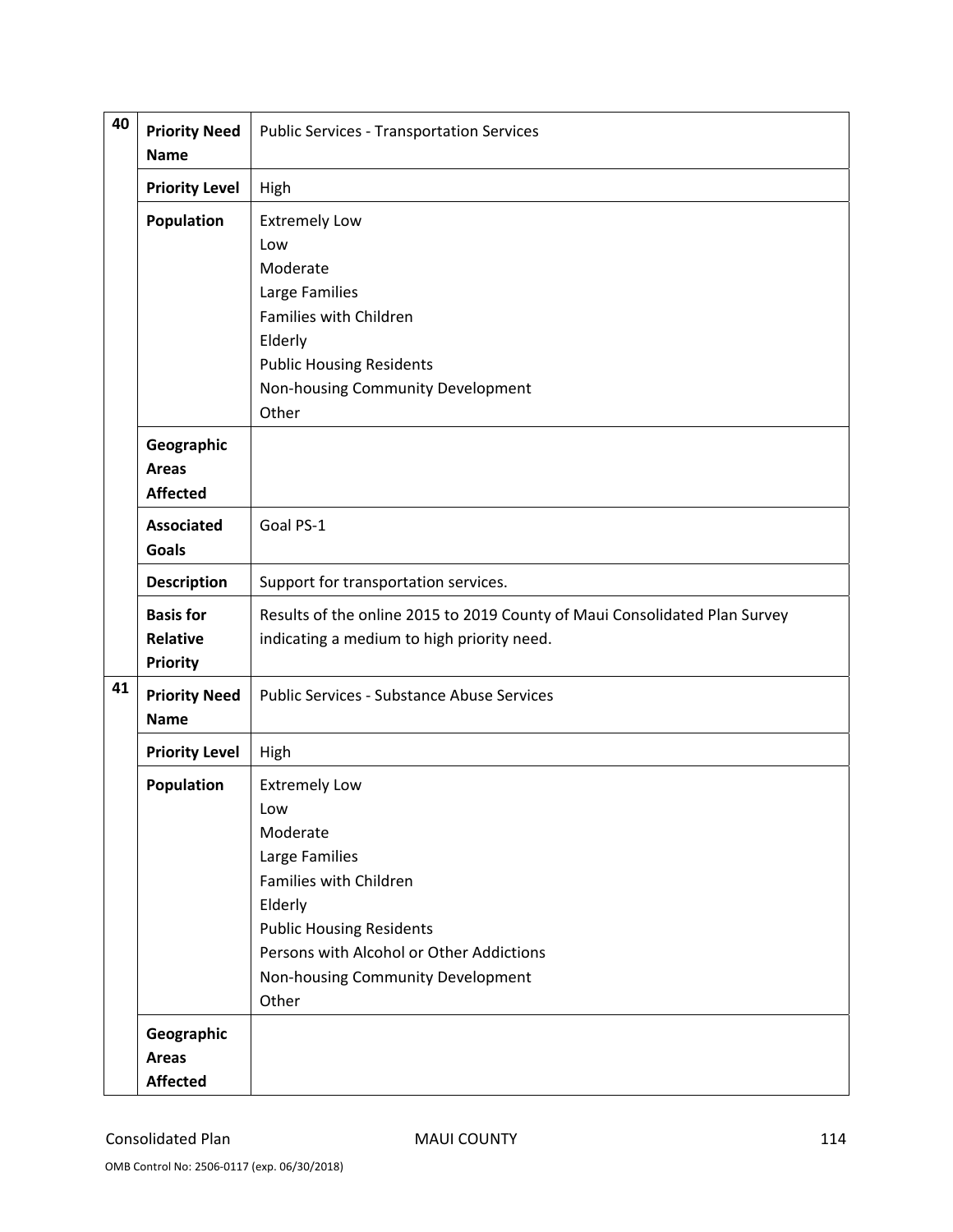|    | <b>Associated</b><br>Goals                             | Goal PS-1                                                                                                                                                            |
|----|--------------------------------------------------------|----------------------------------------------------------------------------------------------------------------------------------------------------------------------|
|    | <b>Description</b>                                     | Support for substance abuse services.                                                                                                                                |
|    | <b>Basis for</b><br><b>Relative</b><br><b>Priority</b> | Results of the online 2015 to 2019 County of Maui Consolidated Plan Survey<br>indicating a medium to high priority need.                                             |
| 42 | <b>Priority Need</b><br><b>Name</b>                    | <b>Public Services - Employment Training</b>                                                                                                                         |
|    | <b>Priority Level</b>                                  | High                                                                                                                                                                 |
|    | Population                                             | <b>Extremely Low</b><br>Low<br>Moderate<br>Large Families<br>Families with Children<br><b>Public Housing Residents</b><br>Non-housing Community Development<br>Other |
|    | Geographic<br><b>Areas</b><br><b>Affected</b>          |                                                                                                                                                                      |
|    | <b>Associated</b><br><b>Goals</b>                      | Goal PS-1                                                                                                                                                            |
|    | <b>Description</b>                                     | Support for employment training services                                                                                                                             |
|    | <b>Basis for</b><br><b>Relative</b><br><b>Priority</b> | Results of the online 2015 to 2019 County of Maui Consolidated Plan Survey<br>indicating a medium to high priority need.                                             |
| 43 | <b>Priority Need</b><br><b>Name</b>                    | <b>Public Services - Health Services</b>                                                                                                                             |
|    | <b>Priority Level</b>                                  | High                                                                                                                                                                 |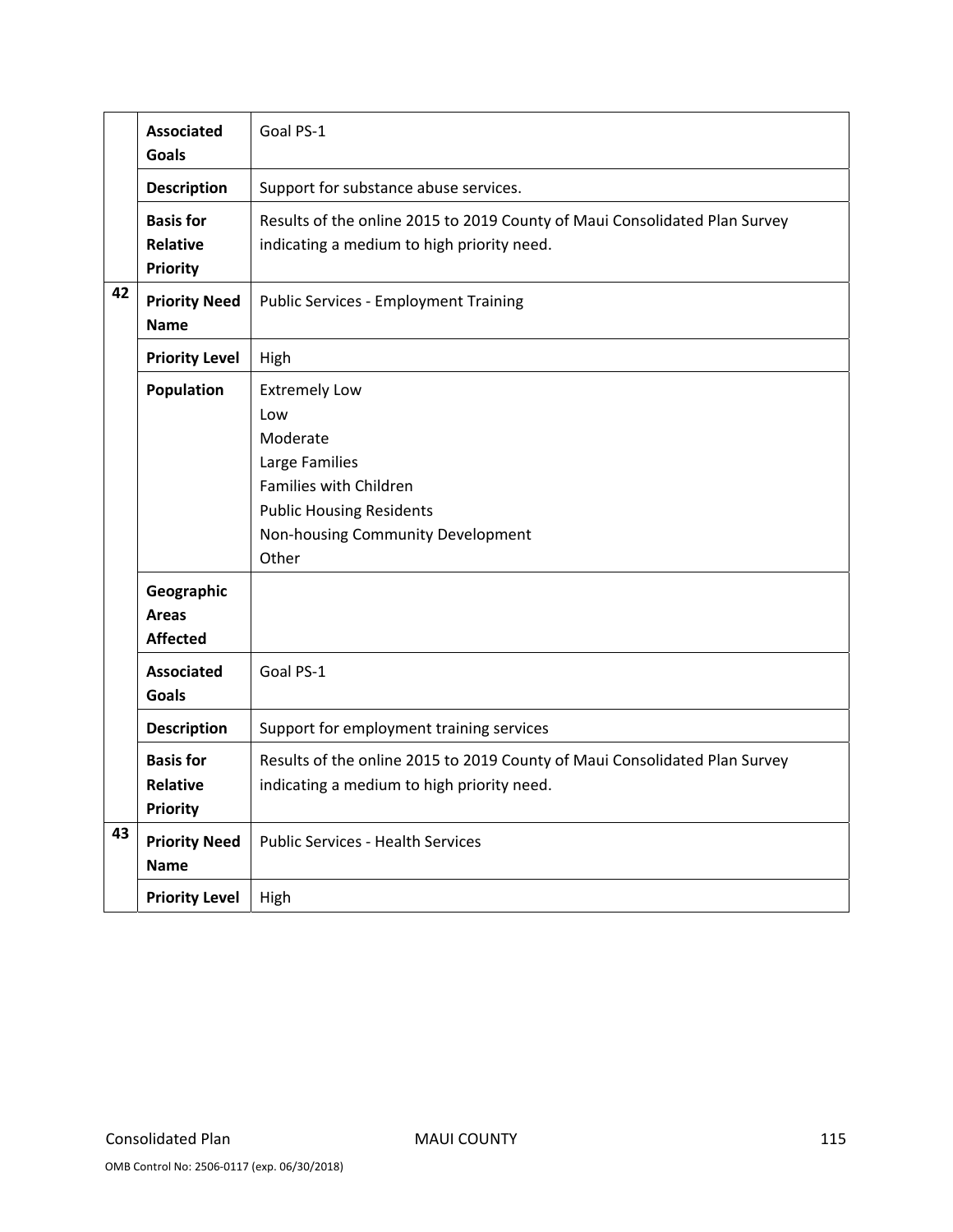|    | <b>Population</b>     | <b>Extremely Low</b>                                                       |
|----|-----------------------|----------------------------------------------------------------------------|
|    |                       | Low                                                                        |
|    |                       | Moderate                                                                   |
|    |                       | Large Families                                                             |
|    |                       | Families with Children                                                     |
|    |                       | Elderly                                                                    |
|    |                       | <b>Public Housing Residents</b>                                            |
|    |                       | Non-housing Community Development                                          |
|    |                       | Other                                                                      |
|    | Geographic            |                                                                            |
|    | <b>Areas</b>          |                                                                            |
|    | <b>Affected</b>       |                                                                            |
|    | <b>Associated</b>     | Goal PS-1                                                                  |
|    | <b>Goals</b>          |                                                                            |
|    | <b>Description</b>    | Support for health services.                                               |
|    | <b>Basis for</b>      | Results of the online 2015 to 2019 County of Maui Consolidated Plan Survey |
|    | <b>Relative</b>       | indicating a medium to high priority need.                                 |
|    | <b>Priority</b>       |                                                                            |
| 44 | <b>Priority Need</b>  | Public Services - Lead Hazard Screening                                    |
|    | <b>Name</b>           |                                                                            |
|    | <b>Priority Level</b> | Low                                                                        |
|    | <b>Population</b>     | <b>Extremely Low</b>                                                       |
|    |                       | Low                                                                        |
|    |                       | Moderate                                                                   |
|    |                       | Large Families                                                             |
|    |                       | Families with Children                                                     |
|    |                       | Elderly                                                                    |
|    |                       |                                                                            |
|    |                       | <b>Public Housing Residents</b>                                            |
|    |                       | Non-housing Community Development                                          |
|    |                       | Other                                                                      |
|    | Geographic            |                                                                            |
|    | <b>Areas</b>          |                                                                            |
|    | <b>Affected</b>       |                                                                            |
|    | <b>Associated</b>     |                                                                            |
|    | Goals                 |                                                                            |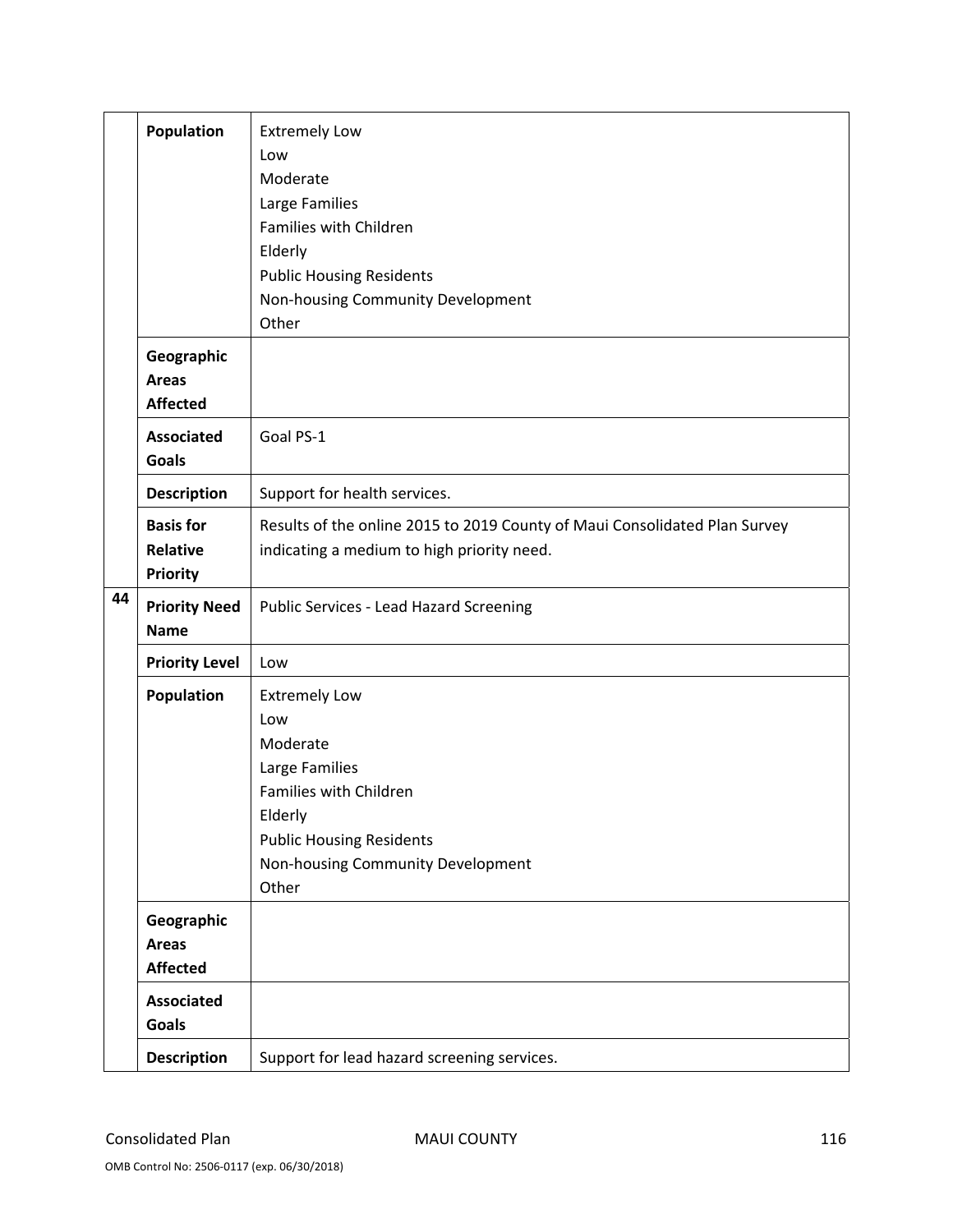|    | <b>Basis for</b>      | Results of the online 2015 to 2019 County of Maui Consolidated Plan Survey |
|----|-----------------------|----------------------------------------------------------------------------|
|    | Relative              | indicating a low priority need.                                            |
|    | <b>Priority</b>       |                                                                            |
| 45 | <b>Priority Need</b>  | <b>Public Services - Homeless Services</b>                                 |
|    | <b>Name</b>           |                                                                            |
|    | <b>Priority Level</b> | High                                                                       |
|    | <b>Population</b>     | <b>Extremely Low</b>                                                       |
|    |                       | Low                                                                        |
|    |                       | Moderate                                                                   |
|    |                       | Large Families                                                             |
|    |                       | Families with Children                                                     |
|    |                       | Elderly                                                                    |
|    |                       | <b>Public Housing Residents</b>                                            |
|    |                       | Rural                                                                      |
|    |                       | <b>Chronic Homelessness</b>                                                |
|    |                       | Individuals                                                                |
|    |                       | Families with Children                                                     |
|    |                       | Mentally III                                                               |
|    |                       | <b>Chronic Substance Abuse</b>                                             |
|    |                       | veterans                                                                   |
|    |                       | Persons with HIV/AIDS                                                      |
|    |                       | <b>Victims of Domestic Violence</b>                                        |
|    |                       | <b>Unaccompanied Youth</b>                                                 |
|    |                       | Non-housing Community Development                                          |
|    |                       | Other                                                                      |
|    | Geographic            |                                                                            |
|    | <b>Areas</b>          |                                                                            |
|    | <b>Affected</b>       |                                                                            |
|    | <b>Associated</b>     | Goal PS-1                                                                  |
|    | <b>Goals</b>          |                                                                            |
|    | <b>Description</b>    | Support for homeless services.                                             |
|    | <b>Basis for</b>      | Results of the online 2015 to 2019 County of Maui Consolidated Plan Survey |
|    | <b>Relative</b>       | indicating a medium to high priority need.                                 |
|    | <b>Priority</b>       |                                                                            |
| 46 | <b>Priority Need</b>  |                                                                            |
|    | <b>Name</b>           | Public Services - Public Safety                                            |
|    |                       |                                                                            |
|    | <b>Priority Level</b> | High                                                                       |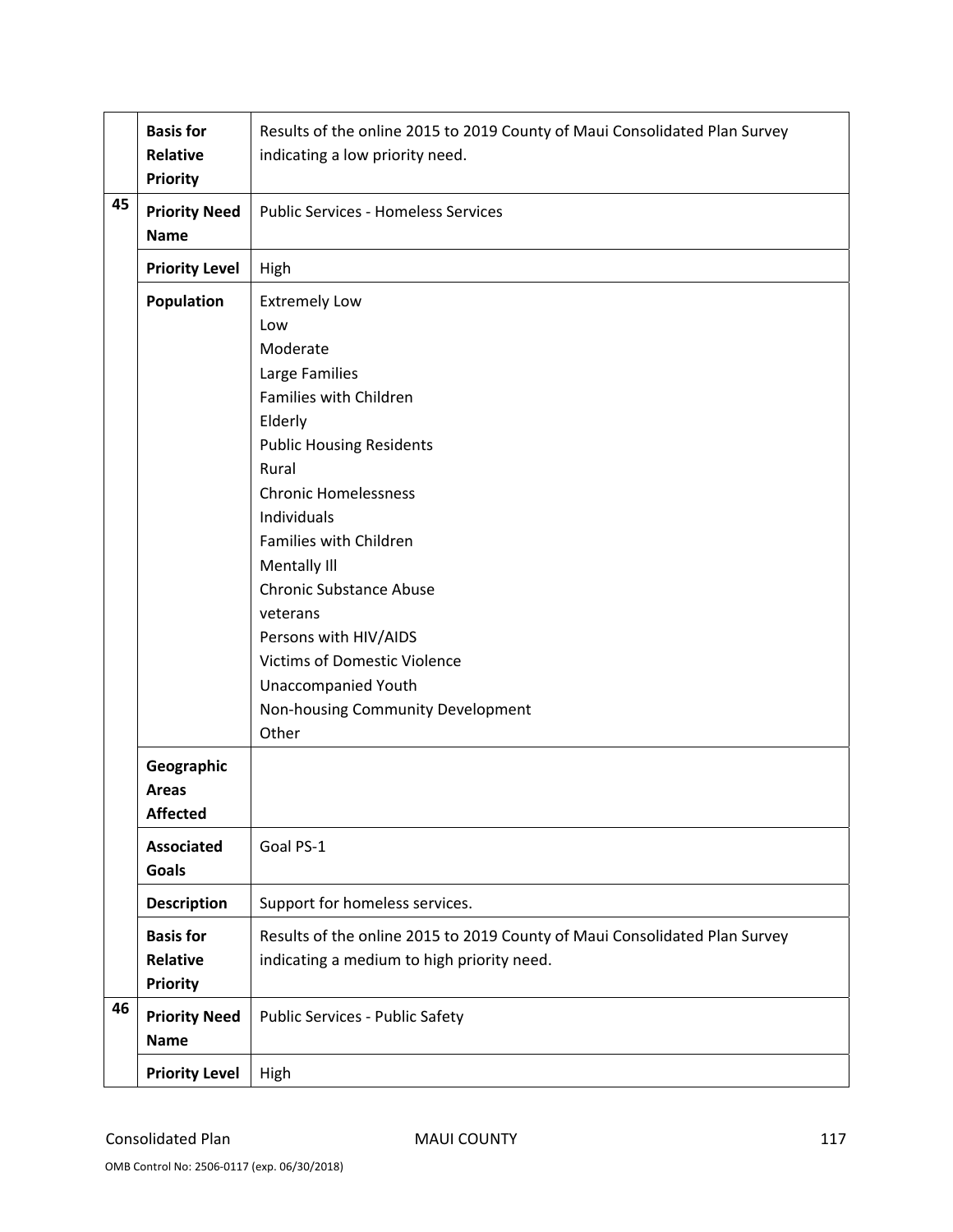|    | <b>Population</b>                                      | <b>Extremely Low</b><br>Low<br>Moderate<br>Large Families<br>Families with Children<br>Elderly<br><b>Public Housing Residents</b><br>Non-housing Community Development<br>Other                                        |
|----|--------------------------------------------------------|------------------------------------------------------------------------------------------------------------------------------------------------------------------------------------------------------------------------|
|    | Geographic<br><b>Areas</b><br><b>Affected</b>          |                                                                                                                                                                                                                        |
|    | <b>Associated</b><br><b>Goals</b>                      | Goal PS-1<br>Goal PS-2                                                                                                                                                                                                 |
|    | <b>Description</b>                                     | Acquire public emergency/safety equipment.                                                                                                                                                                             |
| 47 | <b>Basis for</b><br><b>Relative</b><br><b>Priority</b> | Results of the online 2015 to 2019 County of Maui Consolidated Plan Survey<br>indicating a medium to high priority need.                                                                                               |
|    | <b>Priority Need</b><br><b>Name</b>                    | Public Services - Domestic Violence                                                                                                                                                                                    |
|    | <b>Priority Level</b>                                  | High                                                                                                                                                                                                                   |
|    | <b>Population</b>                                      | <b>Extremely Low</b><br>Low<br>Moderate<br>Large Families<br>Families with Children<br>Elderly<br><b>Public Housing Residents</b><br><b>Victims of Domestic Violence</b><br>Non-housing Community Development<br>Other |
|    | Geographic<br><b>Areas</b><br><b>Affected</b>          |                                                                                                                                                                                                                        |
|    | <b>Associated</b><br><b>Goals</b>                      | Goal PS-1                                                                                                                                                                                                              |
|    | <b>Description</b>                                     | Support for domestic violence services.                                                                                                                                                                                |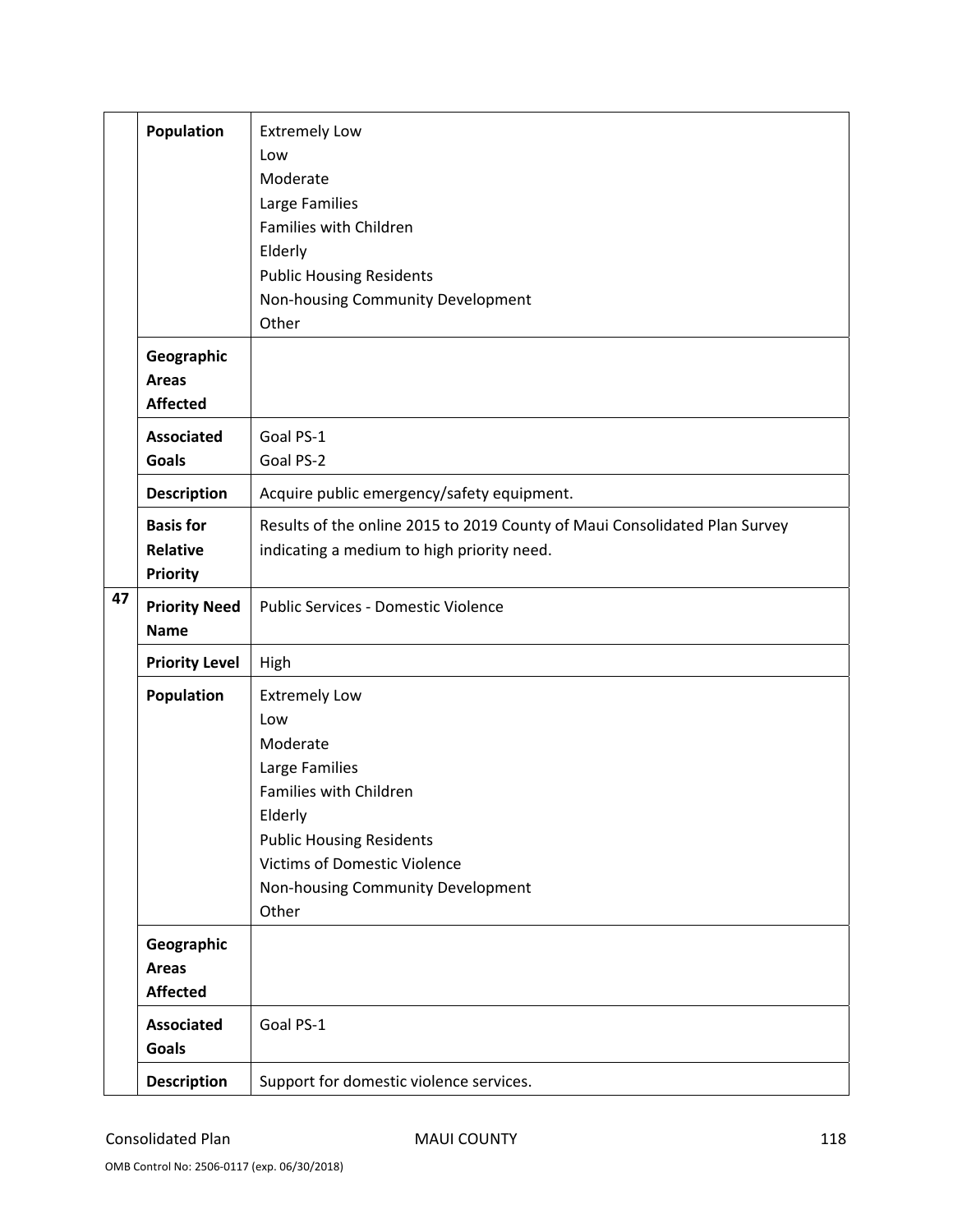|    | <b>Basis for</b><br><b>Relative</b><br><b>Priority</b> | Results of the online 2015 to 2019 County of Maui Consolidated Plan Survey<br>indicating a medium to high priority need.                                                        |
|----|--------------------------------------------------------|---------------------------------------------------------------------------------------------------------------------------------------------------------------------------------|
| 48 | <b>Priority Need</b><br><b>Name</b>                    | Public Services - Homeownership Assistance                                                                                                                                      |
|    | <b>Priority Level</b>                                  | High                                                                                                                                                                            |
|    | <b>Population</b>                                      | <b>Extremely Low</b><br>Low<br>Moderate<br>Large Families<br>Families with Children<br>Elderly<br><b>Public Housing Residents</b><br>Non-housing Community Development          |
|    |                                                        | Other                                                                                                                                                                           |
|    | Geographic<br><b>Areas</b><br><b>Affected</b>          |                                                                                                                                                                                 |
|    | <b>Associated</b><br><b>Goals</b>                      | Goal PS-1                                                                                                                                                                       |
|    | <b>Description</b>                                     | Support for homeownership assistance.                                                                                                                                           |
|    | <b>Basis for</b><br><b>Relative</b><br><b>Priority</b> | Results of the online 2015 to 2019 County of Maui Consolidated Plan Survey<br>indicating a medium to high priority need.                                                        |
| 49 | <b>Priority Need</b><br><b>Name</b>                    | Econ. Development - Comm./Indust. Land Acquisition                                                                                                                              |
|    | <b>Priority Level</b>                                  | Low                                                                                                                                                                             |
|    | <b>Population</b>                                      | <b>Extremely Low</b><br>Low<br>Moderate<br>Large Families<br>Families with Children<br>Elderly<br><b>Public Housing Residents</b><br>Non-housing Community Development<br>Other |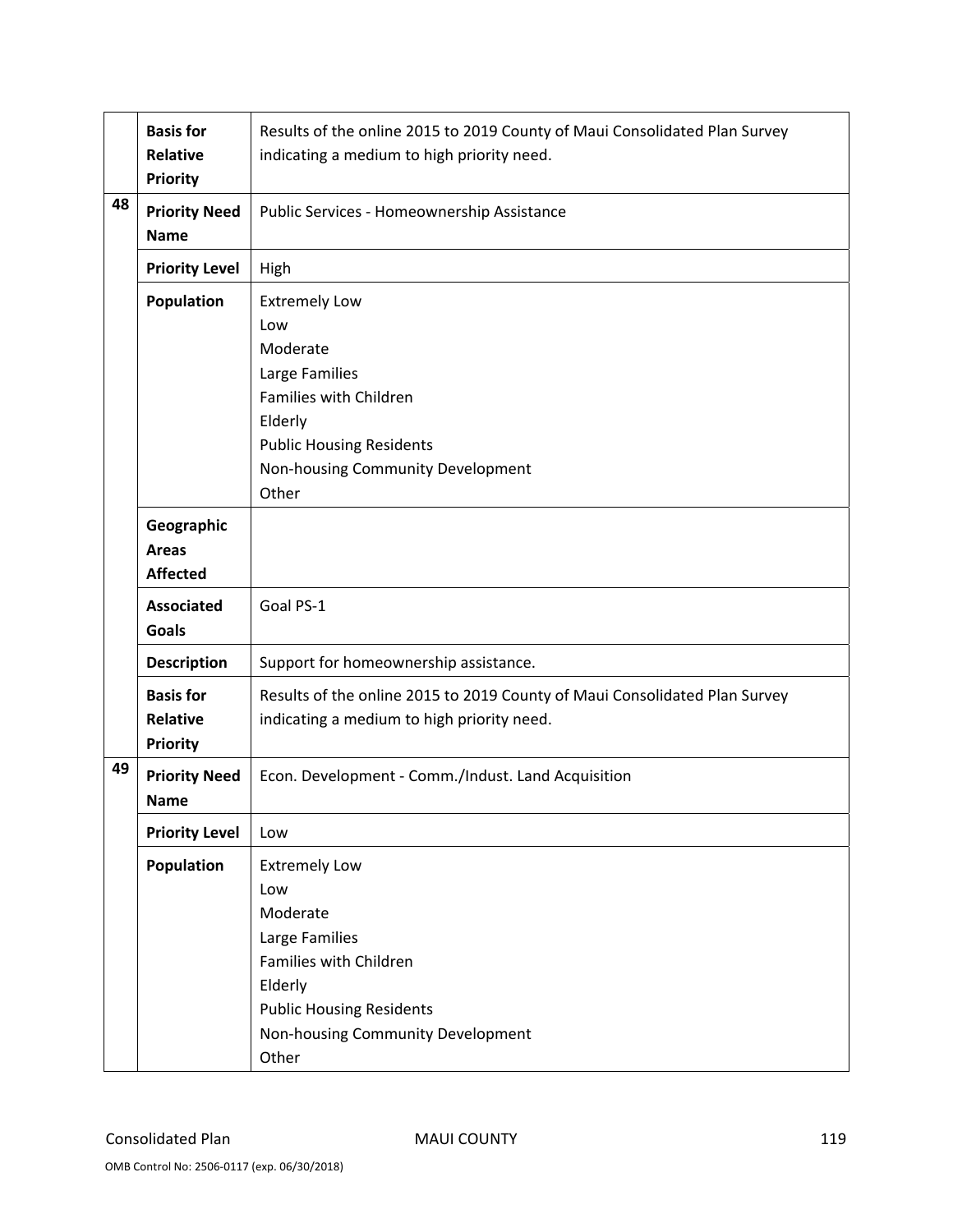|    | Geographic<br><b>Areas</b><br><b>Affected</b>          |                                                                                                                                                                                 |
|----|--------------------------------------------------------|---------------------------------------------------------------------------------------------------------------------------------------------------------------------------------|
|    | <b>Associated</b><br><b>Goals</b>                      |                                                                                                                                                                                 |
|    | <b>Description</b>                                     | Economic development - commercial/industrial land acquisition/disposition                                                                                                       |
|    | <b>Basis for</b><br><b>Relative</b><br><b>Priority</b> | Results of the online 2015 to 2019 County of Maui Consolidated Plan Survey<br>indicating a low priority need.                                                                   |
| 50 | <b>Priority Need</b><br><b>Name</b>                    | Econ. Development - Comm./Indust. Infrastructure                                                                                                                                |
|    | <b>Priority Level</b>                                  | High                                                                                                                                                                            |
|    | <b>Population</b>                                      | <b>Extremely Low</b><br>Low<br>Moderate<br>Large Families<br>Families with Children<br>Elderly<br><b>Public Housing Residents</b><br>Non-housing Community Development<br>Other |
|    | Geographic<br><b>Areas</b><br><b>Affected</b>          |                                                                                                                                                                                 |
|    | <b>Associated</b><br>Goals                             | Goal ED-2                                                                                                                                                                       |
|    | <b>Description</b>                                     | Economic Development - Commercial/industrial infrastructure development                                                                                                         |
|    | <b>Basis for</b><br>Relative<br><b>Priority</b>        | Results of the online 2015 to 2019 County of Maui Consolidated Plan Survey<br>indicating a medium to high priority need.                                                        |
| 51 | <b>Priority Need</b><br><b>Name</b>                    | Econ. Development - Comm./Indust. Acq/Const/Rehab                                                                                                                               |
|    | <b>Priority Level</b>                                  | High                                                                                                                                                                            |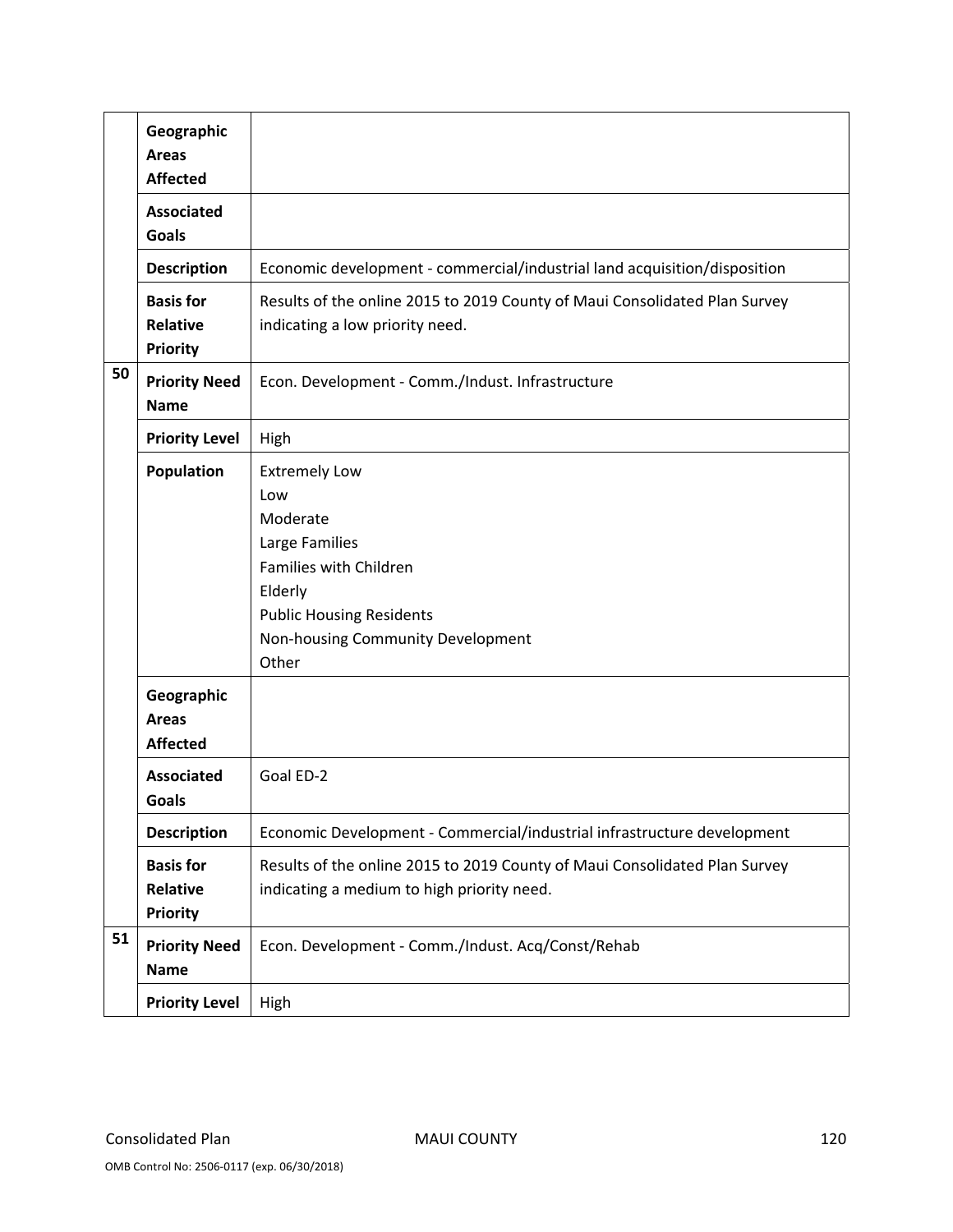|    | <b>Population</b>                               | <b>Extremely Low</b><br>Low<br>Moderate<br>Large Families<br>Families with Children<br>Elderly                                                                                  |
|----|-------------------------------------------------|---------------------------------------------------------------------------------------------------------------------------------------------------------------------------------|
|    |                                                 | <b>Public Housing Residents</b><br>Non-housing Community Development<br>Other                                                                                                   |
|    | Geographic<br><b>Areas</b><br><b>Affected</b>   |                                                                                                                                                                                 |
|    | <b>Associated</b><br><b>Goals</b>               | Goal ED-2                                                                                                                                                                       |
|    | <b>Description</b>                              | Economic Development - Commmercial/Industrial<br>Acquisition/Construction/Rehabilitation                                                                                        |
|    | <b>Basis for</b><br>Relative<br><b>Priority</b> | Results of the online 2015 to 2019 County of Maui Consolidated Plan Survey<br>indicating a medium to high priority need.                                                        |
| 52 | <b>Priority Need</b><br><b>Name</b>             | Econ. Development - Other Commercial/Industrial                                                                                                                                 |
|    | <b>Priority Level</b>                           | Low                                                                                                                                                                             |
|    | <b>Population</b>                               | <b>Extremely Low</b><br>Low<br>Moderate<br>Large Families<br>Families with Children<br>Elderly<br><b>Public Housing Residents</b><br>Non-housing Community Development<br>Other |
|    | Geographic<br><b>Areas</b><br><b>Affected</b>   |                                                                                                                                                                                 |
|    | <b>Associated</b><br><b>Goals</b>               |                                                                                                                                                                                 |
|    | <b>Description</b>                              | Economic Development - Other commercial/industrial                                                                                                                              |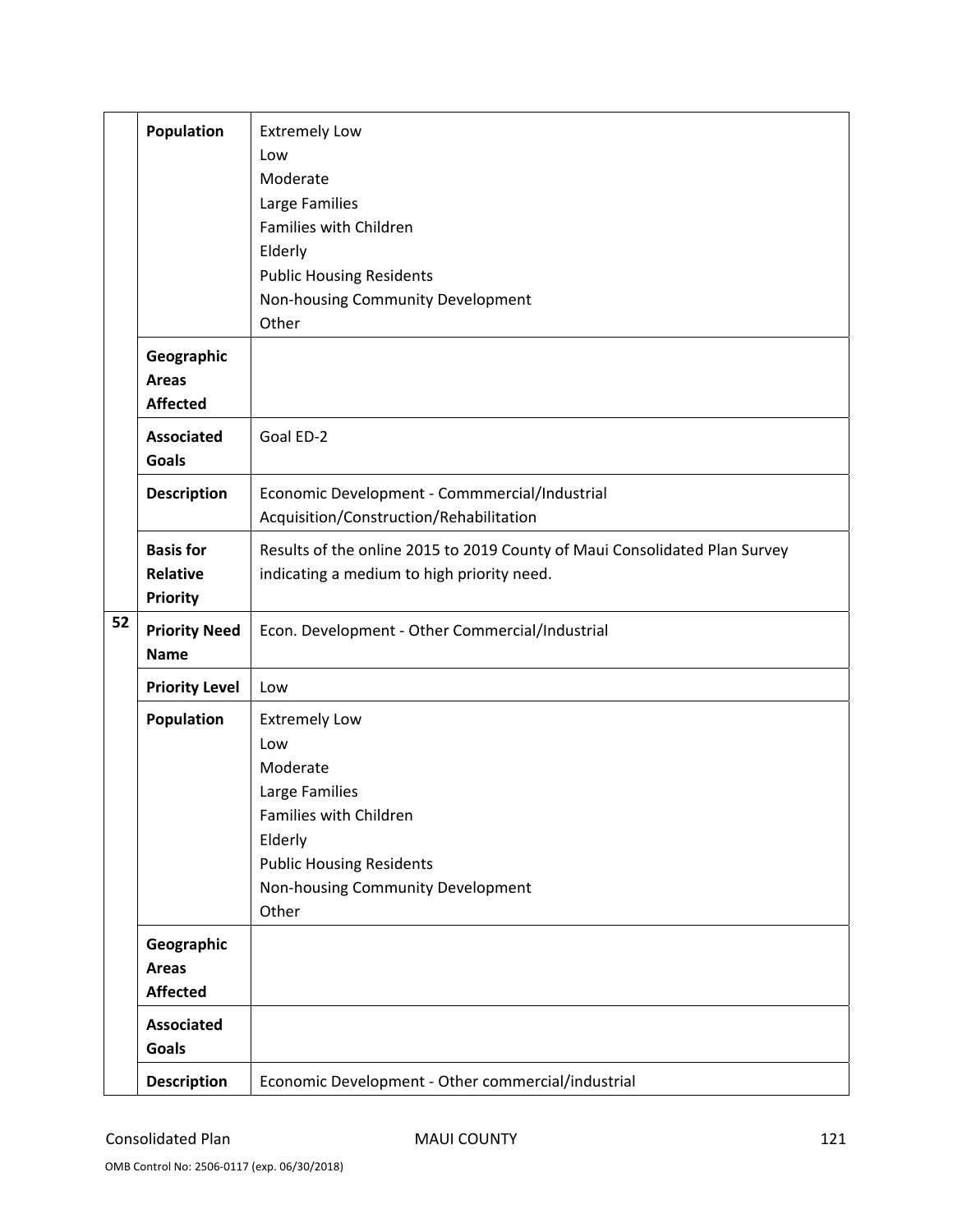|    | <b>Basis for</b><br>Relative<br><b>Priority</b>        | Results of the online 2015 to 2019 County of Maui Consolidated Plan Survey<br>indicating a low priority need.                                                                   |
|----|--------------------------------------------------------|---------------------------------------------------------------------------------------------------------------------------------------------------------------------------------|
| 53 | <b>Priority Need</b><br><b>Name</b>                    | Econ. Development - Assistance to For Profit                                                                                                                                    |
|    | <b>Priority Level</b>                                  | High                                                                                                                                                                            |
|    | Population                                             | <b>Extremely Low</b><br>Low<br>Moderate<br>Large Families<br>Families with Children<br>Elderly<br><b>Public Housing Residents</b><br>Non-housing Community Development<br>Other |
|    | Geographic<br><b>Areas</b><br><b>Affected</b>          |                                                                                                                                                                                 |
|    | <b>Associated</b><br><b>Goals</b>                      | Goal ED-2                                                                                                                                                                       |
|    | <b>Description</b>                                     | Economic Development - Assistance to for profits                                                                                                                                |
|    | <b>Basis for</b><br><b>Relative</b><br><b>Priority</b> | Results of the online 2015 to 2019 County of Maui Consolidated Plan Survey<br>indicating a medium to high priority need.                                                        |
| 54 | <b>Priority Need</b><br><b>Name</b>                    | Econ. Development - Technical Assistance                                                                                                                                        |
|    | <b>Priority Level</b>                                  | High                                                                                                                                                                            |
|    | <b>Population</b>                                      | <b>Extremely Low</b><br>Low<br>Moderate<br>Large Families<br>Families with Children<br>Elderly<br>Non-housing Community Development<br>Other                                    |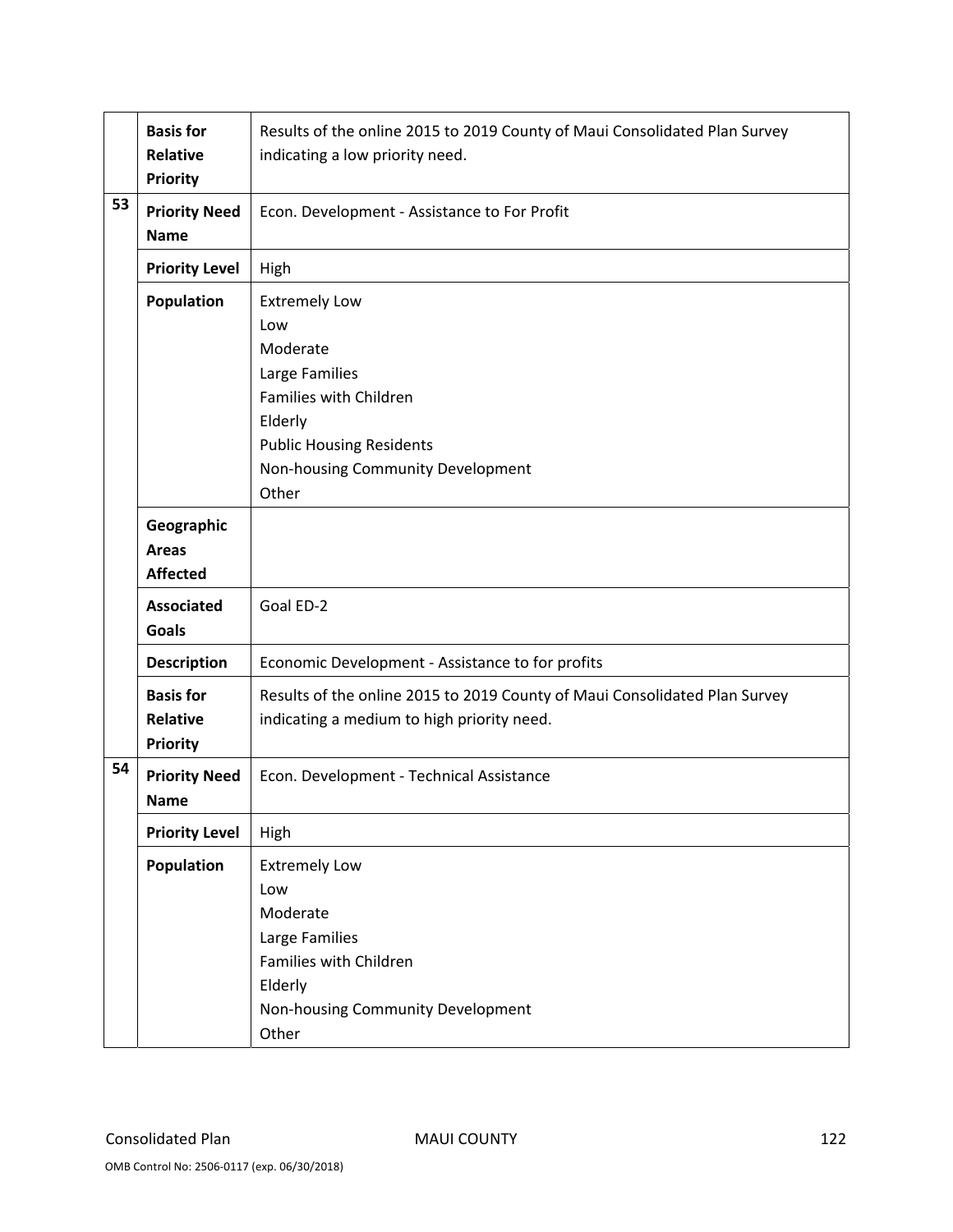|    | Geographic<br><b>Areas</b><br><b>Affected</b>          |                                                                                                                                                                                 |
|----|--------------------------------------------------------|---------------------------------------------------------------------------------------------------------------------------------------------------------------------------------|
|    | <b>Associated</b><br><b>Goals</b>                      | Goal ED-2                                                                                                                                                                       |
|    | <b>Description</b>                                     | Economic Development - Technical Assistance                                                                                                                                     |
|    | <b>Basis for</b><br><b>Relative</b><br><b>Priority</b> | Results of the online 2015 to 2019 County of Maui Consolidated Plan Survey<br>indicating a medium to high priority need.                                                        |
| 55 | <b>Priority Need</b><br><b>Name</b>                    | Econ. Development - Micro-enterprise Assistance                                                                                                                                 |
|    | <b>Priority Level</b>                                  | High                                                                                                                                                                            |
|    | <b>Population</b>                                      | <b>Extremely Low</b><br>Low<br>Moderate<br>Large Families<br>Families with Children<br>Elderly<br><b>Public Housing Residents</b><br>Non-housing Community Development<br>Other |
|    | Geographic<br><b>Areas</b><br><b>Affected</b>          |                                                                                                                                                                                 |
|    | <b>Associated</b><br>Goals                             | Goal ED-1                                                                                                                                                                       |
|    | <b>Description</b>                                     | Economic development - micro-enterprise assistance                                                                                                                              |
|    | <b>Basis for</b><br>Relative<br><b>Priority</b>        | Results of the online 2015 to 2019 County of Maui Consolidated Plan Survey<br>indicating a medium to high priority need.                                                        |
| 56 | <b>Priority Need</b><br><b>Name</b>                    | Planning                                                                                                                                                                        |
|    | <b>Priority Level</b>                                  | High                                                                                                                                                                            |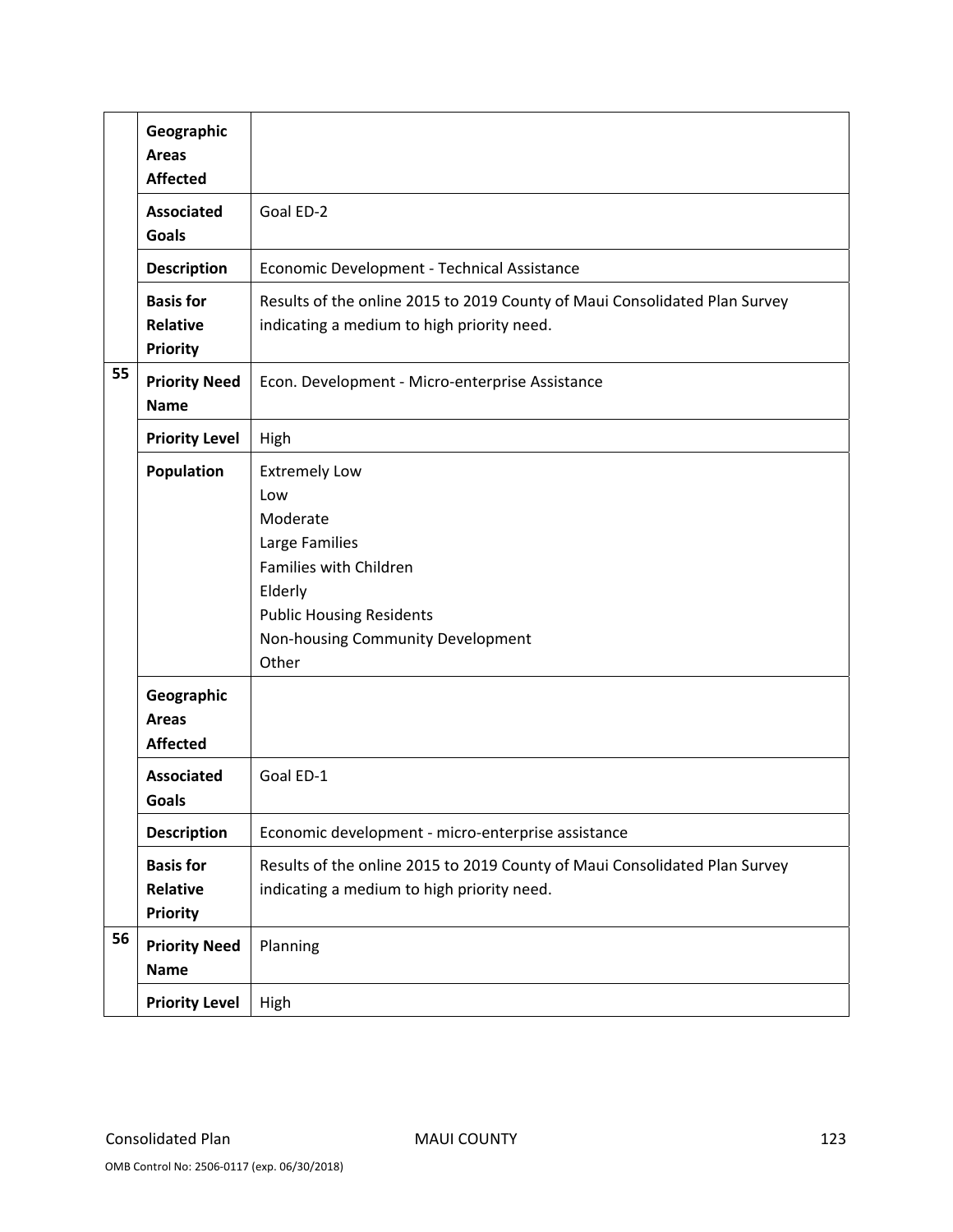| Population         | <b>Extremely Low</b>                                                       |
|--------------------|----------------------------------------------------------------------------|
|                    | Low                                                                        |
|                    | Moderate                                                                   |
|                    | Large Families                                                             |
|                    | <b>Families with Children</b>                                              |
|                    | Elderly                                                                    |
|                    | <b>Public Housing Residents</b>                                            |
|                    | Non-housing Community Development                                          |
|                    | Other                                                                      |
| Geographic         |                                                                            |
| Areas              |                                                                            |
| <b>Affected</b>    |                                                                            |
| <b>Associated</b>  | Goal A-1                                                                   |
| <b>Goals</b>       |                                                                            |
| <b>Description</b> | Provide effective and efficient program administration.                    |
| <b>Basis for</b>   | Results of the online 2015 to 2019 County of Maui Consolidated Plan Survey |
| Relative           | indicating a medium to high priority need.                                 |
| <b>Priority</b>    |                                                                            |

### **Narrative (Optional)**

The Priority Needs is the County's assessment of listed categories that are potentially eligible activities for CDBG assistance. An online survey was conducted in the months of September and October 2014 to define the 2015 ‐ 2019 consolidated plan priorities.

Prior to preparing the Draft 2015 ‐ 2019 Consolidated Plan, a series of public hearings were held to involve private citizens and to solicit input on housing, homeless and community development needs. In its efforts to encourage comments and views from low and moderate‐income persons, the County held public hearings in low‐income communities including Hana and Moloka'i. A public hearing was also held on Lana'i. The County of Maui CDBG and HOME Programs held public hearings on the following dates, times and places: April 7, 2015, 10:00 AM, Hale Mahaolu, Kaunakakai, Moloka'i; April 9, 2015, 10:00 AM, Lanai Police Station, Lana'i City, Lanai; April 13, 2015, 10:00 AM, Hana Community Center Cafeteria, Building A, Room 2, Hana, Maui; and April 14, 2015, 10:00 AM, County of Maui Transportation Conference Room, Wailuku, Maui. Public notices for the CDBG public hearings were published in The Maui News on March 22, 2015. At the public hearings the development of the 2015 – 2019 Consolidated Plan, the CDBG program and the HOME program were briefly discussed. The CDBG Fact Sheet, which further details the CDBG Program, was available as a handout to all interested attendees. Approximately 16 people were in attendance.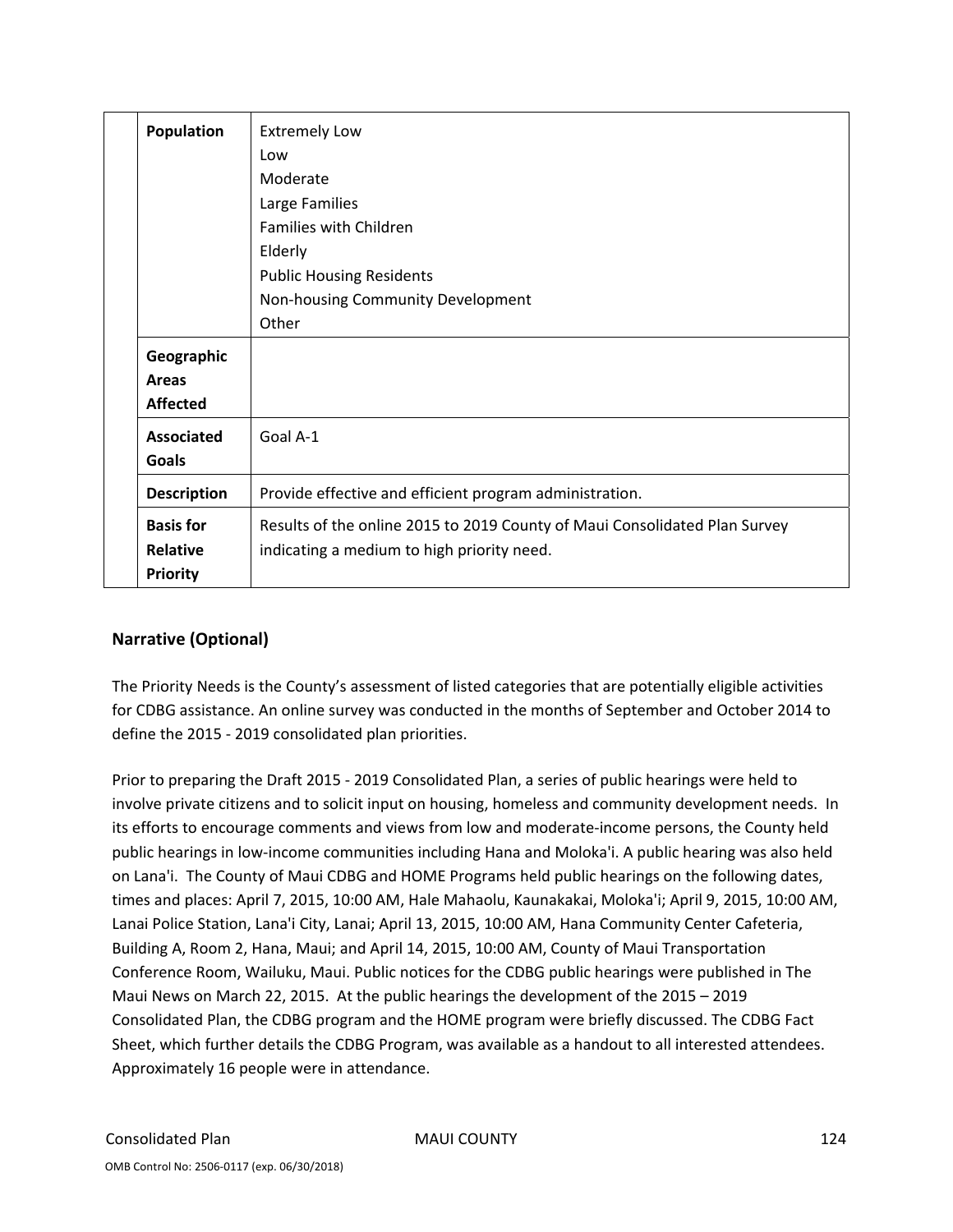The designation of priority needs will be used in the annual planning of the CDBG program, as applicable and appropriate, within the framework of the competitive application process (Request for Proposals) that govern the review, evaluation and selection of projects proposed for funding in the County's AAP filed with HUD.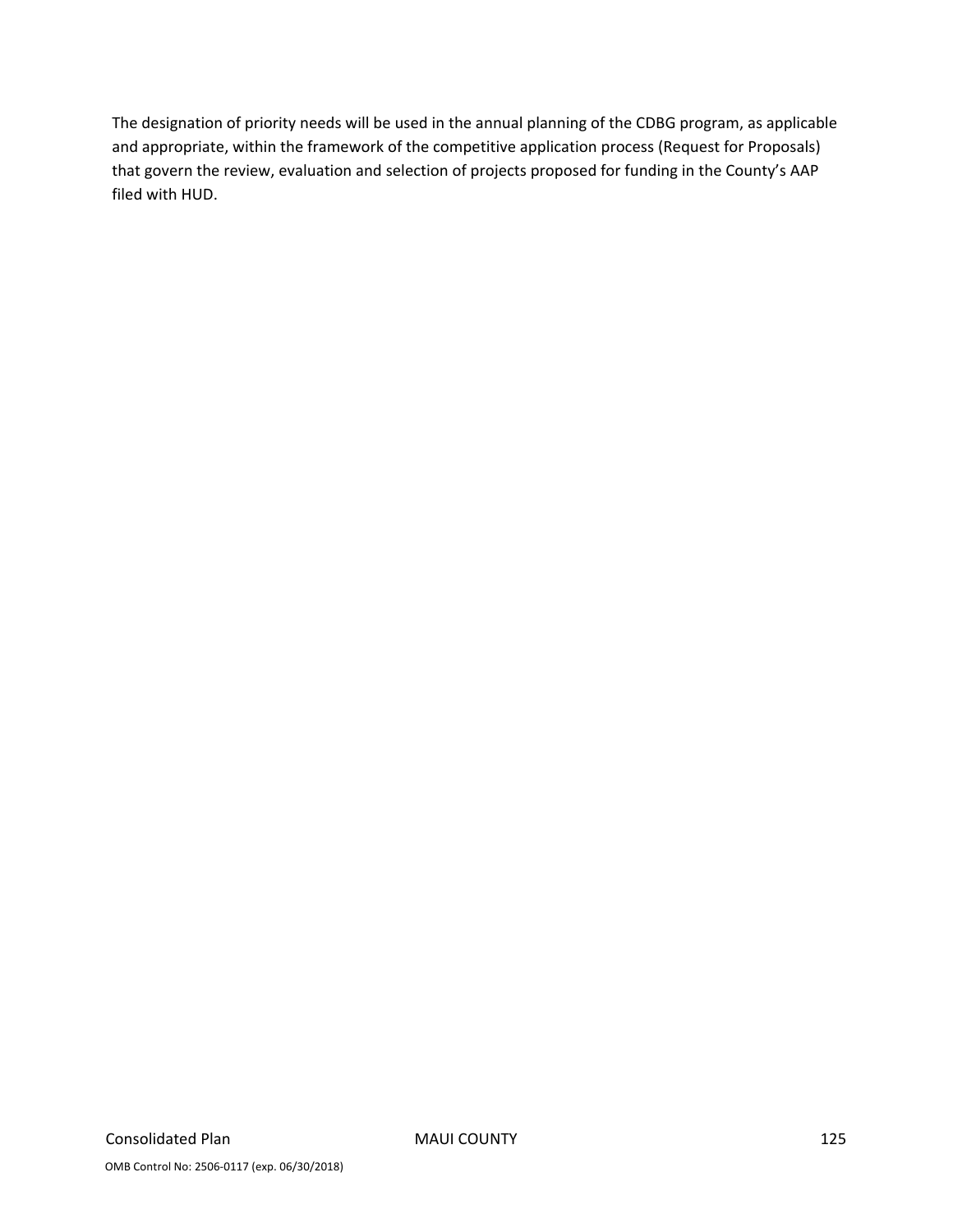# **SP‐30 Influence of Market Conditions – 91.215 (b)**

#### **Affordable Housing Type Market Characteristics that will influence the use of funds available for housing type** Tenant Based Rental Assistance (TBRA) The high leve of cost burden among many very low‐income households and long waiting list for the Section 8 Housing Choice Voucher Program with no call outs. TBRA for Non‐ Homeless Special Needs The high level of cost burden among many very low‐income households, including non‐homeless special needs populations and long wait list of non homeless special needs applicants for the Section 8 Housing Choice Voucher Program with no call outs. New Unit Production The age of the housing stock, low vacancy; many Section 8 Housing Choice Voucher Program voucher holders' inabilty to find units within the payment standard; and long waiting list at existing public and low‐income housing projects. Rehabilitation  $\vert$  Age of housing stock. Acquisition, including preservation Homewoners want to sell their affordable housing units which were part of the County's affordable housing requirement at the time the sale values are high.

### **Influence of Market Conditions**

**Table 48 – Influence of Market Conditions**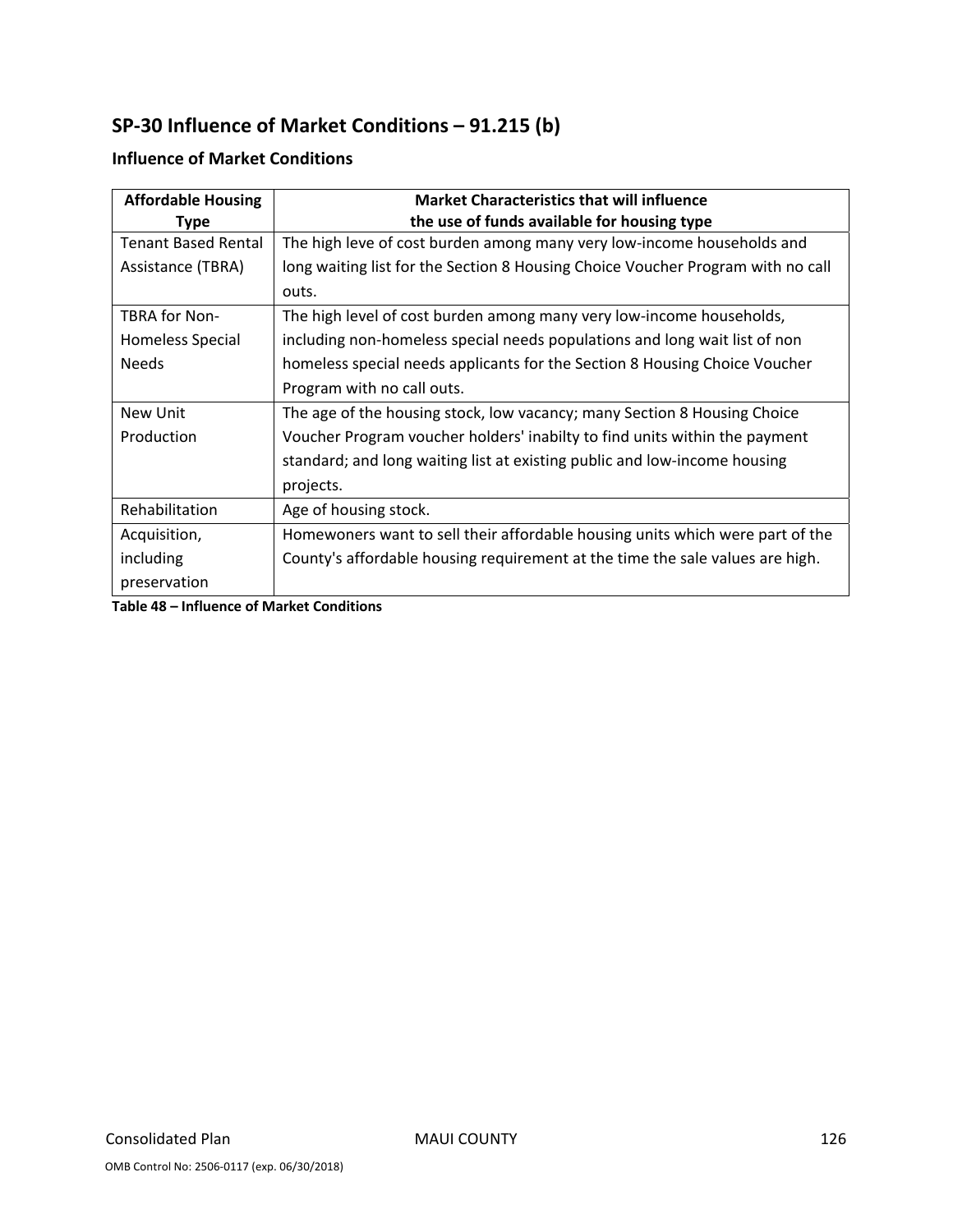# **SP‐35 Anticipated Resources ‐ 91.215(a)(4), 91.220(c)(1,2)**

### **Introduction**

The County of Maui, in developing this 2015 Annual Action Plan during the fall of 2014, assumed that its 2015 entitlement revenue will exactly mirror actual 2014 allocations from HUD. On February 10, 2015 the United States Department of Housing and Urban Development announced that the County of Maui's PY 2015 CDBG allocation is \$1,711,591 where no program income is expected.

The County of Maui through the State of Hawaii's Hawaii Housing Finance and Development Corporation (HHFDC) will receive an allocation of \$1,425,000 in Program Year 2017 Housing Trust Funds (HTF).

The State of Hawaii's HHFDC anticipates receiving HTF in the amount of of \$3,000,000. HHFDC will retain 5% of the allocation for administration, and allocate the balance to the counties as Subgrantees. Fifty percent will be allocated to the City and County of Honolulu. The remaining 50% will be allocated to the County of Maui, since it is scheduled to receive the PY2017 HOME allocation. HHFDC will allow preaward costs for planning activities and preparation of the HTF allocation plan of up to 5% of the minimum allocation amount of \$3 million.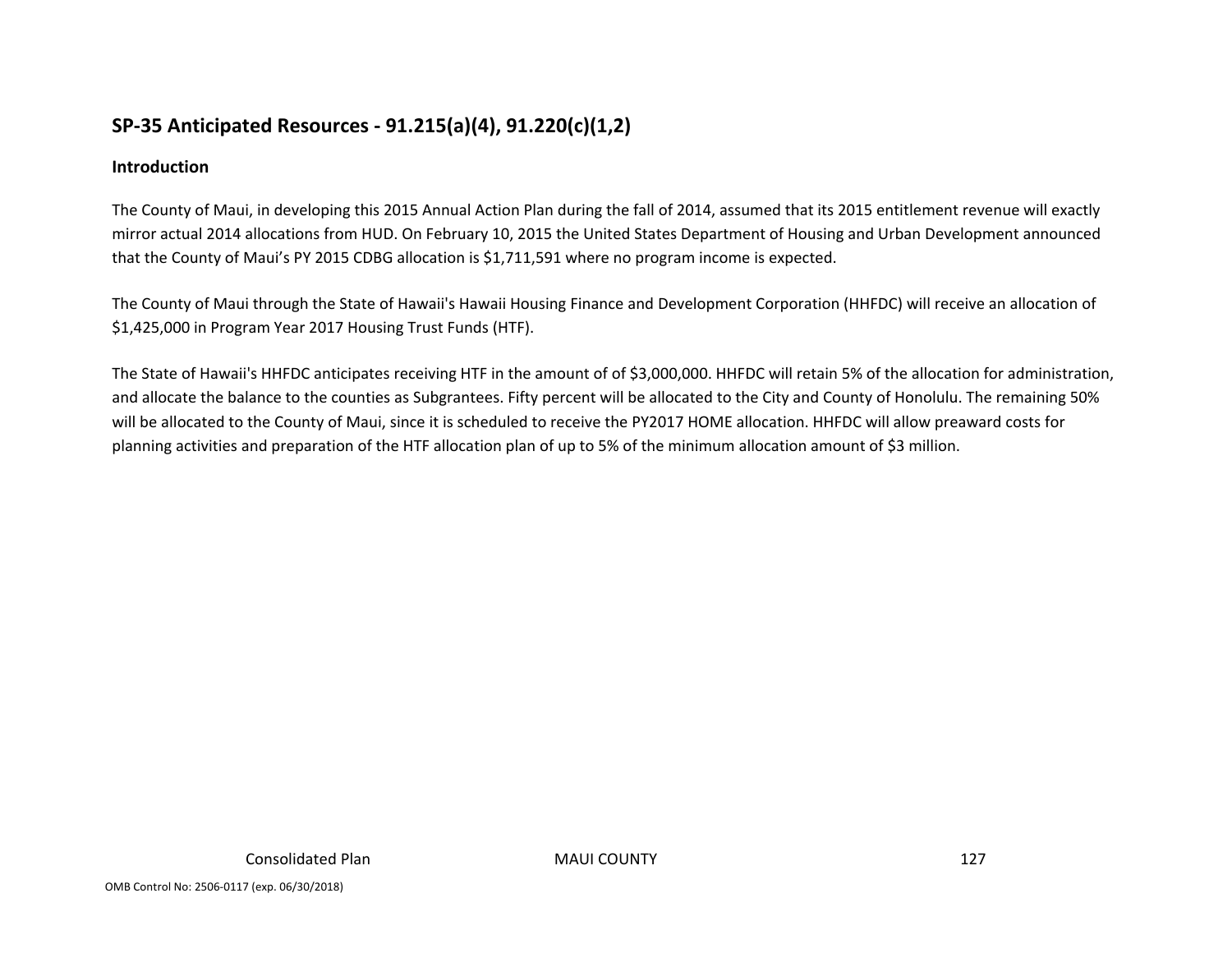### **Anticipated Resources**

| Program     | <b>Source</b>      | <b>Uses of Funds</b>   |                              |                    | <b>Expected Amount Available Year 1</b> |             | Expected                                                            | <b>Narrative Description</b>           |
|-------------|--------------------|------------------------|------------------------------|--------------------|-----------------------------------------|-------------|---------------------------------------------------------------------|----------------------------------------|
|             | οf<br><b>Funds</b> |                        | Annual<br><b>Allocation:</b> | Program<br>Income: | <b>Prior Year</b><br><b>Resources:</b>  | Total:<br>Ş | <b>Amount</b><br><b>Available</b><br><b>Remainder</b><br>of ConPlan |                                        |
|             |                    |                        |                              |                    |                                         |             |                                                                     |                                        |
| <b>CDBG</b> | public -           | Acquisition            |                              |                    |                                         |             |                                                                     | On February 10, 2015 the United States |
|             | federal            | Admin and              |                              |                    |                                         |             |                                                                     | Department of Housing and Urban        |
|             |                    | Planning               |                              |                    |                                         |             |                                                                     | Development announced that the County  |
|             |                    | Economic               |                              |                    |                                         |             |                                                                     | of Maui's 2015 CDBG allocation is      |
|             |                    | Development            |                              |                    |                                         |             |                                                                     | \$1,711,591 where no program income is |
|             |                    | Housing                |                              |                    |                                         |             |                                                                     | expected.                              |
|             |                    | Public                 |                              |                    |                                         |             |                                                                     |                                        |
|             |                    | Improvements           |                              |                    |                                         |             |                                                                     |                                        |
|             |                    | <b>Public Services</b> | 1,711,591                    | 0                  |                                         | 1,711,591   | 6,846,364                                                           |                                        |

MAUI COUNTY 128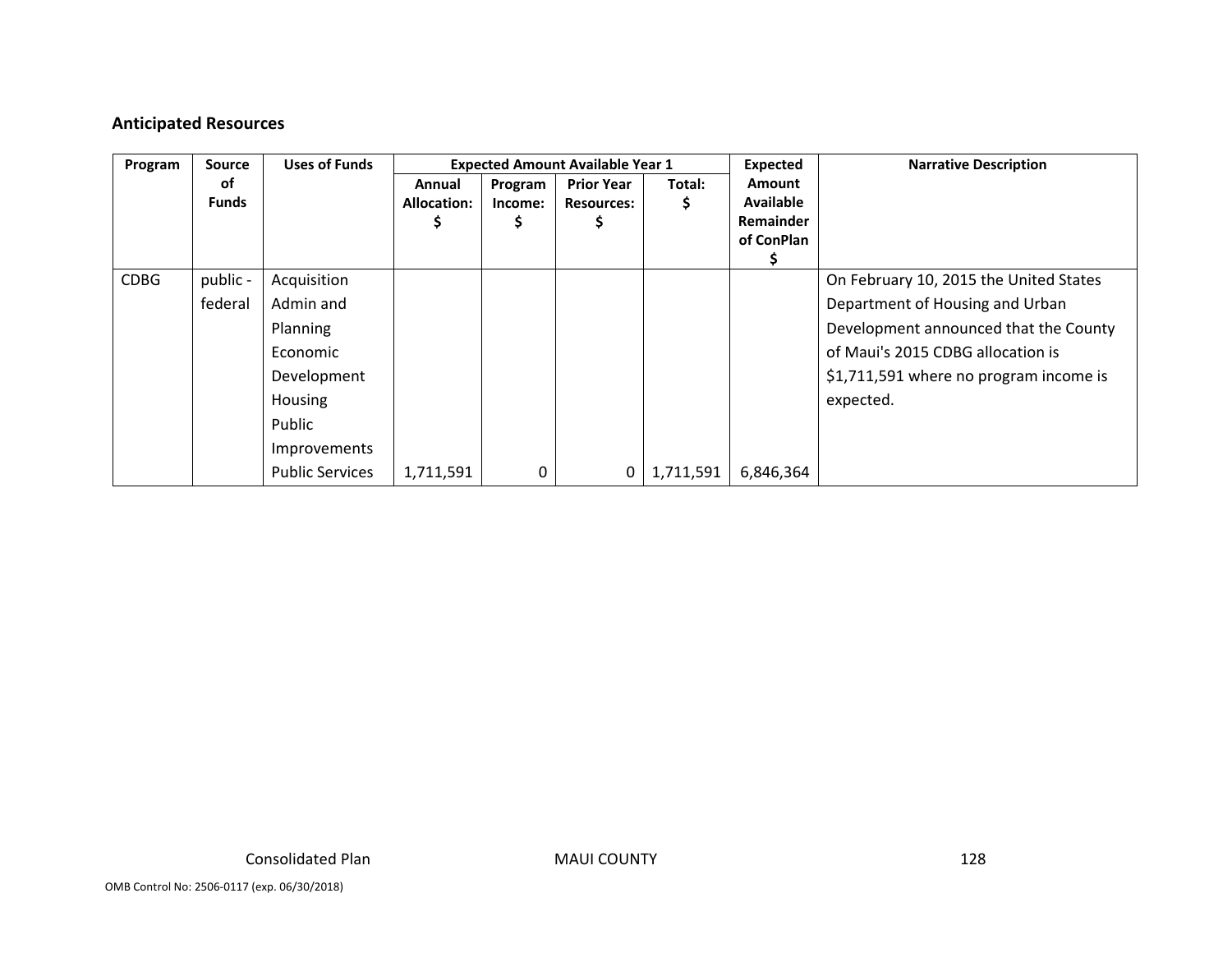| Program | Source       | <b>Uses of Funds</b> |             |         | <b>Expected Amount Available Year 1</b> |           | <b>Expected</b>  | <b>Narrative Description</b>                 |
|---------|--------------|----------------------|-------------|---------|-----------------------------------------|-----------|------------------|----------------------------------------------|
|         | of           |                      | Annual      | Program | <b>Prior Year</b>                       | Total:    | Amount           |                                              |
|         | <b>Funds</b> |                      | Allocation: | Income: | <b>Resources:</b>                       | \$        | <b>Available</b> |                                              |
|         |              |                      |             | Ś       |                                         |           | Remainder        |                                              |
|         |              |                      |             |         |                                         |           | of ConPlan<br>\$ |                                              |
| Housing | public -     |                      |             |         |                                         |           |                  | The County of Maui through the State of      |
| Trust   | federal      |                      |             |         |                                         |           |                  | Hawaii's Hawaii Housing Finance and          |
| Fund    |              |                      |             |         |                                         |           |                  | Development Corporation (HHFDC) will         |
|         |              |                      |             |         |                                         |           |                  | receive an allocation of \$1,425,000 in      |
|         |              |                      |             |         |                                         |           |                  | Program Year 2017 Housing Trust Funds        |
|         |              |                      |             |         |                                         |           |                  | (HTF). The State of Hawaii's HHFDC           |
|         |              |                      |             |         |                                         |           |                  | anticipates receiving HTF in the amount of   |
|         |              |                      |             |         |                                         |           |                  | of \$3,000,000. HHFDC will retain 5% of the  |
|         |              |                      |             |         |                                         |           |                  | allocation for administration, and allocate  |
|         |              |                      |             |         |                                         |           |                  | the balance to the counties as               |
|         |              | Acquisition          |             |         |                                         |           |                  | Subgrantees. Fifty percent will be allocated |
|         |              | Admin and            |             |         |                                         |           |                  | to the City and County of Honolulu. The      |
|         |              | Planning             |             |         |                                         |           |                  | remaining 50% will be allocated to the       |
|         |              | <b>Housing</b>       |             |         |                                         |           |                  | County of Maui, since it is scheduled to     |
|         |              | Multifamily          |             |         |                                         |           |                  | receive the PY2017 HOME allocation.          |
|         |              | rental new           |             |         |                                         |           |                  | HHFDC will allow pre award costs for         |
|         |              | construction         |             |         |                                         |           |                  | planning activities and preparation of the   |
|         |              | Multifamily          |             |         |                                         |           |                  | HTF allocation plan of up to 5% of the       |
|         |              | rental rehab         | 1,425,000   | 0       | 0                                       | 1,425,000 | 1,425,000        | minimum allocation amount of \$3 million.    |

**Table 49 ‐ Anticipated Resources**

Explain how federal funds will leverage those additional resources (private, state and local funds), including a description of how **matching requirements will be satisfied**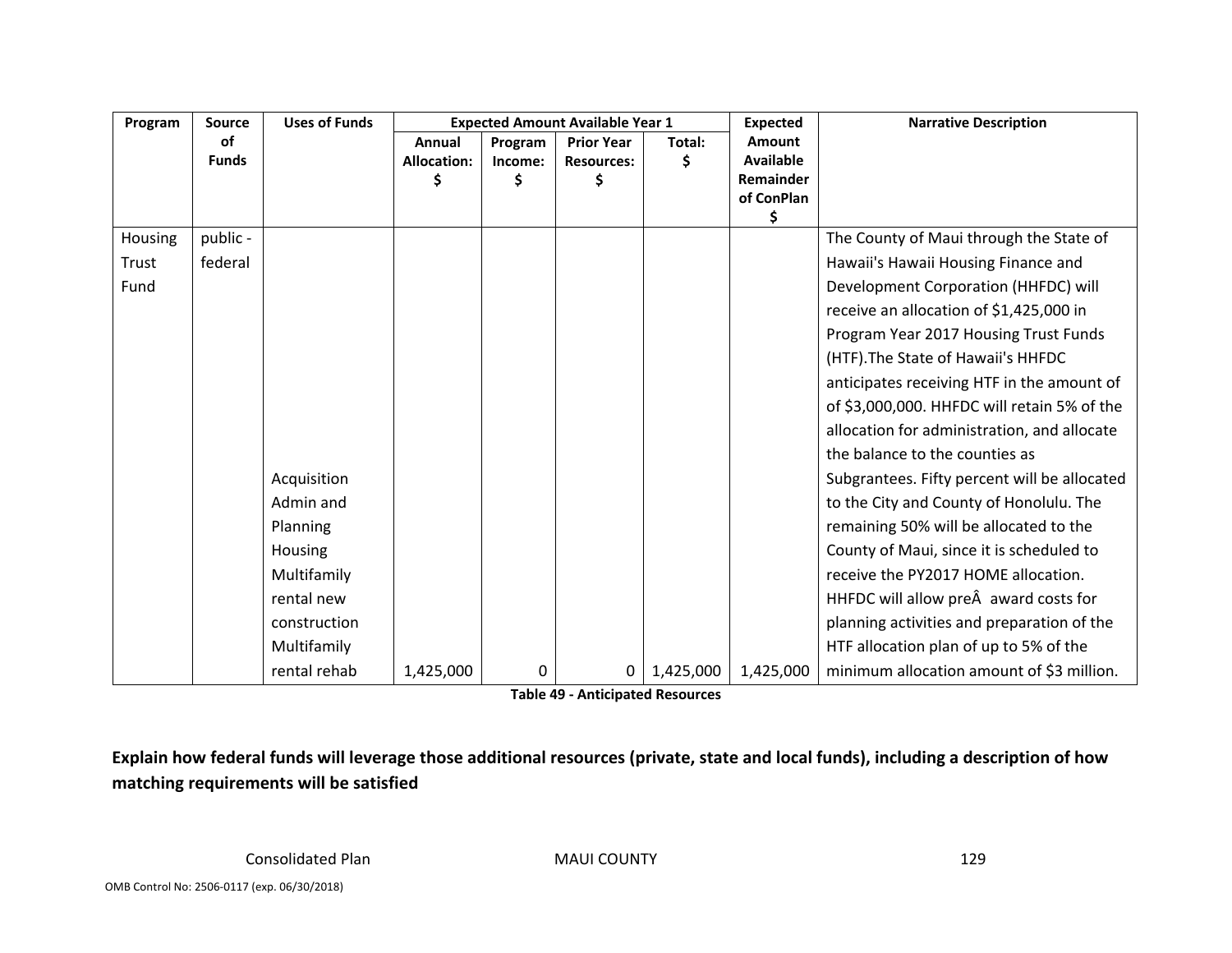In regards to CDBG funds, organizations seeking funding are required to identify matching amounts in the competitive Request for Proposal (RFP) process.

### If appropriate, describe publically owned land or property located within the jurisdiction that may be used to address the needs **identified in the plan**

None

### **Discussion**

These revenue estimates were developed in the fall of 2014 based on media and other reports from Washington D. C. regarding an agreement among the Congressional leadership and the White House for <sup>a</sup> continuing resolution.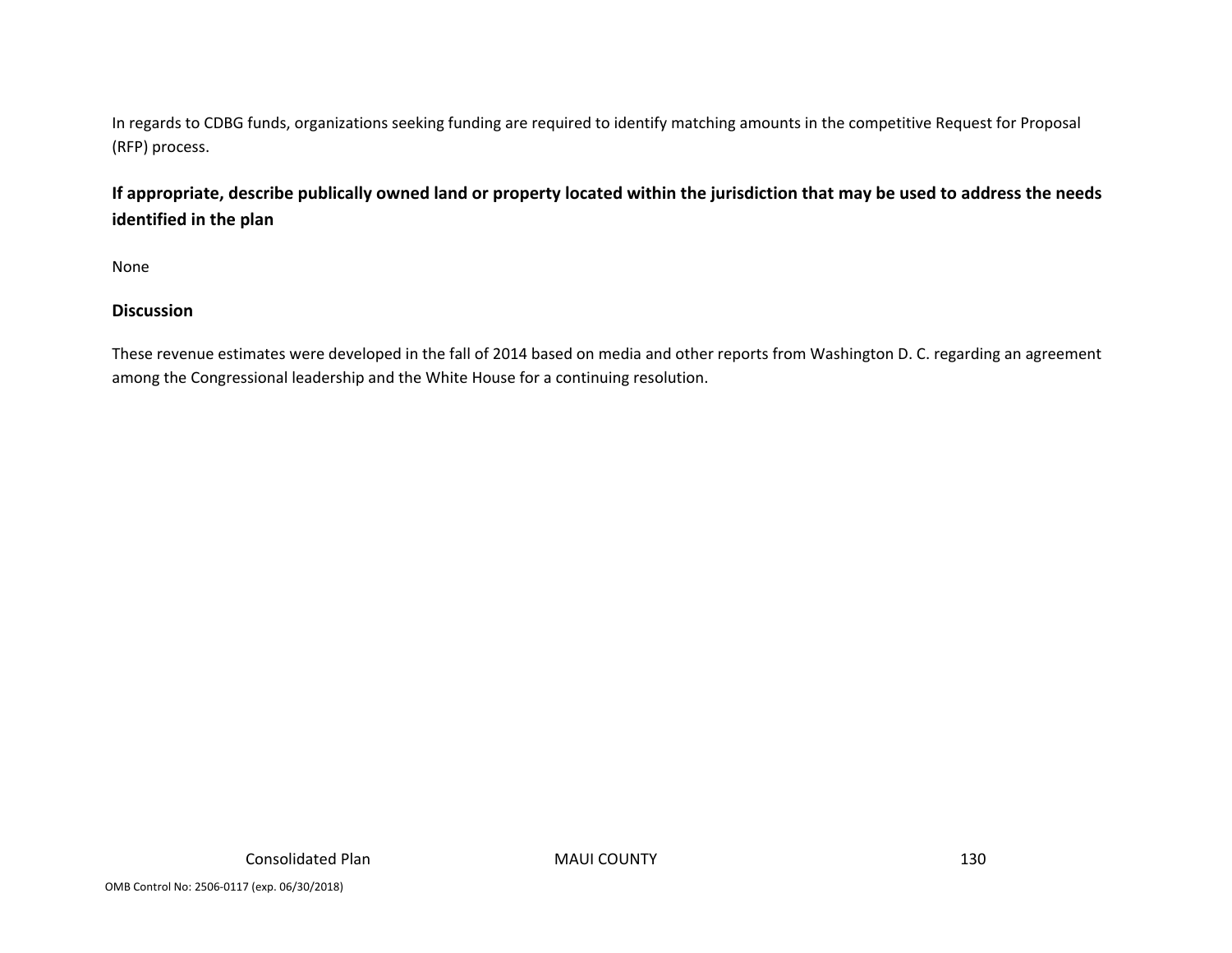# **SP‐40 Institutional Delivery Structure – 91.215(k)**

Explain the institutional structure through which the jurisdiction will carry out its consolidated plan including private industry, non‐profit organizations, and public institutions.

| <b>Responsible Entity</b> | <b>Responsible Entity</b> | Role                  | <b>Geographic Area Served</b> |
|---------------------------|---------------------------|-----------------------|-------------------------------|
|                           | <b>Type</b>               |                       |                               |
| <b>MAUI COUNTY</b>        | Government                | Economic              |                               |
|                           |                           | Development           |                               |
|                           |                           | <b>Homelessness</b>   |                               |
|                           |                           | Non-homeless special  |                               |
|                           |                           | needs                 |                               |
|                           |                           | Ownership             |                               |
|                           |                           | Planning              |                               |
|                           |                           | <b>Public Housing</b> |                               |
|                           |                           | Rental                |                               |
|                           |                           | neighborhood          |                               |
|                           |                           | improvements          |                               |
|                           |                           | public facilities     |                               |
|                           |                           | public services       |                               |

**Table 50 ‐ Institutional Delivery Structure**

**Assess of Strengths and Gaps in the Institutional Delivery System**

### **Availability of services targeted to homeless persons and persons with HIV and mainstream services**

| <b>Homelessness Prevention</b><br><b>Services</b> | Available in the<br><b>Community</b> | <b>Targeted to</b><br><b>Homeless</b> | <b>Targeted to People</b><br>with HIV |  |  |  |  |  |  |  |
|---------------------------------------------------|--------------------------------------|---------------------------------------|---------------------------------------|--|--|--|--|--|--|--|
| <b>Homelessness Prevention Services</b>           |                                      |                                       |                                       |  |  |  |  |  |  |  |
| Counseling/Advocacy                               | X                                    | X                                     | X                                     |  |  |  |  |  |  |  |
| Legal Assistance                                  | X                                    | X                                     | X                                     |  |  |  |  |  |  |  |
| Mortgage Assistance                               |                                      |                                       |                                       |  |  |  |  |  |  |  |
| <b>Rental Assistance</b>                          | X                                    | X                                     | x                                     |  |  |  |  |  |  |  |
| Utilities Assistance                              | X                                    | X                                     | x                                     |  |  |  |  |  |  |  |
|                                                   | <b>Street Outreach Services</b>      |                                       |                                       |  |  |  |  |  |  |  |
| Law Enforcement                                   | X                                    | X                                     |                                       |  |  |  |  |  |  |  |
| <b>Mobile Clinics</b>                             | X                                    | X                                     |                                       |  |  |  |  |  |  |  |
| <b>Other Street Outreach Services</b>             | X                                    | X                                     | X                                     |  |  |  |  |  |  |  |
| <b>Supportive Services</b>                        |                                      |                                       |                                       |  |  |  |  |  |  |  |
| Alcohol & Drug Abuse                              | X                                    | X                                     | X                                     |  |  |  |  |  |  |  |
| Child Care                                        | Χ                                    | Χ                                     |                                       |  |  |  |  |  |  |  |

#### Consolidated Plan MAUI COUNTY 131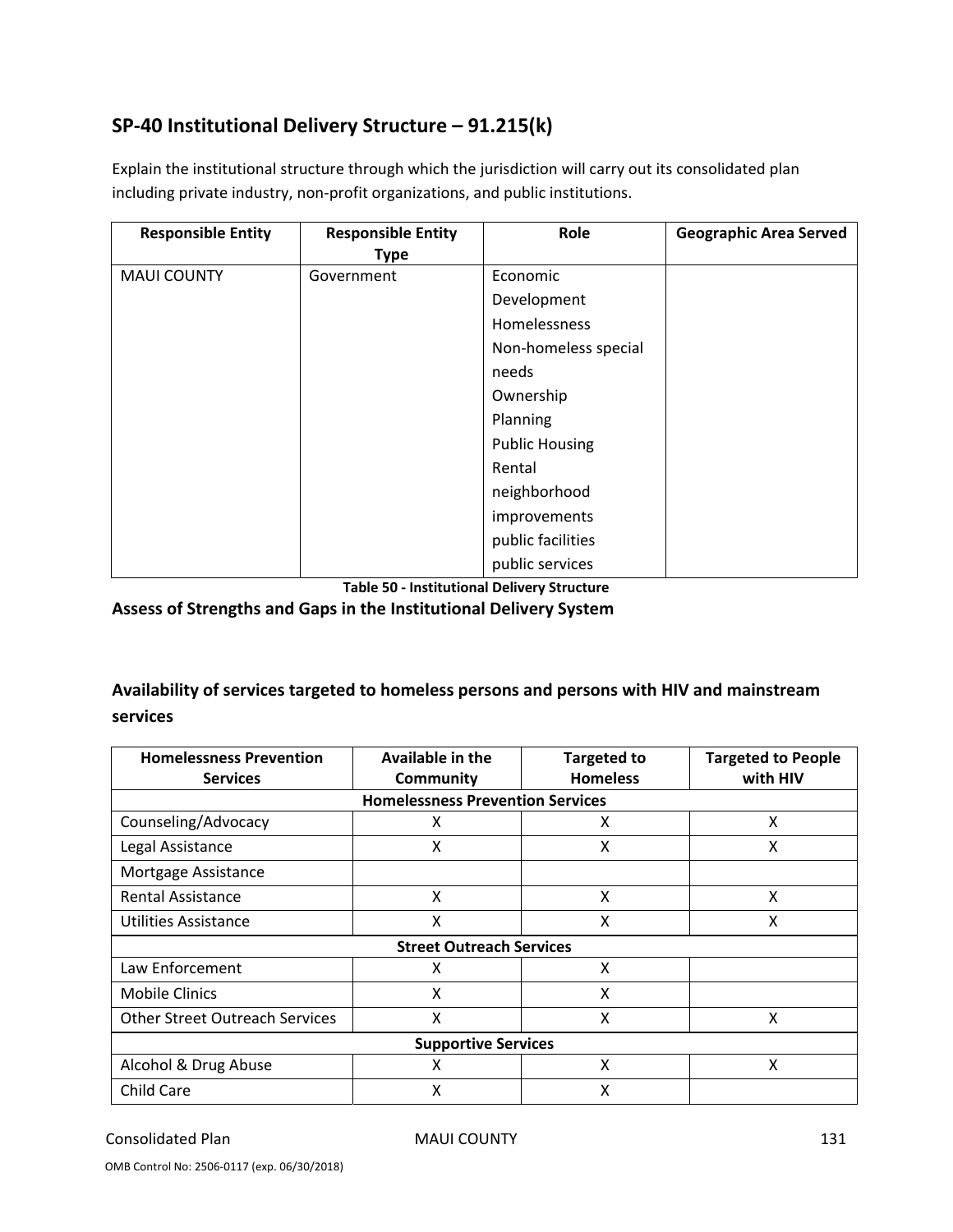| Education                        | х | х | х |  |  |  |  |  |
|----------------------------------|---|---|---|--|--|--|--|--|
| <b>Employment and Employment</b> |   |   |   |  |  |  |  |  |
| <b>Training</b>                  | X | х |   |  |  |  |  |  |
| Healthcare                       | х | χ | х |  |  |  |  |  |
| HIV/AIDS                         | х | χ | χ |  |  |  |  |  |
| Life Skills                      | Χ | χ | x |  |  |  |  |  |
| <b>Mental Health Counseling</b>  | Χ | χ | Χ |  |  |  |  |  |
| Transportation                   | х | χ | x |  |  |  |  |  |
| Other                            |   |   |   |  |  |  |  |  |
|                                  |   |   |   |  |  |  |  |  |

**Table 51 ‐ Homeless Prevention Services Summary**

## **Describe how the service delivery system including, but not limited to, the services listed above meet the needs of homeless persons (particularly chronically homeless individuals and families, families with children, veterans and their families, and unaccompanied youth)**

The services provided by Maui County include all of the traditional programs to address homelessness, including homelessness prevention, outreach, emergency and transitional shelters and housing placement. The State's Homeless Programs Office has been supporting administrative changes to reflect systems of care. These changes include requiring the use of the VI-SPDAT (Vulnerability Index-Service Prioritization Assistance Decision Tool) and being a part of the Balance of State COC, "Bridging the Gap", which besides Maui County, includes Kauai County and Hawaii Island County.

# **Describe the strengths and gaps of the service delivery system for special needs population and persons experiencing homelessness, including, but not limited to, the services listed above**

As the Balance of State COC, Bridging the Gap (BTG), the challenge to implement a coordinated entry system when we are separated by the ocean. Maui County has begun to foster a stronger consortium under the BTG. The move for a stronger institutional structure has been triggered in part by the swelling of homeless and special needs numbers during Hawaii's increasing economic condition that has priced the most vulnerable of our population out of the housing and rental market. The BTG is well‐ represented on the Hawaii Interagency Council on Homelessness (HICH). Maui County as a rural county, has far less infrastructure (and resources) but still must address homelessness as it occurs in our community.

# **Provide a summary of the strategy for overcoming gaps in the institutional structure and service delivery system for carrying out a strategy to address priority needs**

Maui County, is made up of three islands – Maui, Molokai and Lanai. Recent initiatives from HUD (Housing and Urban Development) has allowed our homeless service system access to additional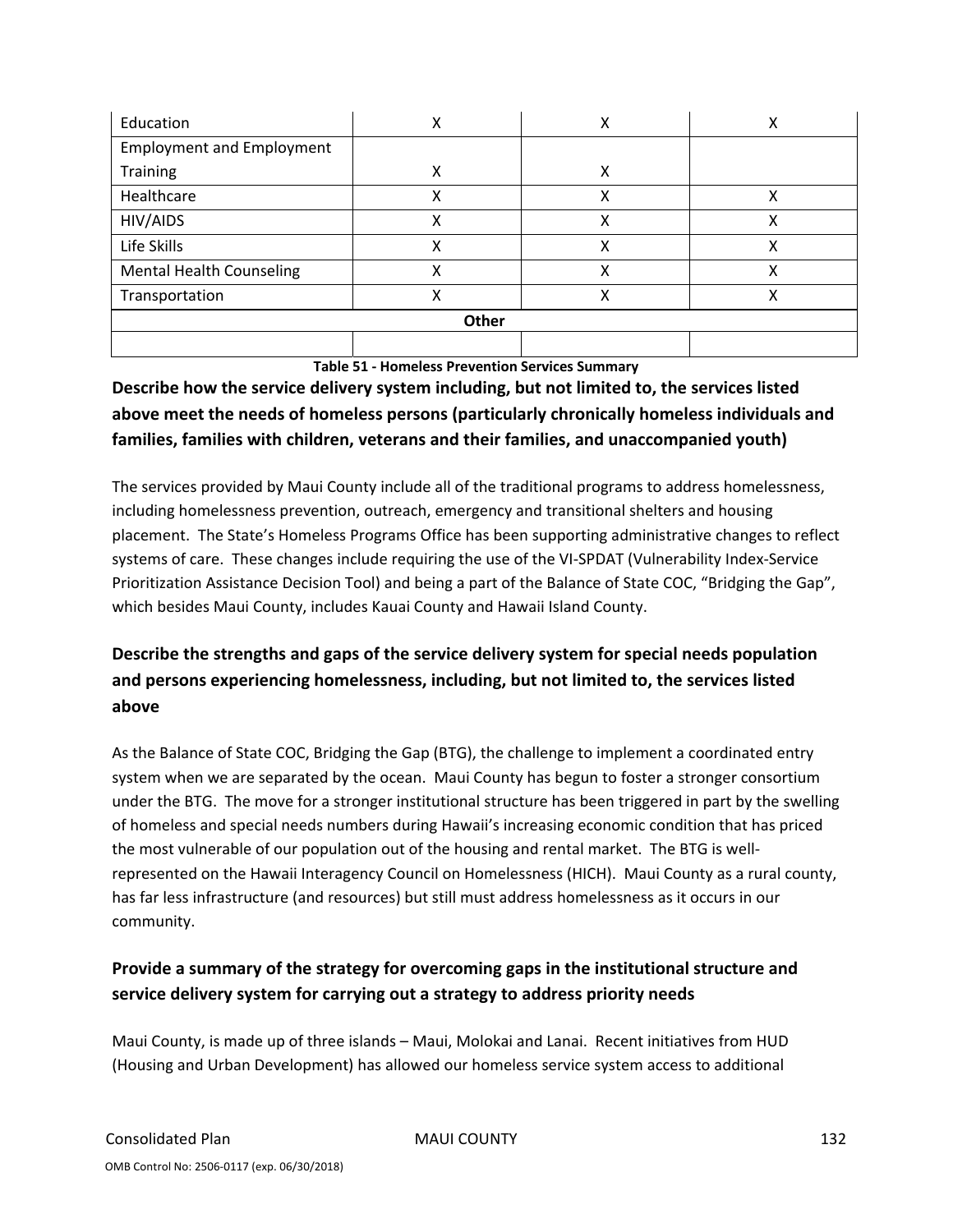technical assistance resources. HEARTH ACT requirements have spurred a strengthening of our state's Continuum of Care.

Although there is much that needs to be done to fully implement systemic changes, a higher level of awareness, cooperation and collaboration among all service systems is being achieved.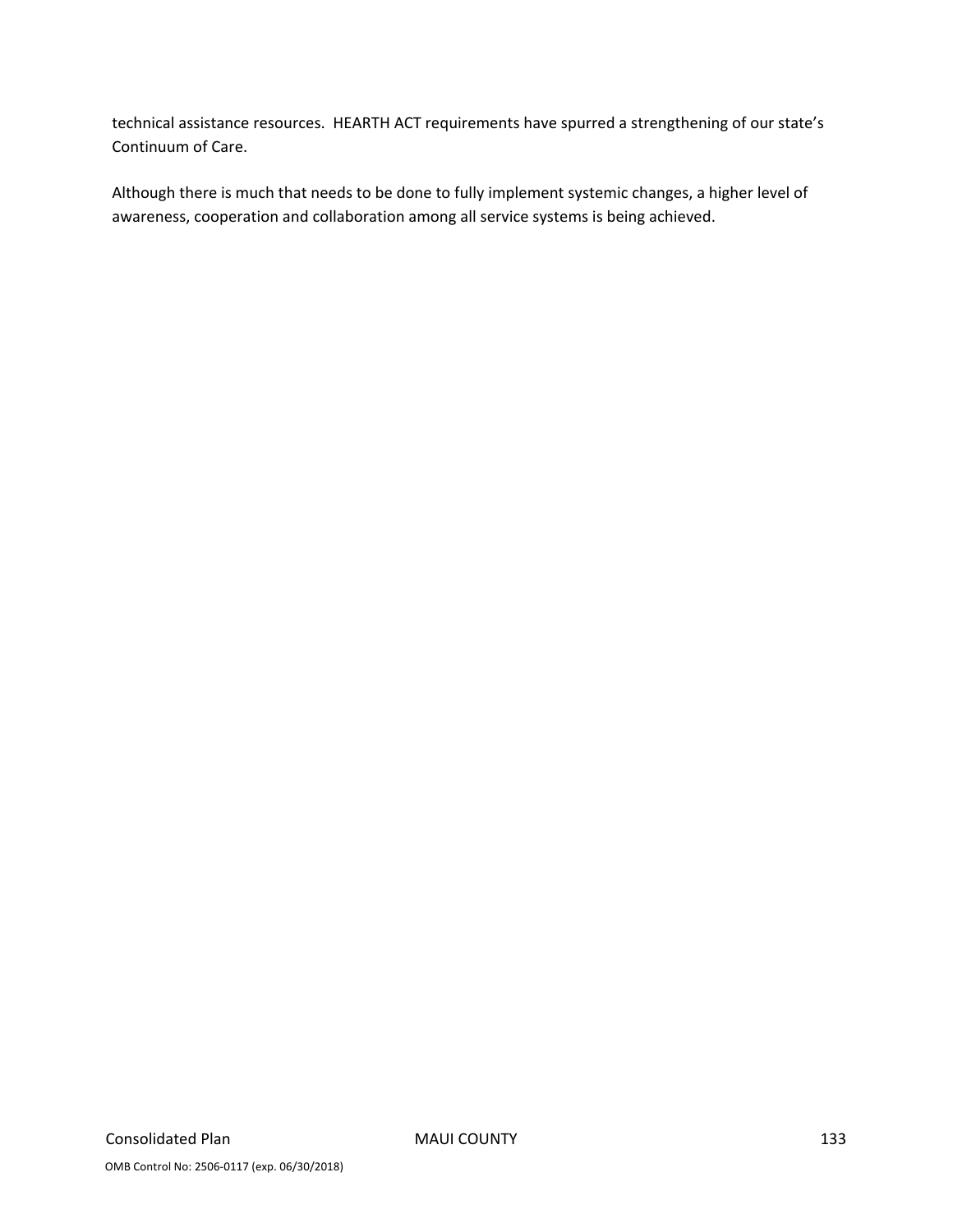# **SP‐45 Goals Summary – 91.215(a)(4)**

#### **Goals Summary Information**

| Sort           | Goal        | <b>Start</b> | End  | Category    | Geographic | <b>Needs Addressed</b>               | <b>Funding</b> | <b>Goal Outcome Indicator</b>     |
|----------------|-------------|--------------|------|-------------|------------|--------------------------------------|----------------|-----------------------------------|
| Order          | <b>Name</b> | Year         | Year |             | Area       |                                      |                |                                   |
|                | Goal PF-    | 2015         | 2019 | Homeless    |            | <b>General Priorities - Comm.</b>    |                | Public Facility or Infrastructure |
|                | 1           |              |      |             |            | Devel. - Public Faci.                |                | Activities other than             |
|                |             |              |      |             |            | <b>General Priorities -</b>          |                | Low/Moderate Income Housing       |
|                |             |              |      |             |            | Homelessness - Families              |                | Benefit:                          |
|                |             |              |      |             |            | <b>General Priorities -</b>          |                | 300 Persons Assisted              |
|                |             |              |      |             |            | Homelessness - Individuals           |                |                                   |
|                |             |              |      |             |            | <b>Public Facility - Homeless</b>    |                |                                   |
|                |             |              |      |             |            | Facility                             |                |                                   |
| $\overline{2}$ | Goal PF-    | 2015         | 2019 | Non-Housing |            | <b>General Priorities - Comm.</b>    |                | Public Facility or Infrastructure |
|                | 2           |              |      | Community   |            | Devel. - Public Faci.                |                | Activities other than             |
|                |             |              |      | Development |            | Public Facility - Health Care        |                | Low/Moderate Income Housing       |
|                |             |              |      |             |            | <b>Facilities</b>                    |                | Benefit:                          |
|                |             |              |      |             |            | Public Facility - Mental Health      |                | 15000 Persons Assisted            |
|                |             |              |      |             |            | <b>Facililties</b>                   |                |                                   |
|                |             |              |      |             |            | Public Facility - Substance          |                |                                   |
|                |             |              |      |             |            | <b>Abuse Facilities</b>              |                |                                   |
| 3              | Goal PF-    | 2015         | 2019 | Non-Housing |            | General Priorities - Comm.           |                | Public Facility or Infrastructure |
|                | 3           |              |      | Community   |            | Devel. - Public Faci.                |                | Activities other than             |
|                |             |              |      | Development |            | <b>Public Facility - Fire Safety</b> |                | Low/Moderate Income Housing       |
|                |             |              |      |             |            | Equipment/Apparatus                  |                | Benefit:                          |
|                |             |              |      |             |            |                                      |                | 23000 Persons Assisted            |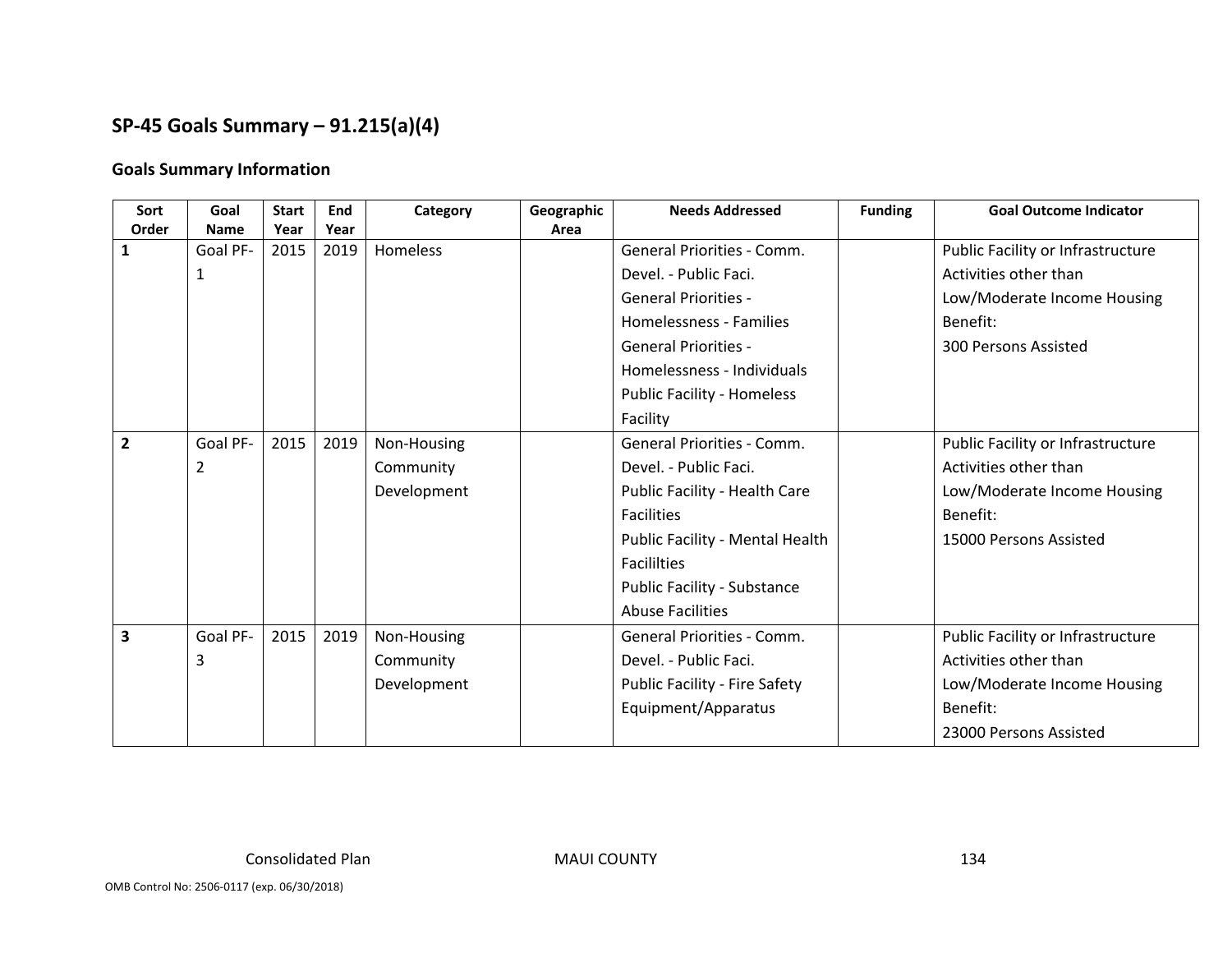| Sort  | Goal        | <b>Start</b> | End  | Category    | Geographic | <b>Needs Addressed</b>                 | <b>Funding</b> | <b>Goal Outcome Indicator</b>     |
|-------|-------------|--------------|------|-------------|------------|----------------------------------------|----------------|-----------------------------------|
| Order | <b>Name</b> | Year         | Year |             | Area       |                                        |                |                                   |
| 4     | Goal PF-    | 2015         | 2019 | Non-Housing |            | <b>General Priorities - Comm.</b>      |                | Public Facility or Infrastructure |
|       | 4           |              |      | Community   |            | Devel. - Public Faci.                  |                | Activities other than             |
|       |             |              |      | Development |            | Public Facility - Public Safety        |                | Low/Moderate Income Housing       |
|       |             |              |      |             |            | <b>Facilities</b>                      |                | Benefit:                          |
|       |             |              |      |             |            |                                        |                | 18000 Persons Assisted            |
| 5     | Goal PF-    | 2015         | 2019 | Non-Housing |            | <b>General Priorities - Comm.</b>      |                | Public Facility or Infrastructure |
|       | 5           |              |      | Community   |            | Devel. - Public Faci.                  |                | Activities other than             |
|       |             |              |      | Development |            | Public Facility - Child Care           |                | Low/Moderate Income Housing       |
|       |             |              |      |             |            | Centers                                |                | Benefit:                          |
|       |             |              |      |             |            | <b>Public Facility - Domestic</b>      |                | 18000 Persons Assisted            |
|       |             |              |      |             |            | <b>Violence Facilities</b>             |                |                                   |
|       |             |              |      |             |            | Public Facility - Food                 |                |                                   |
|       |             |              |      |             |            | <b>Distribution Facilities</b>         |                |                                   |
|       |             |              |      |             |            | Public Facility - Neighborhood         |                |                                   |
|       |             |              |      |             |            | <b>Facilities</b>                      |                |                                   |
|       |             |              |      |             |            | Public Facility - Persons with         |                |                                   |
|       |             |              |      |             |            | a Disability                           |                |                                   |
|       |             |              |      |             |            | <b>Public Facility - Senior</b>        |                |                                   |
|       |             |              |      |             |            | Centers                                |                |                                   |
|       |             |              |      |             |            | <b>Public Facility - Youth Centers</b> |                |                                   |
| 6     | Goal PF-    | 2015         | 2019 | Non-Housing |            | General Priorities - Comm.             |                | Public Facility or Infrastructure |
|       | 6           |              |      | Community   |            | Devel. - Public Faci.                  |                | Activities other than             |
|       |             |              |      | Development |            | Infrastructure - Solid Waste           |                | Low/Moderate Income Housing       |
|       |             |              |      |             |            | Disposal Improvements                  |                | Benefit:                          |
|       |             |              |      |             |            |                                        |                | 6000 Persons Assisted             |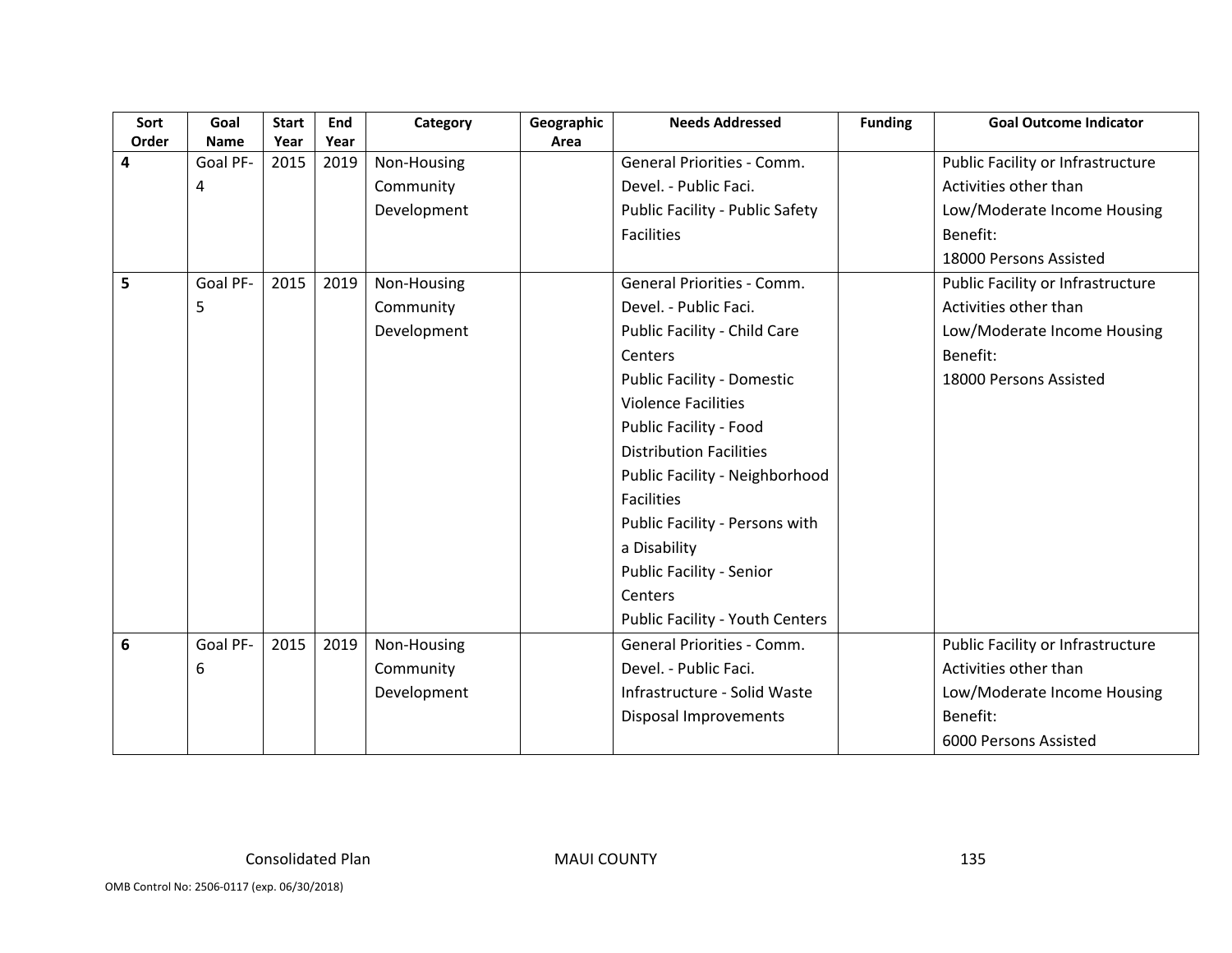| Sort  | Goal        | <b>Start</b> | End  | Category    | Geographic | <b>Needs Addressed</b>       | <b>Funding</b> | <b>Goal Outcome Indicator</b>     |
|-------|-------------|--------------|------|-------------|------------|------------------------------|----------------|-----------------------------------|
| Order | <b>Name</b> | Year         | Year |             | Area       |                              |                |                                   |
|       | Goal PF-    | 2015         | 2019 | Non-Housing |            | General Priorities - Comm.   |                | Public Facility or Infrastructure |
|       |             |              |      | Community   |            | Devel. - Public Faci.        |                | Activities other than             |
|       |             |              |      | Development |            | Public Facility - Parks and  |                | Low/Moderate Income Housing       |
|       |             |              |      |             |            | <b>Recreation Facilities</b> |                | Benefit:                          |
|       |             |              |      |             |            |                              |                | 15000 Persons Assisted            |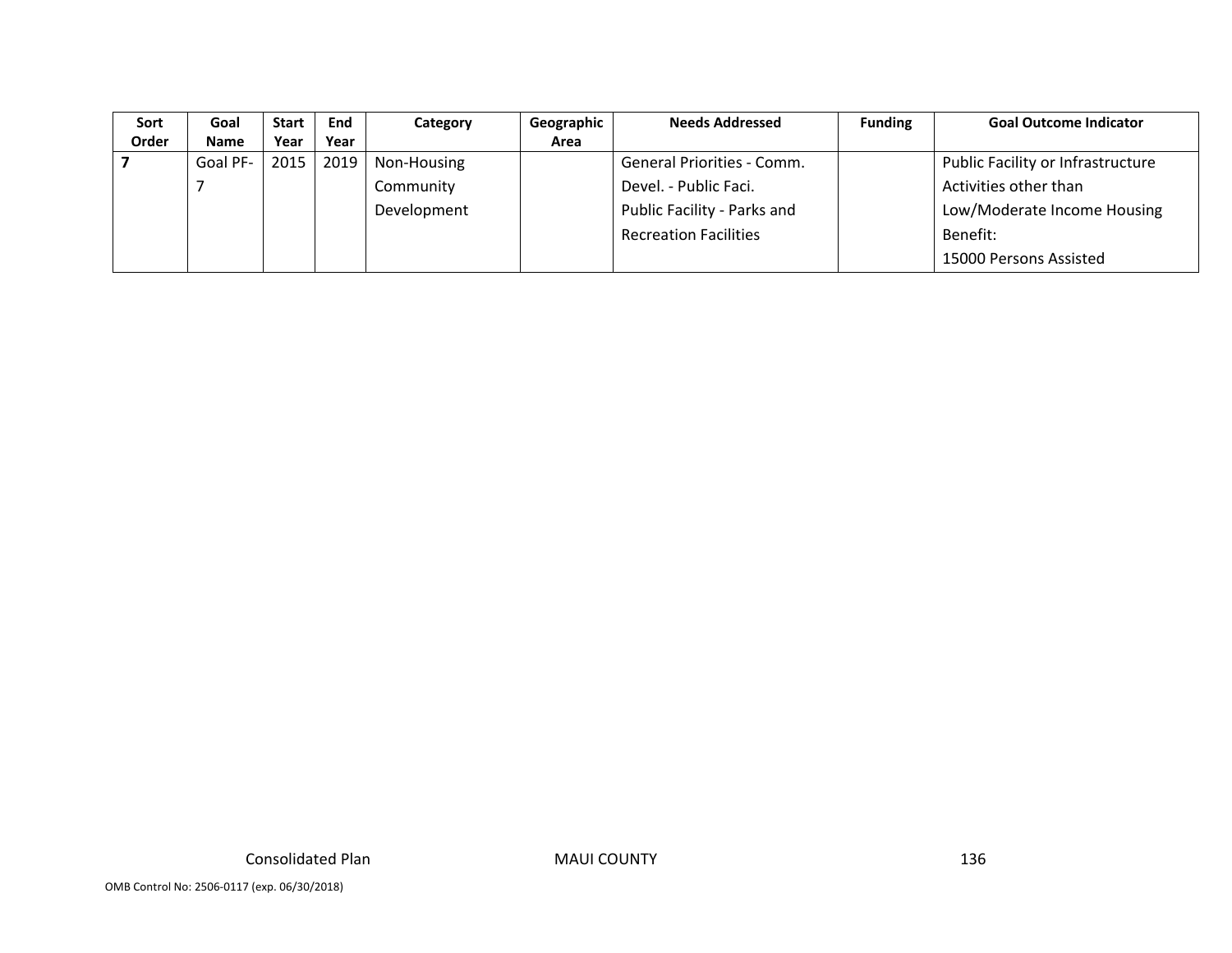| Sort  | Goal         | <b>Start</b> | End  | Category           | Geographic | <b>Needs Addressed</b>                 | <b>Funding</b> | <b>Goal Outcome Indicator</b>     |
|-------|--------------|--------------|------|--------------------|------------|----------------------------------------|----------------|-----------------------------------|
| Order | <b>Name</b>  | Year         | Year |                    | Area       |                                        |                |                                   |
| 8     | Goal PS-     | 2015         | 2019 | Affordable Housing |            | <b>General Priorities - Comm.</b>      |                | Public Facility or Infrastructure |
|       | $\mathbf{1}$ |              |      | Non-Housing        |            | Devel. - Public Service                |                | Activities other than             |
|       |              |              |      | Community          |            | Public Services - Child Care           |                | Low/Moderate Income Housing       |
|       |              |              |      | Development        |            | Services                               |                | Benefit:                          |
|       |              |              |      |                    |            | <b>Public Services - Domestic</b>      |                | 5000 Persons Assisted             |
|       |              |              |      |                    |            | Violence                               |                |                                   |
|       |              |              |      |                    |            | <b>Public Services - Employment</b>    |                | Public Facility or Infrastructure |
|       |              |              |      |                    |            | <b>Training</b>                        |                | Activities for Low/Moderate       |
|       |              |              |      |                    |            | <b>Public Services - Health</b>        |                | Income Housing Benefit:           |
|       |              |              |      |                    |            | <b>Services</b>                        |                | 20 Households Assisted            |
|       |              |              |      |                    |            | <b>Public Services - Homeless</b>      |                |                                   |
|       |              |              |      |                    |            | Services                               |                |                                   |
|       |              |              |      |                    |            | <b>Public Services -</b>               |                |                                   |
|       |              |              |      |                    |            | Homeownership Assistance               |                |                                   |
|       |              |              |      |                    |            | <b>Public Services - Public Safety</b> |                |                                   |
|       |              |              |      |                    |            | <b>Public Services - Senior</b>        |                |                                   |
|       |              |              |      |                    |            | <b>Services</b>                        |                |                                   |
|       |              |              |      |                    |            | Public Services - Services for         |                |                                   |
|       |              |              |      |                    |            | the Disabled                           |                |                                   |
|       |              |              |      |                    |            | <b>Public Services - Substance</b>     |                |                                   |
|       |              |              |      |                    |            | <b>Abuse Services</b>                  |                |                                   |
|       |              |              |      |                    |            | Public Services -                      |                |                                   |
|       |              |              |      |                    |            | <b>Transportation Services</b>         |                |                                   |
|       |              |              |      |                    |            | <b>Public Services - Youth</b>         |                |                                   |
|       |              |              |      |                    |            | Services                               |                |                                   |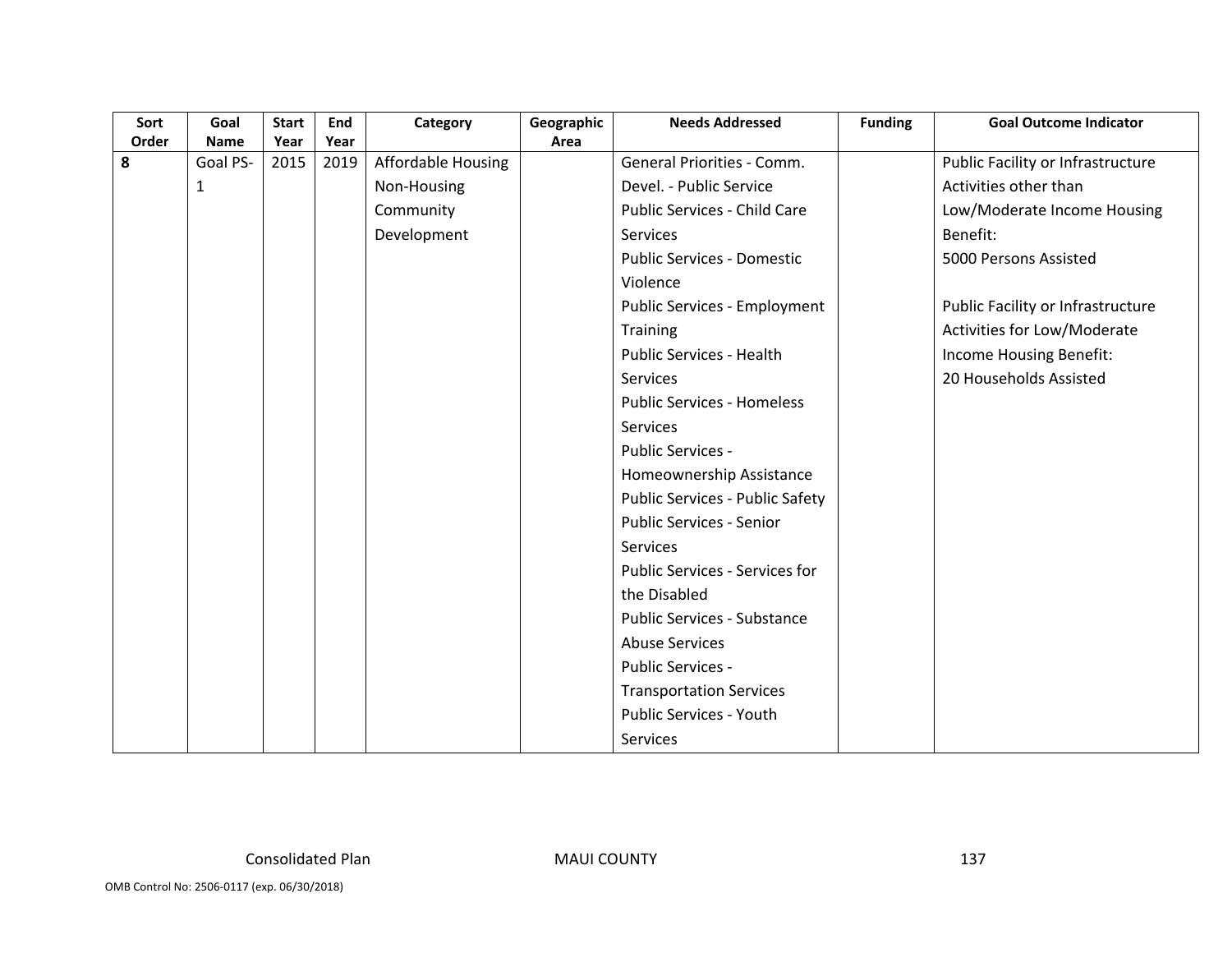| Sort  | Goal           | <b>Start</b> | End  | Category    | Geographic | <b>Needs Addressed</b>                 | <b>Funding</b> | <b>Goal Outcome Indicator</b>     |
|-------|----------------|--------------|------|-------------|------------|----------------------------------------|----------------|-----------------------------------|
| Order | <b>Name</b>    | Year         | Year |             | Area       |                                        |                |                                   |
| 9     | Goal PS-       | 2015         | 2019 | Non-Housing |            | General Priorities - Comm.             |                | Public Facility or Infrastructure |
|       | $\overline{2}$ |              |      | Community   |            | Devel. - Public Service                |                | Activities other than             |
|       |                |              |      | Development |            | <b>Public Services - Public Safety</b> |                | Low/Moderate Income Housing       |
|       |                |              |      |             |            |                                        |                | Benefit:                          |
|       |                |              |      |             |            |                                        |                | 20000 Persons Assisted            |
| 10    | Goal           | 2015         | 2019 | Non-Housing |            | Econ. Development - Micro-             |                | <b>Businesses assisted:</b>       |
|       | $ED-1$         |              |      | Community   |            | enterprise Assistance                  |                | 20 Businesses Assisted            |
|       |                |              |      | Development |            | General Priorities - Comm.             |                |                                   |
|       |                |              |      |             |            | Devel. - Economic Devel                |                |                                   |
| 11    | Goal           | 2015         | 2019 | Non-Housing |            | Econ. Development -                    |                | Jobs created/retained:            |
|       | $ED-2$         |              |      | Community   |            | Assistance to For Profit               |                | 20 Jobs                           |
|       |                |              |      | Development |            | Econ. Development -                    |                |                                   |
|       |                |              |      |             |            | Comm./Indust.                          |                |                                   |
|       |                |              |      |             |            | Acq/Const/Rehab                        |                |                                   |
|       |                |              |      |             |            | Econ. Development -                    |                |                                   |
|       |                |              |      |             |            | Comm./Indust. Infrastructure           |                |                                   |
|       |                |              |      |             |            | Econ. Development -                    |                |                                   |
|       |                |              |      |             |            | <b>Technical Assistance</b>            |                |                                   |
|       |                |              |      |             |            | General Priorities - Comm.             |                |                                   |
|       |                |              |      |             |            | Devel. - Economic Devel                |                |                                   |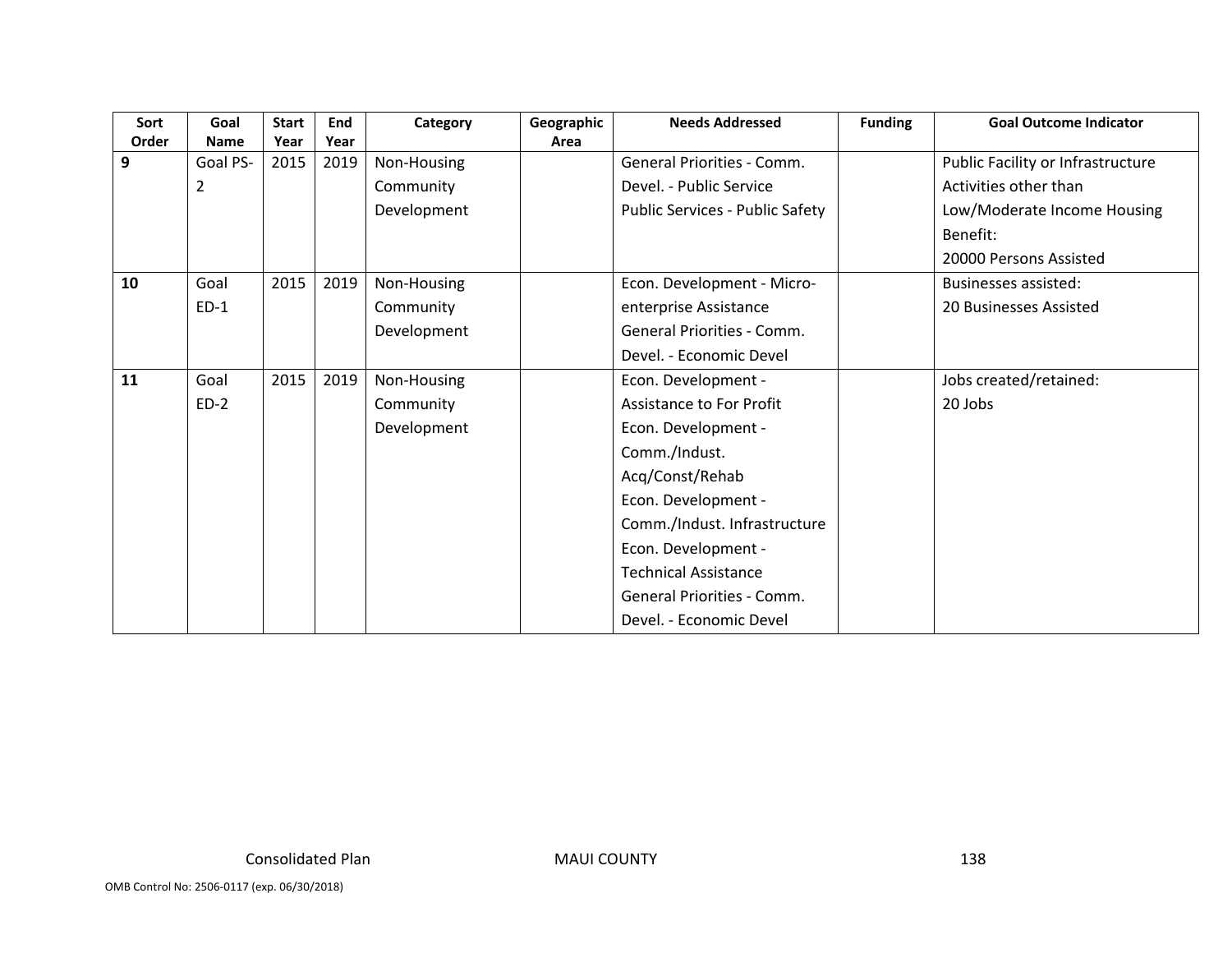| Sort        | Goal                    | <b>Start</b> | End          | Category                  | Geographic | <b>Needs Addressed</b>                | <b>Funding</b> | <b>Goal Outcome Indicator</b>     |
|-------------|-------------------------|--------------|--------------|---------------------------|------------|---------------------------------------|----------------|-----------------------------------|
| Order<br>12 | <b>Name</b><br>Goal IN- | Year<br>2015 | Year<br>2019 | Non-Housing               | Area       | General Priorities - Comm.            |                | Public Facility or Infrastructure |
|             |                         |              |              |                           |            | Devel. - Infrastructure               |                | Activities other than             |
|             | 1                       |              |              | Community                 |            |                                       |                |                                   |
|             |                         |              |              | Development               |            | Infrastructure - Flood Drain          |                | Low/Moderate Income Housing       |
|             |                         |              |              |                           |            | Improvements                          |                | Benefit:                          |
|             |                         |              |              |                           |            | Infrastructure - Sidewalks            |                | 13000 Persons Assisted            |
|             |                         |              |              |                           |            | Infrastructure - Solid Waste          |                |                                   |
|             |                         |              |              |                           |            | Disposal Improvements                 |                |                                   |
|             |                         |              |              |                           |            | Infrastructure - Street               |                |                                   |
|             |                         |              |              |                           |            | Improvements                          |                |                                   |
|             |                         |              |              |                           |            | Infrastructure - Water/Sewer          |                |                                   |
|             |                         |              |              |                           |            | Improvements                          |                |                                   |
| 13          | Goal IN-                | 2015         | 2019         | Non-Housing               |            | <b>General Priorities - Comm.</b>     |                | Public Facility or Infrastructure |
|             | 2                       |              |              | Community                 |            | Devel. - Infrastructure               |                | Activities other than             |
|             |                         |              |              | Development               |            | Infrastructure - Removal of           |                | Low/Moderate Income Housing       |
|             |                         |              |              |                           |            | <b>Architectural Barriers</b>         |                | Benefit:                          |
|             |                         |              |              |                           |            |                                       |                | 10000 Persons Assisted            |
| 14          | Goal A-                 | 2015         | 2019         | Other                     |            | <b>General Priorities - Comm.</b>     |                | Other:                            |
|             | 1                       |              |              |                           |            | Devel. - Planning                     |                | 25 Other                          |
|             |                         |              |              |                           |            | Planning                              |                |                                   |
| 15          | Goal                    | 2015         | 2019         | <b>Affordable Housing</b> |            | <b>General Priorities - Housing -</b> |                | Homeowner Housing Added:          |
|             | $HO-1$                  |              |              |                           |            | <b>Homeowner Housing</b>              |                | 1 Household Housing Unit          |
| 16          | Goal                    | 2015         | 2019         | <b>Affordable Housing</b> |            | <b>General Priorities - Housing -</b> |                | Homeowner Housing Added:          |
|             | $HO-2$                  |              |              |                           |            | <b>Homeowner Housing</b>              |                | 10 Household Housing Unit         |
| 17          | Goal                    | 2015         | 2019         | <b>Affordable Housing</b> |            | <b>General Priorities - Housing -</b> |                | Rental units constructed:         |
|             | $HR-1$                  |              |              |                           |            | <b>Rental Housing</b>                 |                | 7 Household Housing Unit          |
| 18          | Goal                    | 2015         | 2019         | <b>Affordable Housing</b> |            | <b>General Priorities - Housing -</b> |                | Rental units constructed:         |
|             | $HR-2$                  |              |              |                           |            | <b>Rental Housing</b>                 |                | 1 Household Housing Unit          |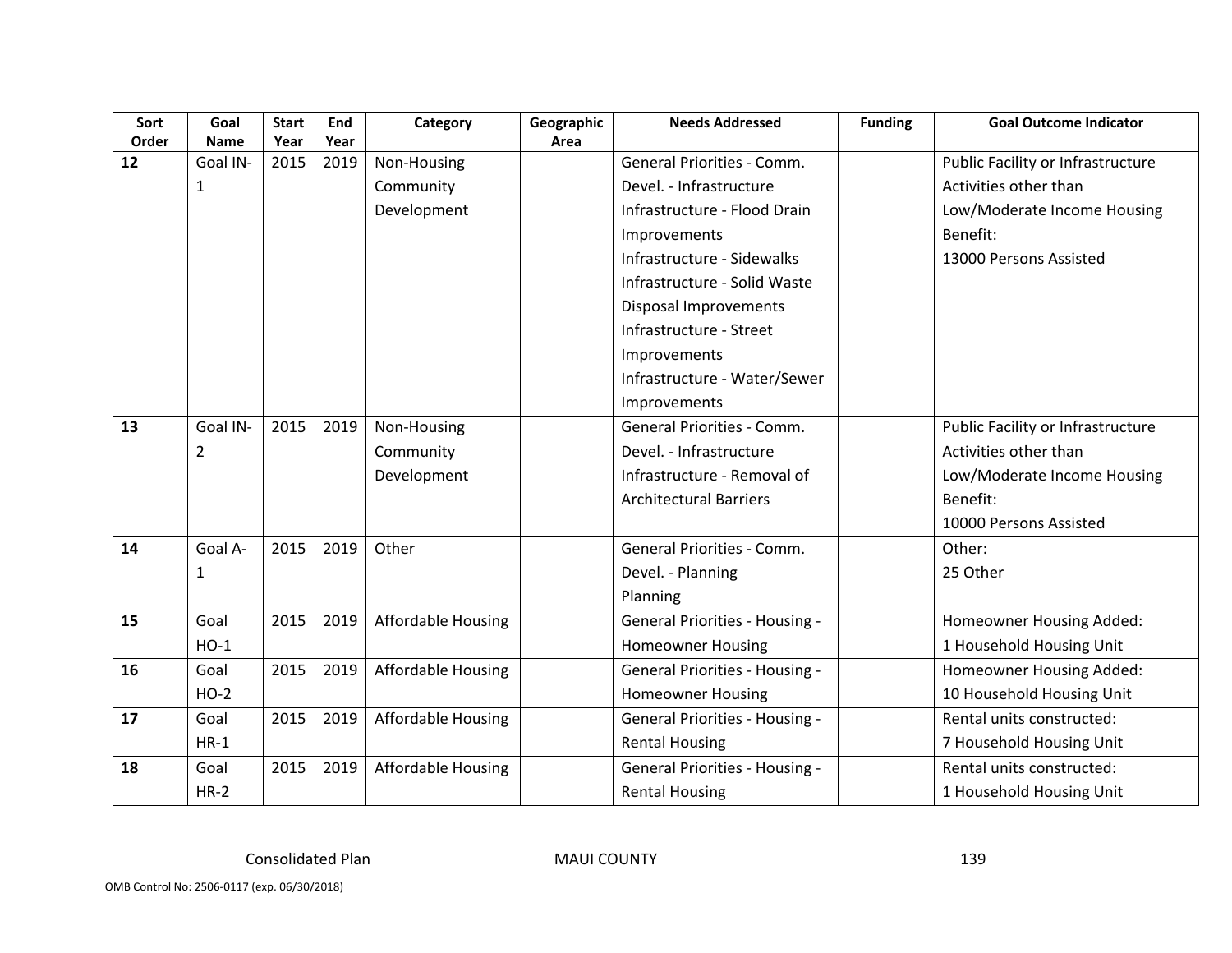| Sort  | Goal        | Start | End  | Category                  | Geographic | <b>Needs Addressed</b>                | <b>Funding</b> | <b>Goal Outcome Indicator</b> |
|-------|-------------|-------|------|---------------------------|------------|---------------------------------------|----------------|-------------------------------|
| Order | <b>Name</b> | Year  | Year |                           | Area       |                                       |                |                               |
| 19    | Goal        | 2015  | 2019 | <b>Affordable Housing</b> |            | General Priorities - Spec.            |                | Rental units constructed:     |
|       | $HR-3$      |       |      |                           |            | Housing - Disabled Per.               |                | 7 Household Housing Unit      |
|       |             |       |      |                           |            | General Priorities - Spec.            |                |                               |
|       |             |       |      |                           |            | Housing - Elderly                     |                |                               |
| 20    | Goal        | 2015  | 2019 | Affordable Housing        |            | General Priorities - Spec.            |                | Rental units constructed:     |
|       | $HR-4$      |       |      |                           |            | Housing - Disabled Per.               |                | 1 Household Housing Unit      |
|       |             |       |      |                           |            | General Priorities - Spec.            |                |                               |
|       |             |       |      |                           |            | Housing - Elderly                     |                |                               |
| 21    | Goal        | 2015  | 2019 | <b>Homeless</b>           |            | <b>General Priorities - Housing -</b> |                | Rental units constructed:     |
|       | $HR-5$      |       |      |                           |            | <b>Rental Housing</b>                 |                | 1 Household Housing Unit      |
| 22    | Goal        | 2015  | 2019 | <b>Affordable Housing</b> |            | <b>General Priorities - Housing -</b> |                | Rental units rehabilitated:   |
|       | $HR-6$      |       |      |                           |            | <b>Rental Housing</b>                 |                | 5 Household Housing Unit      |
| 23    | Goal        | 2015  | 2019 | Other                     |            | General Priorities - Comm.            |                | Other:                        |
|       | $HA-1$      |       |      |                           |            | Devel. - Planning                     |                | 2 Other                       |

**Table 52 – Goals Summary**

#### **Goal Descriptions**

|                               | <b>Goal Name</b>                                                                             | Goal PF-1                                                                                                            |  |  |  |  |
|-------------------------------|----------------------------------------------------------------------------------------------|----------------------------------------------------------------------------------------------------------------------|--|--|--|--|
|                               | Acquire, construct or rehabilitate buildings to serve homeless persons and families.<br>Goal |                                                                                                                      |  |  |  |  |
|                               | <b>Description</b>                                                                           |                                                                                                                      |  |  |  |  |
| Goal PF-2<br><b>Goal Name</b> |                                                                                              |                                                                                                                      |  |  |  |  |
|                               | Goal                                                                                         | Acquire, construct or rehabilitate health facilities including substance abuse and mental health services to benefit |  |  |  |  |
|                               | <b>Description</b>                                                                           | predominately low- and moderate-income persons.                                                                      |  |  |  |  |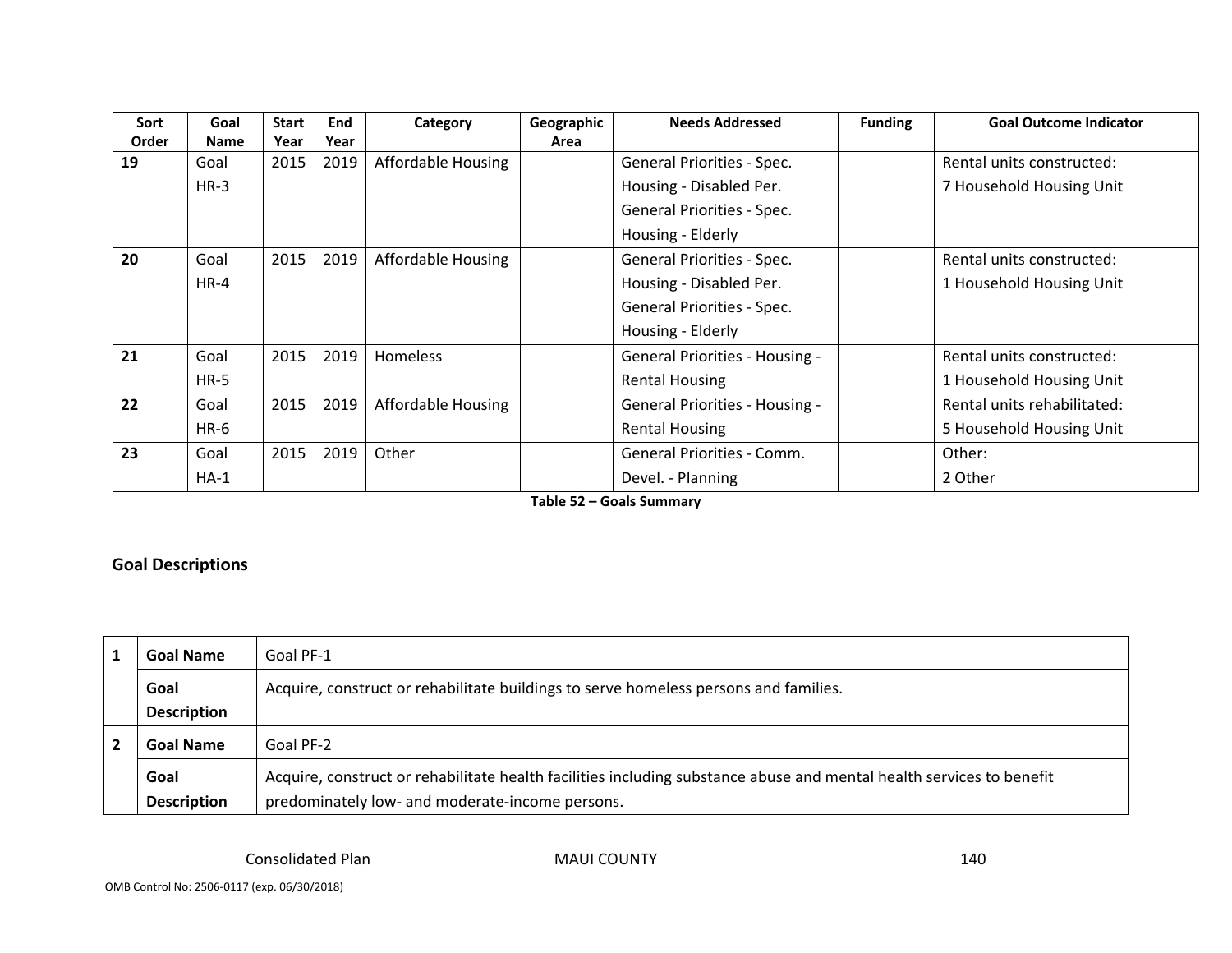| 3  | <b>Goal Name</b>           | Goal PF-3                                                                                                                                                                                                    |
|----|----------------------------|--------------------------------------------------------------------------------------------------------------------------------------------------------------------------------------------------------------|
|    | Goal<br><b>Description</b> | Acquire public fire safety equipment/apparatus to benefit low- and moderate-income communities limited to Program<br>Years 2015 and 2018.                                                                    |
| 4  | <b>Goal Name</b>           | Goal PF-4                                                                                                                                                                                                    |
|    | Goal<br><b>Description</b> | Acquire, construct and/or rehabilitate public safety (Fire and Police) facilities to benefit low- and moderate-income<br>communities.                                                                        |
| 5  | <b>Goal Name</b>           | Goal PF-5                                                                                                                                                                                                    |
|    | Goal<br><b>Description</b> | Acquire, construct or rehabilitate facilities including child care, domestic violence, food distribution and other social<br>service facilities that benefit predominately low- and moderate-income persons. |
| 6  | <b>Goal Name</b>           | Goal PF-6                                                                                                                                                                                                    |
|    | Goal<br><b>Description</b> | Acquire, construct or rehabilitate county service facilities, including landfills, to benefit low- and moderate-income<br>communities.                                                                       |
| 7  | <b>Goal Name</b>           | Goal PF-7                                                                                                                                                                                                    |
|    | Goal<br><b>Description</b> | Acquire, construct or rehabilitate county parks and recreational facilities to benefit low- and moderate-income<br>communities - improvements not to include ADA.                                            |
| 8  | <b>Goal Name</b>           | Goal PS-1                                                                                                                                                                                                    |
|    | Goal<br><b>Description</b> | Support child care, substance abuse, employment training, homeless, domestic violence, homeowner assistance, recycling<br>and other health and social services for low and moderate-income persons.          |
| 9  | <b>Goal Name</b>           | Goal PS-2                                                                                                                                                                                                    |
|    | Goal<br><b>Description</b> | Acquire public emergency/safety equipment in low- and moderate-income areas.                                                                                                                                 |
| 10 | <b>Goal Name</b>           | Goal ED-1                                                                                                                                                                                                    |
|    | Goal<br><b>Description</b> | Provide additional micro-enterprise training in low- and moderate-income areas designated as enterprise zones.                                                                                               |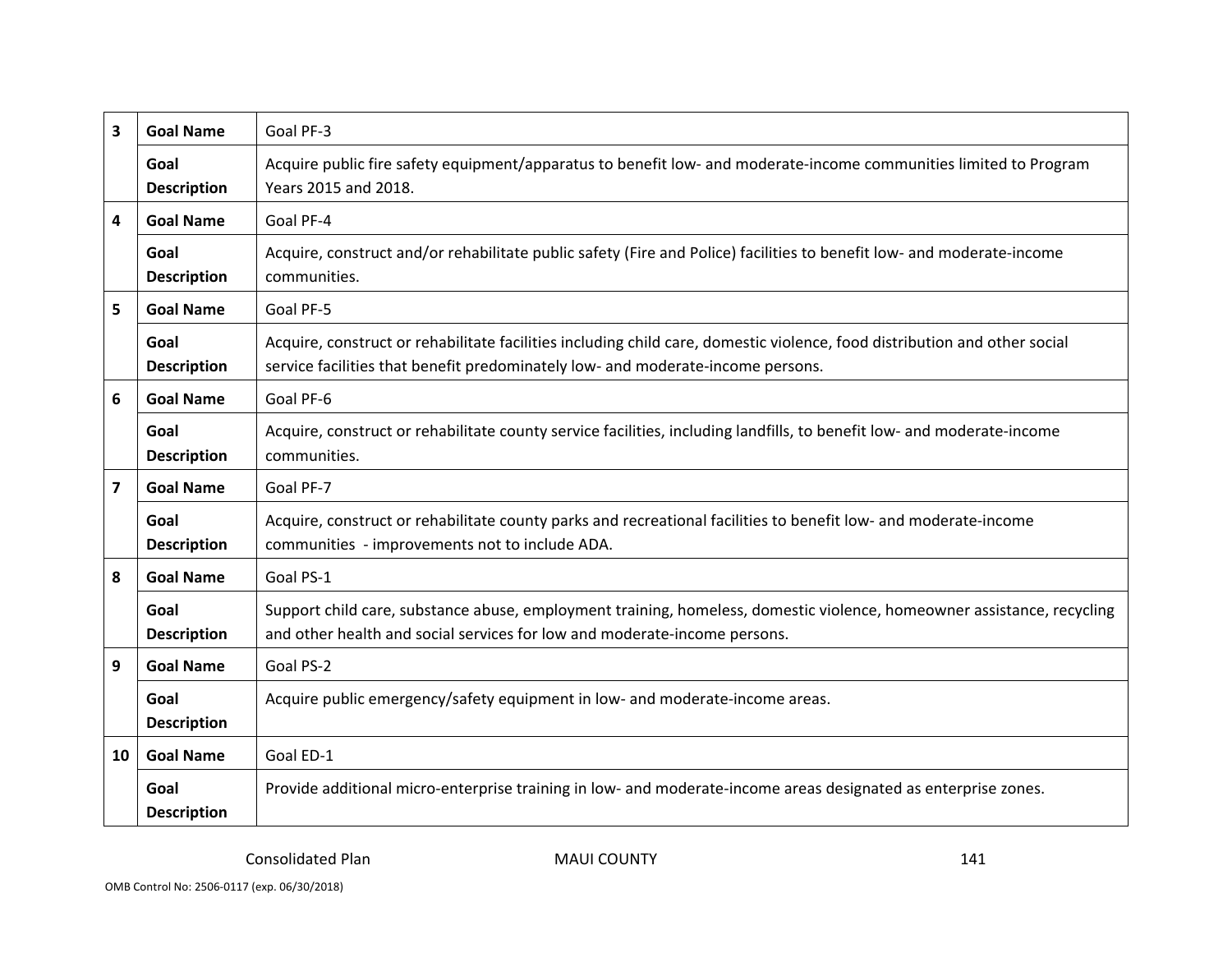| 11 | <b>Goal Name</b>           | Goal ED-2                                                                                                                                                |
|----|----------------------------|----------------------------------------------------------------------------------------------------------------------------------------------------------|
|    | Goal<br><b>Description</b> | Support economic development activities that create/retain jobs for low- and moderate-income persons in areas<br>designated as enterprise zones.         |
| 12 | <b>Goal Name</b>           | Goal IN-1                                                                                                                                                |
|    | Goal<br><b>Description</b> | Construct or rehabilitate infrastructure, including water/sewer, solid waste disposal and flood drainage, in low- and<br>moderate-income communities.    |
| 13 | <b>Goal Name</b>           | Goal IN-2                                                                                                                                                |
|    | Goal<br><b>Description</b> | Remove architectual barriers from parks and recreational facilities.                                                                                     |
| 14 | <b>Goal Name</b>           | Goal A-1                                                                                                                                                 |
|    | Goal<br><b>Description</b> | Provide effective and efficient program administration which may include planning costs that are not inclusive of the 20%<br>of the annual grant amount. |
| 15 | <b>Goal Name</b>           | Goal HO-1                                                                                                                                                |
|    | Goal<br><b>Description</b> | HOME funds only, for informational purposes only - no CDBG funding: HOME funds will be utilized to construct affordable<br>for-sale housing.             |
| 16 | <b>Goal Name</b>           | Goal HO-2                                                                                                                                                |
|    | Goal<br><b>Description</b> | Combined HOME and CDBG funding: HOME and CDBG funds will be utilized to provide downpayment/closing cost and<br>homeownership assistance.                |
| 17 | <b>Goal Name</b>           | Goal HR-1                                                                                                                                                |
|    | Goal<br><b>Description</b> | HOME funds (for informational purposes only) and HTF - no CDBG funding: HOME funds and HTF will be utilized to<br>construct affordable rental housing.   |
| 18 | <b>Goal Name</b>           | Goal HR-2                                                                                                                                                |
|    | Goal<br><b>Description</b> | Combined HOME, HTF and CDBG funding: HOME, HTF and CDBG funds will be utilized to acquire site for the construction<br>of affordable rental housing.     |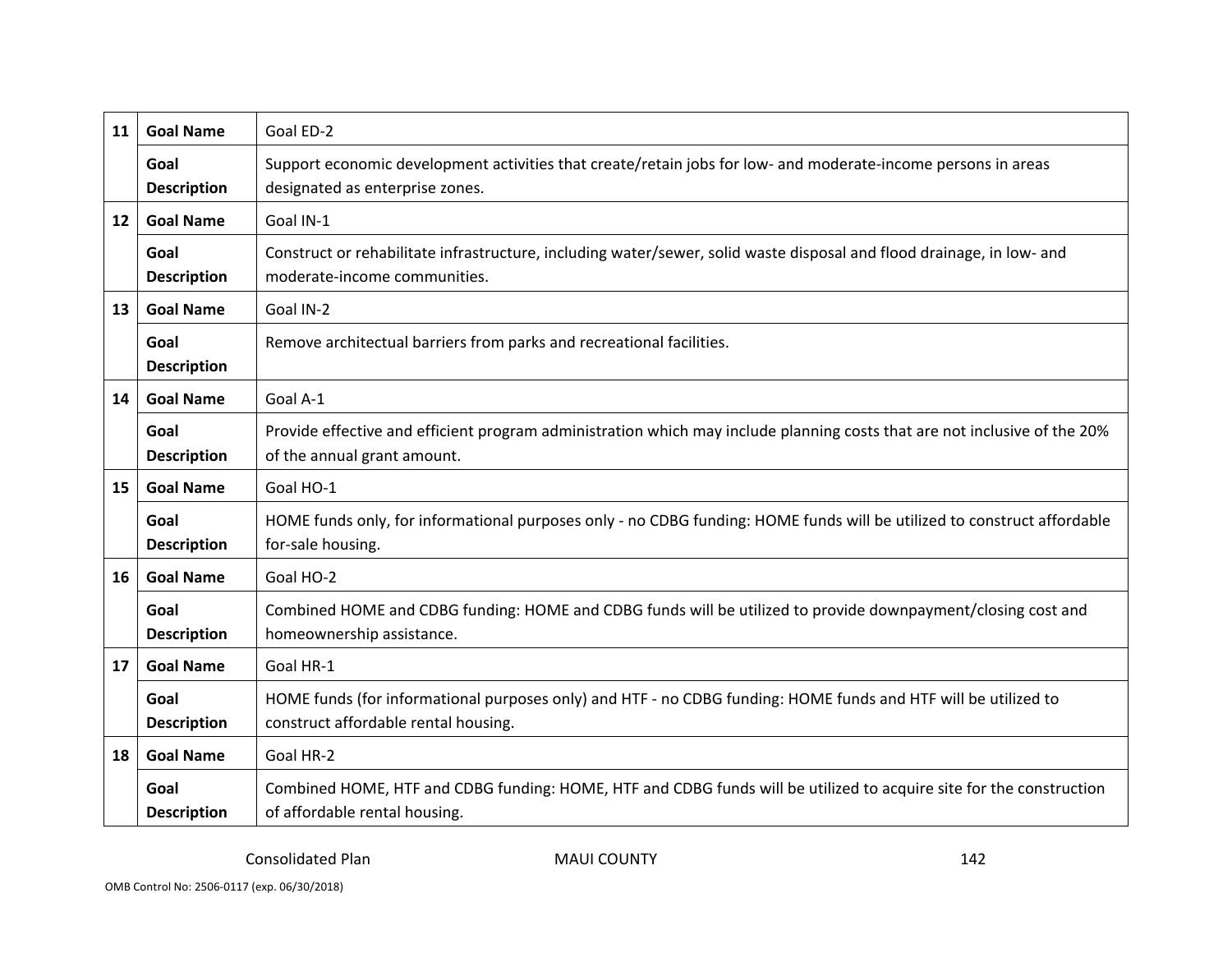| 19 | <b>Goal Name</b>           | Goal HR-3                                                                                                                                                                     |  |  |  |
|----|----------------------------|-------------------------------------------------------------------------------------------------------------------------------------------------------------------------------|--|--|--|
|    | Goal<br><b>Description</b> | HOME funds only, for informational purposes only - no CDBG funding: HOME funds will be utilized to construct rental<br>housing for special needs population.                  |  |  |  |
| 20 | <b>Goal Name</b>           | Goal HR-4                                                                                                                                                                     |  |  |  |
|    | Goal<br><b>Description</b> | Combined HOME and CDBG funding: HOME and CDBG funds will be utilized for site acquisition to be used for the<br>construction of rental housing for special needs populations. |  |  |  |
| 21 | <b>Goal Name</b>           | Goal HR-5                                                                                                                                                                     |  |  |  |
|    | Goal<br><b>Description</b> | HOME funds only, for informational purposes only - no CDBG funding: HOME funds will be utilized to construct transitional<br>housing units.                                   |  |  |  |
| 22 | <b>Goal Name</b>           | Goal HR-6                                                                                                                                                                     |  |  |  |
|    | Goal<br><b>Description</b> | CDBG funds will be utilized to rehabilitate affordable rental housing.                                                                                                        |  |  |  |
| 23 | <b>Goal Name</b>           | Goal HA-1                                                                                                                                                                     |  |  |  |
|    | Goal<br><b>Description</b> | HOME and HTF funds only, for informational purposes only - no CDBG funding: Provide effective program administration<br>for the HOME and HTF program.                         |  |  |  |

Estimate the number of extremely low-income, low-income, and moderate-income families to whom the jurisdiction will provide **affordable housing as defined by HOME 91.315(b)(2)**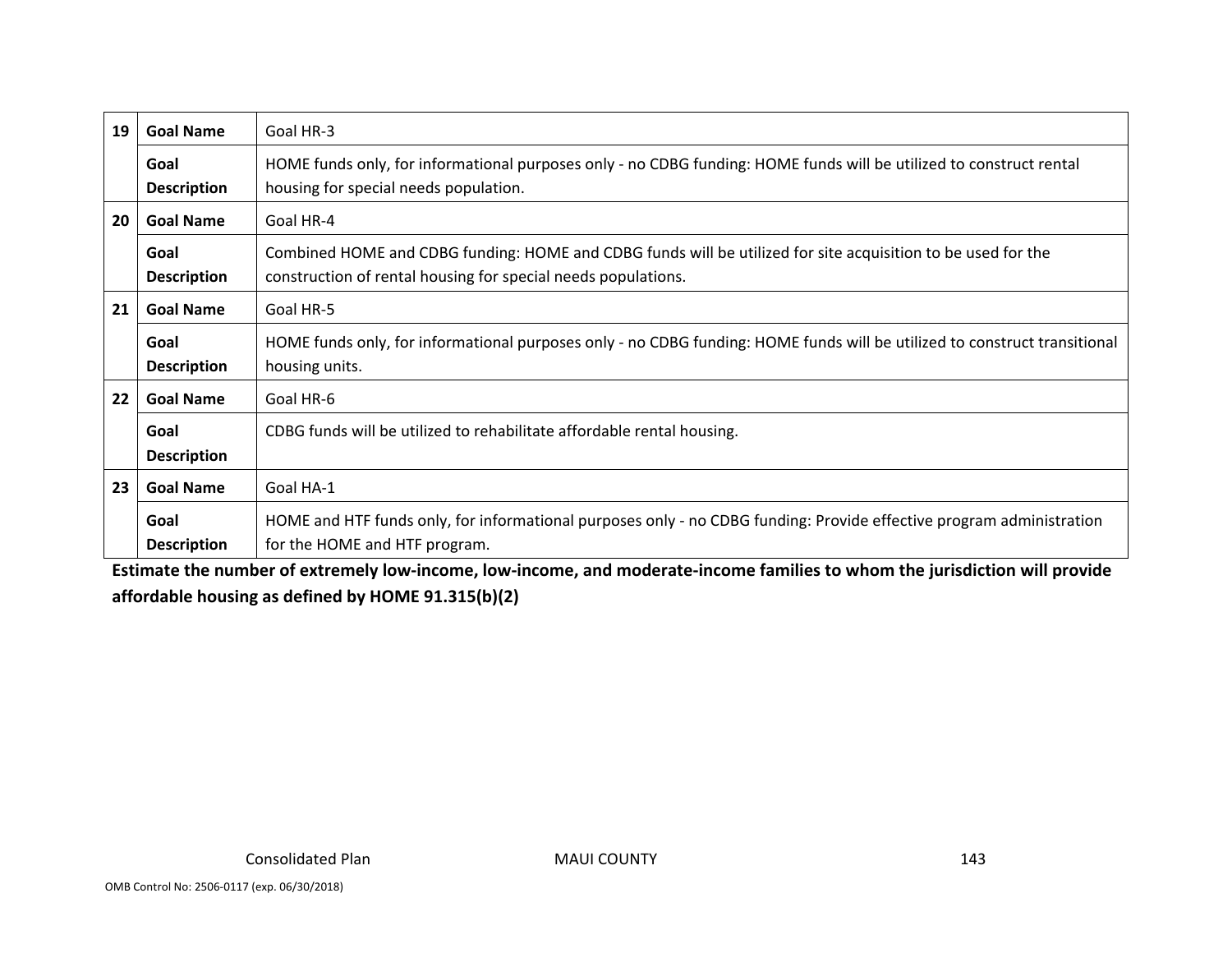# **SP‐50 Public Housing Accessibility and Involvement – 91.215(c)**

# **Need to Increase the Number of Accessible Units (if Required by a Section 504 Voluntary Compliance Agreement)**

N/A. No Section 504 voluntary compliance agreement in place.

### **Activities to Increase Resident Involvements**

Each housing project holds monthly Resident Community Meetings to discuss community concerns, management, etc.

Additionally, a Resident Advisory Board, made up of federal public housing residents and a section 8 tenant-based housing assistance recipient, meet monthly to assist and make recommendations to HPHA regarding the development of the public housing agency plan.

### **Is the public housing agency designated as troubled under 24 CFR part 902?**

No

### **Plan to remove the 'troubled' designation**

Does not apply, See above.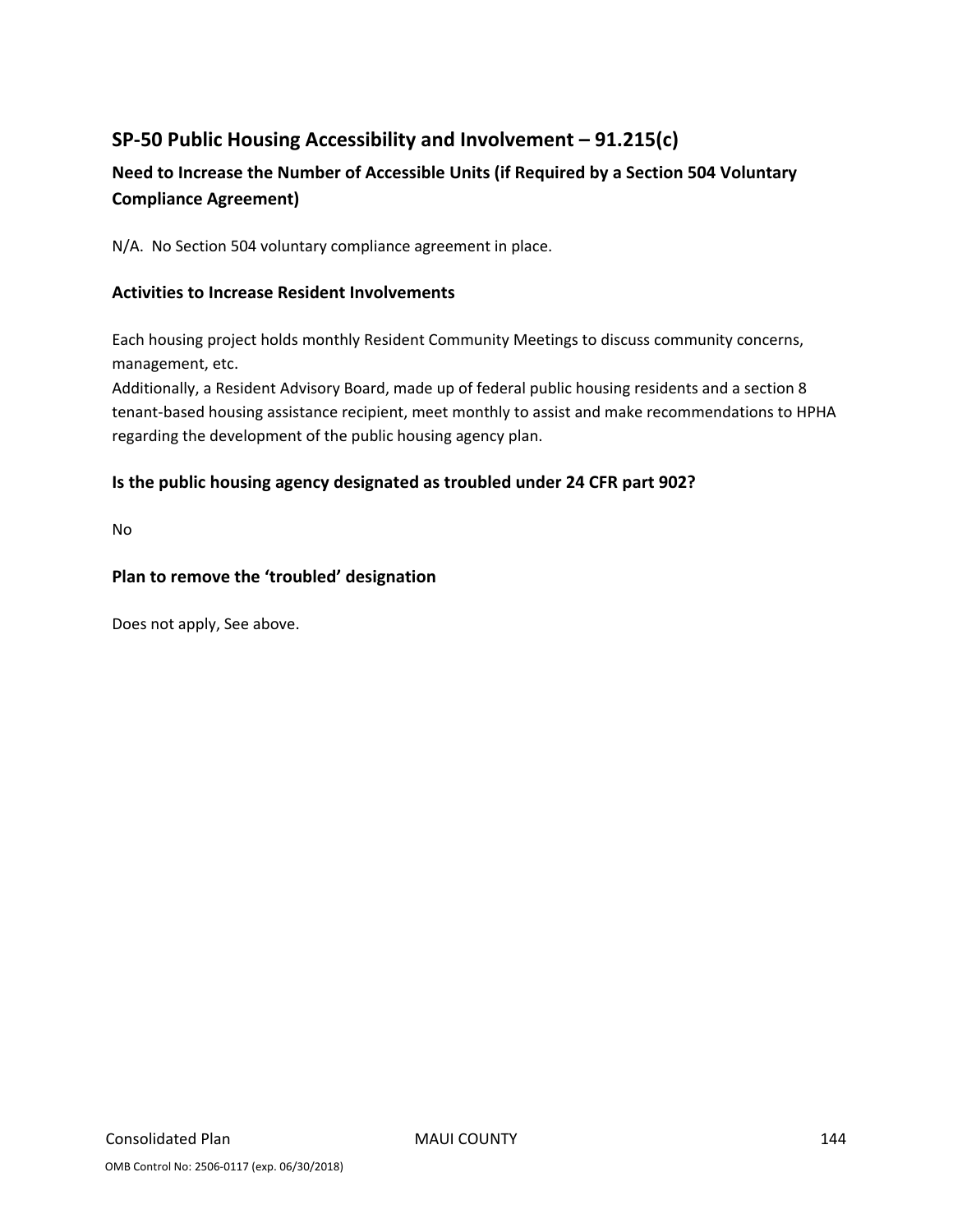## **SP‐55 Barriers to affordable housing – 91.215(h)**

### **Barriers to Affordable Housing**

There are many factors which have contributed to the shortage of housing and consequently, the lack of affordability in housing in the State. Included are demographic changes, market forces, changes in federal housing policy, changes in federal tax policy, and development constraints (including lack of "reasonably priced", developable land; lack of infrastructure; high development costs; government regulations; community opposition; and growing environmental requirements).

Tax Policy ‐ Taxes add to the cost of privately‐sponsored housing production. The 4% general excise tax is levied on rental receipts, construction materials, and personal services, such as architectural and engineering fees.

Mini Davis‐Bacon Requirements – Act 294, SLH 1990, requires that HHFDC and the counties comply with the prevailing wage requirements of the State Labor Department for any project receiving tax credits or other assistance under the provisions of Chapter 201H, HRS.

Land Use Controls – Land use in the State is regulated by both the State and the counties. The State Land Use Law (Chapter 205, HRS), passed in 1961, was the nation's first attempt at statewide land use planning and remains and integral part of the State's growth management process. The counties are granted authority to develop comprehensive plans under the County Organization Law (Chapter 46, HRS).

There are four State land use districts – urban, agricultural and conservation. Counties have sole jurisdiction in the urban district; the State and counties jointly manage the rural and agricultural districts; and the State has principal jurisdiction over the conservation district. The State's unique land use control system has a highly significant influence on the housing market because it affects the timing, location and extent of urban land available for housing development.

Zoning Ordinances – Zoning is largely a county function in the State. Each local government adopts zoning ordinances. Recent zoning principles indicate that a compact community lessens the financial burden of providing services to the inhabitants. Currently, planning efforts have concentrated on creating "sustainable communities" which is not reinforced by the current zoning standards.

Building Codes – Development code requirements can increase the cost of housing development in various ways.

Fees and Charges – The County General Plans set the broad policies for the long-range development of the counties. The policies address major areas of concern including population, economic activity, housing, physical development and urban design, government operations, and fiscal management.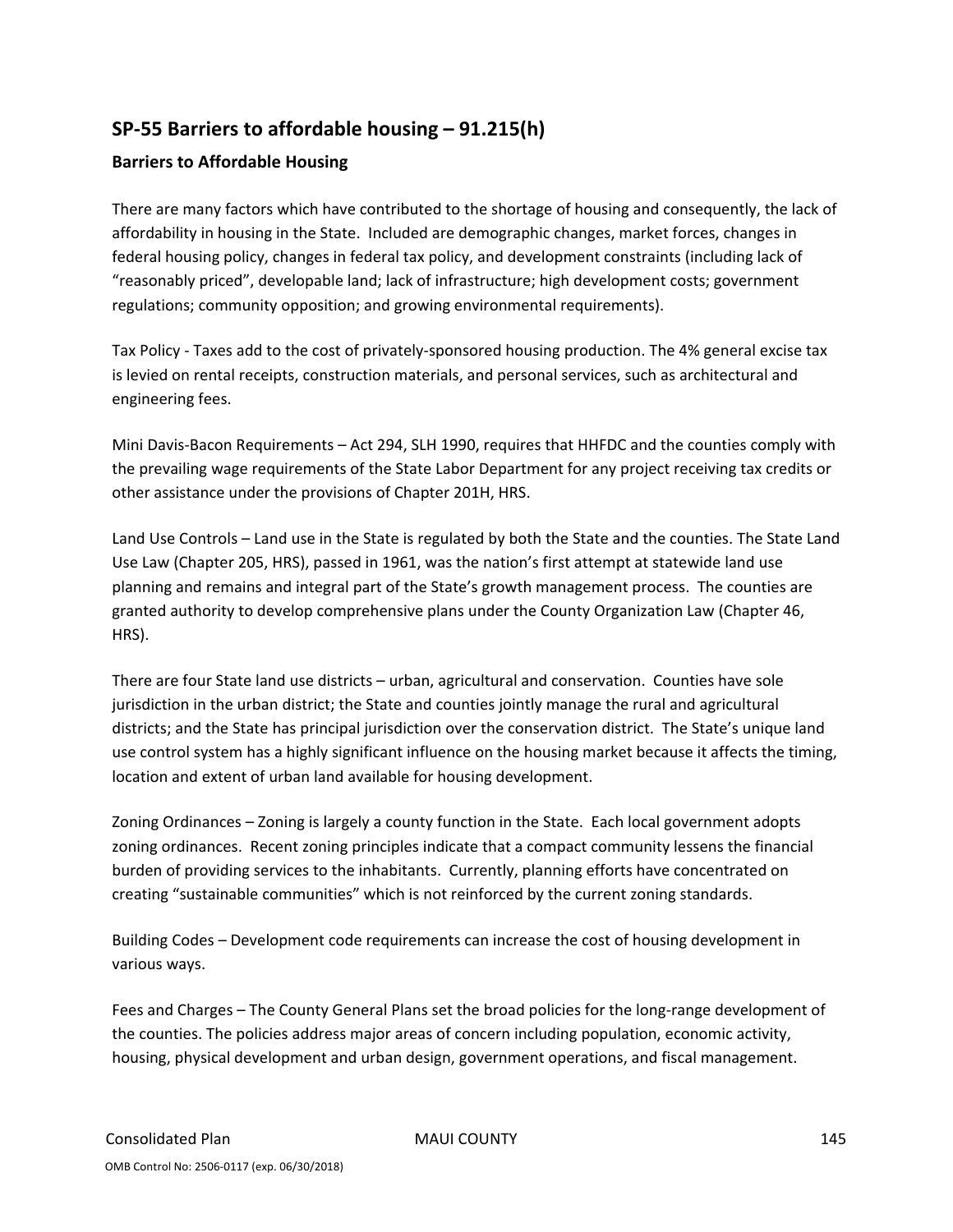Lack of infrastructure – New residential development often occurs in areas that were formerly used for agricultural purposes. These areas lack major off‐site infrastructure such as water, sewer, drainage, roadway, and utility systems.

Lack of Resources to Develop Affordable Housing – Without adequate resources, thousands of needed affordable housing units will not be built. The bottom line is that it is very expensive to build homes affordable to extremely‐low and low‐income families, particularly in the state.

The rental income from low‐income housing is insufficient to cover the development costs. Gap financing is critical to develop new, affordable rental units. Generally, low income housing tax credits can cover 50% of the project costs, private financing covers 25% of the project costs, and gap financing is needed for the final 25% of the project costs. The State Rental Housing Trust Fund has been the primary source of gap equity financing. Unfortunately, applications for funding from the trust fund far exceed the balance.

#### **Strategy to Remove or Ameliorate the Barriers to Affordable Housing**

The County has 5 initiatives underway to aid in the reduction of affordable housing barriers as follows: 1.) Processing applications pursuant to Chapter 201H, HRS: The County will continue to support the development of affordable housing project by processing applications pursuant to Chapter 201H, HRS which authorizes the County to expedite the approval process for the development of affordable housing projects that are exempt from statutes, ordinances, charter provisions and rules relating to the planning, zoning, construction standards for subdivisions, development and improvement of land and the construction of units thereon. 2.) Residential Workforce Housing Policy: The County's affordable housing initiative was enhanced by the creation and implementation of the Residential Workforce Housing Policy (Chapter 2.96, Maui County Code). The purpose of this policy is to encourage the provision and maintenance of residential workforce housing unity, for both purchase and rental, to meet the needs of very low income (50% or less of the County's median family income) to gap income households (141% to 160% of the County's median family income, as established by HUD) for the workforce, students and special housing target groups. Under certain situations, developments are required to provide a certain percentage (40% or 50% of the total number of units) of residential workforce housing units for very low income to gap income households. In lieu of providing residential workforce housing units, the residential workforce housing requirement may be satisfied by pay a fee or providing land. 3.) Affordable Housing Fund Program: The County's affordable housing initiative was also enhanced by the creation and implementation of the Affordable Housing Fund Program. All moneys paid to the County in lieu of providing residential workforce housing units, any County Council appropriations to the fund and all moneys donated to the County for affordable housing projects are deposited in the Affordable Housing Fund. The fund is to be used for the provision and expansion of affordable housing and suitable living environments for residents of very low income (50% or less of the County's median family income as adjusted by HUD) to moderate income (101% to 120% of the County's median family income as adjusted by HUD), including the rehabilitation of existing structures, land planning, design and constructions. 4.) The HOME Program: The County will continue its partnership

#### Consolidated Plan MAUI COUNTY 146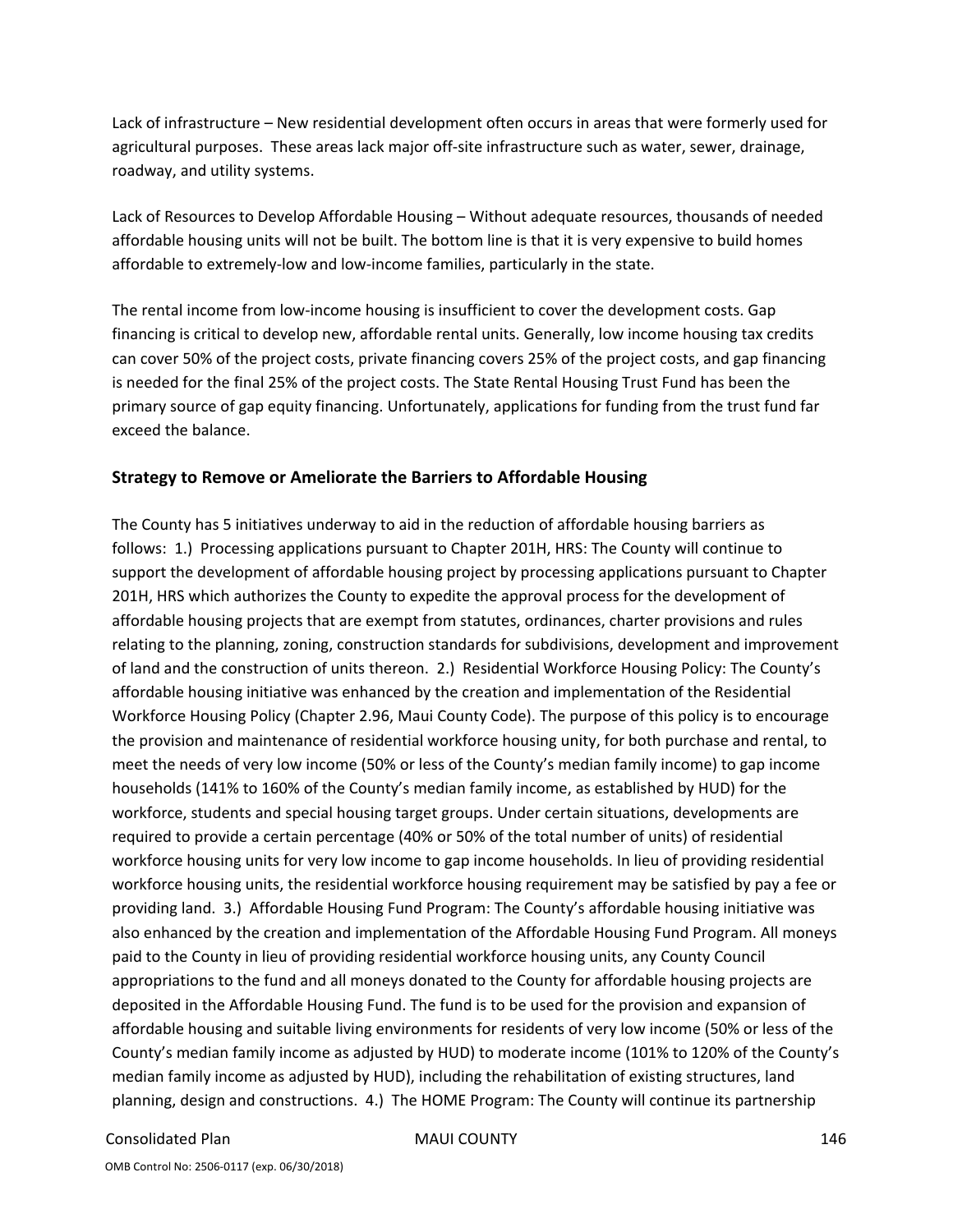with non-profit agencies by allocating its share of HOME funds to projects that develop affordable housing for low‐income households. 5.) Expanding the CDBG Program: The County has identified opportunities to utilize CDBG funds to develop and support affordable housing for low and moderate income households. These opportunities include the acquisition of land for the construction of affordable rental housing, rehabilitation of affordable rental housing and homeowner assistance.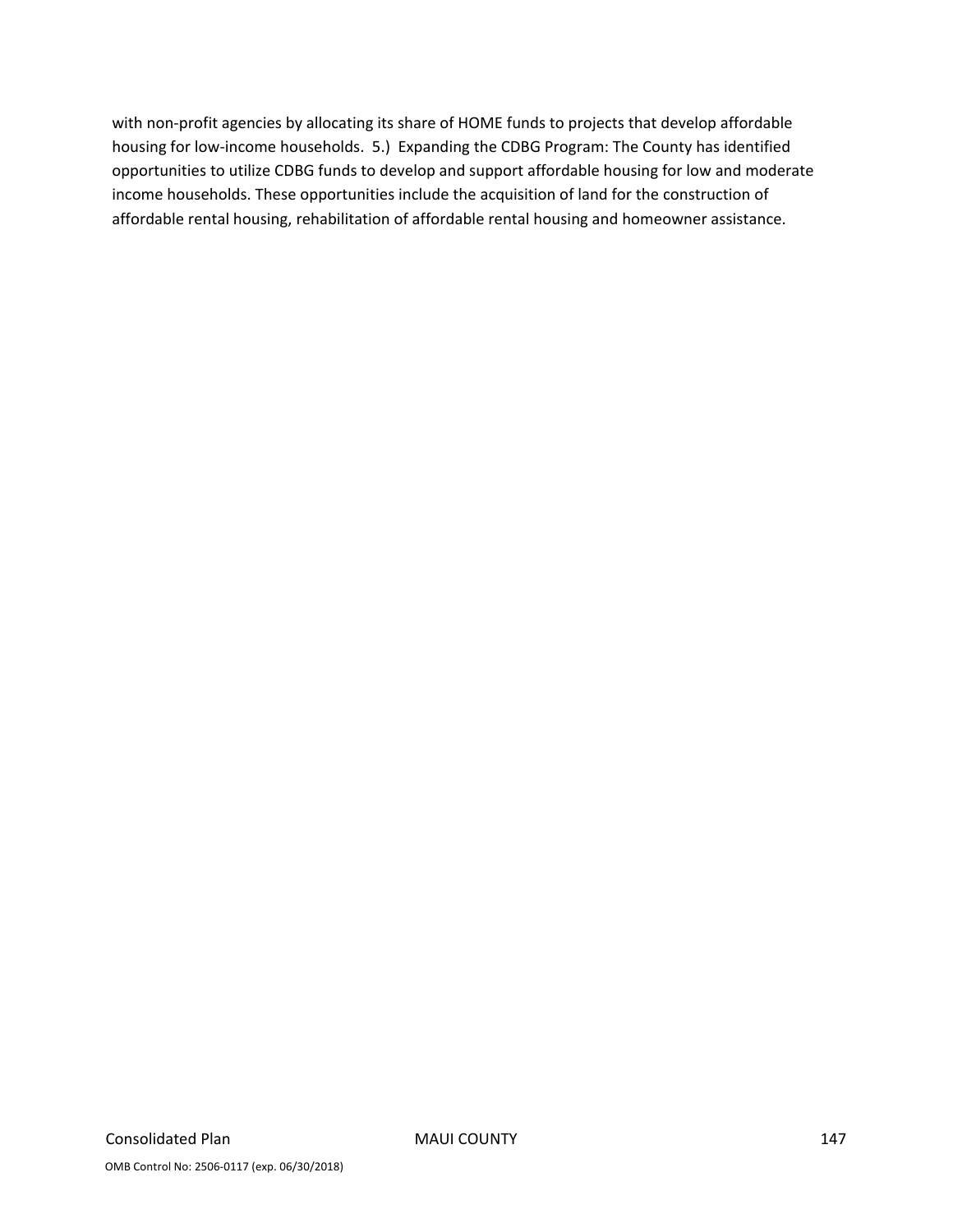## **SP‐60 Homelessness Strategy – 91.215(d)**

### **Reaching out to homeless persons (especially unsheltered persons) and assessing their individual needs**

Maui County is very limited to the number of outreach personnel on our islands. Mental Health Kokua and Family Life Center provides outreach on Maui Island. Trust is foremost in providing the care the homeless require. It is a slow process to convince the chronically homeless to do an intake and be housed. Many do not have wages to speak of and therefore are very limited in their care. Most have mental health issues and securing a case manager usually holds up the "process" of getting them on special programs and housing.

### **Addressing the emergency and transitional housing needs of homeless persons**

Maui County has continued to engage with Federal, State and Local partners, and with non‐profits working in the system to address homelessness. Some key systemic changes have been made and will continue to be refined in order to address the emergency and transitional housing needs of homeless persons. These include:

- Adoption of a common assessment tool; the VI-SPDAT. (Vulnerability Index-Service Prioritization Decision Assistance Tool)
- State's leadership in developing a cohesive, coordinated outreach effort.

Continue to dialogue regarding the "lack" of emergency and transitional housing

**Helping homeless persons (especially chronically homeless individuals and families, families with children, veterans and their families, and unaccompanied youth) make the transition to permanent housing and independent living, including shortening the period of time that individuals and families experience homelessness, facilitating access for homeless individuals and families to affordable housing units, and preventing individuals and families who were recently homeless from becoming homeless again.**

Maui County, as part of the Continuum of Care – Bridging the Gap, receives state funds to create a system of care for needy individuals and families at a broad range of Area Median Income (AMI). Federal Emergency Solutions Grant funds are restricted to those at 30% of AMI, yet there are many people who earn between 30‐60% of AMI who need and would benefit from assistance. The State's programs, including the Housing Placement Program and State Homeless Emergency Grant program are geared to address those who are in this income level.

**Help low‐income individuals and families avoid becoming homeless, especially extremely low‐income individuals and families who are likely to become homeless after being discharged from a publicly funded institution or system of care, or who are receiving**

Consolidated Plan MAUI COUNTY 148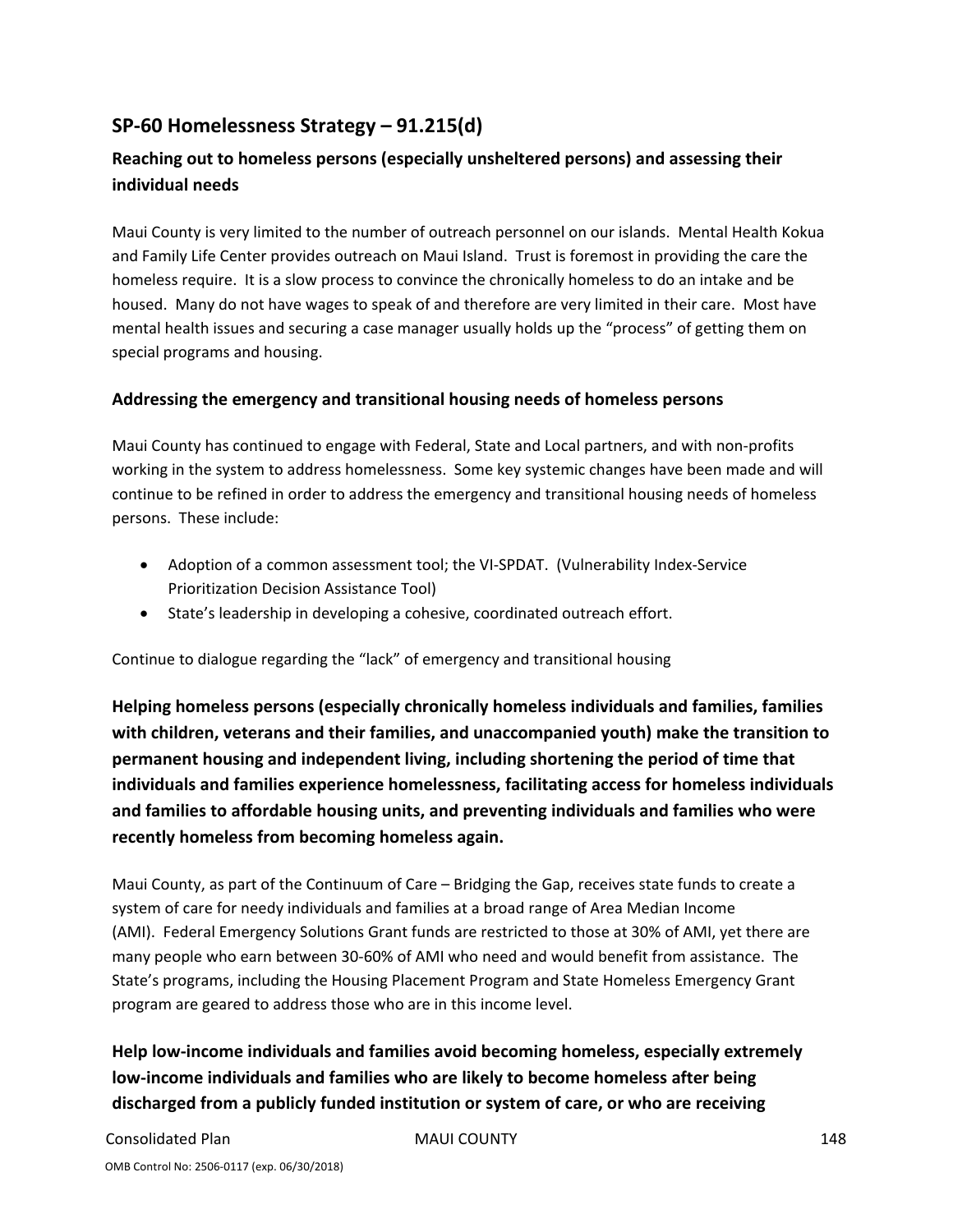### **assistance from public and private agencies that address housing, health, social services, employment, education or youth needs**

Maui County continues to work with the State Hawaii Interagency Council on Homelessness (HICH), to create "common ground" solutions between large public systems such as hospitals, prisons, and mental institutions regarding resource allocation and discharge planning both for the homeless and non‐ homeless population.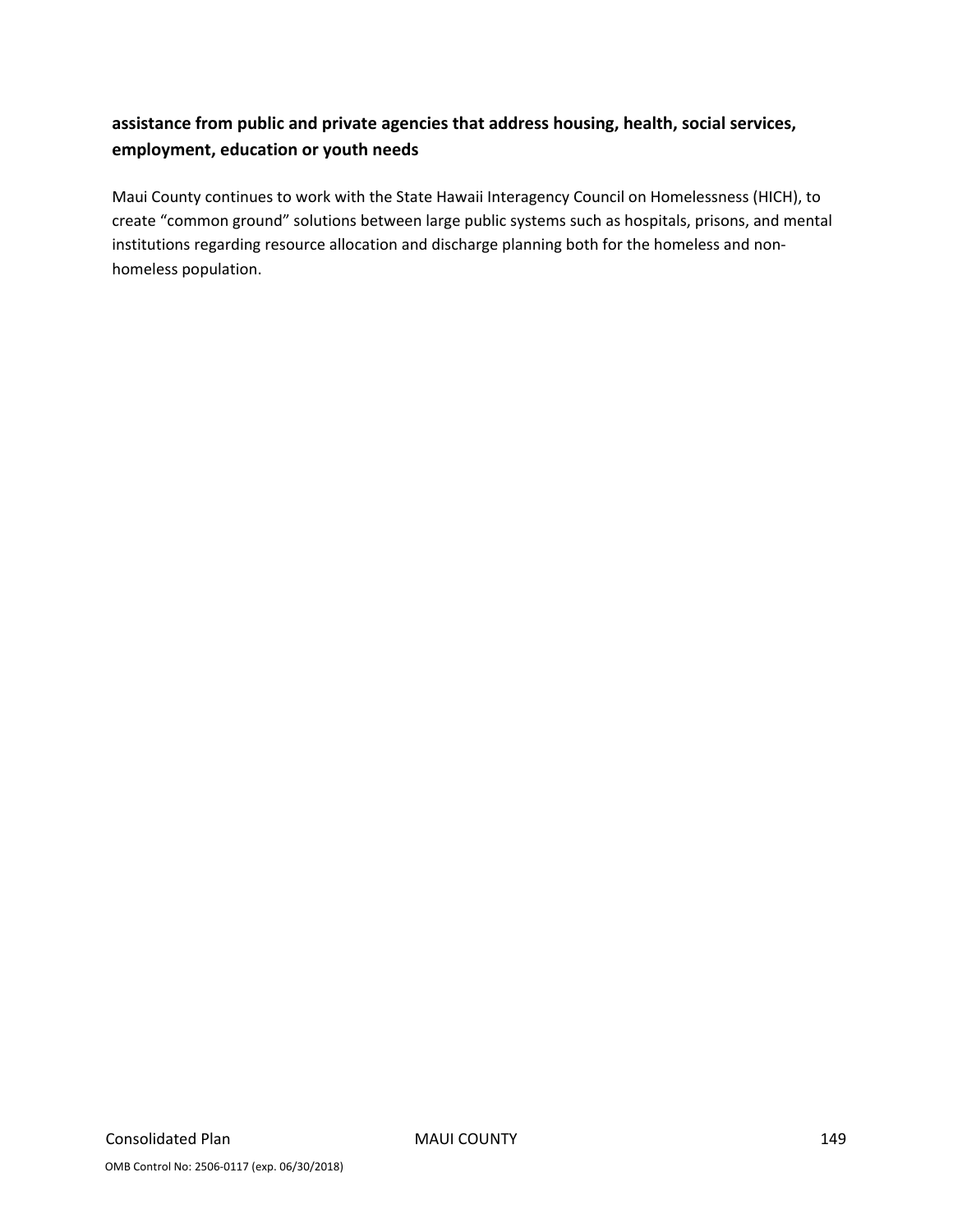### **SP‐65 Lead based paint Hazards – 91.215(i)**

### **Actions to address LBP hazards and increase access to housing without LBP hazards**

1. An action to address and reduce Lead‐Based Paint (LBP) hazards are incorporated within the housing activities that are funded with federal funds by the County of Maui. Each organization or agency that receives HOME Investment Partnership (HOME) Program or Community Development Block Grant (CDBG) funds is required to comply with LBP regulatory requirements within the programs that they are funded with and the requirements are incorporated in the grant agreements.

2. The County assist educating the public on the hazards of LBP by providing informational materials to Section 8 Housing Choice Voucher Program participants (applicants, tenants, landlords, etc.).

### **How are the actions listed above related to the extent of lead poisoning and hazards?**

Action number is related to the extent of lead poisoning and hazards in that each organization or agency that receives HOME Program or CDBG funds is required to comply with lead‐based paint regulatory requirements within the programs that they are funded with. If the activity that the organization or agency performs triggers lead‐based paint, then that organization or agency needs to comply with the LBP regulatory requirements within the programs that they are funded with.

Action number is related to the extent of lead poisoning and hazards in that by providing informational materials on LBP hazards to Section 8 Housing Choice Voucher Program participants makes them aware of the hazards of LBP and that action needs to be taken if they are aware of the home they live in or own and rent out has lbp and the paint is chipping or peeling.

### **How are the actions listed above integrated into housing policies and procedures?**

Action number 1 whereby the organization or agency that receive HOME Program or CDBG funds are required to comply with LBP regulatory requirements within the program that they receive funds for are written in the grant agreement.

Action number 2 informational material on LBP hazards to Section 8 Housing Choice Voucher Program participants is written in the Section 8 procedures.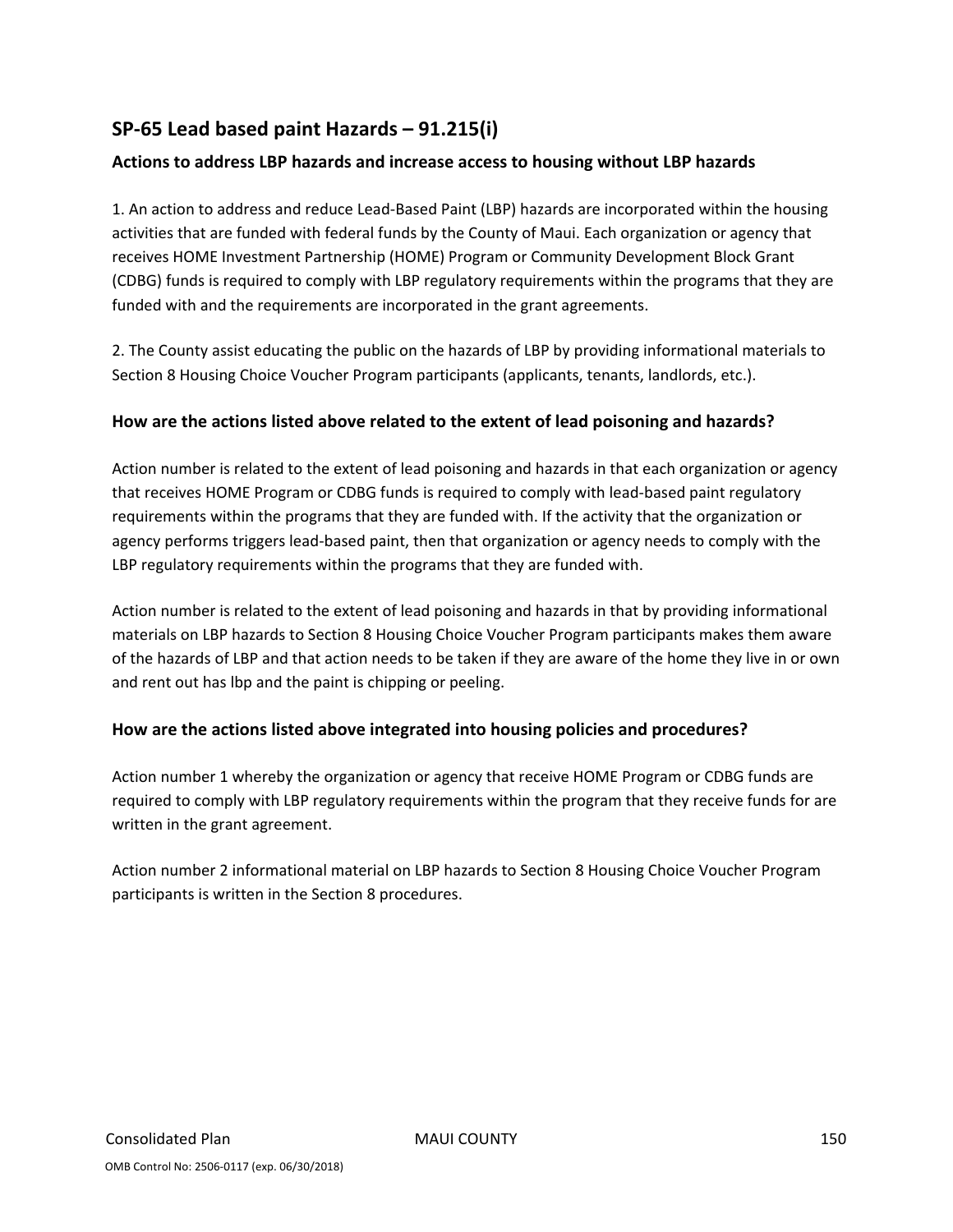## **SP‐70 Anti‐Poverty Strategy – 91.215(j)**

### **Jurisdiction Goals, Programs and Policies for reducing the number of Poverty‐Level Families**

The County's strategy for reducing the number of poverty level families is to provide a continuum of care and opportunities for self‐empowerment which lead to self‐sufficiency and economic independence. Continuum of care means that a broad range of services are provided which are directed at meeting different levels of need as individuals move up the ladder of self-sufficiency. These needs range from basic needs for food, clothing, shelter, and health care; then transitional housing arrangement, treatment of substance abuse, family counseling and other social needs; and finally, needs for permanent housing, life skill, social support networks, and employment.

### **How are the Jurisdiction poverty reducing goals, programs, and policies coordinated with this affordable housing plan**

It is coordinated with the homelessness, special needs population and housing. Homelessness would set up these families with continuum of care and provided these families with their basic needs and into transitional housing and to employment and into permanent housing.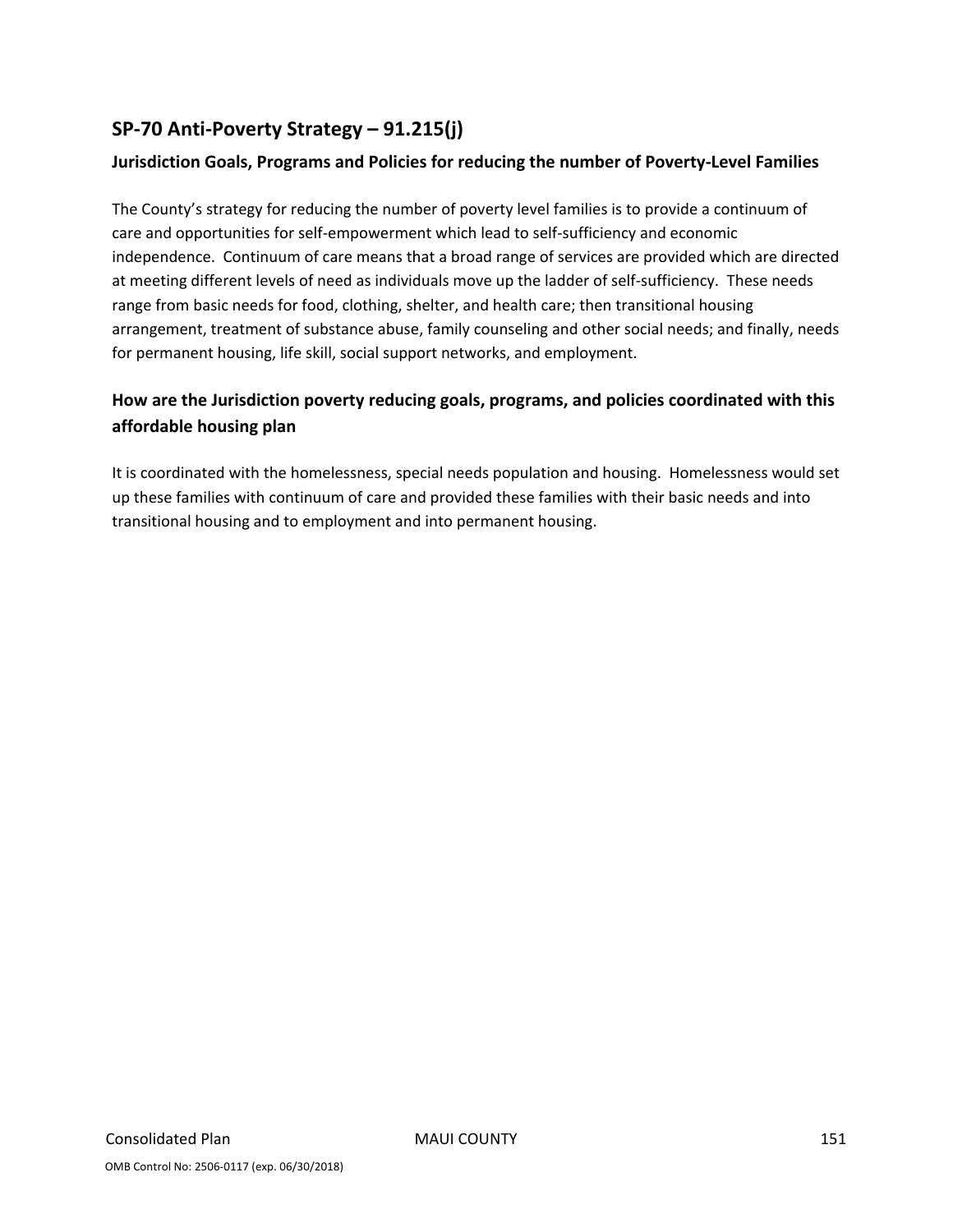### **SP‐80 Monitoring – 91.230**

**Describe the standards and procedures that the jurisdiction will use to monitor activities carried out in furtherance of the plan and will use to ensure long‐term compliance with requirements of the programs involved, including minority business outreach and the comprehensive planning requirements**

#### MONITORING PLAN

The County holds subrecipients of CDBG funds and recipients of HOME funds to strict monitoring standards and procedures pursuant to HUD regulations. The CDBG Program Office is responsible for the monitoring of CDBG funded projects and the Housing Division, Department of Housing & Human Concerns is responsible for the monitoring of HOME funded projects. Following is a description of the respective monitoring activities conducted by these two agencies:

#### HOME Program Monitoring

The Housing Division monitors its HOME Program assisted projects during project development and implementation, as well as during the appropriate affordability period. During the period of affordability and in accordance with Section 92.504(d) (1), the County will conduct site visits of its HOME Program recipients to ensure compliance with Section 92.504(D) of 24 CFR 92. The visits may include, but are not limited to a physical inspection of the project and interviews with the project managers to determine compliance with HOME Program property standards, tenant income requirements and affirmative marketing requirements.

#### CDBG Program Monitoring

The County of Maui CDBG Program Office utilizes HUD guidelines in monitoring subrecipients of projects approved for CDBG funding with respect to their project administration and implementation. As specified in Title 24 CFR Part 85.40, grantees are responsible for monitoring operations of subrecipients' activities and assuring compliance with all applicable Federal requirements, particularly in achieving its organization's performance goals and objectives.

To ensure compliance, the County requires of its CDBG subrecipients, at a minimum and not limited to, the following:

1. Quarterly submission of program monitoring reports throughout the period of project implementation disclosing detailed financial and quantifiable information on activities, beneficiaries, and accomplishments;

2. Annual submission of performance reports and financial audits upon project completion;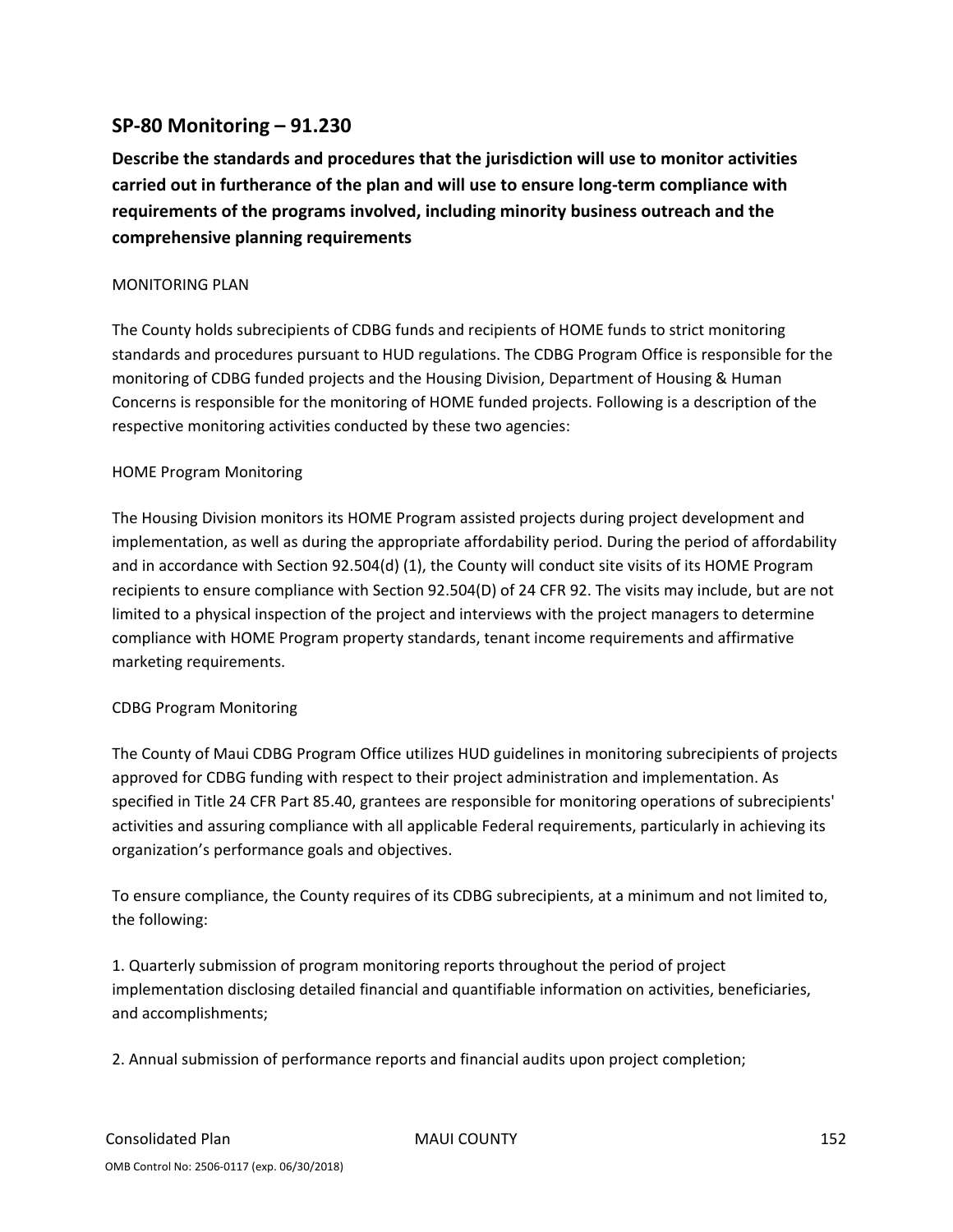3. Compliance with federal procurement requirements, environmental review requirements, labor standard and wage compliance provisions, and other applicable federal program requirements; and

4. Restricted future use of property acquired or facility improved with CDBG funds to ensure compliance with HUD national objectives and eligible activities.

Monitoring Procedures: The CDBG Program Office monitors all approved open projects continuously throughout the program year and during different phases of the project through its project completion. Two methods of monitoring are utilized: remote monitoring and on-site monitoring. The methods are complementary to each other in evaluating a project's compliance and performance.

Remote monitoring includes the review of subrecipient's quarterly and annual monitoring reports and financial statements, expenditure payment request forms, procurement documentation (Request for Proposal/Invitation for Bid specifications and their public notices), contracts for subcontracted work, project budgets, project timelines and certified payrolls.

CONTINUED at AP‐90 Program Specific Requirements, Discussion Section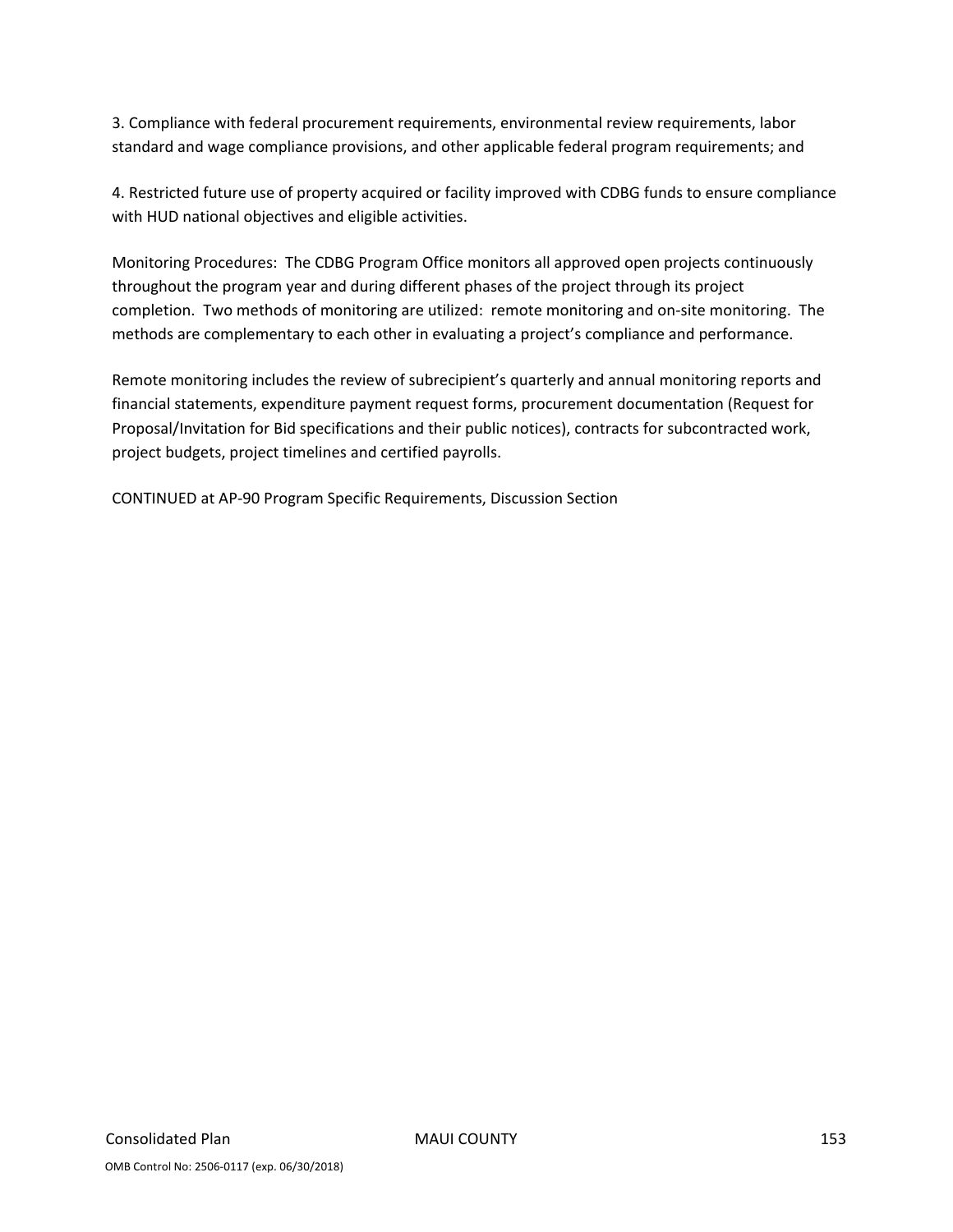# **Expected Resources**

## **AP‐15 Expected Resources – 91.220(c)(1,2)**

### **Introduction**

The County of Maui, in developing this 2015 Annual Action Plan during the fall of 2014, assumed that its 2015 entitlement revenue will exactly mirror actual 2014 allocations from HUD. On February 10, 2015 the United States Department of Housing and Urban Development announced that the County of Maui's PY 2015 CDBG allocation is \$1,711,591 where no program income is expected.

The County of Maui through the State of Hawaii's Hawaii Housing Finance and Development Corporation (HHFDC) will receive an allocation of \$1,425,000 in Program Year 2017 Housing Trust Funds (HTF).

The State of Hawaii's HHFDC anticipates receiving HTF in the amount of of \$3,000,000. HHFDC will retain 5% of the allocation for administration, and allocate the balance to the counties as Subgrantees. Fifty percent will be allocated to the City and County of Honolulu. The remaining 50% will be allocated to the County of Maui, since it is scheduled to receive the PY2017 HOME allocation. HHFDC will allow preaward costs for planning activities and preparation of the HTF allocation plan of up to 5% of the minimum allocation amount of \$3 million.

### **Anticipated Resources**

| Program | Source       | Uses of Funds |             | <b>Expected Amount Available Year 1</b> |                   |        | <b>Expected</b>  | <b>Narrative Description</b> |
|---------|--------------|---------------|-------------|-----------------------------------------|-------------------|--------|------------------|------------------------------|
|         | οf           |               | Annual      | Program                                 | <b>Prior Year</b> | Total: | Amount           |                              |
|         | <b>Funds</b> |               | Allocation: | Income:                                 | <b>Resources:</b> |        | <b>Available</b> |                              |
|         |              |               |             |                                         |                   |        | Remainder        |                              |
|         |              |               |             |                                         |                   |        | of ConPlan       |                              |
|         |              |               |             |                                         |                   |        |                  |                              |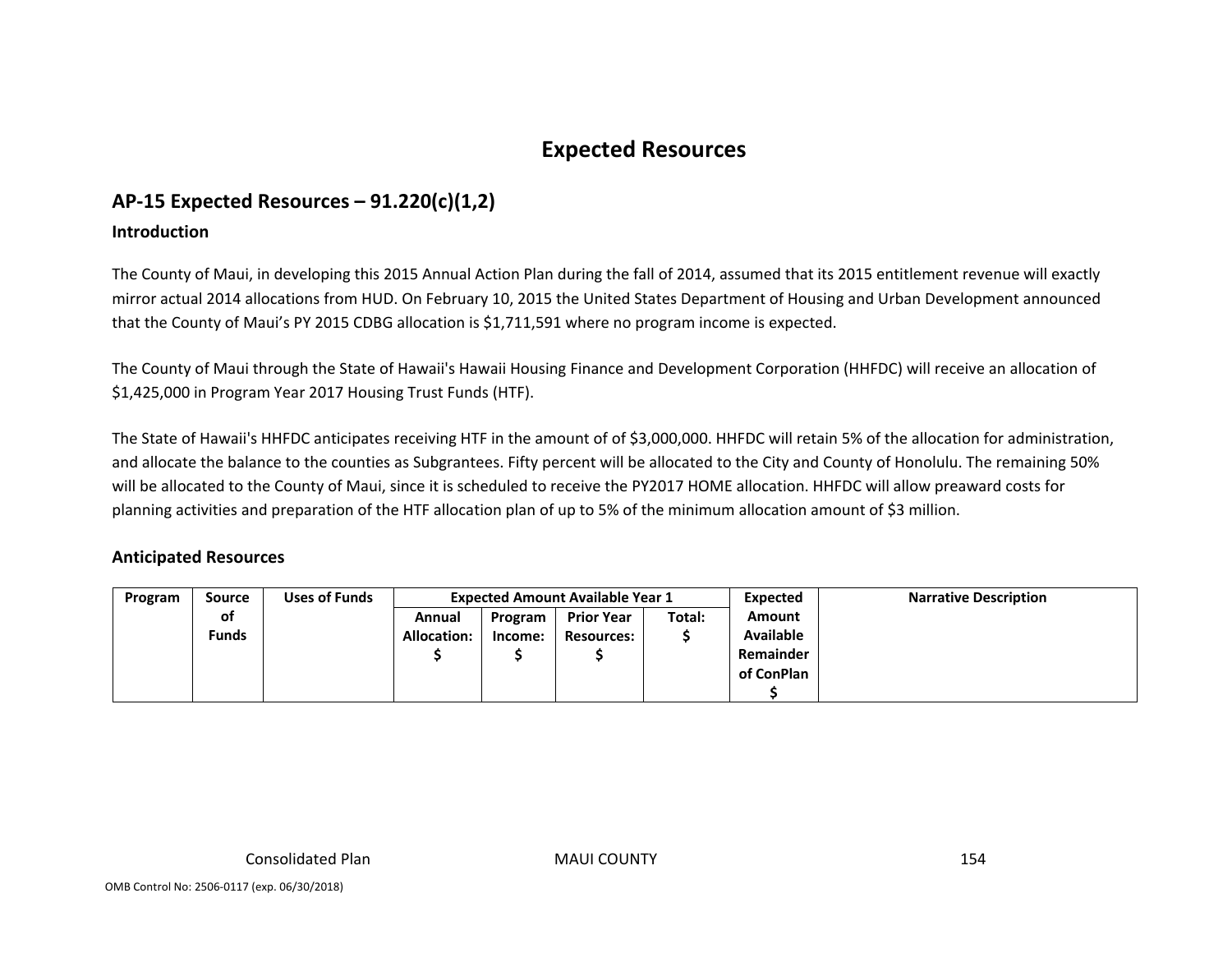| Program     | <b>Source</b> | <b>Uses of Funds</b>   |             |         | <b>Expected Amount Available Year 1</b> |           | Expected         | <b>Narrative Description</b>           |
|-------------|---------------|------------------------|-------------|---------|-----------------------------------------|-----------|------------------|----------------------------------------|
|             | оf            |                        | Annual      | Program | <b>Prior Year</b>                       | Total:    | <b>Amount</b>    |                                        |
|             | <b>Funds</b>  |                        | Allocation: | Income: | <b>Resources:</b>                       | S.        | <b>Available</b> |                                        |
|             |               |                        |             | Ş       |                                         |           | <b>Remainder</b> |                                        |
|             |               |                        |             |         |                                         |           | of ConPlan       |                                        |
|             |               |                        |             |         |                                         |           |                  |                                        |
| <b>CDBG</b> | public -      | Acquisition            |             |         |                                         |           |                  | On February 10, 2015 the United States |
|             | federal       | Admin and              |             |         |                                         |           |                  | Department of Housing and Urban        |
|             |               | Planning               |             |         |                                         |           |                  | Development announced that the County  |
|             |               | Economic               |             |         |                                         |           |                  | of Maui's 2015 CDBG allocation is      |
|             |               | Development            |             |         |                                         |           |                  | \$1,711,591 where no program income is |
|             |               | <b>Housing</b>         |             |         |                                         |           |                  | expected.                              |
|             |               | Public                 |             |         |                                         |           |                  |                                        |
|             |               | Improvements           |             |         |                                         |           |                  |                                        |
|             |               | <b>Public Services</b> | 1,711,591   | 0       |                                         | 1,711,591 | 6,846,364        |                                        |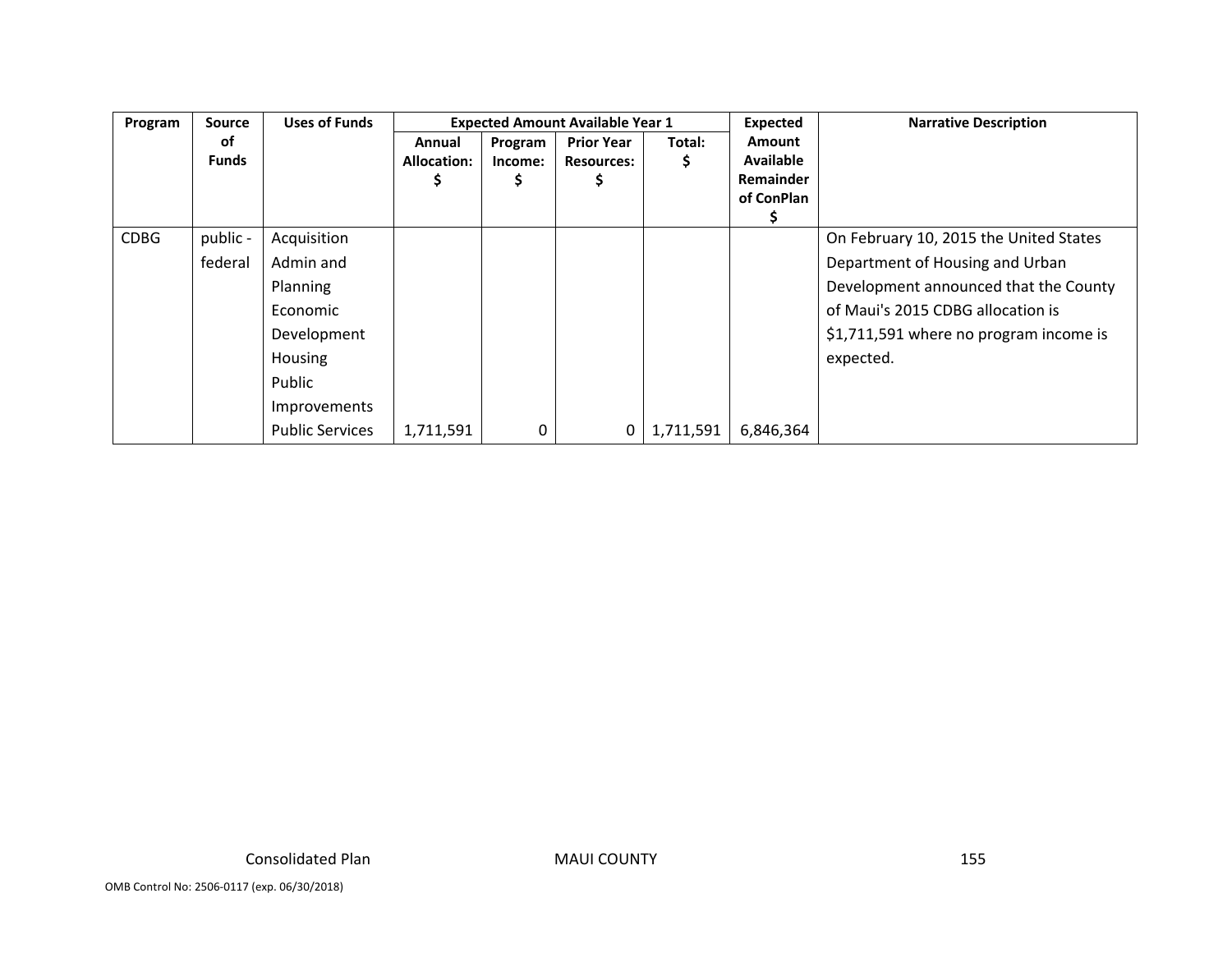| Program | <b>Source</b> | <b>Uses of Funds</b> | <b>Expected Amount Available Year 1</b> |         |                   | <b>Expected</b> | <b>Narrative Description</b> |                                              |
|---------|---------------|----------------------|-----------------------------------------|---------|-------------------|-----------------|------------------------------|----------------------------------------------|
|         | 0f            |                      | Annual                                  | Program | <b>Prior Year</b> | Total:          | <b>Amount</b>                |                                              |
|         | <b>Funds</b>  |                      | <b>Allocation:</b>                      | Income: | <b>Resources:</b> | \$              | <b>Available</b>             |                                              |
|         |               |                      | S                                       | Ś       | Ś                 |                 | Remainder                    |                                              |
|         |               |                      |                                         |         |                   |                 | of ConPlan<br>\$             |                                              |
| Housing | public -      | Acquisition          |                                         |         |                   |                 |                              | The County of Maui through the State of      |
| Trust   | federal       | Admin and            |                                         |         |                   |                 |                              | Hawaii's Hawaii Housing Finance and          |
| Fund    |               | Planning             |                                         |         |                   |                 |                              | Development Corporation (HHFDC) will         |
|         |               | Housing              |                                         |         |                   |                 |                              | receive an allocation of \$1,425,000 in      |
|         |               | Multifamily          |                                         |         |                   |                 |                              | Program Year 2017 Housing Trust Funds        |
|         |               | rental new           |                                         |         |                   |                 |                              | (HTF). The State of Hawaii's HHFDC           |
|         |               | construction         |                                         |         |                   |                 |                              | anticipates receiving HTF in the amount of   |
|         |               | Multifamily          |                                         |         |                   |                 |                              | of \$3,000,000. HHFDC will retain 5% of the  |
|         |               | rental rehab         |                                         |         |                   |                 |                              | allocation for administration, and allocate  |
|         |               |                      |                                         |         |                   |                 |                              | the balance to the counties as               |
|         |               |                      |                                         |         |                   |                 |                              | Subgrantees. Fifty percent will be allocated |
|         |               |                      |                                         |         |                   |                 |                              | to the City and County of Honolulu. The      |
|         |               |                      |                                         |         |                   |                 |                              | remaining 50% will be allocated to the       |
|         |               |                      |                                         |         |                   |                 |                              | County of Maui, since it is scheduled to     |
|         |               |                      |                                         |         |                   |                 |                              | receive the PY2017 HOME allocation.          |
|         |               |                      |                                         |         |                   |                 |                              | HHFDC will allow pre award costs for         |
|         |               |                      |                                         |         |                   |                 |                              | planning activities and preparation of the   |
|         |               |                      |                                         |         |                   |                 |                              | HTF allocation plan of up to 5% of the       |
|         |               |                      | 1,425,000                               | 0       | $\mathbf{0}$      | 1,425,000       | 1,425,000                    | minimum allocation amount of \$3 million.    |

**Table 53 ‐ Expected Resources – Priority Table**

Explain how federal funds will leverage those additional resources (private, state and local funds), including a description of how **matching requirements will be satisfied**

In regards to CDBG funds, organizations seeking funding are required to identify matching amounts in the competitive Request for Proposal

Consolidated

MAUI COUNTY 156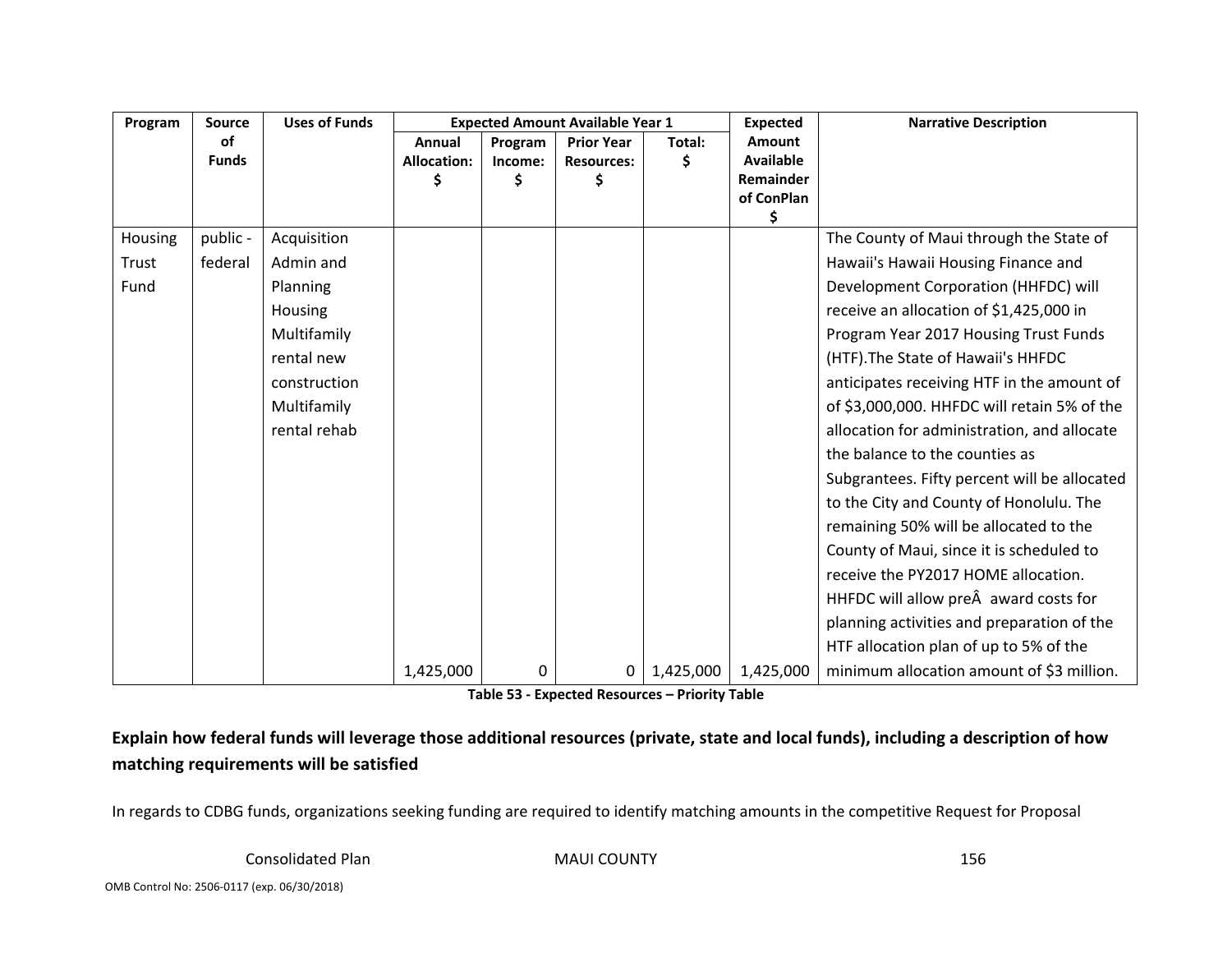(RFP) process.

MAUI COUNTY 157

OMB Control No: 2506‐0117 (exp. 06/30/2018)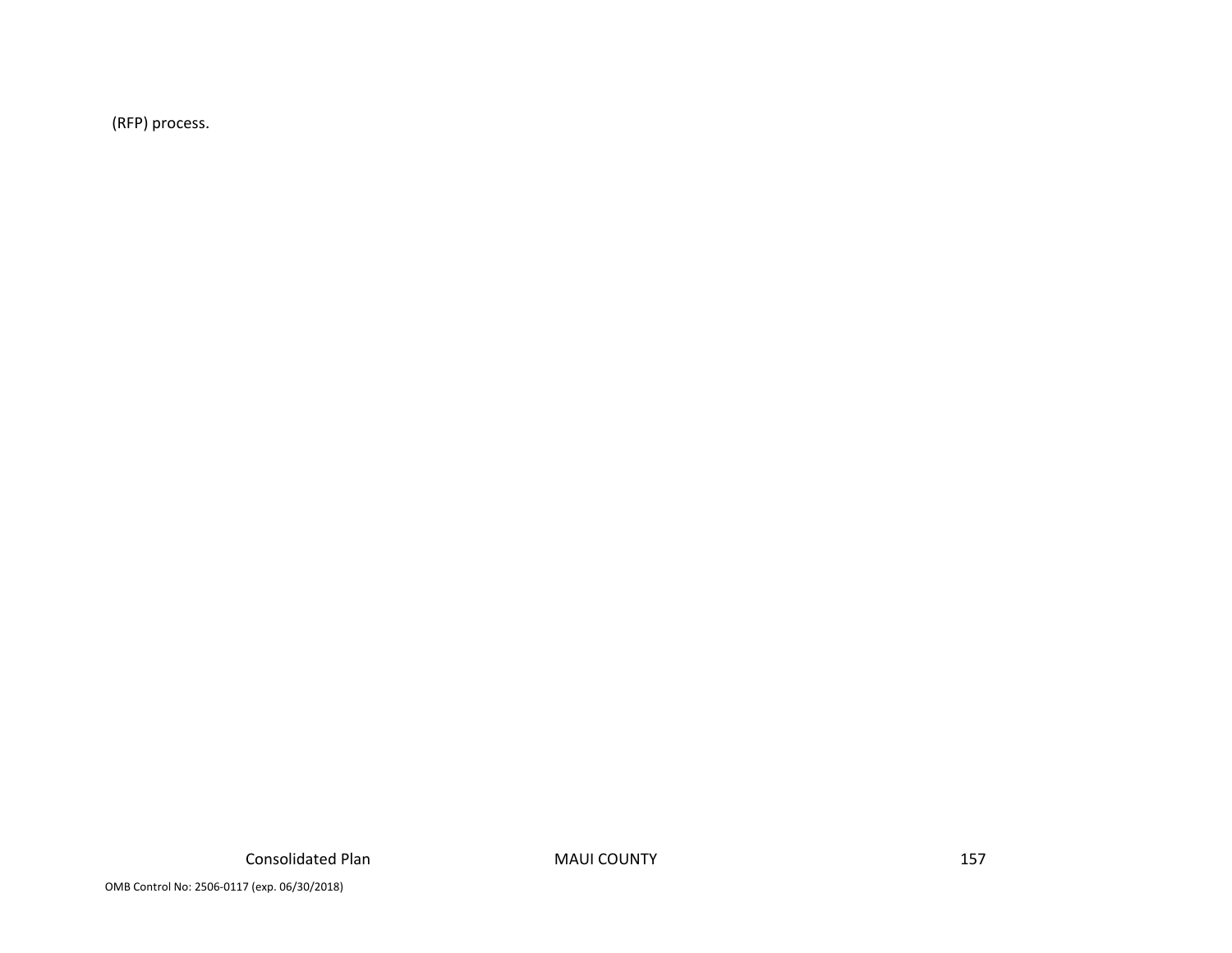### **If appropriate, describe publically owned land or property located within the jurisdiction that may be used to address the needs identified in the plan**

None

### **Discussion**

These revenue estimates were developed in the fall of 2014 based on media and other reports from Washington D. C. regarding an agreement among the Congressional leadership and the White House for a continuing resolution.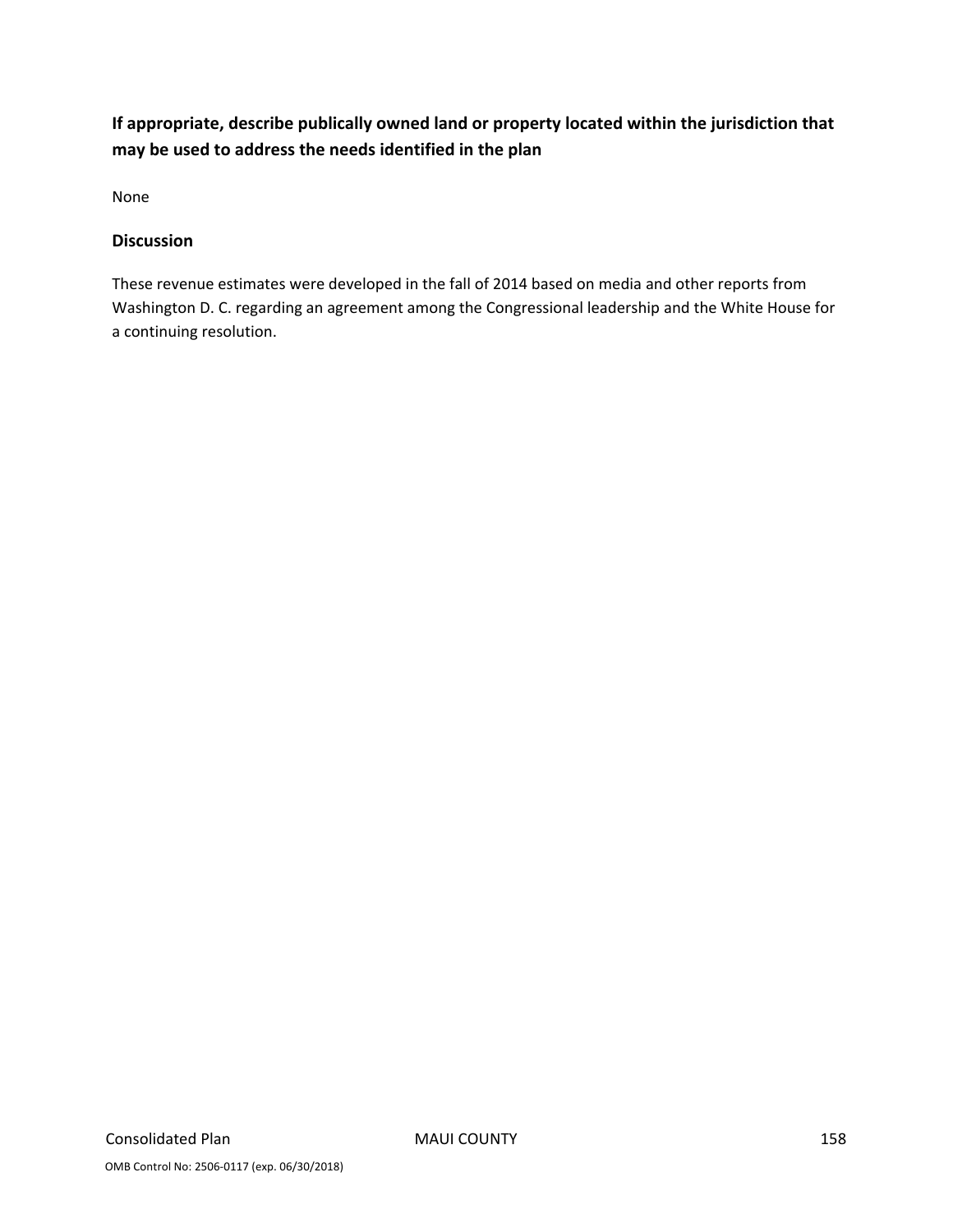# **Annual Goals and Objectives**

### **AP‐20 Annual Goals and Objectives**

### **Goals Summary Information**

| Sort                    | Goal        | <b>Start</b> | <b>End</b> | Category        | Geographic | <b>Needs Addressed</b>               | <b>Funding</b>   | <b>Goal Outcome Indicator</b>      |
|-------------------------|-------------|--------------|------------|-----------------|------------|--------------------------------------|------------------|------------------------------------|
| Order                   | <b>Name</b> | Year         | Year       |                 | Area       |                                      |                  |                                    |
|                         | Goal PF-    | 2015         | 2019       | <b>Homeless</b> |            | <b>Public Facility - Homeless</b>    | <b>CDBG: \$0</b> | Public Facility or Infrastructure  |
|                         |             |              |            |                 |            | Facility                             |                  | Activities other than Low/Moderate |
|                         |             |              |            |                 |            |                                      |                  | Income Housing Benefit: 1530       |
|                         |             |              |            |                 |            |                                      |                  | <b>Persons Assisted</b>            |
| $\overline{2}$          | Goal PF-    | 2015         | 2019       | Non-Housing     |            | General Priorities - Comm.           | CDBG:            | Public Facility or Infrastructure  |
|                         |             |              |            | Community       |            | Devel. - Public Faci.                | \$499,226        | Activities other than Low/Moderate |
|                         |             |              |            | Development     |            | Public Facility - Health Care        |                  | Income Housing Benefit: 8032       |
|                         |             |              |            |                 |            | <b>Facilities</b>                    |                  | <b>Persons Assisted</b>            |
| $\overline{\mathbf{3}}$ | Goal PF-    | 2015         | 2019       | Non-Housing     |            | <b>General Priorities - Comm.</b>    | CDBG:            | Public Facility or Infrastructure  |
|                         |             |              |            | Community       |            | Devel. - Public Faci.                | \$900,000        | Activities other than Low/Moderate |
|                         |             |              |            | Development     |            | <b>Public Facility - Fire Safety</b> |                  | Income Housing Benefit: 5806       |
|                         |             |              |            |                 |            | Equipment/Apparatus                  |                  | <b>Persons Assisted</b>            |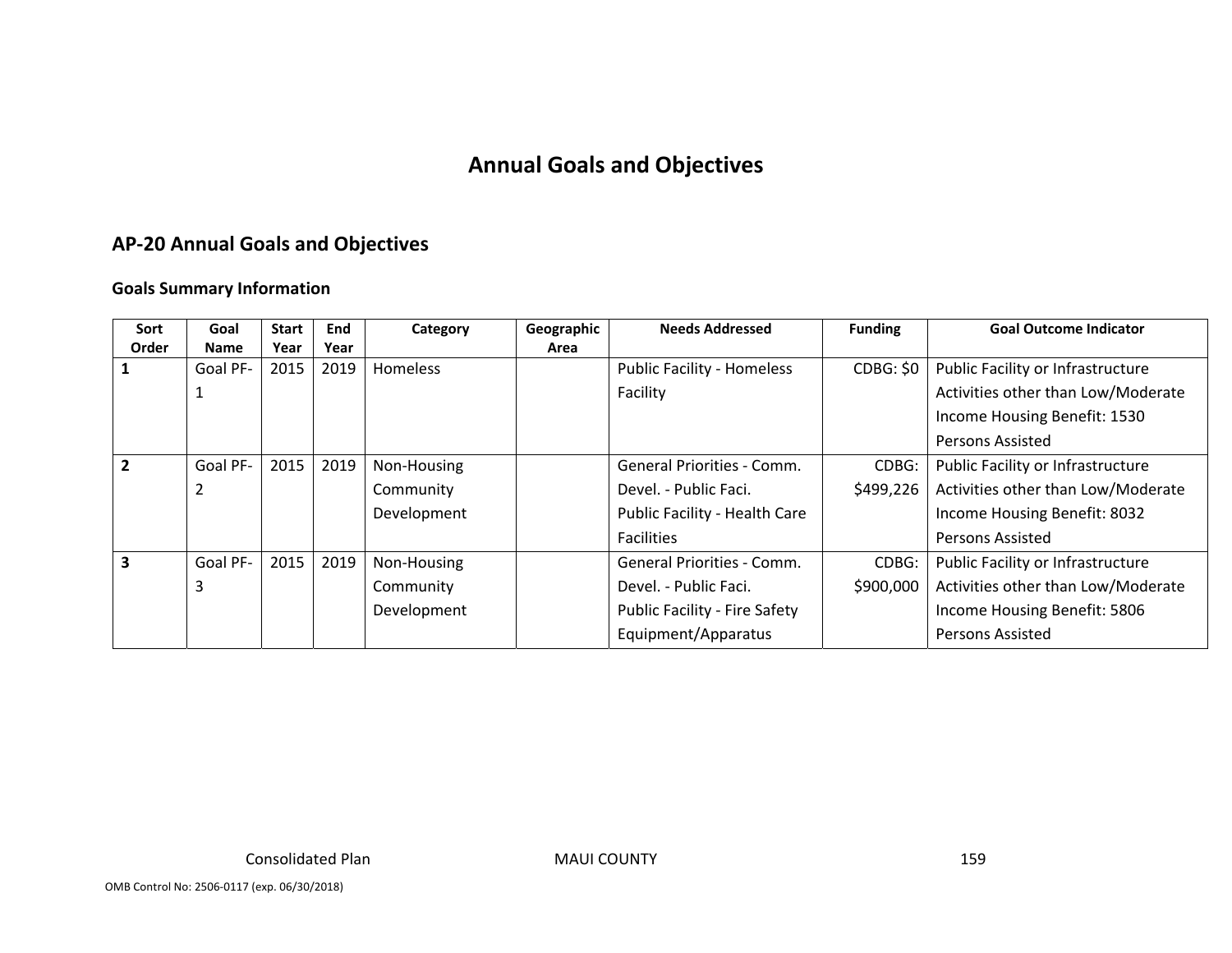| Sort  | Goal        | <b>Start</b> | End  | Category                  | Geographic | <b>Needs Addressed</b>              | <b>Funding</b>   | <b>Goal Outcome Indicator</b>       |
|-------|-------------|--------------|------|---------------------------|------------|-------------------------------------|------------------|-------------------------------------|
| Order | <b>Name</b> | Year         | Year |                           | Area       |                                     |                  |                                     |
| 4     | Goal PF-    | 2015         | 2019 | Non-Housing               |            | General Priorities - Comm.          | <b>CDBG: \$0</b> | Public Facility or Infrastructure   |
|       | 5           |              |      | Community                 |            | Devel. - Public Faci.               |                  | Activities other than Low/Moderate  |
|       |             |              |      | Development               |            | General Priorities - Spec.          |                  | Income Housing Benefit: 145 Persons |
|       |             |              |      |                           |            | Housing - Disabled Per.             |                  | Assisted                            |
|       |             |              |      |                           |            | General Priorities - Spec.          |                  |                                     |
|       |             |              |      |                           |            | Housing - Elderly                   |                  |                                     |
|       |             |              |      |                           |            | Public Facility - Child Care        |                  |                                     |
|       |             |              |      |                           |            | <b>Centers</b>                      |                  |                                     |
|       |             |              |      |                           |            | <b>Public Facility - Persons</b>    |                  |                                     |
|       |             |              |      |                           |            | with a Disability                   |                  |                                     |
|       |             |              |      |                           |            | Public Facility - Senior            |                  |                                     |
|       |             |              |      |                           |            | Centers                             |                  |                                     |
| 5     | Goal A-     | 2015         | 2019 | Other                     |            | General Priorities - Comm.          | CDBG:            | Other: 5 Other                      |
|       |             |              |      |                           |            | Devel. - Planning                   | \$312,365        |                                     |
|       |             |              |      |                           |            | Planning                            |                  |                                     |
| 6     | Goal        | 2015         | 2019 | <b>Affordable Housing</b> |            | <b>General Priorities - Housing</b> |                  | Rental units rehabilitated: 119     |
|       | $HR-6$      |              |      |                           |            | - Rental Housing                    |                  | Household Housing Unit              |

**Table 54 – Goals Summary**

### **Goal Descriptions**

| <b>Goal Name</b>   | Goal PF-1                                                                            |
|--------------------|--------------------------------------------------------------------------------------|
| Goal               | Acquire, construct or rehabilitate buildings to serve homeless persons and families. |
| <b>Description</b> |                                                                                      |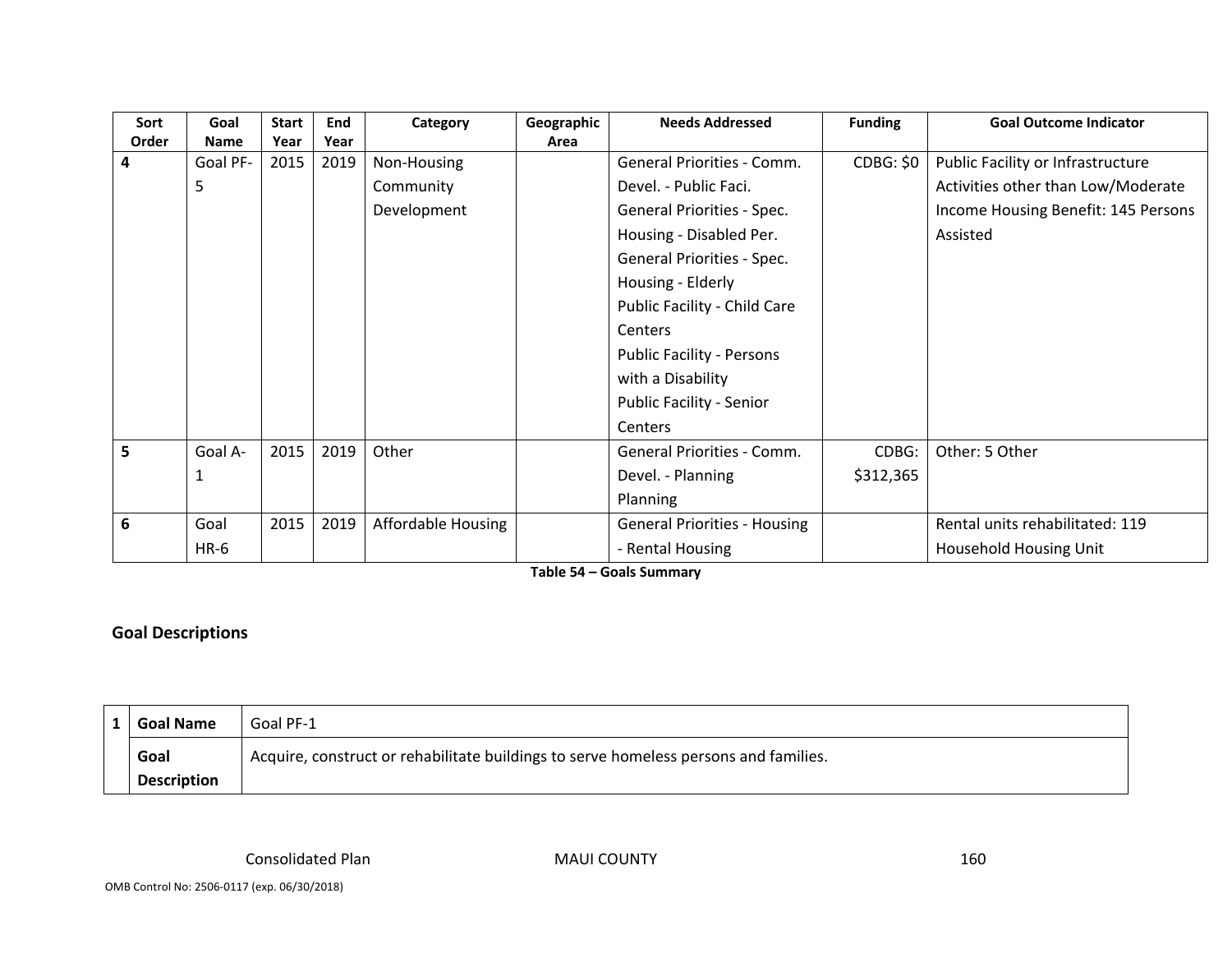| $\overline{2}$ | <b>Goal Name</b>           | Goal PF-2                                                                                                                                                                                                                                                                                    |
|----------------|----------------------------|----------------------------------------------------------------------------------------------------------------------------------------------------------------------------------------------------------------------------------------------------------------------------------------------|
|                | Goal<br><b>Description</b> | Acquire, construct or rehabilitate health facilities including substance abuse and mental health services to benefit<br>predominately low- and moderate-income persons.                                                                                                                      |
| $\mathbf{3}$   | <b>Goal Name</b>           | Goal PF-3                                                                                                                                                                                                                                                                                    |
|                | Goal<br><b>Description</b> | Acquire public fire safety equipment/apparatus to benefit low- and moderate-income communities.                                                                                                                                                                                              |
| 4              | <b>Goal Name</b>           | Goal PF-5                                                                                                                                                                                                                                                                                    |
|                | Goal<br><b>Description</b> | Acquire, construct or rehabilitate facilities including child care, domestic violence, food distribution and other social service<br>facilities that benefit predominately low- and moderate-income persons.                                                                                 |
| 5              | <b>Goal Name</b>           | Goal A-1                                                                                                                                                                                                                                                                                     |
|                | Goal<br><b>Description</b> | Provide effective and efficient program administration which may include planning costs that are not inclusive of the 20% of<br>the annual grant amount.                                                                                                                                     |
|                |                            | 1. Mandated studies by HUD to fulfill 2015-2019 Consolidated Plan requirements (preparation of Analysis of Impediments To<br>Fair Housing Choces and Housing Study). Studies are being coordinated on a state-wide basis and each county shall share in<br>the costs for a total of \$8,000. |
|                |                            | 2. CDBG Administration for a total of \$304,365 at 17.8% which is not to exceed 20% of the annual grant amount.                                                                                                                                                                              |
| 6              | <b>Goal Name</b>           | Goal HR-6                                                                                                                                                                                                                                                                                    |
|                | Goal<br><b>Description</b> | CDBG funds will be utilized to rehabilitate affordable rental housing.                                                                                                                                                                                                                       |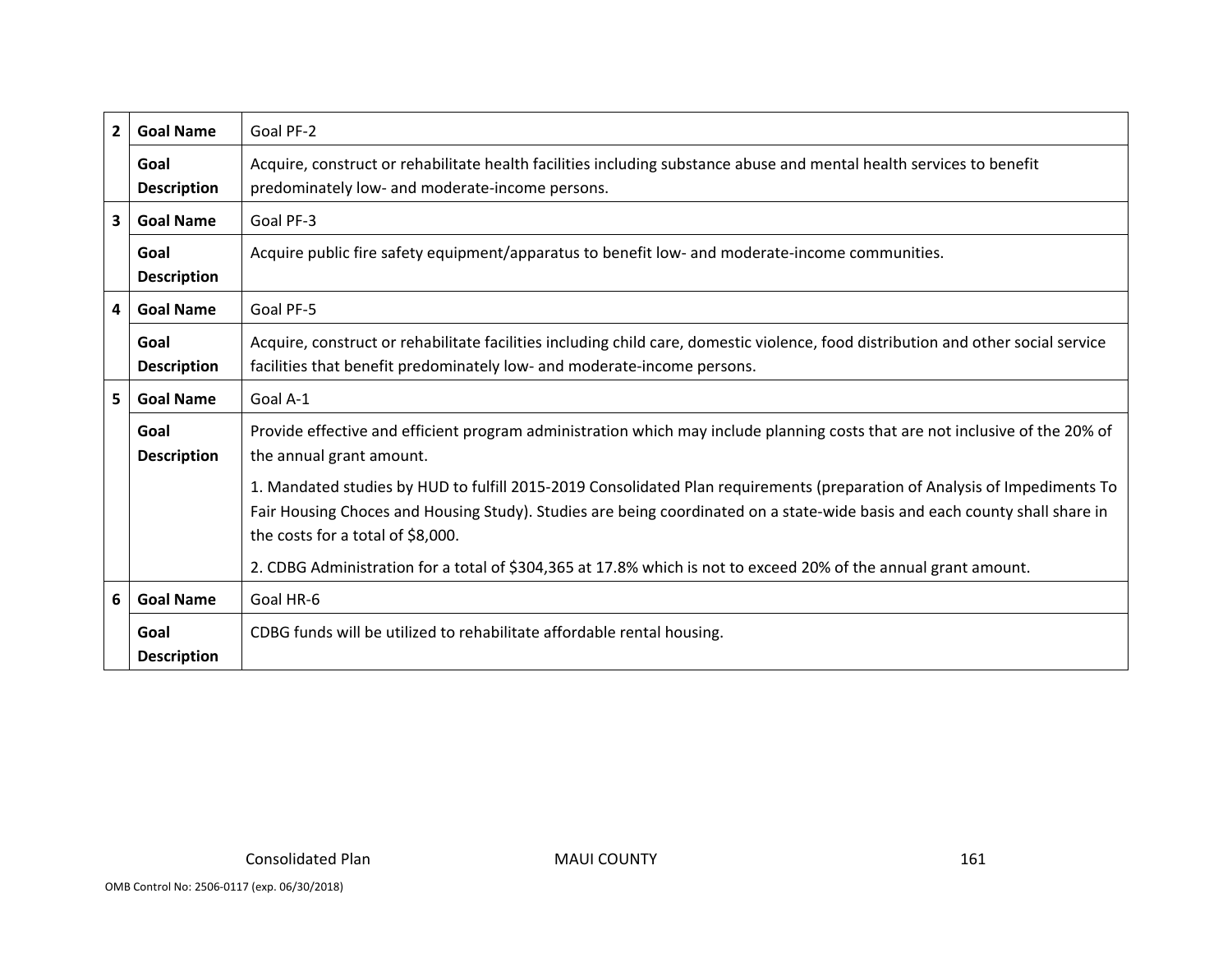# **Projects**

## **AP‐35 Projects – 91.220(d)**

### **Introduction**

The projects contained in the Annual Action Plan (AAP), which is submitted by the County of Maui (County) to the U.S. Department of Housing and Urban Development (HUD) annually, identifies the linkage between the use of federal resources and the specific objectives developed to address priority needs identified in the County of Maui 2015 to 2019 Consolidated Plan (ConPlan).

#### **Projects**

| #              | <b>Project Name</b>                                                              |
|----------------|----------------------------------------------------------------------------------|
| $\mathbf{1}$   | Ho'olehua Molokai Pumper                                                         |
| $\overline{2}$ | Lanai Community Health Center LCHC Facility                                      |
| 3              | Planning Costs (Mandatory Program Requirements for Consolidated Plan)            |
| 4              | County of Maui CDBG Program Administration                                       |
| 5              | Lanai Community Health Center LCHC Facility - Alternate                          |
| 6              | Ka Hale A Ke Ola Homeless Resource Center's Renewal Project - Alternate          |
| 7              | Mental Health Kokua Jao House Rehabilitation - Alternate                         |
| 8              | Maui Family Support Services Ka 'ie 'ie Child Development Center - Alternate     |
| 9              | ARC of Maui County ARC Group Home Rehabilitation/Improvement Project - Alternate |
| 10             | Lokahi Pacific Hale Lohaki Elua Rehabilitation Project - Alternate               |
| 11             | Hale Mahaolu Ewalu Senior Housing Project - Alternate                            |
| 12             | Hale Mahaolu Lahaina Surf Preservation - Alternate                               |
| 13             | Mental Health Kokua 133 Market Street-Alternate                                  |
| 14             | Hana Health Rehabilitation and Support Center - Alternate                        |

**Table 55 – Project Information**

### **Describe the reasons for allocation priorities and any obstacles to addressing underserved needs**

The distribution of CDBG funds is based on the priority needs and objectives identified in the County of Maui ConPlan. The CDBG funds are allocated on an annual basis utilizing a competitive, open application process in which proposals are evaluated and rated for program eligibility, fulfillment of County priorities and objectives, need, impact and other considerations pursuant to the County of Maui CDBG Program Project Evaluation & Rating System. This CDBG evaluation and rating process is outlined in the CDBG Program Request for Proposals Application Packet for PY 2015, which is available at the CDBG Program Office and on the County of Maui website at http://www.mauicounty.gov/mayor/community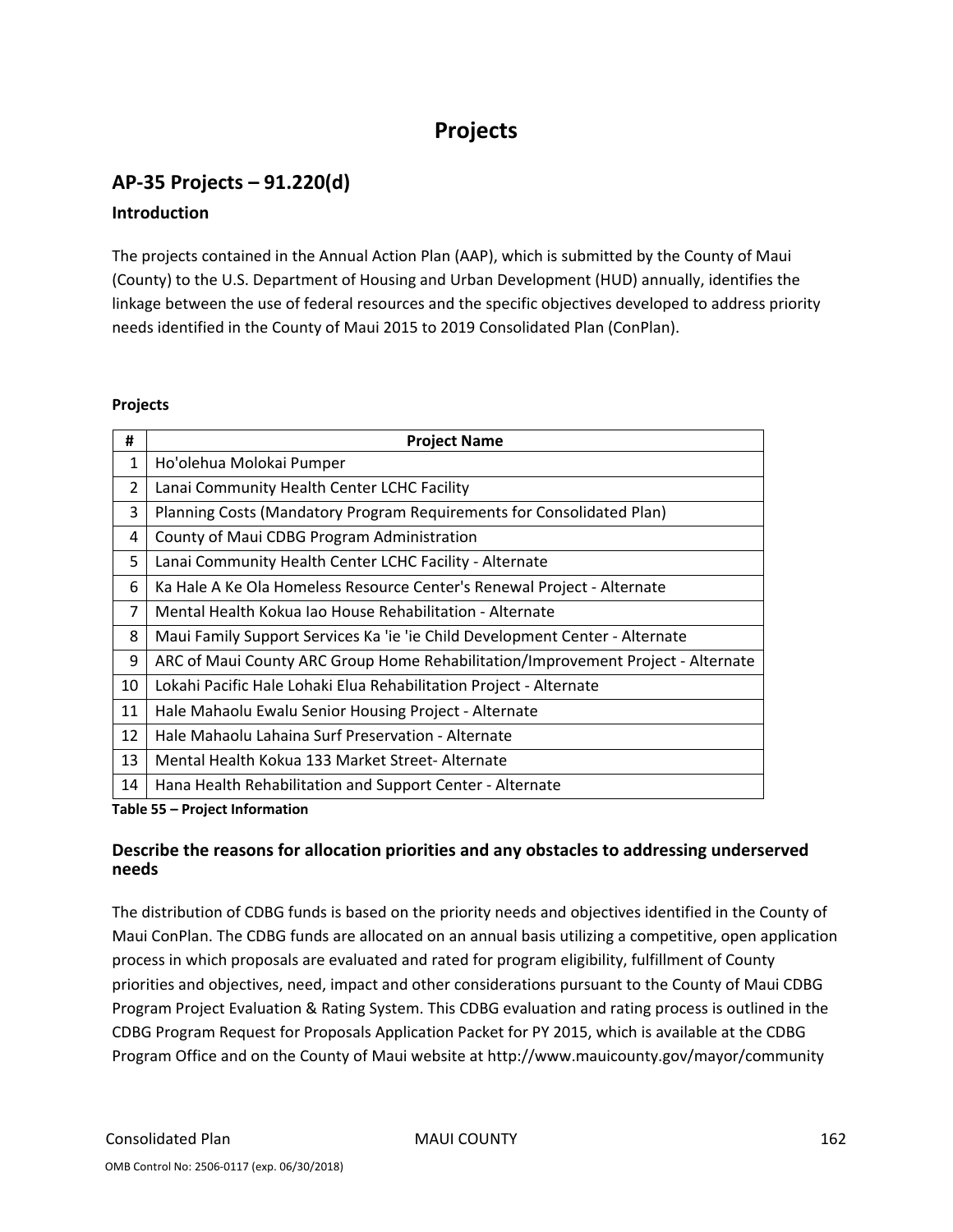### **AP‐38 Project Summary**

**Project Summary Information**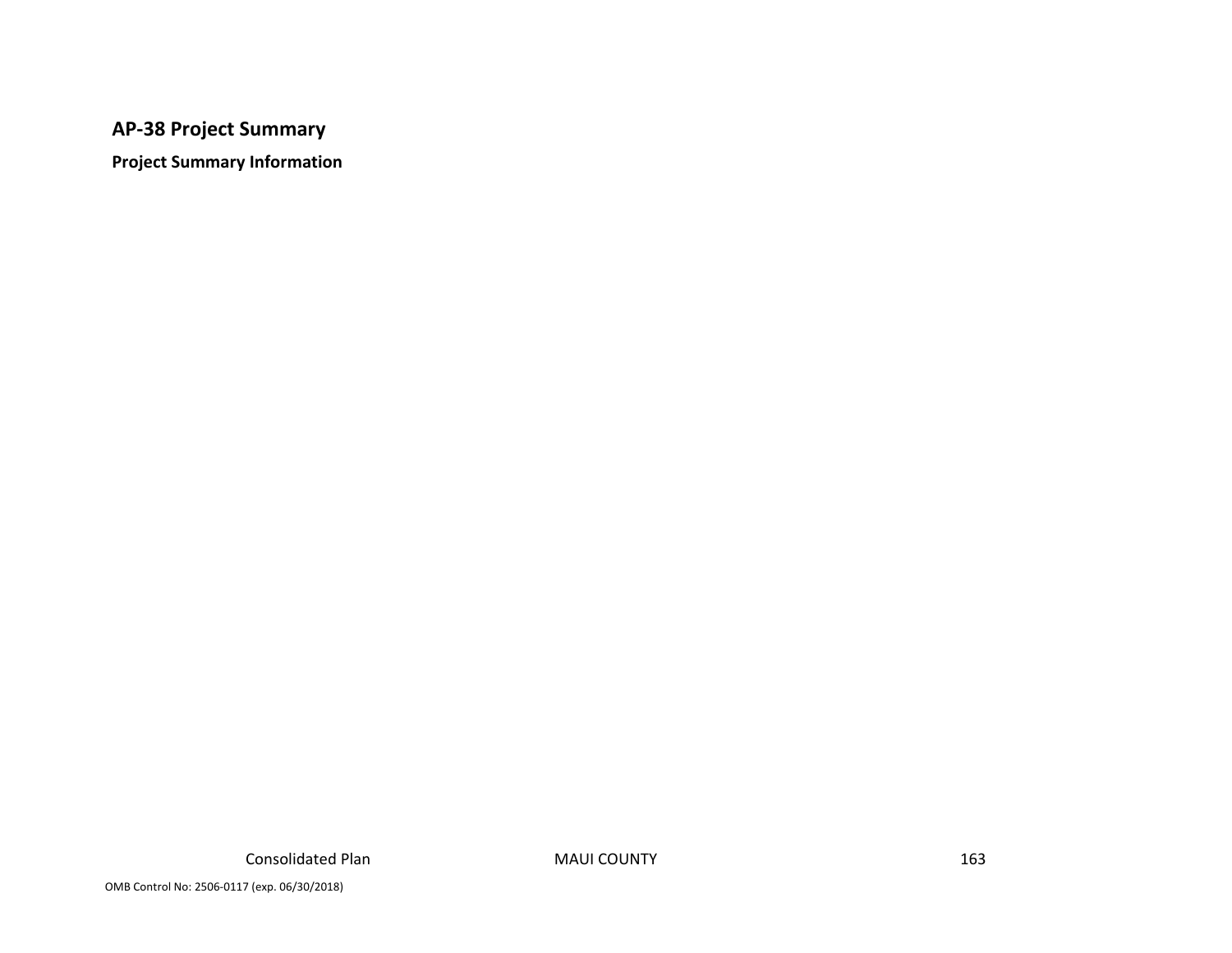| $\mathbf{1}$ | <b>Project Name</b>                                                                                        | Ho'olehua Molokai Pumper                                                                                                                                                                                                                                                                                                                                                                                                                                                                                                                                                                                                                                                                                                                                                                                                                                                                                                                                                                                                                                                                                                         |
|--------------|------------------------------------------------------------------------------------------------------------|----------------------------------------------------------------------------------------------------------------------------------------------------------------------------------------------------------------------------------------------------------------------------------------------------------------------------------------------------------------------------------------------------------------------------------------------------------------------------------------------------------------------------------------------------------------------------------------------------------------------------------------------------------------------------------------------------------------------------------------------------------------------------------------------------------------------------------------------------------------------------------------------------------------------------------------------------------------------------------------------------------------------------------------------------------------------------------------------------------------------------------|
|              | <b>Target Area</b>                                                                                         |                                                                                                                                                                                                                                                                                                                                                                                                                                                                                                                                                                                                                                                                                                                                                                                                                                                                                                                                                                                                                                                                                                                                  |
|              | <b>Goals Supported</b>                                                                                     | Goal PF-3                                                                                                                                                                                                                                                                                                                                                                                                                                                                                                                                                                                                                                                                                                                                                                                                                                                                                                                                                                                                                                                                                                                        |
|              | <b>Needs Addressed</b>                                                                                     | General Priorities - Comm. Devel. - Public Faci.<br>Public Facility - Fire Safety Equipment/Apparatus                                                                                                                                                                                                                                                                                                                                                                                                                                                                                                                                                                                                                                                                                                                                                                                                                                                                                                                                                                                                                            |
|              | <b>Funding</b>                                                                                             | CDBG: \$900,000                                                                                                                                                                                                                                                                                                                                                                                                                                                                                                                                                                                                                                                                                                                                                                                                                                                                                                                                                                                                                                                                                                                  |
|              | <b>Description</b>                                                                                         | Funding is requested for acquisition of a pumper apparatus for the<br>Ho'olehua, Maunaloa, Kalae, Kualapuu and Ke Nani Kai communities of<br>central and west Molokai which is an eligible activity under 24 CFR<br>570.201(c) and who are residents in a particular area where at least 51<br>percent of the residents are of low to moderate income as defined under<br>24 CFR 570.208(a)(1)(i). County of Maui 2010 Census Data: DISTRICT: East<br>Molokai (Kaunakakai) TRACT: 031700 BLKGRP: 1 LOWMOD UNIV: 884<br>LOWMOD: 620 LOWMOD PCT: 70.1% BLKGRP: 2 LOWMOD UNIV: 1493<br>LOWMOD: 1118 LOWMOD PCT: 74.9% BLKGRP: 3 LOWMOD UNIV: 708<br>LOWMOD: 525 LOWMOD PCT: 74.2% BLKGRP: 4 LOWMOD UNIV: 575<br>LOWMOD: 323 LOWMOD PCT: 56.2% BLKGRP: 5 LOWMOD UNIV: 1012<br>LOWMOD: 680 LOWMOD PCT: 67.2% TOTAL LOWMOD UNIV: 4672 TOTAL<br>LOWMOD: 3266 TOTAL LOWMOD PCT: 69.9% DISTRICT: West Molokai<br>(Hoolehua) TRACT: 031800 BLKGRP: 1 LOWMOD UNIV: 1548 LOWMOD:<br>997 LOWMOD PCT: 64.4% BLKGRP: 2 LOWMOD UNIV: 1021 LOWMOD:<br>746 LOWMOD PCT: 73.1% TOTAL LOWMOD UNIV: 2569 TOTAL LOWMOD:<br>1743 TOTAL LOWMOD PCT: 67.8% |
|              | <b>Target Date</b>                                                                                         |                                                                                                                                                                                                                                                                                                                                                                                                                                                                                                                                                                                                                                                                                                                                                                                                                                                                                                                                                                                                                                                                                                                                  |
|              | <b>Estimate the number</b><br>and type of families<br>that will benefit from<br>the proposed<br>activities |                                                                                                                                                                                                                                                                                                                                                                                                                                                                                                                                                                                                                                                                                                                                                                                                                                                                                                                                                                                                                                                                                                                                  |
|              | <b>Location Description</b>                                                                                |                                                                                                                                                                                                                                                                                                                                                                                                                                                                                                                                                                                                                                                                                                                                                                                                                                                                                                                                                                                                                                                                                                                                  |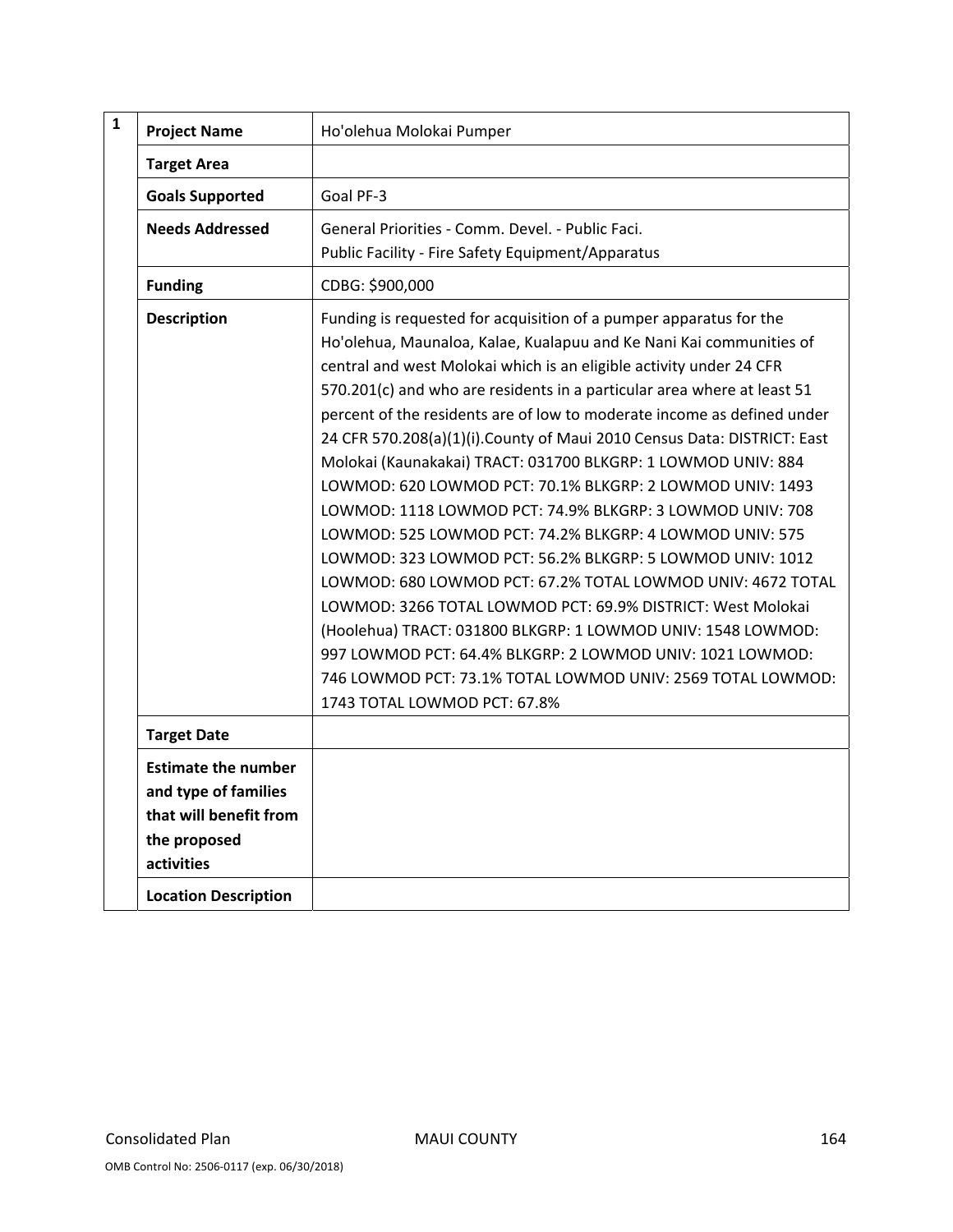|              | <b>Planned Activities</b> | Funding is requested for acquisition of a pumper apparatus for the<br>Ho'olehua, Maunaloa, Kalae, Kualapuu and Ke Nani Kai communities of<br>central and west Molokai which is an eligible activity under 24 CFR<br>570.201(c) and who are residents in a particular area where at least 51<br>percent of the residents are of low to moderate income as defined under<br>24 CFR 570.208(a)(1)(i).                                                                                                                                                                                                                                                                                                                                                                                                                                                                                                                           |
|--------------|---------------------------|------------------------------------------------------------------------------------------------------------------------------------------------------------------------------------------------------------------------------------------------------------------------------------------------------------------------------------------------------------------------------------------------------------------------------------------------------------------------------------------------------------------------------------------------------------------------------------------------------------------------------------------------------------------------------------------------------------------------------------------------------------------------------------------------------------------------------------------------------------------------------------------------------------------------------|
|              |                           | County of Maui 2010 Census Data: DISTRICT: East Molokai (Kaunakakai)<br>TRACT: 031700 BLKGRP: 1 LOWMOD UNIV: 884 LOWMOD: 620 LOWMOD<br>PCT: 70.1% BLKGRP: 2 LOWMOD UNIV: 1493 LOWMOD: 1118 LOWMOD<br>PCT: 74.9% BLKGRP: 3 LOWMOD UNIV: 708 LOWMOD: 525 LOWMOD PCT:<br>74.2% BLKGRP: 4 LOWMOD UNIV: 575 LOWMOD: 323 LOWMOD PCT:<br>56.2% BLKGRP: 5 LOWMOD UNIV: 1012 LOWMOD: 680 LOWMOD PCT:<br>67.2% TOTAL LOWMOD UNIV: 4672 TOTAL LOWMOD: 3266 TOTAL<br>LOWMOD PCT: 69.9% DISTRICT: West Molokai (Hoolehua) TRACT: 031800<br>BLKGRP: 1 LOWMOD UNIV: 1548 LOWMOD: 997 LOWMOD PCT: 64.4%<br>BLKGRP: 2 LOWMOD UNIV: 1021 LOWMOD: 746 LOWMOD PCT: 73.1%<br>TOTAL LOWMOD UNIV: 2569 TOTAL LOWMOD: 1743 TOTAL LOWMOD<br>PCT: 67.8%                                                                                                                                                                                                |
| $\mathbf{2}$ | <b>Project Name</b>       | Lanai Community Health Center LCHC Facility                                                                                                                                                                                                                                                                                                                                                                                                                                                                                                                                                                                                                                                                                                                                                                                                                                                                                  |
|              | <b>Target Area</b>        |                                                                                                                                                                                                                                                                                                                                                                                                                                                                                                                                                                                                                                                                                                                                                                                                                                                                                                                              |
|              | <b>Goals Supported</b>    | Goal PF-2                                                                                                                                                                                                                                                                                                                                                                                                                                                                                                                                                                                                                                                                                                                                                                                                                                                                                                                    |
|              | <b>Needs Addressed</b>    | General Priorities - Comm. Devel. - Public Faci.<br><b>Public Facility - Health Care Facilities</b>                                                                                                                                                                                                                                                                                                                                                                                                                                                                                                                                                                                                                                                                                                                                                                                                                          |
|              | <b>Funding</b>            | CDBG: \$499,226                                                                                                                                                                                                                                                                                                                                                                                                                                                                                                                                                                                                                                                                                                                                                                                                                                                                                                              |
|              | <b>Description</b>        | Funding is requested for the final phase of the Lanai Community Health<br>Center capital improvement project - CDBG funds will be used for<br>acquisition and installation of real property equipment and improvements<br>that are permanently affixed and integral to the public facility which is an<br>eligible activity under 24 CFR 570.201(c) who are residents in a particular<br>area where at least 51 percent of the residents are of low to moderate<br>income as defined under 24 CFR 570.208(a)(1)(i). Partially funded project<br>at \$499,226 of the \$629,543 requested. The balance of \$130,317 becomes<br>the first alternate project. County of Maui 2010 Census Data: DISTRICT:<br>Lanai TRACT: 031600 BLKGRP: 1 LOWMOD UNIV: 2151 LOWMOD: 1083<br>LOWMOD PCT: 50.3% BLKGRP: 2 LOWMOD UNIV: 1031 LOWMOD: 734<br>LOWMOD PCT: 71.2% TOTAL LOWMOD UNIV: 3182 TOTAL LOWMOD:<br>1817 TOTAL LOWMOD PCT: 57.1% |
|              | <b>Target Date</b>        |                                                                                                                                                                                                                                                                                                                                                                                                                                                                                                                                                                                                                                                                                                                                                                                                                                                                                                                              |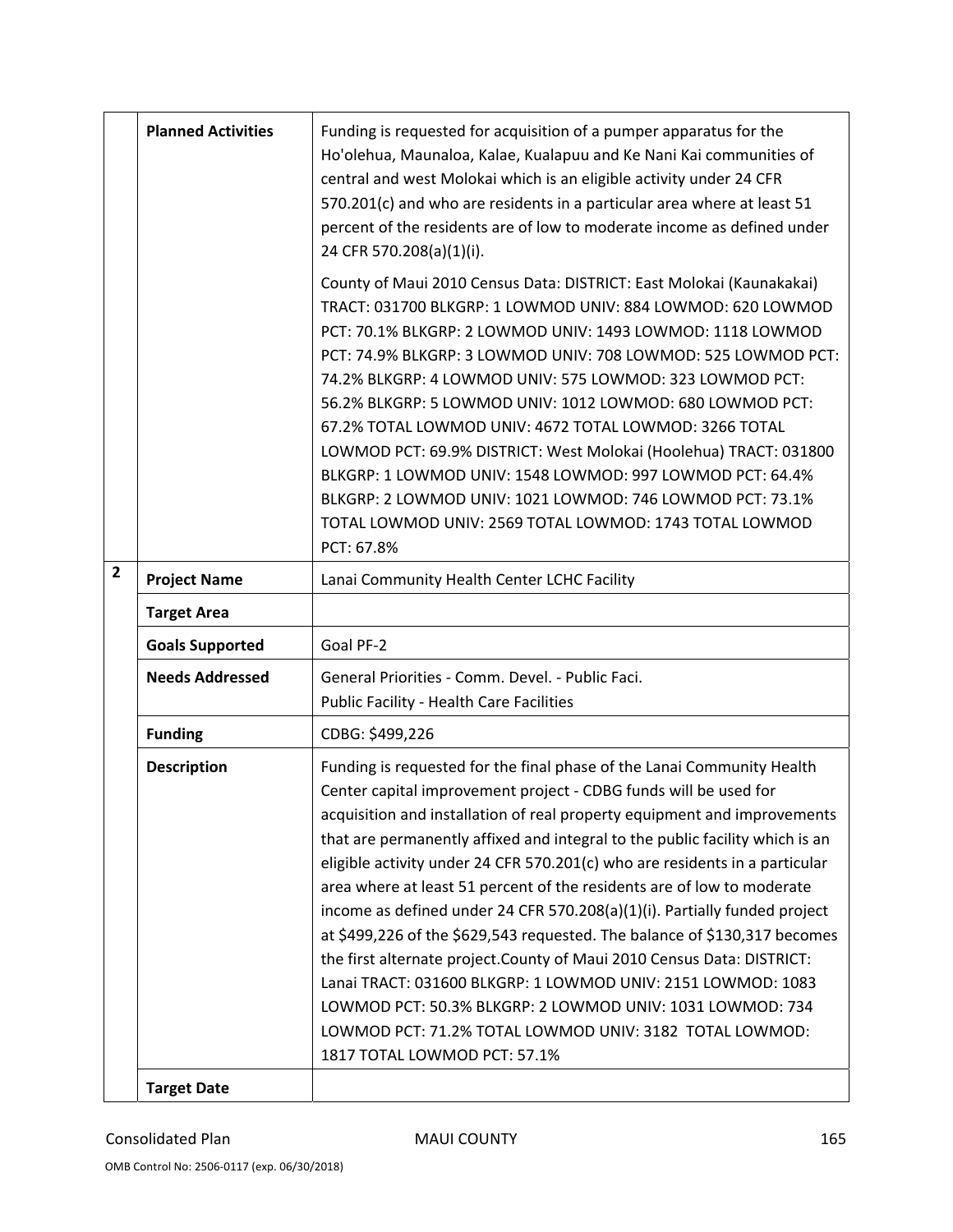|   | <b>Estimate the number</b><br>and type of families<br>that will benefit from<br>the proposed<br>activities |                                                                                                                                                                                                                                                                                                                                                                                                                                                                                                                                                                                                                                                          |
|---|------------------------------------------------------------------------------------------------------------|----------------------------------------------------------------------------------------------------------------------------------------------------------------------------------------------------------------------------------------------------------------------------------------------------------------------------------------------------------------------------------------------------------------------------------------------------------------------------------------------------------------------------------------------------------------------------------------------------------------------------------------------------------|
|   | <b>Location Description</b>                                                                                |                                                                                                                                                                                                                                                                                                                                                                                                                                                                                                                                                                                                                                                          |
|   | <b>Planned Activities</b>                                                                                  | Funding is requested for the final phase of the Lanai Community Health<br>Center capital improvement project - CDBG funds will be used for<br>acquisition and installation of real property equipment and improvements<br>that are permanently affixed and integral to the public facility which is an<br>eligible activity under 24 CFR 570.201(c)who are residents in a particular<br>area where at least 51 percent of the residents are of low to moderate<br>income as defined under 24 CFR 570.208(a)(1)(i). Partially funded project<br>at \$499,226 of the \$629,543 requested. The balance of \$130,317 becomes<br>the first alternate project. |
|   |                                                                                                            | County of Maui 2010 Census Data: DISTRICT: Lanai TRACT: 031600<br>BLKGRP: 1 LOWMOD UNIV: 2151 LOWMOD: 1083 LOWMOD PCT: 50.3%<br>BLKGRP: 2 LOWMOD UNIV: 1031 LOWMOD: 734 LOWMOD PCT: 71.2%<br>TOTAL LOWMOD UNIV: 3182 TOTAL LOWMOD: 1817 TOTAL LOWMOD<br>PCT: 57.1%                                                                                                                                                                                                                                                                                                                                                                                       |
| 3 | <b>Project Name</b>                                                                                        | Planning Costs (Mandatory Program Requirements for Consolidated Plan)                                                                                                                                                                                                                                                                                                                                                                                                                                                                                                                                                                                    |
|   | <b>Target Area</b>                                                                                         |                                                                                                                                                                                                                                                                                                                                                                                                                                                                                                                                                                                                                                                          |
|   | <b>Goals Supported</b>                                                                                     | Goal A-1                                                                                                                                                                                                                                                                                                                                                                                                                                                                                                                                                                                                                                                 |
|   | <b>Needs Addressed</b>                                                                                     | General Priorities - Comm. Devel. - Planning                                                                                                                                                                                                                                                                                                                                                                                                                                                                                                                                                                                                             |
|   | <b>Funding</b>                                                                                             | CDBG: \$8,000                                                                                                                                                                                                                                                                                                                                                                                                                                                                                                                                                                                                                                            |
|   | <b>Description</b>                                                                                         | Mandated studies by HUD to fulfill 2015-2019 Consolidated Plan<br>requirements which includes the preparation of the Analysis of<br>Impediments To Fair Housing Choices and Housing Studies. The studies<br>are being coordinated on a state wide basis and each county shall share in<br>the costs.                                                                                                                                                                                                                                                                                                                                                     |
|   | <b>Target Date</b>                                                                                         |                                                                                                                                                                                                                                                                                                                                                                                                                                                                                                                                                                                                                                                          |
|   | <b>Estimate the number</b><br>and type of families<br>that will benefit from<br>the proposed<br>activities |                                                                                                                                                                                                                                                                                                                                                                                                                                                                                                                                                                                                                                                          |
|   | <b>Location Description</b>                                                                                |                                                                                                                                                                                                                                                                                                                                                                                                                                                                                                                                                                                                                                                          |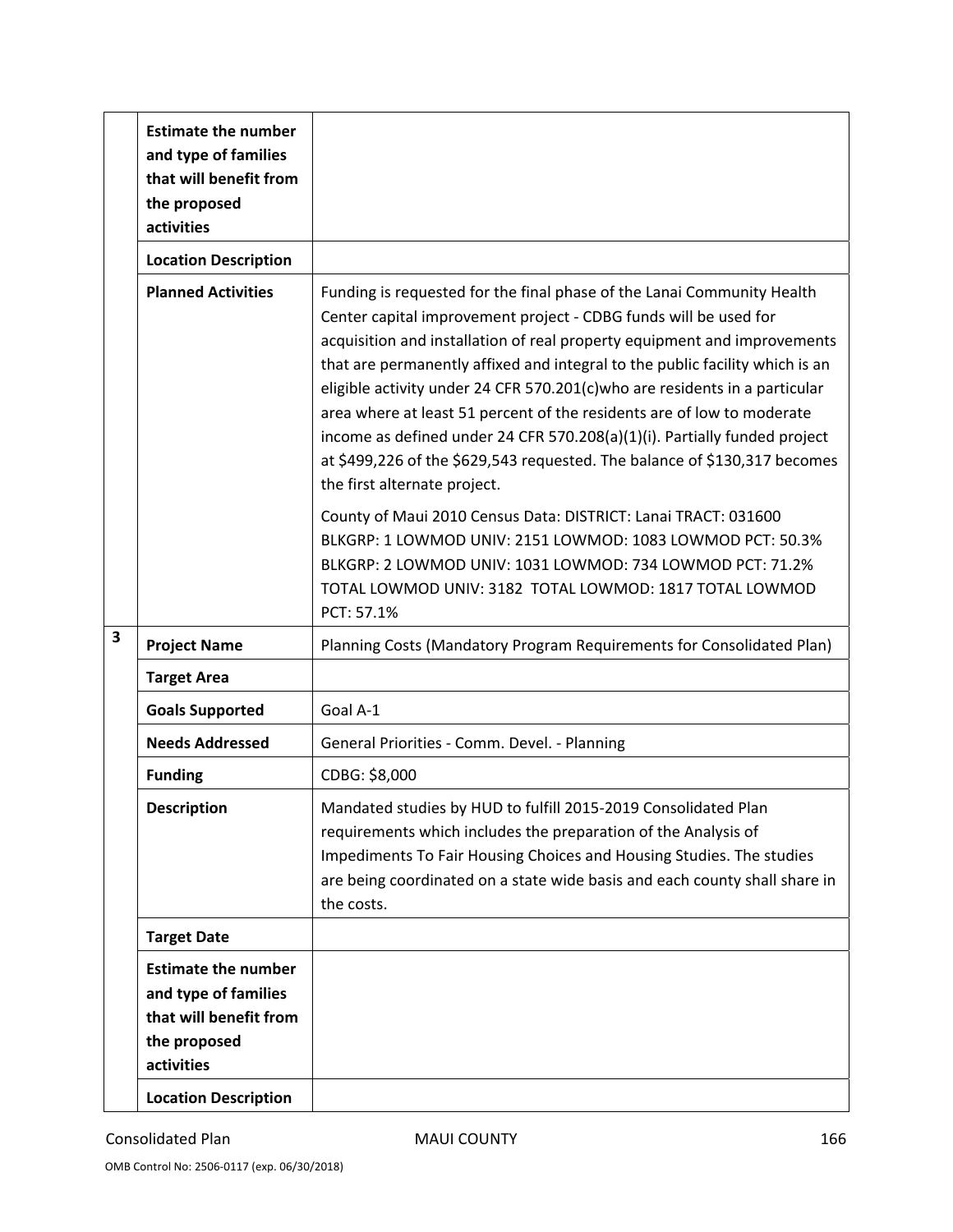|                         | <b>Planned Activities</b>                                                                                  | Mandated studies by HUD to fulfill 2015-2019 Consolidated Plan<br>requirements which includes the preparation of the Analysis of<br>Impediments To Fair Housing Choices and Housing Studies. The studies<br>are being coordinated on a state wide basis and each county shall share in<br>the costs. |
|-------------------------|------------------------------------------------------------------------------------------------------------|------------------------------------------------------------------------------------------------------------------------------------------------------------------------------------------------------------------------------------------------------------------------------------------------------|
| $\overline{\mathbf{4}}$ | <b>Project Name</b>                                                                                        | County of Maui CDBG Program Administration                                                                                                                                                                                                                                                           |
|                         | <b>Target Area</b>                                                                                         |                                                                                                                                                                                                                                                                                                      |
|                         | <b>Goals Supported</b>                                                                                     | Goal A-1                                                                                                                                                                                                                                                                                             |
|                         | <b>Needs Addressed</b>                                                                                     | General Priorities - Comm. Devel. - Planning<br>Planning                                                                                                                                                                                                                                             |
|                         | <b>Funding</b>                                                                                             | CDBG: \$304,365                                                                                                                                                                                                                                                                                      |
|                         | <b>Description</b>                                                                                         | CDBG Program Administration as defined under 24 CFR 570.206.                                                                                                                                                                                                                                         |
|                         | <b>Target Date</b>                                                                                         |                                                                                                                                                                                                                                                                                                      |
|                         | <b>Estimate the number</b><br>and type of families<br>that will benefit from<br>the proposed<br>activities |                                                                                                                                                                                                                                                                                                      |
|                         | <b>Location Description</b>                                                                                |                                                                                                                                                                                                                                                                                                      |

OMB Control No: 2506‐0117 (exp. 06/30/2018)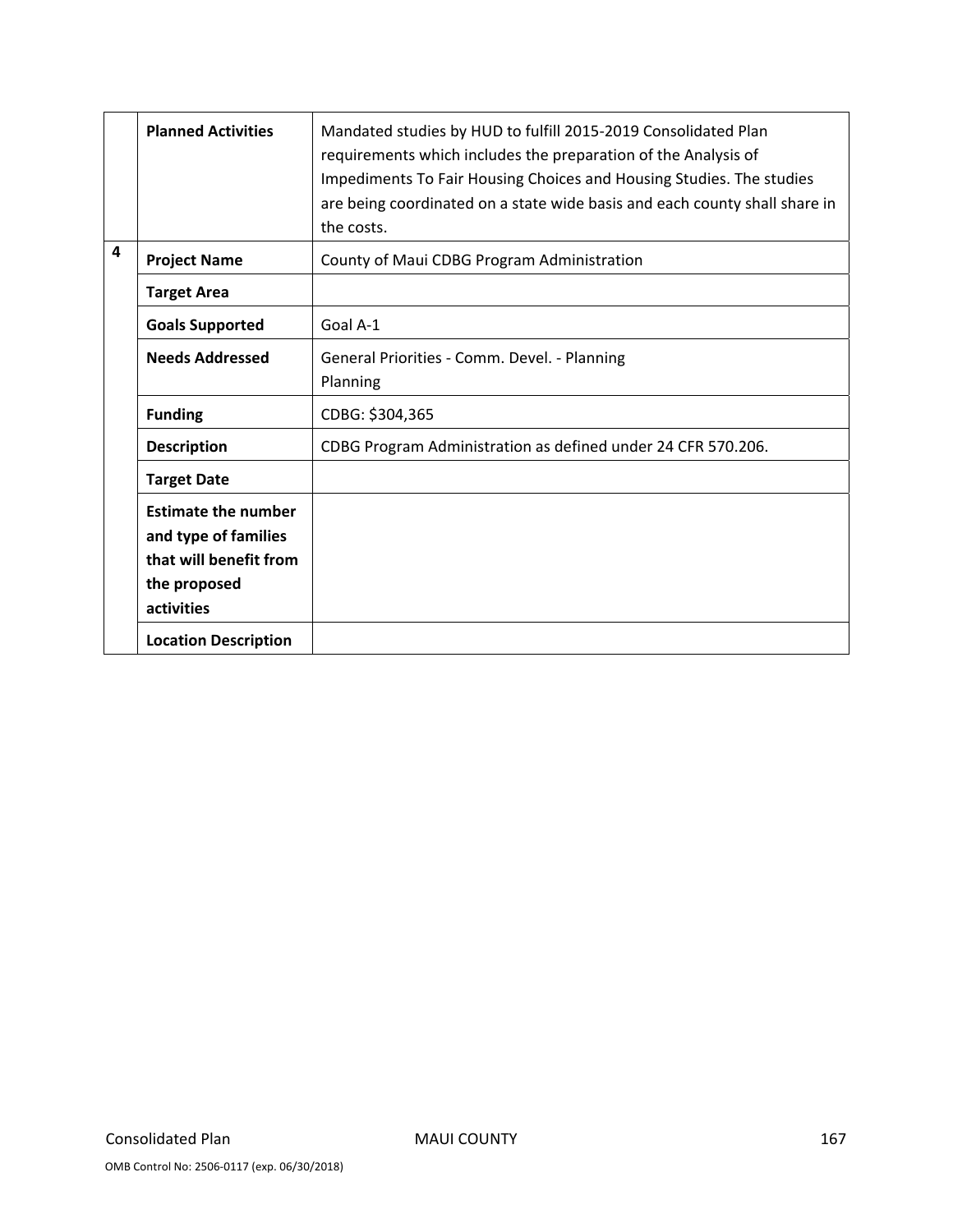|   | <b>Planned Activities</b> | The County of Maui will utilize CDBG funds in accordance with 24 CFR<br>570.206 for the general administrative and management functions,<br>including program administration, coordination, monitoring and<br>evaluation; record-keeping and reporting requirements to ensure<br>effective and timely project administration in accordance with applicable<br>HUD regulations. Funding will also be used toward planning and capacity<br>building assistance and unanticipated additional expenses of eligible<br>activities within project scope of previously approved projects.                                                              |
|---|---------------------------|-------------------------------------------------------------------------------------------------------------------------------------------------------------------------------------------------------------------------------------------------------------------------------------------------------------------------------------------------------------------------------------------------------------------------------------------------------------------------------------------------------------------------------------------------------------------------------------------------------------------------------------------------|
|   |                           | The County of Maui CDBG program plans its Consolidated and Annual<br>Action Plan by conducting public hearings as mandated by the Citizens<br>Participation Plan. The County of Maui CDBG program also conducts<br>capacity building assistance though outreach into the community by<br>conducting application workshops for the public to build an understanding<br>of the County of Maui CDBG process including, but not limited to, meeting<br>the requirements of the County of Maui Consolidated Plan; being an<br>eligible activity and meeting a national objective; how to apply for CDBG<br>funding; and the compliance requirements. |
|   |                           | The County of Maui CDBG program intends to reprogram excess CDBG<br>administrative funds to previously approved CDBG projects with<br>unanticipated additional expenses of eligible activities within the project<br>scope.                                                                                                                                                                                                                                                                                                                                                                                                                     |
| 5 | <b>Project Name</b>       | Lanai Community Health Center LCHC Facility - Alternate                                                                                                                                                                                                                                                                                                                                                                                                                                                                                                                                                                                         |
|   | <b>Target Area</b>        |                                                                                                                                                                                                                                                                                                                                                                                                                                                                                                                                                                                                                                                 |
|   | <b>Goals Supported</b>    | Goal PF-2                                                                                                                                                                                                                                                                                                                                                                                                                                                                                                                                                                                                                                       |
|   | <b>Needs Addressed</b>    | General Priorities - Comm. Devel. - Public Faci.<br><b>Public Facility - Health Care Facilities</b>                                                                                                                                                                                                                                                                                                                                                                                                                                                                                                                                             |
|   | <b>Funding</b>            |                                                                                                                                                                                                                                                                                                                                                                                                                                                                                                                                                                                                                                                 |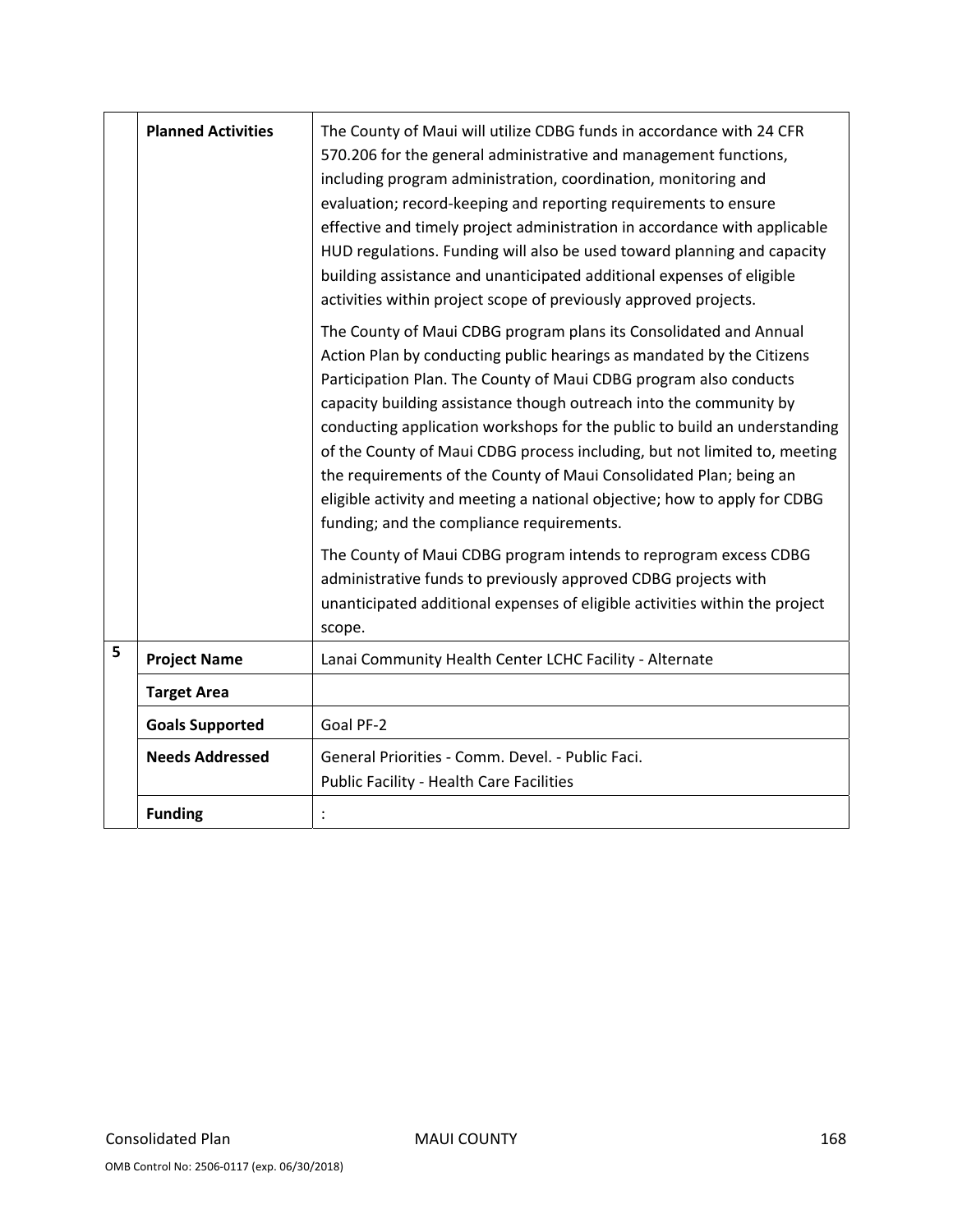|   | <b>Description</b>                                                                                         | CDBG funding \$130,317.00. Funding is requested for the final phase of<br>the Lanai Community Health Center capital improvement project - CDBG<br>funds will be used for acquisition and installation of real property<br>equipment and improvements that are permanently affixed and integral<br>to the public facility which is an eligible activity under 24 CFR 570.201(c)<br>who are residents in a particular area where at least 51 percent of the<br>residents are of low to moderate income as defined under 24 CFR<br>570.208(a)(1)(i). First alternate of the funding balance at \$130,317 of the<br>\$629,543 requested. County of Maui 2010 Census Data: DISTRICT: Lanai<br>TRACT: 031600 BLKGRP: 1 LOWMOD UNIV: 2151 LOWMOD: 1083<br>LOWMOD PCT: 50.3% BLKGRP: 2 LOWMOD UNIV: 1031 LOWMOD: 734<br>LOWMOD PCT: 71.2% TOTAL LOWMOD UNIV: 3182 TOTAL LOWMOD:<br>1817 TOTAL LOWMOD PCT: 57.1% |
|---|------------------------------------------------------------------------------------------------------------|---------------------------------------------------------------------------------------------------------------------------------------------------------------------------------------------------------------------------------------------------------------------------------------------------------------------------------------------------------------------------------------------------------------------------------------------------------------------------------------------------------------------------------------------------------------------------------------------------------------------------------------------------------------------------------------------------------------------------------------------------------------------------------------------------------------------------------------------------------------------------------------------------------|
|   | <b>Target Date</b>                                                                                         |                                                                                                                                                                                                                                                                                                                                                                                                                                                                                                                                                                                                                                                                                                                                                                                                                                                                                                         |
|   | <b>Estimate the number</b><br>and type of families<br>that will benefit from<br>the proposed<br>activities |                                                                                                                                                                                                                                                                                                                                                                                                                                                                                                                                                                                                                                                                                                                                                                                                                                                                                                         |
|   | <b>Location Description</b>                                                                                |                                                                                                                                                                                                                                                                                                                                                                                                                                                                                                                                                                                                                                                                                                                                                                                                                                                                                                         |
|   | <b>Planned Activities</b>                                                                                  | Funding is requested for the final phase of the Lanai Community Health<br>Center capital improvement project - CDBG funds will be used for<br>acquisition and installation of real property equipment and improvements<br>that are permanently affixed and integral to the public facilitywhich is an<br>eligible activity under 24 CFR 570.201(c) who are residents in a particular<br>area where at least 51 percent of the residents are of low to moderate<br>income as defined under 24 CFR 570.208(a)(1)(i). First alternate of the<br>funding balance at \$130,317 of the \$629,543 requested.<br>County of Maui 2010 Census Data: DISTRICT: Lanai TRACT: 031600<br>BLKGRP: 1 LOWMOD UNIV: 2151 LOWMOD: 1083 LOWMOD PCT: 50.3%<br>BLKGRP: 2 LOWMOD UNIV: 1031 LOWMOD: 734 LOWMOD PCT: 71.2%<br>TOTAL LOWMOD UNIV: 3182 TOTAL LOWMOD: 1817 TOTAL LOWMOD<br>PCT: 57.1%                             |
| 6 | <b>Project Name</b>                                                                                        | Ka Hale A Ke Ola Homeless Resource Center's Renewal Project - Alternate                                                                                                                                                                                                                                                                                                                                                                                                                                                                                                                                                                                                                                                                                                                                                                                                                                 |
|   | <b>Target Area</b>                                                                                         |                                                                                                                                                                                                                                                                                                                                                                                                                                                                                                                                                                                                                                                                                                                                                                                                                                                                                                         |
|   | <b>Goals Supported</b>                                                                                     | Goal PF-1                                                                                                                                                                                                                                                                                                                                                                                                                                                                                                                                                                                                                                                                                                                                                                                                                                                                                               |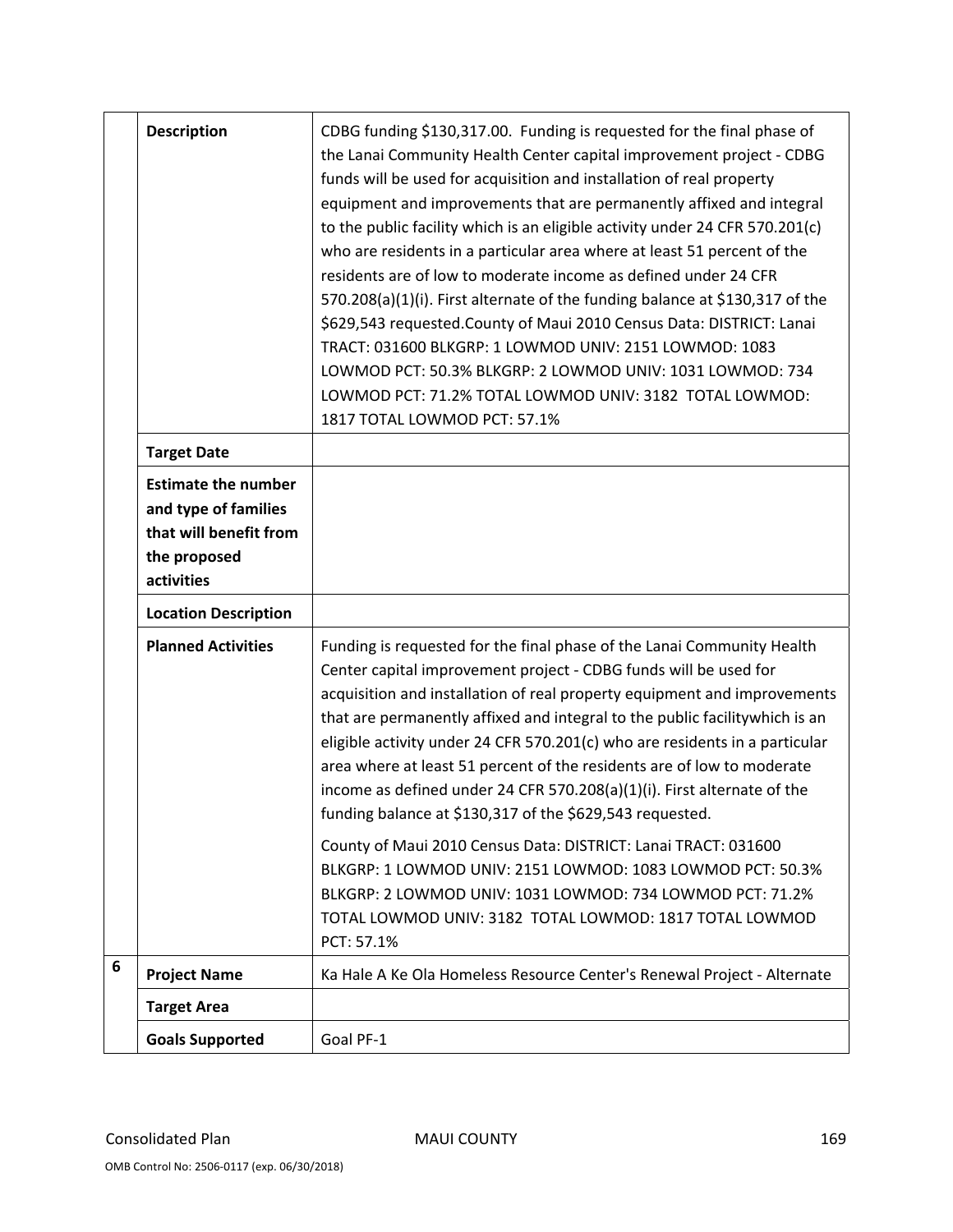|                         | <b>Needs Addressed</b>                                                                                     | General Priorities - Homelessness - Individuals<br><b>General Priorities - Homelessness - Families</b><br><b>Public Facility - Homeless Facility</b>                                                                                                                                                                                                                                                                                                                                                                                                                                                                                                                                                                                  |
|-------------------------|------------------------------------------------------------------------------------------------------------|---------------------------------------------------------------------------------------------------------------------------------------------------------------------------------------------------------------------------------------------------------------------------------------------------------------------------------------------------------------------------------------------------------------------------------------------------------------------------------------------------------------------------------------------------------------------------------------------------------------------------------------------------------------------------------------------------------------------------------------|
|                         | <b>Funding</b>                                                                                             |                                                                                                                                                                                                                                                                                                                                                                                                                                                                                                                                                                                                                                                                                                                                       |
|                         | <b>Description</b>                                                                                         | CDBG funding \$920,980.00. Rehabilitation of the Ka Hale A Ke Ola<br>Homeless Resource Center facility to include wastewater lift station<br>replacement, fire prevention system upgrade with the installation of an<br>adequate backflow prevention device and the rehabilitation of Phase 2 of<br>KHAKO's renewal project consisting of the rehabilitation of Building 4 and<br>Building 7 for a total of 16 studios and 16 two-bedroom units. Ka Hale A<br>Ke Ola Homeless Resource Center is a comprehensive resource center that<br>provides emergency shelter and transitional housing for homeless. The<br>rehabilitation of the Ka Hale A ke Ola Homeless Resource Center is an<br>eligible activity under 24 CFR 570.201(c). |
|                         | <b>Target Date</b>                                                                                         |                                                                                                                                                                                                                                                                                                                                                                                                                                                                                                                                                                                                                                                                                                                                       |
|                         | <b>Estimate the number</b><br>and type of families<br>that will benefit from<br>the proposed<br>activities |                                                                                                                                                                                                                                                                                                                                                                                                                                                                                                                                                                                                                                                                                                                                       |
|                         | <b>Location Description</b>                                                                                |                                                                                                                                                                                                                                                                                                                                                                                                                                                                                                                                                                                                                                                                                                                                       |
|                         | <b>Planned Activities</b>                                                                                  | Rehabilitation of the Ka Hale A Ke Ola Homeless Resource Center facility<br>to include wastewater lift station replacement, fire prevention system<br>upgrade with the installation of a adequate backflow prevention device<br>and the rehabilitation of Phase 2 of KHAKO's renewal project consisting of<br>the rehabilitation of Building 4 and Building 7 for a total of 16 studios and<br>16 two-bedroom units. Ka Hale A Ke Ola Homeless Resource Center is a<br>comprehensive resource center that provides emergency shelter and<br>transitional housing for homeless. The rehabilitation of the Ka Hale A ke<br>Ola Homeless Resource Center is an eligible activity under 24 CFR<br>$570.201(c)$ .                          |
| $\overline{\mathbf{z}}$ | <b>Project Name</b>                                                                                        | Mental Health Kokua Iao House Rehabilitation - Alternate                                                                                                                                                                                                                                                                                                                                                                                                                                                                                                                                                                                                                                                                              |
|                         | <b>Target Area</b>                                                                                         |                                                                                                                                                                                                                                                                                                                                                                                                                                                                                                                                                                                                                                                                                                                                       |
|                         | <b>Goals Supported</b>                                                                                     | Goal PF-1                                                                                                                                                                                                                                                                                                                                                                                                                                                                                                                                                                                                                                                                                                                             |
|                         | <b>Needs Addressed</b>                                                                                     | General Priorities - Homelessness - Individuals                                                                                                                                                                                                                                                                                                                                                                                                                                                                                                                                                                                                                                                                                       |
|                         | <b>Funding</b>                                                                                             |                                                                                                                                                                                                                                                                                                                                                                                                                                                                                                                                                                                                                                                                                                                                       |

OMB Control No: 2506‐0117 (exp. 06/30/2018)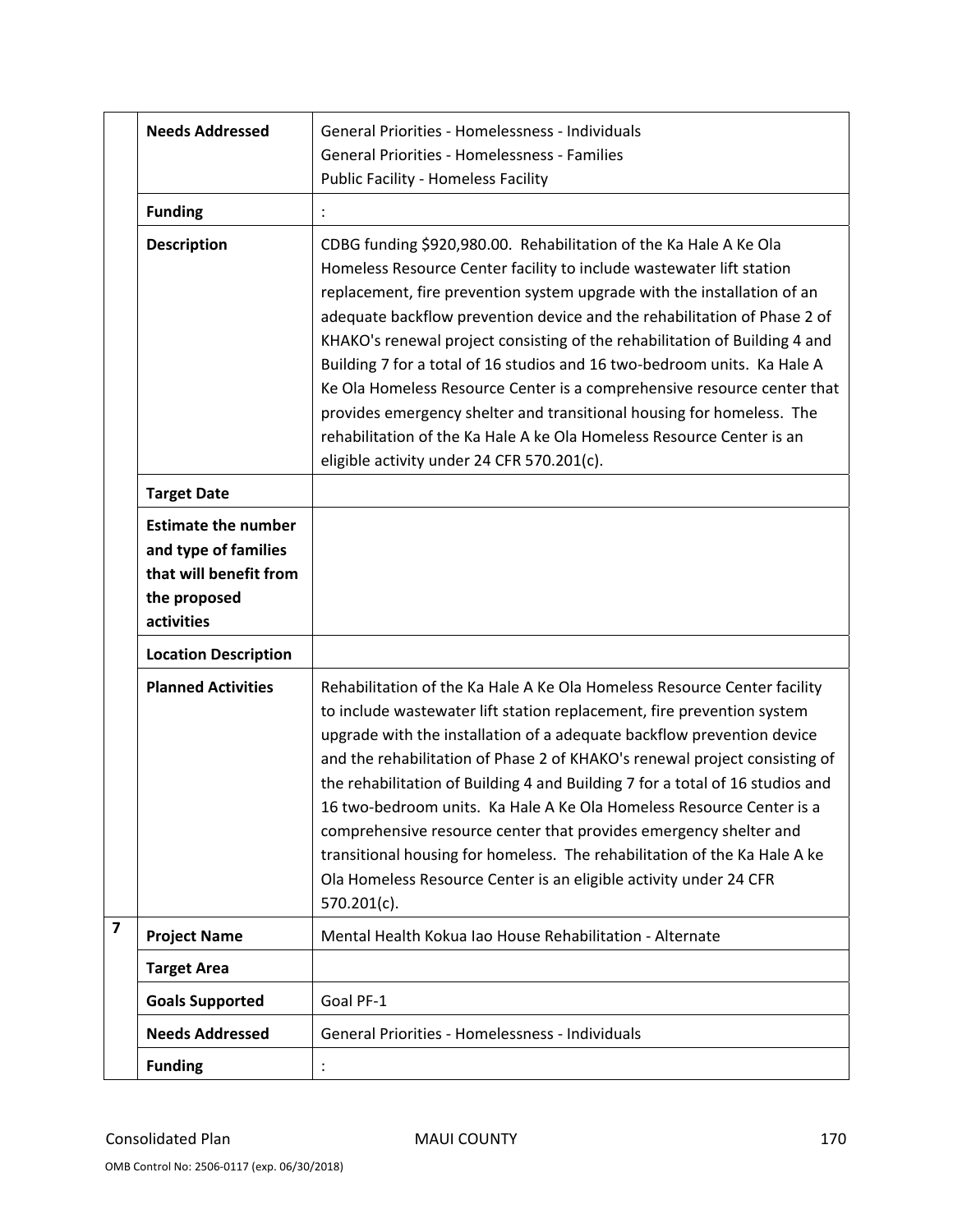|   | <b>Description</b>                                                                                         | CDBG funding \$17,500.00. Rehabilitation of the Iao House which is a<br>special needs group home serving homeless persons with mental illness<br>and chemical dependency to include roofing, plumbing and concrete work<br>which is an eligible activity under 24 CFR 570.201(c). The primary<br>beneficiaries of Mental Health Kokua are presumed to benefit those that<br>are of low and moderate income as defined under 24 CFR<br>570.208(a)(2)(i)(A).                |
|---|------------------------------------------------------------------------------------------------------------|---------------------------------------------------------------------------------------------------------------------------------------------------------------------------------------------------------------------------------------------------------------------------------------------------------------------------------------------------------------------------------------------------------------------------------------------------------------------------|
|   | <b>Target Date</b>                                                                                         |                                                                                                                                                                                                                                                                                                                                                                                                                                                                           |
|   | <b>Estimate the number</b><br>and type of families<br>that will benefit from<br>the proposed<br>activities |                                                                                                                                                                                                                                                                                                                                                                                                                                                                           |
|   | <b>Location Description</b>                                                                                |                                                                                                                                                                                                                                                                                                                                                                                                                                                                           |
|   | <b>Planned Activities</b>                                                                                  | Rehabilitation of the Iao House which is a special needs group home<br>serving homeless persons with mental illness and chemical dependency to<br>include roofing, plumbing and concrete work which is an eligible activity<br>under 24 CFR 570.201(c). The primary beneficiaries of Mental Health<br>Kokua are presumed to benefit those that are of low and moderate<br>income as defined under 24 CFR 570.208(a)(2)(i)(A).                                             |
| 8 | <b>Project Name</b>                                                                                        | Maui Family Support Services Ka 'ie 'ie Child Development Center -<br>Alternate                                                                                                                                                                                                                                                                                                                                                                                           |
|   | <b>Target Area</b>                                                                                         |                                                                                                                                                                                                                                                                                                                                                                                                                                                                           |
|   | <b>Goals Supported</b>                                                                                     | Goal PF-5                                                                                                                                                                                                                                                                                                                                                                                                                                                                 |
|   | <b>Needs Addressed</b>                                                                                     | General Priorities - Comm. Devel. - Public Faci.<br><b>Public Facility - Child Care Centers</b>                                                                                                                                                                                                                                                                                                                                                                           |
|   | <b>Funding</b>                                                                                             |                                                                                                                                                                                                                                                                                                                                                                                                                                                                           |
|   | <b>Description</b>                                                                                         | CDBG funding \$244,851.00. Funding is requested to rehabilitate the Ka 'ie<br>'ie Child Development Center to expand and enhance services to 3-5 year<br>old children which is an eligible activity under 24 CFR 570.201(c). The<br>primary beneficiaries of the Ka 'ie 'ie Child Development Center are those<br>defined as a limited clientele where at least 51 percent of the clientele are<br>of low to moderate income as defined under 24 CFR 570.208(a)(2)(i)(B). |
|   | <b>Target Date</b>                                                                                         |                                                                                                                                                                                                                                                                                                                                                                                                                                                                           |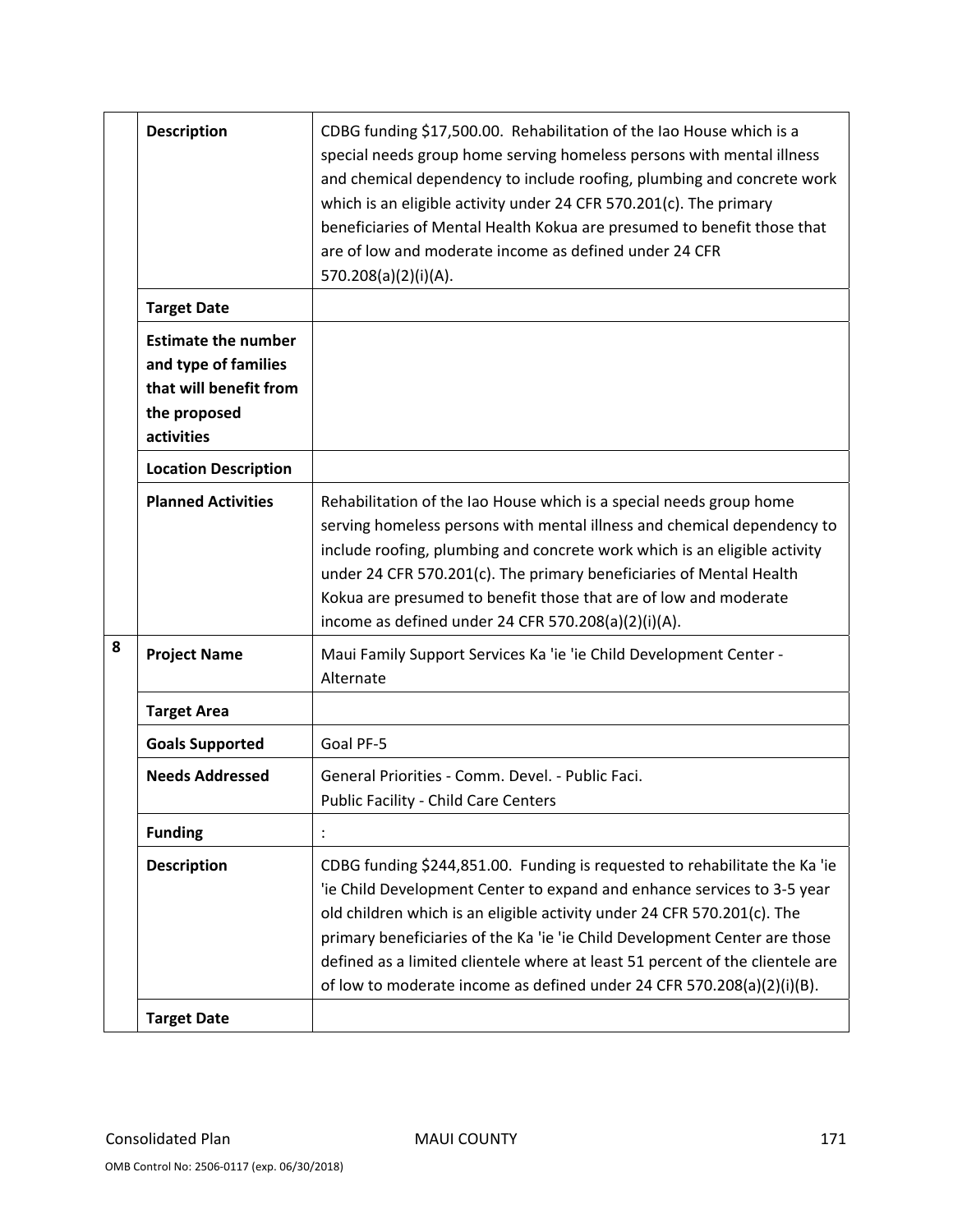|   | <b>Estimate the number</b><br>and type of families<br>that will benefit from<br>the proposed<br>activities |                                                                                                                                                                                                                                                                                                                                                                                                                                                |
|---|------------------------------------------------------------------------------------------------------------|------------------------------------------------------------------------------------------------------------------------------------------------------------------------------------------------------------------------------------------------------------------------------------------------------------------------------------------------------------------------------------------------------------------------------------------------|
|   | <b>Location Description</b>                                                                                |                                                                                                                                                                                                                                                                                                                                                                                                                                                |
|   | <b>Planned Activities</b>                                                                                  | Funding is requested to rehabilitate the Ka 'ie 'ie Child Development<br>Center to expand and enhance services to 3-5 year old children which is<br>an eligible activity under 24 CFR 570.201(c). The primary beneficiaries of<br>the Ka 'ie 'ie Child Development Center are those defined as a limited<br>clientele where at least 51 percent of the clientele are of low to moderate<br>income as defined under 24 CFR 570.208(a)(2)(i)(B). |
| 9 | <b>Project Name</b>                                                                                        | ARC of Maui County ARC Group Home Rehabilitation/Improvement<br>Project - Alternate                                                                                                                                                                                                                                                                                                                                                            |
|   | <b>Target Area</b>                                                                                         |                                                                                                                                                                                                                                                                                                                                                                                                                                                |
|   | <b>Goals Supported</b>                                                                                     | Goal PF-5                                                                                                                                                                                                                                                                                                                                                                                                                                      |
|   | <b>Needs Addressed</b>                                                                                     | General Priorities - Spec. Housing - Disabled Per.<br>Public Facility - Persons with a Disability                                                                                                                                                                                                                                                                                                                                              |
|   | <b>Funding</b>                                                                                             |                                                                                                                                                                                                                                                                                                                                                                                                                                                |
|   | <b>Description</b>                                                                                         | CDBG funding \$580,859.00. The rehabilitation of 6 group homes at<br>various locations to include interior and exterior upgrades and installation<br>of solar PV systems which is an eligible activity under 24 CFR 570.201(c).<br>The primary beneficiaries of the ARC of Maui County are presumed to<br>benefit those that are of low and moderate income as defined under 24<br>CFR 570.208(a)(2)(i)(A).                                    |
|   | <b>Target Date</b>                                                                                         |                                                                                                                                                                                                                                                                                                                                                                                                                                                |
|   | <b>Estimate the number</b><br>and type of families<br>that will benefit from<br>the proposed<br>activities |                                                                                                                                                                                                                                                                                                                                                                                                                                                |
|   | <b>Location Description</b>                                                                                |                                                                                                                                                                                                                                                                                                                                                                                                                                                |
|   | <b>Planned Activities</b>                                                                                  | The rehabilitation of 6 group homes at various locations to include interior<br>and exterior upgrades and installation of solar PV systems which is an<br>eligible activity under 24 CFR 570.201(c). The primary beneficiaries of the<br>ARC of Maui County are presumed to benefit those that are of low and<br>moderate income as defined under 24 CFR 570.208(a)(2)(i)(A).                                                                  |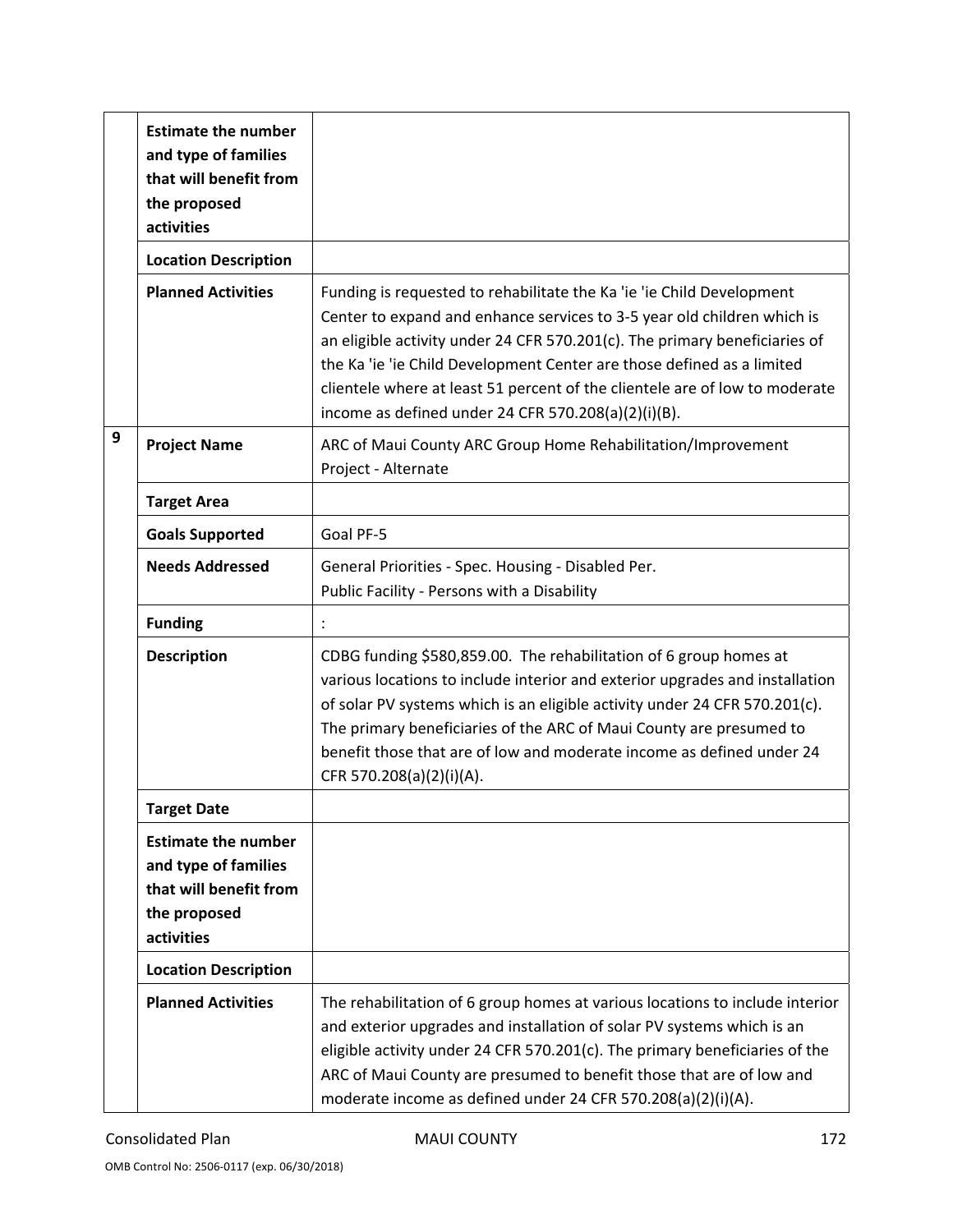| 10 | <b>Project Name</b>                                                                                        | Lokahi Pacific Hale Lohaki Elua Rehabilitation Project - Alternate                                                                                                                                                                                                                                                                                                                                                                                                |
|----|------------------------------------------------------------------------------------------------------------|-------------------------------------------------------------------------------------------------------------------------------------------------------------------------------------------------------------------------------------------------------------------------------------------------------------------------------------------------------------------------------------------------------------------------------------------------------------------|
|    | <b>Target Area</b>                                                                                         |                                                                                                                                                                                                                                                                                                                                                                                                                                                                   |
|    | <b>Goals Supported</b>                                                                                     | Goal HR-6                                                                                                                                                                                                                                                                                                                                                                                                                                                         |
|    | <b>Needs Addressed</b>                                                                                     | General Priorities - Housing - Rental Housing                                                                                                                                                                                                                                                                                                                                                                                                                     |
|    | <b>Funding</b>                                                                                             |                                                                                                                                                                                                                                                                                                                                                                                                                                                                   |
|    | <b>Description</b>                                                                                         | CDBG funding \$226,600.00. Rehabilitation of the Hale Lokahi Elua to<br>include the interior and exterior rehabilitation which is an eligible activity<br>under 24 CFR 570.202(a). The primary beneficiaries of the Hale Lokahi Elua<br>are those defined as a limited clientele where at least 51 percent of the<br>housing units are occupied by tenants with low and moderate income as<br>defined under 24 CFR 570.208(a)(3) low and moderate income housing. |
|    | <b>Target Date</b>                                                                                         |                                                                                                                                                                                                                                                                                                                                                                                                                                                                   |
|    | <b>Estimate the number</b><br>and type of families<br>that will benefit from<br>the proposed<br>activities |                                                                                                                                                                                                                                                                                                                                                                                                                                                                   |
|    | <b>Location Description</b>                                                                                |                                                                                                                                                                                                                                                                                                                                                                                                                                                                   |
|    | <b>Planned Activities</b>                                                                                  | Rehabilitation of the Hale Lokahi Elua to include the interior and exterior<br>rehabilitation which is an eligible activity under 24 CFR 570.202(a). The<br>primary beneficiaries of the Hale Lokahi Elua are those defined as a<br>limited clientele where at least 51 percent of the housing units are<br>occupied by tenants with low and moderate income as defined under 24<br>CFR 570.208(a)(3) low and moderate income housing.                            |
| 11 | <b>Project Name</b>                                                                                        | Hale Mahaolu Ewalu Senior Housing Project - Alternate                                                                                                                                                                                                                                                                                                                                                                                                             |
|    | <b>Target Area</b>                                                                                         |                                                                                                                                                                                                                                                                                                                                                                                                                                                                   |
|    | <b>Goals Supported</b>                                                                                     | Goal PF-5                                                                                                                                                                                                                                                                                                                                                                                                                                                         |
|    | <b>Needs Addressed</b>                                                                                     | General Priorities - Spec. Housing - Elderly<br><b>Public Facility - Senior Centers</b>                                                                                                                                                                                                                                                                                                                                                                           |
|    | <b>Funding</b>                                                                                             |                                                                                                                                                                                                                                                                                                                                                                                                                                                                   |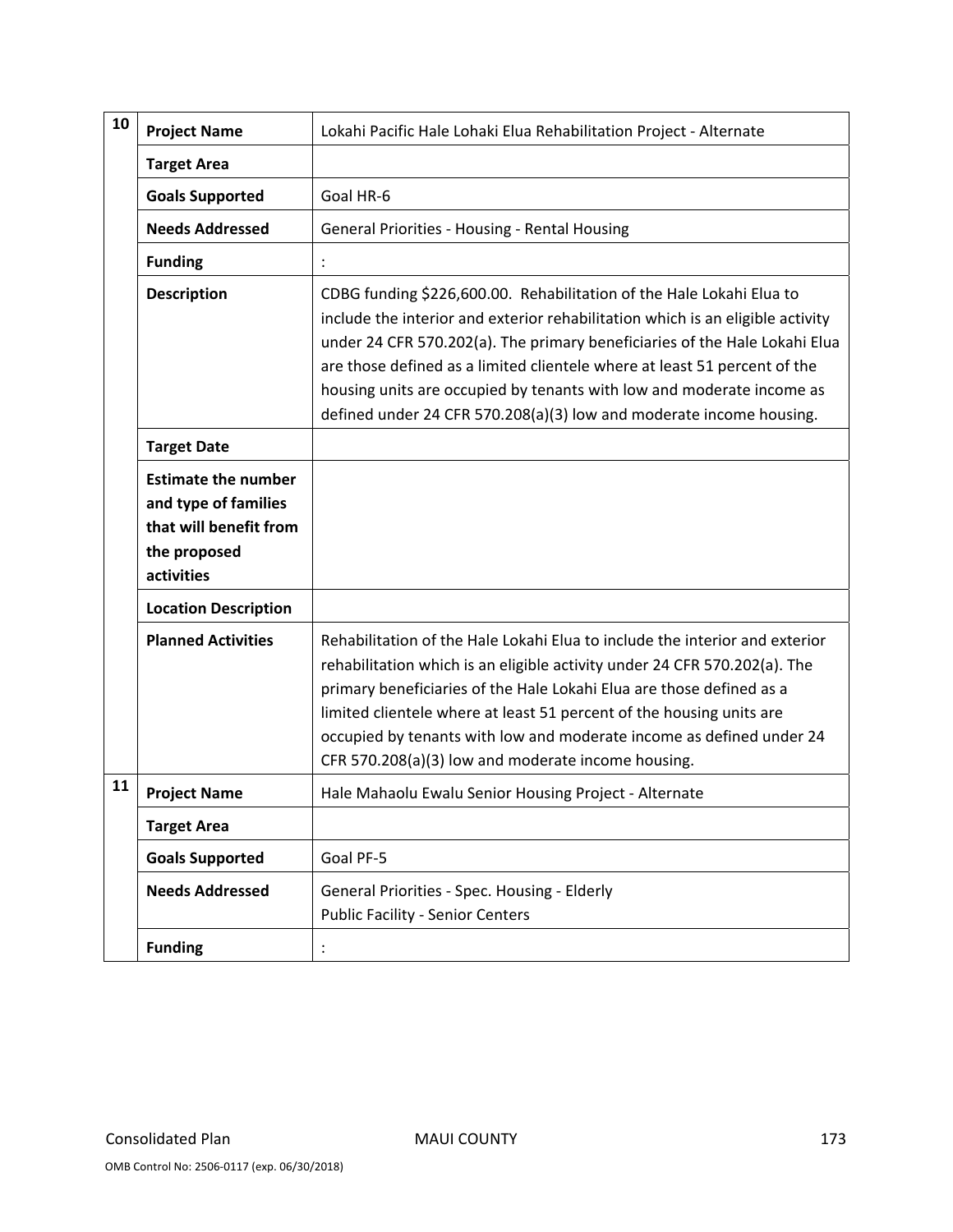|    | <b>Description</b>                                                                                         | CDBG funding \$1,500,000.00. Funding is requested for the Senior center<br>and site preparation for the Hale Mahaolu Senior Housing Project in the<br>Kulamalu Subdivision with affordable housing for the elderly, a place<br>dedicated for senior activities and related supportive services which is an<br>eligible activity under 24 CFR 570.201(c). The primary beneficiaries of the<br>Hale Mahaolu Senior Center are elderly persons, a clientele who are<br>generally presumed to be principally low and moderate income persons as<br>defined under 24 CFR 570.208(a)(2)(i)(A). In addition, at least 51 percent<br>of the housing units in the Hale Mahaolu Senior Housing will be occupied<br>by tenants with low and moderate income as defined under 24 CFR<br>570.208(a)(3) low and moderate income housing. |
|----|------------------------------------------------------------------------------------------------------------|----------------------------------------------------------------------------------------------------------------------------------------------------------------------------------------------------------------------------------------------------------------------------------------------------------------------------------------------------------------------------------------------------------------------------------------------------------------------------------------------------------------------------------------------------------------------------------------------------------------------------------------------------------------------------------------------------------------------------------------------------------------------------------------------------------------------------|
|    | <b>Target Date</b>                                                                                         |                                                                                                                                                                                                                                                                                                                                                                                                                                                                                                                                                                                                                                                                                                                                                                                                                            |
|    | <b>Estimate the number</b><br>and type of families<br>that will benefit from<br>the proposed<br>activities |                                                                                                                                                                                                                                                                                                                                                                                                                                                                                                                                                                                                                                                                                                                                                                                                                            |
|    | <b>Location Description</b>                                                                                |                                                                                                                                                                                                                                                                                                                                                                                                                                                                                                                                                                                                                                                                                                                                                                                                                            |
|    | <b>Planned Activities</b>                                                                                  | Funding is requested for the Senior center and site preparation for the<br>Hale Mahaolu Senior Housing Project in the Kulamalu Subdivision with<br>affordable housing for the elderly, a place dedicated for senior activities<br>and related supportive services which is an eligible activity under 24 CFR<br>570.201(c). The primary beneficiaries of the Hale Mahaolu Senior Center<br>are elderly persons, a clientele who are generally presumed to be<br>principally low and moderate income persons as defined under 24 CFR<br>570.208(a)(2)(i)(A). In addition, at least 51 percent of the housing units in<br>the Hale Mahaolu Senior Housing will be occupied by tenants with low<br>and moderate income as defined under 24 CFR 570.208(a)(3) low and<br>moderate income housing.                              |
| 12 | <b>Project Name</b>                                                                                        | Hale Mahaolu Lahaina Surf Preservation - Alternate                                                                                                                                                                                                                                                                                                                                                                                                                                                                                                                                                                                                                                                                                                                                                                         |
|    | <b>Target Area</b>                                                                                         |                                                                                                                                                                                                                                                                                                                                                                                                                                                                                                                                                                                                                                                                                                                                                                                                                            |
|    | <b>Goals Supported</b>                                                                                     | Goal HR-6                                                                                                                                                                                                                                                                                                                                                                                                                                                                                                                                                                                                                                                                                                                                                                                                                  |
|    | <b>Needs Addressed</b>                                                                                     | General Priorities - Housing - Rental Housing                                                                                                                                                                                                                                                                                                                                                                                                                                                                                                                                                                                                                                                                                                                                                                              |
|    | <b>Funding</b>                                                                                             | $\vdots$                                                                                                                                                                                                                                                                                                                                                                                                                                                                                                                                                                                                                                                                                                                                                                                                                   |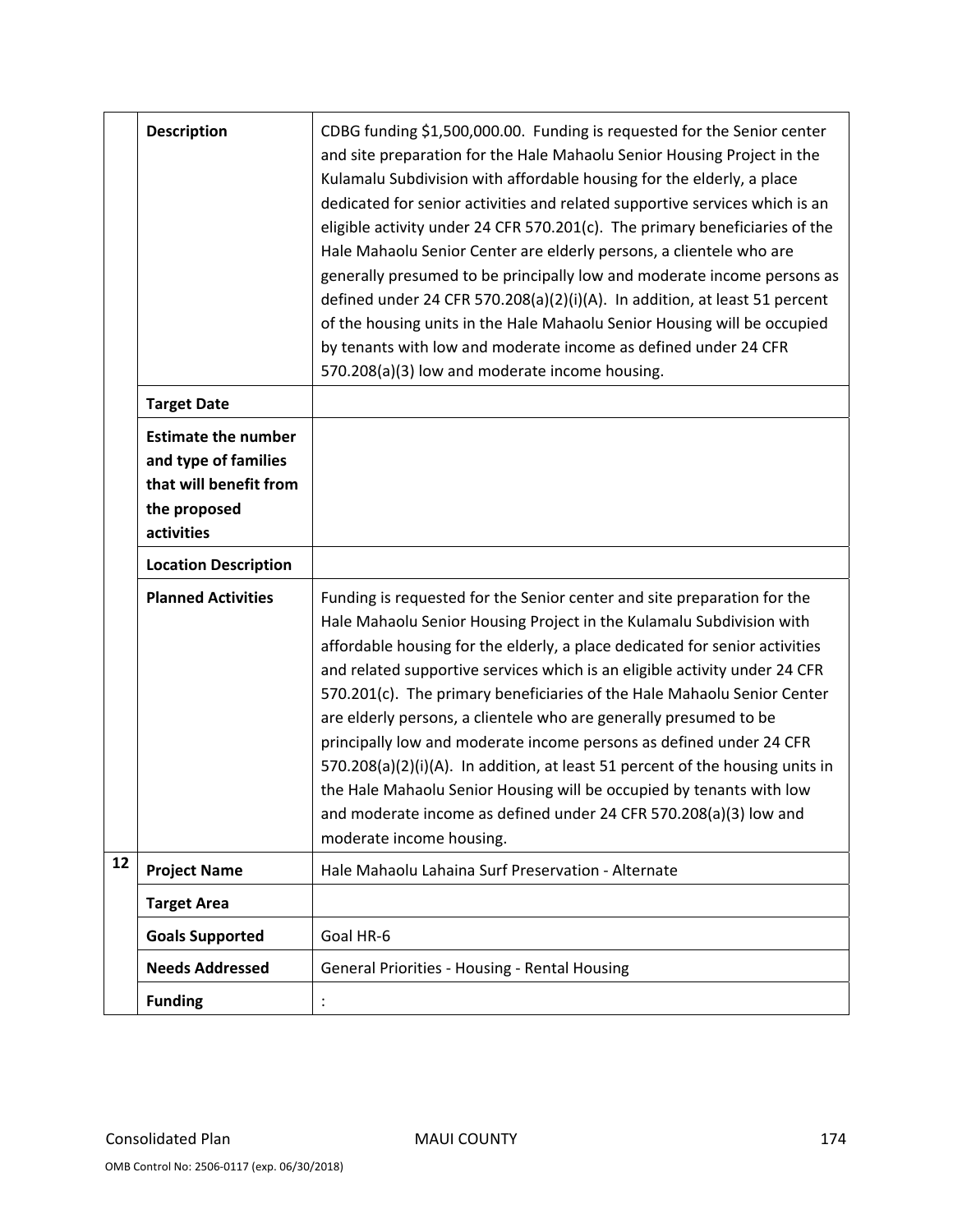|    | <b>Description</b>                                                                                         | CDBG funding \$400,000.00. Rehabilitation of Lahaina Surf Apartments to<br>include asbestos removal which is an eligible activity under 24 CFR<br>570.202(a). The primary beneficiaries of the Lahaina Surf Apartments are<br>those defined as a limited clientele where at least 51 percent of the<br>housing units are occupied by tenants with low and moderate income as<br>defined under 24 CFR 570.208(a)(3) low and moderate income housing.                                                  |
|----|------------------------------------------------------------------------------------------------------------|------------------------------------------------------------------------------------------------------------------------------------------------------------------------------------------------------------------------------------------------------------------------------------------------------------------------------------------------------------------------------------------------------------------------------------------------------------------------------------------------------|
|    | <b>Target Date</b>                                                                                         |                                                                                                                                                                                                                                                                                                                                                                                                                                                                                                      |
|    | <b>Estimate the number</b><br>and type of families<br>that will benefit from<br>the proposed<br>activities |                                                                                                                                                                                                                                                                                                                                                                                                                                                                                                      |
|    | <b>Location Description</b>                                                                                |                                                                                                                                                                                                                                                                                                                                                                                                                                                                                                      |
|    | <b>Planned Activities</b>                                                                                  | Rehabilitation of Lahaina Surf Apartments to include asbestos removal<br>which is an eligible activity under 24 CFR 570.202(a). The primary<br>beneficiaries of the Lahaina Surf Apartments are those defined as a<br>limited clientele where at least 51 percent of the housing units are<br>occupied by tenants with low and moderate income as defined under 24<br>CFR 570.208(a)(3) low and moderate income housing.                                                                             |
| 13 | <b>Project Name</b>                                                                                        | Mental Health Kokua 133 Market Street- Alternate                                                                                                                                                                                                                                                                                                                                                                                                                                                     |
|    | <b>Target Area</b>                                                                                         |                                                                                                                                                                                                                                                                                                                                                                                                                                                                                                      |
|    | <b>Goals Supported</b>                                                                                     | Goal PF-1                                                                                                                                                                                                                                                                                                                                                                                                                                                                                            |
|    | <b>Needs Addressed</b>                                                                                     | General Priorities - Homelessness - Individuals<br><b>General Priorities - Homelessness - Families</b><br><b>Public Facility - Homeless Facility</b>                                                                                                                                                                                                                                                                                                                                                 |
|    | <b>Funding</b>                                                                                             |                                                                                                                                                                                                                                                                                                                                                                                                                                                                                                      |
|    | <b>Description</b>                                                                                         | CDBG funding \$148,00.00. CDBG funds will be used for pre-development<br>activity to rehabilitate the existing space at 133 Market Street in Wailuku<br>to create low income housing for homeless persons with mental illness<br>and chemical dependency which is an eligible activity under 24 CFR<br>570.202(a)(1). At least 51 percent of the housing units will be occupied by<br>tenants with low and moderate income as defined under 24 CFR<br>570.208(a)(3) low and moderate income housing. |
|    | <b>Target Date</b>                                                                                         |                                                                                                                                                                                                                                                                                                                                                                                                                                                                                                      |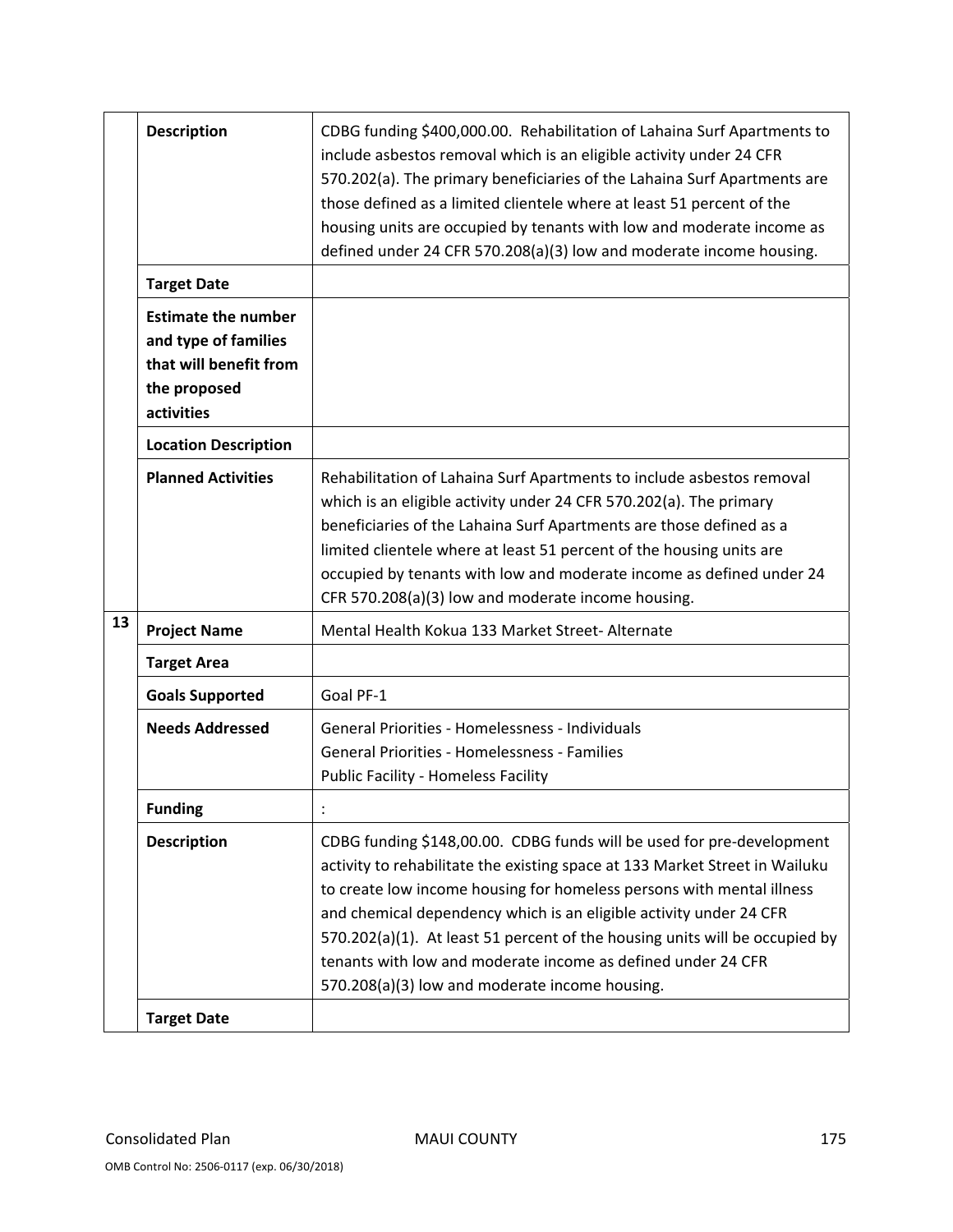|    | <b>Estimate the number</b><br>and type of families<br>that will benefit from<br>the proposed<br>activities                                |                                                                                                                                                                                                                                                                                                                                                                                                                                                                                                                                                                                                              |
|----|-------------------------------------------------------------------------------------------------------------------------------------------|--------------------------------------------------------------------------------------------------------------------------------------------------------------------------------------------------------------------------------------------------------------------------------------------------------------------------------------------------------------------------------------------------------------------------------------------------------------------------------------------------------------------------------------------------------------------------------------------------------------|
|    | <b>Location Description</b>                                                                                                               |                                                                                                                                                                                                                                                                                                                                                                                                                                                                                                                                                                                                              |
|    | <b>Planned Activities</b>                                                                                                                 | CDBG funds will be used for pre-development activity to rehabilitate the<br>existing space at 133 Market Street in Wailuku to create low income<br>housing for homeless persons with mental illness and chemical<br>dependency which is an eligible activity under 24 CFR 570.202(a)(1). At<br>least 51 percent of the housing units will be occupied by tenants with low<br>and moderate income as defined under 24 CFR 570.208(a)(3) low and<br>moderate income housing.                                                                                                                                   |
| 14 | <b>Project Name</b>                                                                                                                       | Hana Health Rehabilitation and Support Center - Alternate                                                                                                                                                                                                                                                                                                                                                                                                                                                                                                                                                    |
|    | <b>Target Area</b>                                                                                                                        |                                                                                                                                                                                                                                                                                                                                                                                                                                                                                                                                                                                                              |
|    | <b>Goals Supported</b>                                                                                                                    | Goal PF-2                                                                                                                                                                                                                                                                                                                                                                                                                                                                                                                                                                                                    |
|    | <b>Needs Addressed</b>                                                                                                                    | General Priorities - Comm. Devel. - Public Faci.<br>Public Facility - Health Care Facilities                                                                                                                                                                                                                                                                                                                                                                                                                                                                                                                 |
|    | <b>Funding</b>                                                                                                                            |                                                                                                                                                                                                                                                                                                                                                                                                                                                                                                                                                                                                              |
|    | <b>Description</b>                                                                                                                        | CDBG funding \$800,000.00. Pre-development work the Hana Health<br>Rehabilitation and Support Center in Hana which is an eligible activity<br>under 24 CFR 570.201(c) and who are residents in a particular area where<br>at least 51 percent of the residents are of low to moderate income as<br>defined under 24 CFR 570.208(a)(1)(i). County of Maui 2010 Census Data:<br>DISTRICT: Lanai TRACT: 031600 BLKGRP: 1 LOWMOD UNIV: 2151<br>LOWMOD: 1083 LOWMOD PCT: 50.3% BLKGRP: 2 LOWMOD UNIV: 1031<br>LOWMOD: 734 LOWMOD PCT: 71.2% TOTAL LOWMOD UNIV: 3182 TOTAL<br>LOWMOD: 1817 TOTAL LOWMOD PCT: 57.1% |
|    | <b>Target Date</b>                                                                                                                        |                                                                                                                                                                                                                                                                                                                                                                                                                                                                                                                                                                                                              |
|    | <b>Estimate the number</b><br>and type of families<br>that will benefit from<br>the proposed<br>activities<br><b>Location Description</b> |                                                                                                                                                                                                                                                                                                                                                                                                                                                                                                                                                                                                              |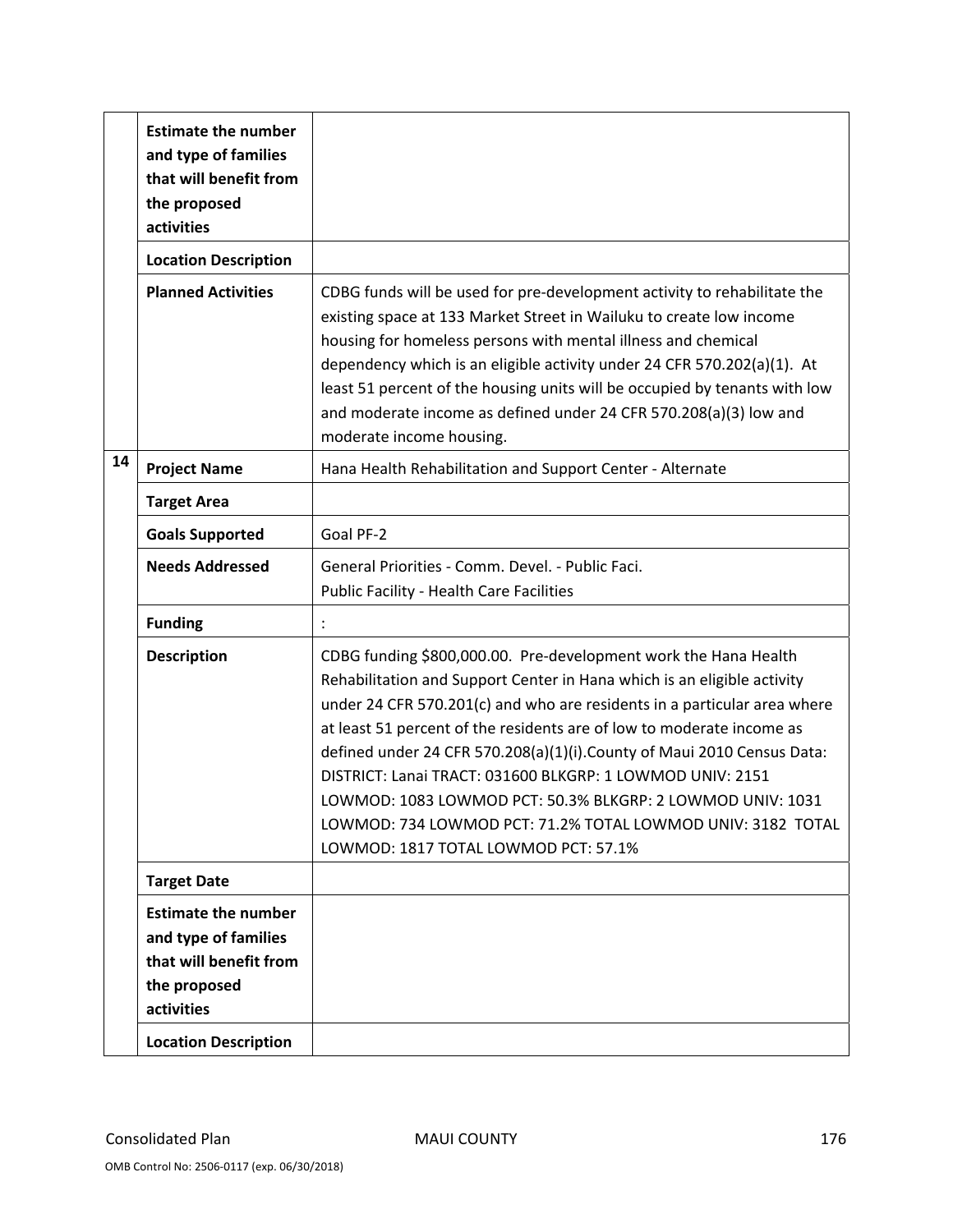| <b>Planned Activities</b> | Pre-development work the Hana Health Rehabilitation and Support Center<br>in Hana which is an eligible activity under 24 CFR 570.201(c) and who are<br>residents in a particular area where at least 51 percent of the residents<br>are of low to moderate income as defined under 24 CFR 570.208(a)(1)(i). |
|---------------------------|-------------------------------------------------------------------------------------------------------------------------------------------------------------------------------------------------------------------------------------------------------------------------------------------------------------|
|                           | County of Maui 2010 Census Data: DISTRICT: Lanai TRACT: 031600                                                                                                                                                                                                                                              |
|                           | BLKGRP: 1 LOWMOD UNIV: 2151 LOWMOD: 1083 LOWMOD PCT: 50.3%                                                                                                                                                                                                                                                  |
|                           | BLKGRP: 2 LOWMOD UNIV: 1031 LOWMOD: 734 LOWMOD PCT: 71.2%                                                                                                                                                                                                                                                   |
|                           | TOTAL LOWMOD UNIV: 3182 TOTAL LOWMOD: 1817 TOTAL LOWMOD                                                                                                                                                                                                                                                     |
|                           | PCT: 57.1%                                                                                                                                                                                                                                                                                                  |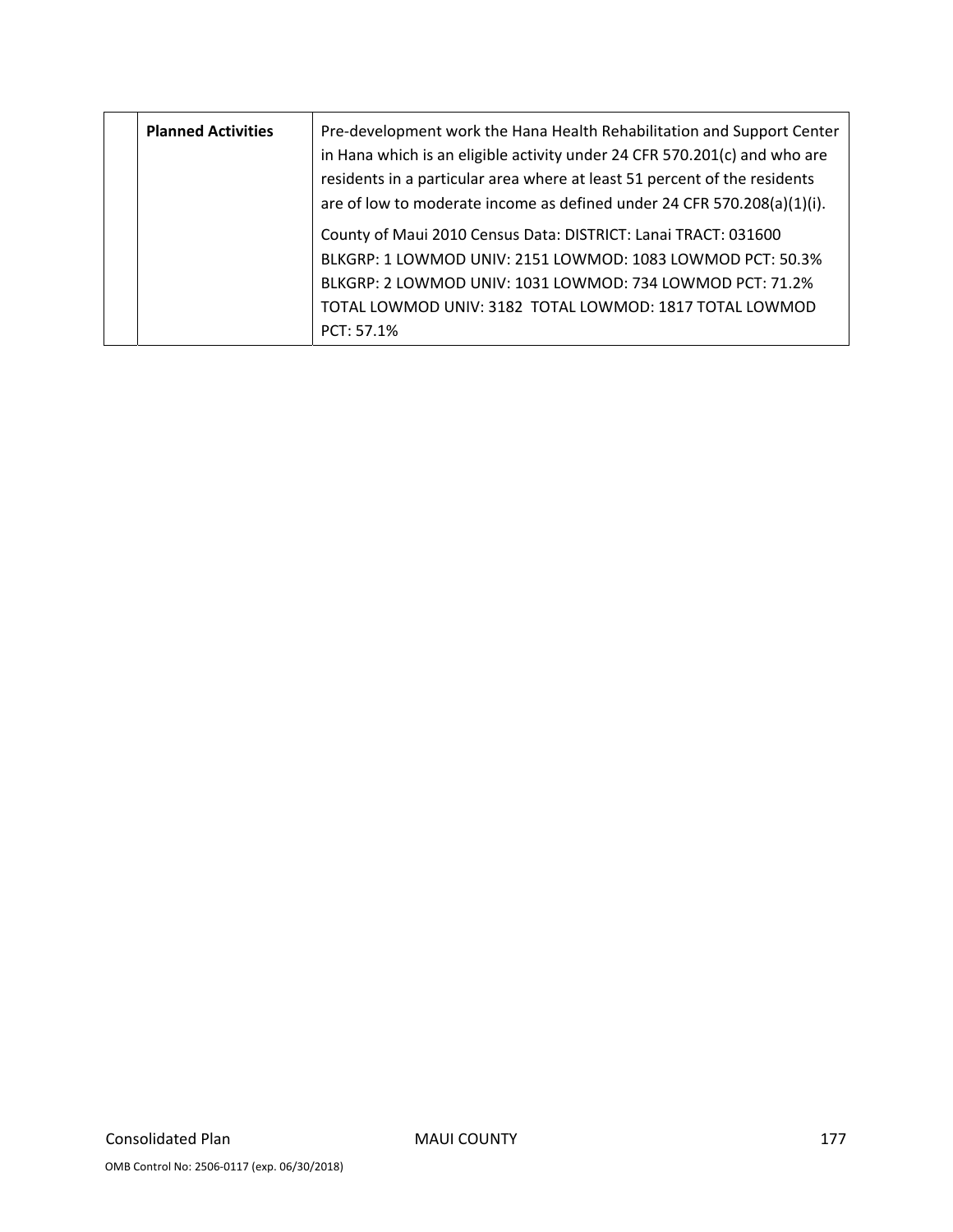# **AP‐50 Geographic Distribution – 91.220(f)**

## **Description of the geographic areas of the entitlement (including areas of low‐income and minority concentration) where assistance will be directed**

The County does not allocate funds based on geographic areas. The distribution of CDBG funds is based on the priority needs and objectives identified in the County of Maui ConPlan. The CDBG funds are allocated on an annual basis utilizing a competitive, open application process in which proposals are evaluated and rated for program eligibility, fulfillment of County priorities and objectives, need, impact and other considerations pursuant to the County of Maui CDBG Program Project Evaluation & Rating System. This CDBG evaluation and rating process is outlined in the CDBG Program Request for Proposals Application Packet for PY 2015, which is available at the CDBG Program Office and on the County of Maui website at http://www.mauicounty.gov/mayor/community

### **Geographic Distribution**

| Target Area   Percentage of Funds |
|-----------------------------------|
|                                   |

**Table 56 ‐ Geographic Distribution** 

### **Rationale for the priorities for allocating investments geographically**

The County does not allocate funds based on geographic areas. The distribution of CDBG funds is based on the priority needs and objectives identified in the County of Maui ConPlan. The CDBG funds are allocated on an annual basis utilizing a competitive, open application process in which proposals are evaluated and rated for program eligibility, fulfillment of County priorities and objectives, need, impact and other considerations pursuant to the County of Maui CDBG Program Project Evaluation & Rating System. This CDBG evaluation and rating process is outlined in the CDBG Program Request for Proposals Application Packet for PY 2015, which is available at the CDBG Program Office and on the County of Maui website at http://www.mauicounty.gov/mayor/community

### **Discussion**

The County does not allocate funds based on geographic areas. The distribution of CDBG funds is based on the priority needs and objectives identified in the County of Maui ConPlan. The CDBG funds are allocated on an annual basis utilizing a competitive, open application process in which proposals are evaluated and rated for program eligibility, fulfillment of County priorities and objectives, need, impact and other considerations pursuant to the County of Maui CDBG Program Project Evaluation & Rating System. This CDBG evaluation and rating process is outlined in the CDBG Program Request for Proposals Application Packet for PY 2015, which is available at the CDBG Program Office and on the County of Maui website at http://www.mauicounty.gov/mayor/community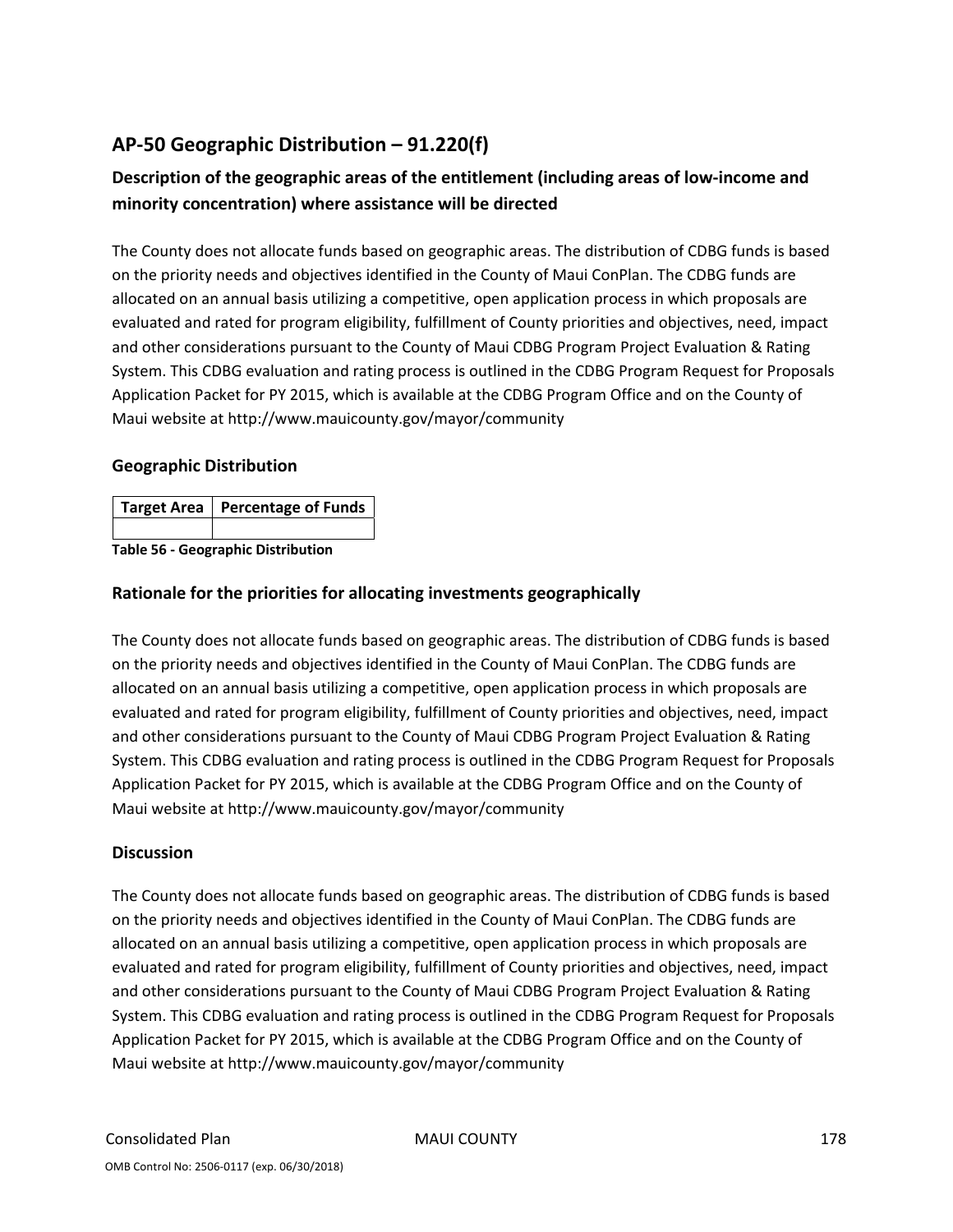# **Affordable Housing**

# **AP‐55 Affordable Housing – 91.220(g)**

#### **Introduction**

The County will not receive any HOME Programs funds in PY 2015 and therefore will not be funding projects.

| One Year Goals for the Number of Households to be Supported |
|-------------------------------------------------------------|
| Homeless                                                    |
| Non-Homeless                                                |
| Special-Needs                                               |
| Total                                                       |
|                                                             |

**Table 57 ‐ One Year Goals for Affordable Housing by Support Requirement**

| One Year Goals for the Number of Households Supported Through                         |  |
|---------------------------------------------------------------------------------------|--|
| <b>Rental Assistance</b>                                                              |  |
| l Total                                                                               |  |
| Table 58 - One Year Goals for Affordable Housing by Support Type<br><b>Discussion</b> |  |

The number of households supported through Rental Assistance is from the Section 8 Housing Choice Voucher Program.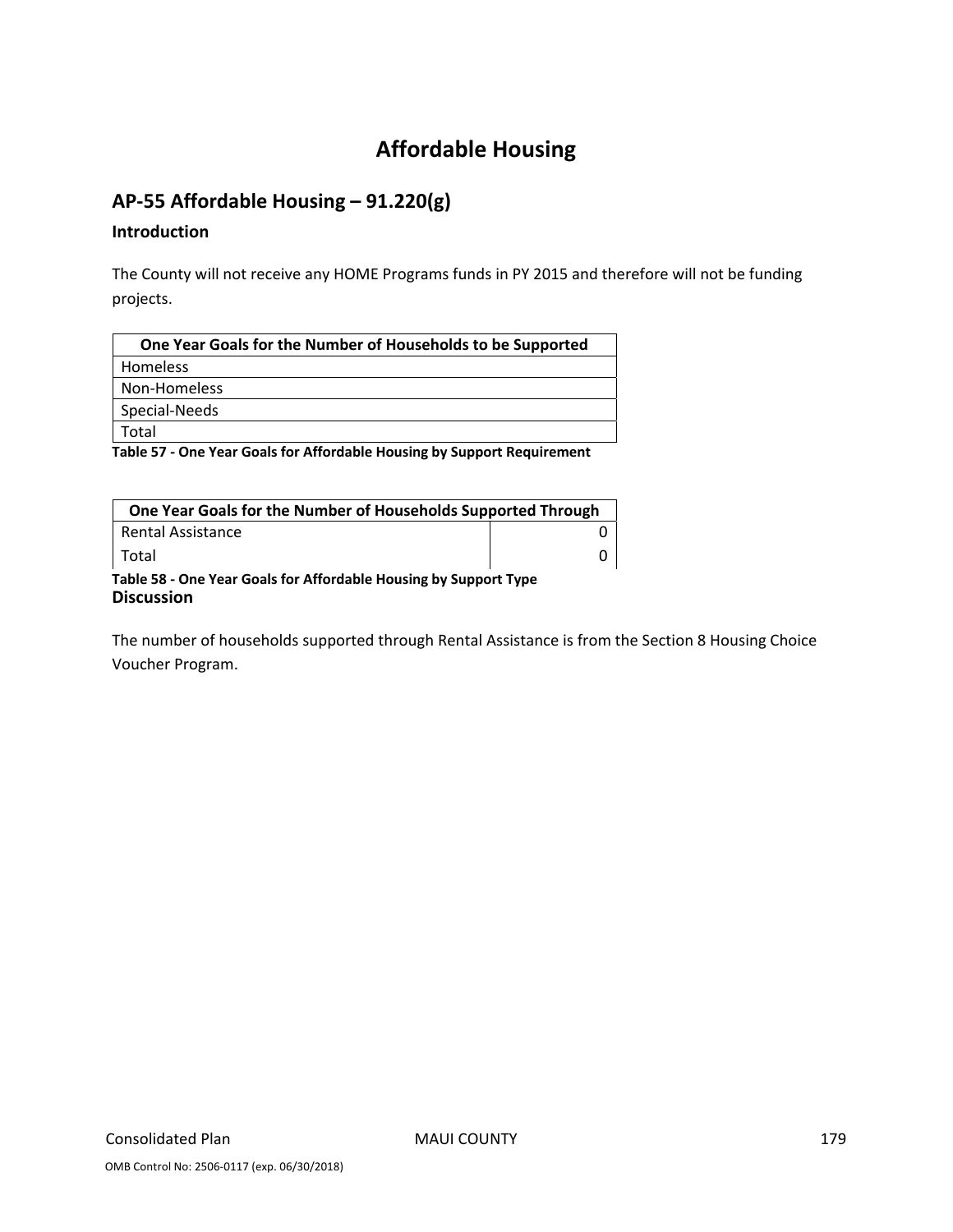# **AP‐60 Public Housing** *–* **91.220(h)**

### **Introduction**

### **Actions planned during the next year to address the needs to public housing**

HPHA will continue to implement programs of modernization; increase affordable housing count by pursuing mixed finance redevelopment through public‐private partnerships; enforcement the no smoking policy; pursue no trespassing law 24 hours; and continue to work with law enforcement to address security concerns.

### **Actions to encourage public housing residents to become more involved in management and participate in homeownership**

PMMSB staff attends resident meetings to encourage and provide information on the benefits of becoming involved as active participants in Resident Associations, the Resident Advisory Board (RAB), a Resident Board member and Grievance Hearing Officers. The outreach does include posting of notices, word of mouth and the rent insert.

HPHA has a Self‐Sufficiency program, limited to 25 participants to enable tenant's to work towards homeownership. At the start of the program, goals are set, supportive services and individual training is provided to ensure program compliance. An earned income baseline is established during their initial interview and all future increases in earned income are credited to the family's FSS escrow account.

### **If the PHA is designated as troubled, describe the manner in which financial assistance will be provided or other assistance**

Does not apply. The HPHA is not designated as troubled.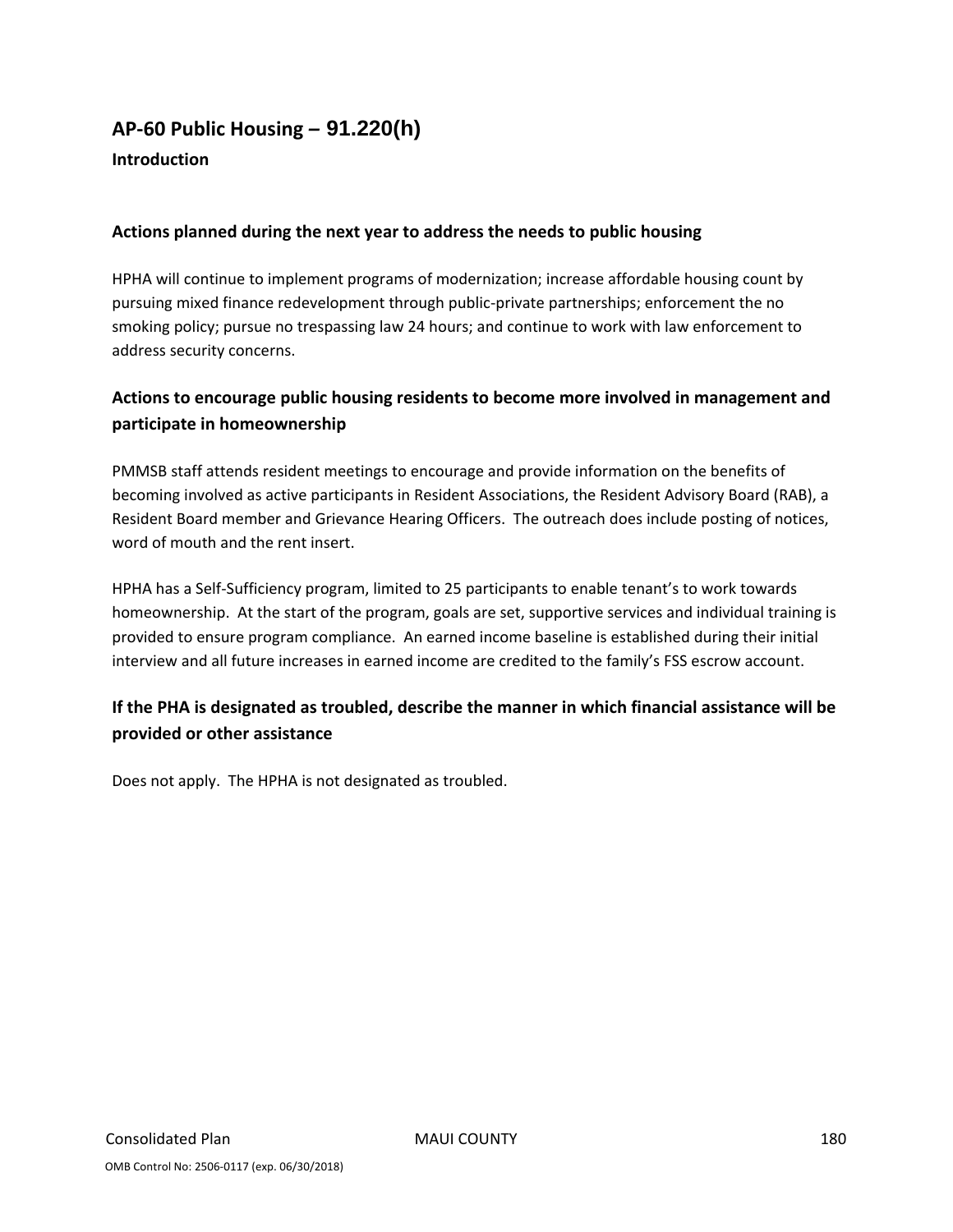# **AP‐65 Homeless and Other Special Needs Activities – 91.220(i)**

## **Introduction**

Homeless Programs in the County are administered by DHS‐BESSD. Please refer to the State's PY 2015 Annual Action Plan for additional information on Homeless Programs.

# **Describe the jurisdictions one‐year goals and actions for reducing and ending homelessness including**

# **Reaching out to homeless persons (especially unsheltered persons) and assessing their individual needs**

Homeless Programs in the County are administered by DHS‐BESSD. Please refer to the State's PY 2015 Annual Action Plan for additional information on Homeless Programs.

## **Addressing the emergency shelter and transitional housing needs of homeless persons**

Homeless Programs in the County are administered by DHS‐BESSD. Please refer to the State's PY 2015 Annual Action Plan for additional information on Homeless Programs.

**Helping homeless persons (especially chronically homeless individuals and families, families with children, veterans and their families, and unaccompanied youth) make the transition to permanent housing and independent living, including shortening the period of time that individuals and families experience homelessness, facilitating access for homeless individuals and families to affordable housing units, and preventing individuals and families who were recently homeless from becoming homeless again**

Homeless Programs in the County are administered by DHS‐BESSD. Please refer to the State's PY 2015 Annual Action Plan for additional information on Homeless Programs.

**Helping low‐income individuals and families avoid becoming homeless, especially extremely low‐income individuals and families and those who are: being discharged from publicly funded institutions and systems of care (such as health care facilities, mental health facilities, foster care and other youth facilities, and corrections programs and institutions); or, receiving assistance from public or private agencies that address housing, health, social services, employment, education, or youth needs**

Homeless Programs in the County are administered by DHS‐BESSD. Please refer to the State's PY 2015 Annual Action Plan for additional information on Homeless Programs.

## **Discussion**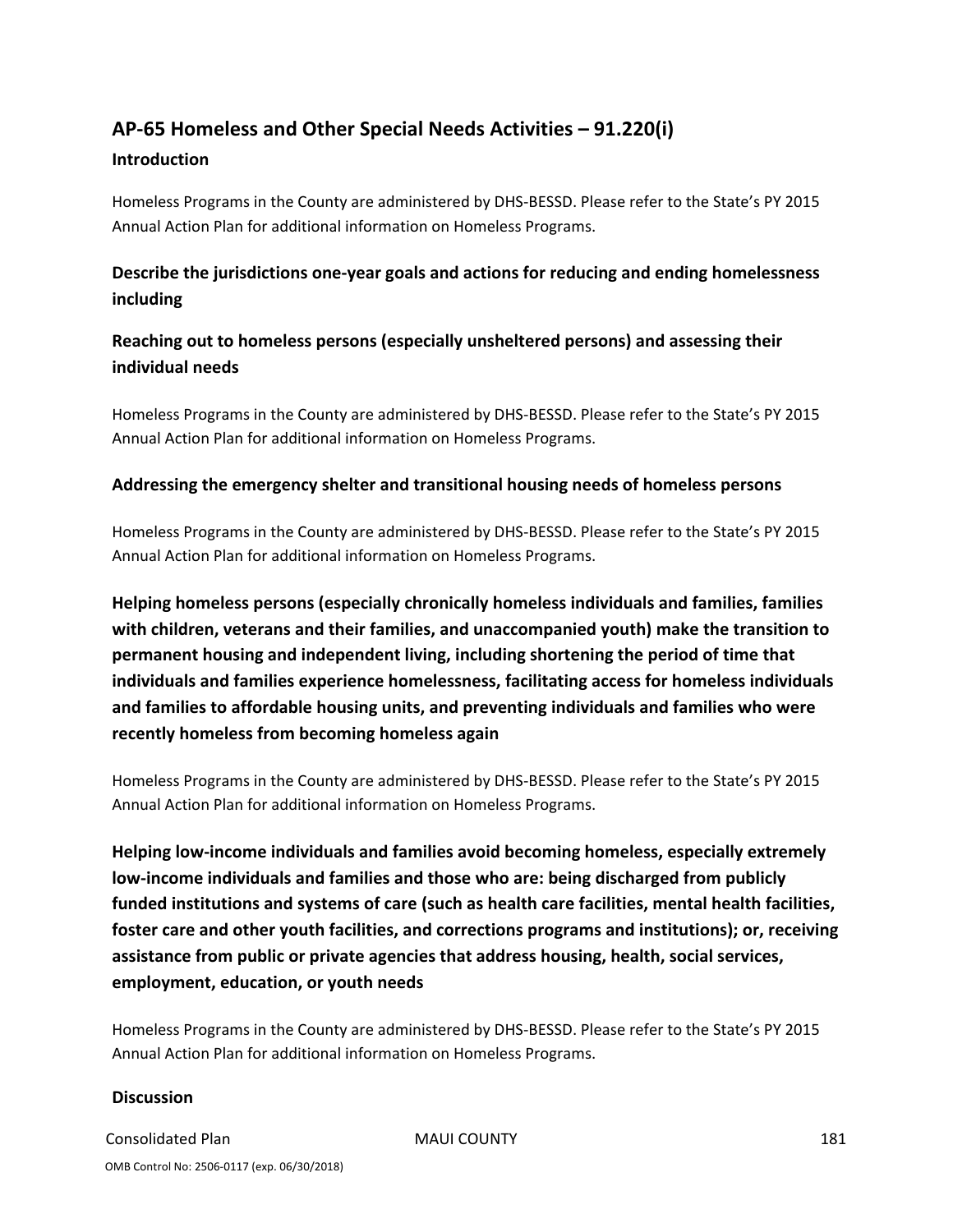In addition to DHS‐BESSD funding the Maui County anticipates appropriating \$2,515,658 in the County General Funds for homeless programs. The County provided funding for the following activities during FY2015 to address the needs of the homeless.

1. \$328,500 ‐ Maui Economic Opportunity, Inc Subsidized Rental Assistance Program for low‐income families who are at-risk of becoming homeless.

2. \$640,000 – Ka Hale A Ke Ola Resource Centers Outreach, counseling, educational services, subsidized rental assistance program, maintenance and operations.

3. \$75,000 – Hale Kau Kau provides emergency meals and meals for the homebound

4. \$548,650 – Family Life Center ourtreach, housing, case management, subsidized rental assistance, services for families or individuals homeless or at-risk of homelessness.

5. \$365,000 – Women Helping Women subsidized rental assistance and program

6. \$134,000 – Salvation Army Outreach and basic support services for homeless

7. \$75,000 – Legal Aid Society for at-risk of becoming homeless

8. \$95,000 – Mental Health Kokua Outreach for homeless and special population needs

9. \$254,508 – Maui Farm Strengthening Program

The County also has an established Affordable Housing Program which provides grant opportunities to local non‐profit and for‐profit agencies to increase housing opportunities for low to moderate income families within the Maui County.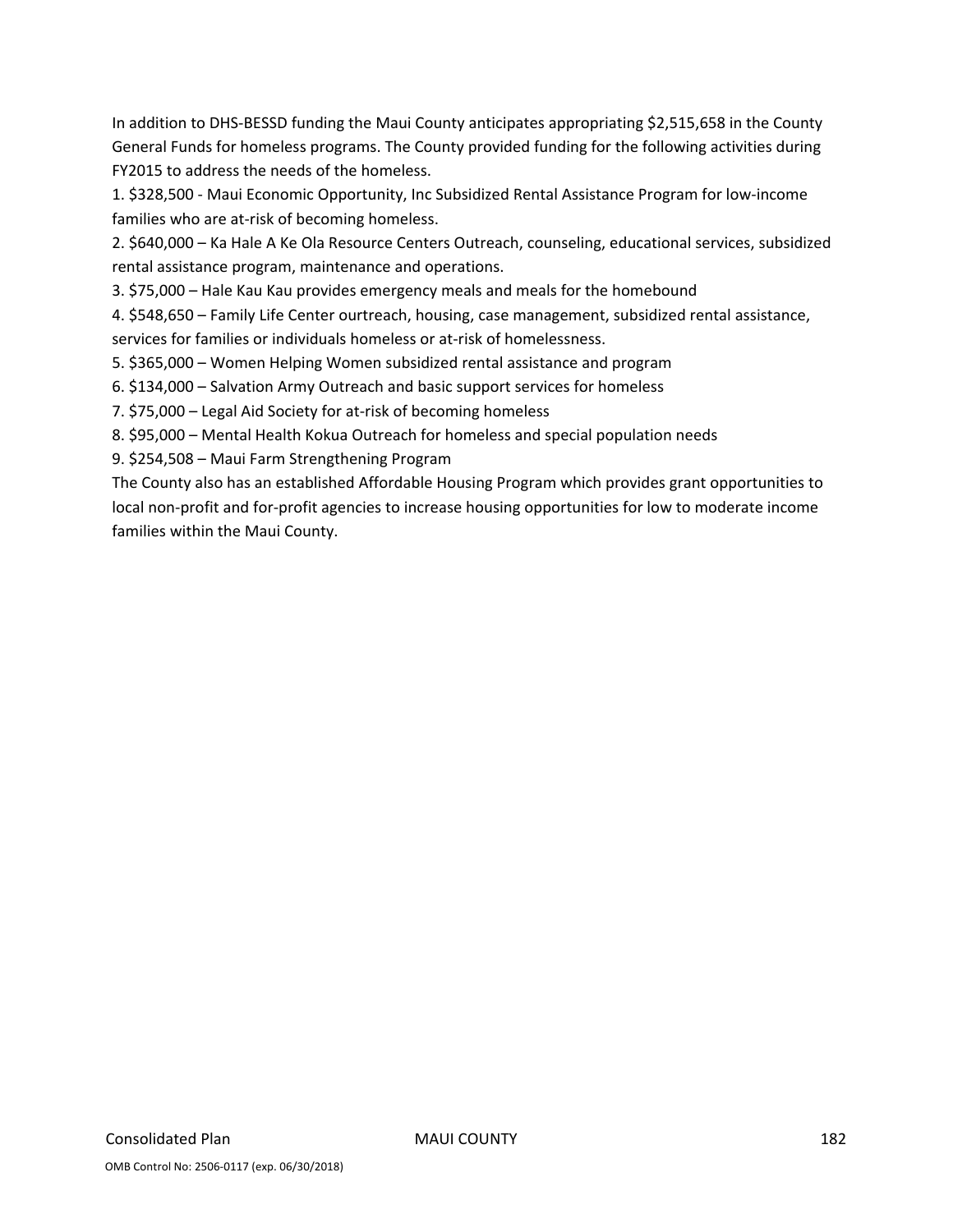# **AP‐75 Barriers to affordable housing – 91.220(j) Introduction:**

**Actions it planned to remove or ameliorate the negative effects of public policies that serve as barriers to affordable housing such as land use controls, tax policies affecting land, zoning ordinances, building codes, fees and charges, growth limitations, and policies affecting the return on residential investment**

The County has 5 initiatives underway to aid in the reduction of affordable housing barriers as follows: 1.) Processing applications pursuant to Chapter 201H, HRS: The County will continue to support the development of affordable housing project by processing applications pursuant to Chapter 201H, HRS which authorizes the County to expedite the approval process for the development of affordable housing projects that are exempt from statutes, ordinances, charter provisions and rules relating to the planning, zoning, construction standards for subdivisions, development and improvement of land and the construction of units thereon. 2.) Residential Workforce Housing Policy: The County's affordable housing initiative was enhanced by the creation and implementation of the Residential Workforce Housing Policy (Chapter 2.96, Maui County Code). The purpose of this policy is to encourage the provision and maintenance of residential workforce housing unity, for both purchase and rental, to meet the needs of very low income (50% or less of the County's median family income) to gap income households (141% to 160% of the County's median family income, as established by HUD) for the workforce, students and special housing target groups. Under certain situations, developments are required to provide a certain percentage (40% or 50% of the total number of units) of residential workforce housing units for very low income to gap income households. In lieu of providing residential workforce housing units, the residential workforce housing requirement may be satisfied by pay a fee or providing land. 3.) Affordable Housing Fund Program: The County's affordable housing initiative was also enhanced by the creation and implementation of the Affordable Housing Fund Program. All moneys paid to the County in lieu of providing residential workforce housing units, any County Council appropriations to the fund and all moneys donated to the County for affordable housing projects are deposited in the Affordable Housing Fund. The fund is to be used for the provision and expansion of affordable housing and suitable living environments for residents of very low income (50% or less of the County's median family income as adjusted by HUD) to moderate income (101% to 120% of the County's median family income as adjusted by HUD), including the rehabilitation of existing structures, land planning, design and constructions. 4.) The HOME Program: The County will continue its partnership with non-profit agencies by allocating its share of HOME funds to projects that develop affordable housing for low‐income households. 5.) Expanding the CDBG Program: The County has identified opportunities to utilize CDBG funds to develop and support affordable housing for low and moderate income households. These opportunities include the acquisition of land for the construction of affordable rental housing, rehabilitation of affordable rental housing and homeowner assistance.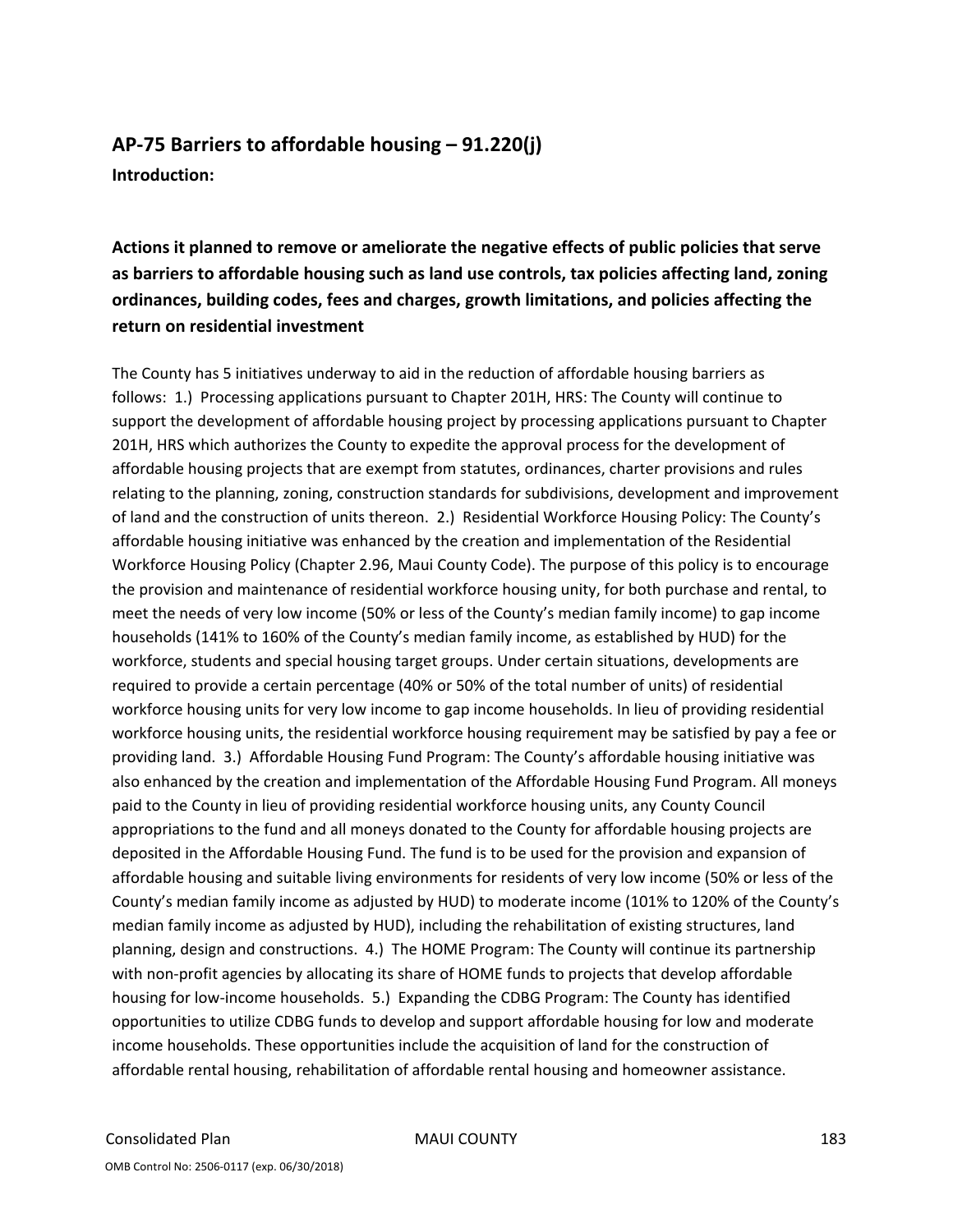# **AP‐85 Other Actions – 91.220(k)**

**Introduction:** 

#### **Actions planned to address obstacles to meeting underserved needs**

Major obstacles to meeting underserved needs are the severe shortage of affordable housing and lack of funding. To address these obstacles, the County will pursue, or continue to pursue, the following: 1. Utilize the County's Housing Task Force to "fast track" government approvals and permitting to accelerate the development of new affordable housing units. 2. Leverage federal resources such as HOME funds with other financing such as Low‐Income Housing Tax Credits to increase the supply of rental housing for underserved low‐income populations. 3. Invest federal resources such as HOME funds to provide low‐cost rental units for the transitional housing and supportive services to homeless populations, and to sheltered families who are at risk of becoming homeless.

## **Actions planned to foster and maintain affordable housing**

HOME, CDBG, and County funds, such as the Affordable Housing Fund, are utilized for the development and rehabilitation of affordable housing, as well as services such as homebuyer education and first‐time homebuyer assistance to foster and maintain affordable housing with the County.

## **Actions planned to reduce lead‐based paint hazards**

The State Department of Health (DOH) provides surveillance, technical assistance and consultation in collaboration with medical providers who screen and manage elevated blood levels in children. Medical case management includes nutritional and developmental assessment with lead hazard reduction education. Since September, 2008, the DOH's Environmental Health Administration collects and monitors the data received from private laboratories and maintains reports of both children and adult blood lead results. For the period of September 1, 2007 to August 31, 2008, Hawaii's incidence rate for elevated blood lead levels was less than one‐half of one percent of the children screened. The incidence rate continued for the period of September 1, 2008 to May 4, 2009. During PY 2014, the County will continue to assist in educating the public on the hazards of lead‐based paint by providing informational materials to Section 8 participants and the County's tenants and landlords, as requested.

## **Actions planned to reduce the number of poverty‐level families**

The County's strategy for reducing the number of poverty level families is to provide a continuum of care and opportunities for self‐empowerment which leads to self‐sufficiency and economic independence. Continuum of care means that a broad range of services are provided, which are directed at meeting various levels of need as individuals move towards greater self‐sufficiency. These needs range from basic needs for food, clothing, shelter, and health care; then transitional housing arrangement, treatment of substance abuse, family counseling and other social needs; and finally, needs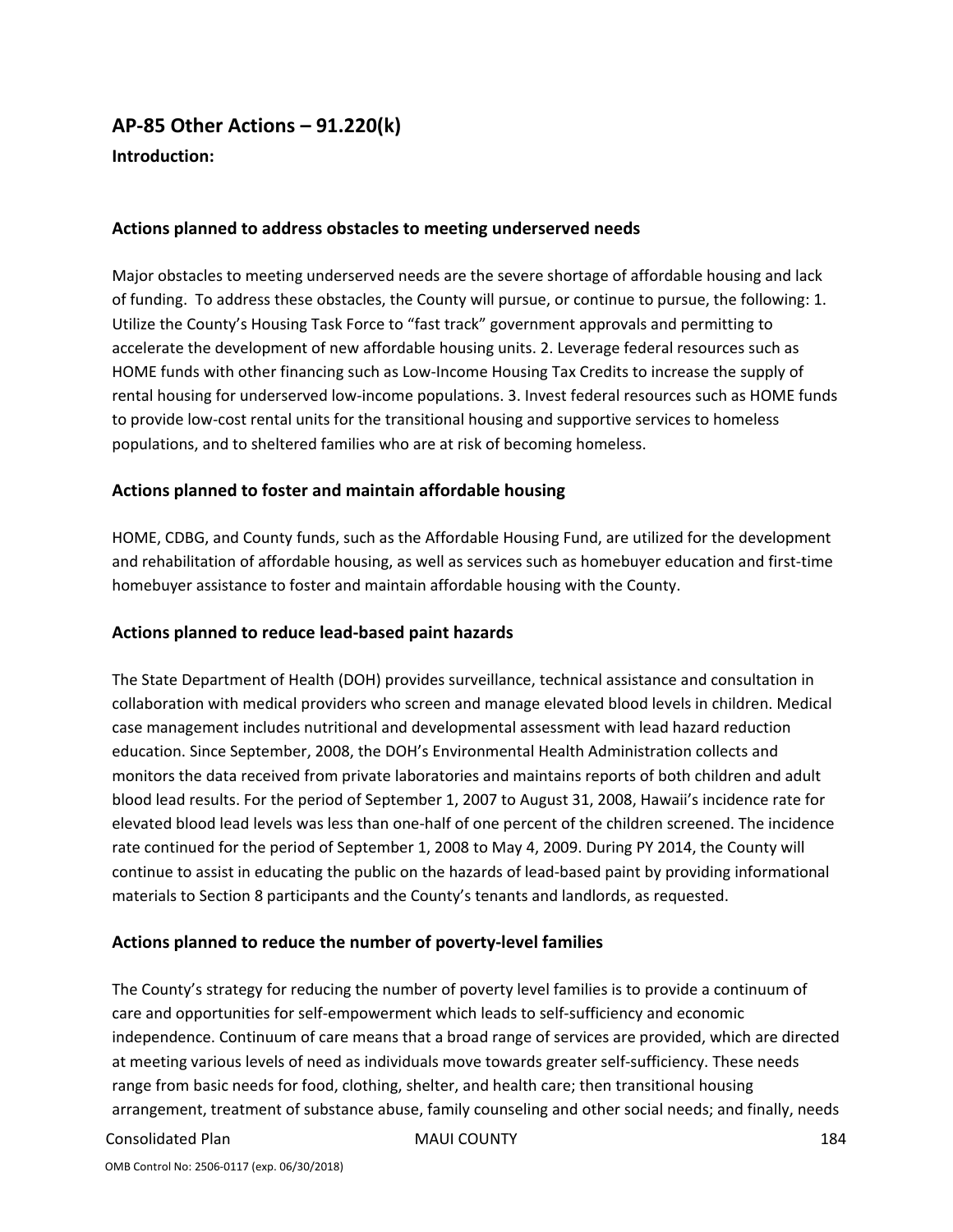for permanent housing, life skills, social support networks, and employment.

## **Actions planned to develop institutional structure**

Bridging the Gap is the Continuum of Care which unites all three rural county homeless alliances and has been designated as the primary planning and decision-making body. Group members often volunteer, however, members are also assigned or appointed in an effort to represent community and provider interests. County government representatives in the CoC are assigned by members of the county government. The selection of group leaders is either voluntary, appointed or established through election. CoC Chairs are very knowledgeable regarding the service needs of their Continuum and are elected by their group members to facilitate meetings and lead in the decision-making process. Group leaders may volunteer for key positions within committees in their respective CoC. The State, through the Department of Human Services – Benefits, Employment and Support Services, reports on the Continuum of Care, the allocation of ESG and HOPWA funds, and the operation and administration of HMIS in the PY 2014 AAP. Please refer to the State's Annual Action Plan for PY 2014 for additional information regarding the Continuum of Care, the allocation of ESG and HOPWA funds, and the operation and administration of HMIS.

## **Actions planned to enhance coordination between public and private housing and social service agencies**

Bridging the Gap is the Continuum of Care which unites all three rural county homeless alliances and has been designated as the primary planning and decision-making body. Group members often volunteer, however, members are also assigned or appointed in an effort to represent community and provider interests. County government representatives in the CoC are assigned by members of the county government. The selection of group leaders is either voluntary, appointed or established through election. CoC Chairs are very knowledgeable regarding the service needs of their Continuum and are elected by their group members to facilitate meetings and lead in the decision-making process. Group leaders may volunteer for key positions within committees in their respective CoC. The State, through the Department of Human Services – Benefits, Employment and Support Services, reports on the Continuum of Care, the allocation of ESG and HOPWA funds, and the operation and administration of HMIS in the PY 2014 AAP. Please refer to the State's Annual Action Plan for PY 2014 for additional information regarding the Continuum of Care, the allocation of ESG and HOPWA funds, and the operation and administration of HMIS.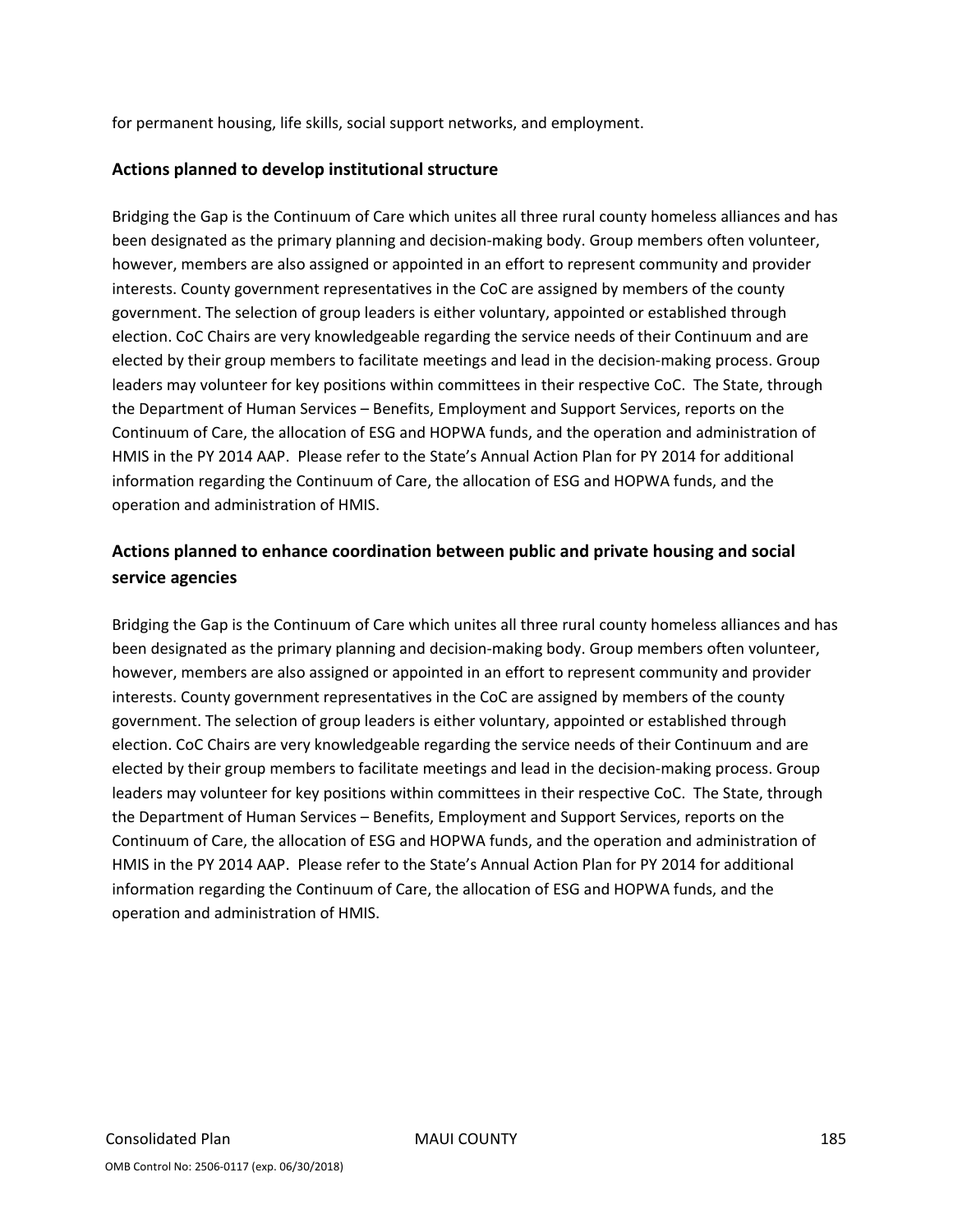# **Program Specific Requirements**

# **AP‐90 Program Specific Requirements – 91.220(l)(1,2,4)**

## **Introduction:**

Projects planned with all CDBG funds expected to be available during the year are identified in the Projects Table. No program income is expected.

## **Community Development Block Grant Program (CDBG) Reference 24 CFR 91.220(l)(1)**

Projects planned with all CDBG funds expected to be available during the year are identified in the Projects Table. The following identifies program income that is available for use that is included in projects to be carried out.

| 1. The total amount of program income that will have been received before the start of the next   |          |
|---------------------------------------------------------------------------------------------------|----------|
| program year and that has not yet been reprogrammed                                               | $\Omega$ |
| 2. The amount of proceeds from section 108 loan guarantees that will be used during the year to   |          |
| address the priority needs and specific objectives identified in the grantee's strategic plan.    | 0        |
| 3. The amount of surplus funds from urban renewal settlements                                     | $\Omega$ |
| 4. The amount of any grant funds returned to the line of credit for which the planned use has not |          |
| been included in a prior statement or plan                                                        | $\Omega$ |
| 5. The amount of income from float-funded activities                                              | $\Omega$ |
| <b>Total Program Income:</b>                                                                      | 0        |

## **Other CDBG Requirements**

| 1. The amount of urgent need activities                                                                                                                                                                                                                                                                                                                | $\Omega$ |
|--------------------------------------------------------------------------------------------------------------------------------------------------------------------------------------------------------------------------------------------------------------------------------------------------------------------------------------------------------|----------|
| 2. The estimated percentage of CDBG funds that will be used for activities that benefit<br>persons of low and moderate income. Overall Benefit - A consecutive period of one,<br>two or three years may be used to determine that a minimum overall benefit of 70%<br>of CDBG funds is used to benefit persons of low and moderate income. Specify the |          |
| years covered that include this Annual Action Plan.                                                                                                                                                                                                                                                                                                    | 80.00%   |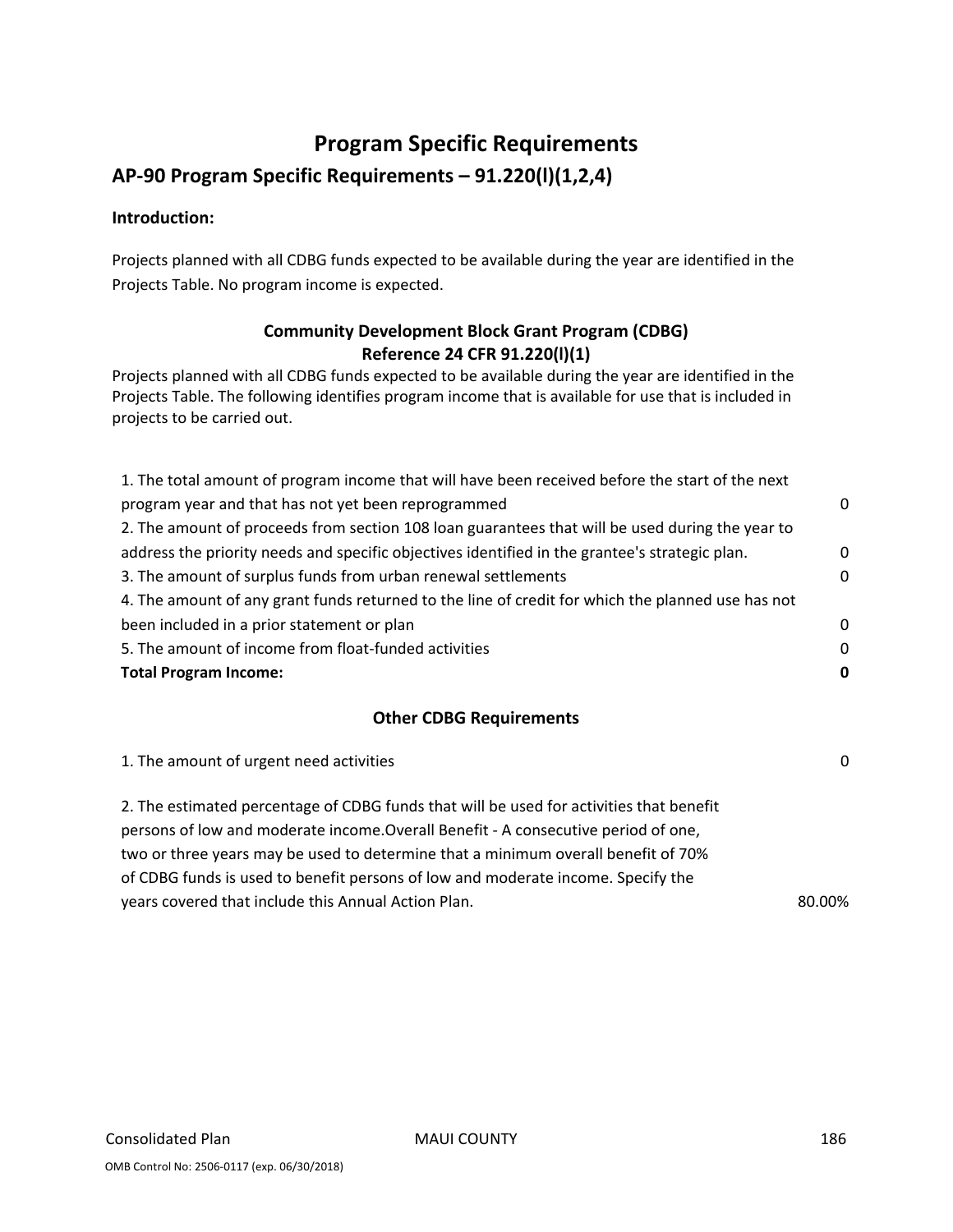## **Housing Trust Fund (HTF) Reference 24 CFR 91.220(l)(5)**

1. Distribution of Funds

a. Describe the eligibility requirements for recipients of HTF funds (as defined in 24 CFR § 93.2).

## STATE ALLOCATION PLAN

The Hawaii Housing Finance and Development Corporation (HHFDC) is a designated HTF Grantee for the State of Hawaii. HHFDC's HTF Allocation Plan has received approval from HUD for allocating HTF funds to the counties. HHFDC's Allocation Plan requires HTF projects to be selected and awarded through an HTF Application issued by the counties. The County of Maui ("County") is a designated HTF Subgrantee.

## DISTRIBUTION OF FUNDS

The County will receive an allocation of \$1,425,000 in PY 2017 HTF funds. The HTF allocation includes \$1,350,000 in program funds, and \$75,000 for administrative and planning expenses. The County's Consolidated Plan identifies a substantial need for new affordable rental housing. Consequently, the County will invest PY 2017 HTF funds for rental housing activities. The County expects to implement rental projects through a third‐party Recipient (e.g. owner; developer) that meets the eligibility requirements described herein. The annual distribution is described below:

 a. County will retain \$75,000 of the HTF annual allocation for allowable administrative and planning expenses.

b. The balance of the HTF annual allocation will be provided to Recipient(s) selected through the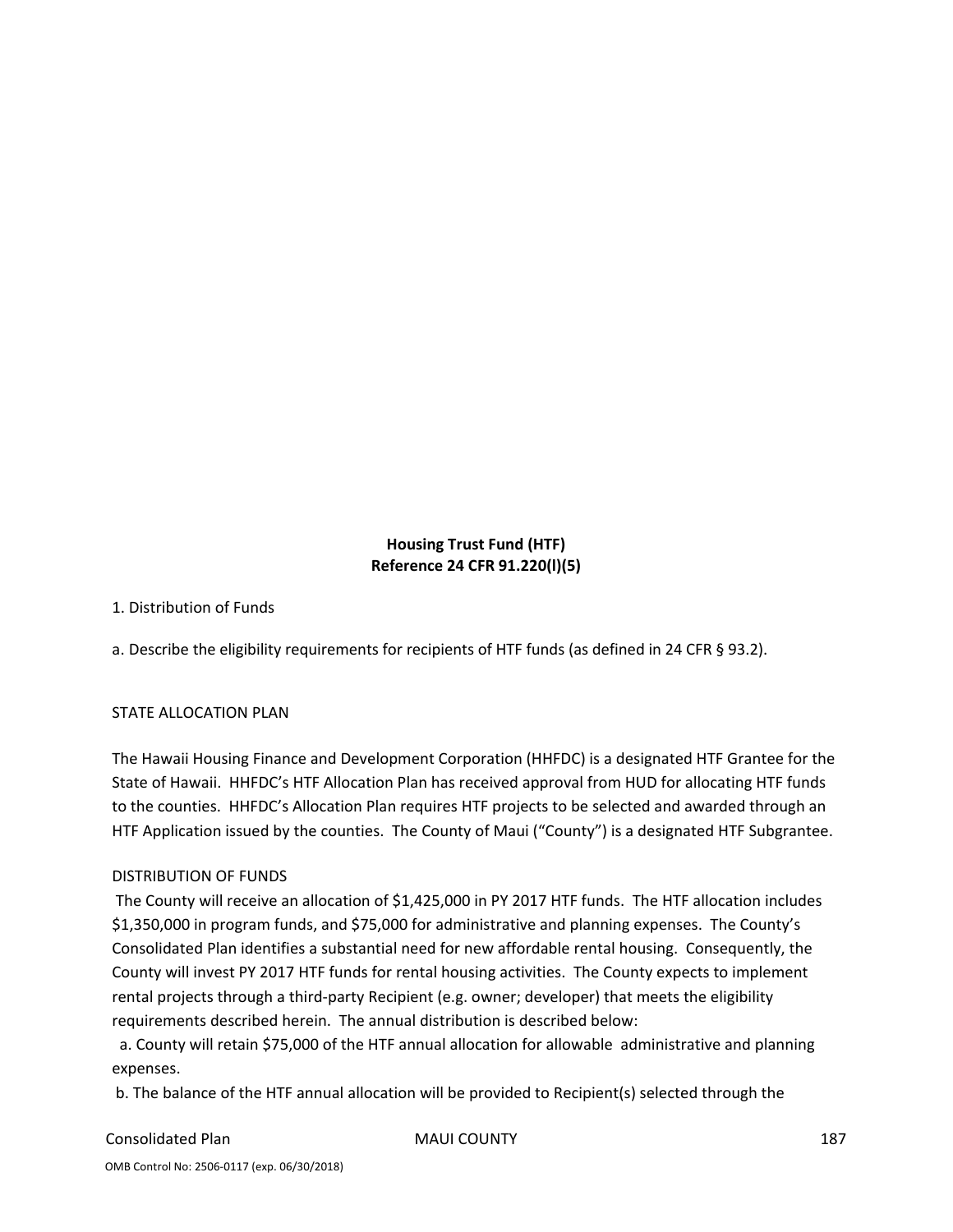#### County's HTF Application.

 c. The HTF Program requires the commitment of funds within 24 months of HUD's execution of the HTF Grant Agreement. In order to meet this requirement, the County must commit funds by the commitment date established in the Subgrantee Agreement.

#### ELIGIBLE ACTIVITIES AND EXPENSES

Rental Housing – County will focus HTF funds on providing affordable rental housing to 30% AMI households. HTF funds may be used for the production of affordable rental housing through the new construction of non‐luxury housing with suitable amenities.

Eligible HTF activities and expenses include: real property acquisition, site improvements and development hard costs, related soft costs, conversion, demolition, financing costs, relocation assistance, operating cost assistance and reasonable administrative and planning costs for HTF program administration.

#### APPLICATION AND AWARD PROCESS

Applications for the HTF are issued, accepted and selected by the County for project funding consideration, subject to the availability of funds. Applications are reviewed for eligibility and are rated using the selection criteria. Each application must describe the eligible activity to be conducted with HTF funds and contain a certification by the eligible Recipient that housing units assisted with HTF will comply with the HTF requirements.

In addition, Recipients must provide performance goals and benchmarks that the County can use to monitor efforts to accomplish the rental housing objectives.

b. Describe the jurisdiction's application requirements for eligible recipients to apply for HTF funds.

## ELIGIBLE RECIPIENTS

An organization, agency or other entity (including a public housing agency, or a for‐profit entity, or a nonprofit entity) is eligible to apply for HTF assistance as an owner or developer to carry out an HTF‐ assisted project. An HTF Recipient must:

a. Make assurances to the County that it will comply with the requirements of the HTF program during the entire period that begins upon the selection of the recipient to receive HTF funds, and ending upon the conclusion of all HTF‐funded activities;

b. Demonstrate the ability and financial capacity to undertake, comply and manage the eligible activity;

c. Demonstrate its familiarity with the requirements of other Federal, State, or local housing programs that may be used in conjunction with HTF funds to ensure compliance with all applicable requirements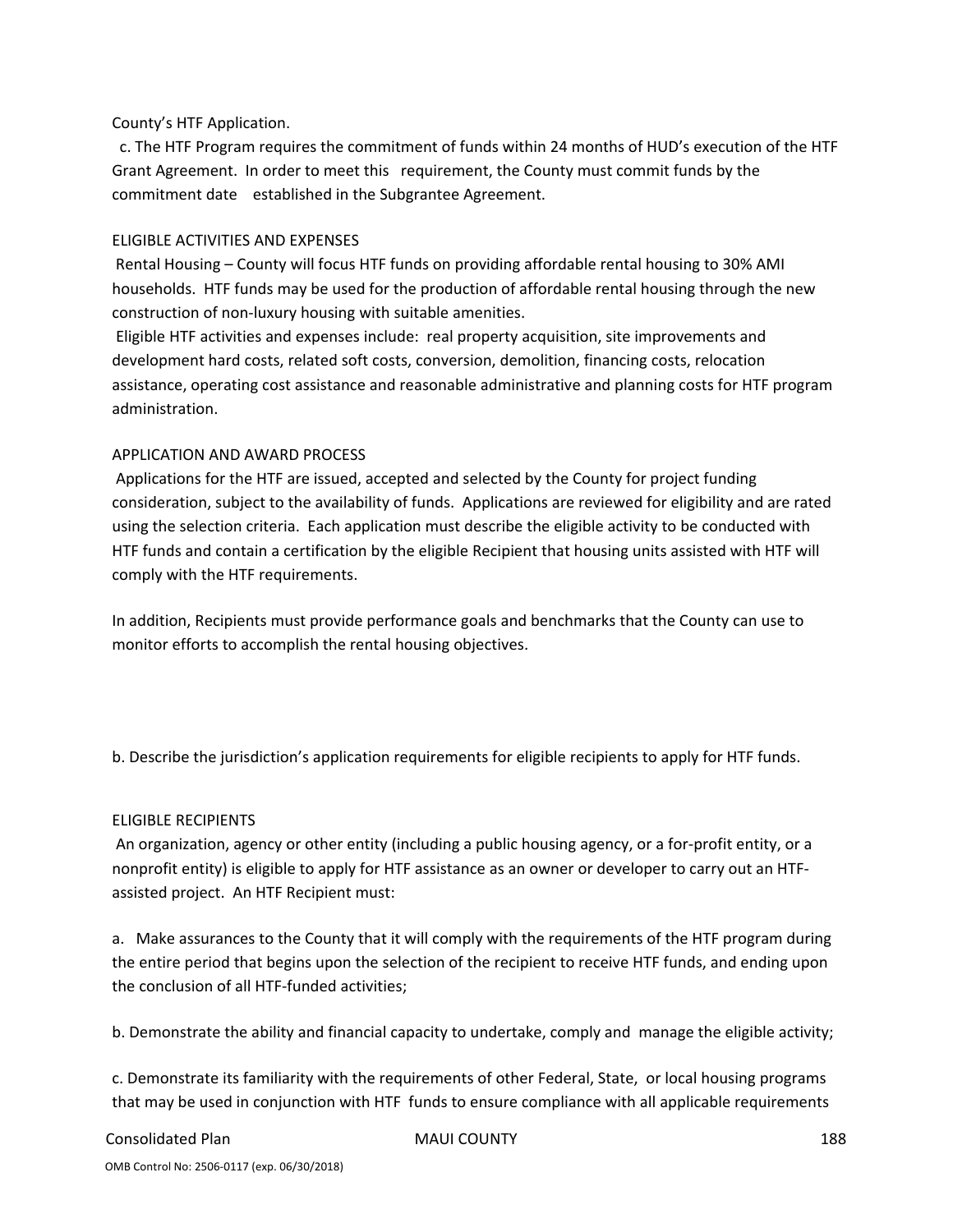and regulations of such programs; and

d. Have demonstrated experience and capacity to conduct an eligible HTF activity as evidenced by its ability to own, construct and manage an affordable multifamily rental housing development.

c. Describe the selection criteria that the jurisdiction will use to select applications submitted by eligible recipients.

#### SELECTION CRITERIA

The following selection criteria shall be used in the evaluation of HTF Applications:

a. Timeliness and Readiness to Proceed (Max. 30 pts.) – The proposed project is feasible and will meet the required timelines to commit and expend HTF funds. Factors to be considered for timeliness and readiness are site control, financial commitments, environmental factors, zoning, utilities and site and neighborhood standards;

b. Consolidated Plan Priorities (Max. 10 pts.) – The extent to which the project proposes accomplishments that will meet the rental housing objectives for the County. Geographical distribution will be targeted to the primary areas of Maui County's transit and employment.

c. Development Experience and Financial Capacity (Max 25 pts.) – Applicant's ability to obligate HTF dollars and undertake funded activities in a timely manner, past performance using federal funds, evidence of experience in developing and managing projects of similar type and scope, staff qualifications, fiscal soundness, and qualifications of the proposed project team, including proven record of experience with comparable projects;

d. Financially Feasible Project (Max. 25 pts.) – Project pro forma to cover a minimum 30‐year HTF affordability period and include rents that are affordable to extremely low‐income households. Priority to be given for projects with extended affordability periods and project‐based rental assistance; and

e. Use of Non‐Federal Funding Sources (Max. 10 pts.) – For extremely low‐income targeting of 30% AMI, other funding sources compatible with HTF are needed. Priority consideration will be given to the extent HTF leverages non-federal funding sources.

A minimum score of 50 points (out of the 100 total points) must be scored in order to be recommended for the award of HTF funds. Successful Recipient(s) will receive a Notice of Award, which will state that the County's intent to award HTF funds is subject to approval by the approving authorities of the County, HHFDC, and HUD.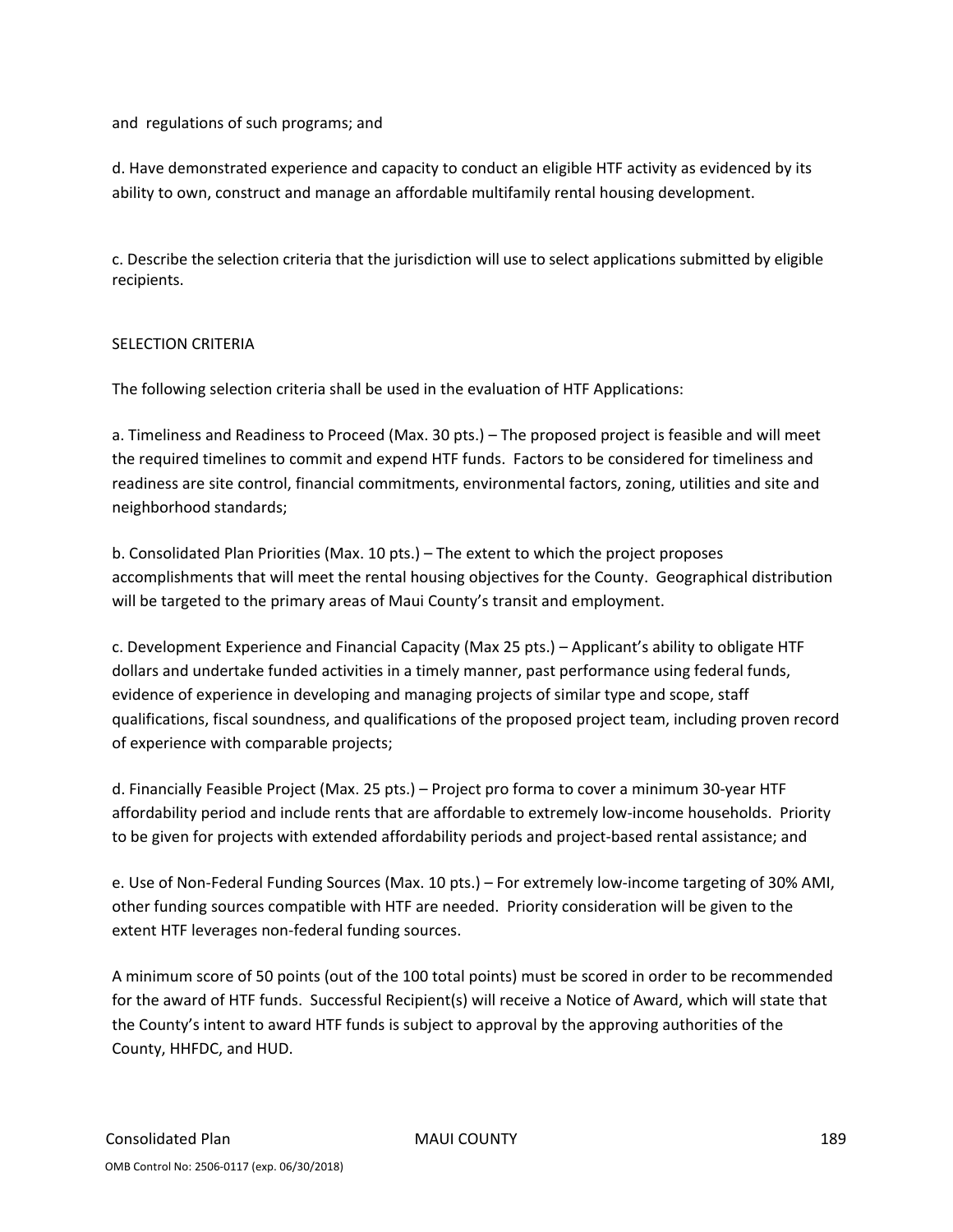d. Describe the jurisdiction's required priority for funding based on geographic distribution, which is a description of the geographic areas of the State (including areas of low‐income and minority concentration) in which it will direct assistance during the ensuing program year.

The County will target primary areas of transit and employment and primary areas of substantive population in the judicial districts of Lahaina, Wailuku, Makawao, Hana, Molokai and Lanai.

e. Describe the jurisdiction's required priority for funding based on the applicant's ability to obligate HTF funds and undertake eligible activities in a timely manner.

Minimum Thresholds: Applicants must meet all of the following Minimum Threshold requirements to receive consideration for an award of HTF.

1. Market Assessment ‐ A market assessment of the housing needs of extremely low income individuals to be served by the project must be submitted as a part of the application.

2. Site Control – Evidence of site control shall be submitted with the application for HTF funds.

3. Capital Needs Assessment (For projects acquiring an existing property) – A Capital Needs Assessment of the property shall be submitted with the application.

4. Proforma Criteria:

 a. Debt Service Ratio (DSR) for Projects with hard debt service requirements: Project is required to evidence a DSR of no less than 1.15x on all hard debt service requirements for the first 15 years.

 b. Debt Service Ratio for Projects with no hard debt service requirements: Project is required to evidence a positive Net Operating Income throughout the 30‐year pro forma period.

 c. Hard Debt Service Requirement: Defined as scheduled regular and periodic principal and/or interest payments of project loan obligations made for its direct benefit, as evidenced by a note and loan agreement.

 d. Applicants are required to support all hard debt service loans and terms with executed lenders' commitment letters, letters of interest, or term sheets.

5. Underwriting Criteria and Requirements: Applicants are required to use the following parameters and assumptions in the preparation of the project pro forma:

a. Annual Income Inflation Rate of 2% for first 15 years and Annual Expense Inflation Rate of 3% for first 15 years.

b. Annual Income Inflation Rate of 2% and Annual Expense Inflation Rate of 2% for the remaining term of affordability.

c. Vacancy Rate of no less than 5%.

d. Annual Replacement Reserve Allocation of no less than \$300 per unit per year.

6. Phase I Environmental Site Assessment

7. Developer Fee – For new construction, the maximum developer fee is 15% of total development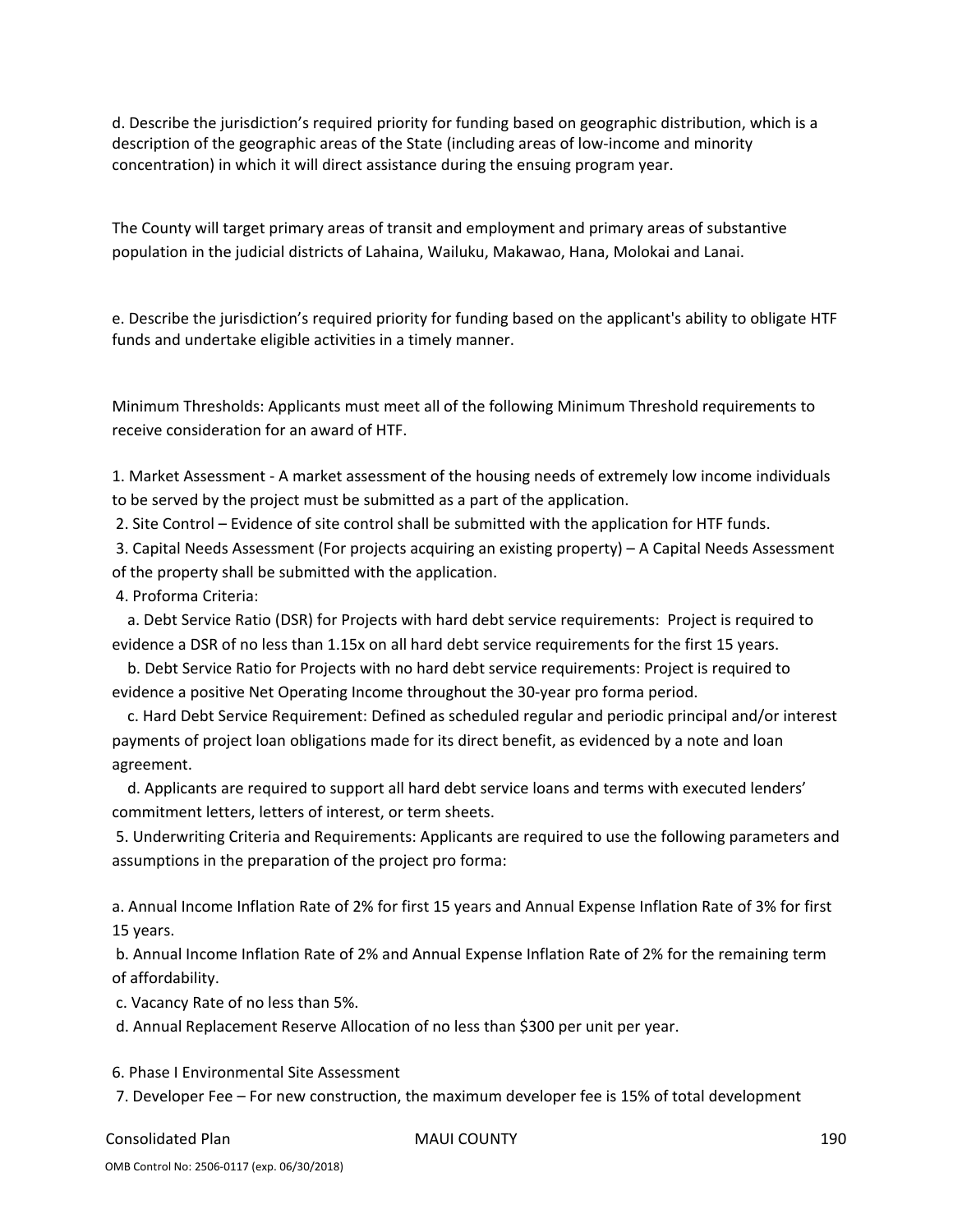costs or \$3,750,000 (whichever is less).

f. Describe the jurisdiction's required priority for funding based on the extent to which rents for units in the rental project are affordable to extremely low‐income families.

Based on the County's PY 2017 HTF project selection, no identifiable tenant preferences are provided with this Allocation Plan.

g. Describe the jurisdiction's required priority for funding based on the financial feasibility of the project beyond the required 30‐year period.

#### Selection Criteria:

Financially Feasible Project– Project pro forma to cover a minimum 30‐year HTF affordability period and include rents that are affordable to extremely low‐income households. Priority to be given for projects with extended affordability periods and project-based rental assistance.

h. Describe the jurisdiction's required priority for funding based on the merits of the application in meeting the priority housing needs of the jurisdiction (such as housing that is accessible to transit or employment centers, housing that includes green building and sustainable development features, or housing that serves special needs populations).

#### Selection Criteria:

Consolidated Plan Priorities– The extent to which the project proposes accomplishments that will meet the rental housing objectives for the County. Geographical distribution will be targeted to the primary areas of Maui County's transit and employment.

i. Describe the jurisdiction's required priority for funding based on the location of existing affordable housing.

The following identifies the maximum per unit subsidy limits by bedroom size for housing assisted with HTF within the State of Hawaii for PY 2017.

Bedrooms Proposed with PY 2017 HTF Maximum Per‐Unit Subsidy Limits

 $0 = $141,088.00$  $1 = $161,738.00$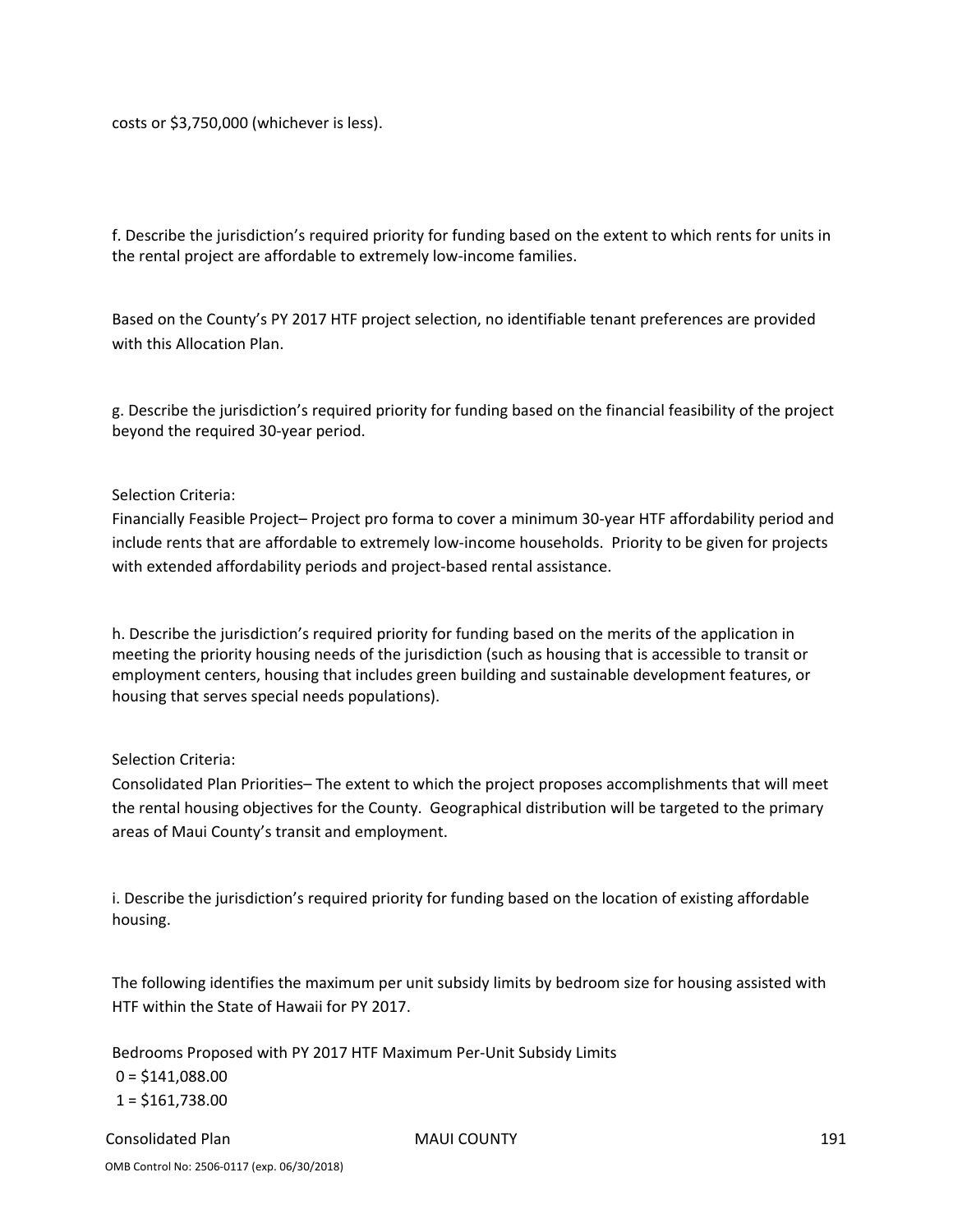$2 = $196,672.00$ 3 = \$254,431.00  $4+ = $279,285.00$ 

j. Describe the jurisdiction's required priority for funding based on the extent to which the application makes use of non‐federal funding sources.

Selection Criteria:

Use of Non‐Federal Funding Sources– For extremely low‐income targeting of 30% AMI, other funding sources compatible with HTF are needed. Priority consideration will be given to the extent HTF leverages non‐federal funding sources.

2. Does the jurisdiction's application require the applicant to include a description of the eligible activities to be conducted with HTF funds?

Yes

3. Does the jurisdiction's application require that each eligible recipient certify that housing units assisted with HTF funds will comply with HTF requirements?

Yes

4. **Performance Goals and Benchmarks.** The jurisdiction has met the requirement to provide for performance goals, consistent with the jurisdiction's goals established under 24 CFR 91.215(b)(2), by including HTF in its housing goals in the housing table on the SP‐45 Goals and AP‐20 Annual Goals and Objectives screens.

Yes

5. **Rehabilitation Standards.** The jurisdiction must establish rehabilitation standards for all HTF‐assisted housing rehabilitation activities that set forth the requirements that the housing must meet upon project completion. The jurisdiction's description of its standards must be in sufficient detail to determine the required rehabilitation work including methods and materials. The standards may refer to applicable codes or they may establish requirements that exceed the minimum requirements of the codes. The jurisdiction must attach its rehabilitation standards below. If the jurisdiction will not use HTF funds for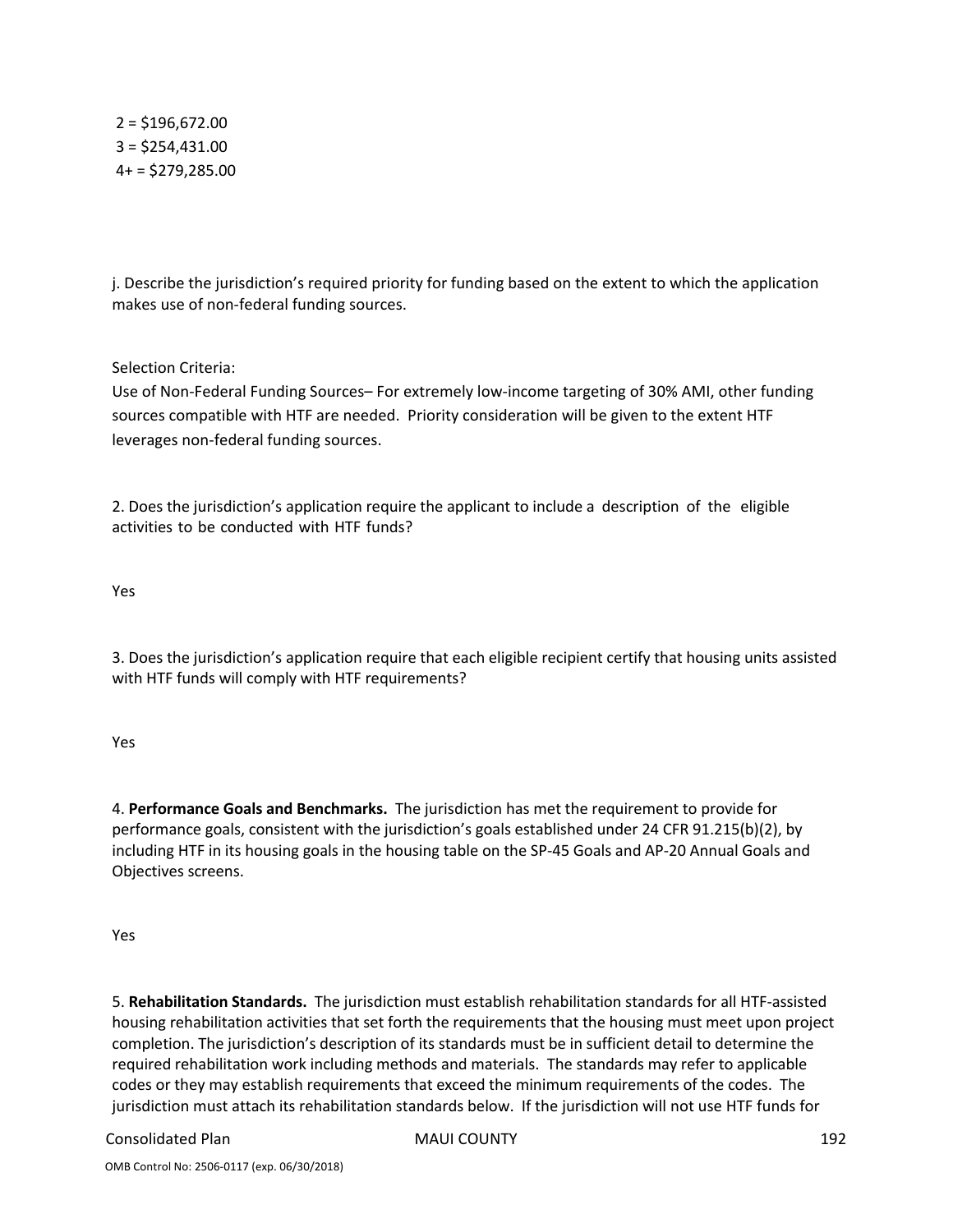the rehabilitation of housing, enter "N/A".

In addition, the rehabilitation standards must address each of the following: health and safety; major systems; lead‐based paint; accessibility; disaster mitigation (where relevant); state and local codes, ordinances, and zoning requirements; Uniform Physical Condition Standards; and Capital Needs Assessments (if applicable).

N/A. The County of Maui at this time does not have established rehabilitation standards at this time but is currently working on such standards for the future.

6. **Resale or Recapture Guidelines.** Below, the jurisdiction must enter (or attach) a description of the guidelines that will be used for resale or recapture of HTF funds when used to assist first‐time homebuyers. If the jurisdiction will not use HTF funds to assist first-time homebuyers, enter "N/A".

N/A

7. **HTF Affordable Homeownership Limits.** If the jurisdiction intends to use HTF funds for homebuyer assistance and does not use the HTF affordable homeownership limits for the area provided by HUD, it must determine 95 percent of the median area purchase price and set forth the information in accordance with §93.305. If the jurisdiction will not use HTF funds to assist first-time homebuyers, enter " $N/A$ ".

N/A

8. **Limited Beneficiaries or Preferences.** Describe how the jurisdiction will limit the beneficiaries or give preferences to a particular segment of the extremely low‐ or very low‐income population to serve unmet needs identified in its consolidated plan or annual action plan. If the jurisdiction will not limit the beneficiaries or give preferences to a particular segment of the extremely low‐ or very low‐income population, enter "N/A."

Any limitation or preference must not violate nondiscrimination requirements in § 93.350, and the jurisdiction must not limit or give preferences to students. The jurisdiction may permit rental housing owners to limit tenants or give a preference in accordance with § 93.303 only if such limitation or preference is described in the action plan.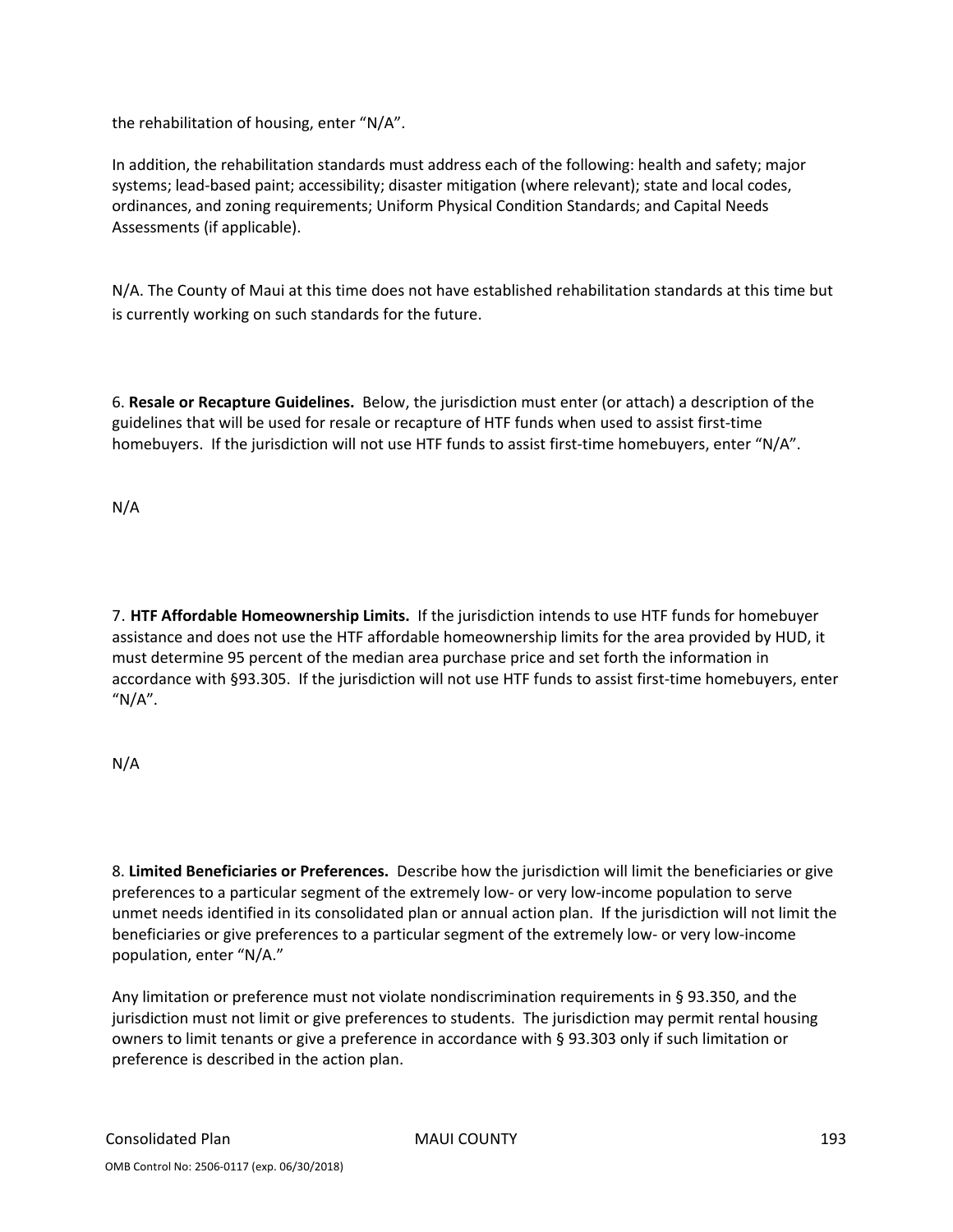#### N/A

9. **Refinancing of Existing Debt.** Enter or attach the jurisdiction's refinancing guidelines below. The guidelines describe the conditions under which the jurisdiction will refinance existing rental housing project debt. The jurisdiction's refinancing guidelines must, at minimum, demonstrate that rehabilitation is the primary eligible activity and ensure that this requirement is met by establishing a minimum level of rehabilitation per unit or a required ratio between rehabilitation and refinancing. If the jurisdiction will not refinance existing debt, enter "N/A."

N/A

**Discussion:** 

#### MONITORING CONTINUED from SP‐80 Monitoring ‐ 91.230

On-site monitoring will be conducted once a year during the course of an open project; although additional monitoring visits are conducted when warranted by the project performance or other circumstances. Site visits are primarily conducted to validate work in progress and completed as reported by the subrecipient's monitoring reports, assess a project's progress and verify compliance with CDBG Program requirements and pertinent federal regulations including environmental review and labor standards. Site visits for closed projects that are subject to a restricted use condition will be conducted based on a risk analysis to attest to continued compliance with the national objectives and other federal requirements. Components for determining an annual site visit includes, but is not limited to, length of time since last monitoring visit and concerns raised during review of subrecipient's annual monitoring report. The site visits are normally pre-arranged with the subrecipient, but may also be done at random and unannounced, if deemed warranted.

In addition to remote and on‐site monitoring, meetings are held with the subrecipients to discuss environmental review requirements, project status, issues affecting timely project completion and other concerns as necessary.

County and HUD requirements are included as standard terms and conditions in the contractual Subrecipient Agreement that is executed with the subrecipient. The monitoring of subrecipients is conducted with the objective of determining the adequacy of performance in relation to the respective Subrecipient Agreement, ascertaining that the project is being administered in a timely manner and validating that it is in accordance with all program requirements.

Funds are disbursed through the use of standard payment request forms. Forms must be properly completed with a breakdown of expenditures. Expenditures are reviewed and verified against the

#### Consolidated Plan MAUI COUNTY 194

OMB Control No: 2506‐0117 (exp. 06/30/2018)